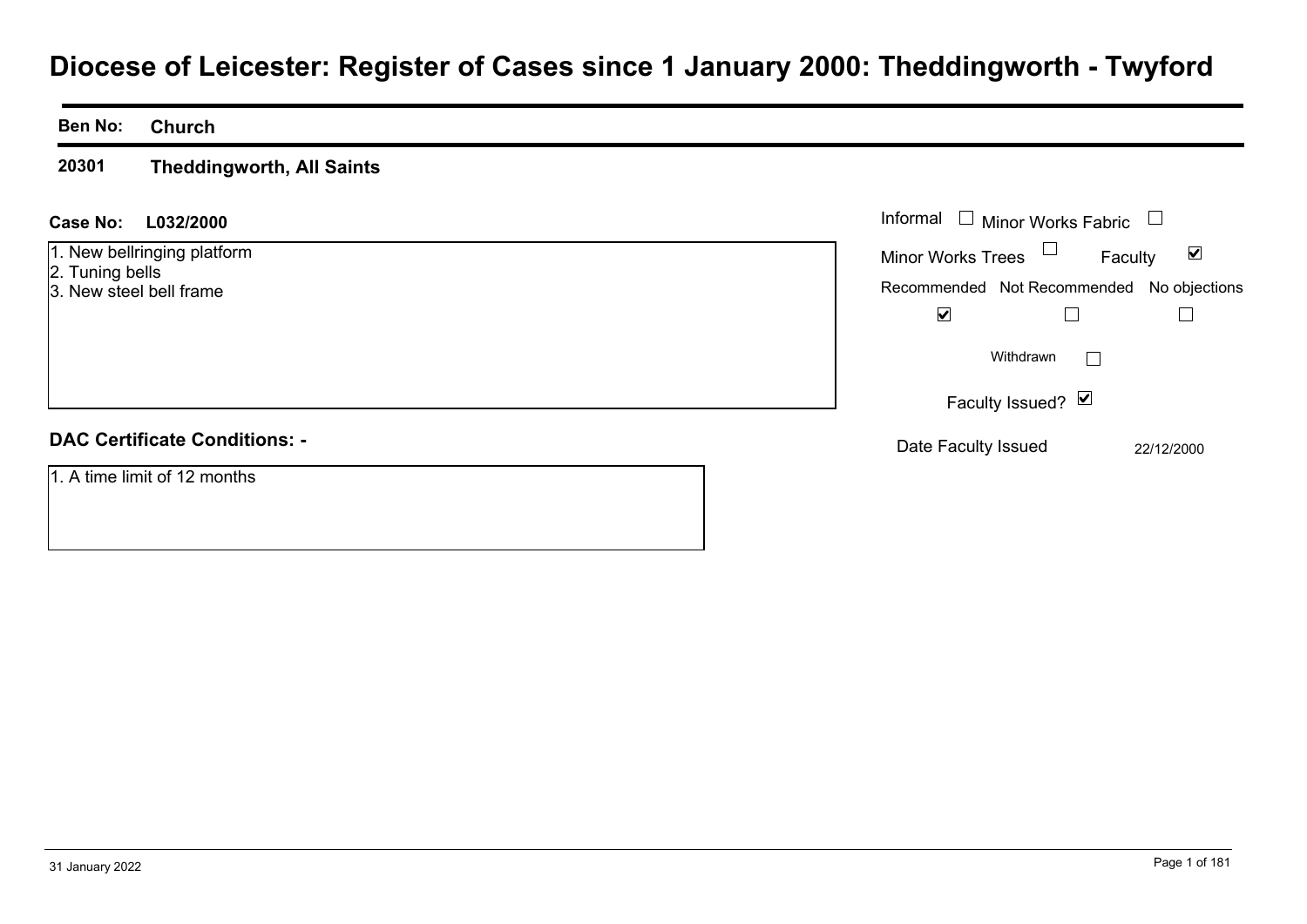| <b>Case No:</b><br>L103/2002                                                                                                                                         | Informal<br>$\Box$ Minor Works Fabric<br>$\begin{array}{c} \hline \end{array}$                    |
|----------------------------------------------------------------------------------------------------------------------------------------------------------------------|---------------------------------------------------------------------------------------------------|
| Repairs to Tower and Spire including: -<br>1. Re-pointing work                                                                                                       | Minor Works Trees<br>$\blacktriangledown$<br>Faculty<br>Recommended Not Recommended No objections |
| 2. Re-construction of top of spire<br>3. Installation of lead coverings to Tower parapet<br>4. Provision of new stainless steel anchorage for weather vane and cross | $\blacktriangledown$<br>$\Box$<br>$\Box$                                                          |
|                                                                                                                                                                      | Withdrawn<br>$\Box$                                                                               |
|                                                                                                                                                                      | Faculty Issued? $\Box$                                                                            |
| <b>DAC Certificate Conditions: -</b>                                                                                                                                 | Date Faculty Issued                                                                               |
| 1. A time limit of 12 months                                                                                                                                         |                                                                                                   |
| <b>Case No:</b><br>L077/2004                                                                                                                                         | Informal<br>Minor Works Fabric<br>$\pm$<br>$\begin{array}{c} \hline \end{array}$                  |
| Restoration of movement and installation of automatic winding units to church Clock                                                                                  | Minor Works Trees $\Box$<br>$\blacktriangledown$<br>Faculty                                       |
|                                                                                                                                                                      | Recommended Not Recommended No objections<br>$\blacktriangledown$<br>$\Box$                       |
|                                                                                                                                                                      | $\Box$<br>Withdrawn<br>$\Box$                                                                     |
|                                                                                                                                                                      | Faculty Issued? Ø                                                                                 |
| <b>DAC Certificate Conditions: -</b>                                                                                                                                 | Date Faculty Issued<br>17/11/2004                                                                 |
| 1. A time limit of 12 months                                                                                                                                         |                                                                                                   |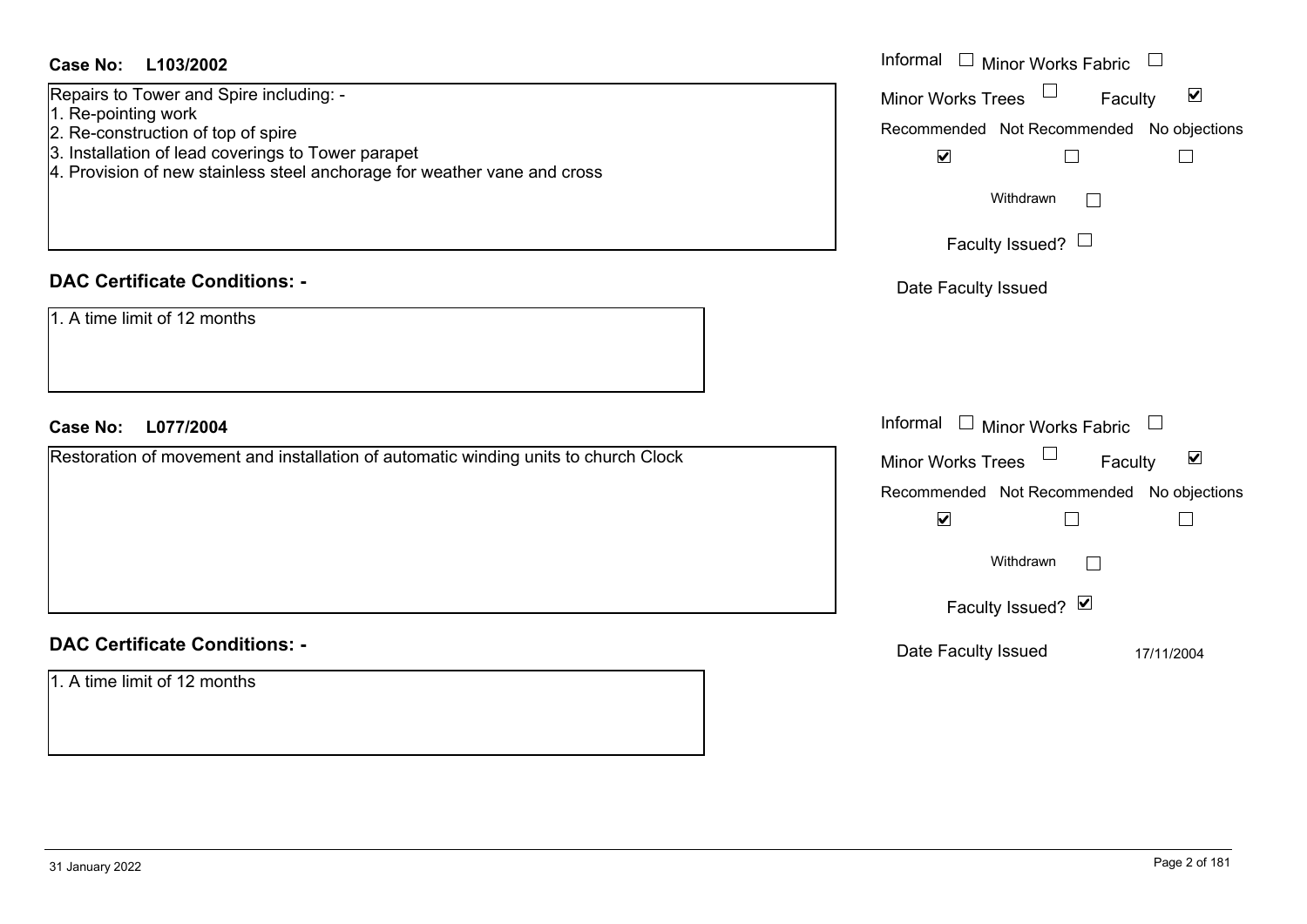| <b>Case No:</b><br>L011/2006                                                                                                               | Informal<br>Minor Works Fabric ⊠                     |
|--------------------------------------------------------------------------------------------------------------------------------------------|------------------------------------------------------|
| <b>Electrical repairs</b>                                                                                                                  | $\Box$<br><b>Minor Works Trees</b><br>Faculty        |
|                                                                                                                                            | Recommended Not Recommended No objections            |
|                                                                                                                                            | $\mathbb{R}^n$                                       |
|                                                                                                                                            | Withdrawn<br>$\Box$                                  |
|                                                                                                                                            | Faculty Issued? $\Box$                               |
| <b>DAC Certificate Conditions: -</b>                                                                                                       | Date Faculty Issued                                  |
| 1. A time limit of 12 months                                                                                                               |                                                      |
|                                                                                                                                            |                                                      |
|                                                                                                                                            |                                                      |
| <b>Case No:</b><br>L174/2008                                                                                                               | Informal<br>$\Box$ Minor Works Fabric<br>$\Box$      |
| 1. Re-wiring                                                                                                                               | $\blacktriangledown$<br>Minor Works Trees<br>Faculty |
| 2. Installation of Linquartz electric heaters: -<br>a) 6 x 3kwh heaters in the Nave                                                        | Recommended Not Recommended No objections            |
| b) 2 x 2kwh heaters in the Chancel<br>c) 1 x 2kwh heater in the Lady Chapel                                                                | $\blacktriangledown$                                 |
| d) 1 x 2kwh heater in the Hothorpe Chapel                                                                                                  | Withdrawn<br>$\Box$                                  |
|                                                                                                                                            | Faculty Issued? Ø                                    |
| <b>DAC Certificate Conditions: -</b>                                                                                                       | Date Faculty Issued<br>13/11/2008                    |
| 1. A time limit of 12 months<br>2. That details of the works are entered in the Log Book so that a record is kept of<br>what has been done |                                                      |

3. That, where possible, all fixings should be made into joints, not stonework, using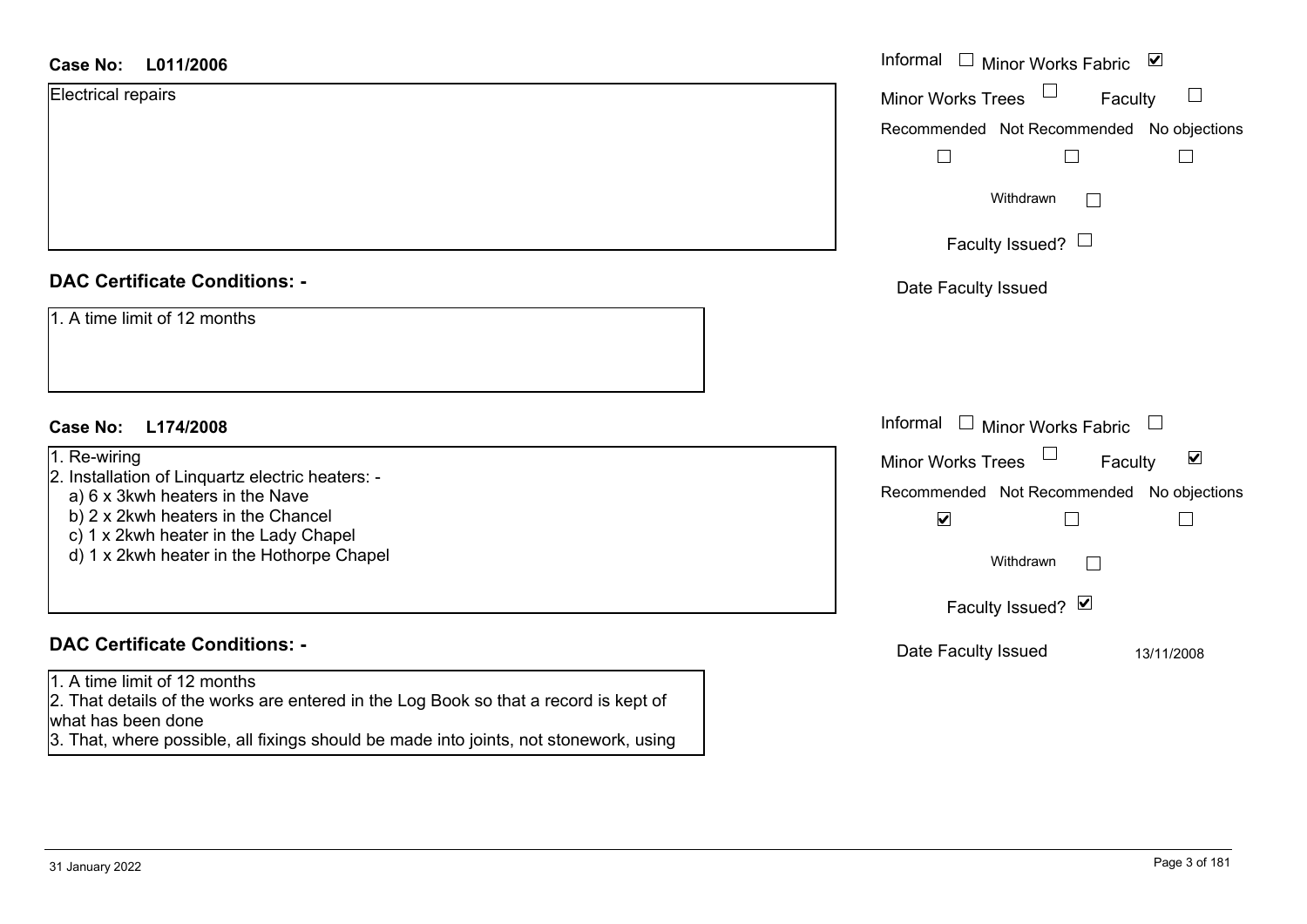| <b>Case No:</b><br>L096/2011                                                                                                               | Informal $\Box$ Minor Works Fabric $\Box$                             |
|--------------------------------------------------------------------------------------------------------------------------------------------|-----------------------------------------------------------------------|
| 1. Felling of 1 x Yew Tree adjacent to the north wall of the church                                                                        | $\blacktriangledown$<br>$\Box$<br><b>Minor Works Trees</b><br>Faculty |
| 2. Pruning of 7 x Yew Trees along the church path                                                                                          | Recommended Not Recommended No objections                             |
|                                                                                                                                            | $\blacktriangledown$<br>$\vert \ \ \vert$<br>$\vert$ $\vert$          |
|                                                                                                                                            | Withdrawn<br>I.                                                       |
|                                                                                                                                            | Faculty Issued? $\Box$                                                |
| <b>DAC Certificate Conditions: -</b>                                                                                                       | Date Faculty Issued                                                   |
| 1. A time limit of 12 months<br>2. That details of the works are entered in the Log Book so that a record is kept of<br>what has been done |                                                                       |
|                                                                                                                                            |                                                                       |
| <b>Case No:</b><br>L095/2012                                                                                                               | Informal<br>$\Box$<br>Minor Works Fabric ⊠                            |
| Installation of roof security system as per the specification by Sonic Security Systems                                                    | $\Box$<br><b>Minor Works Trees</b><br>Faculty                         |
|                                                                                                                                            | Recommended Not Recommended No objections                             |
|                                                                                                                                            | $\blacktriangledown$<br>$\Box$                                        |
|                                                                                                                                            | Withdrawn<br>$\mathbb{R}^n$                                           |
|                                                                                                                                            | Faculty Issued? $\Box$                                                |
| <b>DAC Certificate Conditions: -</b>                                                                                                       | Date Faculty Issued                                                   |
| 1. A time limit of 12 months<br>2. That details of the works are entered in the Log Book so that a record is kept of<br>what has been done |                                                                       |
| 3. That, where possible, all fixings should be made into joints, not stonework, using                                                      |                                                                       |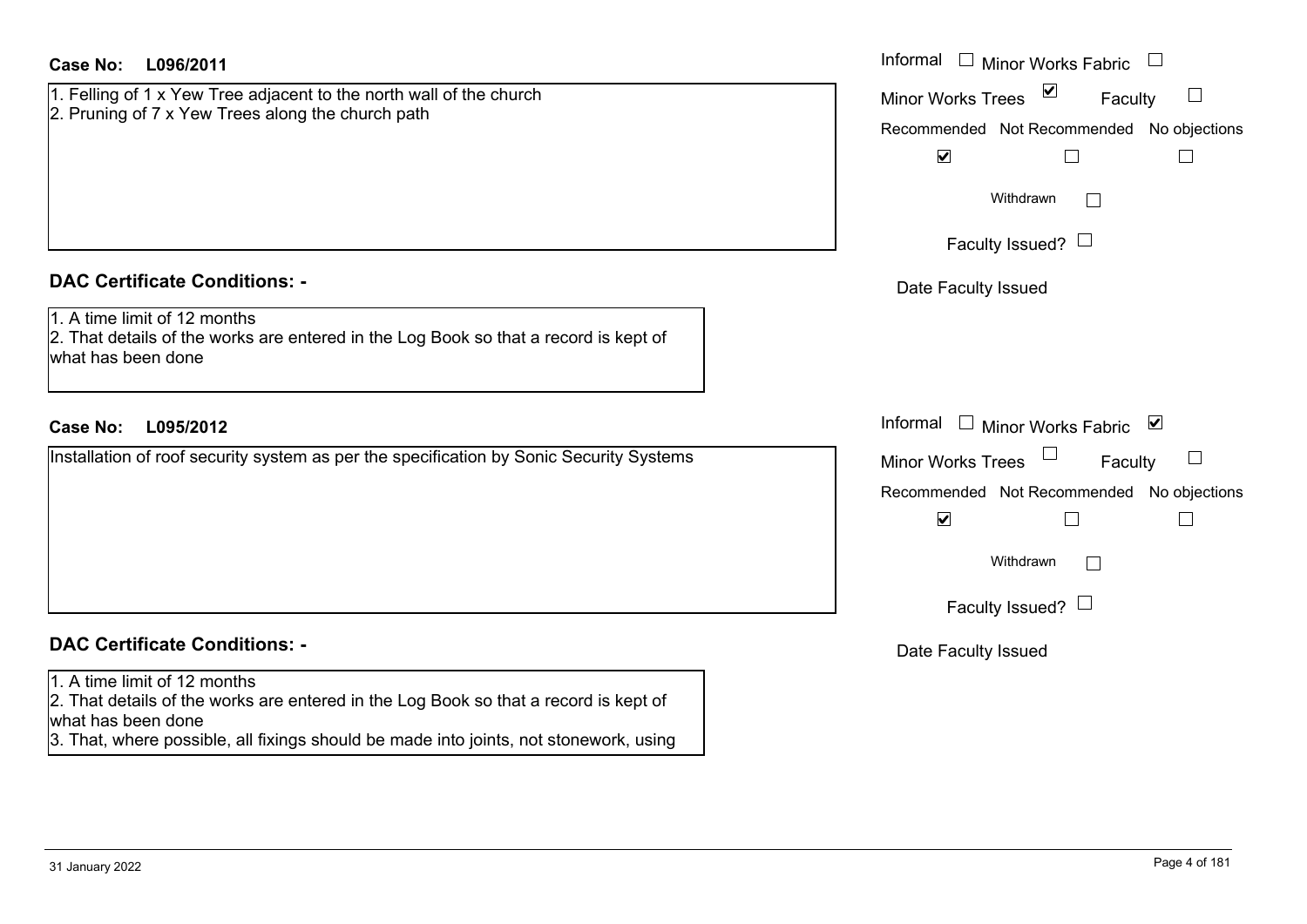| Case No:<br>L082/2012                                                                                                                                                              | Informal $\Box$ Minor Works Fabric                                                                                                                                                                                                 |
|------------------------------------------------------------------------------------------------------------------------------------------------------------------------------------|------------------------------------------------------------------------------------------------------------------------------------------------------------------------------------------------------------------------------------|
| In the churchyard: -<br>Repair of the stone wall as per the specification by Harborough District Council                                                                           | $\blacktriangledown$<br><b>Minor Works Trees</b><br>Faculty<br>Recommended Not Recommended No objections<br>$\blacktriangledown$<br>$\Box$<br>$\Box$                                                                               |
|                                                                                                                                                                                    | Withdrawn<br>Faculty Issued? Ø                                                                                                                                                                                                     |
| <b>DAC Certificate Conditions: -</b><br>1. A time limit of 12 months<br>2. That details of the works are entered in the Log Book so that a record is kept of<br>what has been done | Date Faculty Issued<br>25/07/2012                                                                                                                                                                                                  |
| <b>Case No:</b><br>L081/2012<br>In the churchyard: -<br>Repair of the brick wall as per the specification by Harborough District Council                                           | Informal<br>$\Box$ Minor Works Fabric<br>$\blacktriangledown$<br><b>Minor Works Trees</b><br>Faculty<br>Recommended Not Recommended<br>No objections<br>$\blacktriangledown$<br>$\Box$<br>$\Box$<br>Withdrawn<br>Faculty Issued? Ø |
| <b>DAC Certificate Conditions: -</b><br>1. A time limit of 12 months<br>2. That details of the works are entered in the Log Book so that a record is kept of<br>what has been done | Date Faculty Issued<br>25/06/2012                                                                                                                                                                                                  |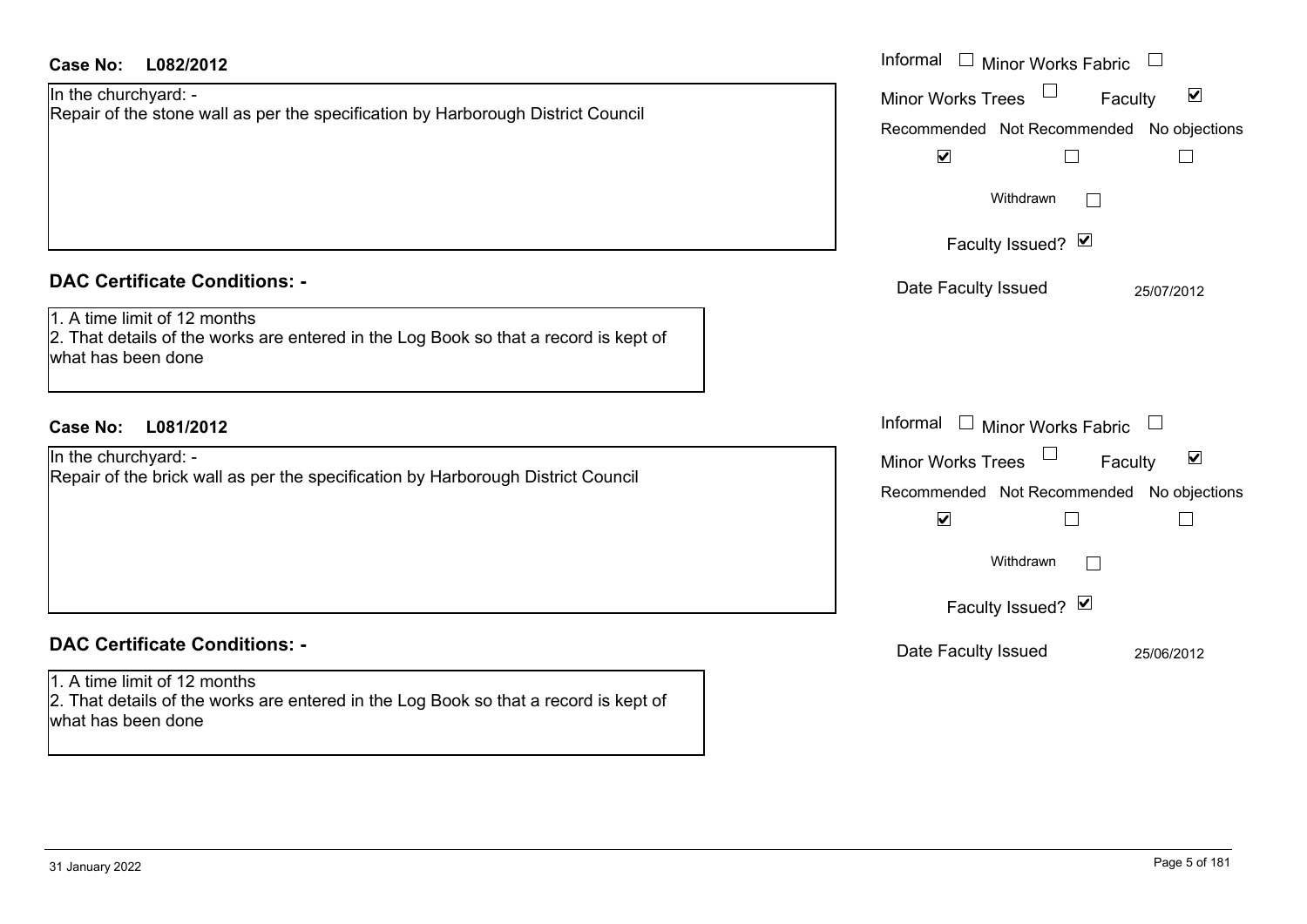| <b>Case No:</b><br>L089/2012                                                                                                               | Informal<br>$\mathcal{L}_{\mathcal{A}}$<br><b>Minor Works Fabric</b> |
|--------------------------------------------------------------------------------------------------------------------------------------------|----------------------------------------------------------------------|
| Replacement of roofing to North and South Chapels                                                                                          | $\blacktriangledown$<br><b>Minor Works Trees</b><br>Faculty          |
|                                                                                                                                            | Recommended Not Recommended No objections                            |
|                                                                                                                                            | $\blacktriangledown$                                                 |
|                                                                                                                                            | Withdrawn<br>$\Box$                                                  |
|                                                                                                                                            | Faculty Issued? Ø                                                    |
| <b>DAC Certificate Conditions: -</b>                                                                                                       | Date Faculty Issued<br>26/11/2012                                    |
| 1. A time limit of 12 months<br>2. That details of the works are entered in the Log Book so that a record is kept of<br>what has been done |                                                                      |
| <b>Case No:</b><br>L219/2015                                                                                                               | Informal<br>$\mathbf{1}$<br>Minor Works Fabric<br>⊻                  |
| Following Inspection Report, repairs to / replacement of: -<br>1. Circuits                                                                 | ப<br><b>Minor Works Trees</b><br>Faculty                             |
| 2. Distribution Board                                                                                                                      | Recommended Not Recommended No objections                            |
| 3. Cables                                                                                                                                  | $\blacktriangledown$                                                 |
|                                                                                                                                            | Withdrawn<br>$\Box$                                                  |
|                                                                                                                                            | Faculty Issued? $\Box$                                               |
| <b>DAC Certificate Conditions: -</b>                                                                                                       | Date Faculty Issued                                                  |
| 1. A time limit of 12 months                                                                                                               |                                                                      |
| 2. That details of the works are entered in the Log Book so that a record is kept of<br>what has been done                                 |                                                                      |
| 3. That, where possible, all fixings should be made into joints, not stonework, using                                                      |                                                                      |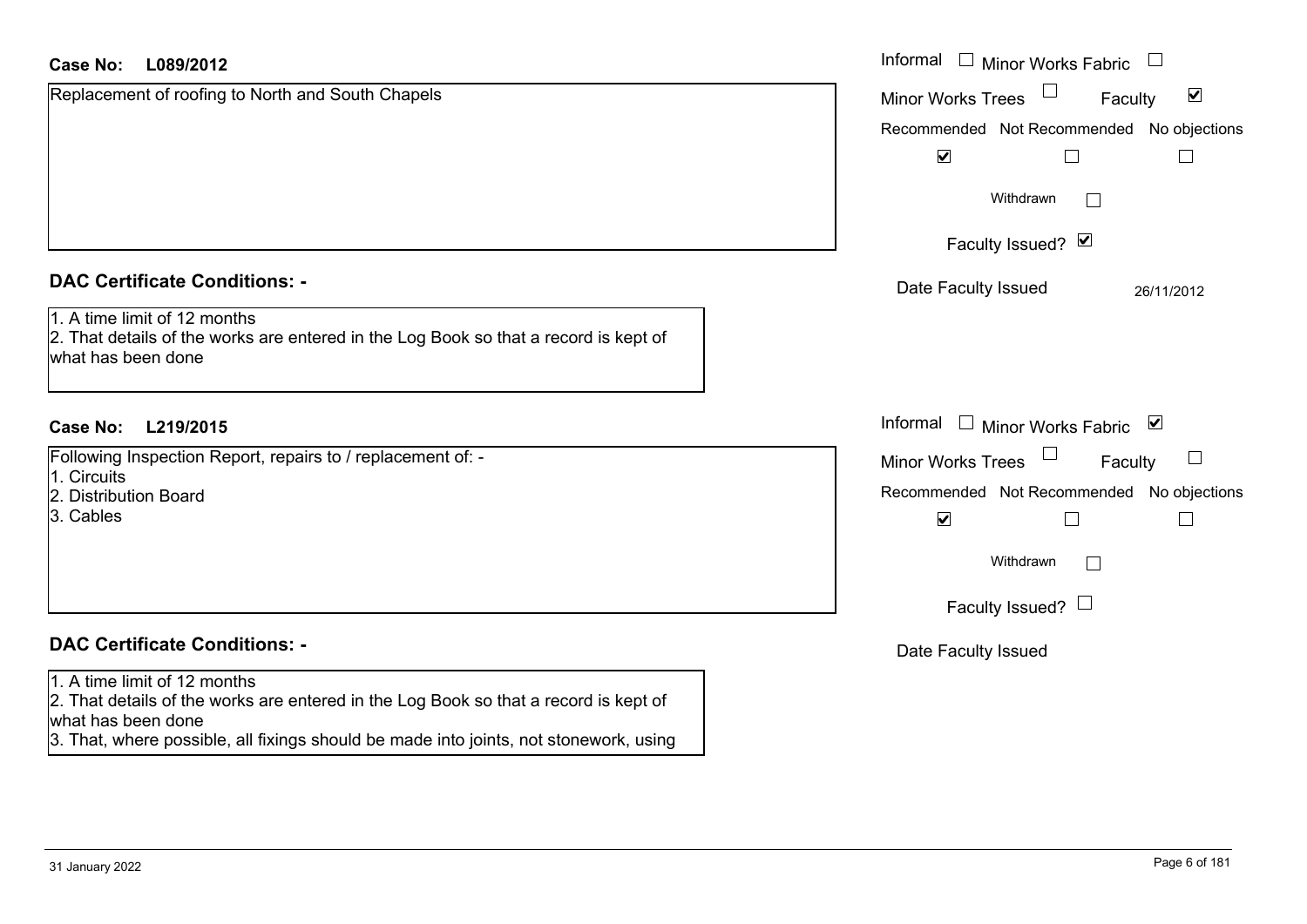| <b>Case No:</b>                                                                                                                                                                                                                                                             | Informal □ Minor Works Fabric ☑               |
|-----------------------------------------------------------------------------------------------------------------------------------------------------------------------------------------------------------------------------------------------------------------------------|-----------------------------------------------|
| Installation of bench in churchyard                                                                                                                                                                                                                                         | <b>Minor Works Trees</b><br>$\Box$<br>Faculty |
|                                                                                                                                                                                                                                                                             | Recommended Not Recommended<br>No objections  |
|                                                                                                                                                                                                                                                                             | $\blacktriangledown$                          |
|                                                                                                                                                                                                                                                                             | Withdrawn                                     |
|                                                                                                                                                                                                                                                                             | Faculty Issued? $\Box$                        |
| <b>DAC Certificate Conditions: -</b>                                                                                                                                                                                                                                        | Date Faculty Issued                           |
| 1. That details of the works are entered in the Log Book so that a record is kept of<br>what has been done<br>2. That Human Remains should be expected when excavating within a churchyard.<br>Any remains should be recovered, treated in a respectful manner and boxed or |                                               |
|                                                                                                                                                                                                                                                                             |                                               |
| <b>Case No:</b>                                                                                                                                                                                                                                                             | Informal □ Minor Works Fabric ⊠               |
| Stonework repairs to: -                                                                                                                                                                                                                                                     | <b>Minor Works Trees</b><br>$\Box$<br>Faculty |
| 1. East wall                                                                                                                                                                                                                                                                | Recommended Not Recommended No objections     |
| 2. South wall<br>3. Southeast buttress<br>of Chancel etc                                                                                                                                                                                                                    | $\blacktriangledown$<br>$\mathbf{I}$          |
|                                                                                                                                                                                                                                                                             | Withdrawn<br>$\perp$                          |
|                                                                                                                                                                                                                                                                             | Faculty Issued? $\Box$                        |
| <b>DAC Certificate Conditions: -</b>                                                                                                                                                                                                                                        | Date Faculty Issued                           |
| 1. That details of the works are entered in the Log Book so that a record is kept of                                                                                                                                                                                        |                                               |
| what has been done<br>2. That any stonework to be replaced is carefully checked for tool marks and, if found,                                                                                                                                                               |                                               |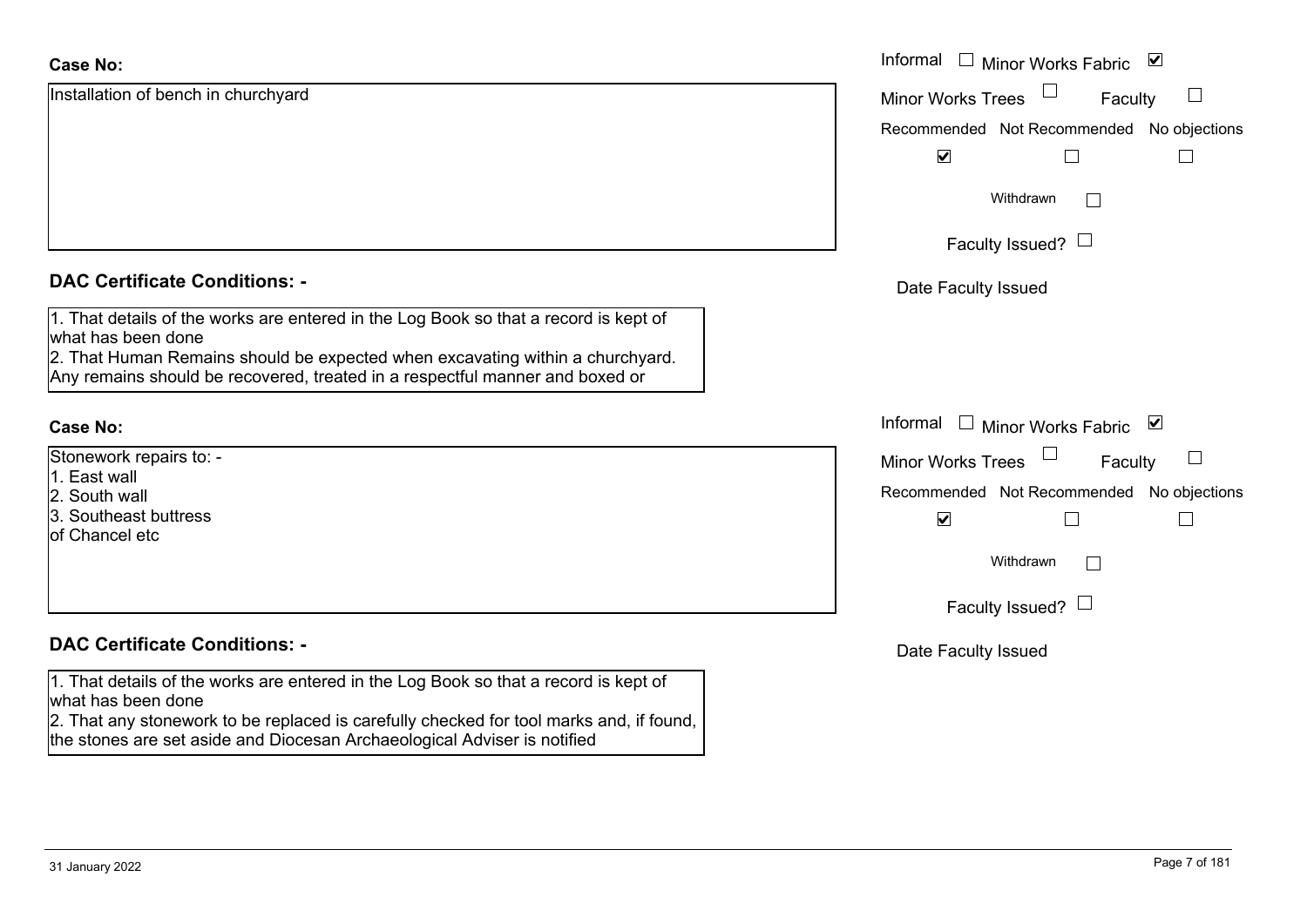CONFIRMATORY APPLICATION for works undertaken with Interim Faculty: -

Replacement of the roof of the South Porch

## **DAC Certificate Conditions: -**

1. That details of the works are entered in the Log Book so that a record is kept of what has been done

2. That any plumbers marks found on existing lead should be photographed, identified and cut-out, then retained or spot-welded back into the new lead work according to

|                                                                 | Informal $\Box$<br>Minor Works Fabric $\Box$                |
|-----------------------------------------------------------------|-------------------------------------------------------------|
| MATORY APPLICATION for works undertaken with Interim Faculty: - | <b>Minor Works Trees</b><br>$\blacktriangledown$<br>Faculty |
| nent of the roof of the South Porch                             | Recommended Not Recommended No objections                   |
|                                                                 | $\blacktriangledown$                                        |
|                                                                 | Withdrawn                                                   |
|                                                                 | Faculty Issued? $\Box$                                      |
| rtificate Conditions: -                                         | Date Faculty Issued<br>15/09/2020                           |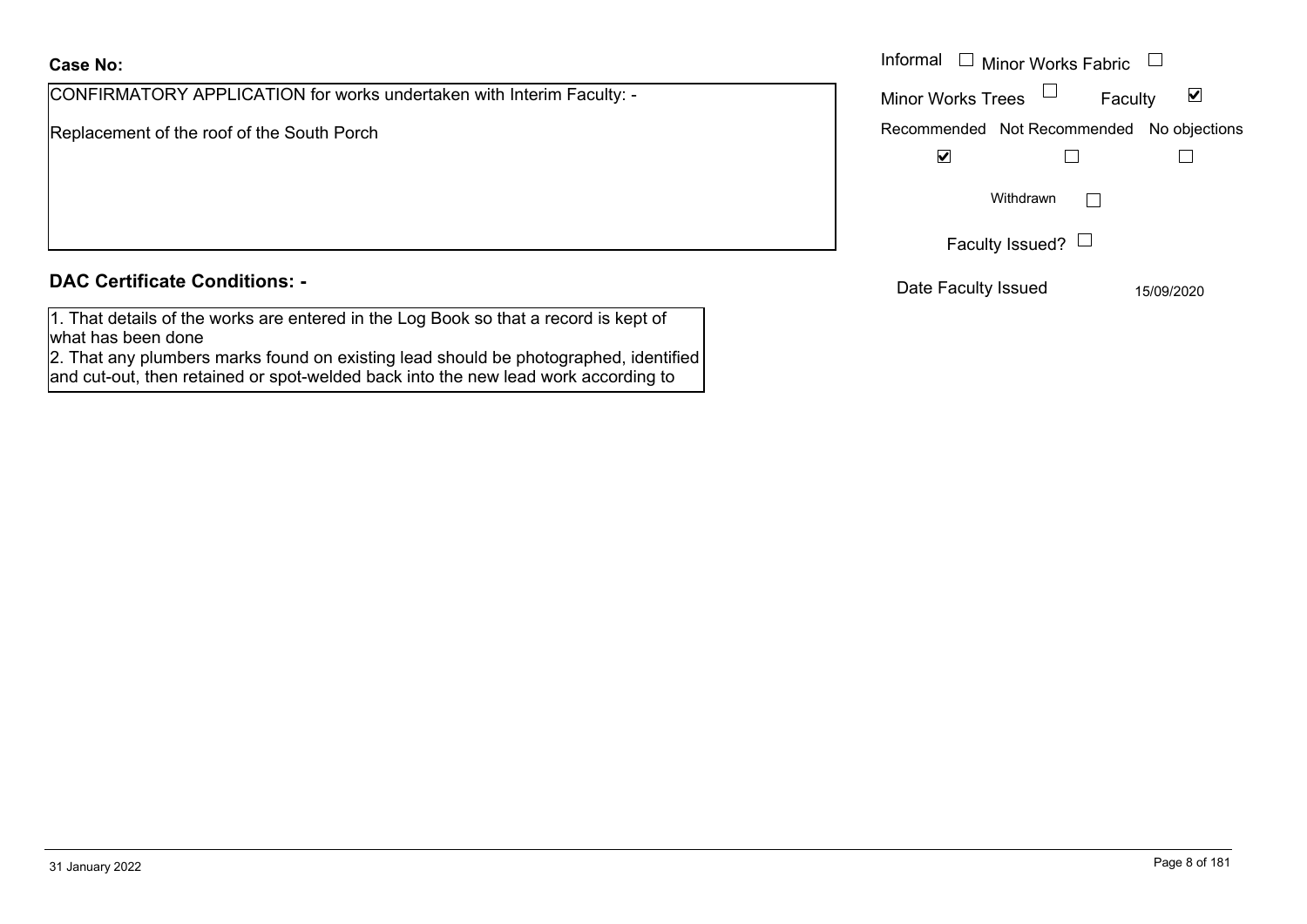## **Ben No: Church**

**20506 Thornton, St Peter**

| <b>Case No:</b><br>L098/2000         | Informal $\Box$ Minor Works Fabric<br>$\begin{array}{c} \hline \end{array}$ |
|--------------------------------------|-----------------------------------------------------------------------------|
| Garden of Remembrance                | Minor Works Trees $\Box$<br>$\blacktriangledown$<br>Faculty                 |
|                                      | Recommended Not Recommended No objections                                   |
|                                      | ☑                                                                           |
|                                      | Withdrawn                                                                   |
|                                      | Faculty Issued? $\boxed{\triangleright}$                                    |
| <b>DAC Certificate Conditions: -</b> | Date Faculty Issued<br>08/01/2001                                           |
| 1. A time limit of 12 months         |                                                                             |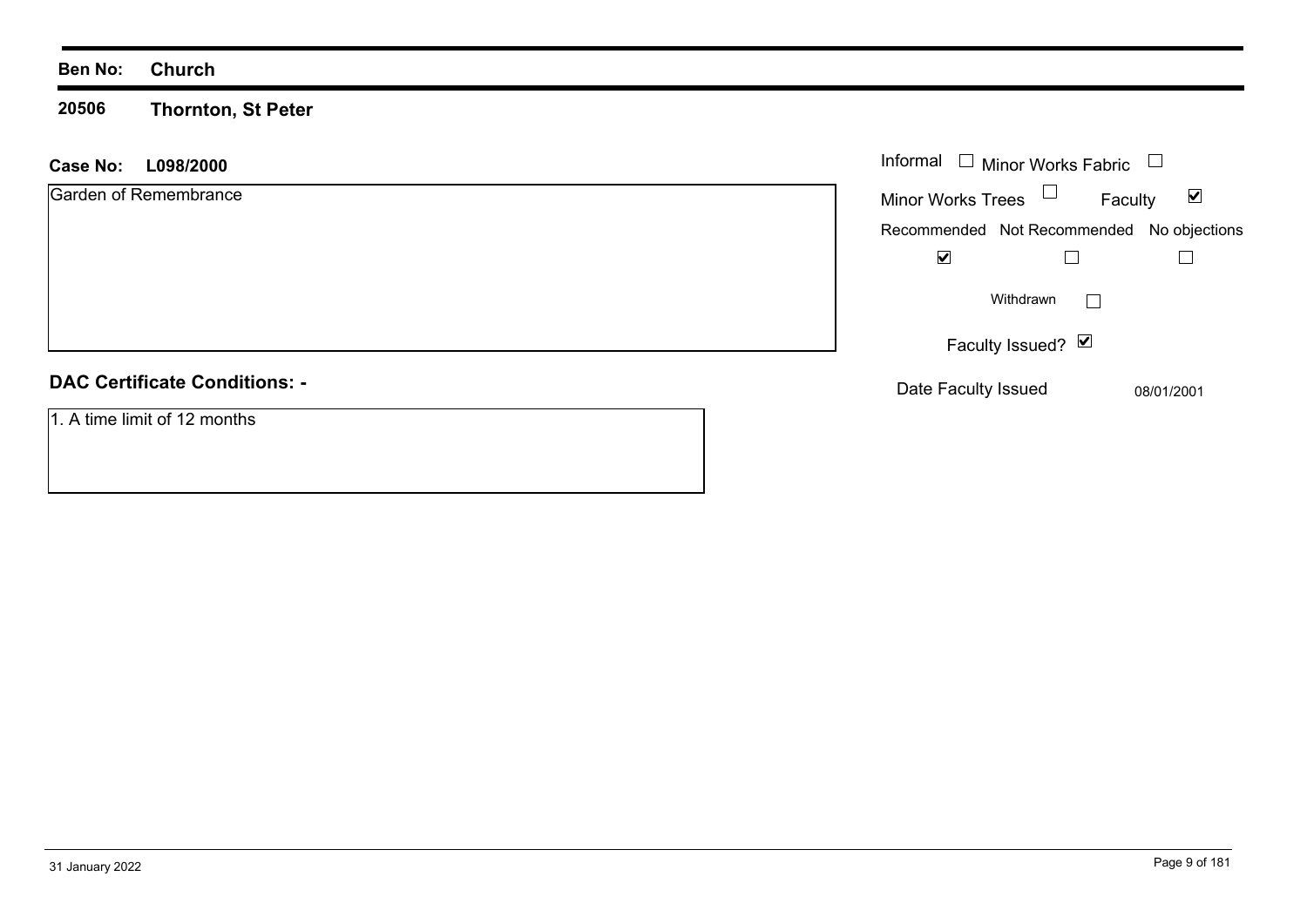| Case No: | L054/2003 |
|----------|-----------|
|----------|-----------|

- 2. Repairs of Pews
- 3. Repair and restoration of Lych Gate
- 4. Erection of new Noticeboard

## **DAC Certificate Conditions: -**

- 1. Provision of water, gas and drainage installations
- 2. Various stonework repairs as identified by the Quinquennial Inspection report
- 3. Removal of plaster from west wall to expose wiring and investigation of electrical fault
- 4. Re-hanging of stone wall monument to Arthur Adams in the Tower

## **DAC Certificate Conditions: -**

1. A time limit of 12 months

| <b>Case No:</b><br>L054/2003                                                                                                                                                                                                                                                                                  | Informal □ Minor Works Fabric                                                                                                       |
|---------------------------------------------------------------------------------------------------------------------------------------------------------------------------------------------------------------------------------------------------------------------------------------------------------------|-------------------------------------------------------------------------------------------------------------------------------------|
| 1. Installation of water supply and drainage<br>2. Repairs of Pews                                                                                                                                                                                                                                            | $\blacktriangledown$<br><b>Minor Works Trees</b><br>Faculty<br>Recommended Not Recommended No objections                            |
| 3. Repair and restoration of Lych Gate<br>4. Erection of new Noticeboard                                                                                                                                                                                                                                      | $\blacktriangledown$<br>$\mathbf{I}$                                                                                                |
|                                                                                                                                                                                                                                                                                                               | Withdrawn                                                                                                                           |
|                                                                                                                                                                                                                                                                                                               | Faculty Issued? $\Box$                                                                                                              |
| <b>DAC Certificate Conditions: -</b>                                                                                                                                                                                                                                                                          | Date Faculty Issued                                                                                                                 |
| 1. A time limit of 12 months 2. Installation of the water pipe to be the sibject of an<br>Archaeological Watching Brief 3. Walls should be left, as far as possible, in natural<br>brick except in the areas where a splashback was required                                                                  |                                                                                                                                     |
| <b>Case No:</b><br>L120/2003                                                                                                                                                                                                                                                                                  | Informal □ Minor Works Fabric                                                                                                       |
| 1. Provision of water, gas and drainage installations<br>2. Various stonework repairs as identified by the Quinquennial Inspection report<br>3. Removal of plaster from west wall to expose wiring and investigation of electrical fault<br>4. Re-hanging of stone wall monument to Arthur Adams in the Tower | $\blacktriangledown$<br><b>Minor Works Trees</b><br>Faculty<br>No objections<br>Recommended Not Recommended<br>$\blacktriangledown$ |
|                                                                                                                                                                                                                                                                                                               | Withdrawn<br>$\mathbf{1}$                                                                                                           |
|                                                                                                                                                                                                                                                                                                               | Faculty Issued? $\Box$                                                                                                              |
| <b>DAC Certificate Conditions: -</b>                                                                                                                                                                                                                                                                          | Date Faculty Issued                                                                                                                 |
| 1. A time limit of 12 months                                                                                                                                                                                                                                                                                  |                                                                                                                                     |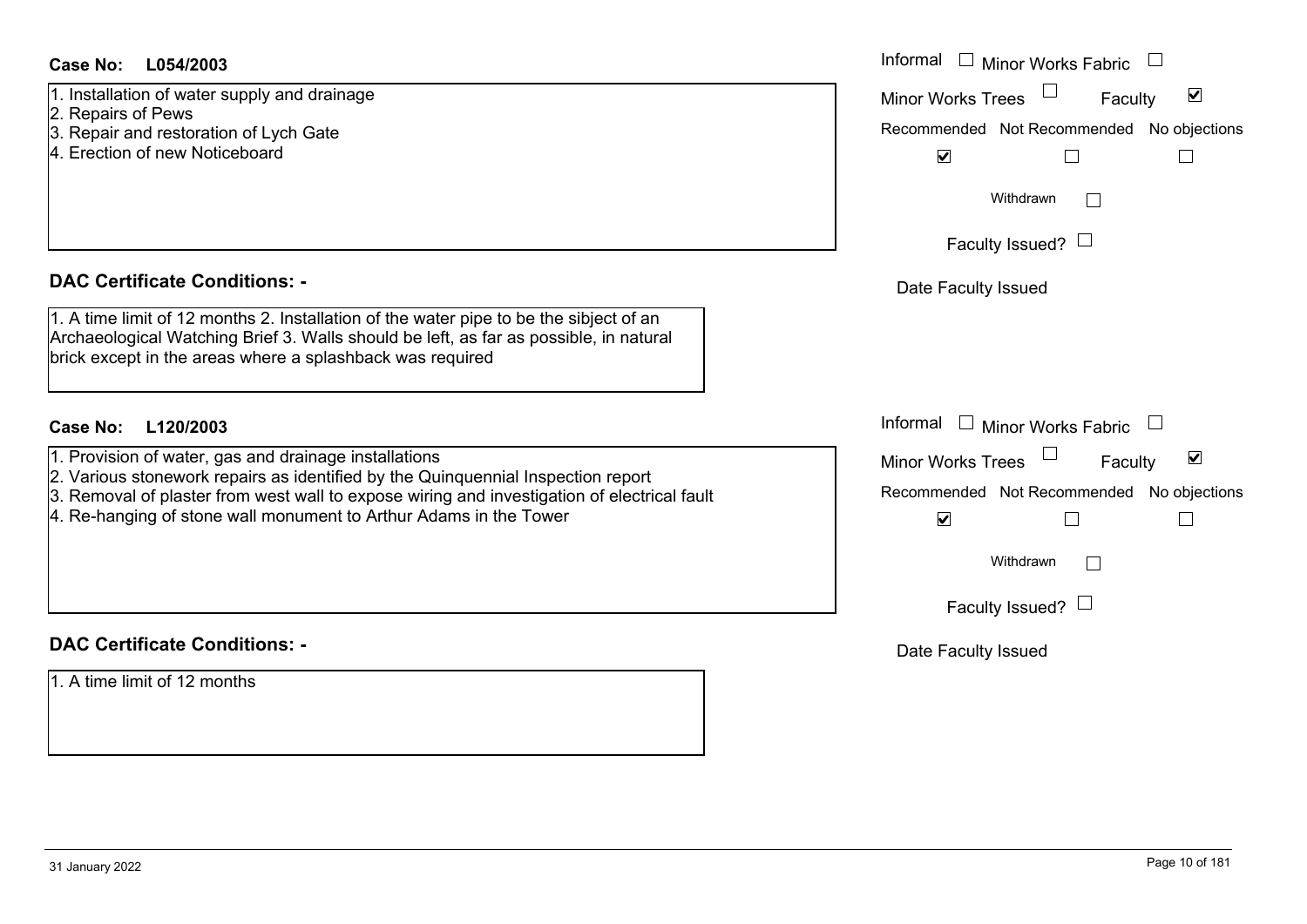| <b>Case No:</b><br>L102/2005                                                                                                                                                                                                              | Informal □ Minor Works Fabric<br>$\blacktriangledown$ |
|-------------------------------------------------------------------------------------------------------------------------------------------------------------------------------------------------------------------------------------------|-------------------------------------------------------|
| Removal of dangerous loose plaster in the Vestry                                                                                                                                                                                          | <b>Minor Works Trees</b><br>⊔<br>Faculty              |
|                                                                                                                                                                                                                                           | Recommended Not Recommended No objections             |
|                                                                                                                                                                                                                                           | $\Box$                                                |
|                                                                                                                                                                                                                                           | Withdrawn<br>$\mathbf{L}$                             |
|                                                                                                                                                                                                                                           | Faculty Issued? $\Box$                                |
| <b>DAC Certificate Conditions: -</b>                                                                                                                                                                                                      | Date Faculty Issued                                   |
| 1. A time limit of 12 months                                                                                                                                                                                                              |                                                       |
|                                                                                                                                                                                                                                           |                                                       |
| L104/2008<br><b>Case No:</b>                                                                                                                                                                                                              | Informal<br>$\Box$ Minor Works Fabric                 |
| 1. Roof repairs to Chancel, Nave & South Aisle                                                                                                                                                                                            | $\blacktriangledown$<br>Minor Works Trees<br>Faculty  |
| 2. Re-pointing & replacement of stonework as detailed in the 2007 Quinquennial Inspection Report: -<br>a) South Porch                                                                                                                     | Recommended Not Recommended No objections             |
| b) South Aisle south, east & west walls                                                                                                                                                                                                   | $\blacktriangledown$                                  |
| c) Chancel south, east & north walls<br>d) North aisle east, north & west walls                                                                                                                                                           | Withdrawn<br>$\Box$                                   |
| e) Tower north, west & south walls                                                                                                                                                                                                        |                                                       |
| f) Spire base / Tower walkway                                                                                                                                                                                                             | Faculty Issued? Ø                                     |
| <b>DAC Certificate Conditions: -</b>                                                                                                                                                                                                      | Date Faculty Issued<br>13/08/2008                     |
| 1. A time limit of 12 months                                                                                                                                                                                                              |                                                       |
| 2. That the works are recorded in the Log Book so that a record is kept of what has<br>been done                                                                                                                                          |                                                       |
| $\mathbf{r}$ , and the state of the state of the state of the state of the state of the state of the state of the state of the state of the state of the state of the state of the state of the state of the state of the state o<br>$-1$ |                                                       |

3. That any plumbers marks found on existing lead should be photographed, identified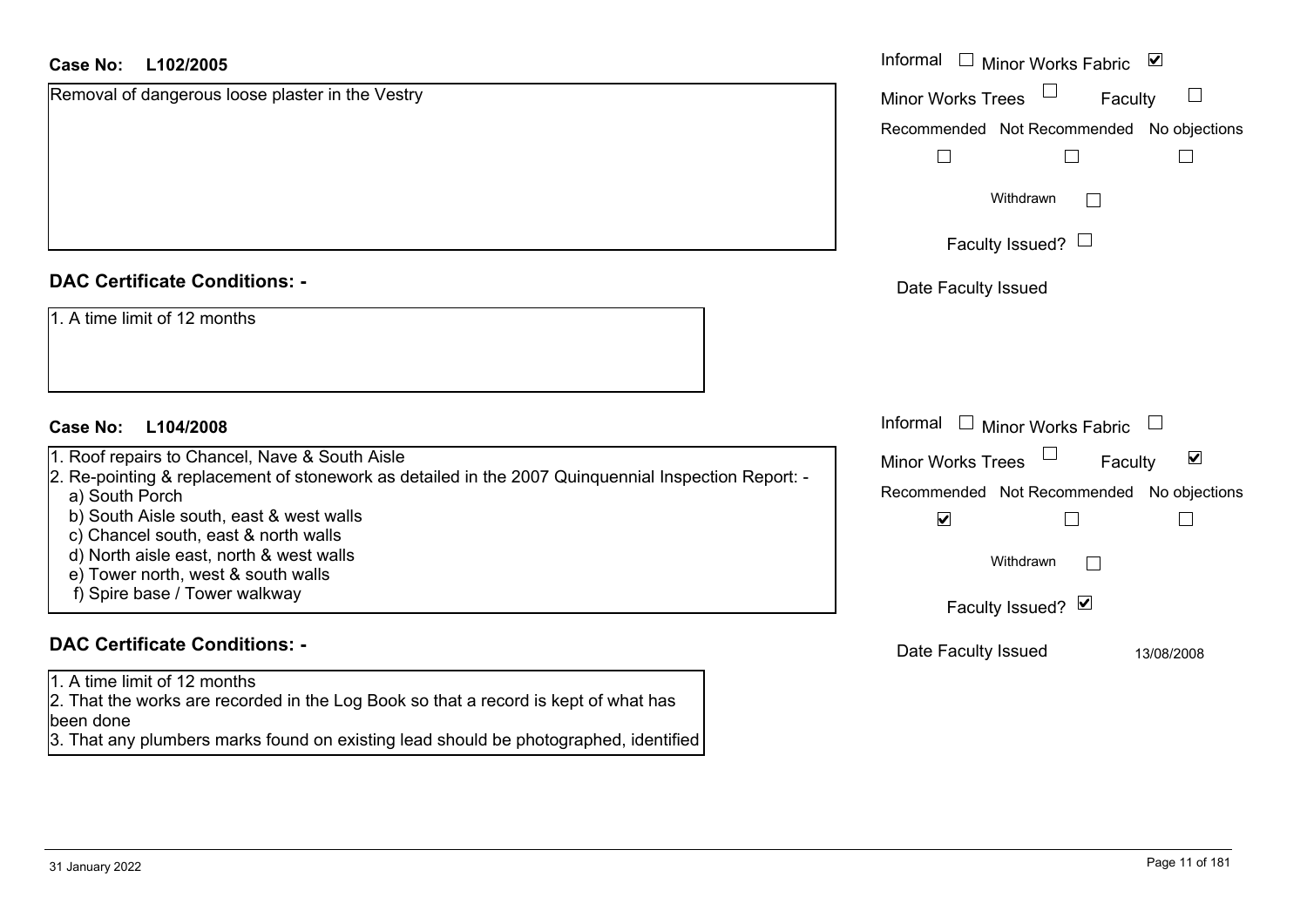| Case No:<br>L050a/2009                                                                                                                     | Informal ☑ Minor Works Fabric                        |
|--------------------------------------------------------------------------------------------------------------------------------------------|------------------------------------------------------|
| 1. At the west end of the North Aisle, installation of: -<br>a) Accessible WC                                                              | Minor Works Trees<br>☑<br>Faculty                    |
| b) Servery                                                                                                                                 | Recommended Not Recommended No objections            |
| 2. In the churchyard, installation of trench-arch sewage system                                                                            | $\blacktriangledown$                                 |
|                                                                                                                                            | Withdrawn<br>$\perp$                                 |
|                                                                                                                                            | Faculty Issued? Ø                                    |
| <b>DAC Certificate Conditions: -</b>                                                                                                       | Date Faculty Issued<br>16/09/2009                    |
| 1. A time limit of 12 months<br>2. That details of the works are entered in the Log Book so that a record is kept of<br>what has been done |                                                      |
| 3. That no works shall take place until the PCC, after consultation with the Diocesan                                                      |                                                      |
| <b>Case No:</b><br>L083/2009                                                                                                               | Informal $\square$<br><b>Minor Works Fabric</b><br>⊻ |
| Installation of Bench in the churchyard in memory of Lucy Welch                                                                            | Minor Works Trees<br>Faculty                         |
|                                                                                                                                            | Recommended Not Recommended No objections            |
|                                                                                                                                            | $\blacktriangledown$<br>$\mathcal{L}$                |
|                                                                                                                                            | Withdrawn<br>$\perp$                                 |
|                                                                                                                                            | Faculty Issued? $\Box$                               |

## **DAC Certificate Conditions: -**

1. That details of the works are entered in the Log Book so that a record is kept of what has been done

## Date Faculty Issued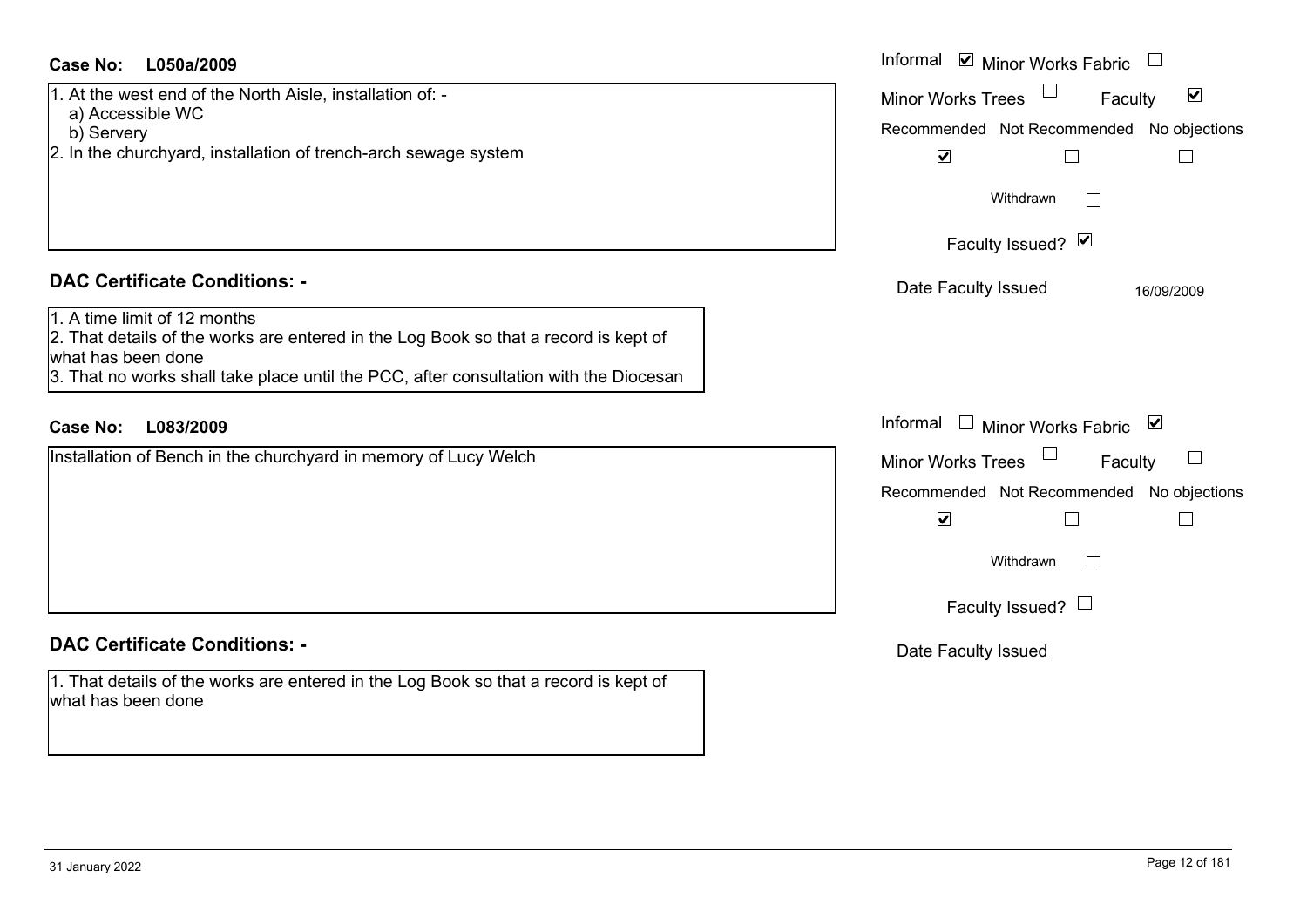| <b>Case No:</b><br>L050b/2009                                                                                                              | Informal ⊠ Minor Works Fabric             |
|--------------------------------------------------------------------------------------------------------------------------------------------|-------------------------------------------|
| Installation of stairlift to internal steps at the South door                                                                              | <b>Minor Works Trees</b><br>ப<br>Faculty  |
|                                                                                                                                            | Recommended Not Recommended No objections |
|                                                                                                                                            | $\vert \ \ \vert$                         |
|                                                                                                                                            | Withdrawn<br>$\Box$                       |
|                                                                                                                                            | Faculty Issued? $\Box$                    |
| <b>DAC Certificate Conditions: -</b>                                                                                                       | Date Faculty Issued                       |
| 1. A time limit of 12 months<br>2. That details of the works are entered in the Log Book so that a record is kept of<br>what has been done |                                           |
| L162/2010<br><b>Case No:</b>                                                                                                               | Informal $\Box$ Minor Works Fabric $\Box$ |
| Repairs to the roof                                                                                                                        | <b>Minor Works Trees</b><br>Faculty       |
|                                                                                                                                            | Recommended Not Recommended No objections |
|                                                                                                                                            | $\blacktriangledown$<br>П                 |
|                                                                                                                                            | Withdrawn                                 |
|                                                                                                                                            | Faculty Issued? $\Box$                    |
| <b>DAC Certificate Conditions: -</b>                                                                                                       | Date Faculty Issued                       |
| 1. That details of the works are entered in the Log Book so that a record is kept of<br>what has been done                                 |                                           |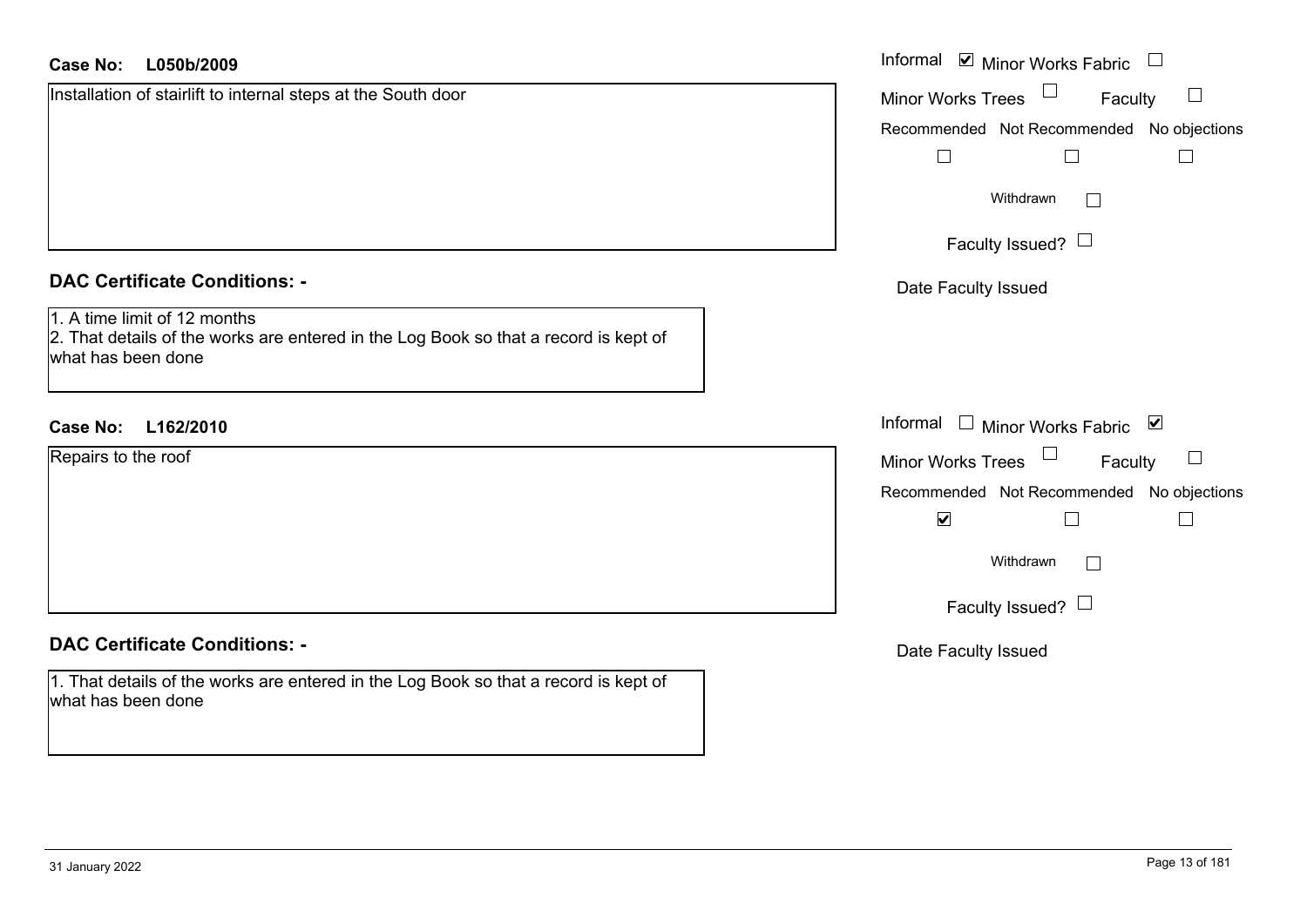#### **L074/2010Case No:**

| <b>Case No:</b><br>L074/2010                                                                                                                | Informal □ Minor Works Fabric                                         |
|---------------------------------------------------------------------------------------------------------------------------------------------|-----------------------------------------------------------------------|
| Crown reduction of 3 Trees                                                                                                                  | Minor Works Trees ⊠<br>$\Box$<br>Faculty                              |
|                                                                                                                                             | Recommended Not Recommended No objections                             |
|                                                                                                                                             | $\blacktriangledown$<br>$\vert \ \ \vert$                             |
|                                                                                                                                             | Withdrawn<br>$\Box$                                                   |
|                                                                                                                                             | Faculty Issued? $\Box$                                                |
| <b>DAC Certificate Conditions: -</b>                                                                                                        | Date Faculty Issued                                                   |
| 1. That details of the works are entered in the Log Book so that a record is kept of<br>what has been done                                  |                                                                       |
| <b>Case No:</b><br>L231/2011                                                                                                                | Informal $\Box$ Minor Works Fabric $\Box$                             |
| CONFIRMATORY APPLICATION for works undertaken: -                                                                                            | Minor Works Trees<br>$\blacktriangleright$<br>Faculty                 |
| 1. In-filling of 1.5" gap between Tower and Nave<br>2. Affixing metal shoe to three roof beams so stop further movement with the Tower wall | Recommended Not Recommended No objections                             |
|                                                                                                                                             | $\blacktriangledown$<br>$\overline{\phantom{a}}$<br>$\vert \ \ \vert$ |
|                                                                                                                                             | Withdrawn<br>$\Box$                                                   |
|                                                                                                                                             | Faculty Issued? Ø                                                     |
| <b>DAC Certificate Conditions: -</b>                                                                                                        | Date Faculty Issued<br>19/06/2012                                     |
| 1. A time limit of 12 months<br>2. That details of the works are entered in the Log Book so that a record is kept of<br>what has been done  |                                                                       |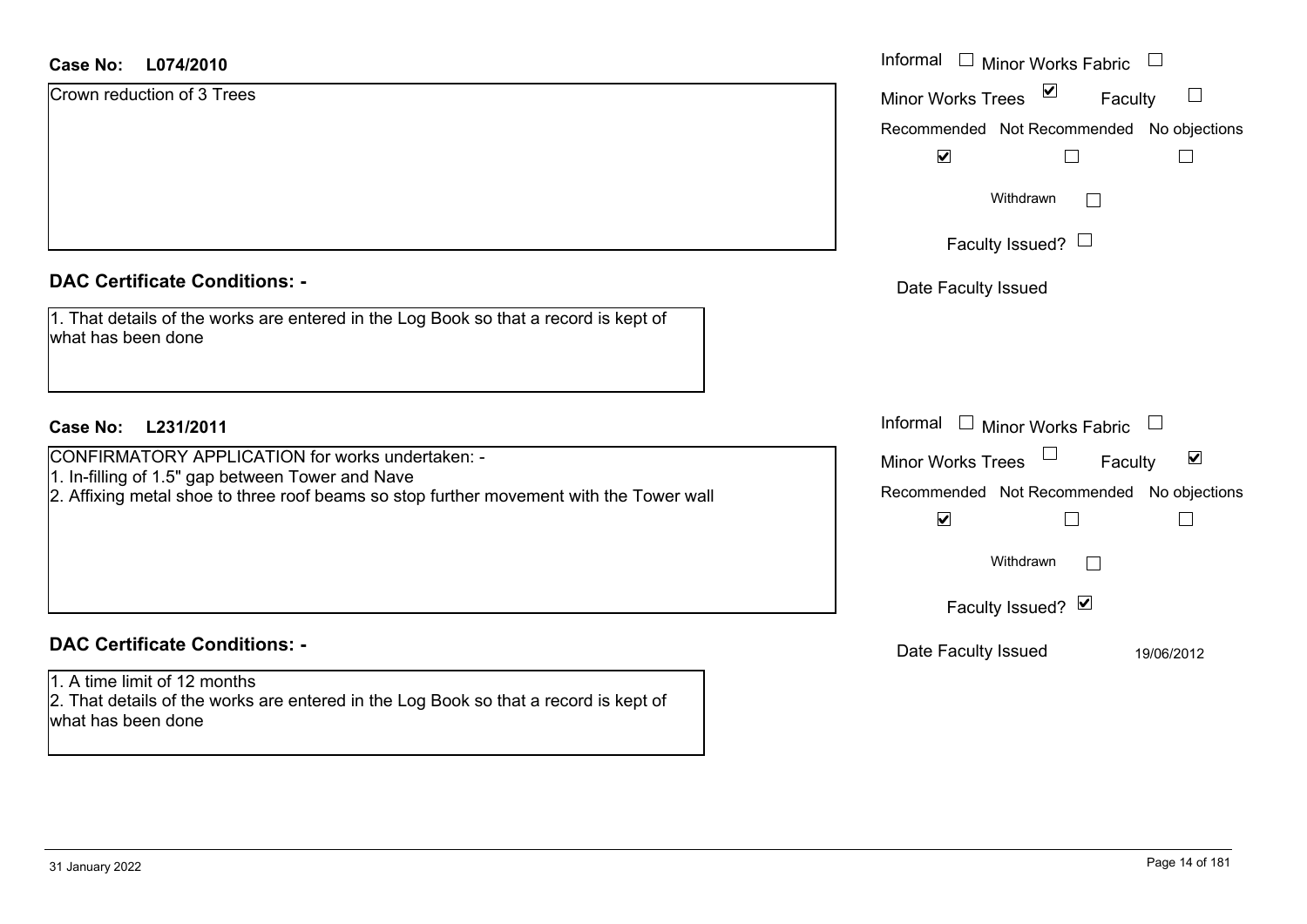| <b>Case No:</b><br>L196/2012                                                                                                                                                                                                | Informal<br>$\Box$ Minor Works Fabric $\Box$                                                                                                         |
|-----------------------------------------------------------------------------------------------------------------------------------------------------------------------------------------------------------------------------|------------------------------------------------------------------------------------------------------------------------------------------------------|
| In the churchyard: -<br>Installation of a handrail along the path                                                                                                                                                           | $\blacktriangledown$<br><b>Minor Works Trees</b><br>Faculty<br>Recommended Not Recommended No objections<br>$\blacktriangledown$<br>$\Box$<br>$\Box$ |
|                                                                                                                                                                                                                             | Withdrawn<br>$\mathbb{R}^n$                                                                                                                          |
|                                                                                                                                                                                                                             | Faculty Issued? Ø                                                                                                                                    |
| <b>DAC Certificate Conditions: -</b>                                                                                                                                                                                        | Date Faculty Issued<br>08/01/2013                                                                                                                    |
| 1. A time limit of 12 months<br>2. That details of the works are entered in the Log Book so that a record is kept of<br>what has been done<br>3. That any soil excavated is checked for human remains and any human remains |                                                                                                                                                      |
| <b>Case No:</b><br>L013/2012                                                                                                                                                                                                | Informal<br>Minor Works Fabric                                                                                                                       |
| Replacement of the Heating system comprising: -                                                                                                                                                                             | $\blacktriangledown$<br><b>Minor Works Trees</b><br>Faculty                                                                                          |
| 1. Removal of 13 radiant heaters<br>2. Installation of: -                                                                                                                                                                   | Recommended Not Recommended No objections                                                                                                            |
| a) Air-to-air heating system comprising: -<br>i) 2 x external units                                                                                                                                                         | $\blacktriangledown$                                                                                                                                 |
| ii) 4 x internal units<br>b) 1 x de-stratification fan                                                                                                                                                                      | Withdrawn<br>$\mathbf{I}$                                                                                                                            |
|                                                                                                                                                                                                                             | Faculty Issued? Ø                                                                                                                                    |
| <b>DAC Certificate Conditions: -</b>                                                                                                                                                                                        | Date Faculty Issued<br>19/06/2012                                                                                                                    |
| 1. A time limit of 12 months<br>2. That details of the works are entered in the Log Book so that a record is kept of<br>lwhat has been done                                                                                 |                                                                                                                                                      |

what has been done 3. That the units, both internal and external, are painted to a colour to blend with their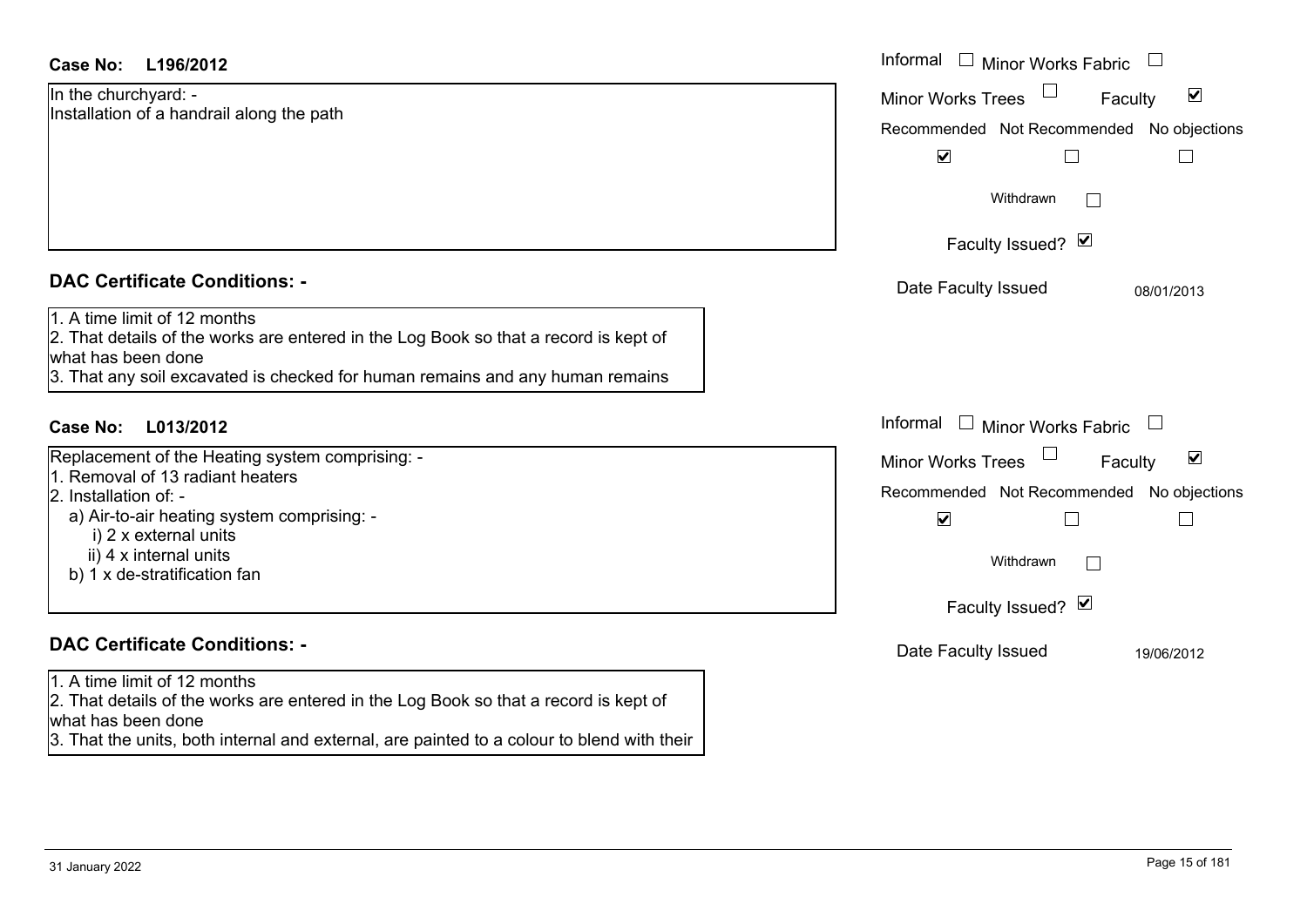| <b>Case No:</b><br>L049/2012                                                                                                                                                       | Informal $\Box$ Minor Works Fabric                                                                                                                                   |
|------------------------------------------------------------------------------------------------------------------------------------------------------------------------------------|----------------------------------------------------------------------------------------------------------------------------------------------------------------------|
| In the Churchyard: -<br>Removal of two Beech Trees which are damaging the church building                                                                                          | Minor Works Trees ⊠<br>$\Box$<br>Faculty<br>Recommended Not Recommended No objections<br>$\Box$<br>$\Box$<br>$\Box$<br>Withdrawn<br>$\Box$<br>Faculty Issued? $\Box$ |
| <b>DAC Certificate Conditions: -</b><br>1. A time limit of 12 months<br>2. That details of the works are entered in the Log Book so that a record is kept of<br>what has been done | Date Faculty Issued                                                                                                                                                  |
| <b>Case No:</b><br>L007/2014                                                                                                                                                       | Informal<br>$\Box$ Minor Works Fabric $\;\Box$                                                                                                                       |
| Cleaning and Restoration of the Organ                                                                                                                                              | Minor Works Trees<br>$\blacktriangledown$<br>Faculty<br>Recommended Not Recommended No objections<br>$\blacktriangledown$<br>$\Box$<br>$\Box$                        |
|                                                                                                                                                                                    | Withdrawn<br>$\Box$<br>Faculty Issued? Ø                                                                                                                             |
| <b>DAC Certificate Conditions: -</b><br>1. That details of the works are entered in the Log Book so that a record is kept of<br>what has been done                                 | Date Faculty Issued<br>04/04/2014                                                                                                                                    |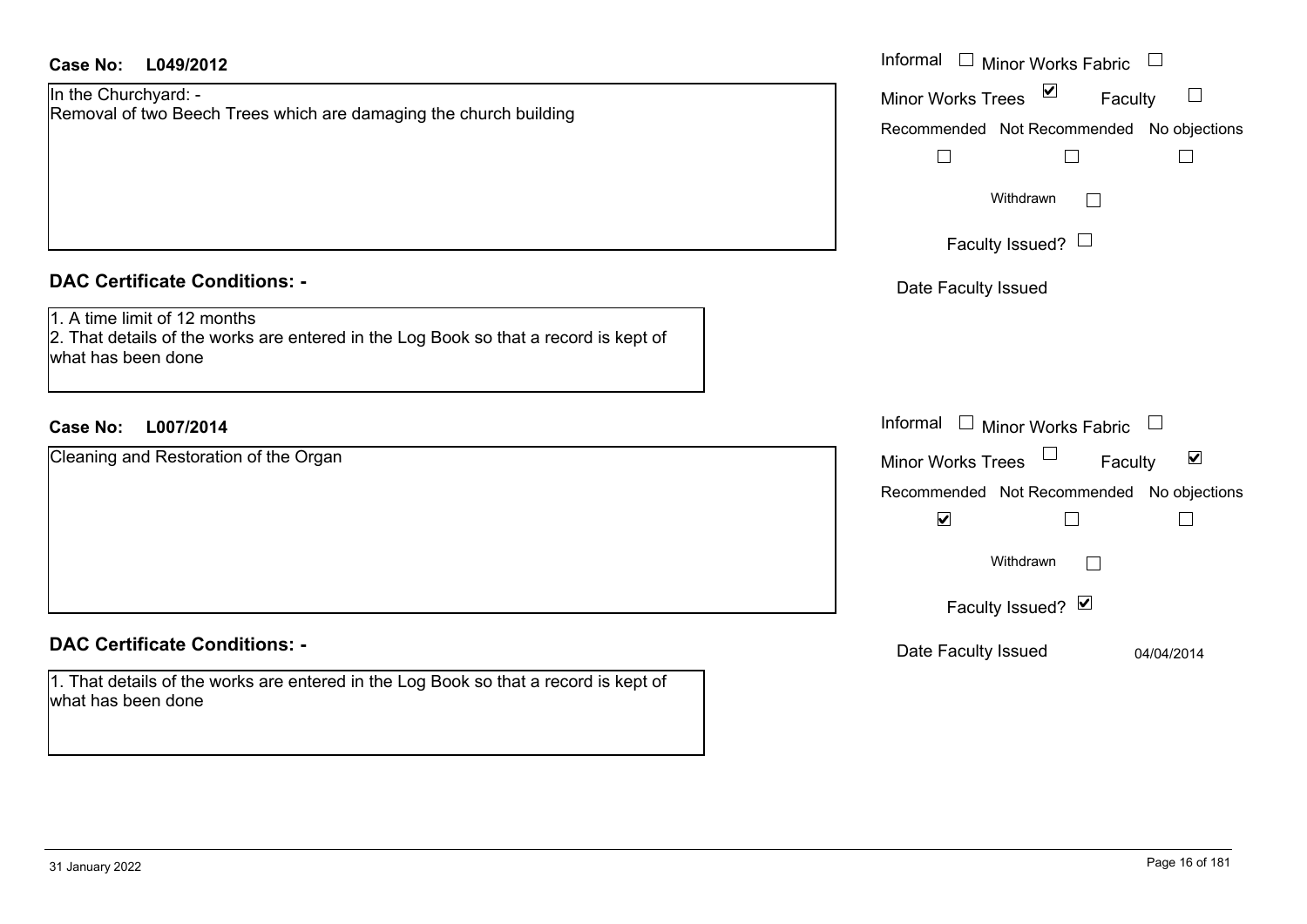## **L118/2014Case No:** Informal

In the churchyard, installation of a Teak Bench in memory of: -

- 1. Sara Isobel Box
- 2. Roger George
- 3. Florence Aida Wheatley

## **DAC Certificate Conditions: -**

1. A time limit of 12 months

2. That details of the works are entered in the Log Book so that a record is kept of what has been done

## **L238/2015Case No:** Informal

Repairs to: - 1. South Aisle

2. Chancel

3. North Aisle

roofs

## **DAC Certificate Conditions: -**

1. That details of the works are entered in the Log Book so that a record is kept of what has been done

2. That, following inspection, a report be submitted to the DAC on the works required

| Informal                                  |                        | Minor Works Fabric        | ⊻          |   |
|-------------------------------------------|------------------------|---------------------------|------------|---|
| <b>Minor Works Trees</b>                  |                        |                           | Faculty    |   |
| Recommended Not Recommended No objections |                        |                           |            |   |
|                                           |                        |                           |            |   |
|                                           | Withdrawn              |                           |            |   |
|                                           | Faculty Issued? $\Box$ |                           |            |   |
| Date Faculty Issued                       |                        |                           |            |   |
|                                           |                        |                           |            |   |
|                                           |                        |                           |            |   |
| Informal                                  |                        | <b>Minor Works Fabric</b> |            |   |
| <b>Minor Works Trees</b>                  |                        |                           | Faculty    | ⊻ |
| Recommended Not Recommended No objections |                        |                           |            |   |
| $\blacktriangledown$                      |                        |                           |            |   |
|                                           | Withdrawn              |                           |            |   |
|                                           | Faculty Issued? Ø      |                           |            |   |
| Date Faculty Issued                       |                        |                           | 08/02/2016 |   |
|                                           |                        |                           |            |   |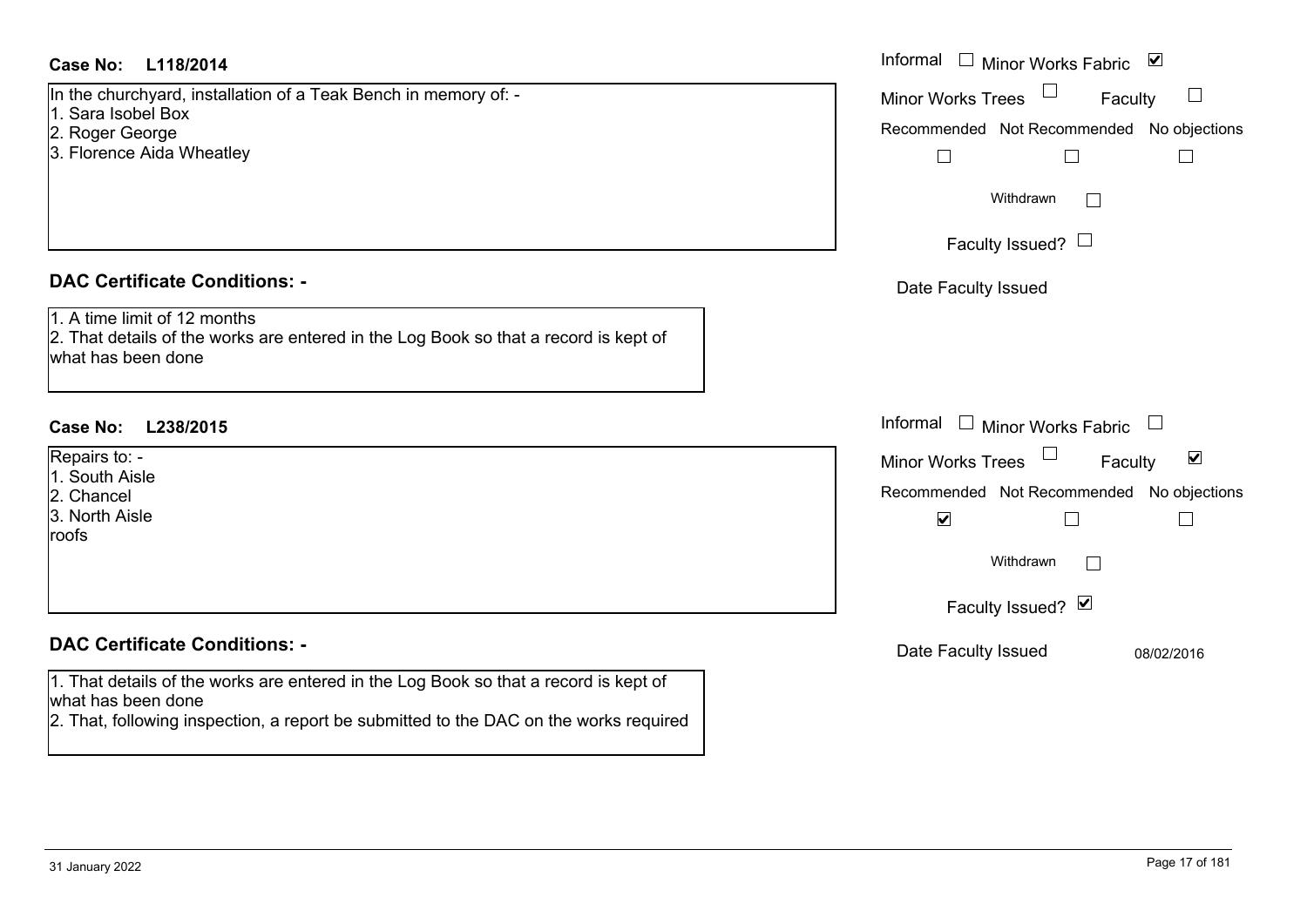| Case No:<br>L206/2015                                                                                                                                                              | Informal $\Box$ Minor Works Fabric $\Box$                                                                                                                                                     |
|------------------------------------------------------------------------------------------------------------------------------------------------------------------------------------|-----------------------------------------------------------------------------------------------------------------------------------------------------------------------------------------------|
| Removal of: -<br>1. Dead branches overhanging paths and graves<br>2. Branches touching / nearly touching roofs of church and Lychgate                                              | <b>Minor Works Trees</b><br>$\Box$<br>Faculty<br>Recommended Not Recommended No objections<br>$\blacktriangledown$<br>$\Box$<br>$\sqcup$<br>Withdrawn<br>I.                                   |
|                                                                                                                                                                                    | Faculty Issued? $\Box$                                                                                                                                                                        |
| <b>DAC Certificate Conditions: -</b><br>1. A time limit of 12 months<br>2. That details of the works are entered in the Log Book so that a record is kept of<br>what has been done | Date Faculty Issued                                                                                                                                                                           |
| Case No:<br>L126/2015                                                                                                                                                              | Informal<br>$\Box$ Minor Works Fabric $\Box$                                                                                                                                                  |
| Felling of two Trees adjacent to the boundary with 8 Church Lane: -<br>1. 1 x Gray Poplar<br>2. 1 x Ash                                                                            | <b>Minor Works Trees</b><br>Faculty<br>Recommended Not Recommended No objections<br>$\blacktriangledown$<br>$\mathbb{R}^n$<br>$\overline{\phantom{0}}$<br>Withdrawn<br>Faculty Issued? $\Box$ |
| <b>DAC Certificate Conditions: -</b>                                                                                                                                               | Date Faculty Issued                                                                                                                                                                           |
| 1. A time limit of 12 months<br>2. That details of the works are entered in the Log Book so that a record is kept of<br>what has been done                                         |                                                                                                                                                                                               |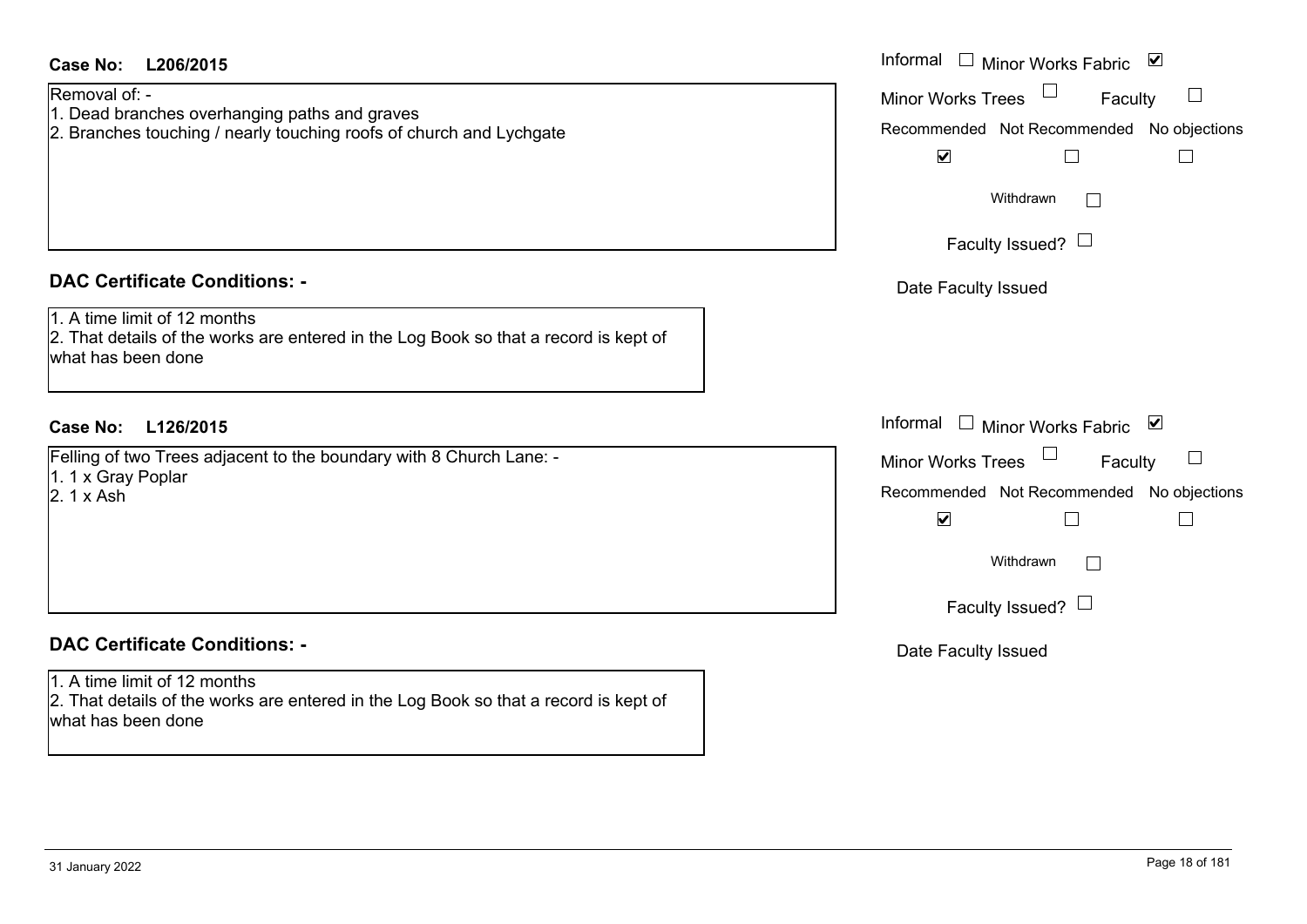| <b>Case No:</b>                                                                                            | Informal □ Minor Works Fabric                               |  |  |  |
|------------------------------------------------------------------------------------------------------------|-------------------------------------------------------------|--|--|--|
| Re-building of dry stone wall                                                                              | $\blacktriangledown$<br>Minor Works Trees<br>Faculty        |  |  |  |
|                                                                                                            | No objections<br>Recommended Not Recommended                |  |  |  |
|                                                                                                            | $\blacktriangledown$                                        |  |  |  |
|                                                                                                            | Withdrawn                                                   |  |  |  |
|                                                                                                            | Faculty Issued? Ø                                           |  |  |  |
| <b>DAC Certificate Conditions: -</b>                                                                       | Date Faculty Issued<br>16/08/2016                           |  |  |  |
| 1. That details of the works are entered in the Log Book so that a record is kept of<br>what has been done |                                                             |  |  |  |
| <b>Case No:</b>                                                                                            | Informal<br>$\Box$ Minor Works Fabric $\Box$                |  |  |  |
| Disposal of: -                                                                                             | $\blacktriangledown$<br><b>Minor Works Trees</b><br>Faculty |  |  |  |
| 1. One round Table                                                                                         | Recommended Not Recommended<br>No objections                |  |  |  |
| 2. Seven free standing Pews<br>3. Two Chairs                                                               | $\blacktriangledown$<br>Г<br>$\Box$                         |  |  |  |
| 4. One ironwork Flower Stand                                                                               |                                                             |  |  |  |
|                                                                                                            | Withdrawn                                                   |  |  |  |
|                                                                                                            | Faculty Issued? Ø                                           |  |  |  |
| <b>DAC Certificate Conditions: -</b>                                                                       | Date Faculty Issued<br>30/11/2016                           |  |  |  |
| 1. That details of the works are entered in the Log Book so that a record is kept of<br>what has been done |                                                             |  |  |  |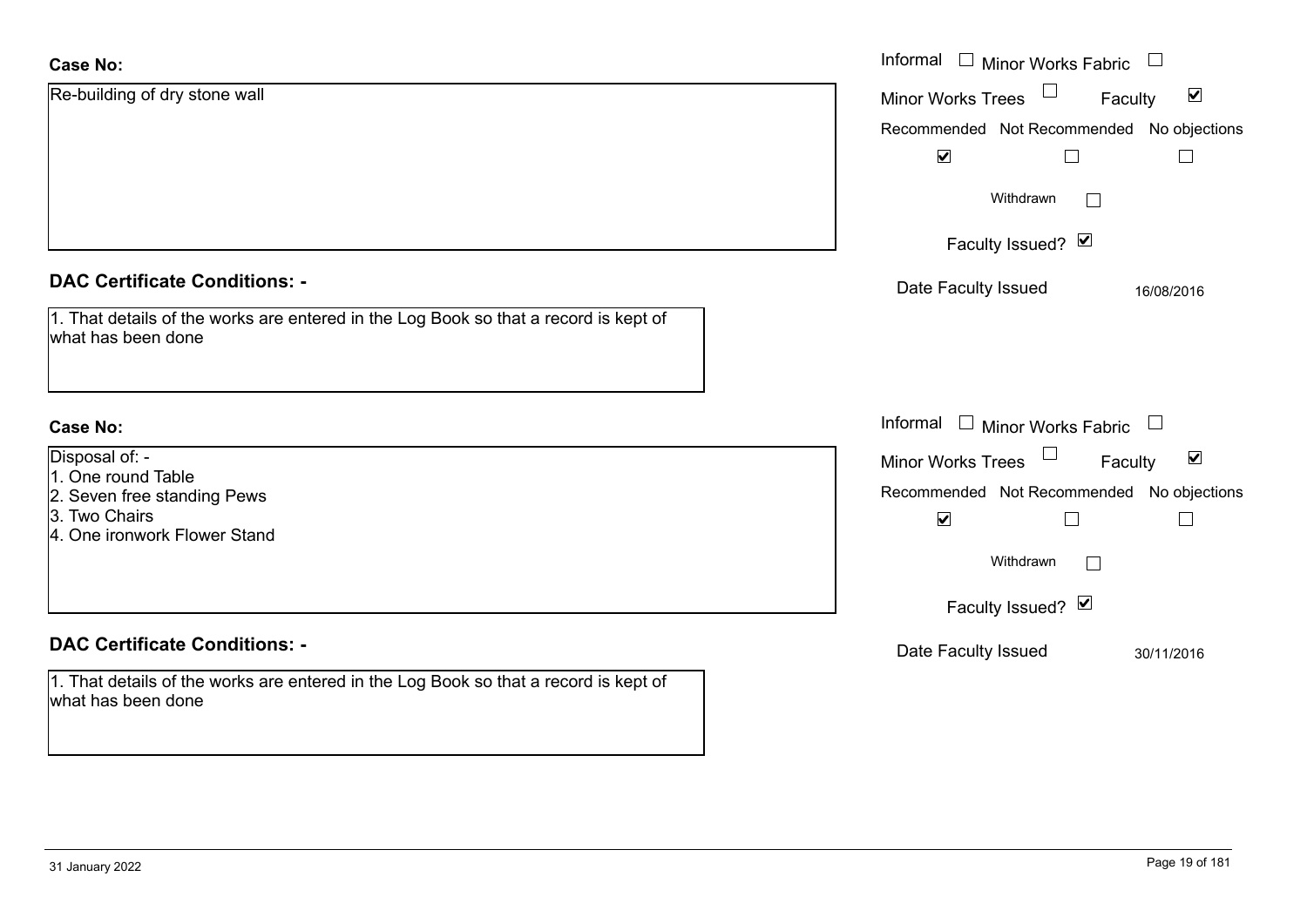| <b>Case No:</b>                                                                                                                                                                                                                                                              | Informal □ Minor Works Fabric                               |
|------------------------------------------------------------------------------------------------------------------------------------------------------------------------------------------------------------------------------------------------------------------------------|-------------------------------------------------------------|
| Replacement of Chancel roof                                                                                                                                                                                                                                                  | $\blacktriangledown$<br><b>Minor Works Trees</b><br>Faculty |
|                                                                                                                                                                                                                                                                              | Recommended Not Recommended No objections                   |
|                                                                                                                                                                                                                                                                              | $\blacktriangledown$                                        |
|                                                                                                                                                                                                                                                                              | Withdrawn<br>$\mathbf{1}$                                   |
|                                                                                                                                                                                                                                                                              | Faculty Issued? Ø                                           |
| <b>DAC Certificate Conditions: -</b>                                                                                                                                                                                                                                         | Date Faculty Issued<br>30/11/2017                           |
| 1. That details of the works are entered in the Log Book so that a record is kept of<br>what has been done                                                                                                                                                                   |                                                             |
| <b>Case No:</b>                                                                                                                                                                                                                                                              | Informal $\Box$ Minor Works Fabric<br>$\Box$                |
| A year long, free, completely non-invasive damp proofing trial by Aquapol                                                                                                                                                                                                    | $\blacktriangledown$<br>Faculty<br><b>Minor Works Trees</b> |
|                                                                                                                                                                                                                                                                              | Recommended Not Recommended No objections                   |
|                                                                                                                                                                                                                                                                              | $\blacktriangledown$<br>$\Box$                              |
|                                                                                                                                                                                                                                                                              | Withdrawn                                                   |
|                                                                                                                                                                                                                                                                              | Faculty Issued? Ø                                           |
| <b>DAC Certificate Conditions: -</b>                                                                                                                                                                                                                                         | Date Faculty Issued<br>01/09/2017                           |
| 1. That details of the works are entered in the Log Book so that a record is kept of<br>what has been done<br>2. That Historic England be involved in the monitoring of the trial<br>3. At the end of the trial period, a report be submitted detailing the installation and |                                                             |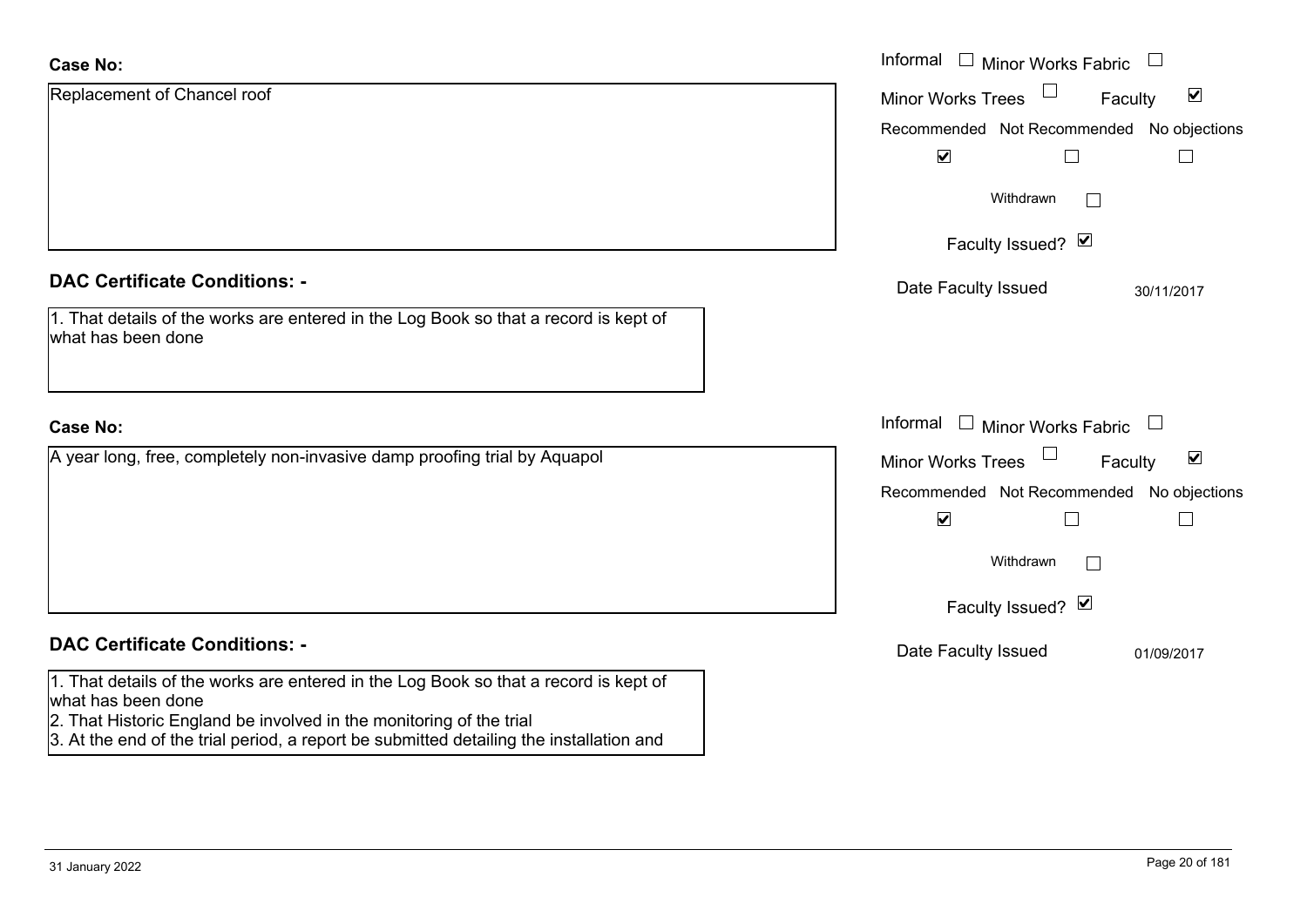| <b>Case No:</b>                                                                                            | Informal<br>Minor Works Fabric                              |  |  |  |
|------------------------------------------------------------------------------------------------------------|-------------------------------------------------------------|--|--|--|
| Re-surfacing of church path                                                                                | $\blacktriangledown$<br><b>Minor Works Trees</b><br>Faculty |  |  |  |
|                                                                                                            | Recommended Not Recommended No objections                   |  |  |  |
|                                                                                                            | $\blacktriangleright$                                       |  |  |  |
|                                                                                                            | Withdrawn<br>$\mathbb{R}^n$                                 |  |  |  |
|                                                                                                            | Faculty Issued? Ø                                           |  |  |  |
| <b>DAC Certificate Conditions: -</b>                                                                       | Date Faculty Issued<br>01/09/2017                           |  |  |  |
| 1. That details of the works are entered in the Log Book so that a record is kept of<br>what has been done |                                                             |  |  |  |
| <b>Case No:</b>                                                                                            | Informal $\Box$ Minor Works Fabric $\Box$                   |  |  |  |
| In the North Aisle: -                                                                                      | $\blacktriangledown$<br>Minor Works Trees<br>Faculty        |  |  |  |
| 1. Removal of 4 pews<br>2. Raising of the floor beneath to match that of the South Aisle                   | Recommended Not Recommended No objections                   |  |  |  |
|                                                                                                            | $\Box$<br>$\Box$<br>$\mathbf{I}$                            |  |  |  |
|                                                                                                            | Withdrawn<br>$\blacktriangledown$                           |  |  |  |
|                                                                                                            | Faculty Issued? $\Box$                                      |  |  |  |
| <b>DAC Certificate Conditions: -</b>                                                                       | Date Faculty Issued                                         |  |  |  |
| 1. That details of the works are entered in the Log Book so that a record is kept of<br>what has been done |                                                             |  |  |  |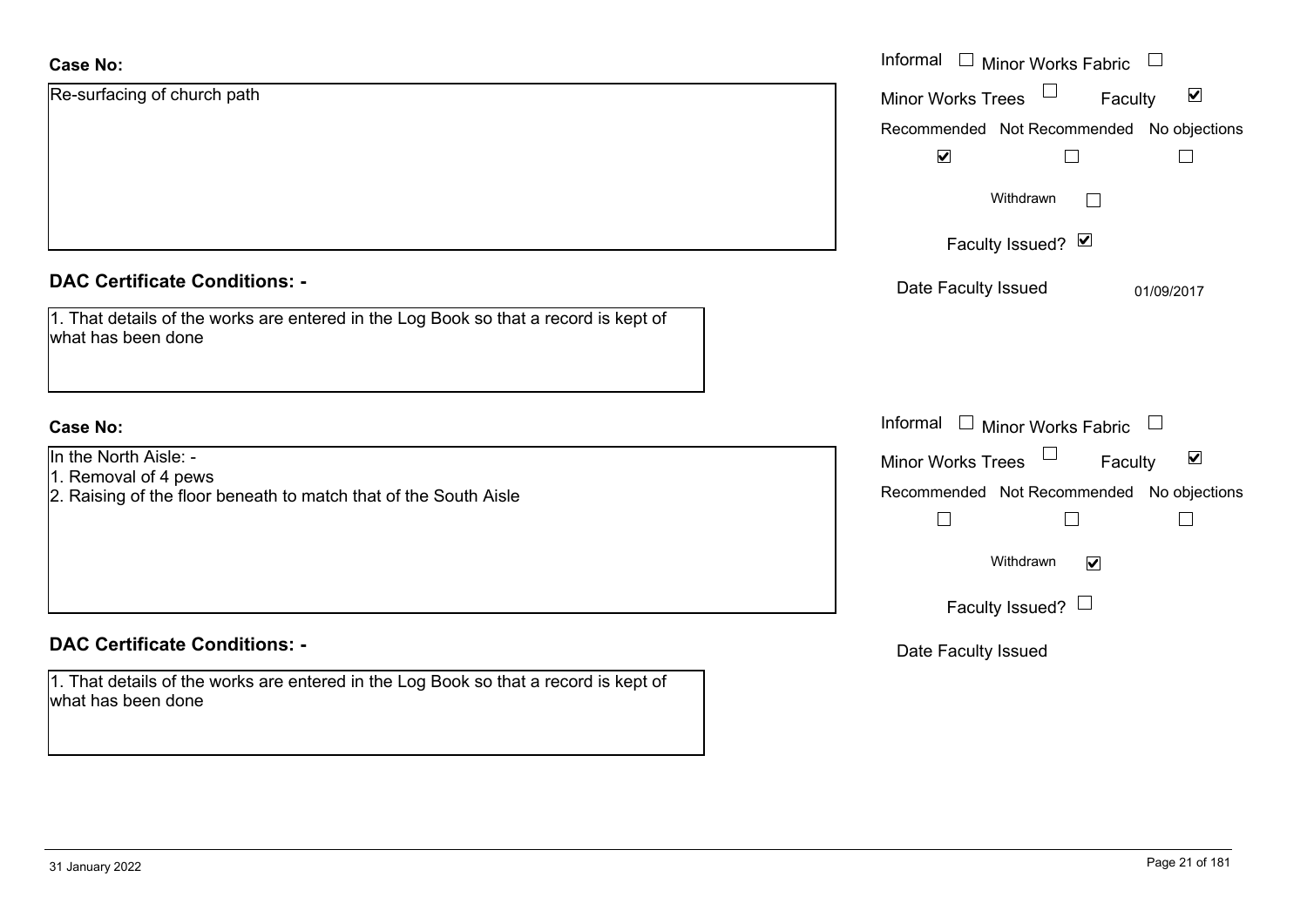## **Case No:**

## 1. Installation of a wheelchair lift installed at the south entrance, on the left side of the steps as you lool into the church

- 2. Re-siting of the free standing font plinth to the other side of the font
- 3. Pinning back of the Ulverscroft door
- 4. Installation of a heat mat

## **DAC Certificate Conditions: -**

| 1. That details of the works are entered in the Log Book so that a record is kept of |  |
|--------------------------------------------------------------------------------------|--|
| what has been done                                                                   |  |

## **Case No:**

|  |  |  | 1. Works to improve accessibility to the church comprising: - |  |  |  |  |
|--|--|--|---------------------------------------------------------------|--|--|--|--|
|--|--|--|---------------------------------------------------------------|--|--|--|--|

- a) Adaptation of the steps at the South Door
- b) Introduction of wheelchair lift
- c) Re-location and adaptation of the Font
- d) Removal of the Pews and Pew Platform from the South Aisle
- e) Retention and display of medieval linen-fold pew ends
- f) Introduction of new flooring with under-floor heating provision
- 2. Creation of Children's Area in the South Aisle

# **DAC Certificate Conditions: -**

1. That details of the works are entered in the Log Book so that a record is kept of what has been done

|                                                                                                                                                                                                                                                                                                                                                                                                 | Informal □ Minor Works Fabric                                                                                                            |
|-------------------------------------------------------------------------------------------------------------------------------------------------------------------------------------------------------------------------------------------------------------------------------------------------------------------------------------------------------------------------------------------------|------------------------------------------------------------------------------------------------------------------------------------------|
| ation of a wheelchair lift installed at the south entrance, on the left side of the steps as you look<br>:hurch                                                                                                                                                                                                                                                                                 | $\overline{\mathbf{v}}$<br><b>Minor Works Trees</b><br>Faculty                                                                           |
| ng of the free standing font plinth to the other side of the font<br>g back of the Ulverscroft door<br>ation of a heat mat                                                                                                                                                                                                                                                                      | Recommended Not Recommended No objections                                                                                                |
|                                                                                                                                                                                                                                                                                                                                                                                                 | Withdrawn<br>$\blacktriangledown$                                                                                                        |
|                                                                                                                                                                                                                                                                                                                                                                                                 | Faculty Issued? $\Box$                                                                                                                   |
| rtificate Conditions: -                                                                                                                                                                                                                                                                                                                                                                         | Date Faculty Issued                                                                                                                      |
| etails of the works are entered in the Log Book so that a record is kept of<br>been done                                                                                                                                                                                                                                                                                                        |                                                                                                                                          |
|                                                                                                                                                                                                                                                                                                                                                                                                 | Informal<br>$\Box$ Minor Works Fabric                                                                                                    |
| to improve accessibility to the church comprising: -<br>ptation of the steps at the South Door<br>oduction of wheelchair lift<br>location and adaptation of the Font<br>noval of the Pews and Pew Platform from the South Aisle<br>ention and display of medieval linen-fold pew ends<br>duction of new flooring with under-floor heating provision<br>on of Children's Area in the South Aisle | $\blacktriangledown$<br>Minor Works Trees<br>Faculty<br>Recommended Not Recommended No objections<br>Withdrawn<br>Faculty Issued? $\Box$ |

Date Faculty Issued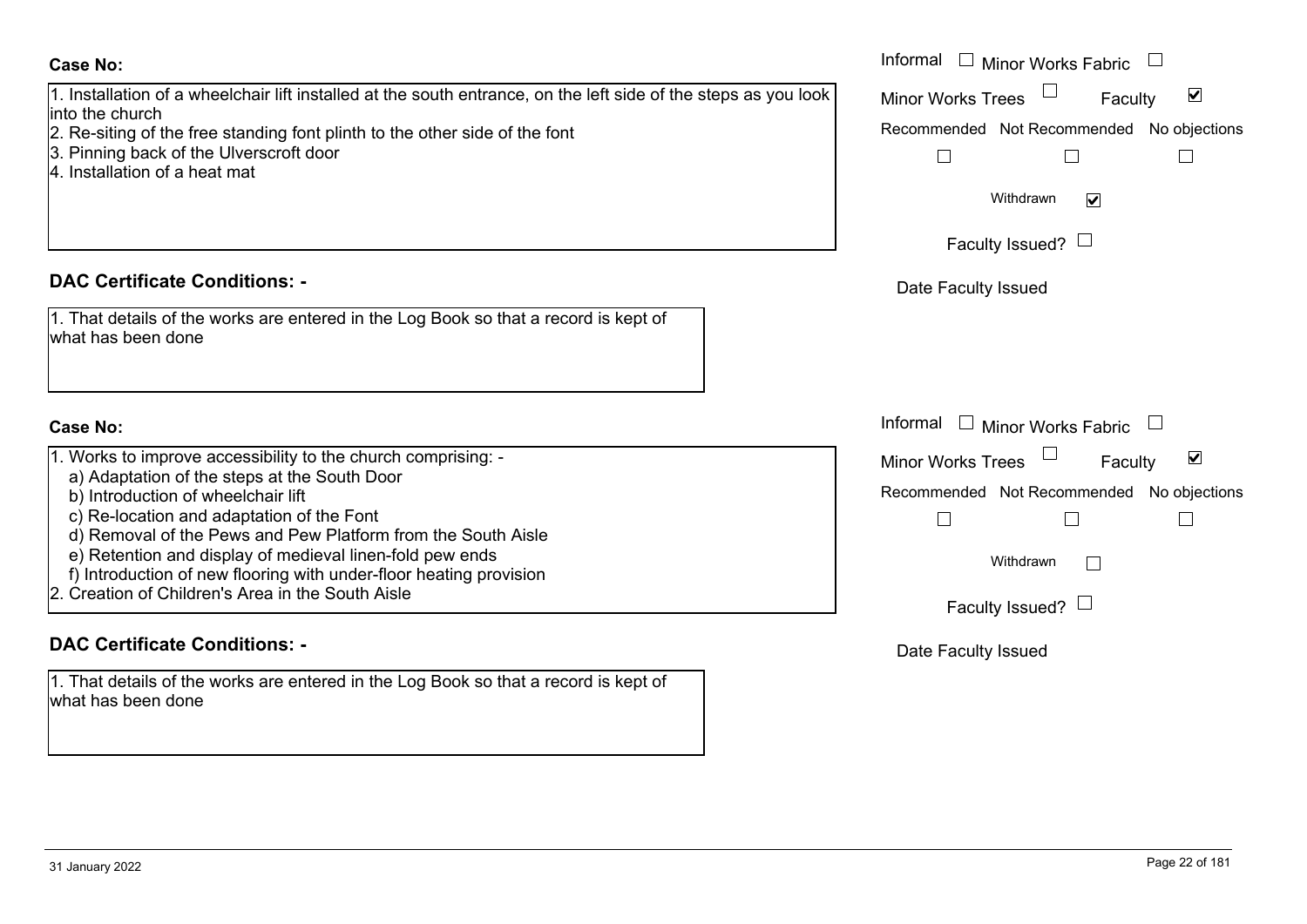| <b>Case No:</b>                                                                                                                                                            | Informal<br>Minor Works Fabric ⊠                            |
|----------------------------------------------------------------------------------------------------------------------------------------------------------------------------|-------------------------------------------------------------|
| Replacement of the covering of the South Aisle roof                                                                                                                        | $\Box$<br><b>Minor Works Trees</b><br>Faculty               |
|                                                                                                                                                                            | Recommended Not Recommended No objections                   |
|                                                                                                                                                                            | $\blacktriangledown$                                        |
|                                                                                                                                                                            | Withdrawn<br>$\mathbf{L}$                                   |
|                                                                                                                                                                            | Faculty Issued? $\Box$                                      |
| <b>DAC Certificate Conditions: -</b>                                                                                                                                       | Date Faculty Issued                                         |
| 1. That details of the works are entered in the Log Book so that a record is kept of<br>what has been done                                                                 |                                                             |
| <b>Case No:</b>                                                                                                                                                            | Informal<br>$\perp$<br>Minor Works Fabric                   |
| CONFIRMATORY APPLICATION for works undertaken with Interim Faculty: -                                                                                                      | $\blacktriangledown$<br><b>Minor Works Trees</b><br>Faculty |
| Installation of Roof Alarm                                                                                                                                                 | Recommended Not Recommended No objections                   |
|                                                                                                                                                                            | $\blacktriangledown$                                        |
|                                                                                                                                                                            | Withdrawn                                                   |
|                                                                                                                                                                            | Faculty Issued? $\Box$                                      |
| <b>DAC Certificate Conditions: -</b>                                                                                                                                       | Date Faculty Issued<br>29/01/2020                           |
| 1. That details of the works are entered in the Log Book so that a record is kept of<br>what has been done                                                                 |                                                             |
| 2. That, in line with the requirement and advice of the Ecclesiastical Insurance Group,<br>the installation and/or testing must be carried out by an electrician who is an |                                                             |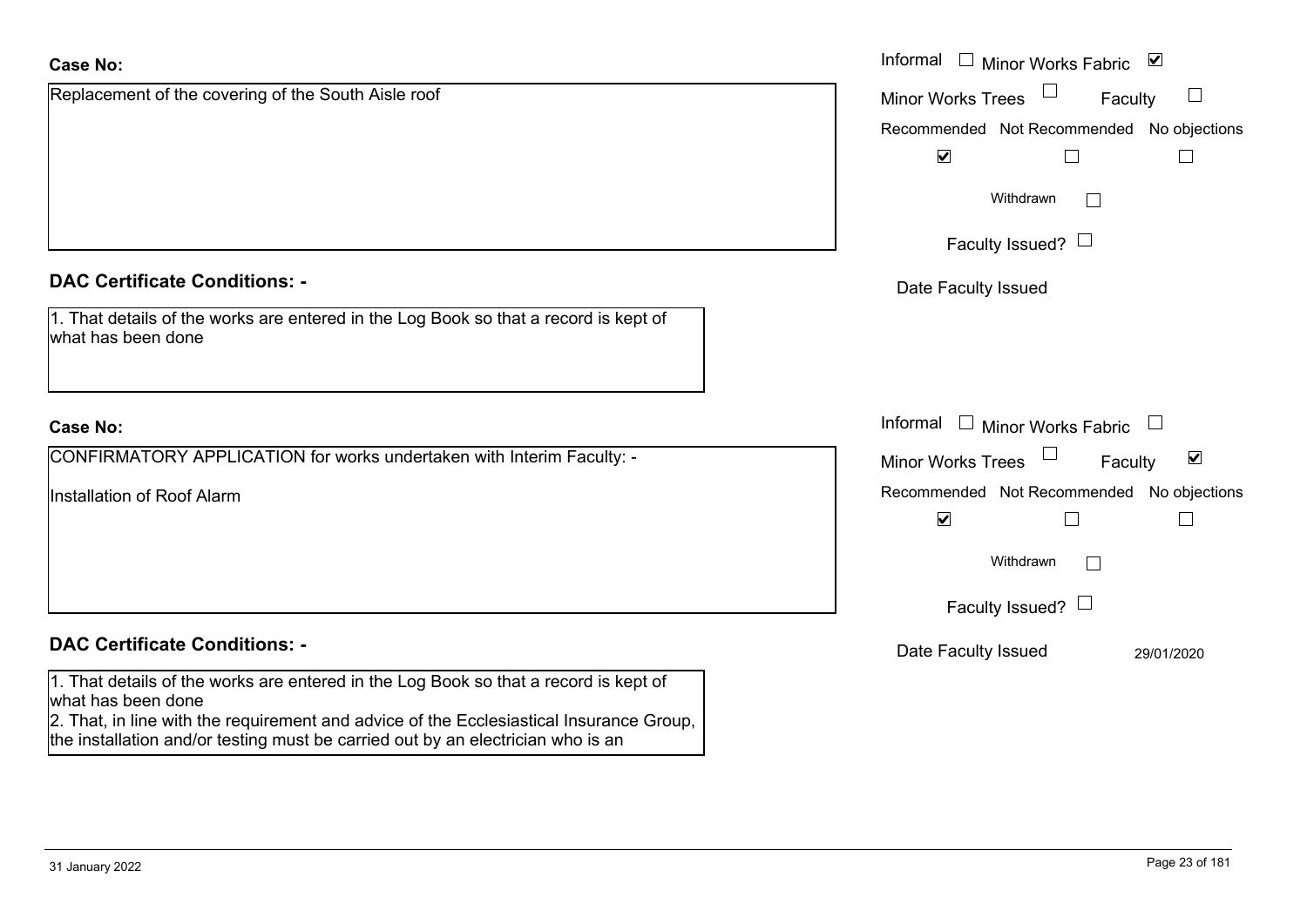| Case No:                                                                                                   | Informal $\Box$ Minor Works Fabric $\Box$            |
|------------------------------------------------------------------------------------------------------------|------------------------------------------------------|
| Installation of additional 3 bells to augment the existing peal of 3                                       | Minor Works Trees<br>$\blacktriangledown$<br>Faculty |
|                                                                                                            | Recommended Not Recommended No objections            |
|                                                                                                            | $\blacktriangledown$                                 |
|                                                                                                            | Withdrawn                                            |
|                                                                                                            | Faculty Issued? Ø                                    |
| <b>DAC Certificate Conditions: -</b>                                                                       | Date Faculty Issued<br>19/03/2019                    |
| 1. That details of the works are entered in the Log Book so that a record is kept of<br>what has been done |                                                      |
| <b>Case No:</b>                                                                                            | Informal □ Minor Works Fabric ⊠                      |
| Fitting of a Surge Protection device                                                                       | Minor Works Trees<br>Faculty<br>$\Box$               |
|                                                                                                            | Recommended Not Recommended No objections            |
|                                                                                                            | $\Box$                                               |
|                                                                                                            | Withdrawn<br>$\blacktriangledown$                    |
|                                                                                                            | Faculty Issued? $\Box$                               |
| <b>DAC Certificate Conditions: -</b>                                                                       | Date Faculty Issued                                  |
| 1. That details of the works are entered in the Log Book so that a record is kept of<br>what has been done |                                                      |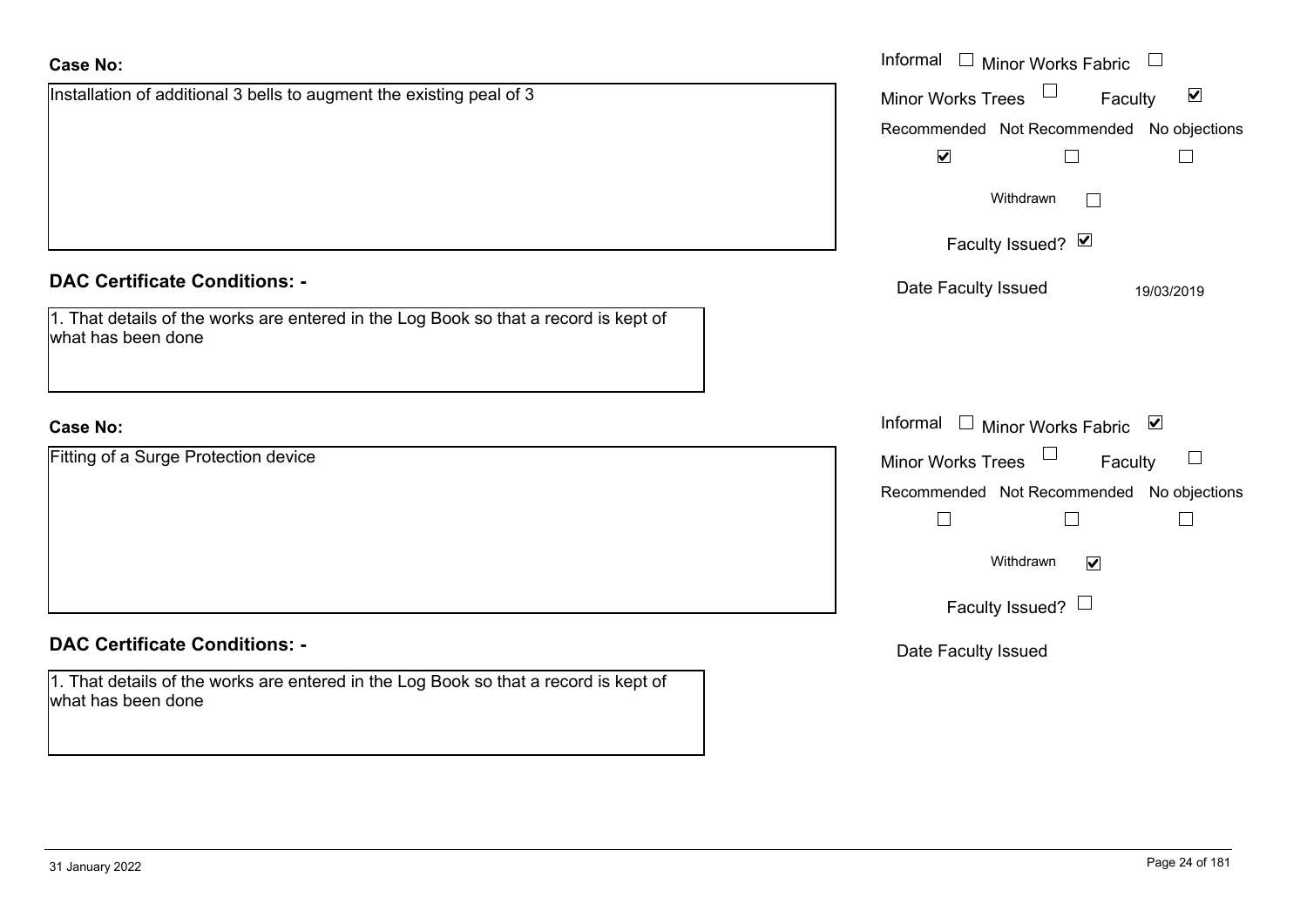| <b>Case No:</b>                                                                                            | Informal □ Minor Works Fabric □                      |
|------------------------------------------------------------------------------------------------------------|------------------------------------------------------|
| Installation of Sound system to redirect the sound of bells when necessary                                 | Minor Works Trees<br>$\blacktriangledown$<br>Faculty |
|                                                                                                            | Recommended Not Recommended No objections            |
|                                                                                                            | $\overline{\mathbf{v}}$                              |
|                                                                                                            | Withdrawn<br>$\Box$                                  |
|                                                                                                            | Faculty Issued? $\Box$                               |
| <b>DAC Certificate Conditions: -</b>                                                                       | Date Faculty Issued<br>23/07/2020                    |
| 1. That details of the works are entered in the Log Book so that a record is kept of<br>what has been done |                                                      |
|                                                                                                            |                                                      |
| <b>Case No:</b>                                                                                            | Informal □ Minor Works Fabric ⊠                      |
| Re-pointing of stonework                                                                                   | Minor Works Trees<br>$\Box$<br>Faculty               |
|                                                                                                            | Recommended Not Recommended No objections            |
|                                                                                                            | $\blacktriangledown$                                 |
|                                                                                                            | Withdrawn<br>$\Box$                                  |
|                                                                                                            | Faculty Issued? $\Box$                               |
| <b>DAC Certificate Conditions: -</b>                                                                       | Date Faculty Issued                                  |
| 1. That details of the works are entered in the Log Book so that a record is kept of<br>what has been done |                                                      |
|                                                                                                            |                                                      |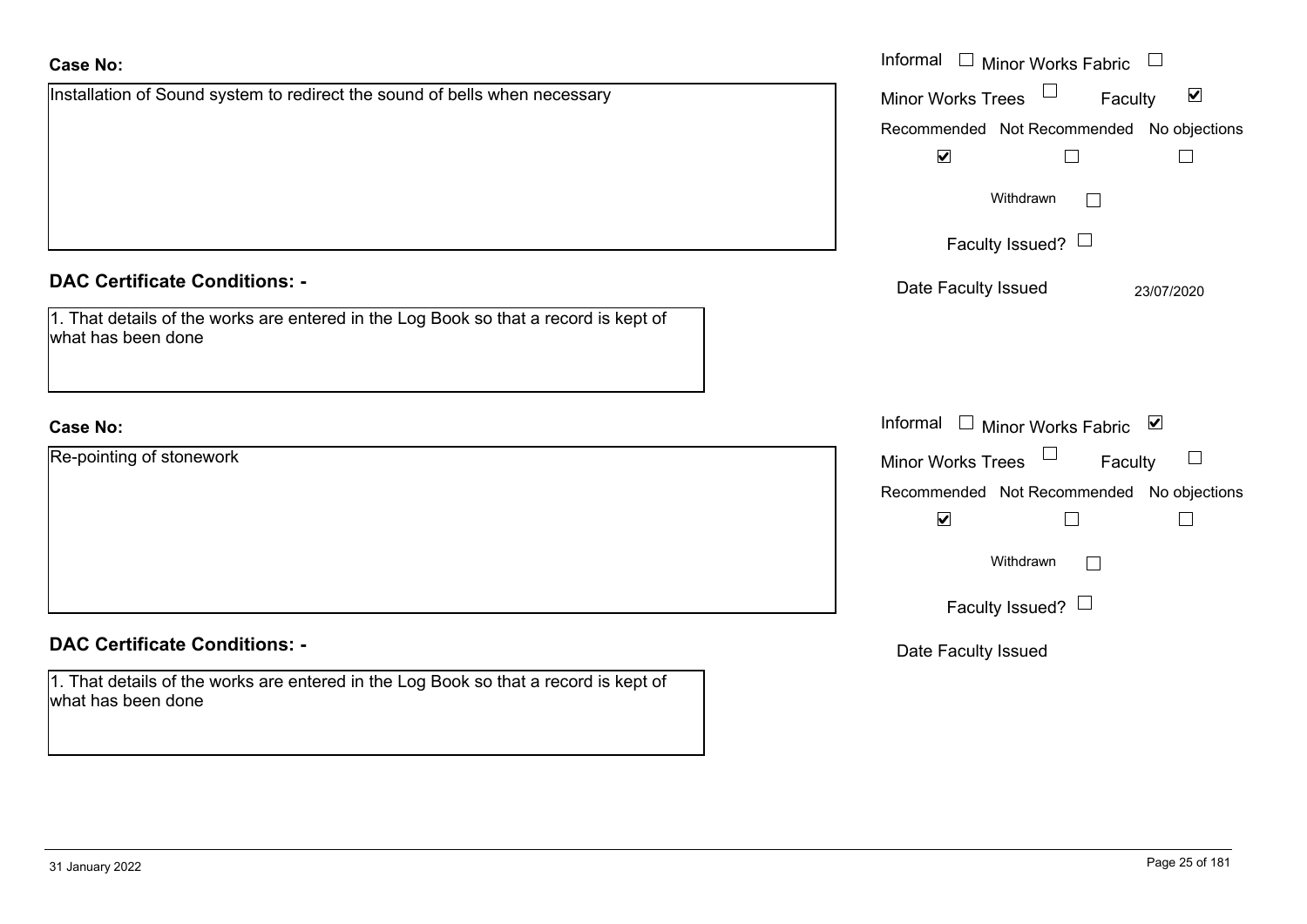| <b>Case No:</b>                                                                                                                                                                              | Informal<br>Minor Works Fabric                              |
|----------------------------------------------------------------------------------------------------------------------------------------------------------------------------------------------|-------------------------------------------------------------|
| CONFIRMATORY APPLICATION for works undertaken with Interim Faculty:                                                                                                                          | $\blacktriangledown$<br><b>Minor Works Trees</b><br>Faculty |
| Replacement of stolen south Chancel roof                                                                                                                                                     | Recommended Not Recommended No objections                   |
|                                                                                                                                                                                              | $\blacktriangledown$                                        |
|                                                                                                                                                                                              | Withdrawn                                                   |
|                                                                                                                                                                                              | Faculty Issued? $\Box$                                      |
| <b>DAC Certificate Conditions: -</b>                                                                                                                                                         | Date Faculty Issued<br>27/03/2020                           |
| 1. That details of the works are entered in the Log Book so that a record is kept of<br>what has been done<br>2. That any lead being removed to be checked for plumbers' marks, graffiti and |                                                             |
| related inscriptions. Any identified to be recorded photographically, cut out and                                                                                                            |                                                             |
| <b>Case No:</b>                                                                                                                                                                              | Informal<br>$\Box$ Minor Works Fabric                       |
| CONFIRMATORY APPLICATION for works undertaken with Interim Faculty: -                                                                                                                        | $\blacktriangledown$<br><b>Minor Works Trees</b><br>Faculty |
| 1. Felling of Beech Tree                                                                                                                                                                     | Recommended Not Recommended No objections                   |
| 2. Temporary re-location of 5 memorials                                                                                                                                                      | $\blacktriangledown$                                        |
|                                                                                                                                                                                              | Withdrawn                                                   |
|                                                                                                                                                                                              | Faculty Issued? $\Box$                                      |
| <b>DAC Certificate Conditions: -</b>                                                                                                                                                         | Date Faculty Issued                                         |
| 1. That details of the works are entered in the Log Book so that a record is kept of<br>what has been done                                                                                   |                                                             |
|                                                                                                                                                                                              |                                                             |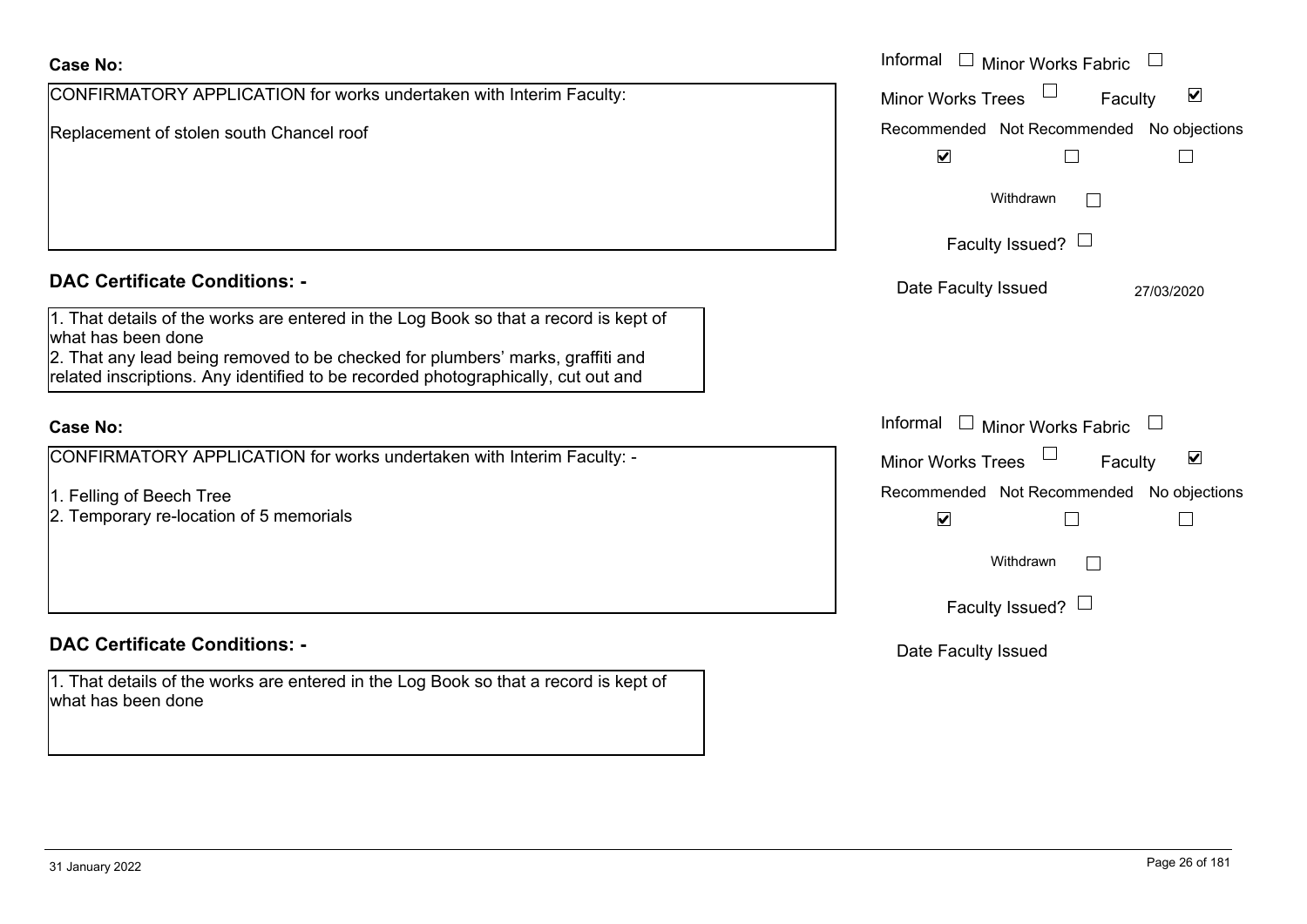| <b>Case No:</b>                                                                                            | Informal $\square$<br>Minor Works Fabric ⊠    |
|------------------------------------------------------------------------------------------------------------|-----------------------------------------------|
| Works on Beech Tree T2                                                                                     | $\Box$<br><b>Minor Works Trees</b><br>Faculty |
|                                                                                                            | Recommended Not Recommended No objections     |
|                                                                                                            | $\Box$                                        |
|                                                                                                            | Withdrawn<br>$\overline{\phantom{a}}$         |
|                                                                                                            | Faculty Issued? $\Box$                        |
| <b>DAC Certificate Conditions: -</b>                                                                       | Date Faculty Issued                           |
| 1. That details of the works are entered in the Log Book so that a record is kept of<br>what has been done |                                               |
| <b>Case No:</b>                                                                                            | Informal $\Box$ Minor Works Fabric $\Box$     |
| Treatment of Deathwatch Beetle infestation to the: -                                                       | Minor Works Trees<br>Faculty<br>$\Box$        |
| 1. Porch<br>2. Pews                                                                                        | Recommended Not Recommended No objections     |
| 3. Floors                                                                                                  | $\blacktriangledown$<br>$\Box$<br>$\Box$      |
| 4. Supporting Timbers                                                                                      |                                               |
|                                                                                                            | Withdrawn<br>$\Box$                           |
|                                                                                                            | Faculty Issued? $\Box$                        |
| <b>DAC Certificate Conditions: -</b>                                                                       | Date Faculty Issued                           |
| 1. That details of the works are entered in the Log Book so that a record is kept of<br>what has been done |                                               |
|                                                                                                            |                                               |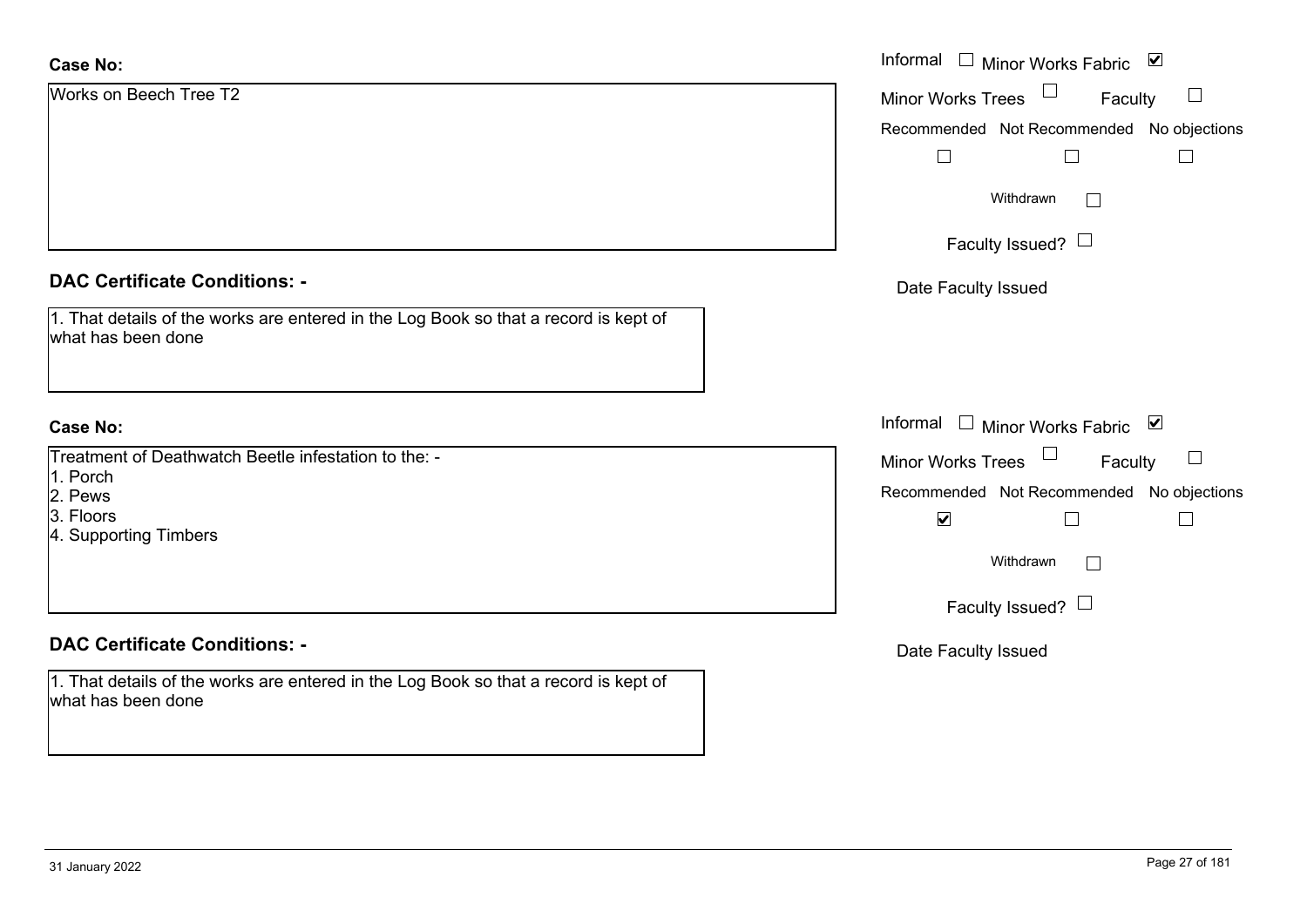## **Ben No: Church**

### **20111Thorpe Acre, All Saints**

## **L128/2001 Case No:** Informal

1. Installation of four sweep air ceiling fans

2. Installation of stainless steel black powdered window guards to five windows in the church

## **DAC Certificate Conditions: -**

1. A time limit of 12 months

| Informal<br>$\Box$ Minor Works Fabric |                                           |   |
|---------------------------------------|-------------------------------------------|---|
| <b>Minor Works Trees</b>              | Faculty                                   | M |
|                                       | Recommended Not Recommended No objections |   |
|                                       |                                           |   |
|                                       | Withdrawn                                 |   |
|                                       | Faculty Issued?                           |   |

Date Faculty Issued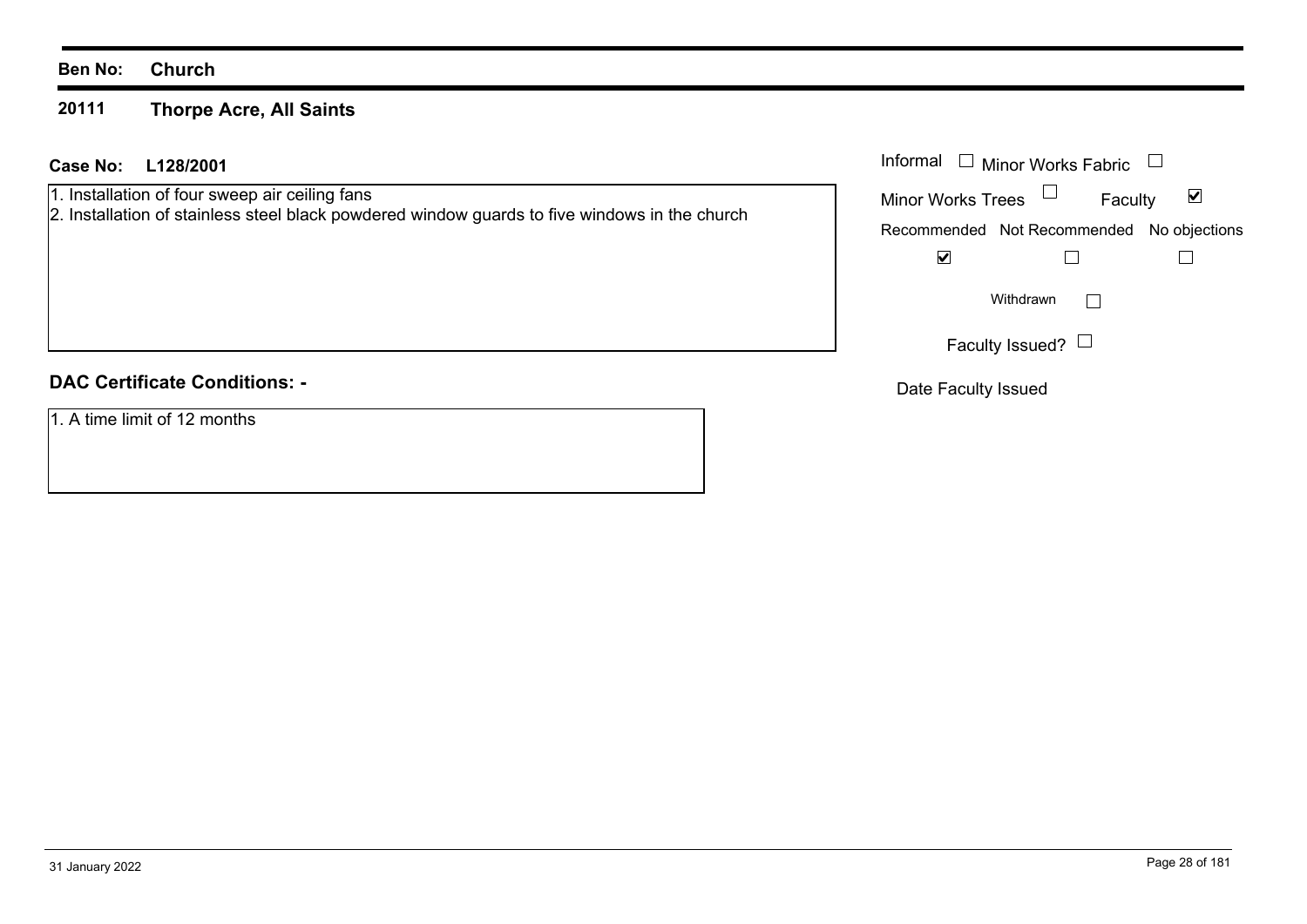| <b>Case No:</b><br>L162/2004                                                                                                                                                                                                                    | Informal $\Box$ Minor Works Fabric $\Box$                                                                                                                          |
|-------------------------------------------------------------------------------------------------------------------------------------------------------------------------------------------------------------------------------------------------|--------------------------------------------------------------------------------------------------------------------------------------------------------------------|
| To cover and protect the existing damaged laminated floor with carpet tiles ie the whole floor of the<br>church (excluding dais platform)                                                                                                       | $\blacktriangledown$<br><b>Minor Works Trees</b><br>Faculty<br>Recommended Not Recommended No objections                                                           |
|                                                                                                                                                                                                                                                 | $\overline{\mathbf{v}}$<br>$\Box$                                                                                                                                  |
|                                                                                                                                                                                                                                                 | Withdrawn                                                                                                                                                          |
|                                                                                                                                                                                                                                                 | Faculty Issued? Ø                                                                                                                                                  |
| <b>DAC Certificate Conditions: -</b>                                                                                                                                                                                                            | Date Faculty Issued<br>06/04/2005                                                                                                                                  |
| 1. A time limit of 12 months<br>2. The quarry tiles, as per the letter from the PCC dated 31 January 2005, be left<br>uncovered                                                                                                                 |                                                                                                                                                                    |
| L043/2005<br>Case No:                                                                                                                                                                                                                           | Informal<br>$\Box$ Minor Works Fabric $\Box$                                                                                                                       |
| To upgrade the existing Sound System                                                                                                                                                                                                            | $\blacktriangledown$<br><b>Minor Works Trees</b><br>Faculty<br>Recommended Not Recommended No objections<br>$\blacktriangledown$<br>Withdrawn<br>Faculty Issued? Ø |
| <b>DAC Certificate Conditions: -</b>                                                                                                                                                                                                            | Date Faculty Issued<br>09/09/2005                                                                                                                                  |
| 1. A time limit of 12 months<br>2. That individual checks must be made whilst the system is in use on both induction<br>loops and sound reinforcement systems<br>3. That the feed to the loop system must be equalised to enhance the middle to |                                                                                                                                                                    |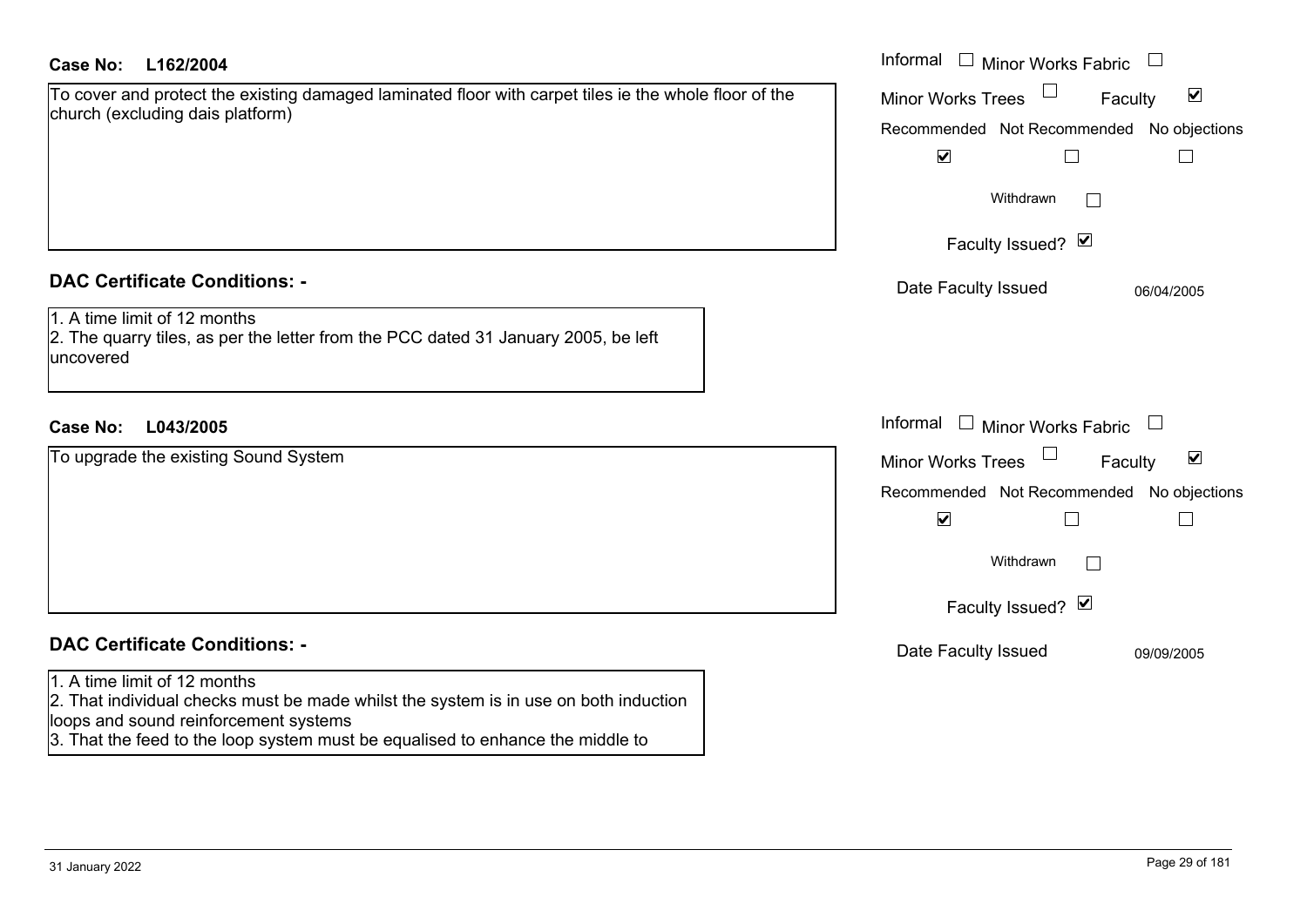#### **L090/2006Case No:**

| <b>Case No:</b><br>L090/2006                                                                                                                                                  | Informal □ Minor Works Fabric ⊠                                |
|-------------------------------------------------------------------------------------------------------------------------------------------------------------------------------|----------------------------------------------------------------|
| Repair of broken stained glass window                                                                                                                                         | <b>Minor Works Trees</b><br>$\Box$<br>Faculty                  |
|                                                                                                                                                                               | Recommended Not Recommended No objections                      |
|                                                                                                                                                                               |                                                                |
|                                                                                                                                                                               | Withdrawn<br>$\mathbf{L}$                                      |
|                                                                                                                                                                               | Faculty Issued? $\Box$                                         |
| <b>DAC Certificate Conditions: -</b>                                                                                                                                          | Date Faculty Issued                                            |
| 1. A time limit of 12 months                                                                                                                                                  |                                                                |
| L018/2007<br><b>Case No:</b>                                                                                                                                                  | Informal $\Box$ Minor Works Fabric $\Box$                      |
| 1. Upgrading of visual equipment (projector and screen)                                                                                                                       | $\Box$<br>$\blacktriangledown$<br>Minor Works Trees<br>Faculty |
| 2. Re-design and re-carpeting of dais area                                                                                                                                    | Recommended Not Recommended No objections                      |
|                                                                                                                                                                               | $\blacktriangledown$                                           |
|                                                                                                                                                                               | Withdrawn<br>$\mathbf{I}$                                      |
|                                                                                                                                                                               | Faculty Issued? Ø                                              |
| <b>DAC Certificate Conditions: -</b>                                                                                                                                          | Date Faculty Issued<br>20/04/2007                              |
| 1. A time limit of 12 months<br>2. That, where possible, all fixings should be made into joints, not stonework, using<br>stainless steel or non-ferrous screws in fibre plugs |                                                                |

3. That the wiring and speakers should be as unobtrusive as possible an of an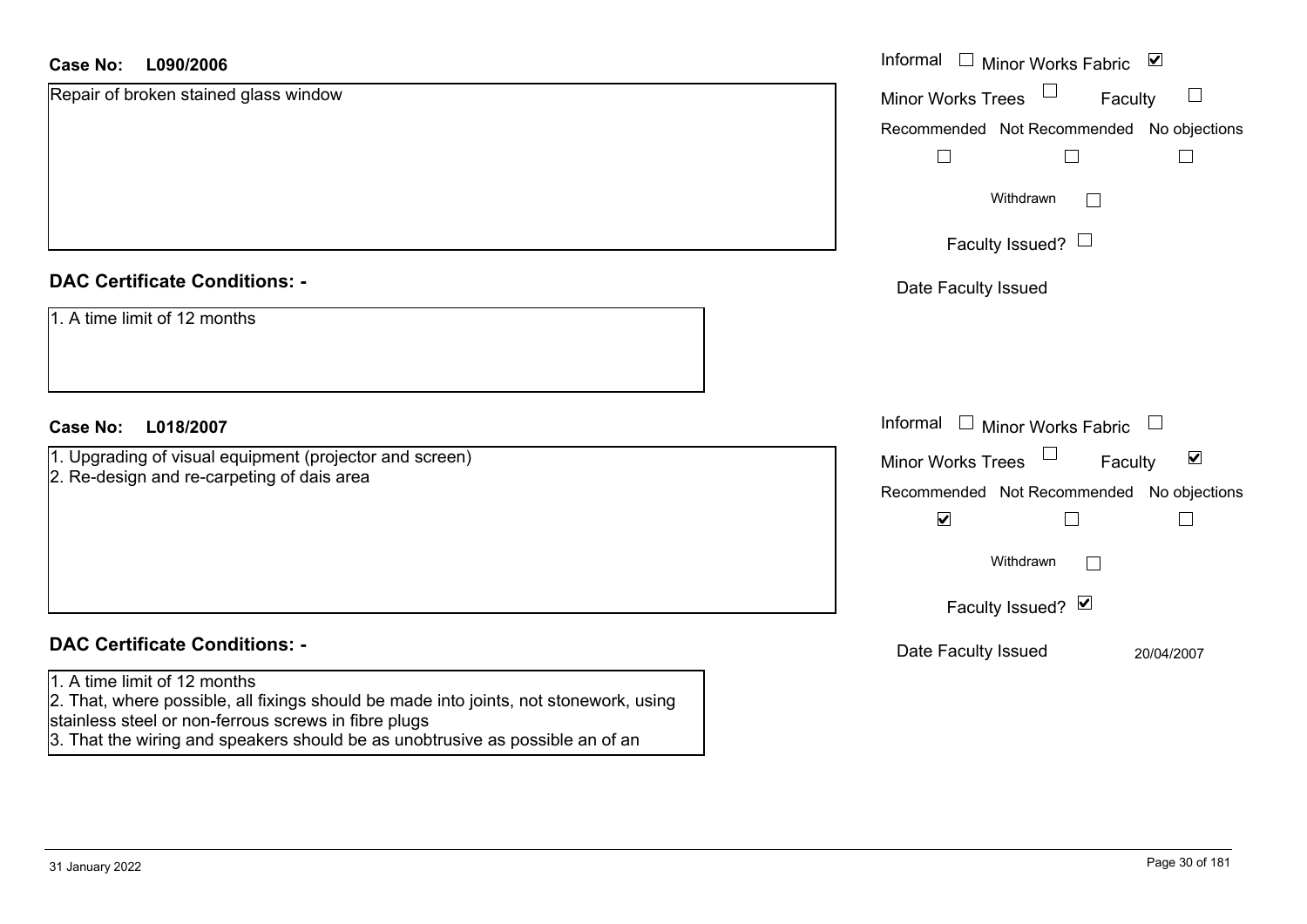| Case No: | L204/2007 |
|----------|-----------|
|----------|-----------|

| CONFIRMATORY FACULTY: - |  |
|-------------------------|--|
| Urgent roof repairs     |  |

## **DAC Certificate Conditions: -**

## **DAC Certificate Conditions: -**

1. That details of the works are entered in the Log Book so that a record is kept of what has been done

| <b>Case No:</b><br>L204/2007                                                                                                               | Informal $\Box$ Minor Works Fabric                          |
|--------------------------------------------------------------------------------------------------------------------------------------------|-------------------------------------------------------------|
| CONFIRMATORY FACULTY: -<br>Urgent roof repairs                                                                                             | $\blacktriangledown$<br>Faculty<br><b>Minor Works Trees</b> |
|                                                                                                                                            | Recommended Not Recommended No objections                   |
|                                                                                                                                            | $\Box$<br>$\Box$<br>$\mathsf{L}$                            |
|                                                                                                                                            | Withdrawn<br>$\vert \ \ \vert$                              |
|                                                                                                                                            | Faculty Issued? Ø                                           |
| <b>DAC Certificate Conditions: -</b>                                                                                                       | Date Faculty Issued<br>20/04/2007                           |
| 1. A time limit of 12 months<br>2. That details of the works are entered in the Log Book so that a record is kept of<br>what has been done |                                                             |
| L151/2008<br><b>Case No:</b>                                                                                                               | Informal $\Box$ Minor Works Fabric $\Box$                   |
| 1. Felling of dead Oak tree                                                                                                                | ⊻<br>$\sqcup$<br><b>Minor Works Trees</b><br>Faculty        |
| 2. Removal of self-set seedlings                                                                                                           | Recommended Not Recommended No objections                   |
|                                                                                                                                            | $\blacktriangledown$<br>Г                                   |
|                                                                                                                                            | Withdrawn<br>$\Box$                                         |
|                                                                                                                                            | Faculty Issued? $\Box$                                      |
| <b>DAC Certificate Conditions: -</b>                                                                                                       | Date Faculty Issued                                         |
| 1. That details of the works are entered in the Log Book so that a record is kept of                                                       |                                                             |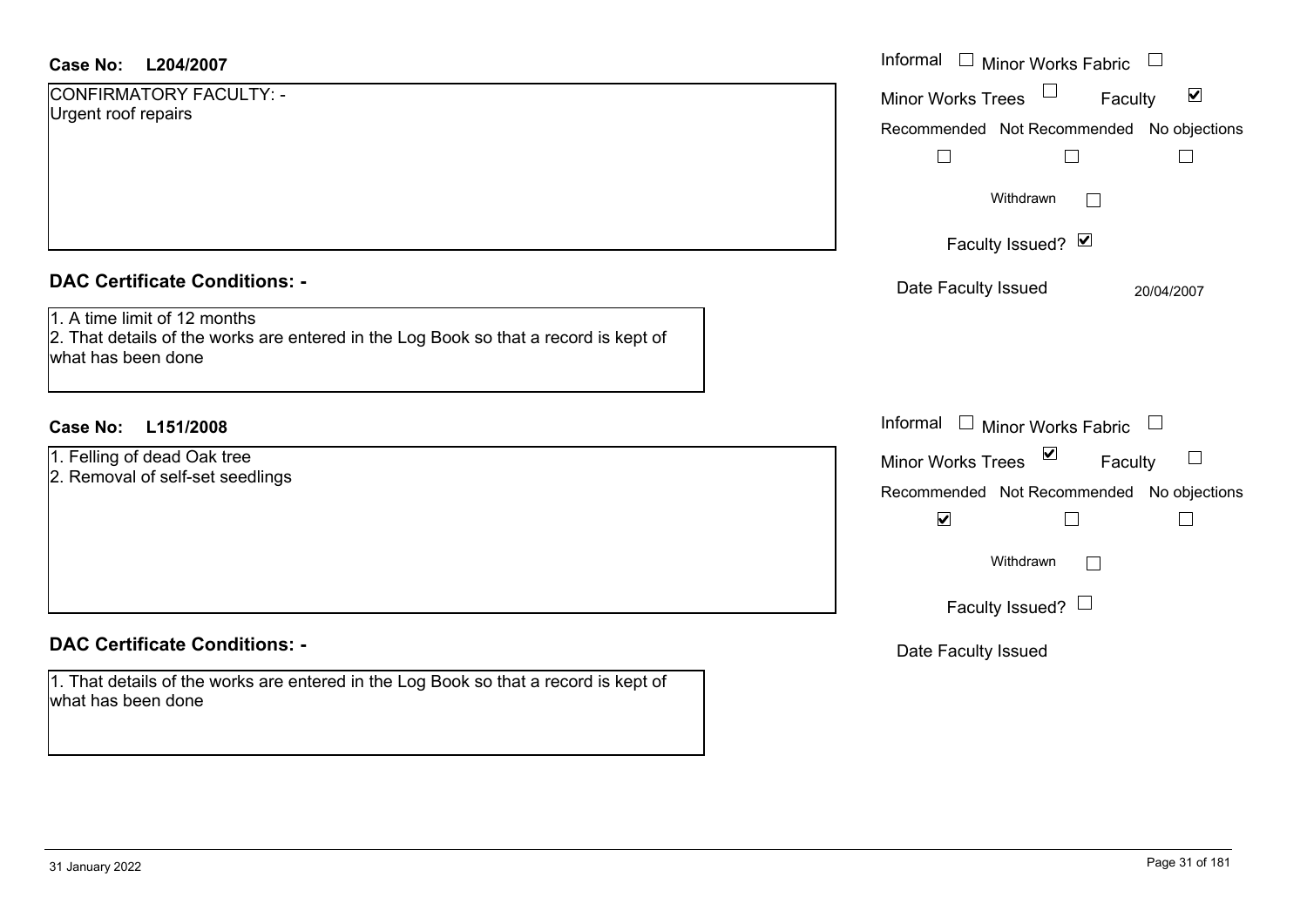## **L147/2009Case No:** Informal

1. Fell diseased Horse Chestnut Tree2. Remedial works to trees

## **DAC Certificate Conditions: -**

1. That details of the works are entered in the Log Book so that a record is kept of what has been done

## **L004/2011Case No:** Informal

Repairs, re-plastering and re-decoration of part of: - 1. Wall of the Vestry

2. South wall of the church

## **DAC Certificate Conditions: -**

### 1. A time limit of 12 months

2. That details of the works are entered in the Log Book so that a record is kept of what has been done

3. That the plaster repair is made with lime plaster

| Informal Infor Works Fabric                |  |  |  |
|--------------------------------------------|--|--|--|
| ⊻<br><b>Minor Works Trees</b><br>Faculty   |  |  |  |
| Recommended Not Recommended No objections  |  |  |  |
| $\blacktriangledown$                       |  |  |  |
| Withdrawn                                  |  |  |  |
| Faculty Issued? $\Box$                     |  |  |  |
| Date Faculty Issued                        |  |  |  |
|                                            |  |  |  |
|                                            |  |  |  |
| Informal<br>⊻<br><b>Minor Works Fabric</b> |  |  |  |
| <b>Minor Works Trees</b><br>Faculty        |  |  |  |
| Recommended Not Recommended No objections  |  |  |  |
| $\blacktriangledown$                       |  |  |  |
| Withdrawn                                  |  |  |  |
| Faculty Issued? $\Box$                     |  |  |  |
| Date Faculty Issued                        |  |  |  |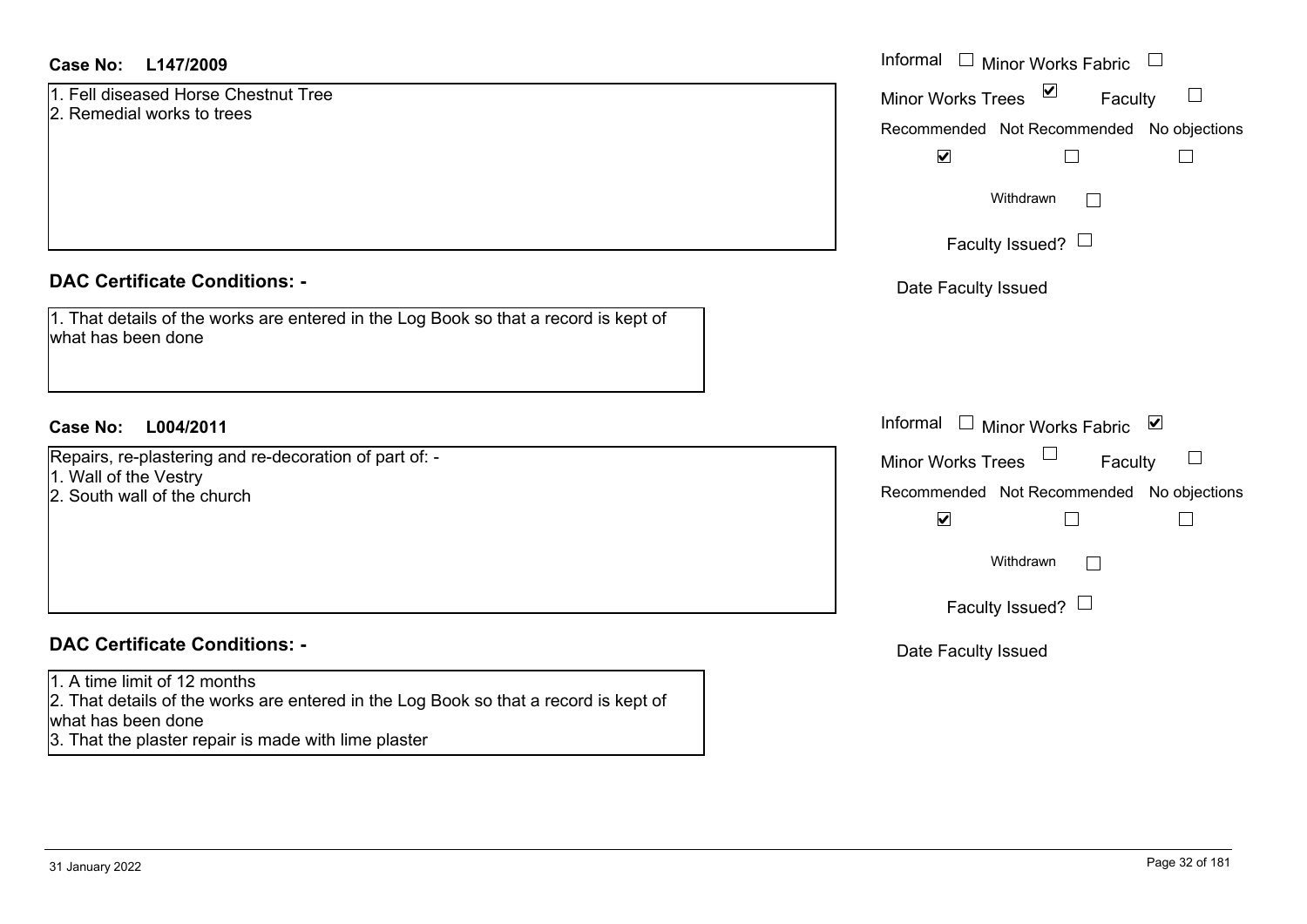## **L115/2012Case No:**

| Re-ordering comprising: -                                                      |  |
|--------------------------------------------------------------------------------|--|
| 1. In the Church: -                                                            |  |
| a) Upgrading of Lighting Scheme and Heating Systems                            |  |
| b) Installation of double/triple glazing                                       |  |
| c) Installation of new stained glass windows to tops of west and south windows |  |
| d) Re-decoration                                                               |  |
| 2. Externally: -                                                               |  |
| a) Construction of new foyer and welcome area                                  |  |
| 3. In the Church Centre (not under Faculty Jurisdiction): -                    |  |
| a) Re-arrangement of accommodation                                             |  |
| b) Construction of second storey                                               |  |

## **DAC Certificate Conditions: -**

1. A time limit of 12 months2. That details of the works are entered in the Log Book so that a record is kept of what has been done

## **L193/2014Case No:** Informal

1. Removal and disposal of existing 350 (approx.) Chairs 2. Introduction of 300 new chairs

## **DAC Certificate Conditions: -**

1. That details of the works are entered in the Log Book so that a record is kept of what has been done

| L115/2012                                                                                                                                                                                                                                                                                                                                                                              | Informal <b>v</b> Minor Works Fabric                                                                                                                                                                |
|----------------------------------------------------------------------------------------------------------------------------------------------------------------------------------------------------------------------------------------------------------------------------------------------------------------------------------------------------------------------------------------|-----------------------------------------------------------------------------------------------------------------------------------------------------------------------------------------------------|
| ing comprising: -<br>Church: -<br>rading of Lighting Scheme and Heating Systems<br>allation of double/triple glazing<br>allation of new stained glass windows to tops of west and south windows<br>decoration<br>ally: -<br>struction of new foyer and welcome area<br>Church Centre (not under Faculty Jurisdiction): -<br>arrangement of accommodation<br>struction of second storey | $\Box$<br><b>Minor Works Trees</b><br>Faculty<br>Recommended Not Recommended No objections<br>$\Box$<br>$\Box$<br>Withdrawn<br>$\blacktriangledown$<br>Faculty Issued? $\Box$                       |
| rtificate Conditions: -<br>limit of 12 months<br>etails of the works are entered in the Log Book so that a record is kept of<br>been done                                                                                                                                                                                                                                              | Date Faculty Issued                                                                                                                                                                                 |
| L193/2014                                                                                                                                                                                                                                                                                                                                                                              | Informal<br>$\Box$ Minor Works Fabric<br>$\overline{\phantom{a}}$                                                                                                                                   |
| val and disposal of existing 350 (approx.) Chairs<br>uction of 300 new chairs                                                                                                                                                                                                                                                                                                          | $\blacktriangledown$<br><b>Minor Works Trees</b><br>Faculty<br>Recommended Not Recommended No objections<br>$\blacktriangledown$<br>$\mathcal{L}$<br>Withdrawn<br>$\mathbb{R}$<br>Faculty Issued? Ø |
| rtificate Conditions: -                                                                                                                                                                                                                                                                                                                                                                | Date Faculty Issued<br>07/01/2015                                                                                                                                                                   |
| etails of the works are entered in the Log Book so that a record is kept of<br>heen done                                                                                                                                                                                                                                                                                               |                                                                                                                                                                                                     |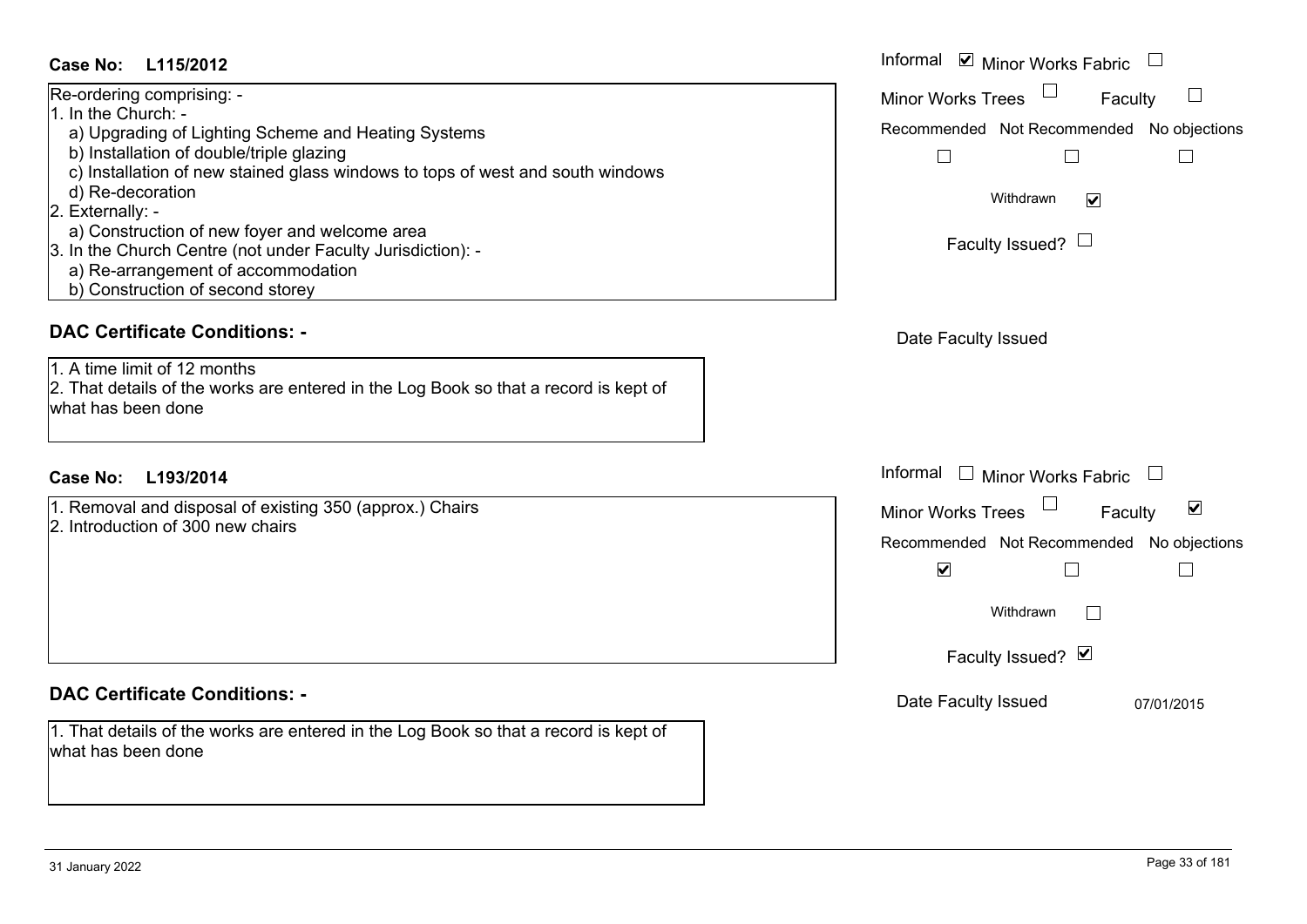| <b>Case No:</b><br>L137/2014                                                                                                                                                                                                                                                                                                | Informal<br>□ Minor Works Fabric $\vert \mathbf{v} \vert$                                                                        |
|-----------------------------------------------------------------------------------------------------------------------------------------------------------------------------------------------------------------------------------------------------------------------------------------------------------------------------|----------------------------------------------------------------------------------------------------------------------------------|
| Upgrading of the existing Sound System comprising: -<br>1. Replacement of existing Speakers with Wharfedale PG60 Speakers using the existing brackets<br>2. Installation of LSM 216 Loudspeaker Management System<br>3. Installation of other free standing equipment<br>as set out in the estimate from Audiolite (UK) Ltd | <b>Minor Works Trees</b><br>Faculty<br>Recommended Not Recommended<br>No objections<br>$\blacktriangledown$<br>Е<br>$\mathbf{I}$ |
|                                                                                                                                                                                                                                                                                                                             | Withdrawn<br>Faculty Issued? $\Box$                                                                                              |
| <b>DAC Certificate Conditions: -</b>                                                                                                                                                                                                                                                                                        | Date Faculty Issued                                                                                                              |
| 1. A time limit of 12 months<br>2. That details of the works are entered in the Log Book so that a record is kept of<br>what has been done<br>3. That the PCC ensures the contractor complies with the DAC Conditions on the                                                                                                |                                                                                                                                  |
| L136/2014<br><b>Case No:</b>                                                                                                                                                                                                                                                                                                | Informal<br>□ Minor Works Fabric $\blacksquare$                                                                                  |
| Installation of steel corner protection strips for the plaster                                                                                                                                                                                                                                                              | Minor Works Trees<br>⊔<br>Faculty<br>Recommended Not Recommended<br>No objections<br>$\blacktriangledown$                        |
|                                                                                                                                                                                                                                                                                                                             | Withdrawn                                                                                                                        |
|                                                                                                                                                                                                                                                                                                                             | Faculty Issued? $\Box$                                                                                                           |
| <b>DAC Certificate Conditions: -</b>                                                                                                                                                                                                                                                                                        | Date Faculty Issued                                                                                                              |
| 1. A time limit of 12 months<br>2. That details of the works are entered in the Log Book so that a record is kept of<br>what has been done<br>3. That the steel strips be painted a suitable colour to blend in the the surrounding                                                                                         |                                                                                                                                  |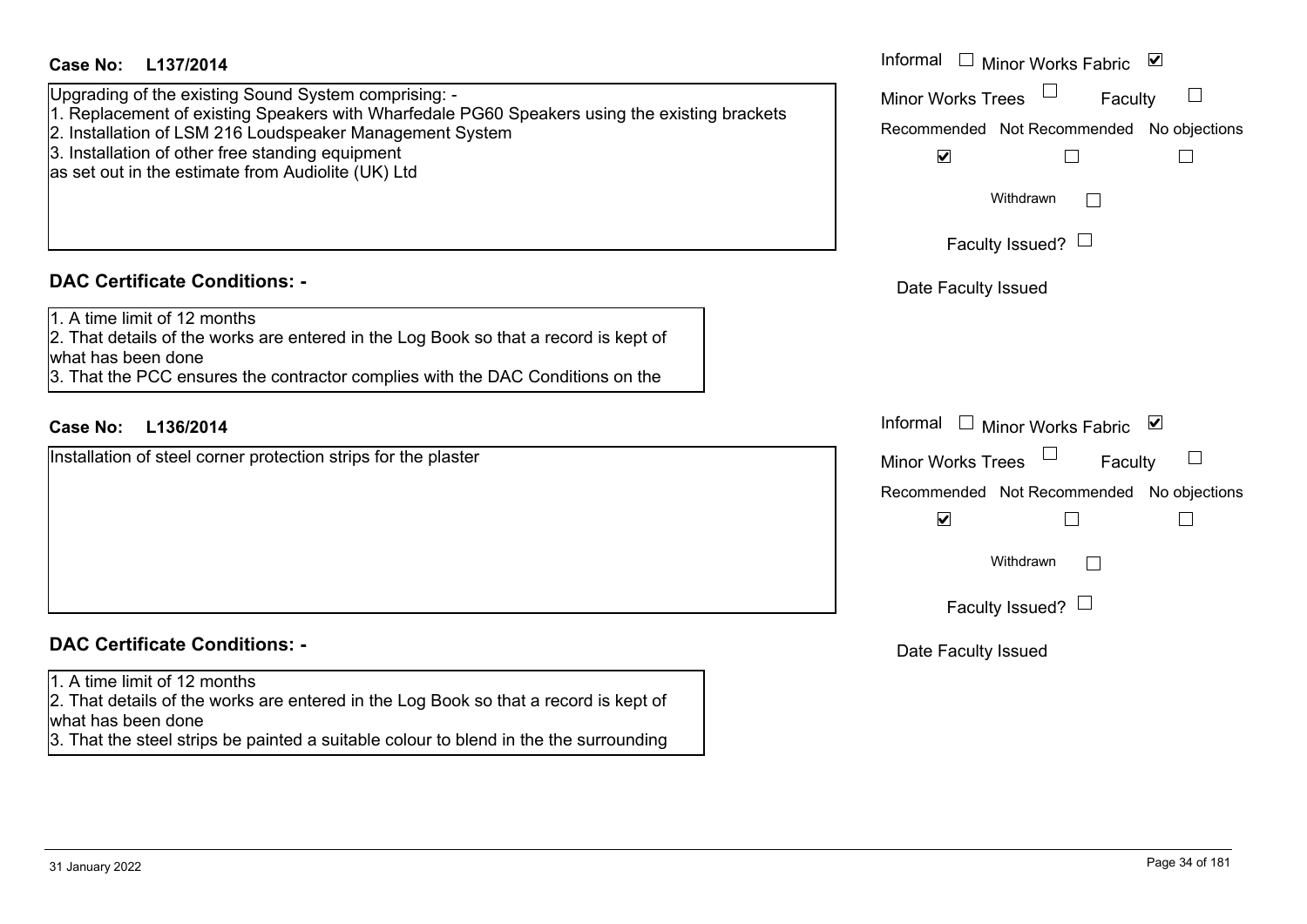**Case No:**

| Major Roof Repairs and replacement of existing roof lights                                                 | Minor Works Trees<br>Faculty              |
|------------------------------------------------------------------------------------------------------------|-------------------------------------------|
|                                                                                                            | Recommended Not Recommended No objections |
|                                                                                                            | $\blacktriangledown$                      |
|                                                                                                            | Withdrawn<br>$\Box$                       |
|                                                                                                            | Faculty Issued? $\Box$                    |
| <b>DAC Certificate Conditions: -</b>                                                                       | Date Faculty Issued                       |
| 1. That details of the works are entered in the Log Book so that a record is kept of<br>what has been done |                                           |
| <b>Case No:</b>                                                                                            | Informal □ Minor Works Fabric ⊠           |
| Removal of two Cherry Trees                                                                                | Minor Works Trees<br>Faculty              |
|                                                                                                            | Recommended Not Recommended No objections |
|                                                                                                            | $\blacktriangledown$<br>$\Box$<br>$\Box$  |
|                                                                                                            | Withdrawn<br>$\Box$                       |
|                                                                                                            | Faculty Issued? $\Box$                    |
| <b>DAC Certificate Conditions: -</b>                                                                       | Date Faculty Issued                       |
| 1. That details of the works are entered in the Log Book so that a record is kept of<br>what has been done |                                           |

Informal

Minor Works Fabric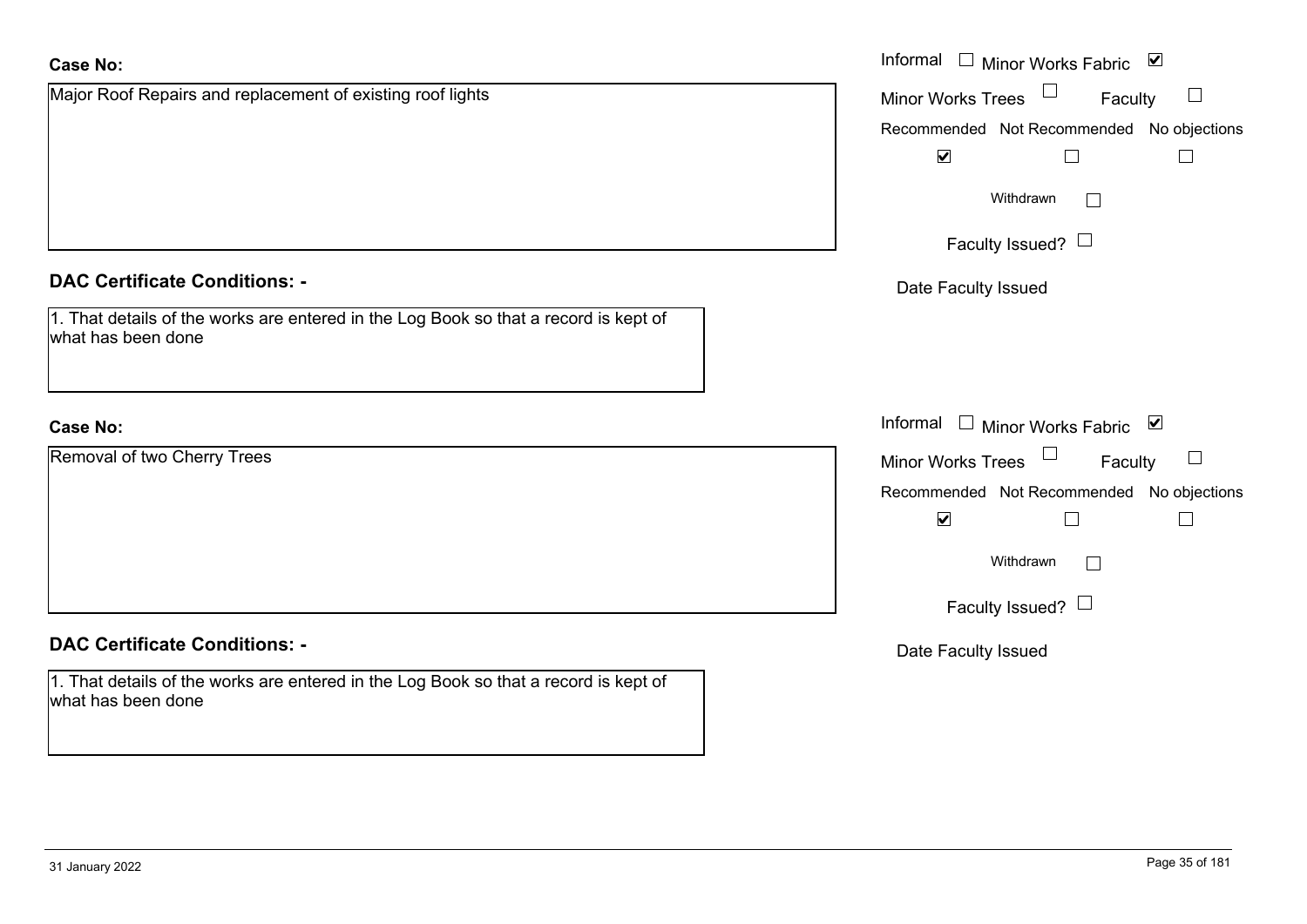| <b>Case No:</b>                                                                                            | Informal<br>$\Box$ Minor Works Fabric $\Box$              |
|------------------------------------------------------------------------------------------------------------|-----------------------------------------------------------|
| Replacement of Carpet tiles in the church following water damage                                           | Minor Works Trees<br>Faculty<br>$\Box$                    |
|                                                                                                            | Recommended Not Recommended No objections                 |
|                                                                                                            | $\blacktriangledown$<br>$\vert \ \ \vert$                 |
|                                                                                                            | Withdrawn                                                 |
|                                                                                                            | Faculty Issued? $\Box$                                    |
| <b>DAC Certificate Conditions: -</b>                                                                       | Date Faculty Issued                                       |
| 1. That details of the works are entered in the Log Book so that a record is kept of<br>what has been done |                                                           |
| <b>Case No:</b>                                                                                            | Informal<br>□ Minor Works Fabric $\vert \mathbf{v} \vert$ |
| Repairs to 2 internal doors following break-in                                                             | <b>Minor Works Trees</b><br>Faculty<br>$\Box$             |
|                                                                                                            | Recommended Not Recommended No objections                 |
|                                                                                                            | $\blacktriangledown$                                      |
|                                                                                                            | Withdrawn<br>$\vert \ \ \vert$                            |
|                                                                                                            | Faculty Issued? $\Box$                                    |
| <b>DAC Certificate Conditions: -</b>                                                                       | Date Faculty Issued                                       |
| 1. That details of the works are entered in the Log Book so that a record is kept of<br>what has been done |                                                           |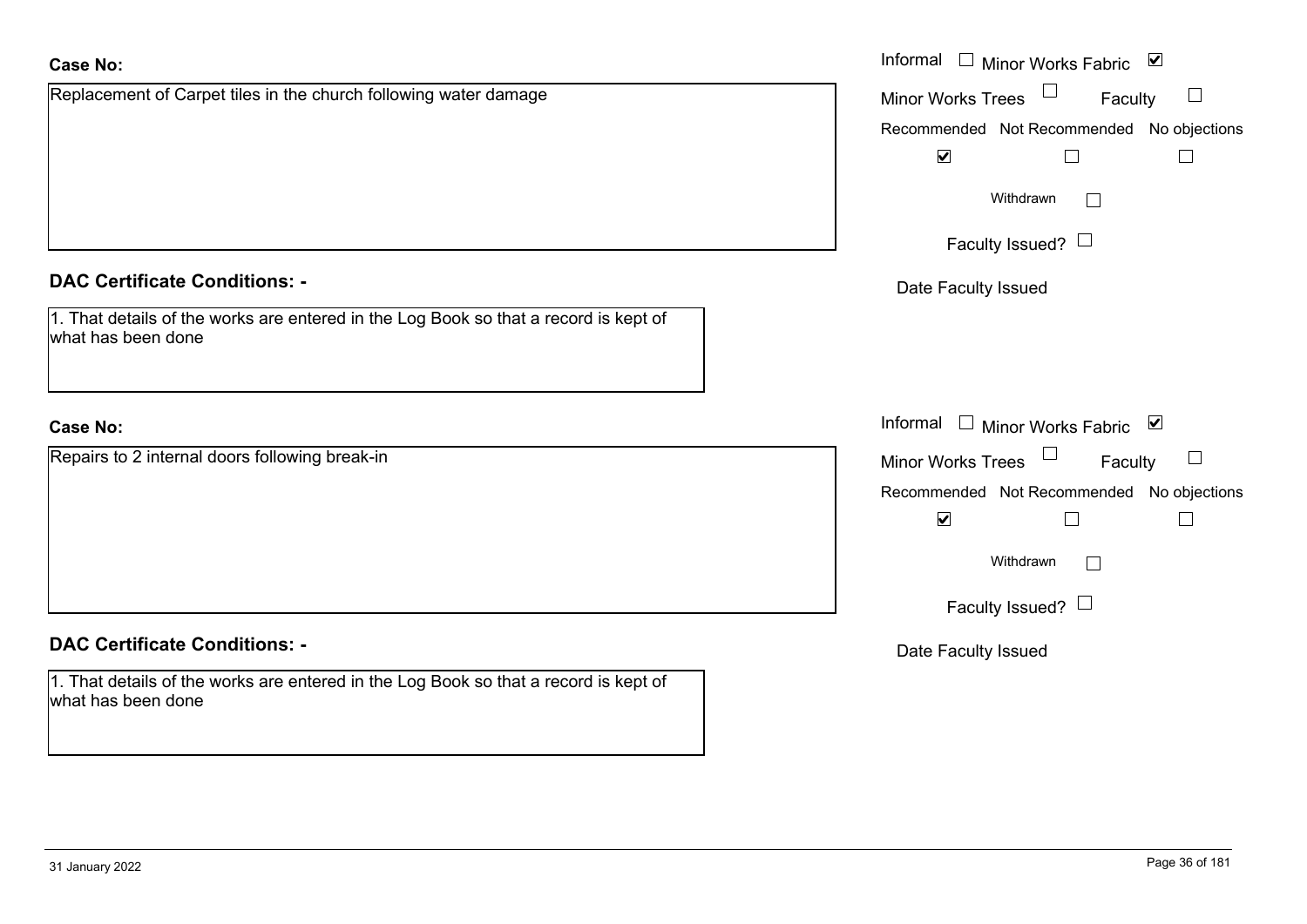Repairs to the Electrical System

|  |  | <b>DAC Certificate Conditions: -</b> |  |
|--|--|--------------------------------------|--|
|--|--|--------------------------------------|--|

1. That details of the works are entered in the Log Book so that a record is kept of what has been done

 2. That an updated Electrical Condition Report is commissioned, and submitted to the DAC Secretary, after the installation

|                         | Informal $\Box$ Minor Works Fabric $\Box$ |
|-------------------------|-------------------------------------------|
| o the Electrical System | <b>Minor Works Trees</b><br>Faculty       |
|                         | Recommended Not Recommended No objections |
|                         | $\blacktriangledown$                      |
|                         | Withdrawn                                 |
|                         | Faculty Issued? $\Box$                    |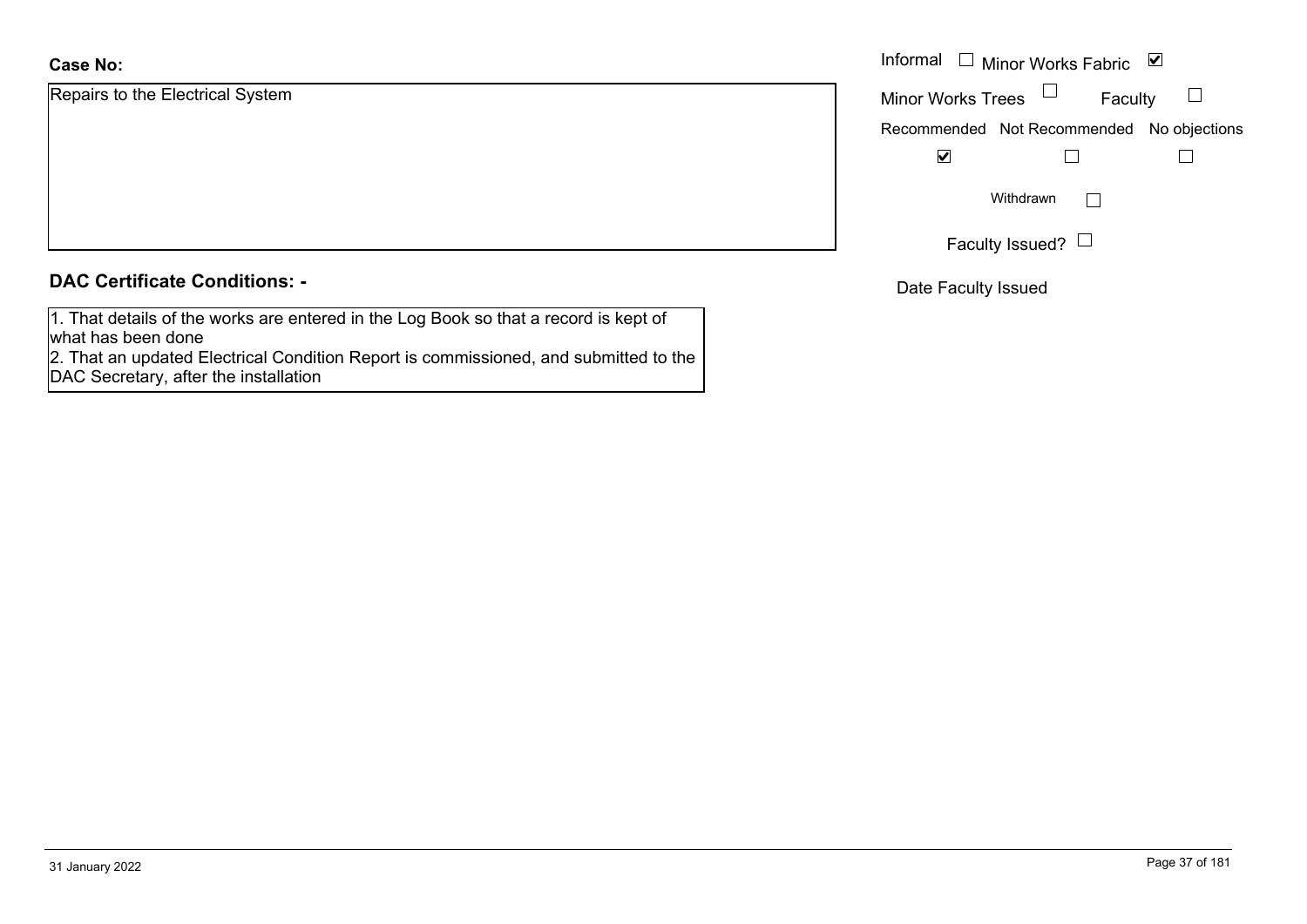#### **10205 Thorpe Arnold, St Mary the Virgin**

| <b>Case No:</b><br>L046/2000                                                      | Informal $\Box$ Minor Works Fabric                          |
|-----------------------------------------------------------------------------------|-------------------------------------------------------------|
| 1. Installation of Sound and Loop System<br>2. Installation of seat in churchyard | Minor Works Trees $\Box$<br>$\blacktriangledown$<br>Faculty |
|                                                                                   | Recommended Not Recommended No objections                   |
|                                                                                   | ⊻                                                           |
|                                                                                   | Withdrawn<br>$\mathbf{L}$                                   |
|                                                                                   | Faculty Issued? $\triangledown$                             |
| <b>DAC Certificate Conditions: -</b>                                              | Date Faculty Issued<br>20/07/2000                           |
| 1. A time limit of 12 months                                                      |                                                             |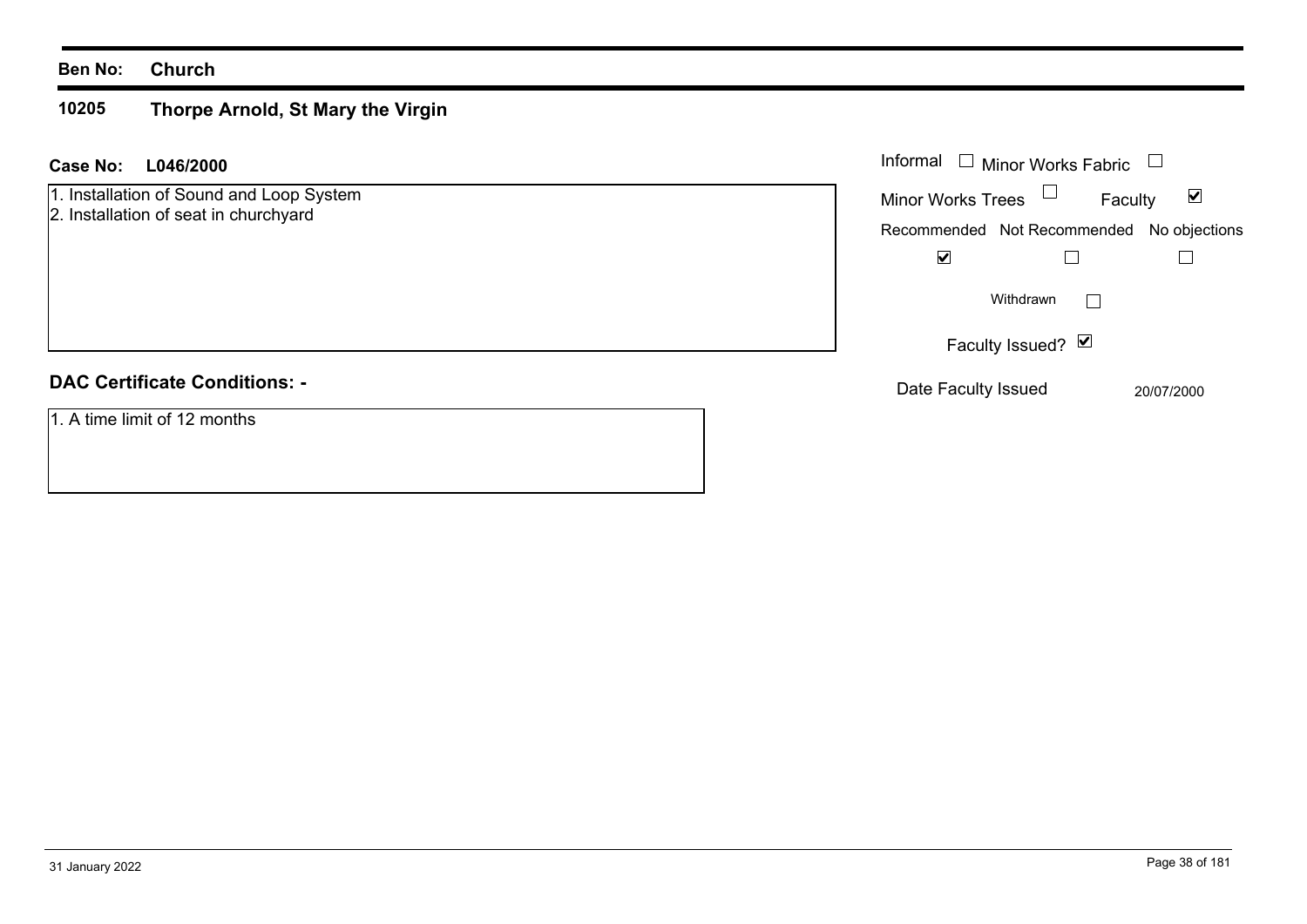| <b>Case No:</b><br>L095/2000                                                                                                                            | Informal □ Minor Works Fabric                                                                                                                        |
|---------------------------------------------------------------------------------------------------------------------------------------------------------|------------------------------------------------------------------------------------------------------------------------------------------------------|
| 1. Repairs to South Aisle roof<br>2. Re-hanging of Bells for full circle ringing in new bellframe                                                       | $\blacktriangledown$<br><b>Minor Works Trees</b><br>Faculty<br>Recommended Not Recommended No objections<br>$\blacktriangledown$<br>$\Box$<br>$\Box$ |
|                                                                                                                                                         | Withdrawn<br>Faculty Issued? Ø                                                                                                                       |
| <b>DAC Certificate Conditions: -</b><br>1. A time limit of 12 months                                                                                    | Date Faculty Issued<br>05/02/2001                                                                                                                    |
| <b>Case No:</b><br>L148/2001                                                                                                                            | Informal $\Box$ Minor Works Fabric $\Box$                                                                                                            |
| Installation of: -<br>1. An Aumbry in a pre-existing niche built for the purpose in the north wall of the Chancel<br>2. A Sanctuary light               | $\blacktriangledown$<br>Minor Works Trees<br>Faculty<br>Recommended Not Recommended No objections<br>$\blacktriangledown$<br>$\Box$                  |
|                                                                                                                                                         | Withdrawn                                                                                                                                            |
|                                                                                                                                                         | Faculty Issued? Ø                                                                                                                                    |
| <b>DAC Certificate Conditions: -</b><br>1. A time limit of 12 months<br>2. That all fixings be made into joints not stonework using non-ferrous fixings | Date Faculty Issued<br>25/03/2002                                                                                                                    |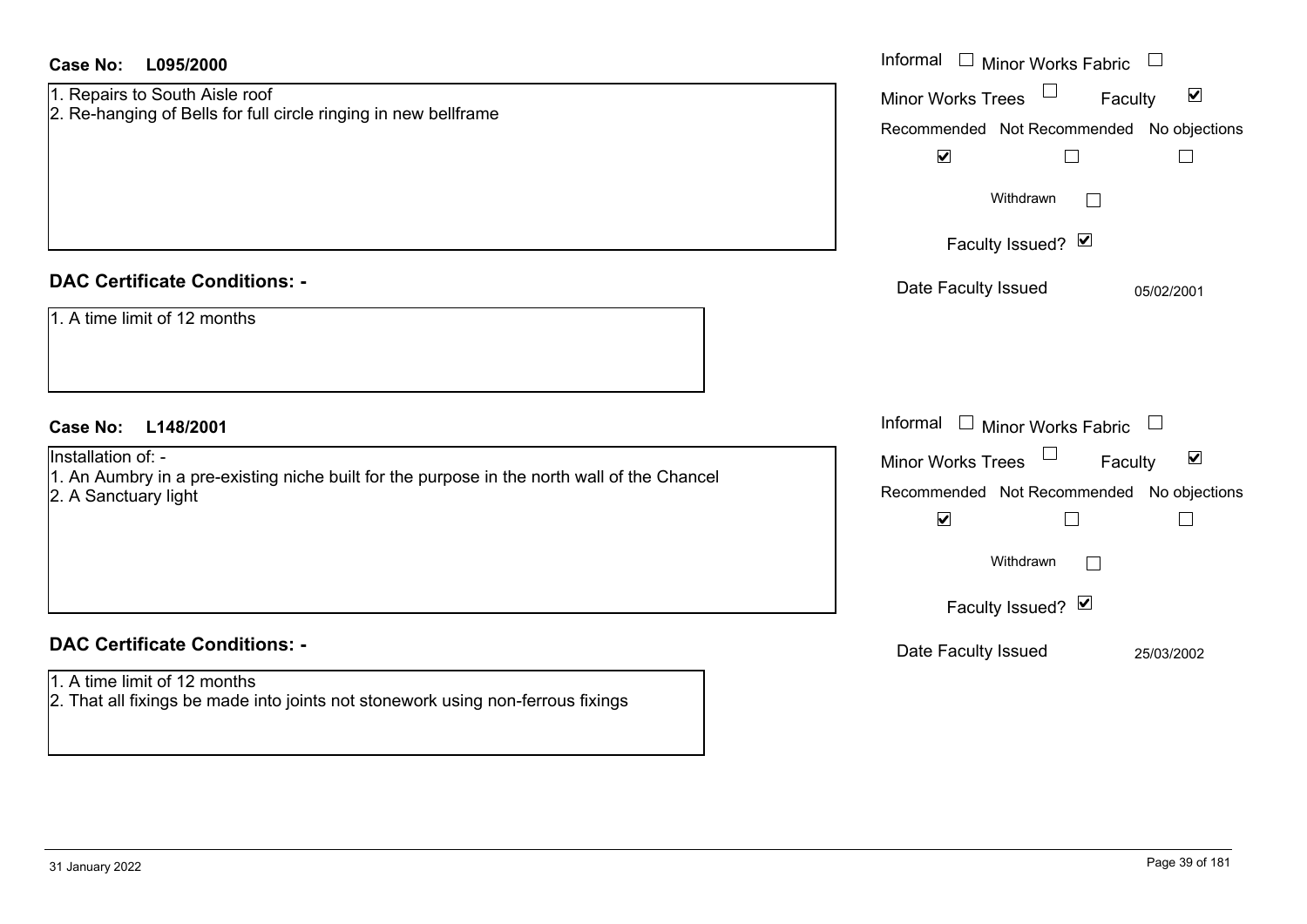| Extension of bell frame to allow for installation of two further Bells (amendment to Faculty granted in |  |
|---------------------------------------------------------------------------------------------------------|--|
| March 2001)                                                                                             |  |

### **DAC Certificate Conditions: -**

|  |  |  |  | 1. A time limit of 12 months |
|--|--|--|--|------------------------------|
|--|--|--|--|------------------------------|

#### **DAC Certificate Conditions: -**

1. A time limit of 12 months

| <b>Case No:</b><br>L142/2001                                                                                                                                | Informal $\Box$ Minor Works Fabric $\Box$                                                         |
|-------------------------------------------------------------------------------------------------------------------------------------------------------------|---------------------------------------------------------------------------------------------------|
| Extension of bell frame to allow for installation of two further Bells (amendment to Faculty granted in<br>March 2001)                                      | Minor Works Trees<br>$\blacktriangledown$<br>Faculty<br>Recommended Not Recommended No objections |
|                                                                                                                                                             | $\perp$<br>$\perp$                                                                                |
|                                                                                                                                                             | Withdrawn<br>$\sim$                                                                               |
|                                                                                                                                                             | Faculty Issued? $\Box$                                                                            |
| <b>DAC Certificate Conditions: -</b>                                                                                                                        | Date Faculty Issued                                                                               |
| 1. A time limit of 12 months                                                                                                                                |                                                                                                   |
| <b>Case No:</b><br>L091/2002                                                                                                                                | Informal $\Box$ Minor Works Fabric $\Box$                                                         |
| 1. Replacement of two floor mounted air heaters<br>2. Installation of two sweep-type recirculation fans at high level, one in the Altar area and one in the | Minor Works Trees<br>$\blacktriangledown$<br>Faculty                                              |
| main church                                                                                                                                                 | Recommended Not Recommended No objections<br>$\blacktriangledown$<br>$\Box$<br>$\Box$             |
|                                                                                                                                                             | Withdrawn<br>$\mathbb{R}$                                                                         |
|                                                                                                                                                             | Faculty Issued? $\Box$                                                                            |
| <b>DAC Certificate Conditions: -</b>                                                                                                                        | Date Faculty Issued                                                                               |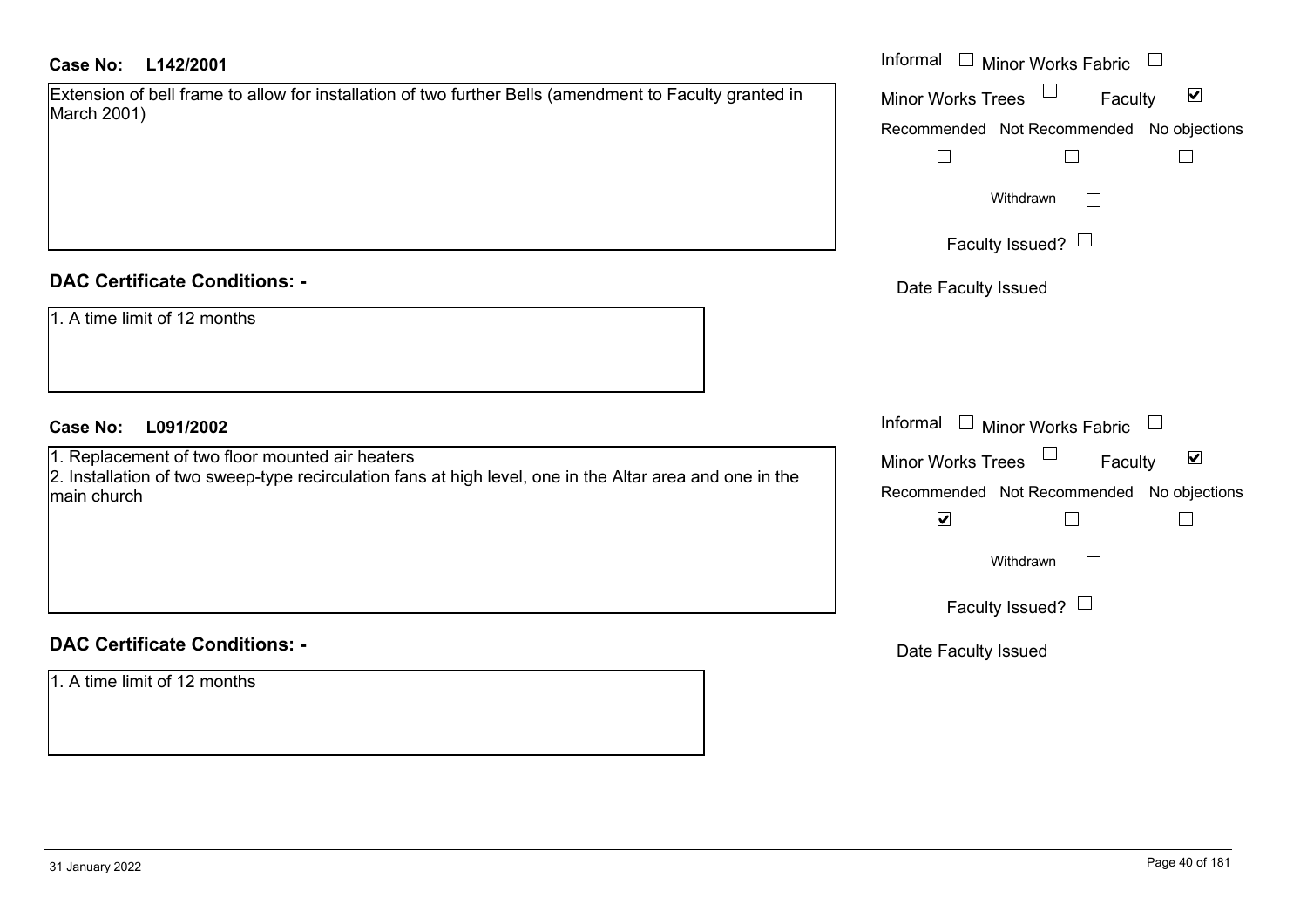| <b>Case No:</b><br>L054/2002                                      | Informal $\Box$ Minor Works Fabric $\Box$                   |
|-------------------------------------------------------------------|-------------------------------------------------------------|
| Installation of two further Bells onto recently erected bellframe | Minor Works Trees $\Box$<br>Faculty<br>$\blacktriangledown$ |
|                                                                   | Recommended Not Recommended No objections                   |
|                                                                   | $\blacktriangledown$<br>$\Box$<br>$\overline{\phantom{a}}$  |
|                                                                   | Withdrawn<br>$\Box$                                         |
|                                                                   | Faculty Issued? $\Box$                                      |
| <b>DAC Certificate Conditions: -</b>                              | Date Faculty Issued                                         |
| 1. A time limit of 12 months                                      |                                                             |
| <b>Case No:</b><br>L133/2003                                      | Informal $\blacksquare$ Minor Works Fabric $\Box$           |
| Provision of car parking facility                                 | Minor Works Trees $\Box$ Faculty<br>$\Box$                  |
|                                                                   | Recommended Not Recommended No objections                   |
|                                                                   | $\Box$<br>$\Box$<br>$\overline{\phantom{a}}$                |
|                                                                   | Withdrawn<br>$\Box$                                         |
|                                                                   | Faculty Issued? $\Box$                                      |
| <b>DAC Certificate Conditions: -</b>                              | Date Faculty Issued                                         |
| 1. A time limit of 12 months                                      |                                                             |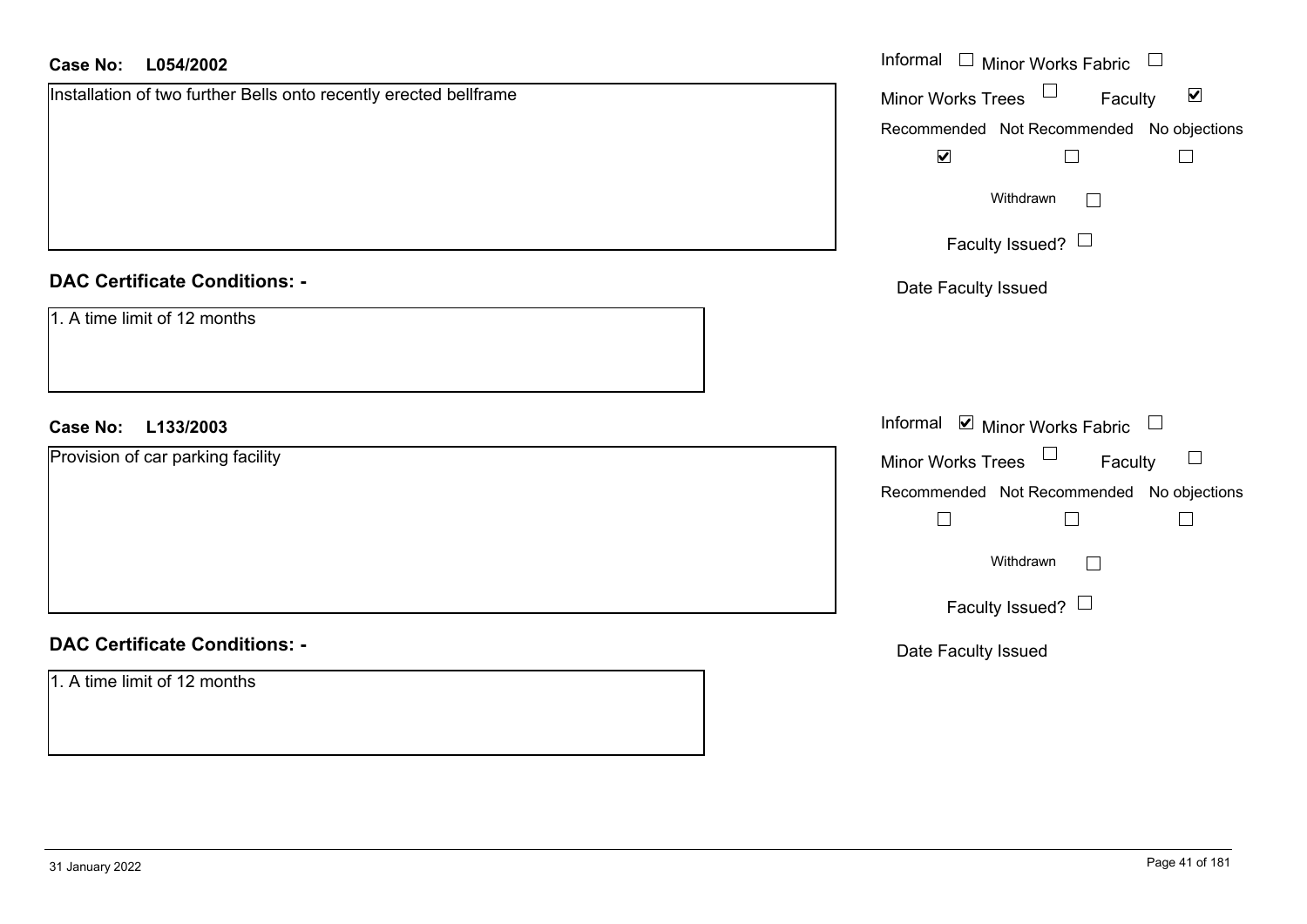| <b>Case No:</b><br>L030/2005                                                                                                                                  | Informal □ Minor Works Fabric<br>$\Box$                     |
|---------------------------------------------------------------------------------------------------------------------------------------------------------------|-------------------------------------------------------------|
| Install new Noticeboard on wooden legs                                                                                                                        | $\blacktriangledown$<br><b>Minor Works Trees</b><br>Faculty |
|                                                                                                                                                               | Recommended Not Recommended No objections                   |
|                                                                                                                                                               | $\blacktriangledown$                                        |
|                                                                                                                                                               | Withdrawn<br>$\mathbf{L}$                                   |
|                                                                                                                                                               | Faculty Issued? Ø                                           |
| <b>DAC Certificate Conditions: -</b>                                                                                                                          | Date Faculty Issued<br>28/06/2005                           |
| 1. A time limit of 12 months<br>2. That the designer follows the requirements contained in the Diocesan Advisory<br>Committee's Guidance Note on Noticeboards |                                                             |
| <b>Case No:</b><br>L029/2005                                                                                                                                  | Informal $\Box$ Minor Works Fabric<br>$\frac{1}{2}$         |
| <b>CONFIRMATORY FACULTY: -</b>                                                                                                                                | $\blacktriangledown$<br><b>Minor Works Trees</b><br>Faculty |
| Provide door for the Aumbry (as per photograph)                                                                                                               | Recommended Not Recommended No objections                   |
|                                                                                                                                                               | $\blacktriangledown$                                        |
|                                                                                                                                                               | Withdrawn                                                   |
|                                                                                                                                                               | Faculty Issued? Ø                                           |
| <b>DAC Certificate Conditions: -</b>                                                                                                                          | Date Faculty Issued<br>18/04/2007                           |
| 1. A time limit of 12 months<br>2. That all fixings should be made into joints, not stonework, using stainless steel or<br>non-ferrous screws in fibre plugs  |                                                             |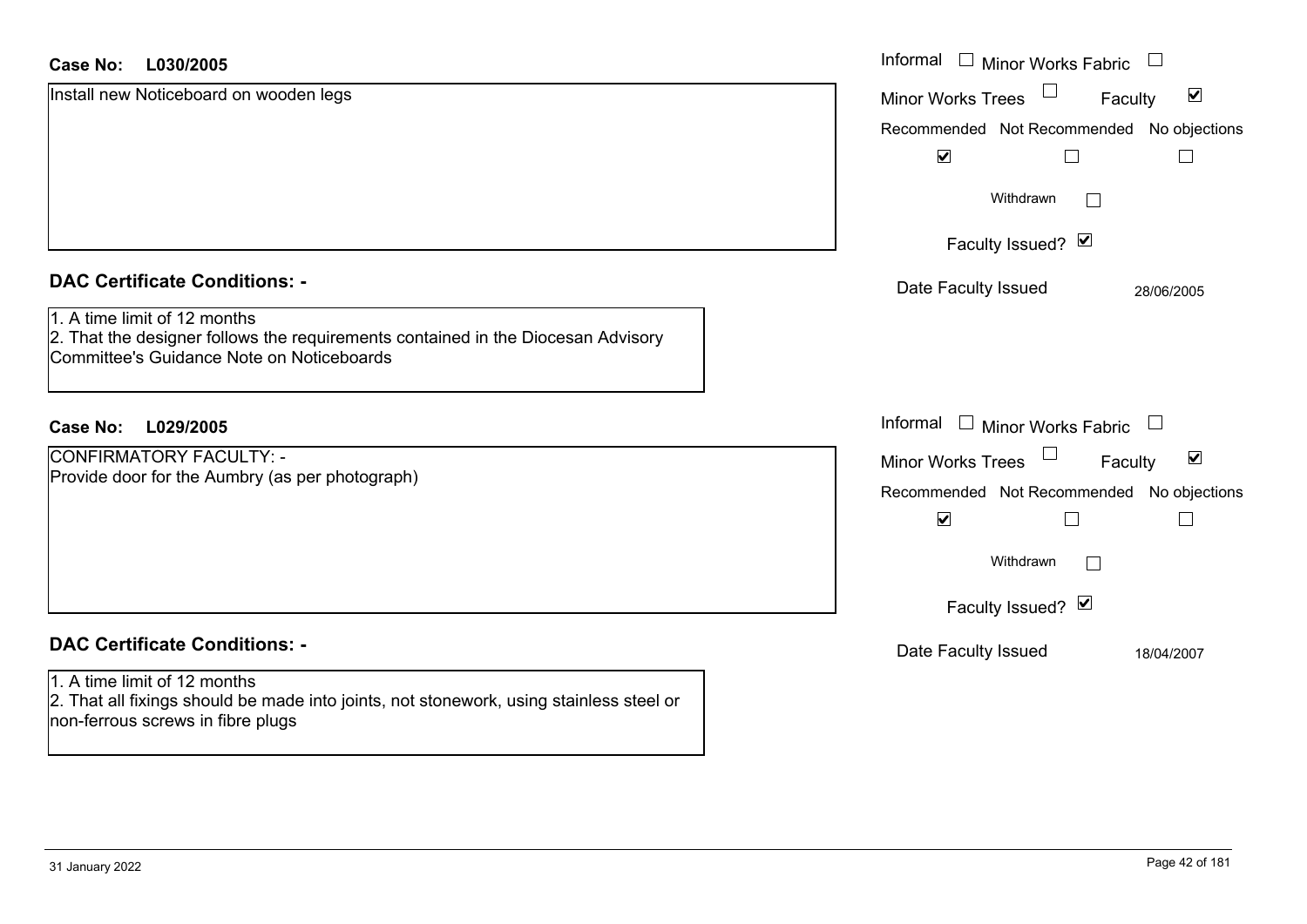| <b>Case No:</b><br>L027/2006                                                                                                                                                  | Informal □ Minor Works Fabric<br>$\begin{array}{c} \hline \end{array}$ |
|-------------------------------------------------------------------------------------------------------------------------------------------------------------------------------|------------------------------------------------------------------------|
| Installation of 10" x 5" wooden cross on wall behind Pulpit                                                                                                                   | $\Box$<br>$\blacktriangledown$<br>Minor Works Trees<br>Faculty         |
|                                                                                                                                                                               | Recommended Not Recommended No objections                              |
|                                                                                                                                                                               | $\blacktriangledown$<br>$\Box$<br>$\mathbf{L}$                         |
|                                                                                                                                                                               | Withdrawn<br>$\Box$                                                    |
|                                                                                                                                                                               | Faculty Issued? Ø                                                      |
| <b>DAC Certificate Conditions: -</b>                                                                                                                                          | Date Faculty Issued<br>05/05/2006                                      |
| 1. A time limit of 12 months<br>2. That, where possible, all fixings should be made into joints, not stonework, using<br>stainless steel or non-ferrous screws in fibre plugs |                                                                        |
| <b>Case No:</b><br>L024/2006                                                                                                                                                  | Informal $\Box$ Minor Works Fabric $\Box$                              |
| Repairs to churchyard wall                                                                                                                                                    | Minor Works Trees<br>$\Box$<br>Faculty                                 |
|                                                                                                                                                                               | Recommended Not Recommended No objections                              |
|                                                                                                                                                                               | $\Box$<br>$\Box$<br>$\Box$                                             |
|                                                                                                                                                                               | Withdrawn<br>$\Box$                                                    |
|                                                                                                                                                                               | Faculty Issued? $\Box$                                                 |
| <b>DAC Certificate Conditions: -</b>                                                                                                                                          | Date Faculty Issued                                                    |
| 1. A time limit of 12 months                                                                                                                                                  |                                                                        |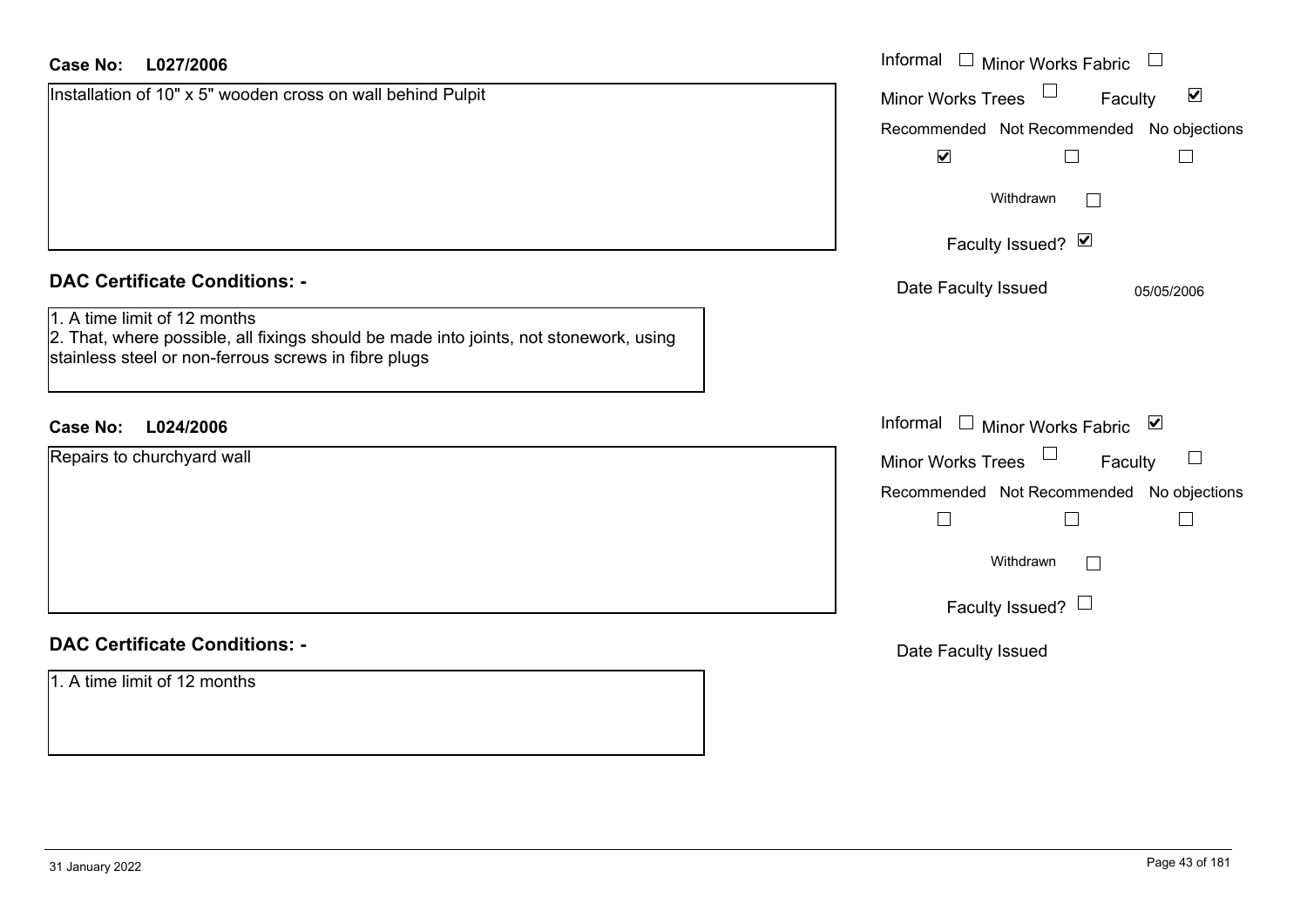| <b>Case No:</b><br>L002/2006                                                                                                       | Informal $\Box$ Minor Works Fabric                          |
|------------------------------------------------------------------------------------------------------------------------------------|-------------------------------------------------------------|
| 1. To extend the Garden of Rest from 5' 5" to 10' 10"<br>2. To add a corner stone                                                  | $\blacktriangledown$<br><b>Minor Works Trees</b><br>Faculty |
|                                                                                                                                    | Recommended Not Recommended No objections                   |
|                                                                                                                                    | $\blacktriangledown$<br>$\Box$                              |
|                                                                                                                                    | Withdrawn<br>$\mathbf{L}$                                   |
|                                                                                                                                    | Faculty Issued? Ø                                           |
| <b>DAC Certificate Conditions: -</b>                                                                                               | Date Faculty Issued<br>02/05/2007                           |
| 1. A time limit of 12 months                                                                                                       |                                                             |
| <b>Case No:</b><br>L006/2007                                                                                                       | Informal<br>$\Box$<br><b>Minor Works Fabric</b>             |
| Re-ordering of the Chancel: -                                                                                                      | $\blacktriangledown$<br><b>Minor Works Trees</b><br>Faculty |
| 1. Removal and disposal of existing choir stalls<br>2. Re-locate existing carpet to platform in the Nave                           | Recommended Not Recommended No objections                   |
| 3. Carpet whole of Chancel to match Nave<br>4. Install 20 upholstered chairs                                                       | $\blacktriangledown$<br>$\Box$                              |
|                                                                                                                                    | Withdrawn<br>$\mathbf{I}$                                   |
|                                                                                                                                    | Faculty Issued? Ø                                           |
| <b>DAC Certificate Conditions: -</b>                                                                                               | Date Faculty Issued<br>23/04/2007                           |
| 1. A time limit of 12 months<br>2. That the contractor complies with the DAC guidance on the fitting of carpets (copy<br>attached) |                                                             |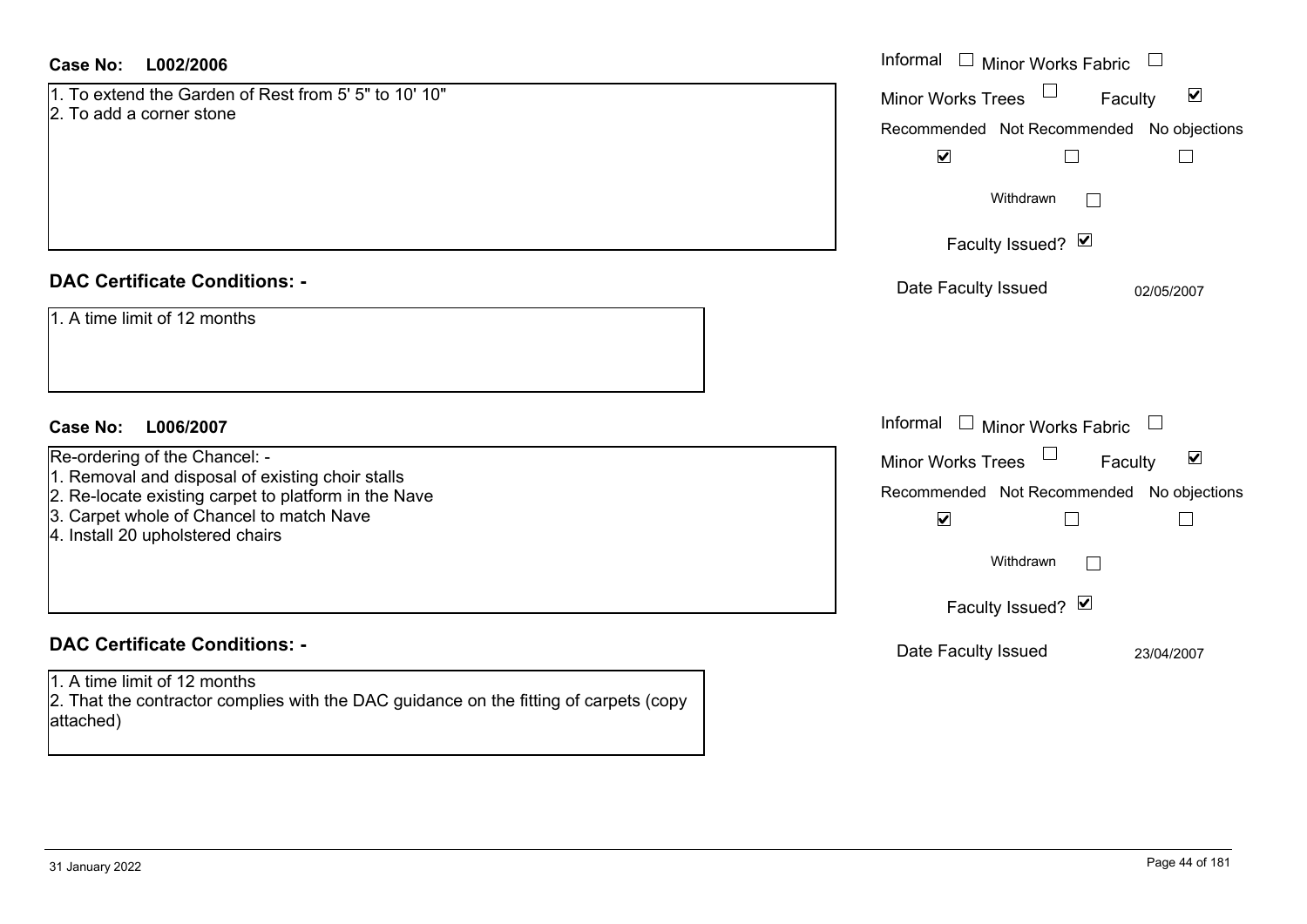| Case No: | L005/2008 | Informal |
|----------|-----------|----------|
|          |           |          |

Installation of bracket in the Sanctuary for the Processional Cross

#### **DAC Certificate Conditions: -**

1. That, where possible, all fixings should be made into joints, not stonework, using stainless steel or non-ferrous screws in fibre plugs

# **L047/2012Case No:** Informal

In the Chancel: -1. Remove existing defunct gas heater 2. Install 1 x Drugasar Art 6 heater in the same location

# **DAC Certificate Conditions: -**

#### 1. A time limit of 12 months

2. That details of the works are entered in the Log Book so that a record is kept of what has been done

3. The pipework and electrical connection should be installed in a neat and tidy

| Informal<br>び<br><b>Minor Works Fabric</b> |
|--------------------------------------------|
| <b>Minor Works Trees</b><br>Faculty        |
| Recommended Not Recommended No objections  |
| $\blacktriangledown$                       |
| Withdrawn                                  |
| Faculty Issued?                            |
| Date Faculty Issued                        |
|                                            |
|                                            |
| Informal<br>⊻<br><b>Minor Works Fabric</b> |
| <b>Minor Works Trees</b><br>Faculty        |
| Recommended Not Recommended No objections  |
| $\blacktriangledown$                       |
| Withdrawn                                  |
| Faculty Issued?                            |
| Date Faculty Issued                        |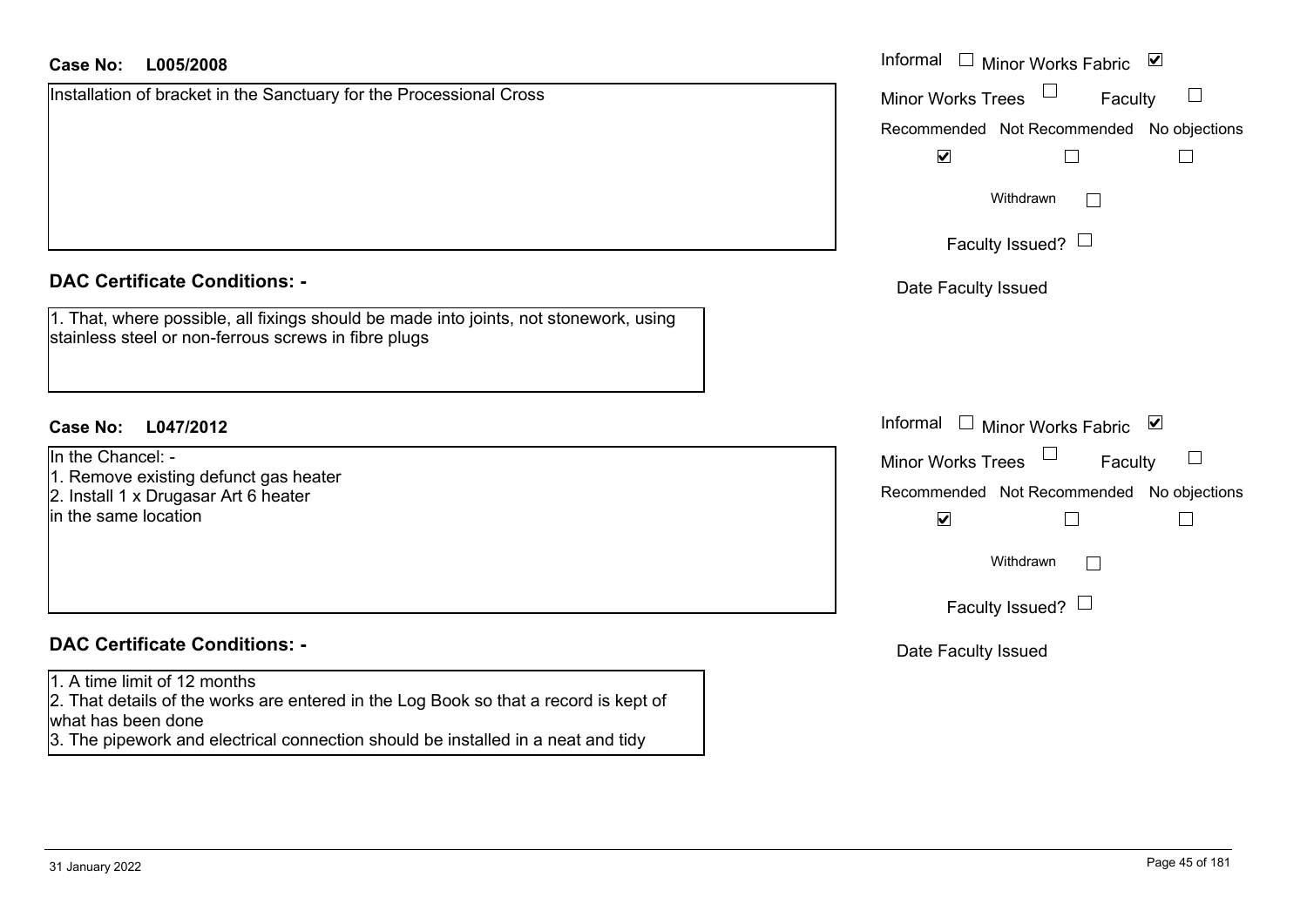| <b>Case No:</b><br>L121/2013                                                                                                                  | Informal □ Minor Works Fabric ⊠                      |
|-----------------------------------------------------------------------------------------------------------------------------------------------|------------------------------------------------------|
| 1. Re-bedding and consolidation of loose corbel stones of South Aisle roof west of the Porch<br>2. Consolidation and renewal of loose plaster | <b>Minor Works Trees</b><br>$\Box$<br>Faculty        |
|                                                                                                                                               | Recommended Not Recommended No objections            |
|                                                                                                                                               | $\blacktriangledown$                                 |
|                                                                                                                                               | Withdrawn                                            |
|                                                                                                                                               | Faculty Issued? $\Box$                               |
| <b>DAC Certificate Conditions: -</b>                                                                                                          | Date Faculty Issued                                  |
| 1. A time limit of 12 months<br>2. That details of the works are entered in the Log Book so that a record is kept of<br>what has been done    |                                                      |
| L224/2013<br><b>Case No:</b>                                                                                                                  | Informal $\Box$ Minor Works Fabric                   |
| CONFIRMATORY APPLICATION for works carried out with the DAC Secretary's consent: -                                                            | $\blacktriangledown$<br>Minor Works Trees<br>Faculty |
| Roof repairs to: -<br>1. North Aisle                                                                                                          | Recommended Not Recommended No objections            |
| 2. South Aisle                                                                                                                                | $\blacktriangledown$                                 |
|                                                                                                                                               | Withdrawn<br>$\perp$                                 |
|                                                                                                                                               | Faculty Issued? Ø                                    |
| <b>DAC Certificate Conditions: -</b>                                                                                                          | Date Faculty Issued<br>02/05/2014                    |
| 1. That details of the works are entered in the Log Book so that a record is kept of<br>what has been done                                    |                                                      |
|                                                                                                                                               |                                                      |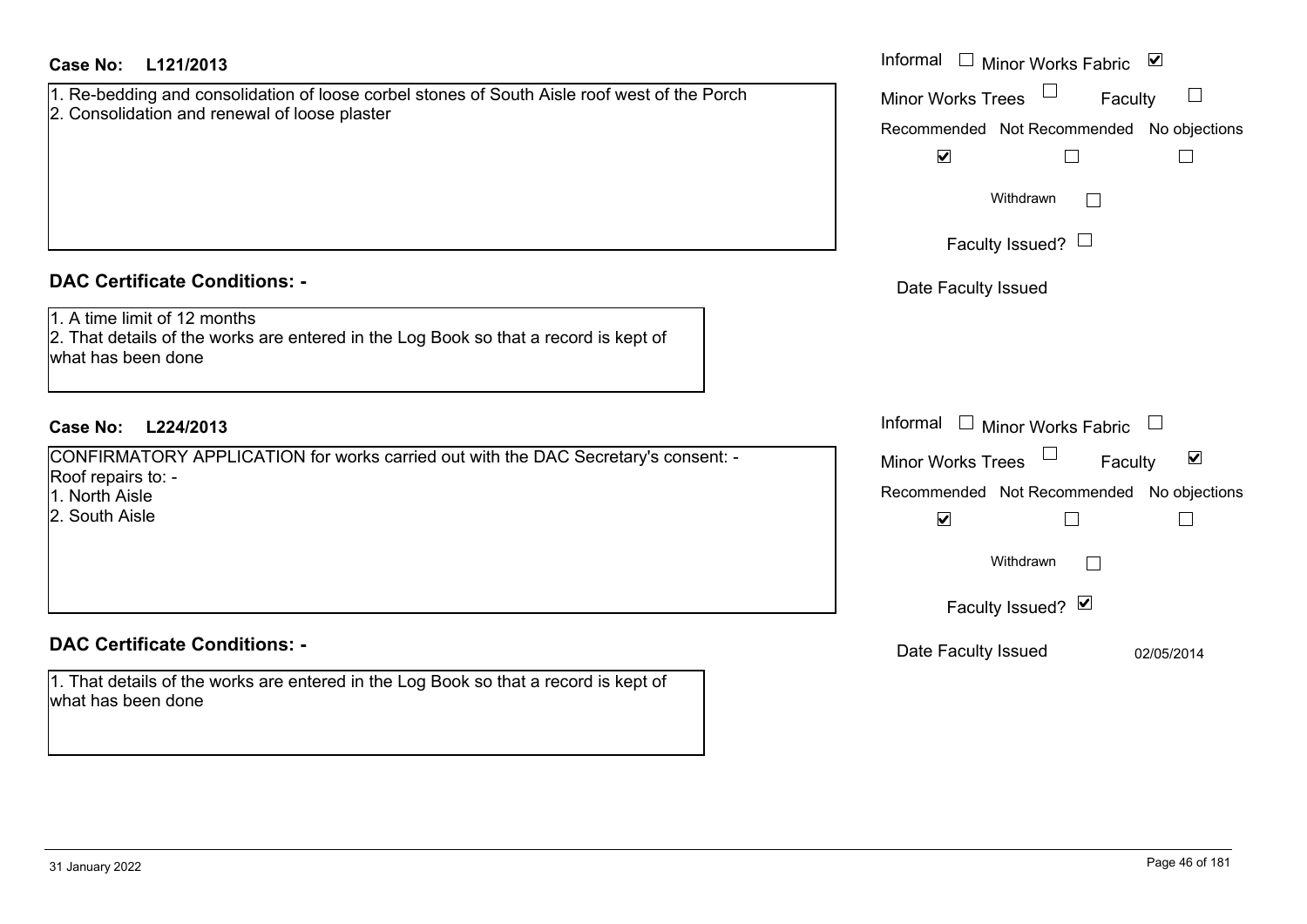# **L161/2013Case No:** Informal

| Following the QI 2012: -                                                             |
|--------------------------------------------------------------------------------------|
| 1. Replacement of damaged and degraded tarmac and paving steps within the churchyard |

# **DAC Certificate Conditions: -**

# 1. A time limit of 12 months

2. That details of the works are entered in the Log Book so that a record is kept of what has been done

# **L129/2013Case No:** Informal

In the South Aisle, following the 2012 QI Report, removal of: -

1. Collapsing South Aisle pews and flooring

2. Wall panelling

to allow the inspection of the underlying floor and wall

# **DAC Certificate Conditions: -**

1. A time limit of 12 months 2. That details of the works are entered in the Log Book so that a record is kept of what has been done

| Informal<br>Minor Works Fabric ⊠                                  |
|-------------------------------------------------------------------|
| <b>Minor Works Trees</b><br>Faculty                               |
| Recommended Not Recommended No objections<br>$\blacktriangledown$ |
| Withdrawn                                                         |
| Faculty Issued?                                                   |
| Date Faculty Issued                                               |
|                                                                   |
|                                                                   |
| Informal<br>$\Box$<br><b>Minor Works Fabric</b>                   |
| ⊻<br><b>Minor Works Trees</b><br>Faculty                          |
| Recommended Not Recommended No objections<br>$\blacktriangledown$ |
| Withdrawn                                                         |
| Faculty Issued? Ø                                                 |
| Date Faculty Issued<br>28/08/2013                                 |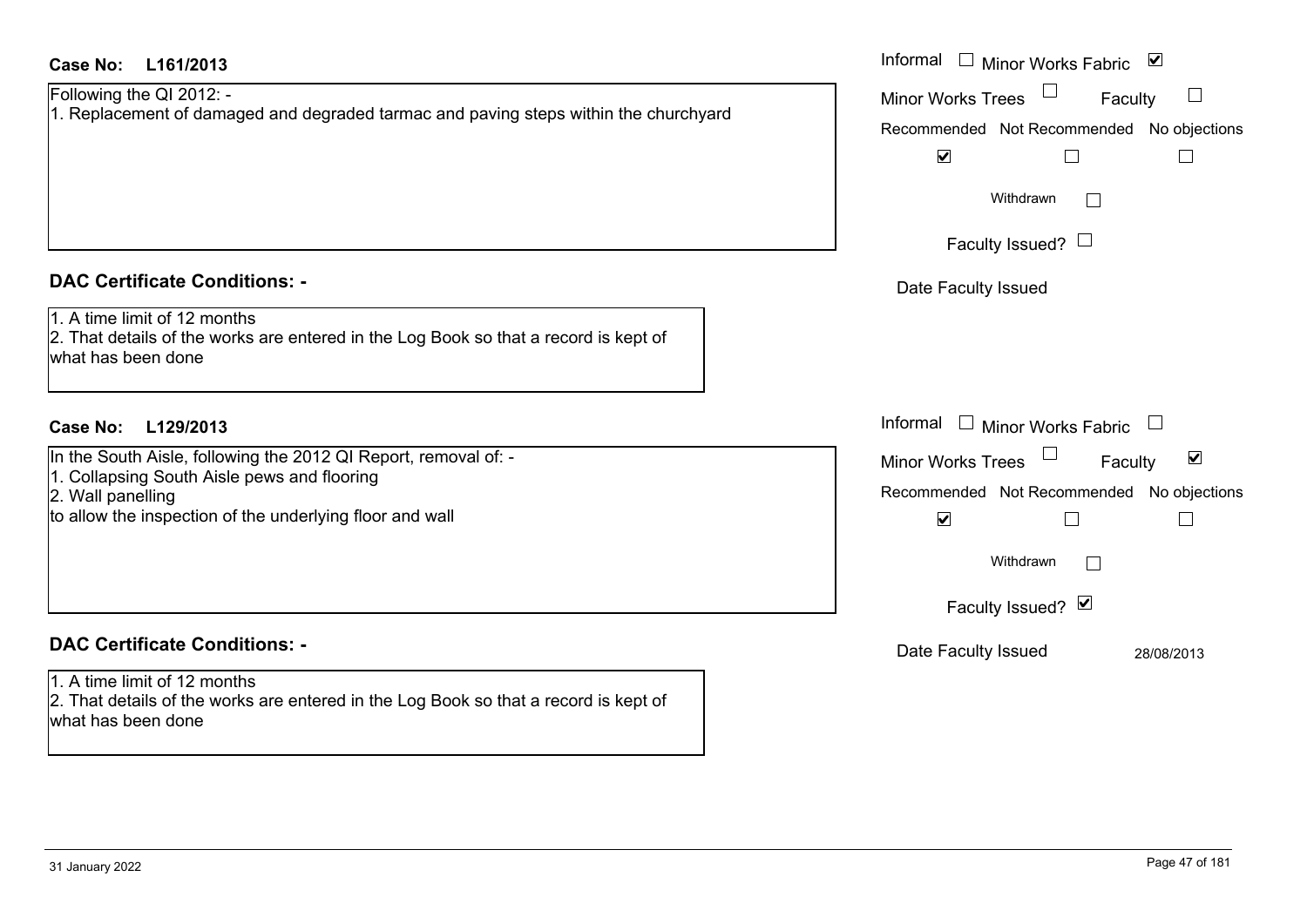| <b>Case No:</b><br>L021/2014                                                                                                                                                                                                       | Informal<br>$\Box$ Minor Works Fabric $\Box$                                                                                                                                          |
|------------------------------------------------------------------------------------------------------------------------------------------------------------------------------------------------------------------------------------|---------------------------------------------------------------------------------------------------------------------------------------------------------------------------------------|
| CONFIRMATOIRY APPLICATION for works undertaken: -<br>Disposal of damaged Pews previously removed from the South Aisle                                                                                                              | $\blacktriangledown$<br><b>Minor Works Trees</b><br>Faculty<br>Recommended Not Recommended No objections<br>$\blacktriangledown$<br>$\Box$<br>$\mathbb{R}^n$<br>Withdrawn             |
|                                                                                                                                                                                                                                    | Faculty Issued? Ø                                                                                                                                                                     |
| <b>DAC Certificate Conditions: -</b>                                                                                                                                                                                               | Date Faculty Issued<br>04/04/2014                                                                                                                                                     |
| 1. That details of the works are entered in the Log Book so that a record is kept of<br>what has been done                                                                                                                         |                                                                                                                                                                                       |
| L063/2014<br><b>Case No:</b>                                                                                                                                                                                                       | Informal<br>□ Minor Works Fabric $\vert \mathbf{v} \vert$                                                                                                                             |
| Repairs to the plaster in the South Aisle                                                                                                                                                                                          | <b>Minor Works Trees</b><br>$\sqcup$<br>Faculty<br>Recommended Not Recommended No objections<br>$\blacktriangledown$<br>Г<br>$\Box$<br>Withdrawn<br>$\perp$<br>Faculty Issued? $\Box$ |
| <b>DAC Certificate Conditions: -</b>                                                                                                                                                                                               | Date Faculty Issued                                                                                                                                                                   |
| 1. A time limit of 12 months<br>2. That details of the works are entered in the Log Book so that a record is kept of<br>what has been done<br>3. That, in the event of wall paintings being discovered, the works stop immediately |                                                                                                                                                                                       |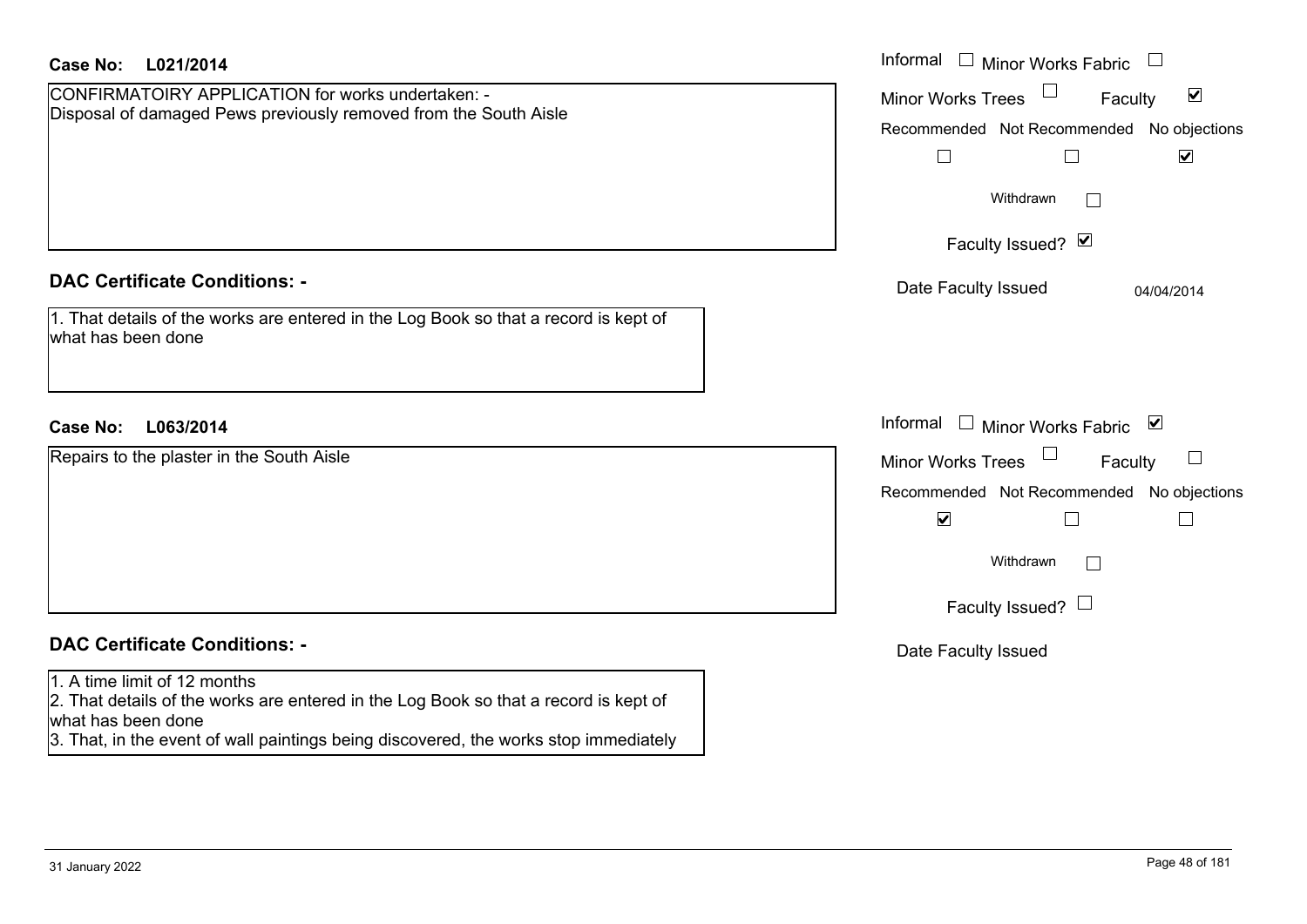## **L163/2015Case No:** Informal

# 1. T3 Sycamore 20 m height: Install flexible bracing at 2/3rd of the height above a defective union,

reduce one stem by 1.5m

- 2. T5 Lawson Cypress 5-10m height: Felling
- 3. T6 Leyland Cypress 15-20m height: Felling
- 4. T19 Sycamore 15-20m height: Sever and remove ivy to 1m above ground level, prune back
- branches to give visibility to street lamp, remove loose soil and vegetation beneath tree
- 5. T7 Holly 5-10m height: Prune away from superstructure of the church
- 6. T2 Laburnum 5-10m height: Remove crossing branches
- 7. T8 Ash, T9 Crab Apple, T14 Hornbeam: Remove deadwood from crown
- 8. T1 Oak (described as maple in report), G1 Cherry: Cut back branches below 5m

# **DAC Certificate Conditions: -**

1. A time limit of 12 months

2. That details of the works are entered in the Log Book so that a record is kept of what has been done

#### **Case No:**

Repairs to the entrance door of the church

# **DAC Certificate Conditions: -**

1. That details of the works are entered in the Log Book so that a record is kept of what has been done

| L163/2015                                                                                                                                                                                                                                                                                                                                                                                                                                                                                                                      | Informal $\square$<br><b>Minor Works Fabric</b>                                  |  |
|--------------------------------------------------------------------------------------------------------------------------------------------------------------------------------------------------------------------------------------------------------------------------------------------------------------------------------------------------------------------------------------------------------------------------------------------------------------------------------------------------------------------------------|----------------------------------------------------------------------------------|--|
| camore 20 m height: Install flexible bracing at 2/3rd of the height above a defective union,                                                                                                                                                                                                                                                                                                                                                                                                                                   | $\vee$<br><b>Minor Works Trees</b><br>Faculty                                    |  |
| ne stem by 1.5m<br>vson Cypress 5-10m height: Felling<br>land Cypress 15-20m height: Felling<br>camore 15-20m height: Sever and remove ivy to 1m above ground level, prune back<br>to give visibility to street lamp, remove loose soil and vegetation beneath tree<br>ly 5-10m height: Prune away from superstructure of the church<br>ournum 5-10m height: Remove crossing branches<br>n, T9 Crab Apple, T14 Hornbeam: Remove deadwood from crown<br>k (described as maple in report), G1 Cherry: Cut back branches below 5m | Recommended Not Recommended No objections<br>Withdrawn<br>Faculty Issued? $\Box$ |  |
| rtificate Conditions: -                                                                                                                                                                                                                                                                                                                                                                                                                                                                                                        | Date Faculty Issued                                                              |  |
| limit of 12 months<br>etails of the works are entered in the Log Book so that a record is kept of<br>been done                                                                                                                                                                                                                                                                                                                                                                                                                 |                                                                                  |  |
|                                                                                                                                                                                                                                                                                                                                                                                                                                                                                                                                | Informal $\Box$ Minor Works Fabric $\Box$                                        |  |
| o the entrance door of the church                                                                                                                                                                                                                                                                                                                                                                                                                                                                                              | Minor Works Trees<br>Faculty                                                     |  |
|                                                                                                                                                                                                                                                                                                                                                                                                                                                                                                                                | Recommended Not Recommended No objections<br>$\blacktriangledown$                |  |
|                                                                                                                                                                                                                                                                                                                                                                                                                                                                                                                                | Withdrawn                                                                        |  |
|                                                                                                                                                                                                                                                                                                                                                                                                                                                                                                                                | Faculty Issued? $\Box$                                                           |  |
| rtificate Conditions: -                                                                                                                                                                                                                                                                                                                                                                                                                                                                                                        | Date Faculty Issued                                                              |  |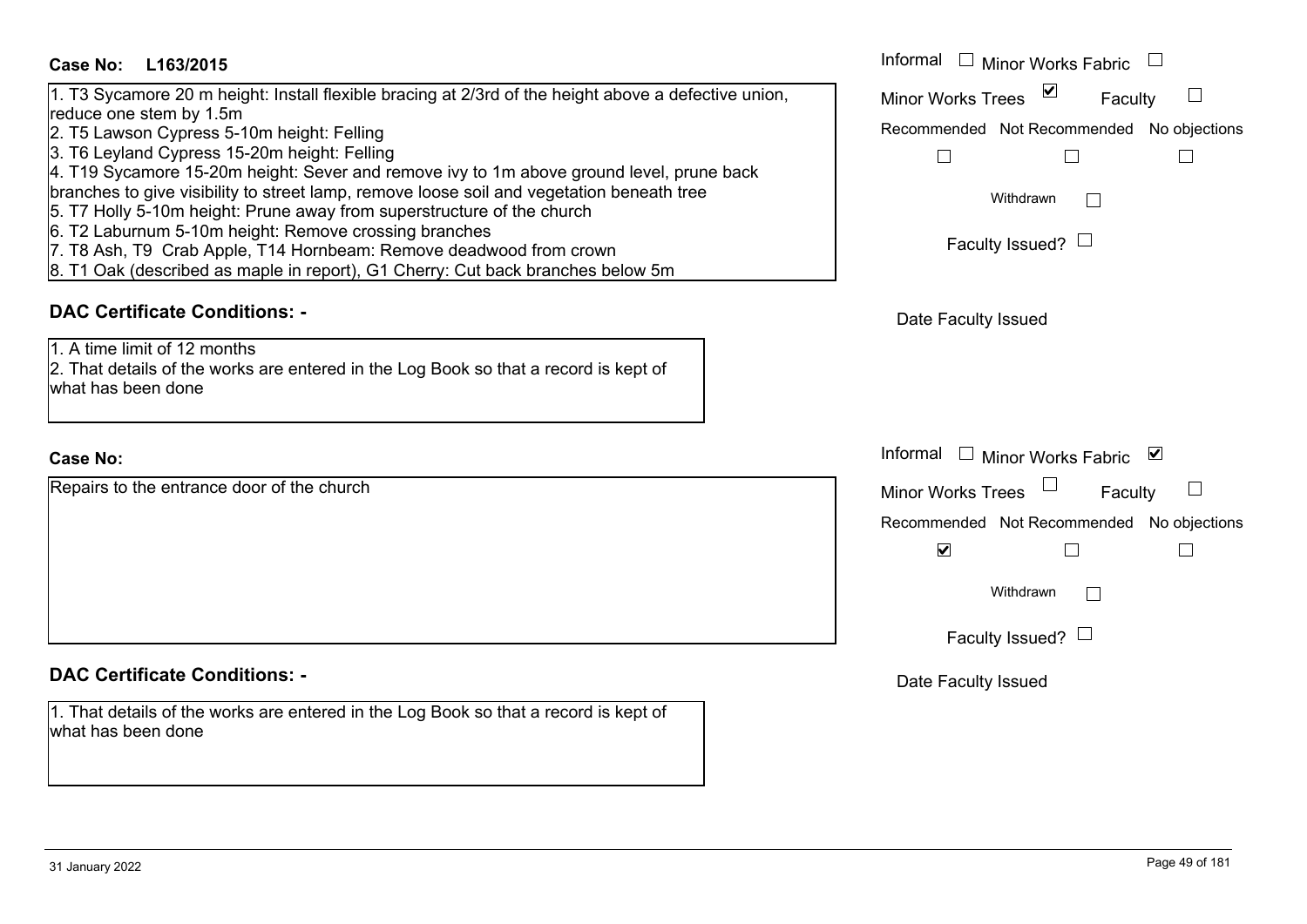| <b>Case No:</b>                                                                                                                                                                                                                                                             | Informal $\Box$ Minor Works Fabric $\Box$                                                                                                                 |
|-----------------------------------------------------------------------------------------------------------------------------------------------------------------------------------------------------------------------------------------------------------------------------|-----------------------------------------------------------------------------------------------------------------------------------------------------------|
| CONFIRMATORY APPLICATION for works undertaken: -                                                                                                                                                                                                                            | $\blacktriangledown$<br><b>Minor Works Trees</b><br>Faculty                                                                                               |
| Installation of lighting to the Car Park                                                                                                                                                                                                                                    | Recommended Not Recommended No objections<br>$\Box$<br>$\blacktriangledown$                                                                               |
|                                                                                                                                                                                                                                                                             | Withdrawn<br>$\sim$                                                                                                                                       |
|                                                                                                                                                                                                                                                                             | Faculty Issued? Ø                                                                                                                                         |
| <b>DAC Certificate Conditions: -</b><br>1. That details of the works are entered in the Log Book so that a record is kept of<br>what has been done                                                                                                                          | Date Faculty Issued<br>27/06/2018                                                                                                                         |
| <b>Case No:</b>                                                                                                                                                                                                                                                             | Informal<br>□ Minor Works Fabric                                                                                                                          |
| Partial re-building of the churchyard wall                                                                                                                                                                                                                                  | $\Box$<br><b>Minor Works Trees</b><br>Faculty<br>Recommended Not Recommended No objections<br>$\blacktriangledown$<br>Withdrawn<br>Faculty Issued? $\Box$ |
| <b>DAC Certificate Conditions: -</b>                                                                                                                                                                                                                                        | Date Faculty Issued                                                                                                                                       |
| 1. That details of the works are entered in the Log Book so that a record is kept of<br>what has been done<br>2. That Human Remains should be expected when excavating within a churchyard.<br>Any remains should be recovered, treated in a respectful manner and boxed or |                                                                                                                                                           |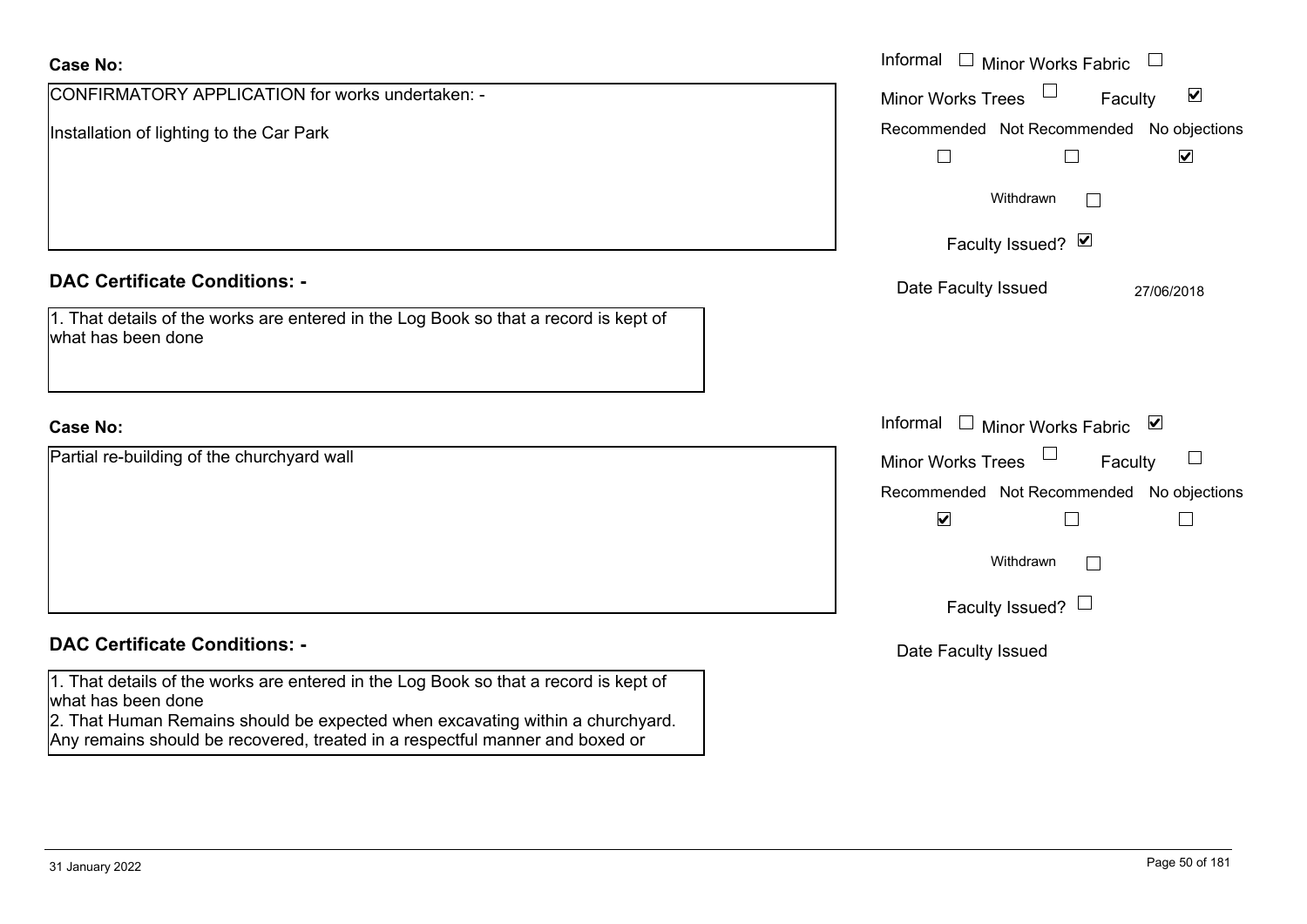| <b>Case No:</b>                                                                                                                                                                            | Informal □ Minor Works Fabric ⊠                     |
|--------------------------------------------------------------------------------------------------------------------------------------------------------------------------------------------|-----------------------------------------------------|
| Investigating and removing loose plaster from church walls before re-plastering: -<br>1. Above front doorway                                                                               | <b>Minor Works Trees</b><br>$\Box$<br>Faculty       |
| 2. Above window in Children's Play Area                                                                                                                                                    | Recommended Not Recommended No objections           |
| 3. Corner of Children's Play Area<br>4. 2 separate areas at roof height                                                                                                                    | $\blacktriangledown$<br>$\Box$<br>$\Box$            |
|                                                                                                                                                                                            | Withdrawn<br>$\mathbf{1}$                           |
|                                                                                                                                                                                            | Faculty Issued? $\Box$                              |
| <b>DAC Certificate Conditions: -</b>                                                                                                                                                       | Date Faculty Issued                                 |
| 1. That details of the works are entered in the Log Book so that a record is kept of<br>what has been done<br>2. That the hammer testing so long as it is carried out correctly and fairly |                                                     |
| 3. That the PCC should be cautious of the day work rate for the hammer testing and                                                                                                         |                                                     |
| <b>Case No:</b>                                                                                                                                                                            | Informal $\Box$ Minor Works Fabric $\Box$           |
| Roof repairs following theft                                                                                                                                                               | <b>Minor Works Trees</b><br>Faculty                 |
|                                                                                                                                                                                            | Recommended Not Recommended No objections           |
|                                                                                                                                                                                            | $\blacktriangledown$<br>$\mathcal{L}_{\mathcal{A}}$ |
|                                                                                                                                                                                            | Withdrawn<br>$\Box$                                 |
|                                                                                                                                                                                            | Faculty Issued? $\Box$                              |
| <b>DAC Certificate Conditions: -</b>                                                                                                                                                       | Date Faculty Issued                                 |
| 1. That details of the works are entered in the Log Book so that a record is kept of<br>what has been done                                                                                 |                                                     |
| 2. That all lead work must take place under a "Hot Work" Permit                                                                                                                            |                                                     |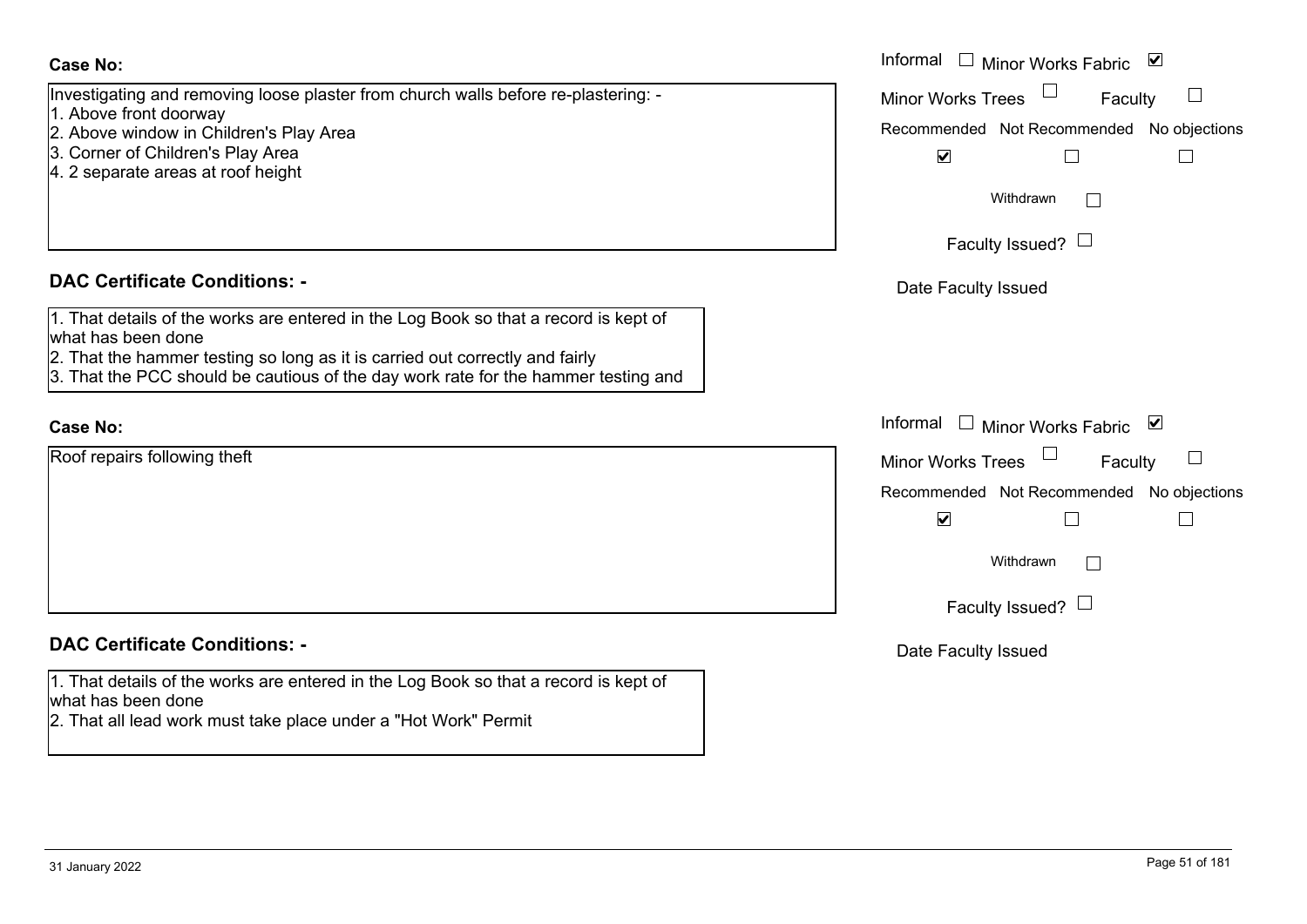| <b>Case No:</b>                                                                                                                                                      | Informal<br><b>Minor Works Fabric</b>                                 |
|----------------------------------------------------------------------------------------------------------------------------------------------------------------------|-----------------------------------------------------------------------|
| Replacement of the shed in the churchyard                                                                                                                            | $\Box$<br>$\blacktriangledown$<br><b>Minor Works Trees</b><br>Faculty |
|                                                                                                                                                                      | Recommended Not Recommended No objections                             |
|                                                                                                                                                                      | $\blacktriangledown$<br>Г                                             |
|                                                                                                                                                                      | Withdrawn<br>$\vert \ \ \vert$                                        |
|                                                                                                                                                                      | Faculty Issued? Ø                                                     |
| <b>DAC Certificate Conditions: -</b>                                                                                                                                 | Date Faculty Issued<br>31/07/2018                                     |
| 1. That details of the works are entered in the Log Book so that a record is kept of<br>what has been done                                                           |                                                                       |
| 2. That petrol for mowers should not stored in the shed                                                                                                              |                                                                       |
| <b>Case No:</b>                                                                                                                                                      | Informal<br>Minor Works Fabric ⊠<br>$\mathbf{1}$                      |
| Replacement of 2 Radio Microphones                                                                                                                                   | $\Box$<br>Faculty<br><b>Minor Works Trees</b><br>$\sqcup$             |
|                                                                                                                                                                      | Recommended Not Recommended No objections                             |
|                                                                                                                                                                      | $\blacktriangledown$<br>$\Box$                                        |
|                                                                                                                                                                      | Withdrawn<br>$\vert \ \ \vert$                                        |
|                                                                                                                                                                      | Faculty Issued? $\Box$                                                |
| <b>DAC Certificate Conditions: -</b>                                                                                                                                 | Date Faculty Issued                                                   |
| 1. That details of the works are entered in the Log Book so that a record is kept of<br>what has been done                                                           |                                                                       |
| 2. The PCC needs to check which Channel the radio microphones will use because<br>Channel 38/65 requires a license whereas Channel 70 does not. Consequently, if the |                                                                       |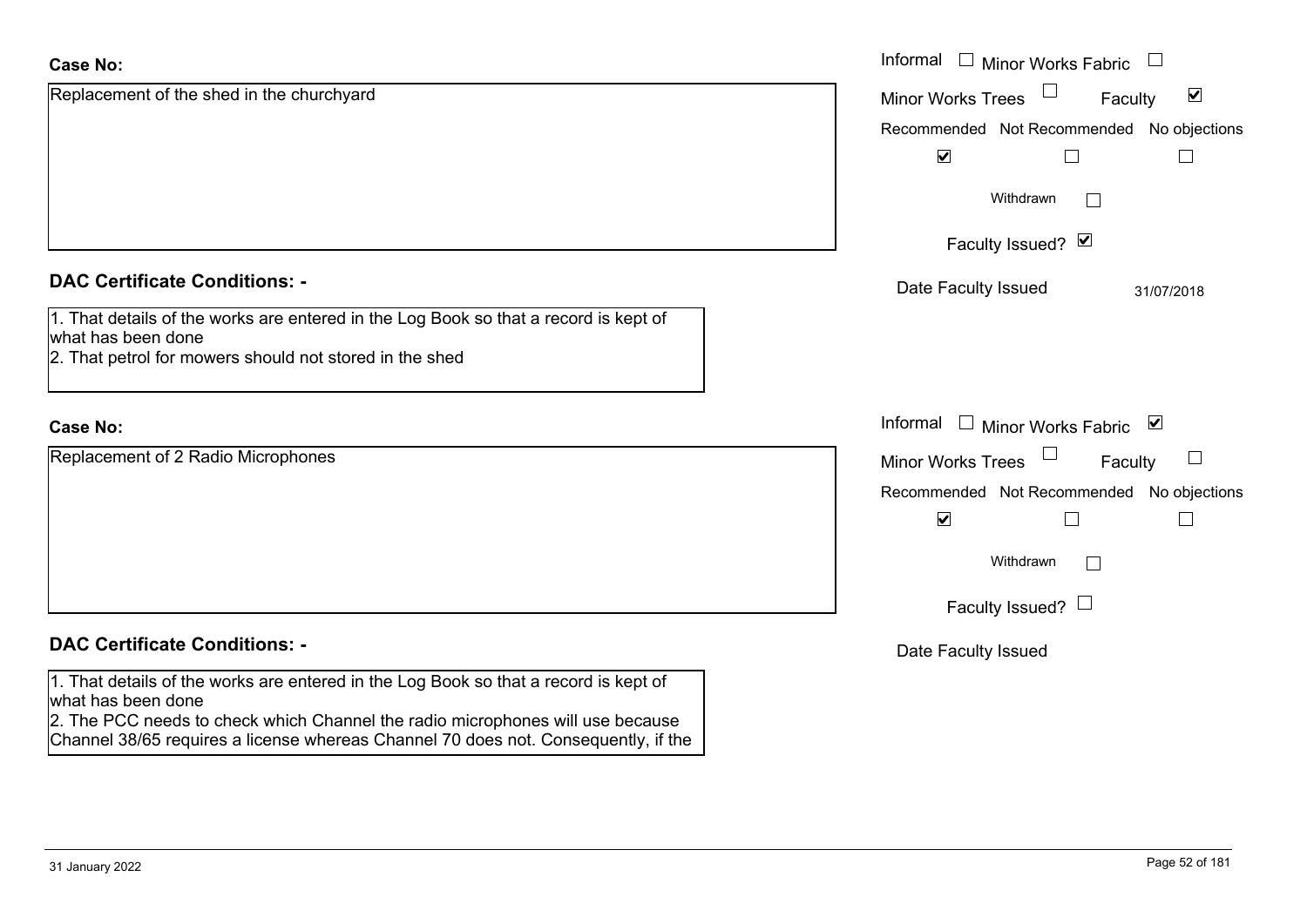| <b>Case No:</b>                                                                                                                                                                                                                                                                      | Informal<br>$\Box$ Minor Works Fabric                                       |
|--------------------------------------------------------------------------------------------------------------------------------------------------------------------------------------------------------------------------------------------------------------------------------------|-----------------------------------------------------------------------------|
| CONFIRMATORY APPLICATION for works carried out under Interim Faculty: -                                                                                                                                                                                                              | $\blacktriangledown$<br><b>Minor Works Trees</b><br>Faculty                 |
| Repairs to North & South Aisle roofs                                                                                                                                                                                                                                                 | Recommended Not Recommended No objections<br>$\blacktriangledown$<br>$\Box$ |
|                                                                                                                                                                                                                                                                                      | Withdrawn<br>$\vert \hspace{.06cm} \vert$                                   |
|                                                                                                                                                                                                                                                                                      | Faculty Issued? $\Box$                                                      |
| <b>DAC Certificate Conditions: -</b>                                                                                                                                                                                                                                                 | Date Faculty Issued<br>21/05/2019                                           |
| 1. That details of the works are entered in the Log Book so that a record is kept of<br>what has been done<br>2. That if any stonework to be replaced is carefully checked for tool marks and, if<br>found, the stones are set aside and Diocesan Archaeological Adviser is notified |                                                                             |
| <b>Case No:</b>                                                                                                                                                                                                                                                                      | Informal<br><b>Minor Works Fabric</b>                                       |
| 1. Renewal of above and below-ground drainage                                                                                                                                                                                                                                        | $\blacktriangledown$<br><b>Minor Works Trees</b><br>Faculty                 |
| 2. Laying water supply pipe                                                                                                                                                                                                                                                          | Recommended Not Recommended No objections                                   |
|                                                                                                                                                                                                                                                                                      | $\blacktriangledown$<br>L                                                   |
|                                                                                                                                                                                                                                                                                      | Withdrawn                                                                   |
|                                                                                                                                                                                                                                                                                      | Faculty Issued? $\Box$                                                      |
| <b>DAC Certificate Conditions: -</b>                                                                                                                                                                                                                                                 | Date Faculty Issued<br>19/06/2019                                           |
| 1. That details of the works are entered in the Log Book so that a record is kept of<br>what has been done<br>2. That no works shall take place until the PCC, after consultation with the Diocesan<br>Archaeological Adviser, has secured the implementation of a programme of      |                                                                             |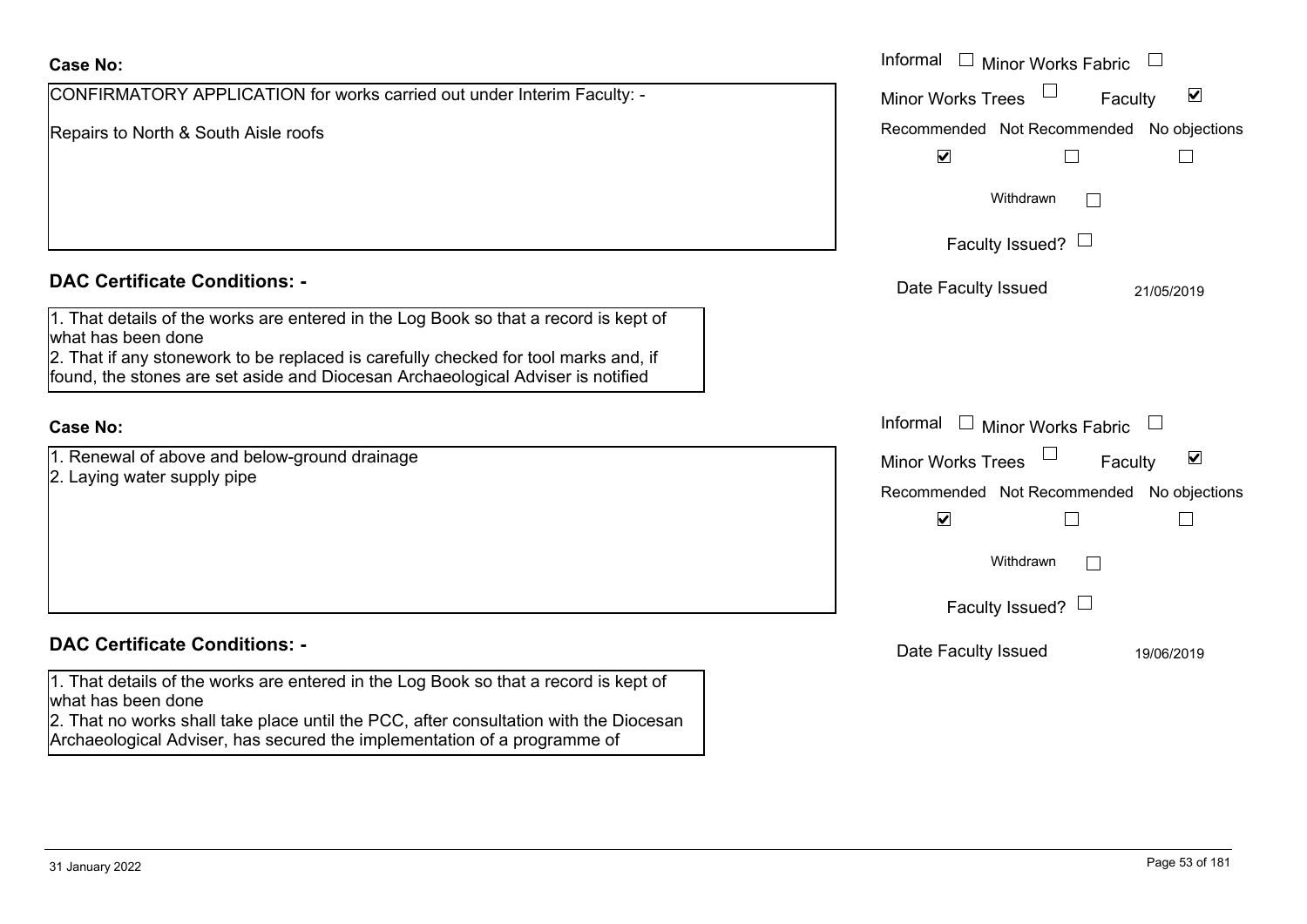| <b>Case No:</b>                                                                                                                                                                                                                                                                   | Informal $\square$<br>Minor Works Fabric ⊠                |
|-----------------------------------------------------------------------------------------------------------------------------------------------------------------------------------------------------------------------------------------------------------------------------------|-----------------------------------------------------------|
| Refurbishment of clerestory windows                                                                                                                                                                                                                                               | Minor Works Trees<br>$\Box$<br>Faculty                    |
|                                                                                                                                                                                                                                                                                   | Recommended Not Recommended No objections                 |
|                                                                                                                                                                                                                                                                                   | $\blacktriangledown$<br>П<br>$\Box$                       |
|                                                                                                                                                                                                                                                                                   | Withdrawn<br>$\vert \ \ \vert$                            |
|                                                                                                                                                                                                                                                                                   | Faculty Issued? $\Box$                                    |
| <b>DAC Certificate Conditions: -</b>                                                                                                                                                                                                                                              | Date Faculty Issued                                       |
| 1. That details of the works are entered in the Log Book so that a record is kept of<br>what has been done<br>2. That any stonework to be replaced is carefully checked for tool marks and, if found,<br>the stones are set aside and Diocesan Archaeological Adviser is notified |                                                           |
| <b>Case No:</b>                                                                                                                                                                                                                                                                   | Informal<br>Minor Works Fabric $\Box$                     |
| Felling of dying Laburnum Tree                                                                                                                                                                                                                                                    | $\blacktriangledown$<br>Minor Works Trees<br>⊔<br>Faculty |
|                                                                                                                                                                                                                                                                                   | Recommended Not Recommended No objections                 |
|                                                                                                                                                                                                                                                                                   | $\blacktriangledown$<br>Г                                 |
|                                                                                                                                                                                                                                                                                   | Withdrawn                                                 |
|                                                                                                                                                                                                                                                                                   | Faculty Issued? $\Box$                                    |
| <b>DAC Certificate Conditions: -</b>                                                                                                                                                                                                                                              | Date Faculty Issued                                       |
| 1. That details of the works are entered in the Log Book so that a record is kept of<br>what has been done                                                                                                                                                                        |                                                           |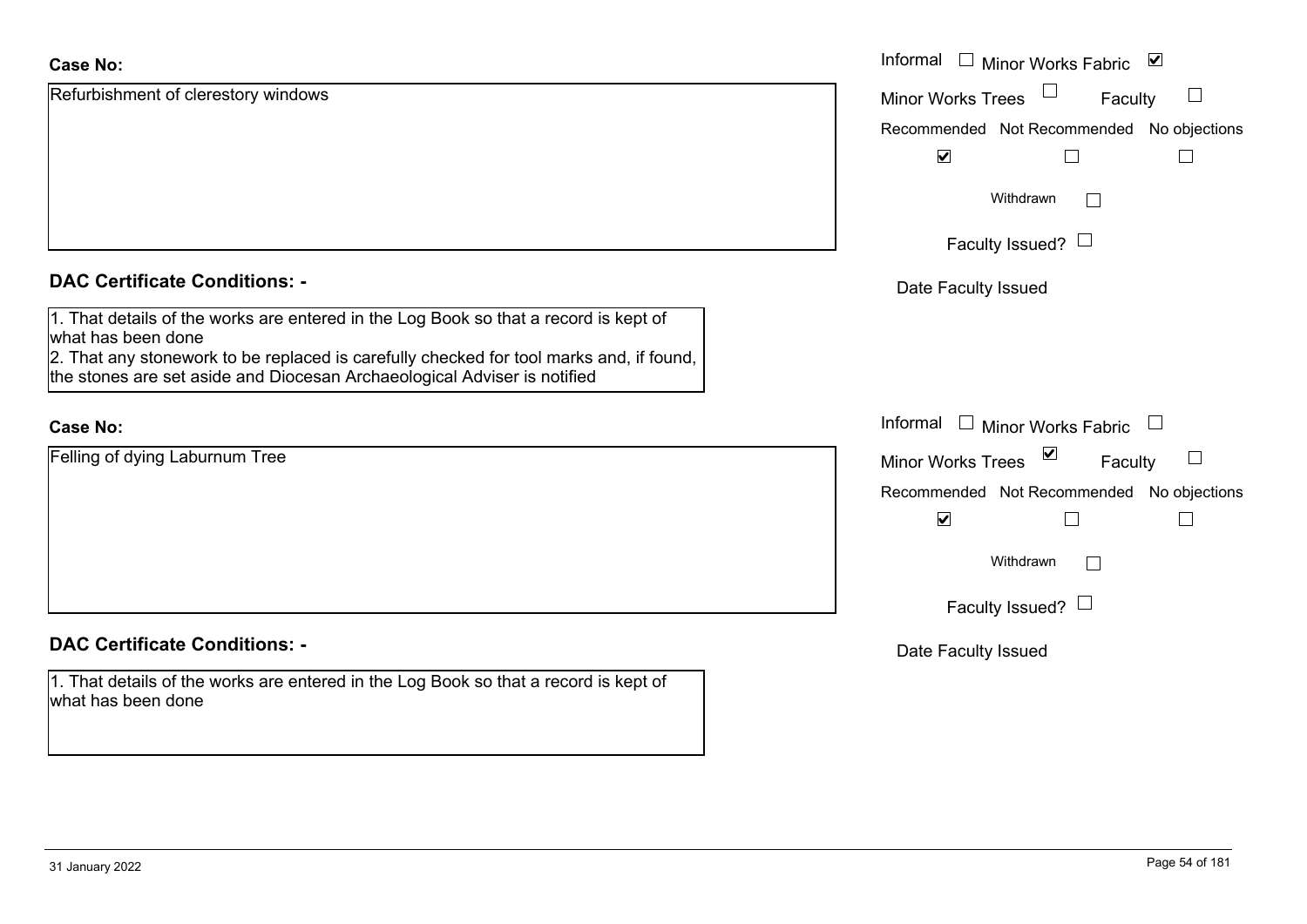Stonework repairs to Porch

|  |  | <b>DAC Certificate Conditions: -</b> |  |
|--|--|--------------------------------------|--|
|--|--|--------------------------------------|--|

1. That details of the works are entered in the Log Book so that a record is kept of what has been done

2. That any stonework to be replaced is carefully checked for tool marks and, if found, the stones are set aside and Diocesan Archaeological Adviser is notified

|                     | Informal $\Box$ Minor Works Fabric $\Box$ |
|---------------------|-------------------------------------------|
| rk repairs to Porch | Minor Works Trees $\Box$<br>Faculty       |
|                     | Recommended Not Recommended No objections |
|                     | $\overline{\mathbf{v}}$                   |
|                     | Withdrawn<br>$\mathbf{L}$                 |
|                     | Faculty Issued? $\Box$                    |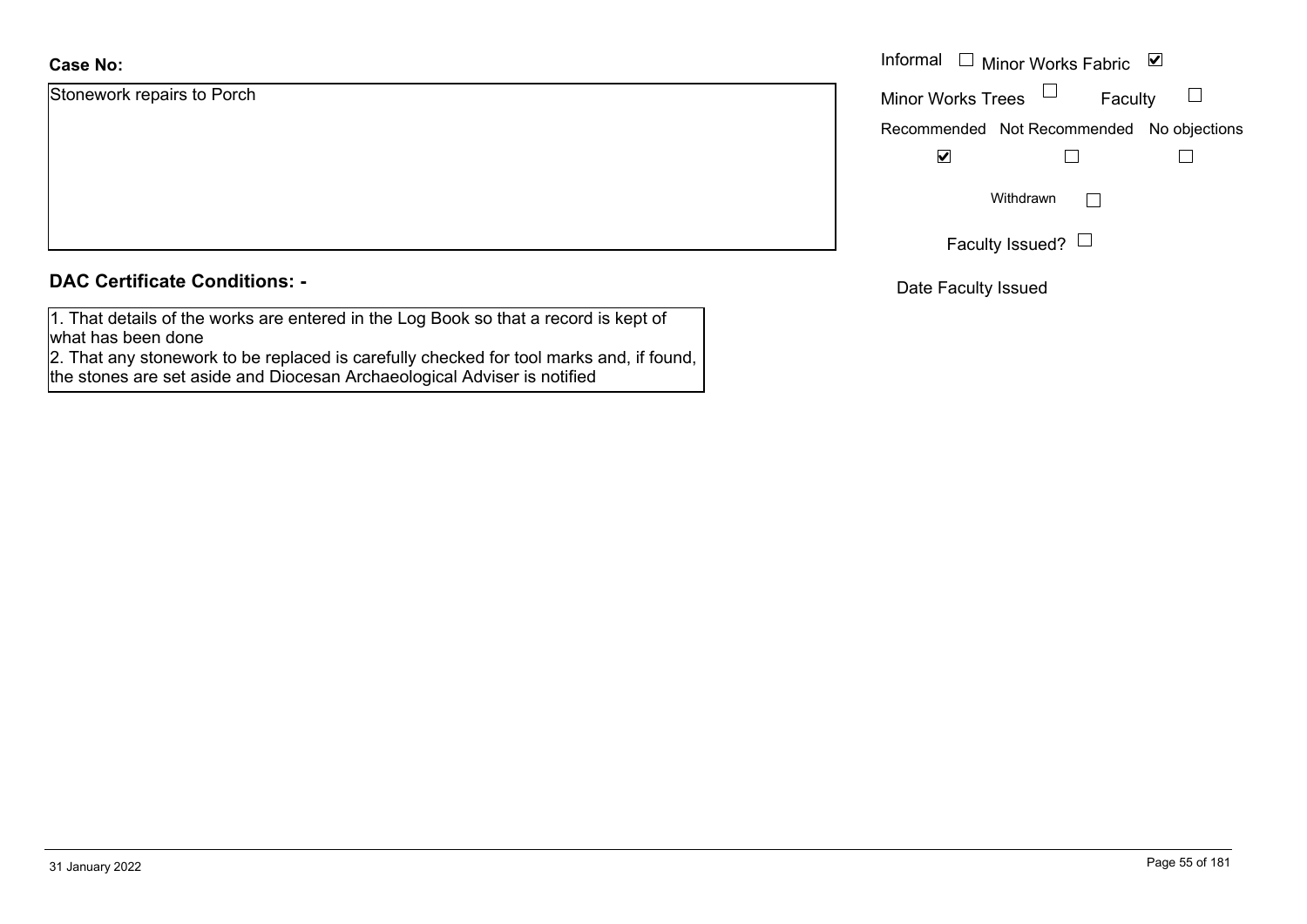#### **10301Thorpe Langton, St Leonard**

## **L083/2002Case No:** Informal

1. Repairs to roofs, masonry repairs and re-pointing

- 2. Re-wiring of elctrical and electrical heating installation
- 3. Removal of pews and timber platforms, installation of timber floors
- 4. Removal of Organ pipes and casings

# **DAC Certificate Conditions: -**

1. A time limit of 12 months

| Informal                 | $\Box$ Minor Works Fabric                 |  |
|--------------------------|-------------------------------------------|--|
| <b>Minor Works Trees</b> | Faculty                                   |  |
|                          | Recommended Not Recommended No objections |  |
|                          |                                           |  |
|                          | Withdrawn                                 |  |
|                          | Faculty Issued?                           |  |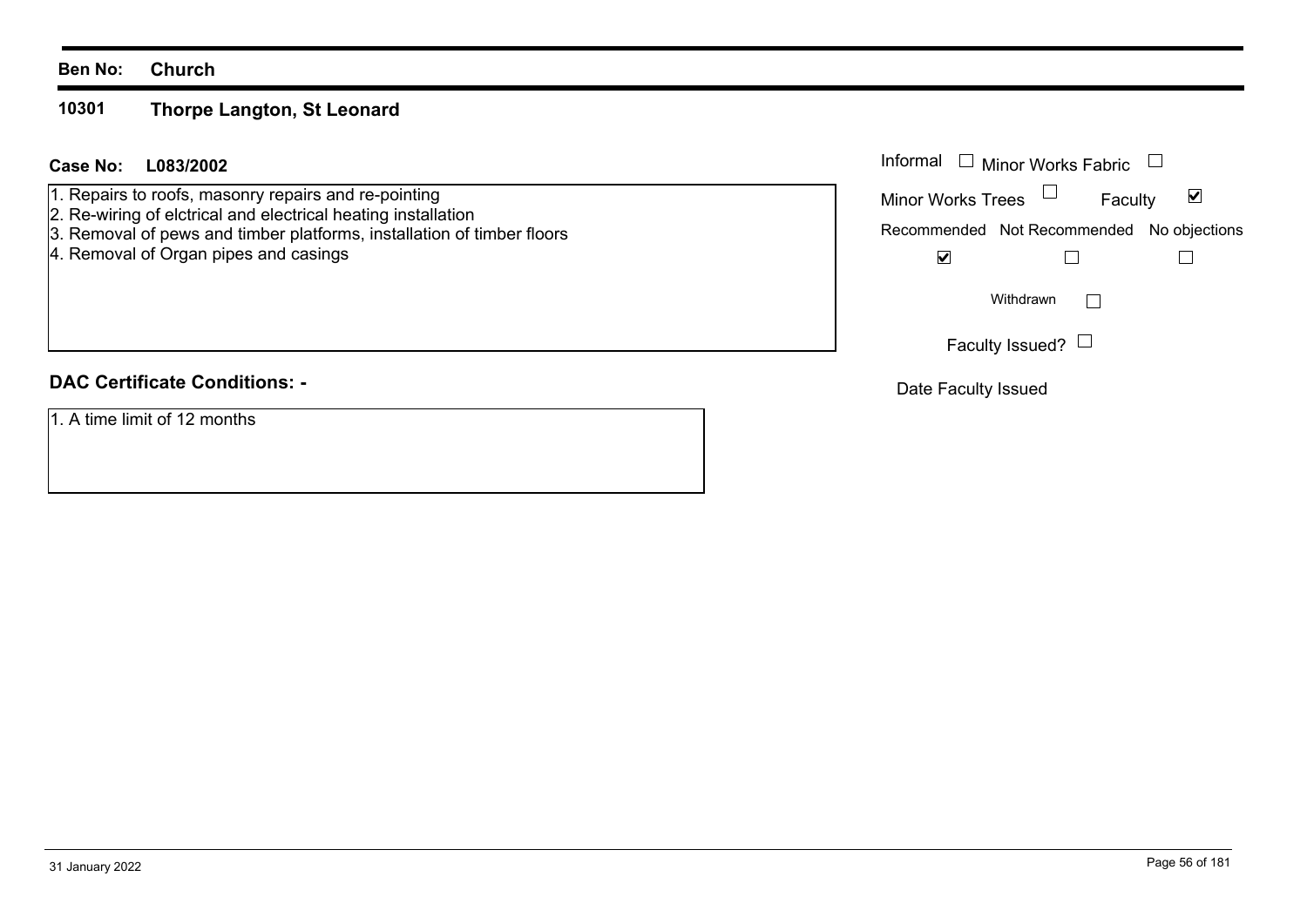| Case No:<br>L121/2005                                                                                                                                                                                                             | Informal<br>$\Box$ Minor Works Fabric                       |
|-----------------------------------------------------------------------------------------------------------------------------------------------------------------------------------------------------------------------------------|-------------------------------------------------------------|
| 1. Repairs to lead roof of Nave, Chancel and Aisles                                                                                                                                                                               | $\blacktriangledown$<br><b>Minor Works Trees</b><br>Faculty |
| 2. Replacement of rainwater goods for North Aisle and Clerestory                                                                                                                                                                  | Recommended Not Recommended No objections                   |
| 3. Masonry repairs to South Clerestory elevation                                                                                                                                                                                  | $\blacktriangledown$                                        |
|                                                                                                                                                                                                                                   | $\mathbf{L}$                                                |
|                                                                                                                                                                                                                                   | Withdrawn                                                   |
|                                                                                                                                                                                                                                   | Faculty Issued? Ø                                           |
|                                                                                                                                                                                                                                   |                                                             |
| <b>DAC Certificate Conditions: -</b>                                                                                                                                                                                              | Date Faculty Issued<br>13/10/2005                           |
| 1. A time limit of 12 months<br>2. That any plumbers marks found on existing lead should be identified and cut-out,<br>then retained or spot-welded back into the new leadwork according to the advice of<br>the church architect |                                                             |
| Case No: L212/2008                                                                                                                                                                                                                | Informal ☑ Minor Works Fabric                               |
| Re-ordering and other works comprising: -                                                                                                                                                                                         | Minor Works Trees<br>$\blacktriangledown$<br>Faculty        |
| 1. In the existing vestry, installation of a WC<br>2. In respect of the ground floor of the Tower: -                                                                                                                              | Recommended Not Recommended No objections                   |
| a) Conversion of the west door recess into a cupboard                                                                                                                                                                             | $\blacktriangledown$<br>$\Box$                              |
| b) Installation of a removable ramp to give access from the Nave                                                                                                                                                                  |                                                             |
| 3. In the churchyard, installation of a trench arch drainage system<br>4. In the South Aisle, installation of servery on north wall at western end                                                                                | Withdrawn                                                   |
| 5. Removal of young elder bushes from broach spire with associated making good and re-pointing                                                                                                                                    |                                                             |
| 6. Re-pointing of masonry to interior of South Aisle window reveal                                                                                                                                                                | Faculty Issued? Ø                                           |
| <b>DAC Certificate Conditions: -</b>                                                                                                                                                                                              | Date Faculty Issued<br>16/12/2009                           |
| 1. A time limit of 12 months                                                                                                                                                                                                      |                                                             |
| 2. That details of the works are entered in the Log Book so that a record is kept of<br>what has heen done                                                                                                                        |                                                             |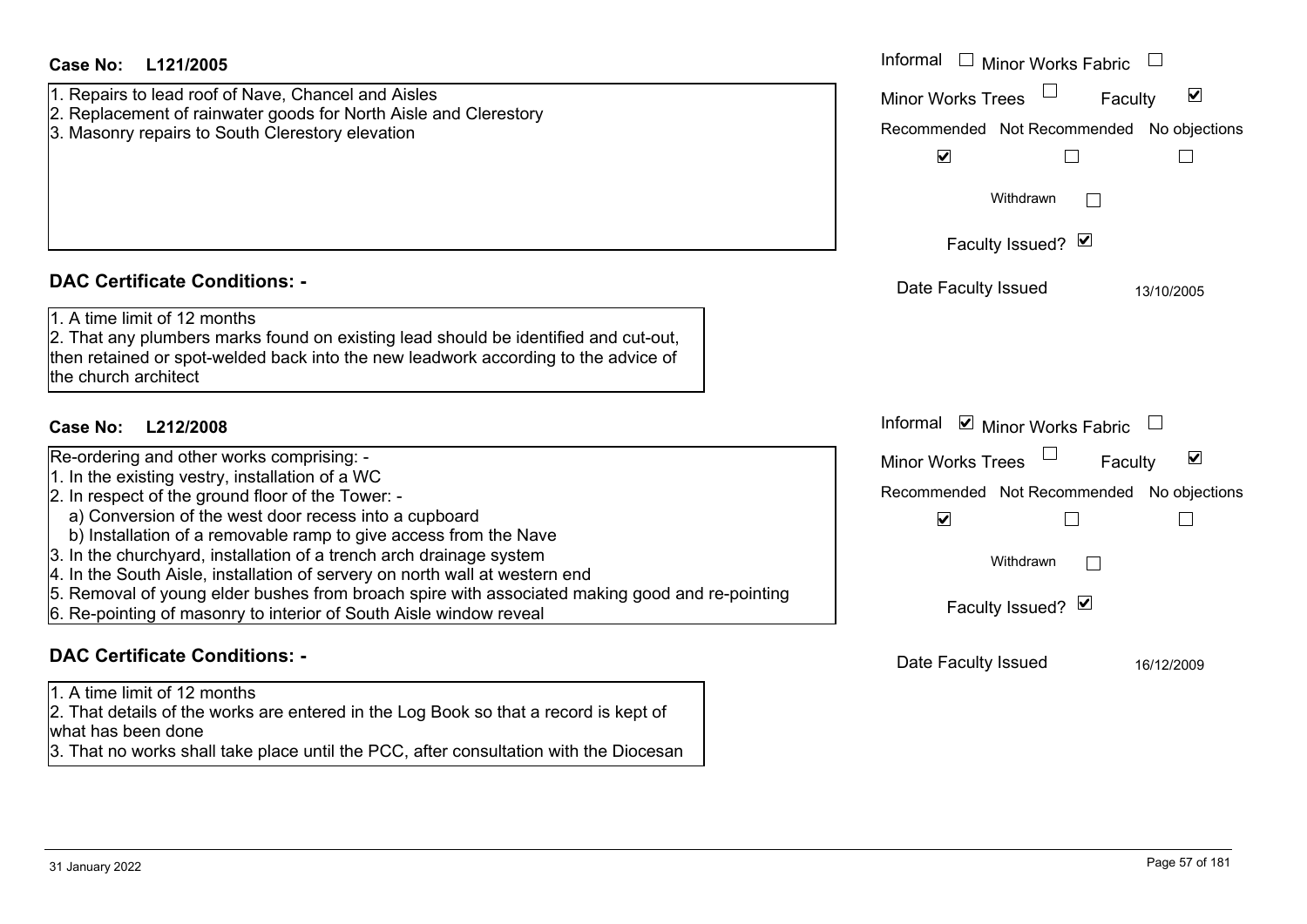| 1. Repairs to roofs: -           |
|----------------------------------|
| a) Nave                          |
| b) Chancel                       |
| c) North & South Aisles          |
| d) Porch                         |
| 2. Repairs to rainwater goods: - |
| a) Porch                         |
| b) Chancel north side            |
| Vestry                           |

### **DAC Certificate Conditions: -**

#### **DAC Certificate Conditions: -**

1. A time limit of 12 months 2. That details of the works are entered in the Log Book so that a record is kept of what has been done

| Case No:<br>L039/2010                                                                                                                      | Informal<br><b>Minor Works Fabric</b>                       |
|--------------------------------------------------------------------------------------------------------------------------------------------|-------------------------------------------------------------|
| 1. Repairs to roofs: -<br>a) Nave                                                                                                          | $\blacktriangledown$<br><b>Minor Works Trees</b><br>Faculty |
| b) Chancel                                                                                                                                 | Recommended Not Recommended No objections                   |
| c) North & South Aisles                                                                                                                    | $\blacktriangledown$                                        |
| d) Porch                                                                                                                                   |                                                             |
| 2. Repairs to rainwater goods: -                                                                                                           | Withdrawn<br>$\vert$ $\vert$                                |
| a) Porch                                                                                                                                   |                                                             |
| b) Chancel north side                                                                                                                      | Faculty Issued? Ø                                           |
| c) Vestry                                                                                                                                  |                                                             |
| <b>DAC Certificate Conditions: -</b>                                                                                                       | Date Faculty Issued<br>12/05/2010                           |
| 1. A time limit of 12 months<br>2. That details of the works are entered in the Log Book so that a record is kept of<br>what has been done |                                                             |
| <b>Case No:</b><br>L082/2013                                                                                                               | Informal<br>⊻<br>Minor Works Fabric                         |
| In the northwest corner of the churchyard, installation of a hardwood bench in memory of of Irene Joan                                     | Minor Works Trees<br>Faculty                                |
| Broome bearing the inscription "In loving memory of John Edward and Irene Joan Broome, devoted                                             |                                                             |
| parents and grandparents who lived their married lives in Thorpe Langton"                                                                  | Recommended Not Recommended No objections                   |
|                                                                                                                                            | $\blacktriangledown$                                        |
|                                                                                                                                            | Withdrawn                                                   |
|                                                                                                                                            | Faculty Issued? $\Box$                                      |
| <b>DAC Certificate Conditions: -</b>                                                                                                       | Date Faculty Issued                                         |
| 1. A time limit of 12 months                                                                                                               |                                                             |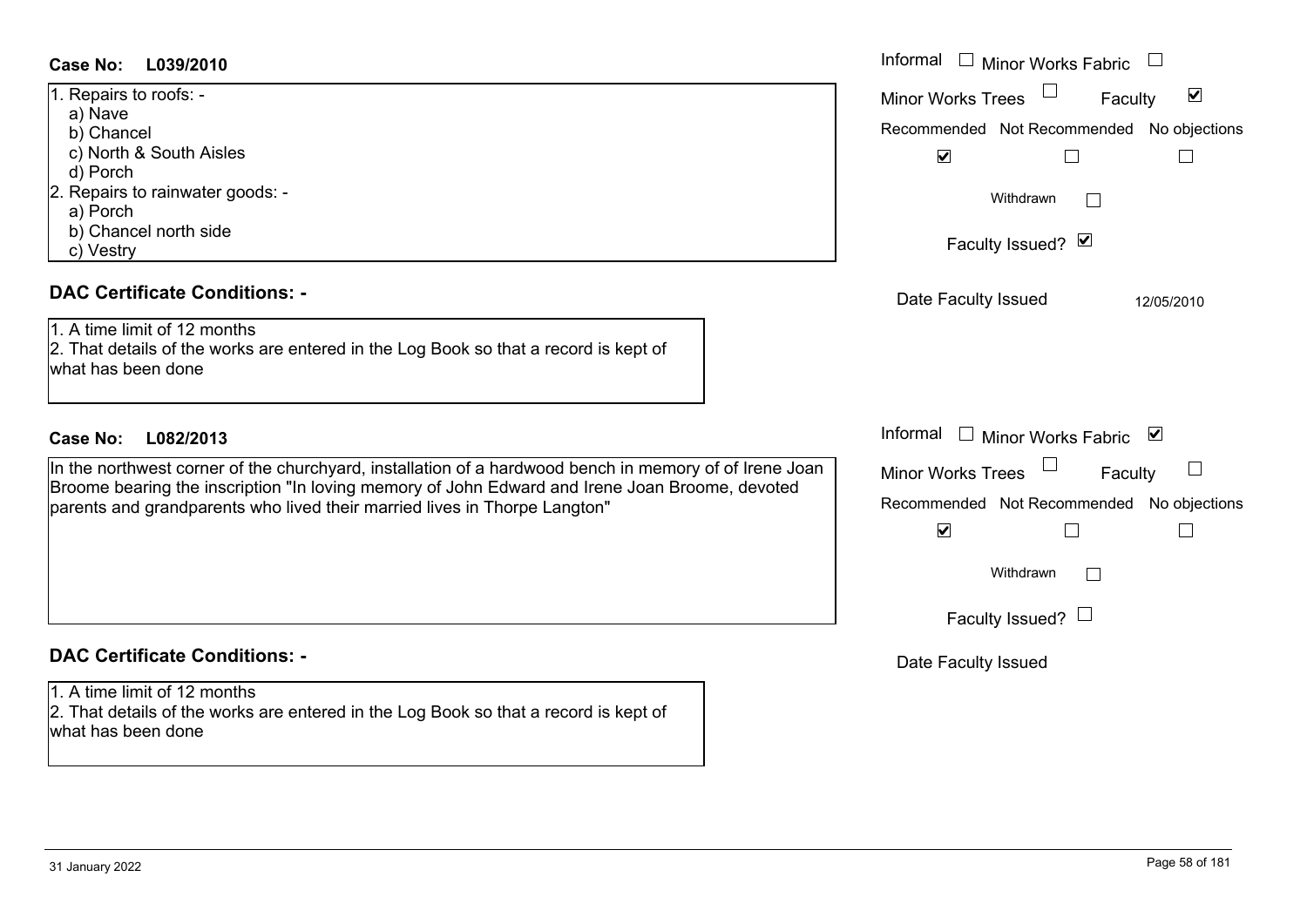# **L012/2015Case No:** Informal

1. Repairs to the Nave and Chancel roofs

2. Treatment of woodwork in the Porch where necessary and installation of new flashings on the roof

3. Replacement of unsatisfactory and inadequate downpipes on the Chancel south wall and replace them with by new items of adequate size and quality and making good of displaced stones and eroded mortar

4. Removal of existing ineffective ground level blue-brick gullies and replacement with gravel laid over an impervious substrate to minimize water and weed penetration and instalaltion of new gulleys beneath each rainwater downpipe with drains leading to new remote soakaways

5. Installation a proprietary roof alarm system to supplement the existing 'smart water' protection on all roofs

6. Extraction of old and redundant rusting fixings on the stone mullions of the Chancel east window and make good the stonework

7. Correction of faults in the stonework and mortar around the south-west clerestory window

8. Replacement of some severely eroded stones and stonework repoint joints where mortar has been eroded or was incorrectly applied during earlier repairs

# **DAC Certificate Conditions: -**

1. A time limit of 12 months

2. That details of the works are entered in the Log Book so that a record is kept of what has been done

| Informal □ Minor Works Fabric |                                           |  |
|-------------------------------|-------------------------------------------|--|
| <b>Minor Works Trees</b>      | $\Box$<br>Faculty                         |  |
|                               | Recommended Not Recommended No objections |  |
|                               |                                           |  |
|                               | Withdrawn                                 |  |

| Faculty Issued? $\Box$ |
|------------------------|
|------------------------|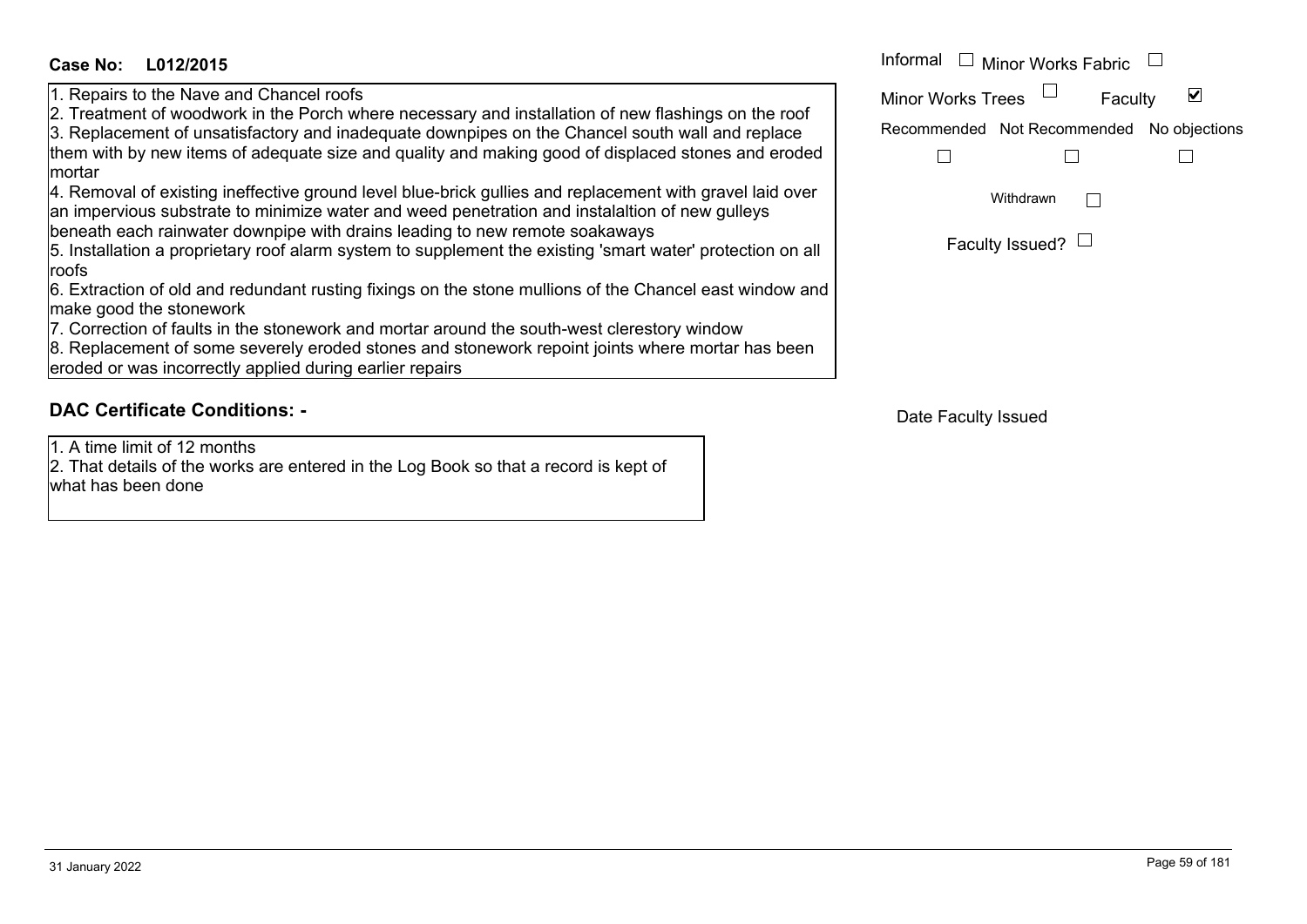| <b>Case No:</b><br>L089/2015                                                                                                                                               | Informal $\blacksquare$ Minor Works Fabric $\blacksquare$ |
|----------------------------------------------------------------------------------------------------------------------------------------------------------------------------|-----------------------------------------------------------|
| Installation of bespoke crucifix figure atop the Rood Screen                                                                                                               | <b>Minor Works Trees</b><br>Faculty<br>$\Box$             |
|                                                                                                                                                                            | Recommended Not Recommended No objections                 |
|                                                                                                                                                                            | $\blacktriangledown$                                      |
|                                                                                                                                                                            | Withdrawn                                                 |
|                                                                                                                                                                            | Faculty Issued? Ø                                         |
| <b>DAC Certificate Conditions: -</b>                                                                                                                                       | Date Faculty Issued<br>22/08/2016                         |
| 1. That details of the works are entered in the Log Book so that a record is kept of<br>what has been done                                                                 |                                                           |
| 2. That the colour of the cross should not be lightened<br>3. That the origins of the Jesus figure should be recorded in the Log Book                                      |                                                           |
| <b>Case No:</b><br>L140/2015                                                                                                                                               | Informal<br>$\Box$<br>Minor Works Fabric ⊠                |
| <b>Installation of Roof Alarm</b>                                                                                                                                          | $\Box$<br><b>Minor Works Trees</b><br>Faculty             |
|                                                                                                                                                                            | Recommended Not Recommended No objections                 |
|                                                                                                                                                                            | $\blacktriangledown$<br>$\mathbf{L}$<br>$\vert \ \ \vert$ |
|                                                                                                                                                                            | Withdrawn                                                 |
|                                                                                                                                                                            | Faculty Issued? $\Box$                                    |
| <b>DAC Certificate Conditions: -</b>                                                                                                                                       | Date Faculty Issued                                       |
| 1. That details of the works are entered in the Log Book so that a record is kept of<br>what has been done                                                                 |                                                           |
| 2. That, in line with the requirement and advice of the Ecclesiastical Insurance Group,<br>the installation and/or testing must be carried out by an electrician who is an |                                                           |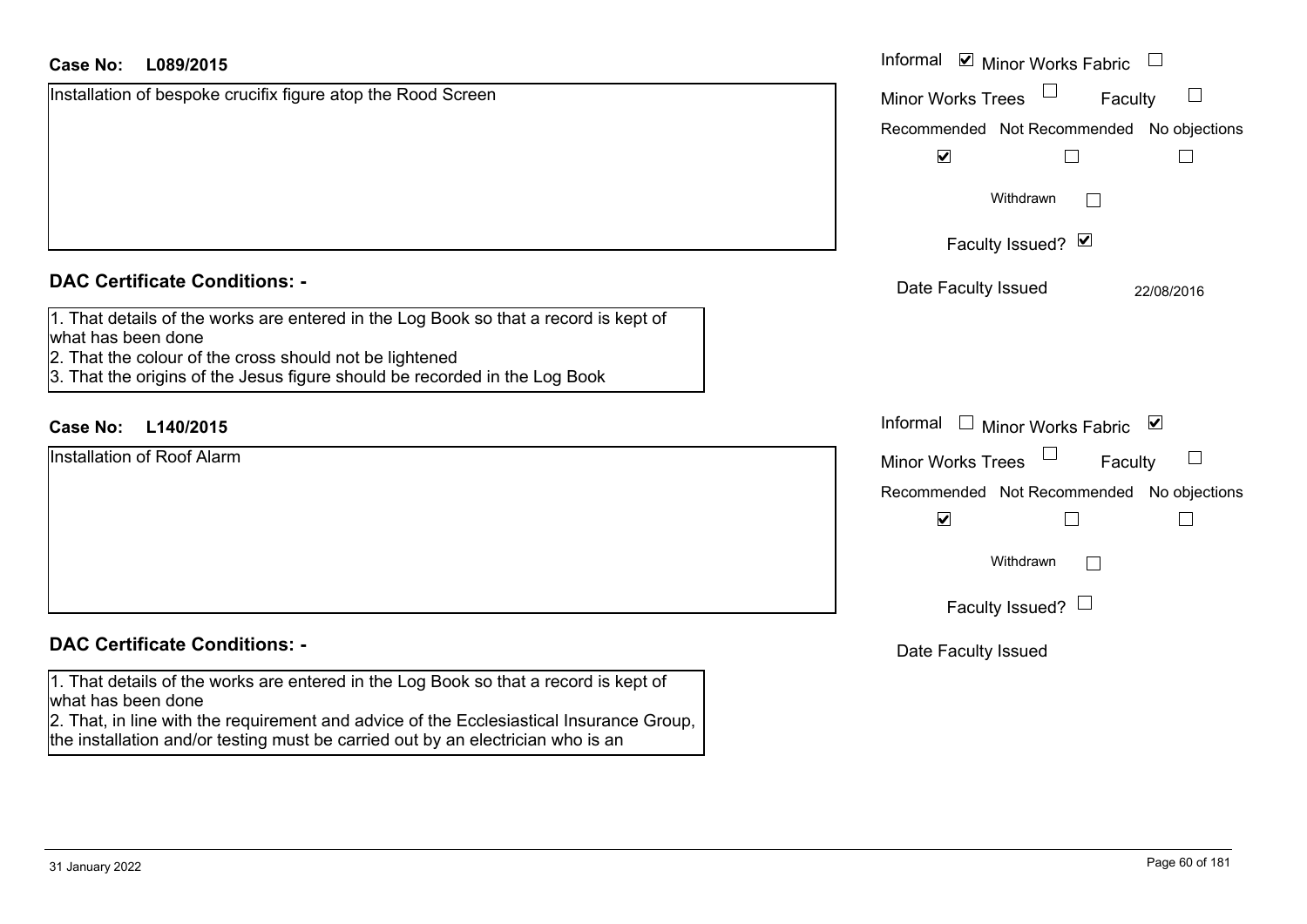| Repairs to: -          |
|------------------------|
| 1. Nave                |
| 2. North & South Aisle |
| 3. North Porch         |
| roof                   |

#### **DAC Certificate Conditions: -**

| 1. That details of the works are entered in the Log Book so that a record is kept of |
|--------------------------------------------------------------------------------------|
| what has been done                                                                   |

# **Case No:**

Repairs and alterations to Rainwater Drainage System

# **DAC Certificate Conditions: -**

1. That details of the works are entered in the Log Book so that a record is kept of what has been done

2. That no works shall take place until the PCC, after consultation with the Diocesan Archaeological Adviser, has secured the implementation of a programme of

|                                                                                          | Informal □ Minor Works Fabric ☑                                                                                  |
|------------------------------------------------------------------------------------------|------------------------------------------------------------------------------------------------------------------|
| $O: -$                                                                                   | Minor Works Trees $\Box$<br>$\Box$<br>Faculty                                                                    |
| & South Aisle<br>Porch                                                                   | Recommended Not Recommended No objections<br>$\blacktriangledown$                                                |
|                                                                                          | Withdrawn<br>$\mathbb{R}^n$                                                                                      |
|                                                                                          | Faculty Issued? $\Box$                                                                                           |
| rtificate Conditions: -                                                                  | Date Faculty Issued                                                                                              |
| etails of the works are entered in the Log Book so that a record is kept of<br>been done |                                                                                                                  |
|                                                                                          | Informal $\Box$ Minor Works Fabric $\Box$                                                                        |
| and alterations to Rainwater Drainage System                                             | Minor Works Trees $\Box$<br>$\blacktriangledown$<br>Faculty                                                      |
|                                                                                          | Recommended Not Recommended No objections<br>$\blacktriangledown$<br>$\mathbf{I}$<br>Withdrawn<br>$\mathbb{R}^n$ |
|                                                                                          | Faculty Issued? Ø                                                                                                |
| rtificate Conditions: -                                                                  | Date Faculty Issued<br>10/01/2017                                                                                |
| etails of the works are entered in the Log Book so that a record is kept of<br>hoon dono |                                                                                                                  |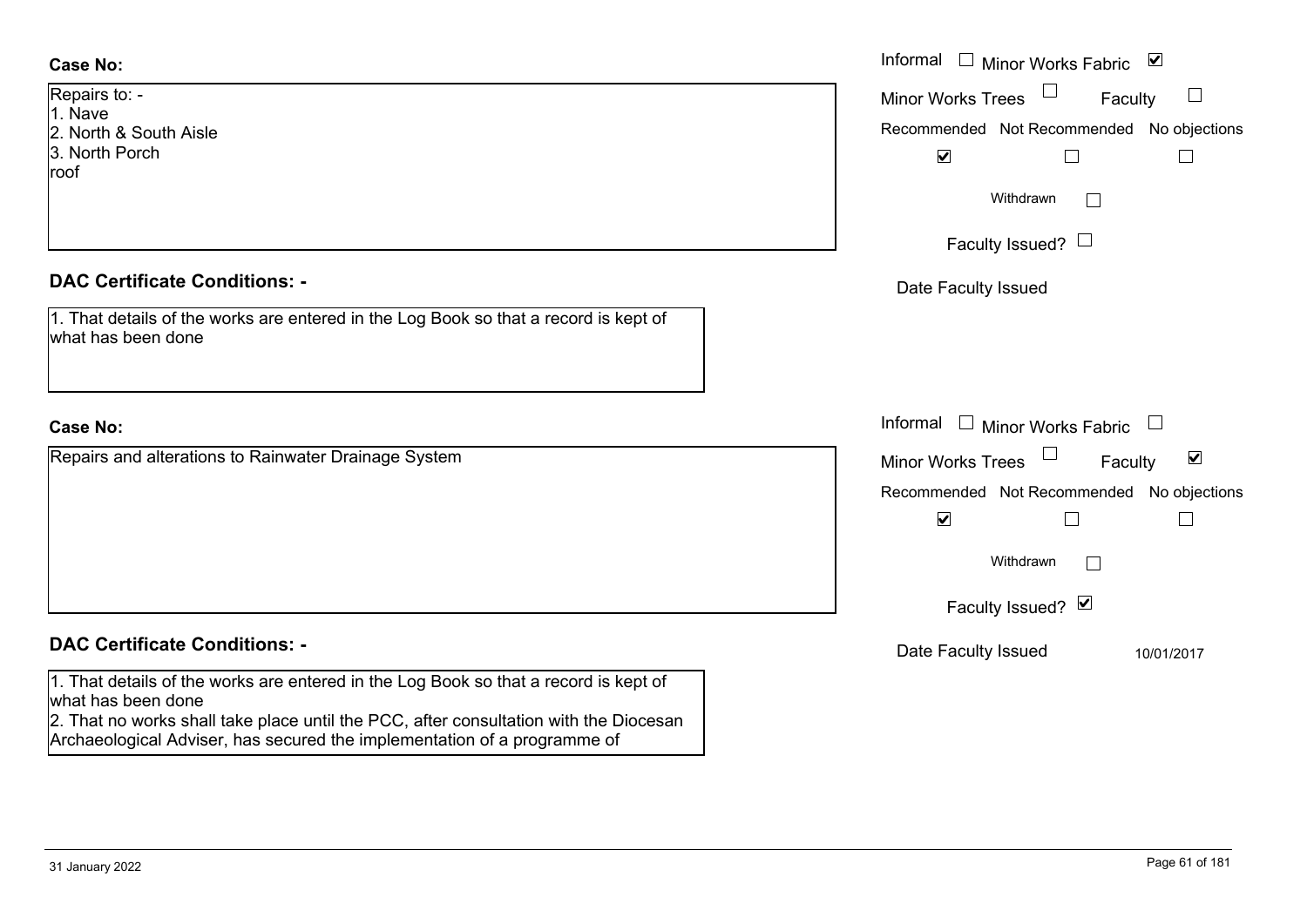| <b>Case No:</b>                                                                                                                                                                                     | Informal<br>$\Box$ Minor Works Fabric $\Box$                |
|-----------------------------------------------------------------------------------------------------------------------------------------------------------------------------------------------------|-------------------------------------------------------------|
| Installation of auto-winding mechanism to the church Clock                                                                                                                                          | $\blacktriangledown$<br><b>Minor Works Trees</b><br>Faculty |
|                                                                                                                                                                                                     | Recommended Not Recommended No objections                   |
|                                                                                                                                                                                                     | $\blacktriangledown$<br>$\Box$                              |
|                                                                                                                                                                                                     | Withdrawn                                                   |
|                                                                                                                                                                                                     | Faculty Issued? Ø                                           |
| <b>DAC Certificate Conditions: -</b>                                                                                                                                                                | Date Faculty Issued<br>02/01/2018                           |
| 1. That details of the works are entered in the Log Book so that a record is kept of<br>what has been done                                                                                          |                                                             |
| <b>Case No:</b>                                                                                                                                                                                     | Informal<br><b>Minor Works Fabric</b>                       |
| Modifications to the: -                                                                                                                                                                             | $\blacktriangledown$<br><b>Minor Works Trees</b><br>Faculty |
| 1. North Porch step<br>2. Path                                                                                                                                                                      | Recommended Not Recommended No objections                   |
| to give easier access                                                                                                                                                                               | $\blacktriangledown$<br>⊔                                   |
|                                                                                                                                                                                                     | Withdrawn                                                   |
|                                                                                                                                                                                                     | Faculty Issued? $\Box$                                      |
| <b>DAC Certificate Conditions: -</b>                                                                                                                                                                | Date Faculty Issued<br>07/05/2020                           |
| 1. That details of the works are entered in the Log Book so that a record is kept of<br>what has been done<br>2. That no works shall take place until the PCC, after consultation with the Diocesan |                                                             |

Archaeological Adviser, has secured the implementation of a programme of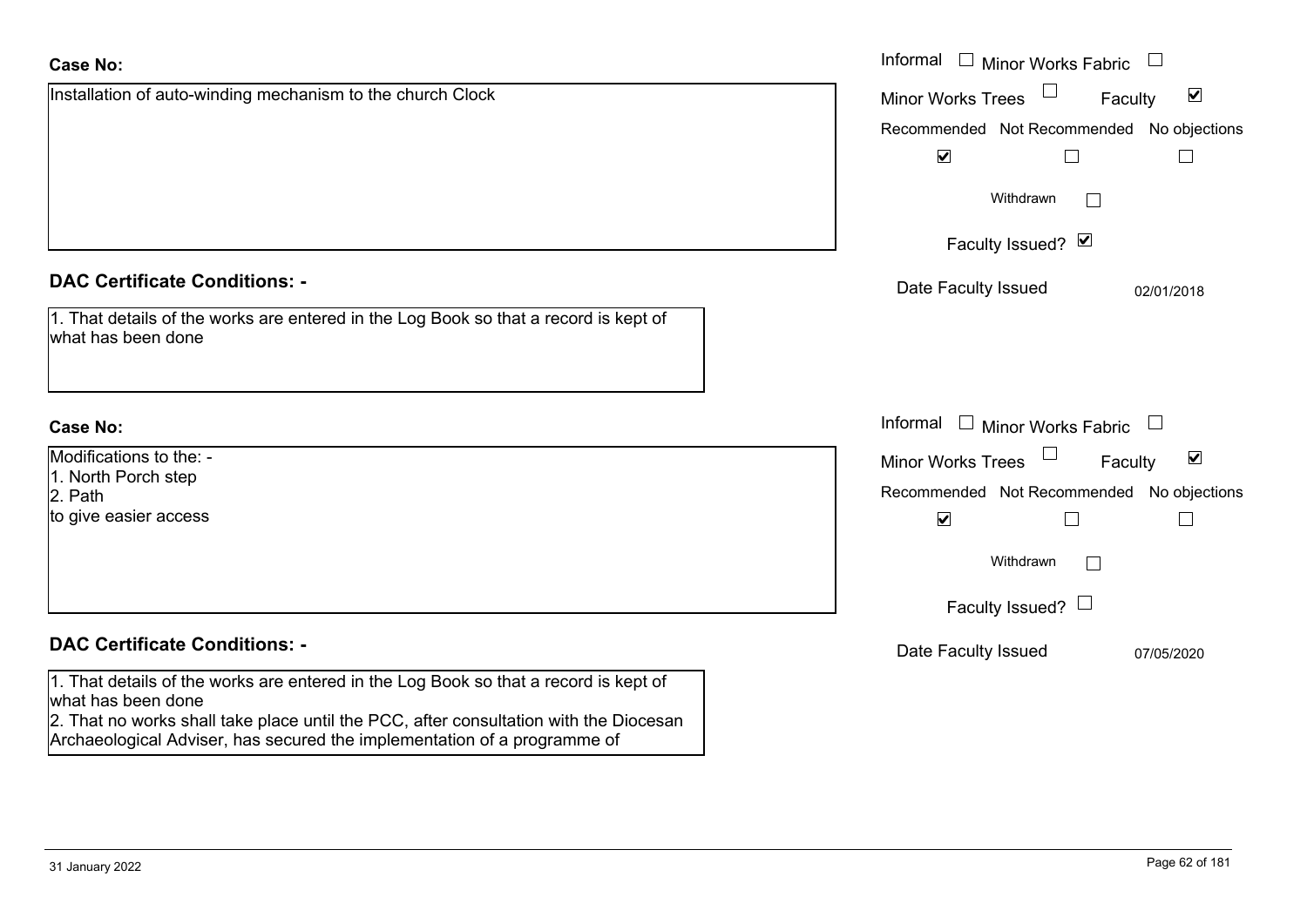Introduction of a memorial seat into the churchyard in memory of Barry Cockbill

### **DAC Certificate Conditions: -**

1. That details of the works are entered in the Log Book so that a record is kept of what has been done

|                                                                        | Informal $\Box$ Minor Works Fabric $\Box$ |
|------------------------------------------------------------------------|-------------------------------------------|
| ion of a memorial seat into the churchyard in memory of Barry Cockbill | Minor Works Trees $\Box$<br>Faculty       |
|                                                                        | Recommended Not Recommended No objections |
|                                                                        | $\overline{\mathbf{v}}$                   |
|                                                                        | Withdrawn                                 |
|                                                                        | Faculty Issued? $\Box$                    |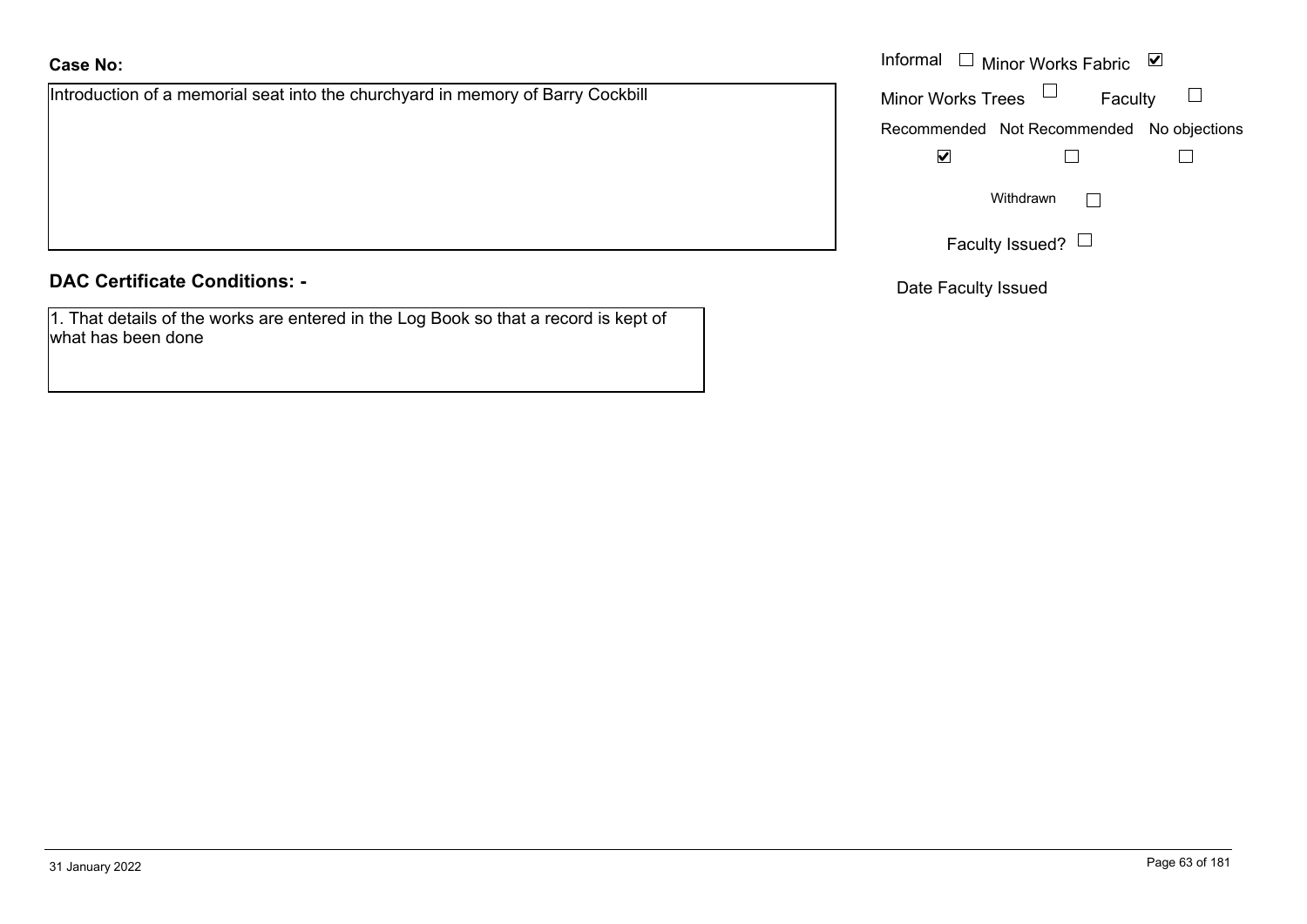#### **10207 Thorpe Satchville, St Michael and All Angels**

## **L125/2000 Case No:** Informal

|  |  | New Heating System |
|--|--|--------------------|
|--|--|--------------------|

# **DAC Certificate Conditions: -**

1. A time limit of 12 months

| Informal<br>$\Box$ Minor Works Fabric |                                           |                      |
|---------------------------------------|-------------------------------------------|----------------------|
| <b>Minor Works Trees</b>              | Faculty                                   | $\blacktriangledown$ |
|                                       | Recommended Not Recommended No objections |                      |
|                                       |                                           |                      |
|                                       | Withdrawn                                 |                      |
|                                       | Faculty Issued?                           |                      |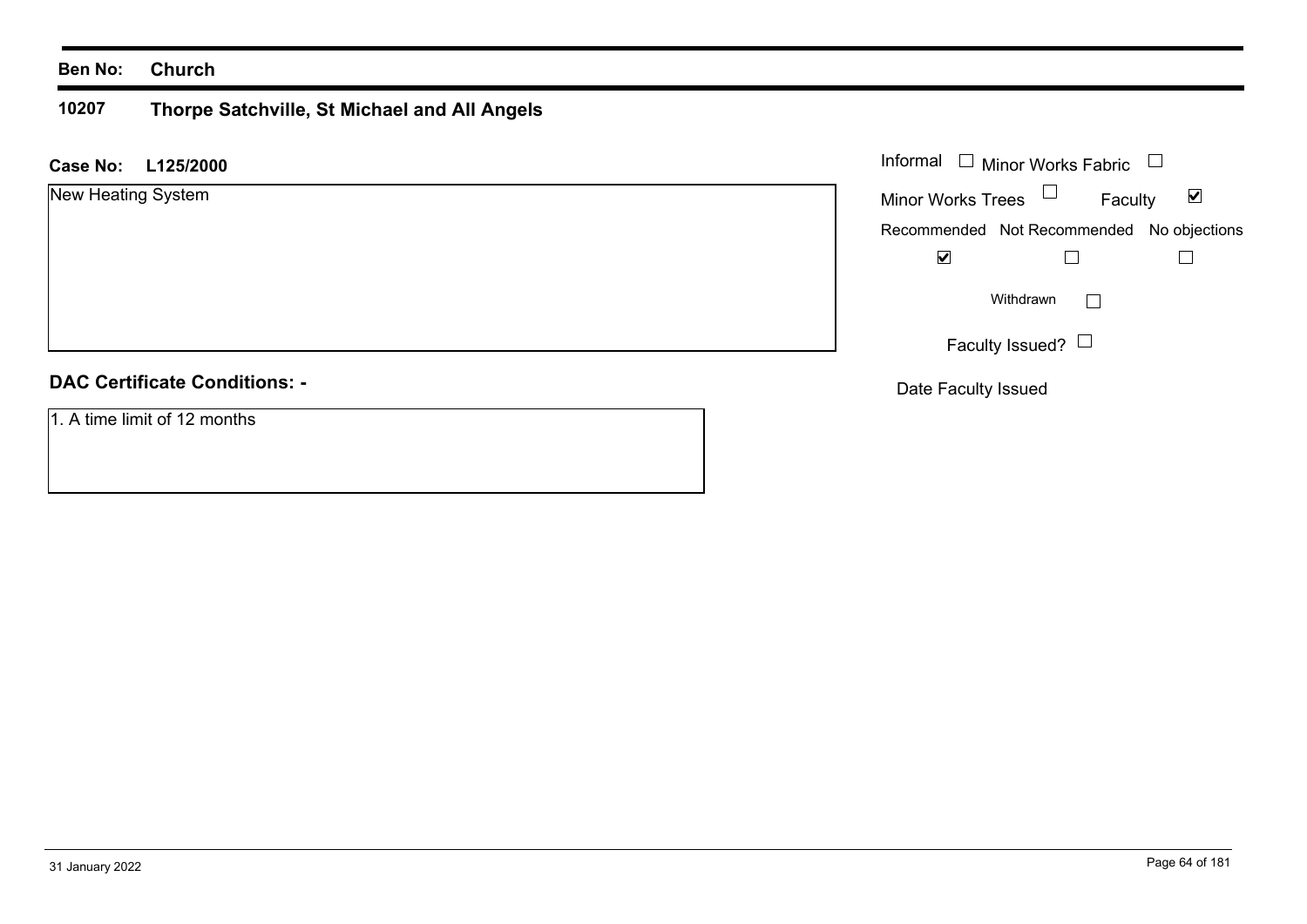| <b>Case No:</b><br>L090/2002                                                                                                                                                                                                        | Informal □ Minor Works Fabric ⊠                                       |
|-------------------------------------------------------------------------------------------------------------------------------------------------------------------------------------------------------------------------------------|-----------------------------------------------------------------------|
| Minor repairs to plasterwork and internal re-decoration on a like-for-like basis                                                                                                                                                    | $\Box$<br>$\blacktriangledown$<br>Minor Works Trees<br>Faculty        |
|                                                                                                                                                                                                                                     | Recommended Not Recommended No objections                             |
|                                                                                                                                                                                                                                     | $\Box$<br>$\Box$<br>$\Box$                                            |
|                                                                                                                                                                                                                                     | Withdrawn                                                             |
|                                                                                                                                                                                                                                     | Faculty Issued? $\Box$                                                |
| <b>DAC Certificate Conditions: -</b>                                                                                                                                                                                                | Date Faculty Issued                                                   |
| 1. A time limit of 12 months                                                                                                                                                                                                        |                                                                       |
| L087/2008<br><b>Case No:</b>                                                                                                                                                                                                        | Informal<br>$\Box$ Minor Works Fabric $\Box$                          |
| Upgrading of the surface water drainage system                                                                                                                                                                                      | $\Box$<br>$\blacktriangledown$<br><b>Minor Works Trees</b><br>Faculty |
|                                                                                                                                                                                                                                     | Recommended Not Recommended No objections                             |
|                                                                                                                                                                                                                                     | $\blacktriangledown$<br>П<br>$\Box$                                   |
|                                                                                                                                                                                                                                     | Withdrawn                                                             |
|                                                                                                                                                                                                                                     | Faculty Issued? Ø                                                     |
| <b>DAC Certificate Conditions: -</b>                                                                                                                                                                                                | Date Faculty Issued<br>25/06/2008                                     |
| 1. A time limit of 12 months<br>2. That details of the works are entered in the Log Book so that a record is kept of<br>what has been done<br>3. That no works shall take place until the PCC, after consultation with the Diocesan |                                                                       |
|                                                                                                                                                                                                                                     |                                                                       |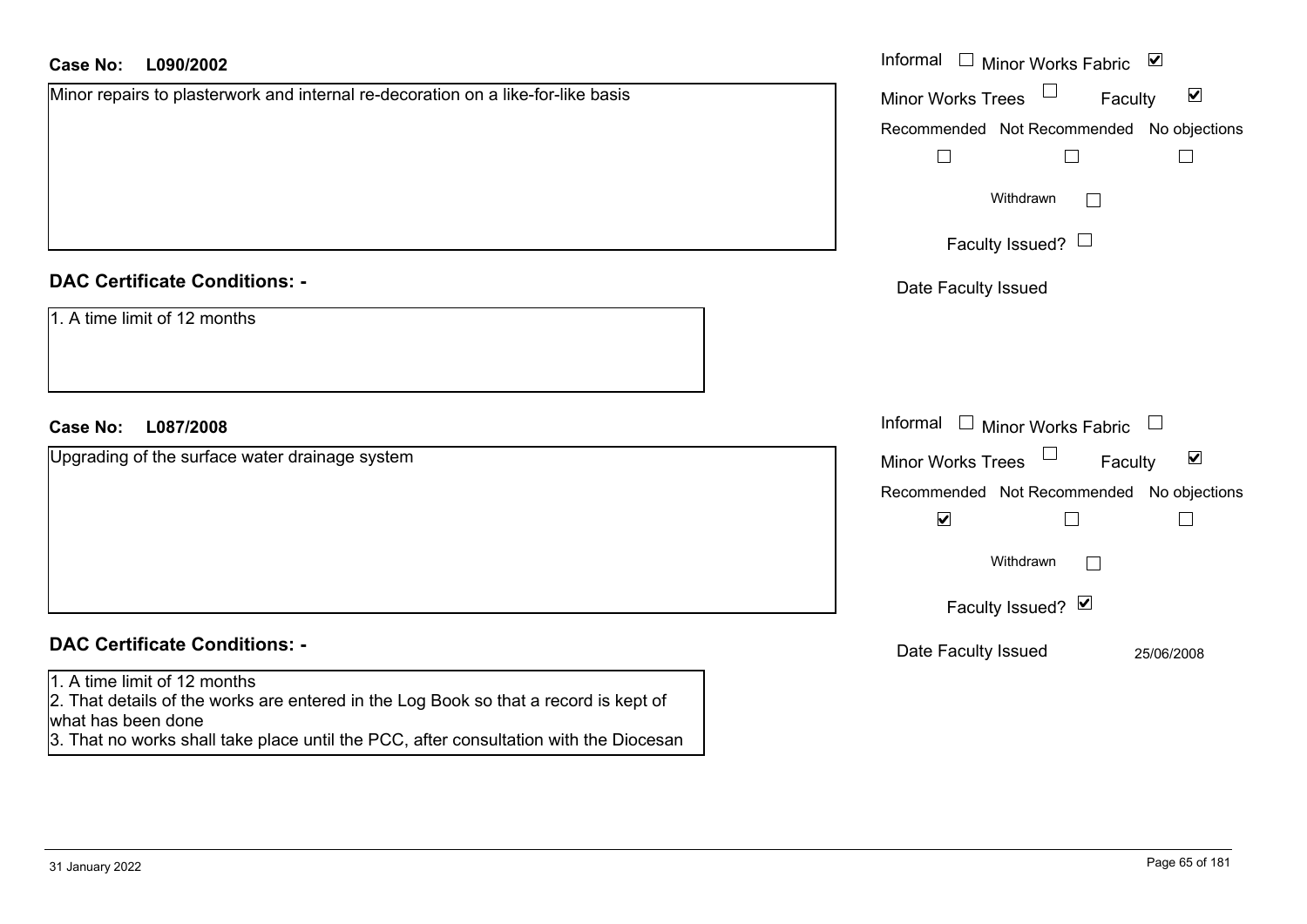| <b>Case No:</b><br>L068/2010                                                                                                                                                                                               | Informal $\Box$ Minor Works Fabric $\Box$                      |
|----------------------------------------------------------------------------------------------------------------------------------------------------------------------------------------------------------------------------|----------------------------------------------------------------|
| Investigation works (including opening up) with regard to the roof for inspection by a Structural Engineer                                                                                                                 | $\Box$<br>$\blacktriangledown$<br>Minor Works Trees<br>Faculty |
|                                                                                                                                                                                                                            | Recommended Not Recommended No objections                      |
|                                                                                                                                                                                                                            | $\blacktriangledown$                                           |
|                                                                                                                                                                                                                            | Withdrawn                                                      |
|                                                                                                                                                                                                                            | Faculty Issued? $\Box$                                         |
| <b>DAC Certificate Conditions: -</b>                                                                                                                                                                                       | Date Faculty Issued                                            |
| 1. A time limit of 12 months<br>2. That details of the works are entered in the Log Book so that a record is kept of<br>what has been done<br>3. That the remedial works should be the subject of a subsequent Certificate |                                                                |
| L066/2011<br>Case No:                                                                                                                                                                                                      | Informal<br>$\Box$ Minor Works Fabric                          |
| 1. Replacement of roof coverings and ceilings                                                                                                                                                                              | $\blacktriangledown$<br><b>Minor Works Trees</b><br>Faculty    |
| 2. Masonry Repairs<br>3. Repairs to the rainwater disposal system                                                                                                                                                          | Recommended Not Recommended No objections                      |
| 4. Internal wall repairs<br>5. Re-decoration of the interior                                                                                                                                                               | $\blacktriangledown$                                           |
|                                                                                                                                                                                                                            | Withdrawn                                                      |
|                                                                                                                                                                                                                            | Faculty Issued? Ø                                              |
| <b>DAC Certificate Conditions: -</b>                                                                                                                                                                                       | Date Faculty Issued<br>18/03/2014                              |
| 1. A time limit of 12 months<br>2. That details of the works are entered in the Log Book so that a record is kept of                                                                                                       |                                                                |

- **DAC Certificate Conditions: -**
- 1. A time limit of 12 months

- 1. Replacement of roof coverings and ceilings
- 2. Masonry Repairs
- 3. Repairs to the rainwater disposal system
- 4. Internal wall repairs
- 5. Re-decoration of the interior

# **DAC Certificate Conditions: -**

# 1. A time limit of 12 months

 $2.$  That details of the works are entered in the what has been done

3. That, in the event of wall paintings being discovered, the works stop immediately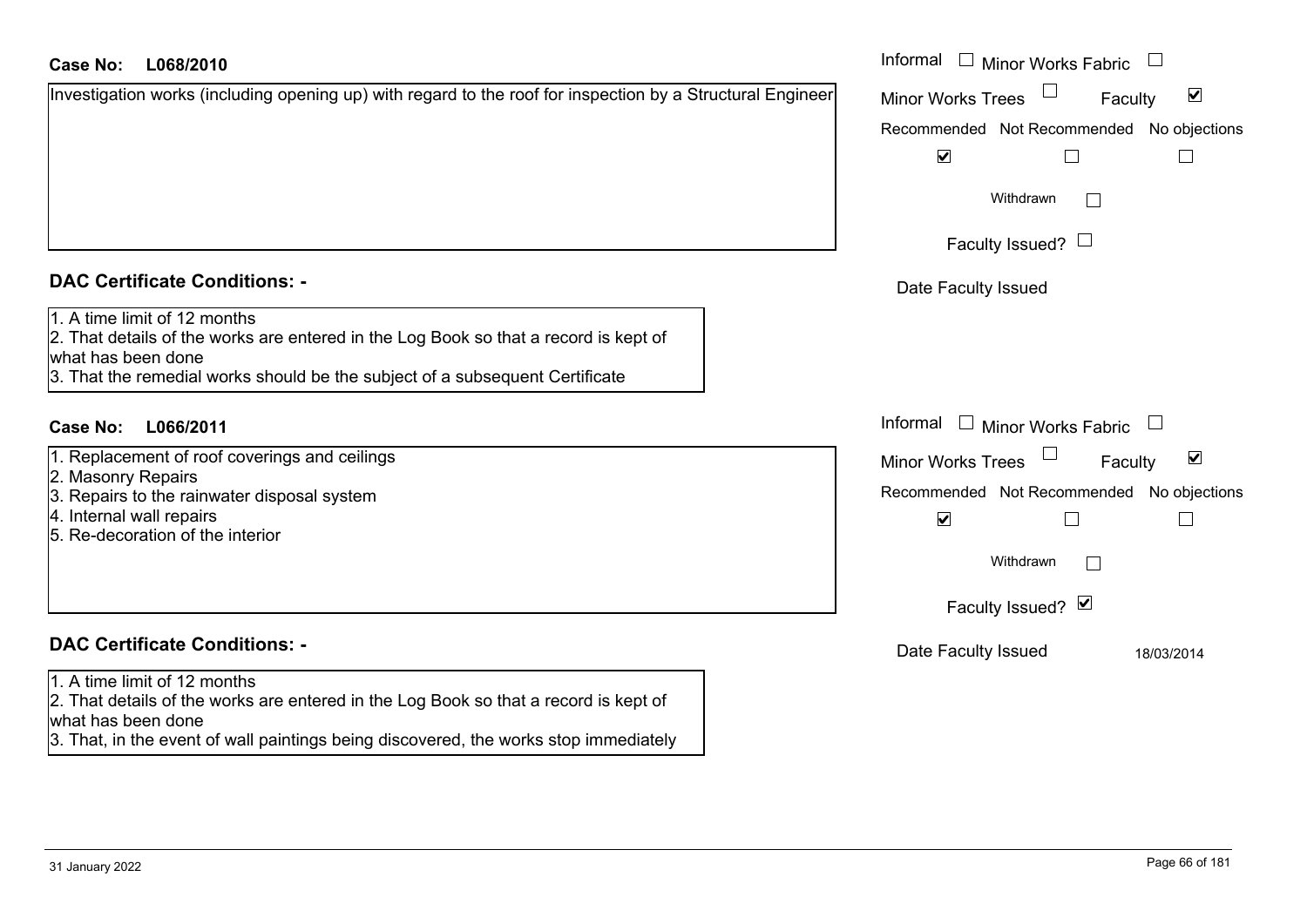| Restoration of the Pipe Organ |  |  |  |
|-------------------------------|--|--|--|
|-------------------------------|--|--|--|

| <b>DAC Certificate Conditions: -</b> |  |
|--------------------------------------|--|
|--------------------------------------|--|

1. That details of the works are entered in the Log Book so that a record is kept of what has been done

|                         | Informal $\Box$ Minor Works Fabric $\Box$                   |
|-------------------------|-------------------------------------------------------------|
| on of the Pipe Organ    | <b>Minor Works Trees</b><br>$\blacktriangledown$<br>Faculty |
|                         | Recommended Not Recommended No objections                   |
|                         | $\blacktriangledown$                                        |
|                         | Withdrawn                                                   |
|                         | Faculty Issued? $\Box$                                      |
| rtificate Conditions: - | Date Faculty Issued<br>07/05/2020                           |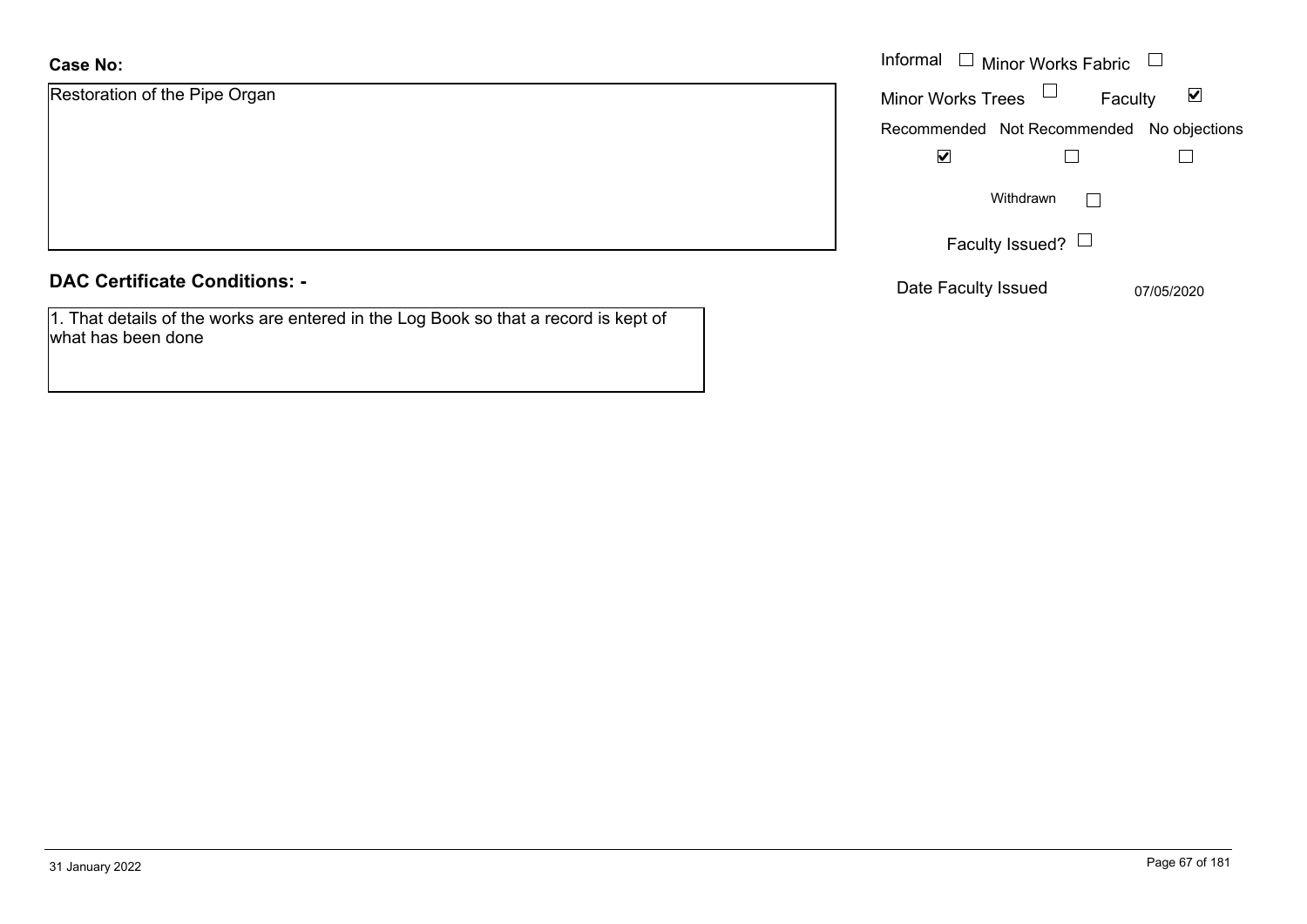#### **20205Thringstone, St Andrew**

# **L109/2001Case No:** Informal

1. Internal repairs comprising of the removal of the boarding from the underside of the roof and the treatment of roof timbers

- 2. Re-decoration of the ceiling incorporating insulation
- 3. Alteration to the roof tiles and fascias to allow ventilation to the roof void

# **DAC Certificate Conditions: -**

1. A time limit of 12 months

| Informal<br>$\Box$ Minor Works Fabric |                                           |   |
|---------------------------------------|-------------------------------------------|---|
| <b>Minor Works Trees</b>              | Faculty                                   | M |
|                                       | Recommended Not Recommended No objections |   |
|                                       |                                           |   |
|                                       | Withdrawn                                 |   |
|                                       | Faculty Issued?                           |   |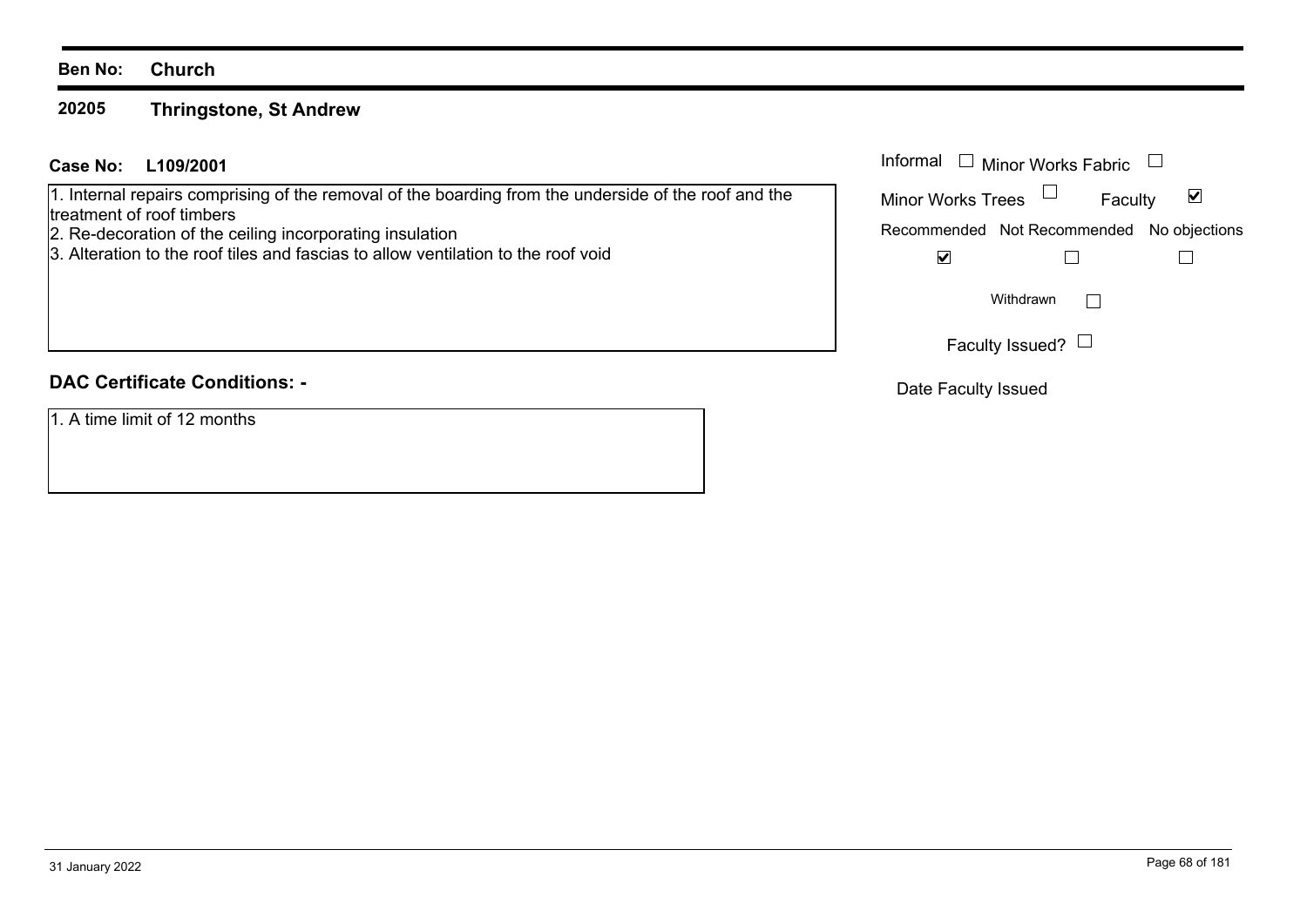| <b>Case No:</b><br>L134/2003                                                   | Informal $\blacksquare$ Minor Works Fabric $\Box$           |
|--------------------------------------------------------------------------------|-------------------------------------------------------------|
| Installation of chemical toilet into outbuilding at rear of church             | Minor Works Trees $\Box$<br>Faculty<br>$\Box$               |
|                                                                                | Recommended Not Recommended No objections                   |
|                                                                                | $\Box$<br>$\Box$<br>$\Box$                                  |
|                                                                                | Withdrawn<br>$\perp$                                        |
|                                                                                | Faculty Issued?                                             |
| <b>DAC Certificate Conditions: -</b>                                           | Date Faculty Issued                                         |
| 1. A time limit of 12 months                                                   |                                                             |
| <b>Case No:</b><br>L014/2003                                                   | Informal □ Minor Works Fabric □                             |
| Installation of gas supply to the church and gas fired heaters into the church | Minor Works Trees $\Box$<br>$\blacktriangledown$<br>Faculty |
|                                                                                | Recommended Not Recommended No objections                   |
|                                                                                |                                                             |
|                                                                                | $\blacktriangledown$<br>$\Box$<br>$\Box$                    |
|                                                                                | Withdrawn                                                   |
|                                                                                | Faculty Issued?                                             |
| <b>DAC Certificate Conditions: -</b>                                           | Date Faculty Issued                                         |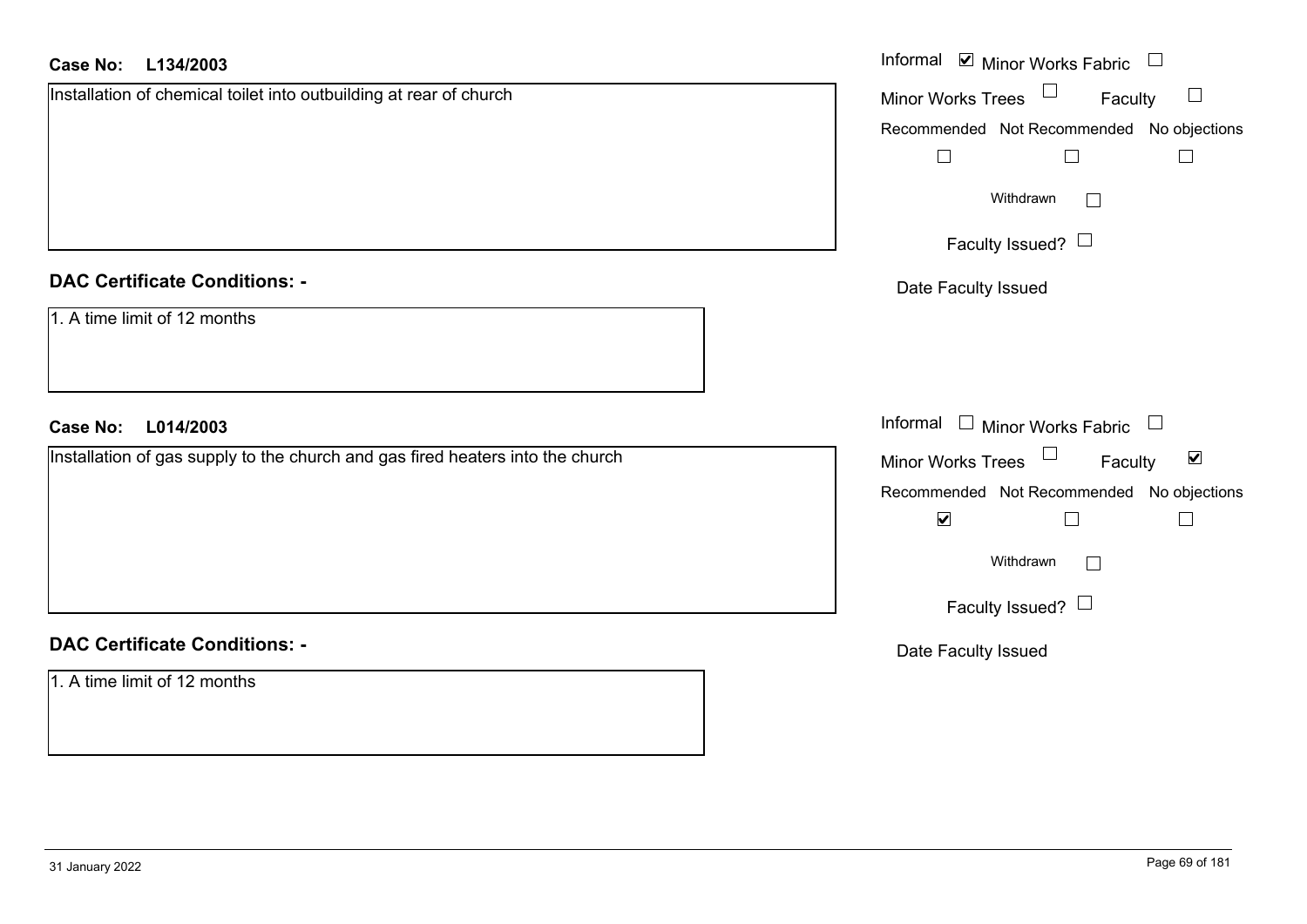| Case No:<br>L061/2004                                                                                                                                                                                                                                                                                | Informal □ Minor Works Fabric                                                                                                                        |
|------------------------------------------------------------------------------------------------------------------------------------------------------------------------------------------------------------------------------------------------------------------------------------------------------|------------------------------------------------------------------------------------------------------------------------------------------------------|
| 1. Installation of Hearing Loop and Sound System<br>2. Placing of an outside shed at the rear of the church                                                                                                                                                                                          | $\blacktriangledown$<br><b>Minor Works Trees</b><br>Faculty<br>Recommended Not Recommended No objections<br>$\blacktriangledown$<br>$\Box$<br>$\Box$ |
|                                                                                                                                                                                                                                                                                                      | Withdrawn<br>Faculty Issued? Ø                                                                                                                       |
| <b>DAC Certificate Conditions: -</b><br>1. A time limit of 12 months<br>2. That the wiring and speakers should be as unobtrusive as possible an of an<br>appropriate colour to blend with the background<br>$ 3$ . The shed is to be located at least 1m from the church wall and, if possible, be a | Date Faculty Issued<br>12/07/2004                                                                                                                    |
| <b>Case No:</b><br>L014/2005<br>Installation of stained glass window and inscription inserted into existing nave window - last window on                                                                                                                                                             | Informal<br>$\Box$ Minor Works Fabric<br>$\blacktriangledown$<br><b>Minor Works Trees</b><br>Faculty                                                 |
| south side nave wall (from the front of church)                                                                                                                                                                                                                                                      | Recommended Not Recommended<br>No objections<br>$\blacktriangledown$<br>L<br>$\mathbb{L}$                                                            |
|                                                                                                                                                                                                                                                                                                      | Withdrawn<br>Faculty Issued? Ø                                                                                                                       |
| <b>DAC Certificate Conditions: -</b>                                                                                                                                                                                                                                                                 | Date Faculty Issued<br>16/03/2005                                                                                                                    |
| 1. A time limit of 12 months                                                                                                                                                                                                                                                                         |                                                                                                                                                      |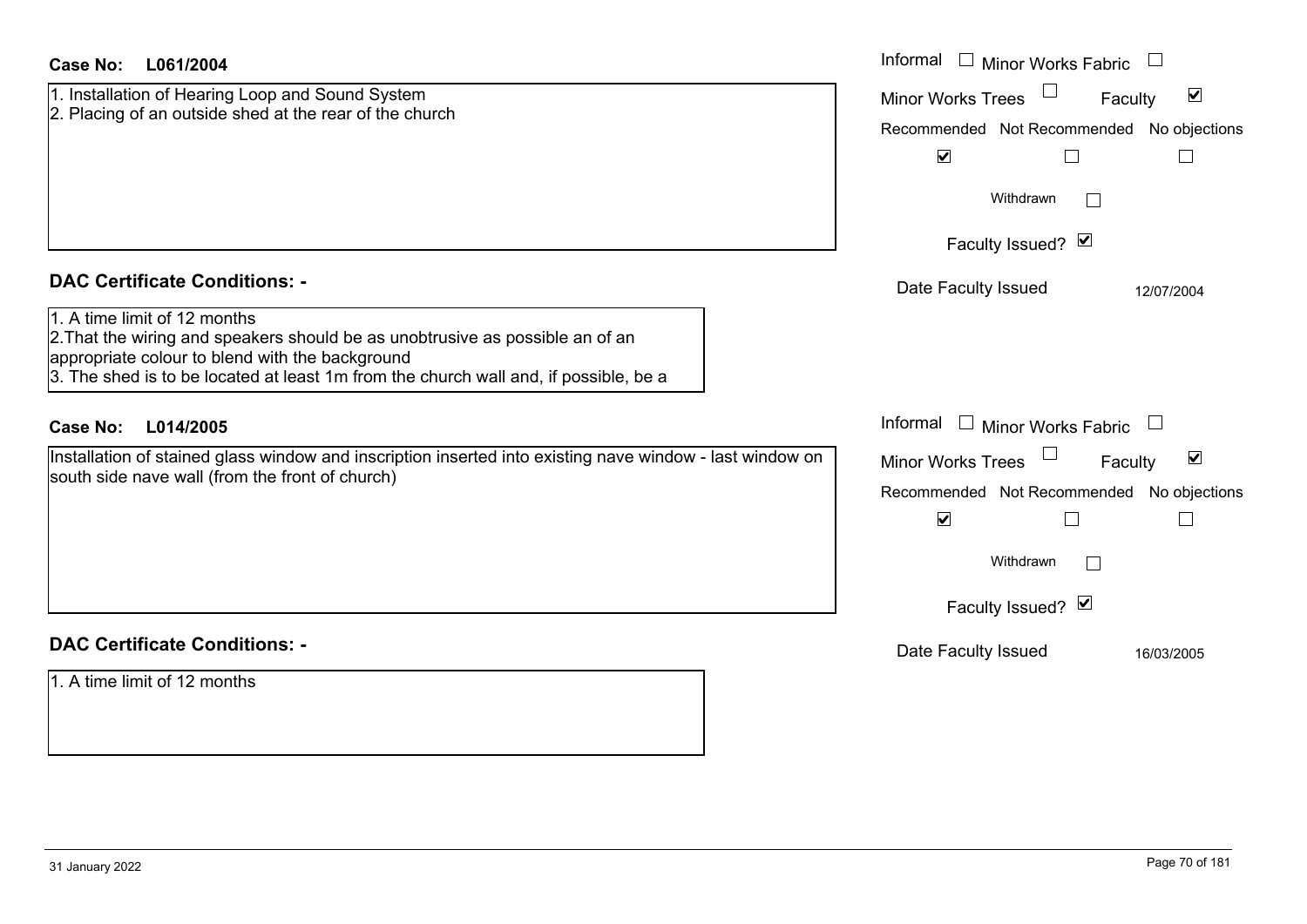| <b>Case No:</b><br>L046/2006                                                                   | Informal □ Minor Works Fabric<br>$\Box$                       |
|------------------------------------------------------------------------------------------------|---------------------------------------------------------------|
| To fell a Yew tree                                                                             | $\blacktriangledown$<br>Minor Works Trees<br>Faculty          |
|                                                                                                | Recommended Not Recommended No objections                     |
|                                                                                                | $\blacktriangledown$                                          |
|                                                                                                | Withdrawn<br>$\Box$                                           |
|                                                                                                | Faculty Issued? $\vee$                                        |
| <b>DAC Certificate Conditions: -</b>                                                           | Date Faculty Issued<br>02/06/2006                             |
| 1. A time limit of 12 months                                                                   |                                                               |
|                                                                                                |                                                               |
|                                                                                                |                                                               |
| L029/2006<br><b>Case No:</b>                                                                   | Informal $\Box$ Minor Works Fabric $\Box$                     |
| Installation of a memorial, with kerbstones, in polished granite in memory of Cora Freda Fern  | Minor Works Trees<br>$\blacktriangledown$<br>Faculty          |
|                                                                                                | Recommended Not Recommended No objections                     |
|                                                                                                | $\Box$<br>$\blacktriangledown$<br>$\mathcal{L}_{\mathcal{A}}$ |
|                                                                                                | Withdrawn<br>$\Box$                                           |
|                                                                                                | Faculty Issued? $\Box$                                        |
| <b>DAC Certificate Conditions: -</b>                                                           | Date Faculty Issued                                           |
| 1. The introduction of kerbs is not in keeping with the Chancellor's Churchyard<br>Regulations |                                                               |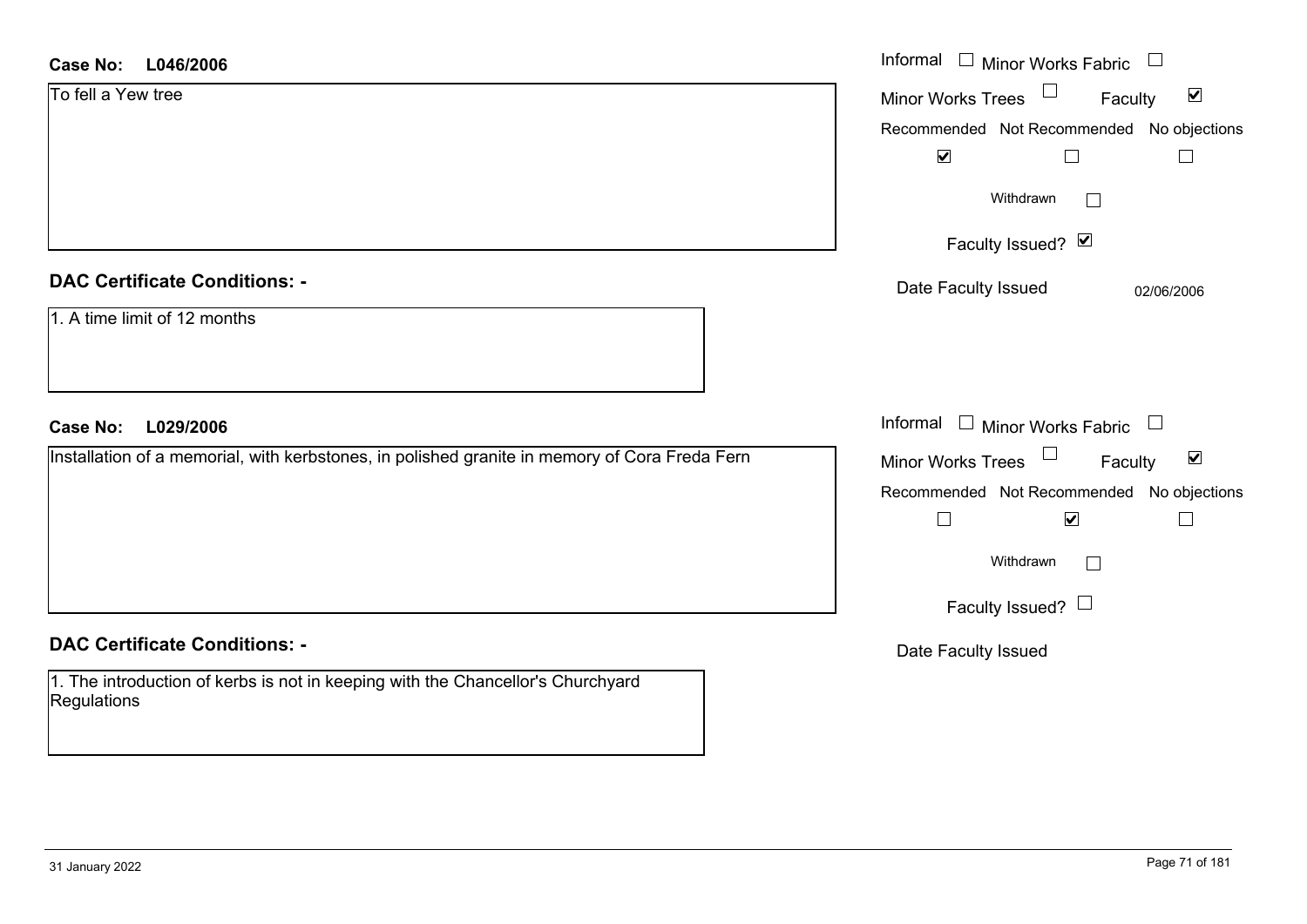| Installation of mains water through the churchyard to a standpipe on the north side of the church |  |
|---------------------------------------------------------------------------------------------------|--|
|                                                                                                   |  |

#### Minor Works Fabric Faculty  $\blacktriangledown$ Minor Works Trees Recommended Not Recommended No objections  $\overline{\mathbf{v}}$  $\Box$  $\Box$  $\Box$ Withdrawn Faculty Issued? Ø

Date Faculty Issued 21/11/2007

# **DAC Certificate Conditions: -**

1. A time limit of 12 months

2. That any human remains that are unearthed must be treated with respect and put aside for appropriate re-interment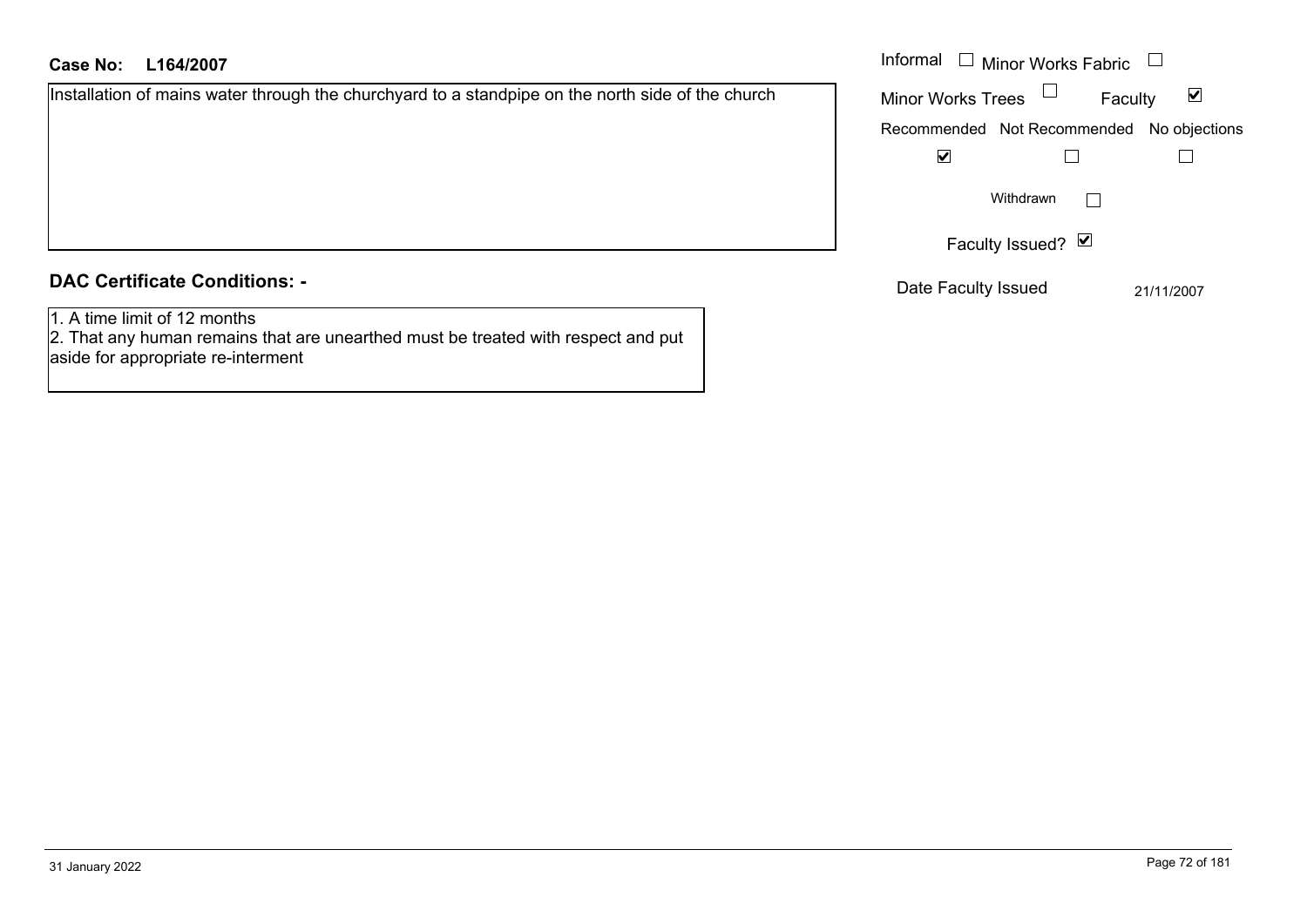| Case No:<br>L070/2007                                                                                                                                                                                                                                                                                                                                                                                                                                                                                                                                                                                                                                                                                                                                                                                                                                                                                                                                                                                                                                       | Informal <b>v</b> Minor Works Fabric                                                                                                               |
|-------------------------------------------------------------------------------------------------------------------------------------------------------------------------------------------------------------------------------------------------------------------------------------------------------------------------------------------------------------------------------------------------------------------------------------------------------------------------------------------------------------------------------------------------------------------------------------------------------------------------------------------------------------------------------------------------------------------------------------------------------------------------------------------------------------------------------------------------------------------------------------------------------------------------------------------------------------------------------------------------------------------------------------------------------------|----------------------------------------------------------------------------------------------------------------------------------------------------|
| 1. At the west end of the nave: -<br>a) Removal of existing water storage tank<br>b) Construction of extension to provide WC with new access through wall in northwest corner<br>2. Installation of trench arch drainage system to be installed under footpath<br>3. At the east end of the nave, construction of extension to provide servery facilities with new doorway<br>through easternmost window in the north wall<br>4. Insertion of new rainwater storage tank in basement below north transept<br>5. Removal of western two pews and their platforms against north wall east of access point for the<br>western proposed extension<br>6. Re-location of font from west door entrance area to new position near north wall east of western<br>proposed extension (item withdrawn 09/05/2011)<br>7. Removal of flue in north wall at west end of nave<br>8. Re-location of existing warm air heater to position west of proposed easternmost extension<br>9. Infilling of low level floor in the crossing and installation of ramp from nave aisle | $\overline{\mathbf{v}}$<br><b>Minor Works Trees</b><br>Faculty<br>Recommended Not Recommended No objections<br>V<br>Withdrawn<br>Faculty Issued? Ø |
| <b>DAC Certificate Conditions: -</b>                                                                                                                                                                                                                                                                                                                                                                                                                                                                                                                                                                                                                                                                                                                                                                                                                                                                                                                                                                                                                        | Date Faculty lecued<br>ATIAIBOOR                                                                                                                   |

## 1. A time limit of 12 months

 2. That the PCC submits a photographic record of the church before and after the works to the DAC, the Diocesan record Office and the Sites and Monument Record Date Faculty Issued 15/04/2009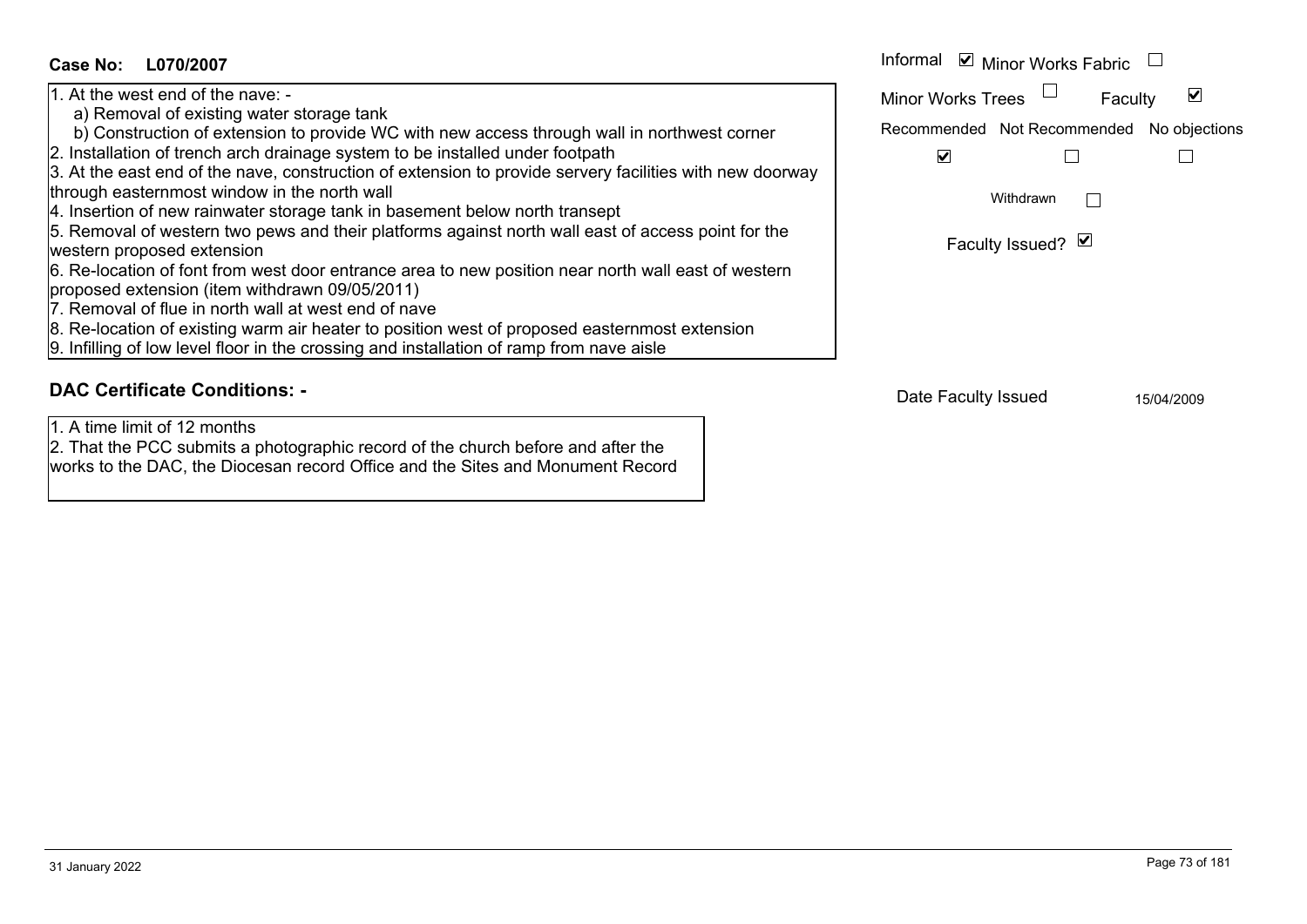#### Informal  $\Box$  Minor Works Fabric  $\Box$ **L124/2008Case No:** Informal 1. Removal of existing Pipe Organ from South Transept but retaining front frame and decorated pipes & Minor Works Trees<sup>1</sup>  $\blacktriangledown$ Faculty panels 2. Installation of front frame, decorated pipes & panels on south wall of South Transept Recommended Not Recommended No objections 3. Installation of Allen Electronic Organ compact console C3 in South Transept to be free-standing  $\overline{\mathbf{v}}$  $\Box$  $\Box$ Withdrawn $\Box$ Faculty Issued? Ø **DAC Certificate Conditions: -**Date Faculty Issued 20/10/2008 1. A time limit of 12 months2. That details of the works are entered in the Log Book so that a record is kept of what has been done3. That the wiring and speakers should be as unobtrusive as possible an of an Informal  $\Box$  Minor Works Fabric  $\Box$ **L068/2009Case No:** Informal Clean and repair the tombstone of Charles Booth Faculty  $\overline{\mathbf{v}}$ Minor Works Trees Recommended Not Recommended No objections  $\overline{\mathbf{v}}$  $\Box$  $\Box$ Withdrawn $\Box$ Faculty Issued? Ø **DAC Certificate Conditions: -**Date Faculty Issued 07/05/2010 1. A time limit of 12 months2. That details of the works are entered in the Log Book so that a record is kept of what has been done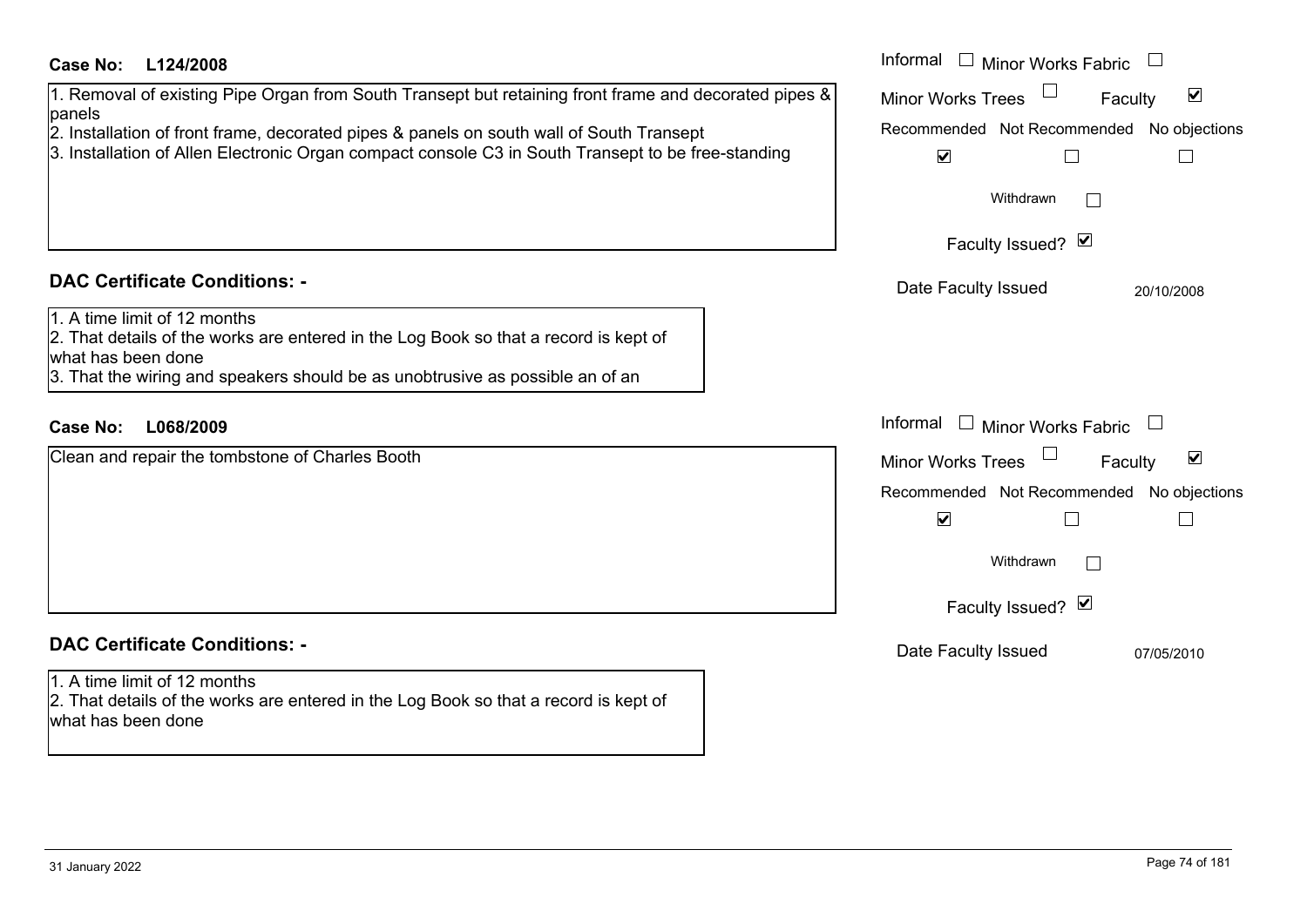| L049/2014<br>Case No:                                                                                                                                                                         | Informal □ Minor Works Fabric<br>$\begin{array}{c} \boxed{1} \end{array}$ |
|-----------------------------------------------------------------------------------------------------------------------------------------------------------------------------------------------|---------------------------------------------------------------------------|
| Clean and repair the tombstone of Charles Booth                                                                                                                                               | $\Box$<br>$\blacktriangledown$<br>Minor Works Trees<br>Faculty            |
|                                                                                                                                                                                               | No objections<br>Recommended Not Recommended                              |
|                                                                                                                                                                                               | $\blacktriangledown$                                                      |
|                                                                                                                                                                                               | Withdrawn                                                                 |
|                                                                                                                                                                                               | Faculty Issued? Ø                                                         |
| <b>DAC Certificate Conditions: -</b>                                                                                                                                                          | Date Faculty Issued<br>28/07/2014                                         |
| 1. That details of the works are entered in the Log Book so that a record is kept of<br>what has been done                                                                                    |                                                                           |
| <b>Case No:</b>                                                                                                                                                                               | Informal<br>$\Box$ Minor Works Fabric<br>$\Box$                           |
| Felling of: -                                                                                                                                                                                 | $\Box$<br>$\blacktriangledown$<br>Faculty<br><b>Minor Works Trees</b>     |
| $1.1x$ Ash<br>2. 1 x Sycamore                                                                                                                                                                 | Recommended Not Recommended No objections                                 |
| <b>Trees</b>                                                                                                                                                                                  | $\blacktriangledown$                                                      |
|                                                                                                                                                                                               | Withdrawn<br>$\Box$                                                       |
|                                                                                                                                                                                               | Faculty Issued? Ø                                                         |
| <b>DAC Certificate Conditions: -</b>                                                                                                                                                          | Date Faculty Issued<br>14/08/2017                                         |
| 1. That details of the works are entered in the Log Book so that a record is kept of<br>what has been done<br>2. That the PCC should consider, in consultation with the Church Architect, the |                                                                           |
| possibility of replacing the Trees with re-planting elsewhere in the churchyard - for                                                                                                         |                                                                           |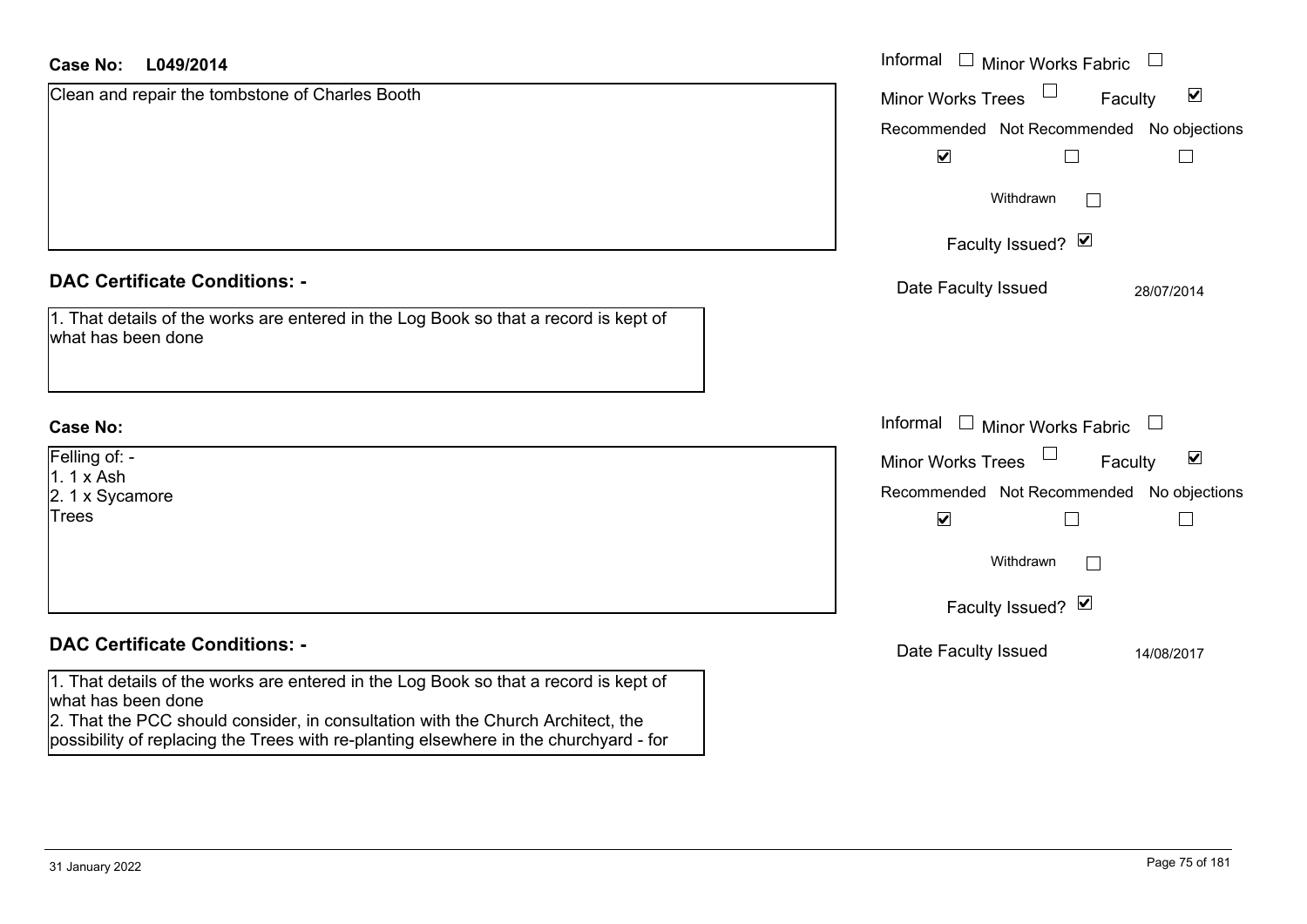| <b>Case No:</b>                                                                                            | Informal □ Minor Works Fabric             |                                 |
|------------------------------------------------------------------------------------------------------------|-------------------------------------------|---------------------------------|
| Felling of: -                                                                                              | Minor Works Trees                         | $\blacktriangledown$<br>Faculty |
| $1.1x$ Ash<br>2. 1 x Sycamore                                                                              | Recommended Not Recommended No objections |                                 |
| Trees                                                                                                      | $\blacktriangledown$<br>$\Box$            |                                 |
|                                                                                                            | Withdrawn<br>$\mathbf{I}$                 |                                 |
|                                                                                                            | Faculty Issued? $\Box$                    |                                 |
| <b>DAC Certificate Conditions: -</b>                                                                       | Date Faculty Issued                       | 15/08/2017                      |
| 1. That details of the works are entered in the Log Book so that a record is kept of<br>what has been done |                                           |                                 |
|                                                                                                            |                                           |                                 |
| <b>Case No:</b>                                                                                            | Informal $\Box$ Minor Works Fabric $\Box$ |                                 |
| Installation of a memorial to Richard Black                                                                | Minor Works Trees                         | $\blacktriangledown$<br>Faculty |
|                                                                                                            | Recommended Not Recommended No objections |                                 |
|                                                                                                            | $\Box$                                    | $\blacktriangledown$            |
|                                                                                                            | Withdrawn<br>$\vert \ \ \vert$            |                                 |
|                                                                                                            | Faculty Issued? $\Box$                    |                                 |
| <b>DAC Certificate Conditions: -</b>                                                                       | Date Faculty Issued                       | 12/03/2021                      |
| 1. That details of the works are entered in the Log Book so that a record is kept of<br>what has been done |                                           |                                 |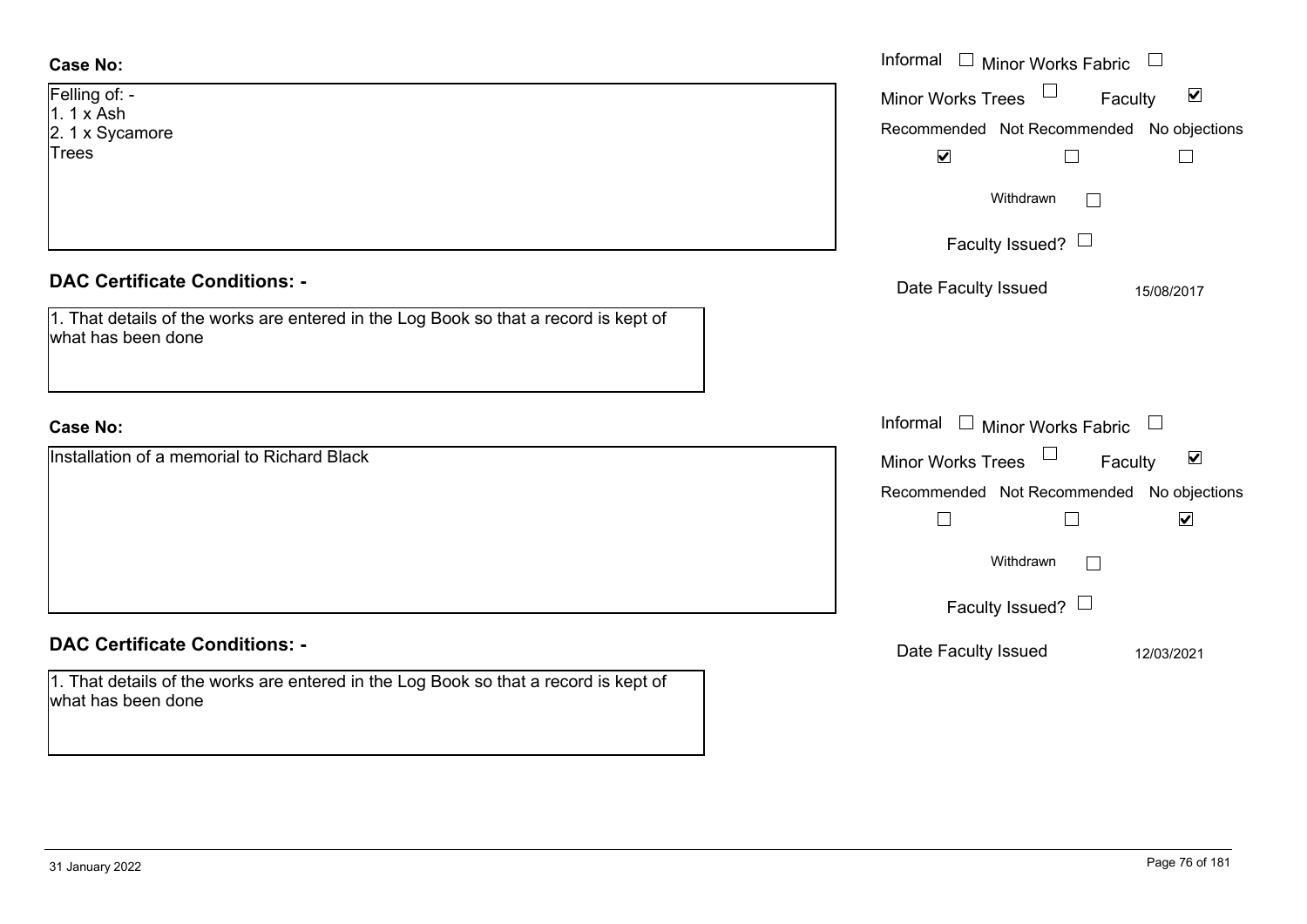### **Ben No: Church**

#### **10504Thrussington, Holy Trinity**

# **L110/2001Case No:** Informal

Installation of floodlights to illuminate the north, south and west faces of the tower and south elevation of the main body of the church. All the lights to be free-standing, cable runs following the existing electricity supply through the churchyard and into the church.

# **DAC Certificate Conditions: -**

1. A time limit of 12 months

| Informal<br>$\Box$ Minor Works Fabric |                                           |   |
|---------------------------------------|-------------------------------------------|---|
| <b>Minor Works Trees</b>              | Faculty                                   | M |
|                                       | Recommended Not Recommended No objections |   |
|                                       |                                           |   |
|                                       | Withdrawn                                 |   |
|                                       | Faculty Issued?                           |   |

Date Faculty Issued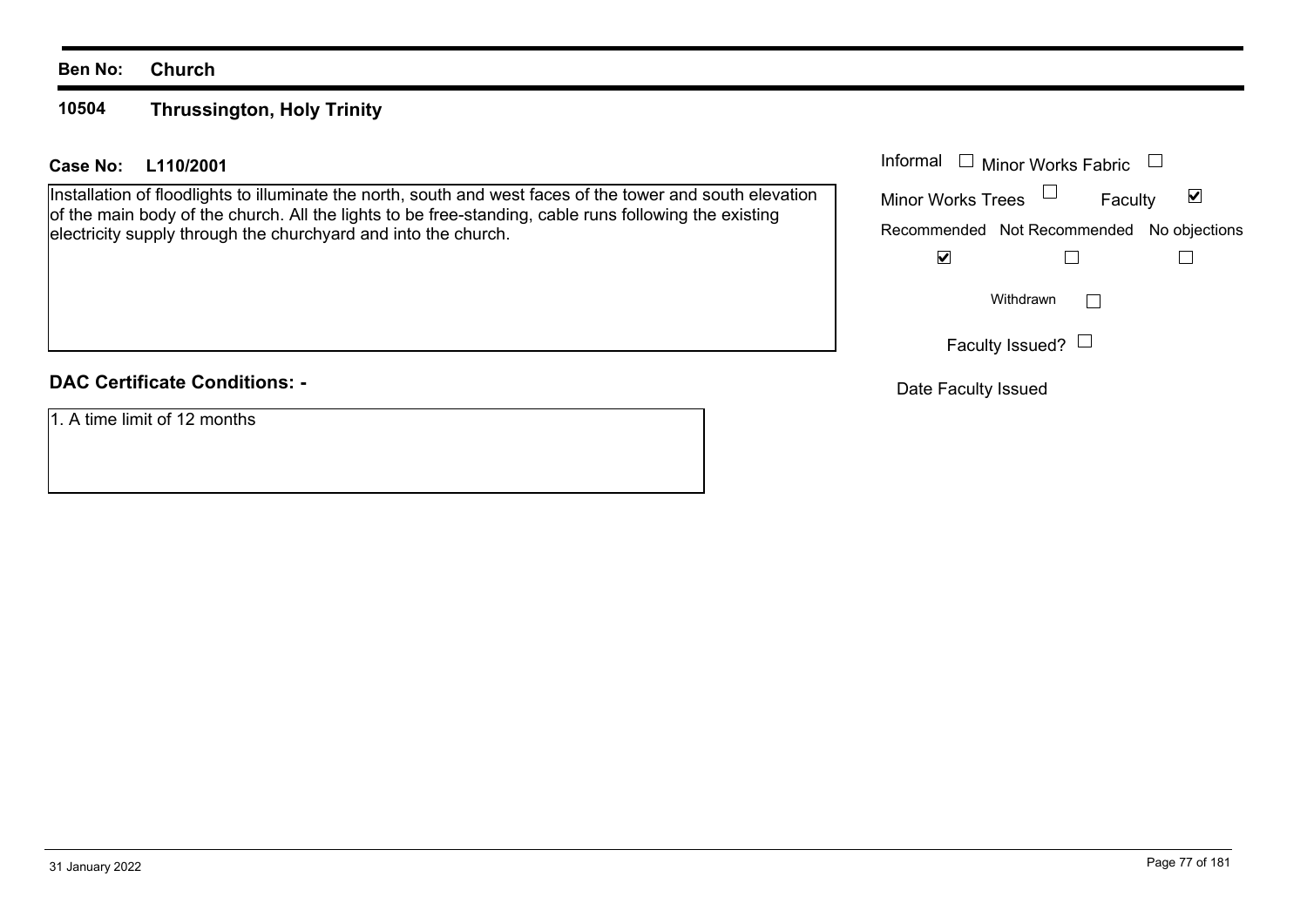#### **L029/2001Case No:**

| <b>Case No:</b><br>L029/2001                                                                                                                                     | Informal □ Minor Works Fabric<br>$\overline{\phantom{a}}$                    |
|------------------------------------------------------------------------------------------------------------------------------------------------------------------|------------------------------------------------------------------------------|
| <b>Restoration of Beasley Tombs</b>                                                                                                                              | $\Box$<br>$\blacktriangledown$<br><b>Minor Works Trees</b><br>Faculty        |
|                                                                                                                                                                  | Recommended Not Recommended No objections                                    |
|                                                                                                                                                                  | $\Box$<br>$\Box$                                                             |
|                                                                                                                                                                  | Withdrawn<br>$\Box$                                                          |
|                                                                                                                                                                  | Faculty Issued? $\Box$                                                       |
| <b>DAC Certificate Conditions: -</b>                                                                                                                             | Date Faculty Issued                                                          |
| 1. A time limit of 12 months                                                                                                                                     |                                                                              |
| <b>Case No:</b><br>L116/2005                                                                                                                                     | Informal $\Box$ Minor Works Fabric<br>$\begin{array}{c} \square \end{array}$ |
| 1. Renewal of electrical wiring system as existing is both out-dated and inadequate                                                                              | $\Box$<br>$\blacktriangledown$<br>Minor Works Trees<br>Faculty               |
| 2. Install Loop System                                                                                                                                           | Recommended Not Recommended No objections                                    |
|                                                                                                                                                                  | $\blacktriangledown$<br>$\Box$                                               |
|                                                                                                                                                                  | Withdrawn<br>$\vert \ \ \vert$                                               |
|                                                                                                                                                                  | Faculty Issued? Ø                                                            |
| <b>DAC Certificate Conditions: -</b>                                                                                                                             | Date Faculty Issued<br>21/12/2005                                            |
| 1. A time limit of 12 months<br>2. That the wiring and speakers should be as unobtrusive as possible an of an<br>appropriate colour to blend with the background |                                                                              |

3. That, where possible, all fixings should be made into joints, not stonework, using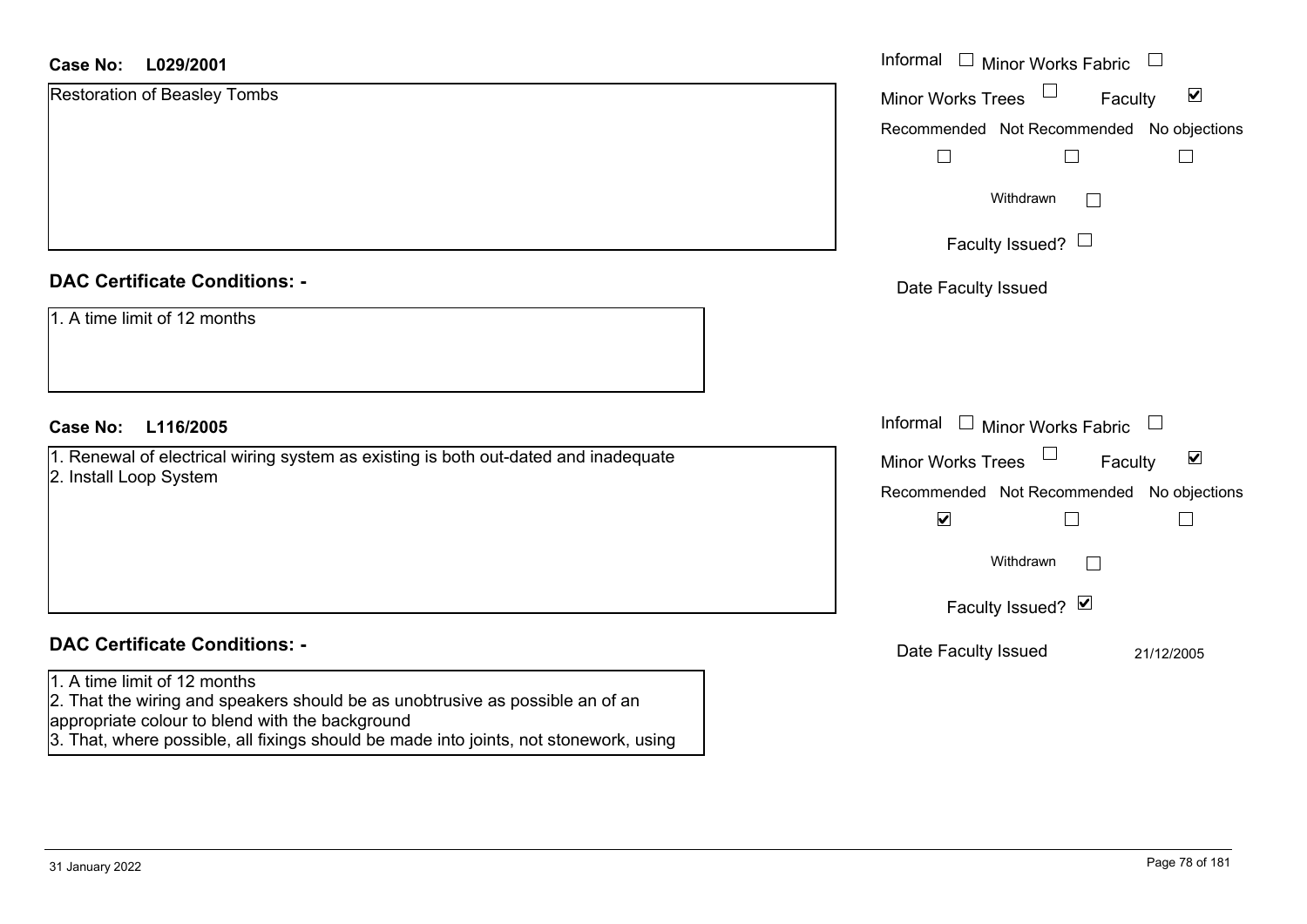| L078/2011<br><b>Case No:</b>                                                                                                                                                                                                        | Informal ⊠ Minor Works Fabric<br>$\Box$                     |
|-------------------------------------------------------------------------------------------------------------------------------------------------------------------------------------------------------------------------------------|-------------------------------------------------------------|
| Removal and disposal of Pulpit base                                                                                                                                                                                                 | $\blacktriangledown$<br>Minor Works Trees<br>Faculty        |
|                                                                                                                                                                                                                                     | Recommended Not Recommended No objections                   |
|                                                                                                                                                                                                                                     | $\blacktriangleright$                                       |
|                                                                                                                                                                                                                                     | Withdrawn<br>$\sim$                                         |
|                                                                                                                                                                                                                                     | Faculty Issued? $\Box$                                      |
| <b>DAC Certificate Conditions: -</b>                                                                                                                                                                                                | Date Faculty Issued                                         |
| 1. A time limit of 12 months<br>2. That details of the works are entered in the Log Book so that a record is kept of<br>what has been done                                                                                          |                                                             |
| <b>Case No:</b><br>L079/2011                                                                                                                                                                                                        | Informal $\blacksquare$ Minor Works Fabric $\blacksquare$   |
| Introduction of: -                                                                                                                                                                                                                  | $\blacktriangledown$<br><b>Minor Works Trees</b><br>Faculty |
| 1. Servery<br>2. WC                                                                                                                                                                                                                 | Recommended Not Recommended No objections                   |
|                                                                                                                                                                                                                                     | $\blacktriangledown$                                        |
|                                                                                                                                                                                                                                     | Withdrawn                                                   |
|                                                                                                                                                                                                                                     | Faculty Issued? $\blacksquare$                              |
| <b>DAC Certificate Conditions: -</b>                                                                                                                                                                                                | Date Faculty Issued<br>04/05/2012                           |
| 1. A time limit of 12 months<br>2. That details of the works are entered in the Log Book so that a record is kept of<br>what has been done<br>3. That no works shall take place until the PCC, after consultation with the Diocesan |                                                             |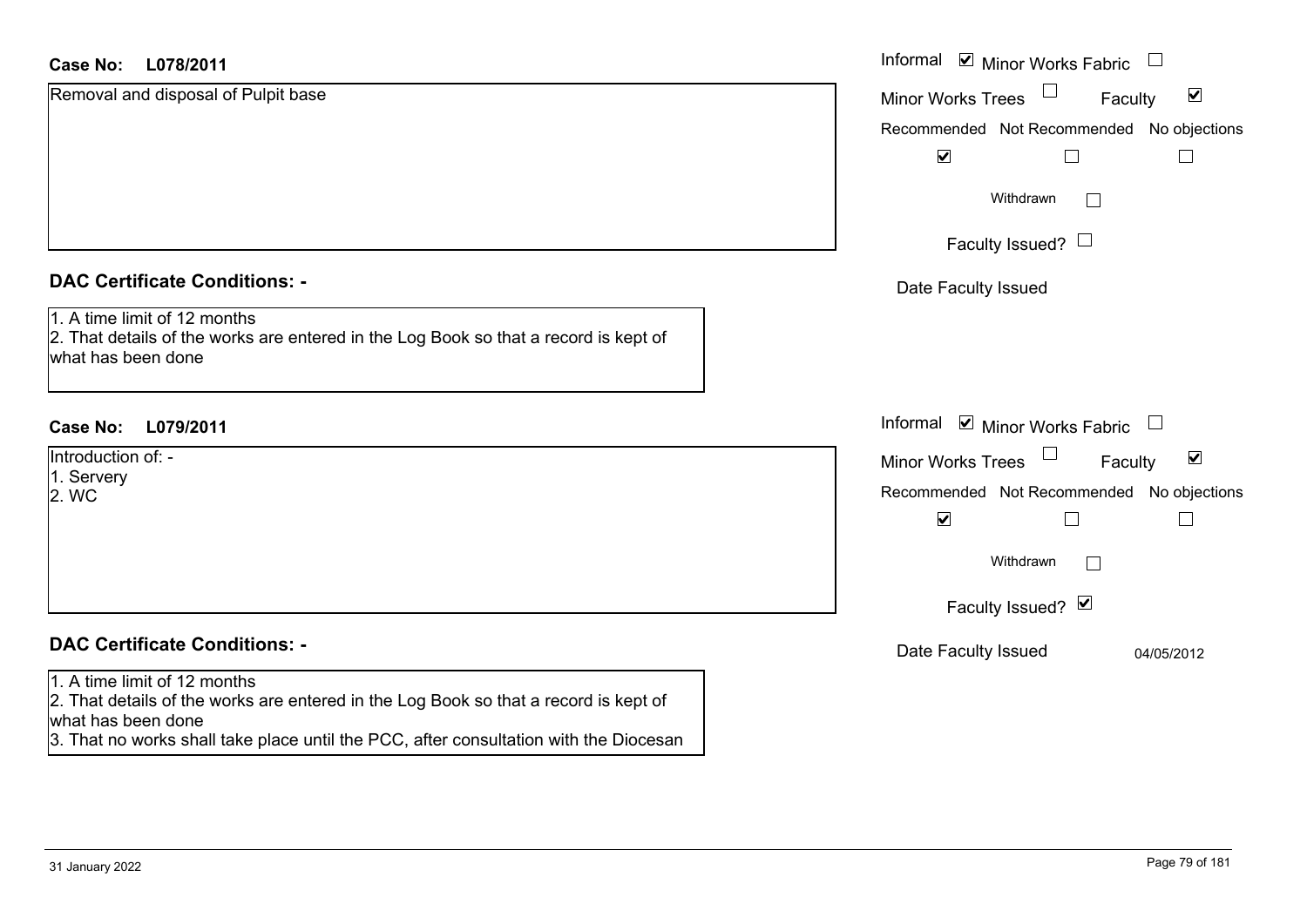| Case No: | L212/2011 |
|----------|-----------|
|----------|-----------|

| <b>DAC Certificate Conditions: -</b> |  |
|--------------------------------------|--|
|--------------------------------------|--|

# **DAC Certificate Conditions: -**

1. A time limit of 12 months 2. That details of the works are entered in the Log Book so that a record is kept of what has been done

| $\sum$<br>Pruning three trees<br>Minor Works Trees<br>Faculty<br>$\Box$<br>Recommended Not Recommended No objections<br>$\blacktriangledown$<br>Withdrawn<br>$\perp$<br>Faculty Issued? $\Box$<br><b>DAC Certificate Conditions: -</b><br>Date Faculty Issued<br>1. A time limit of 12 months<br>2. That details of the works are entered in the Log Book so that a record is kept of<br>what has been done<br>Informal □ Minor Works Fabric<br><b>Case No:</b><br>L053/2012<br>Minor Works Trees ⊠<br>1. Removal of two diseased and dying Lilac Trees<br>Faculty<br>2. Major pruning of large English Yew Tree<br>Recommended Not Recommended No objections<br>$\blacktriangledown$<br>$\mathbb{L}$<br>Withdrawn<br>$\mathbf{L}$<br>Faculty Issued? $\Box$<br><b>DAC Certificate Conditions: -</b><br>Date Faculty Issued | <b>Case No:</b><br>L212/2011 | Informal □ Minor Works Fabric |
|-----------------------------------------------------------------------------------------------------------------------------------------------------------------------------------------------------------------------------------------------------------------------------------------------------------------------------------------------------------------------------------------------------------------------------------------------------------------------------------------------------------------------------------------------------------------------------------------------------------------------------------------------------------------------------------------------------------------------------------------------------------------------------------------------------------------------------|------------------------------|-------------------------------|
|                                                                                                                                                                                                                                                                                                                                                                                                                                                                                                                                                                                                                                                                                                                                                                                                                             |                              |                               |
|                                                                                                                                                                                                                                                                                                                                                                                                                                                                                                                                                                                                                                                                                                                                                                                                                             |                              |                               |
|                                                                                                                                                                                                                                                                                                                                                                                                                                                                                                                                                                                                                                                                                                                                                                                                                             |                              |                               |
|                                                                                                                                                                                                                                                                                                                                                                                                                                                                                                                                                                                                                                                                                                                                                                                                                             |                              |                               |
|                                                                                                                                                                                                                                                                                                                                                                                                                                                                                                                                                                                                                                                                                                                                                                                                                             |                              |                               |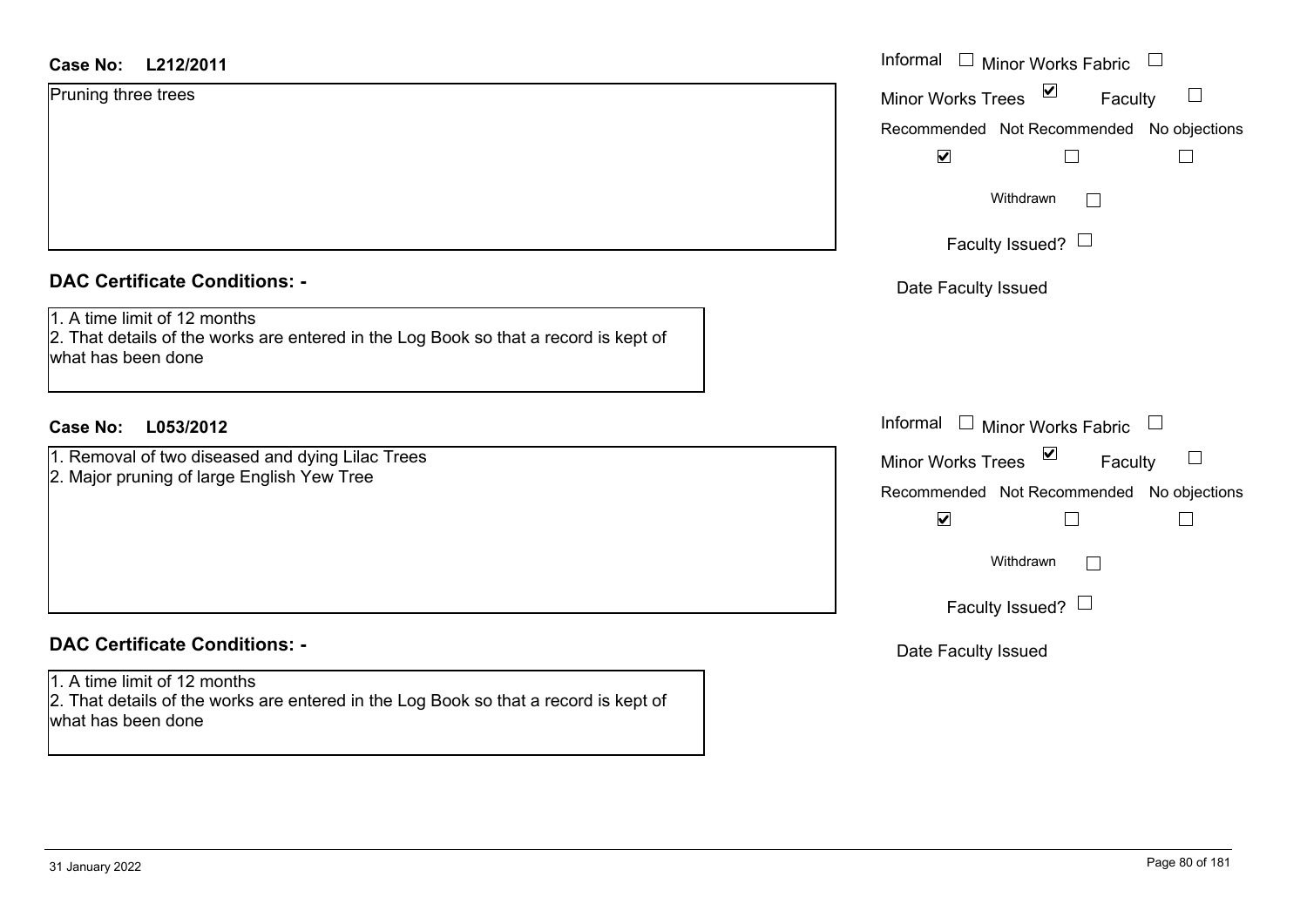| <b>Case No:</b><br>L169/2013                                                                                                               | Informal<br>$\Box$<br><b>Minor Works Fabric</b>             |
|--------------------------------------------------------------------------------------------------------------------------------------------|-------------------------------------------------------------|
| Laying flat a dangerous and broken memorial                                                                                                | $\blacktriangledown$<br><b>Minor Works Trees</b><br>Faculty |
|                                                                                                                                            | Recommended Not Recommended No objections                   |
|                                                                                                                                            |                                                             |
|                                                                                                                                            | Withdrawn<br>$\mathbf{L}$                                   |
|                                                                                                                                            | Faculty Issued? Ø                                           |
| <b>DAC Certificate Conditions: -</b>                                                                                                       | Date Faculty Issued<br>16/08/2013                           |
| 1. A time limit of 12 months<br>2. That details of the works are entered in the Log Book so that a record is kept of<br>what has been done |                                                             |
| L039/2013<br><b>Case No:</b>                                                                                                               | Informal<br>$\Box$ Minor Works Fabric                       |
| Disposal of wooden Victorian (?) Pulpit                                                                                                    | $\blacktriangledown$<br><b>Minor Works Trees</b><br>Faculty |
|                                                                                                                                            | Recommended Not Recommended No objections                   |
|                                                                                                                                            | $\blacktriangledown$                                        |
|                                                                                                                                            | Withdrawn<br>$\mathbf{L}$                                   |
|                                                                                                                                            | Faculty Issued? Ø                                           |
| <b>DAC Certificate Conditions: -</b>                                                                                                       | Date Faculty Issued<br>13/06/2013                           |
| 1. A time limit of 12 months<br>2. That details of the works are entered in the Log Book so that a record is kept of<br>what has been done |                                                             |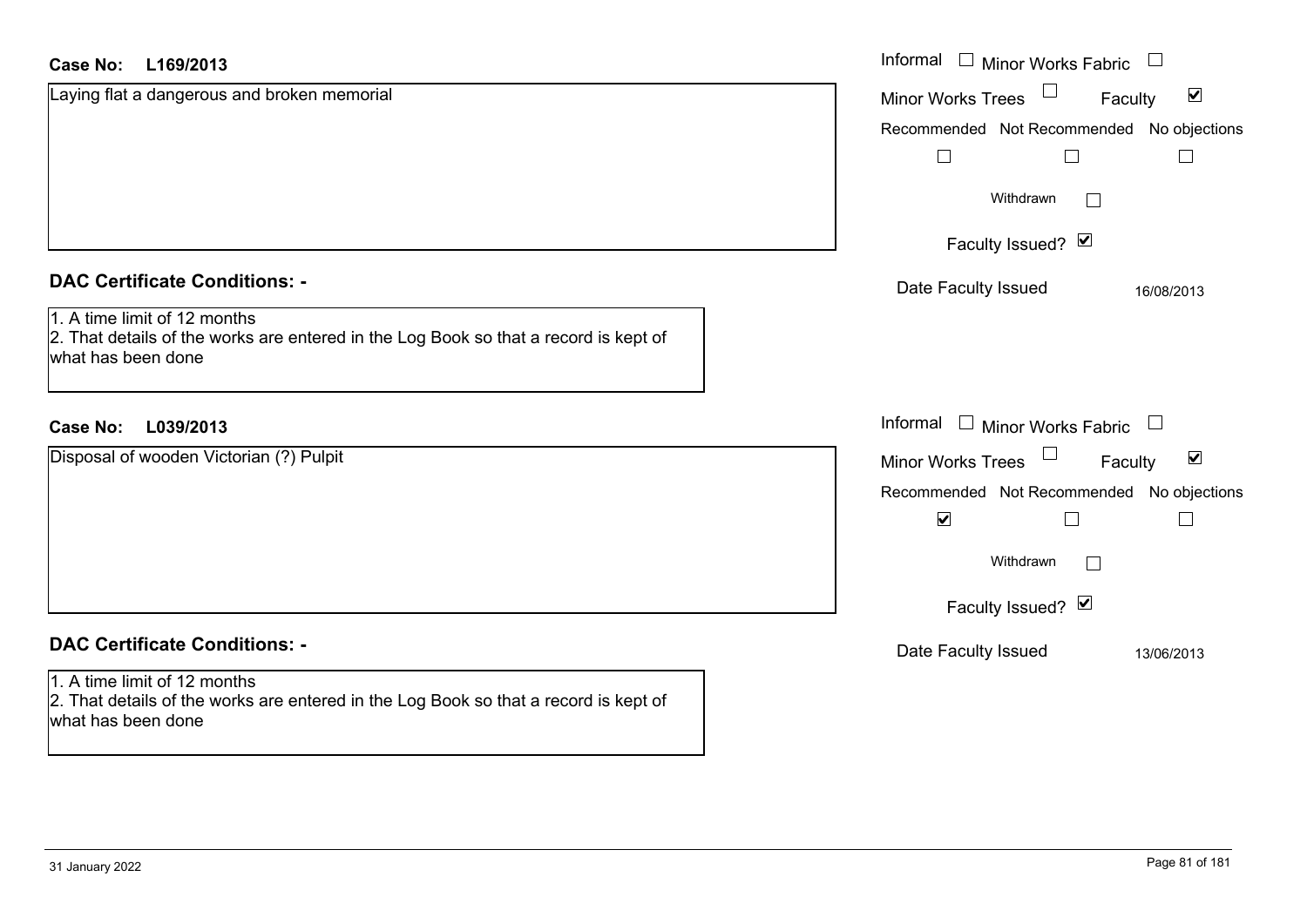| <b>Case No:</b><br>L042/2014                                                                                                                                                      | Informal<br>$\perp$<br><b>Minor Works Fabric</b>            |
|-----------------------------------------------------------------------------------------------------------------------------------------------------------------------------------|-------------------------------------------------------------|
| Repairs to the memorial for the Reverend H S T Gahan                                                                                                                              | $\blacktriangledown$<br><b>Minor Works Trees</b><br>Faculty |
|                                                                                                                                                                                   | Recommended Not Recommended No objections                   |
|                                                                                                                                                                                   | $\blacktriangledown$                                        |
|                                                                                                                                                                                   | Withdrawn                                                   |
|                                                                                                                                                                                   | Faculty Issued? Ø                                           |
| <b>DAC Certificate Conditions: -</b>                                                                                                                                              | Date Faculty Issued<br>28/07/2014                           |
| 1. That details of the works are entered in the Log Book so that a record is kept of<br>what has been done                                                                        |                                                             |
| <b>Case No:</b><br>L062/2014                                                                                                                                                      | Informal $\Box$<br>Minor Works Fabric L                     |
| 1. Replacement of the old red carpeting with new in bright red, but in addition: -                                                                                                | $\blacktriangledown$<br><b>Minor Works Trees</b><br>Faculty |
| a) Extend the run of carpet in the central aisle to reach the foot of the Chancel step<br>2. Replacement of the carpet immediately by the main (south) door with a large door-mat | Recommended Not Recommended No objections                   |
| 3. Replacement of the old blue carpet, now in the children's area, with new wipe-clean short-pile carpet<br>4. Replace the existing blue carpet for the Lady Chapel               | $\blacktriangledown$                                        |
|                                                                                                                                                                                   | Withdrawn                                                   |
|                                                                                                                                                                                   | Faculty Issued? Ø                                           |
| <b>DAC Certificate Conditions: -</b>                                                                                                                                              | Date Faculty Issued<br>28/07/2014                           |
| 1. That details of the works are entered in the Log Book so that a record is kept of                                                                                              |                                                             |

attached)

what has been done

2. That the contractor complies with the DAC guidance on the fitting of carpets (copy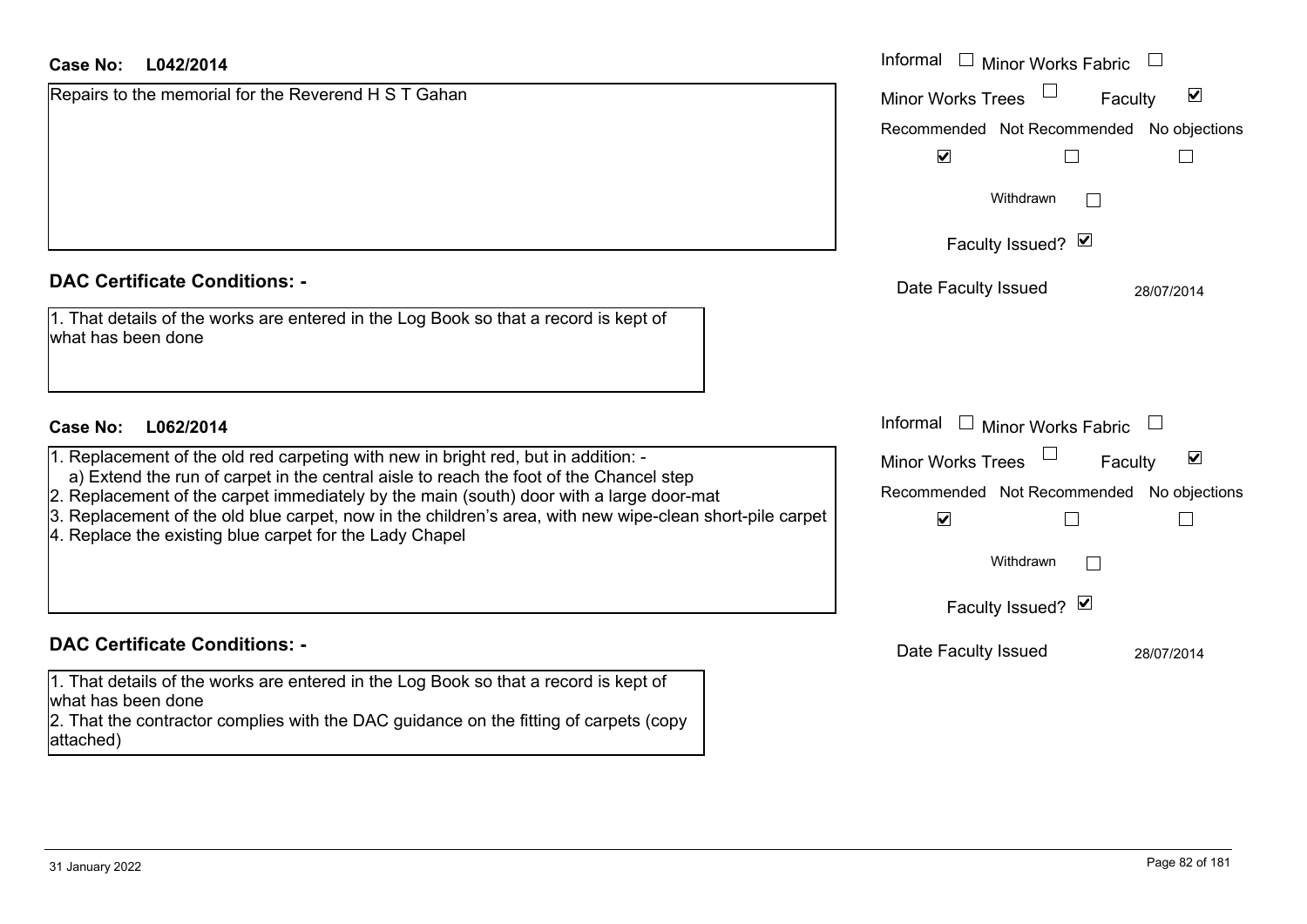| <b>Case No:</b><br>L058/2014                                                                                                                                               | Informal $\Box$ Minor Works Fabric                                                                                                                                                               |
|----------------------------------------------------------------------------------------------------------------------------------------------------------------------------|--------------------------------------------------------------------------------------------------------------------------------------------------------------------------------------------------|
| To make safe a headstone in the churchyard has fallen over and broken, leaving a sharp edge where<br>the stone has snapped. It has fallen face-down so cannot now be read. | $\blacktriangledown$<br><b>Minor Works Trees</b><br>Faculty<br>Recommended Not Recommended No objections<br>$\Box$<br>$\Box$<br>Withdrawn<br>Faculty Issued? Ø                                   |
| <b>DAC Certificate Conditions: -</b>                                                                                                                                       | Date Faculty Issued<br>27/02/2014                                                                                                                                                                |
| 1. A time limit of 12 months<br>2. That details of the works are entered in the Log Book so that a record is kept of<br>what has been done                                 |                                                                                                                                                                                                  |
| <b>Case No:</b><br>L078/2015                                                                                                                                               | Informal $\Box$ Minor Works Fabric $\Box$                                                                                                                                                        |
| Replacement of: -<br>1.9 x broken<br>2. 22 x cracked<br>leaded lights in the windows                                                                                       | <b>Minor Works Trees</b><br>Faculty<br>Recommended Not Recommended No objections<br>$\blacktriangledown$<br>$\Box$<br>$\overline{\phantom{a}}$<br>Withdrawn<br>$\perp$<br>Faculty Issued? $\Box$ |
| <b>DAC Certificate Conditions: -</b>                                                                                                                                       | Date Faculty Issued                                                                                                                                                                              |
| 1. A time limit of 12 months<br>2. That details of the works are entered in the Log Book so that a record is kept of<br>what has been done                                 |                                                                                                                                                                                                  |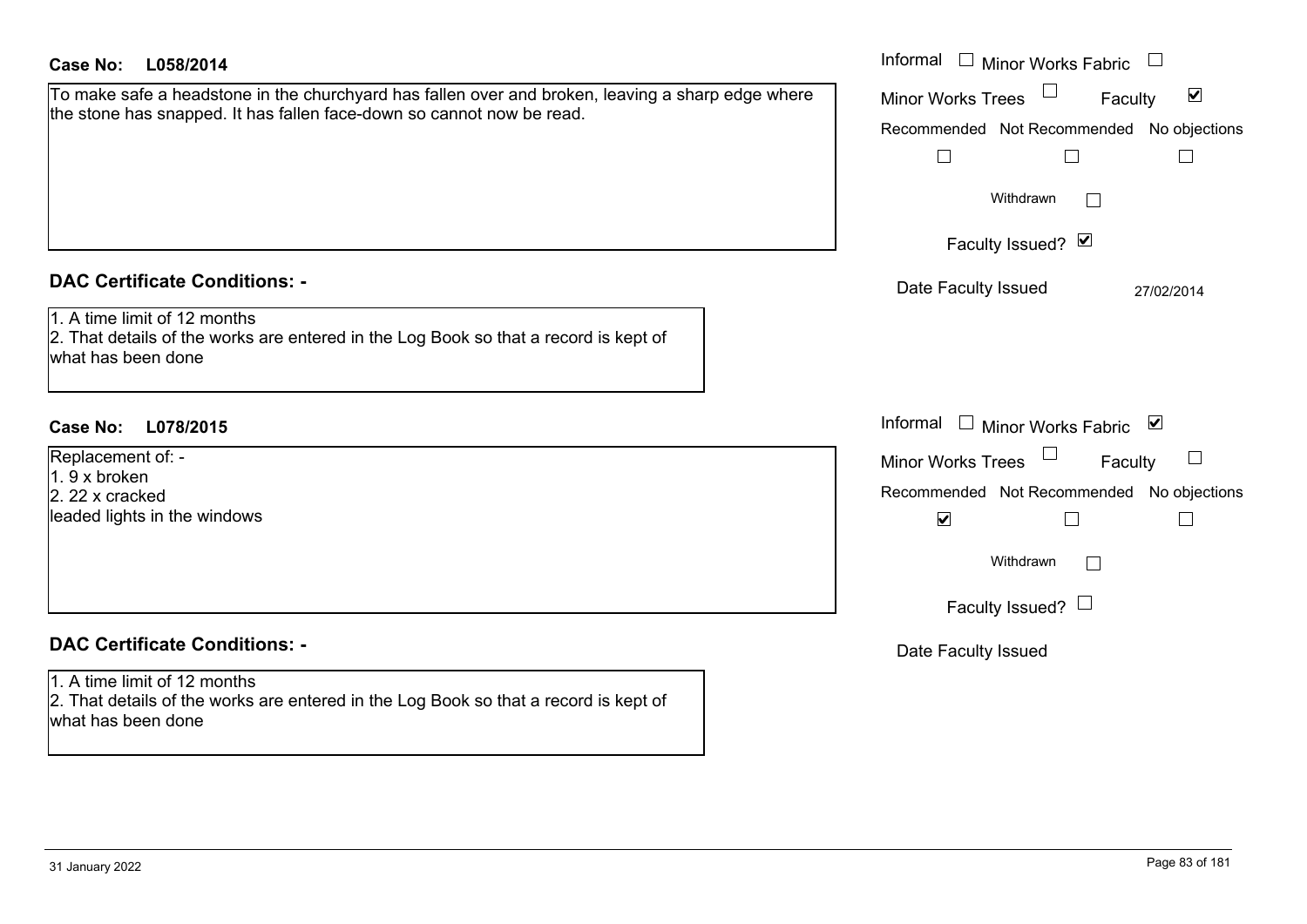| <b>Case No:</b>                                                                                            | Informal $\square$<br>Minor Works Fabric<br>$\Box$                    |
|------------------------------------------------------------------------------------------------------------|-----------------------------------------------------------------------|
| Remove deadwood 1 x field maple                                                                            | $\blacktriangledown$<br>$\Box$<br><b>Minor Works Trees</b><br>Faculty |
|                                                                                                            | Recommended Not Recommended No objections                             |
|                                                                                                            | $\blacktriangledown$                                                  |
|                                                                                                            | Withdrawn<br>$\Box$                                                   |
|                                                                                                            | Faculty Issued? $\Box$                                                |
| <b>DAC Certificate Conditions: -</b>                                                                       | Date Faculty Issued                                                   |
| 1. That details of the works are entered in the Log Book so that a record is kept of<br>what has been done |                                                                       |
| <b>Case No:</b>                                                                                            | Informal □ Minor Works Fabric ⊠                                       |
| To fell: -<br>1. 1 x Field Maple                                                                           | Minor Works Trees<br>$\Box$<br>Faculty                                |
| 2. 1 x Horse Chestnut                                                                                      | Recommended Not Recommended No objections                             |
|                                                                                                            | $\blacktriangledown$<br>$\Box$<br>$\Box$                              |
|                                                                                                            | Withdrawn<br>$\Box$                                                   |
|                                                                                                            | Faculty Issued? $\Box$                                                |
| <b>DAC Certificate Conditions: -</b>                                                                       | Date Faculty Issued                                                   |
| 1. That details of the works are entered in the Log Book so that a record is kept of<br>what has been done |                                                                       |
|                                                                                                            |                                                                       |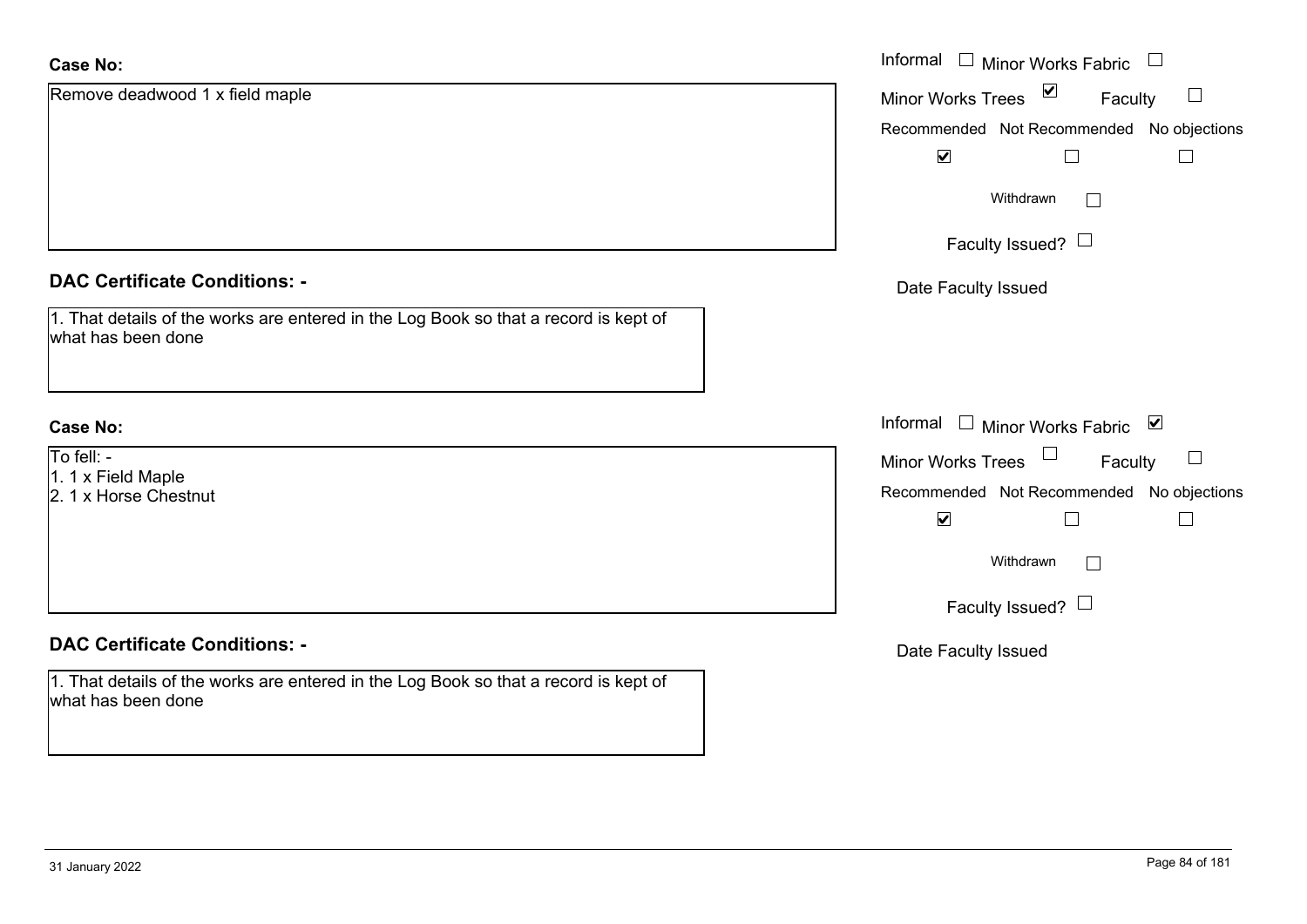# **Case No:**

Creation of Garden of Remembrance in extension to the Churchyard

# **DAC Certificate Conditions: -**

1. That details of the works are entered in the Log Book so that a record is kept of what has been done

|                                                         | Informal $\Box$<br>$\blacksquare$ Minor Works Fabric $\blacksquare$ |
|---------------------------------------------------------|---------------------------------------------------------------------|
| of Garden of Remembrance in extension to the Churchyard | Minor Works Trees $\Box$<br>$\blacktriangledown$<br>Faculty         |
|                                                         | Recommended Not Recommended No objections                           |
|                                                         | $\blacktriangledown$                                                |
|                                                         | Withdrawn                                                           |
|                                                         | Faculty Issued? Ø                                                   |
| rtificate Conditions: -                                 | Date Faculty Issued<br>09/01/2018                                   |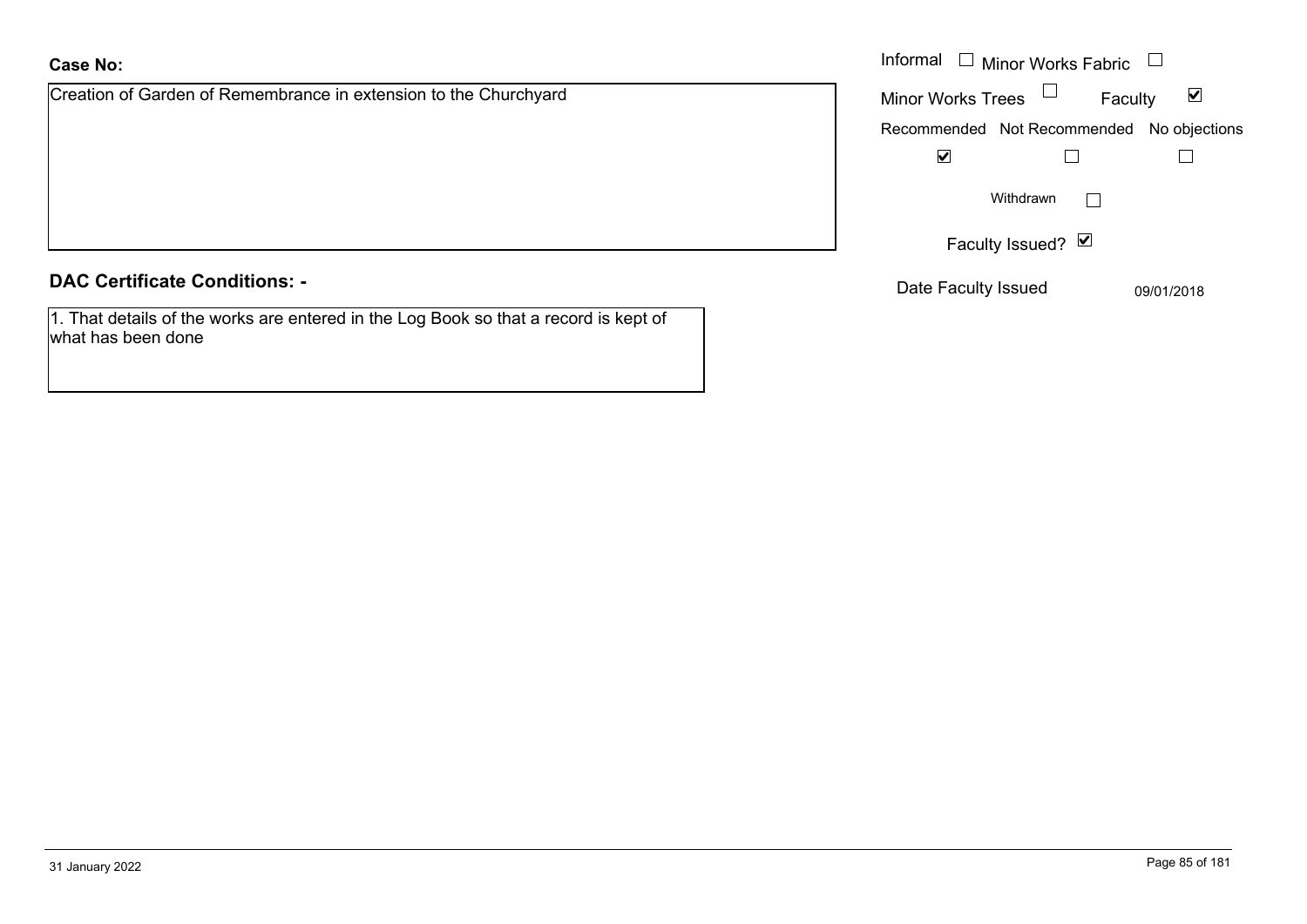### **Ben No: Church**

#### **20501 Thurcaston, All Saints**

| L/1999<br><b>Case No:</b>            | Informal $\Box$ Minor Works Fabric                          |
|--------------------------------------|-------------------------------------------------------------|
| Refurbishment of Bells               | Minor Works Trees $\Box$<br>$\blacktriangledown$<br>Faculty |
|                                      | Recommended Not Recommended No objections                   |
|                                      |                                                             |
|                                      | Withdrawn                                                   |
|                                      | Faculty Issued? $\boxed{\triangledown}$                     |
| <b>DAC Certificate Conditions: -</b> | Date Faculty Issued<br>20/03/2000                           |
| 1. A time limit of 12 months         |                                                             |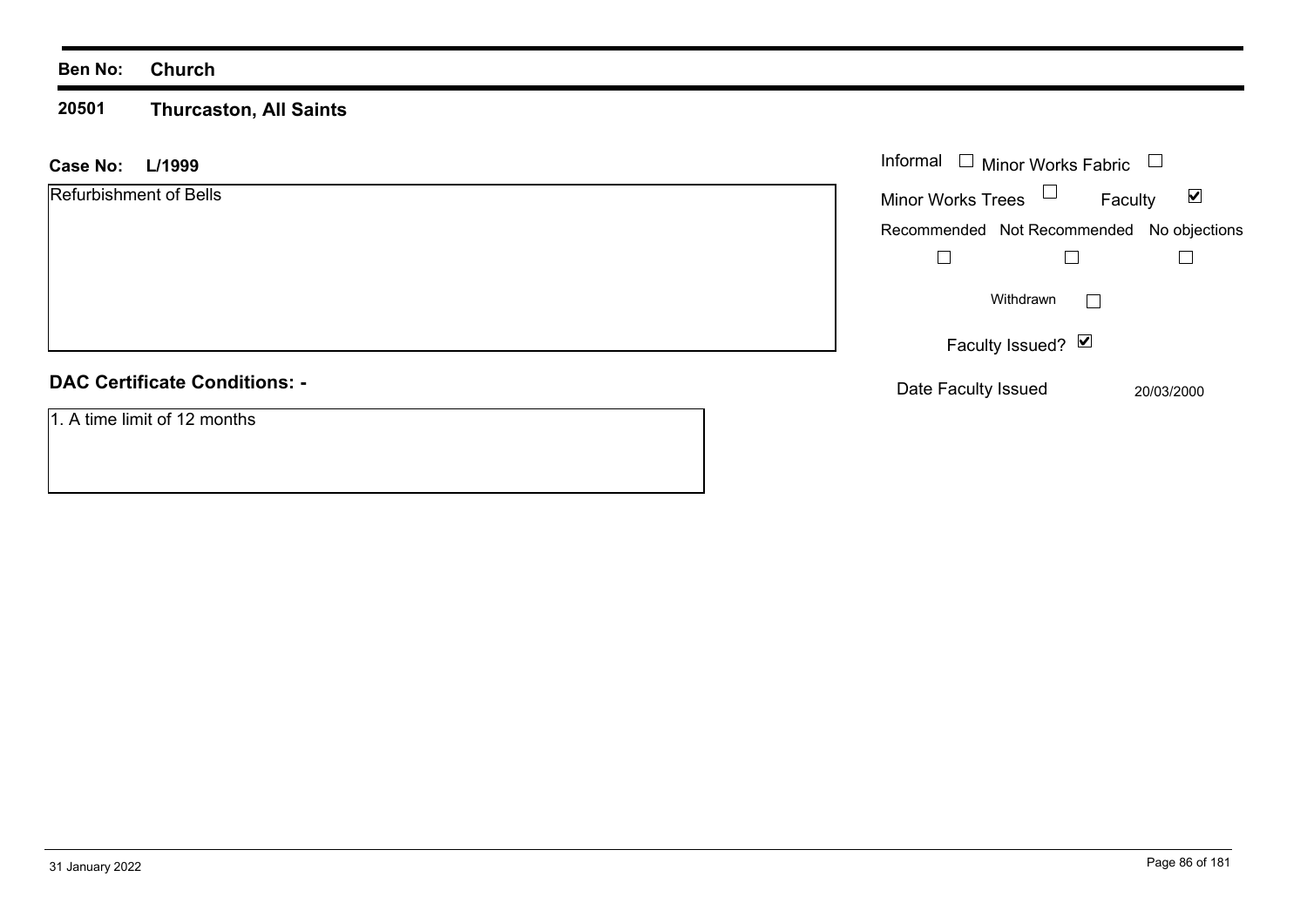| <b>Case No:</b><br>L047/2000                                                                                                                                                                      | Informal $\Box$<br>Minor Works Fabric                     |
|---------------------------------------------------------------------------------------------------------------------------------------------------------------------------------------------------|-----------------------------------------------------------|
| Installation of new path in churchyard                                                                                                                                                            | $\blacktriangledown$<br>Minor Works Trees<br>Faculty      |
|                                                                                                                                                                                                   | Recommended Not Recommended No objections                 |
|                                                                                                                                                                                                   | $\blacktriangledown$                                      |
|                                                                                                                                                                                                   | Withdrawn                                                 |
|                                                                                                                                                                                                   | Faculty Issued? Ø                                         |
| <b>DAC Certificate Conditions: -</b>                                                                                                                                                              | Date Faculty Issued<br>23/08/2000                         |
| 1. A time limit of 12 months<br>2. That the work and methodology should be monitored by the church's appointed<br>architect<br>3. That before any work was commenced the approval of the Diocesan |                                                           |
| L063/2001<br><b>Case No:</b>                                                                                                                                                                      | Informal $\blacksquare$ Minor Works Fabric $\blacksquare$ |
| 1. Erection of a resurrection figure on the north wall of the church                                                                                                                              | $\Box$<br>$\Box$<br><b>Minor Works Trees</b><br>Faculty   |
| 2. Erection of room at west end of church                                                                                                                                                         | Recommended Not Recommended No objections                 |
|                                                                                                                                                                                                   | $\blacktriangledown$<br>$\mathbf{L}$                      |
|                                                                                                                                                                                                   | Withdrawn<br>$\mathbf{I}$                                 |
|                                                                                                                                                                                                   | Faculty Issued? $\Box$                                    |
| <b>DAC Certificate Conditions: -</b>                                                                                                                                                              | Date Faculty Issued                                       |
| 1. A time limit of 12 months                                                                                                                                                                      |                                                           |

ш.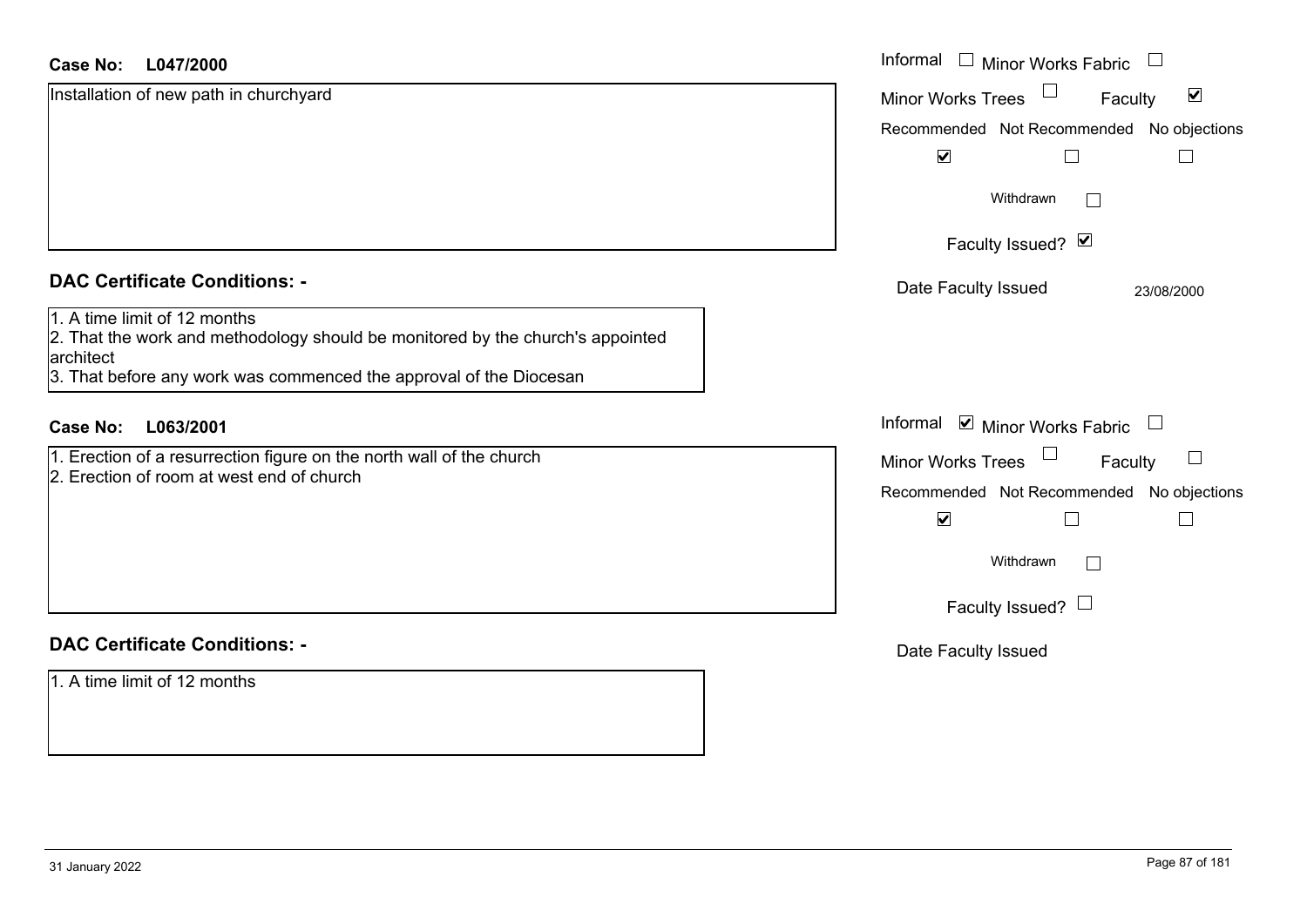| <b>Case No:</b><br>L143/2001                      | Informal □ Minor Works Fabric □                             |
|---------------------------------------------------|-------------------------------------------------------------|
| Installation of a Sound and Induction Loop System | Minor Works Trees $\Box$<br>$\blacktriangledown$<br>Faculty |
|                                                   | Recommended Not Recommended No objections                   |
|                                                   | $\blacktriangledown$<br>$\Box$<br>$\Box$                    |
|                                                   | Withdrawn<br>$\Box$                                         |
|                                                   | Faculty Issued?                                             |
| <b>DAC Certificate Conditions: -</b>              | Date Faculty Issued                                         |
| 1. A time limit of 12 months                      |                                                             |
| L015/2003<br><b>Case No:</b>                      | Informal □ Minor Works Fabric<br>$\Box$                     |
| Fitting of lightning conductor to the Tower       | Minor Works Trees<br>$\blacktriangledown$<br>Faculty        |
|                                                   | Recommended Not Recommended No objections                   |
|                                                   | $\blacktriangledown$<br>$\Box$<br>$\Box$                    |
|                                                   | Withdrawn<br>$\Box$                                         |
|                                                   | Faculty Issued? $\Box$                                      |
| <b>DAC Certificate Conditions: -</b>              | Date Faculty Issued                                         |
| 1. A time limit of 12 months                      |                                                             |
|                                                   |                                                             |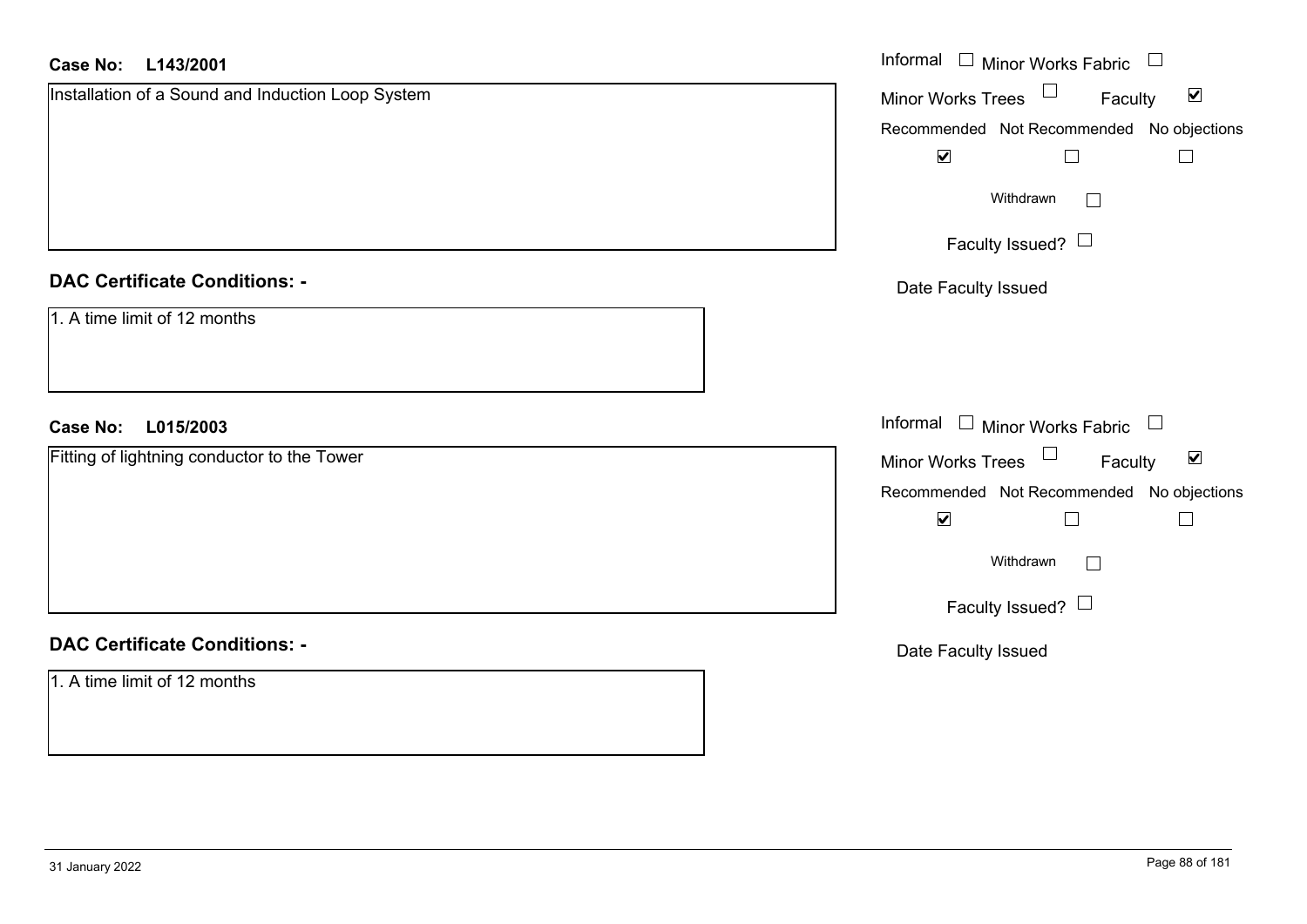| <b>Case No:</b><br>L110/2004                                                                                                  | Informal <b>☑</b> Minor Works Fabric                        |
|-------------------------------------------------------------------------------------------------------------------------------|-------------------------------------------------------------|
| Extension on north side of the church to provide meeting room, office, toilets and wheelchair access                          | $\blacktriangledown$<br>Minor Works Trees<br>Faculty        |
|                                                                                                                               | Recommended Not Recommended No objections                   |
|                                                                                                                               | $\blacktriangledown$<br>$\Box$                              |
|                                                                                                                               | Withdrawn<br>$\perp$                                        |
|                                                                                                                               | Faculty Issued? Ø                                           |
| <b>DAC Certificate Conditions: -</b>                                                                                          | Date Faculty Issued<br>06/06/2007                           |
| 1. A time limit of 12 months<br>2. That the proposed date stone on the extension should only show the date of the<br>building |                                                             |
| L088/2006<br><b>Case No:</b>                                                                                                  | Informal <u>I</u> Minor Works Fabric <b>⊻</b>               |
| Erection of free-standing 18ft high flagpole in churchyard                                                                    | $\blacktriangledown$<br><b>Minor Works Trees</b><br>Faculty |
|                                                                                                                               | Recommended Not Recommended No objections                   |
|                                                                                                                               | $\Box$<br>$\Box$                                            |
|                                                                                                                               | Withdrawn<br>$\Box$                                         |
|                                                                                                                               | Faculty Issued? $\Box$                                      |
| <b>DAC Certificate Conditions: -</b>                                                                                          | Date Faculty Issued                                         |
| 1. A time limit of 12 months                                                                                                  |                                                             |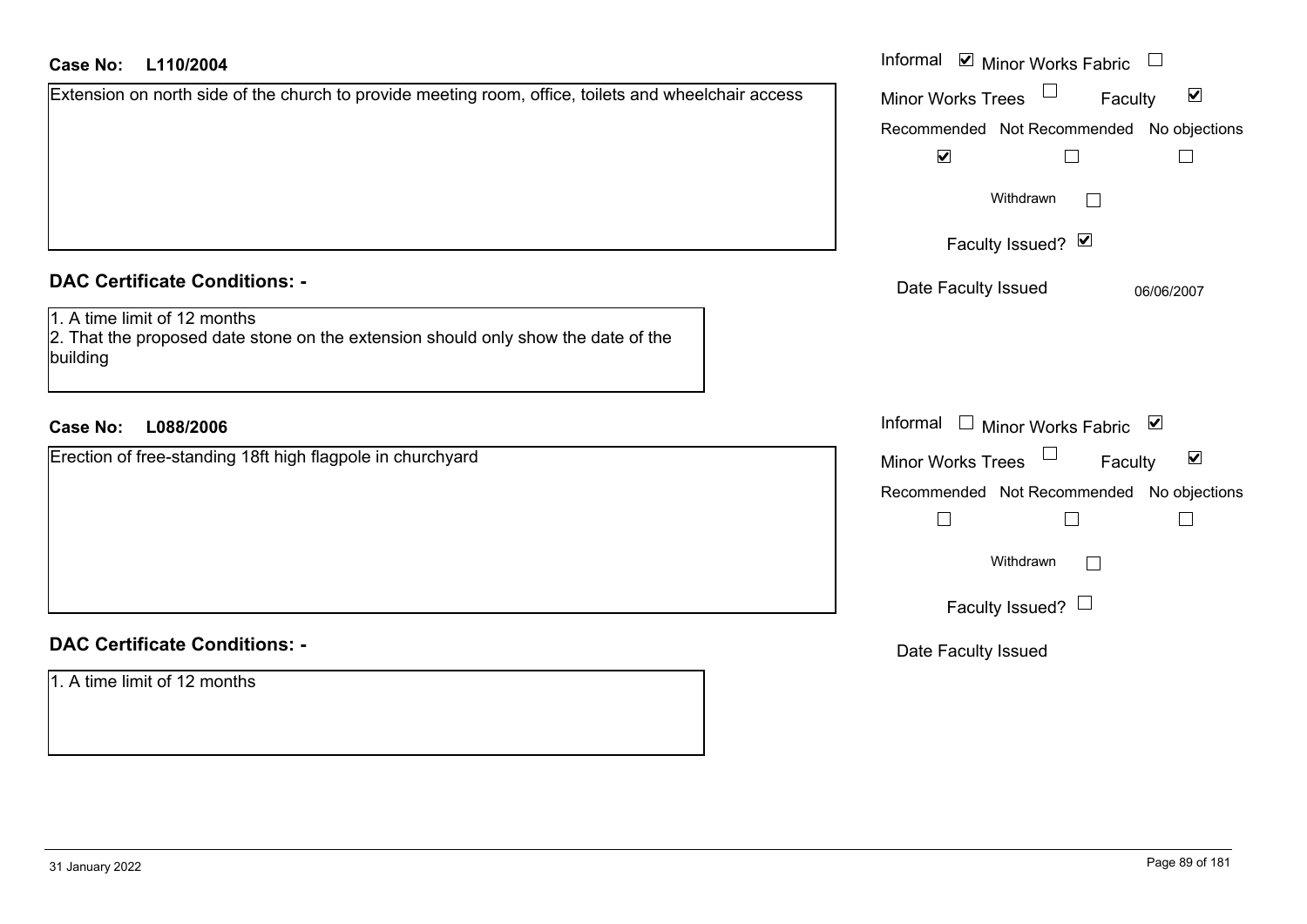| <b>Case No:</b><br>L209/2008                                                                                                                            | Informal $\blacksquare$ Minor Works Fabric $\Box$     |
|---------------------------------------------------------------------------------------------------------------------------------------------------------|-------------------------------------------------------|
| 1. Re-ordering of west end of the church comprising in the: -<br>a) Nave - removal and disposal of the pews and pew platforms and making good the floor | Minor Works Trees<br>$\blacktriangledown$<br>Faculty  |
| b) North Aisle - re-location of burial stone, ancient headstone and the Richard Hill slate                                                              | Recommended Not Recommended No objections             |
| 2. Installation of two-way light-switch by North Door<br>3. Repair of plasterwork on south wall near South Door                                         | $\blacktriangledown$<br>⊔<br>$\overline{\phantom{a}}$ |
|                                                                                                                                                         | Withdrawn<br>$\mathbb{R}^n$                           |
|                                                                                                                                                         | Faculty Issued? Ø                                     |
| <b>DAC Certificate Conditions: -</b>                                                                                                                    | Date Faculty Issued<br>26/02/2009                     |
| 1. A time limit of 12 months<br>2. That details of the works are entered in the Log Book so that a record is kept of                                    |                                                       |
| what has been done                                                                                                                                      |                                                       |
| 3. That the Church Architect specifies what the limes in the specification for the                                                                      |                                                       |
| Case No: L022/2008                                                                                                                                      | Informal Informal Minor Works Fabric                  |
| 1. Fell 1 Lime tree                                                                                                                                     | Minor Works Trees <sup>5</sup><br>Faculty             |
| 2. Pollard 1 Lime tree                                                                                                                                  | Recommended Not Recommended No objections             |
|                                                                                                                                                         | $\Box$<br>$\Box$                                      |
|                                                                                                                                                         | Withdrawn<br>$\perp$                                  |
|                                                                                                                                                         | Faculty Issued? $\Box$                                |
| <b>DAC Certificate Conditions: -</b>                                                                                                                    | Date Faculty Issued                                   |
| 1. A time limit of 12 months                                                                                                                            |                                                       |
|                                                                                                                                                         |                                                       |
|                                                                                                                                                         |                                                       |
|                                                                                                                                                         |                                                       |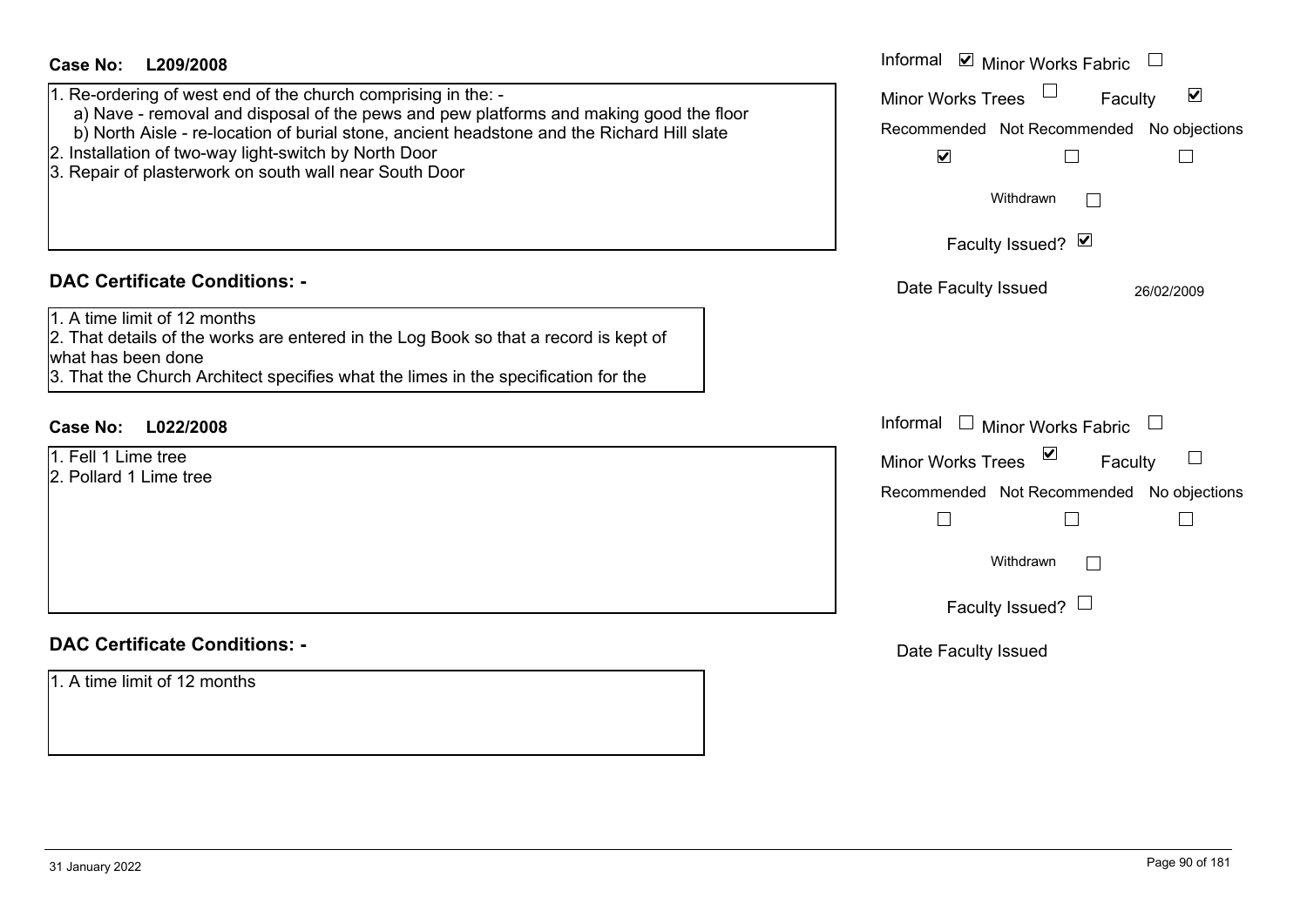# **L036/2009Case No:** Informal

| Re-pollarding, crown raising, deadwood removal, crown cleaning works to Trees as necessary |  |
|--------------------------------------------------------------------------------------------|--|
|                                                                                            |  |
|                                                                                            |  |
|                                                                                            |  |
|                                                                                            |  |
|                                                                                            |  |

## **DAC Certificate Conditions: -**

| 1. That details of the works are entered in the Log Book so that a record is kept of |  |
|--------------------------------------------------------------------------------------|--|
| what has been done                                                                   |  |

# **L062/2011Case No:** Informal

1. Internal and external cleaning of stained glass windows 2. Repairs to leadwork and replacement (where necessary) of broken / damaged glass

# **DAC Certificate Conditions: -**

1. A time limit of 12 months 2. That details of the works are entered in the Log Book so that a record is kept of what has been done

| Informal<br><b>Minor Works Fabric</b>                              |
|--------------------------------------------------------------------|
| $\vert\bm{\mathsf{v}}\vert$<br><b>Minor Works Trees</b><br>Faculty |
| Recommended Not Recommended No objections                          |
| ⊻                                                                  |
| Withdrawn                                                          |
| Faculty Issued? $\Box$                                             |
| Date Faculty Issued                                                |
|                                                                    |
| Informal<br>Minor Works Fabric<br>$\Box$                           |
| ⊻<br><b>Minor Works Trees</b><br>Faculty                           |
| Recommended Not Recommended No objections                          |
| ⊻                                                                  |
| Withdrawn                                                          |
| Faculty Issued?                                                    |

Date Faculty Issued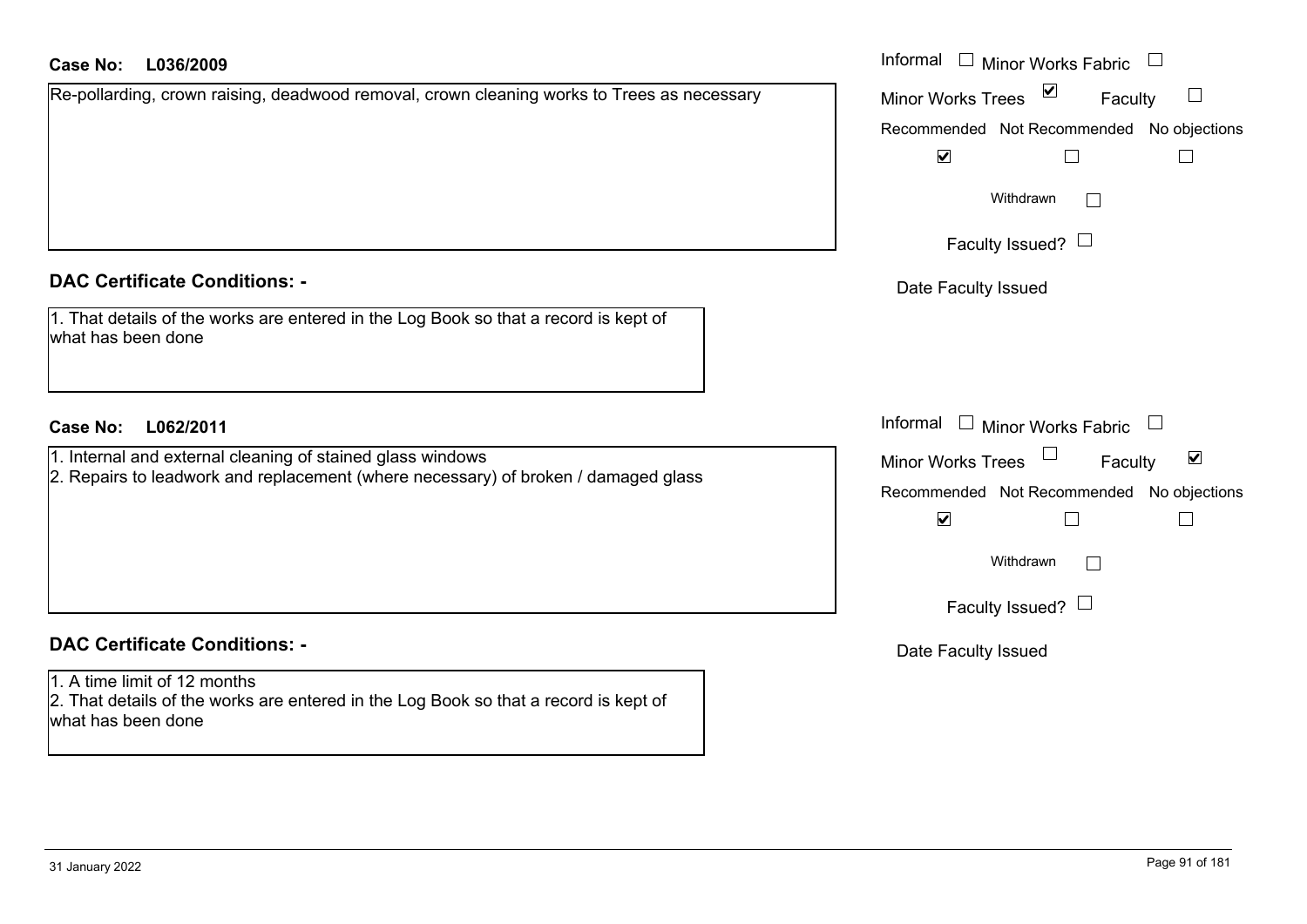| <b>Case No:</b><br>L067/2013                                                                                                               | Informal $\Box$ Minor Works Fabric $\Box$                                           |
|--------------------------------------------------------------------------------------------------------------------------------------------|-------------------------------------------------------------------------------------|
| 1. Re-wiring of the interior of the church<br>2. Replacement of existing conventional spot lights with LED spot lights                     | Minor Works Trees<br>$\Box$<br>Faculty<br>Recommended Not Recommended No objections |
|                                                                                                                                            | $\blacktriangledown$<br>$\Box$                                                      |
|                                                                                                                                            | Withdrawn<br>$\mathbf{I}$                                                           |
|                                                                                                                                            | Faculty Issued? $\Box$                                                              |
| <b>DAC Certificate Conditions: -</b>                                                                                                       | Date Faculty Issued                                                                 |
| 1. A time limit of 12 months<br>2. That details of the works are entered in the Log Book so that a record is kept of<br>what has been done |                                                                                     |
| 3. That, where possible, all fixings should be made into joints, not stonework, using                                                      |                                                                                     |
| <b>Case No:</b><br>L088/2013                                                                                                               | Informal $\Box$ Minor Works Fabric $\Box$                                           |
| Installation of AV Equipment comprising: -                                                                                                 | Minor Works Trees<br>$\Box$<br>Faculty                                              |
| 1. 1 x Data Projector<br>2. 1 x Retractable Projection Screen                                                                              | Recommended Not Recommended No objections                                           |
|                                                                                                                                            | $\blacktriangledown$<br>$\Box$                                                      |
|                                                                                                                                            | Withdrawn<br>$\mathbf{L}$                                                           |
|                                                                                                                                            | Faculty Issued? $\Box$                                                              |
| <b>DAC Certificate Conditions: -</b>                                                                                                       | Date Faculty Issued                                                                 |
| 1. A time limit of 12 months<br>2. That details of the works are entered in the Log Book so that a record is kept of<br>what has been done |                                                                                     |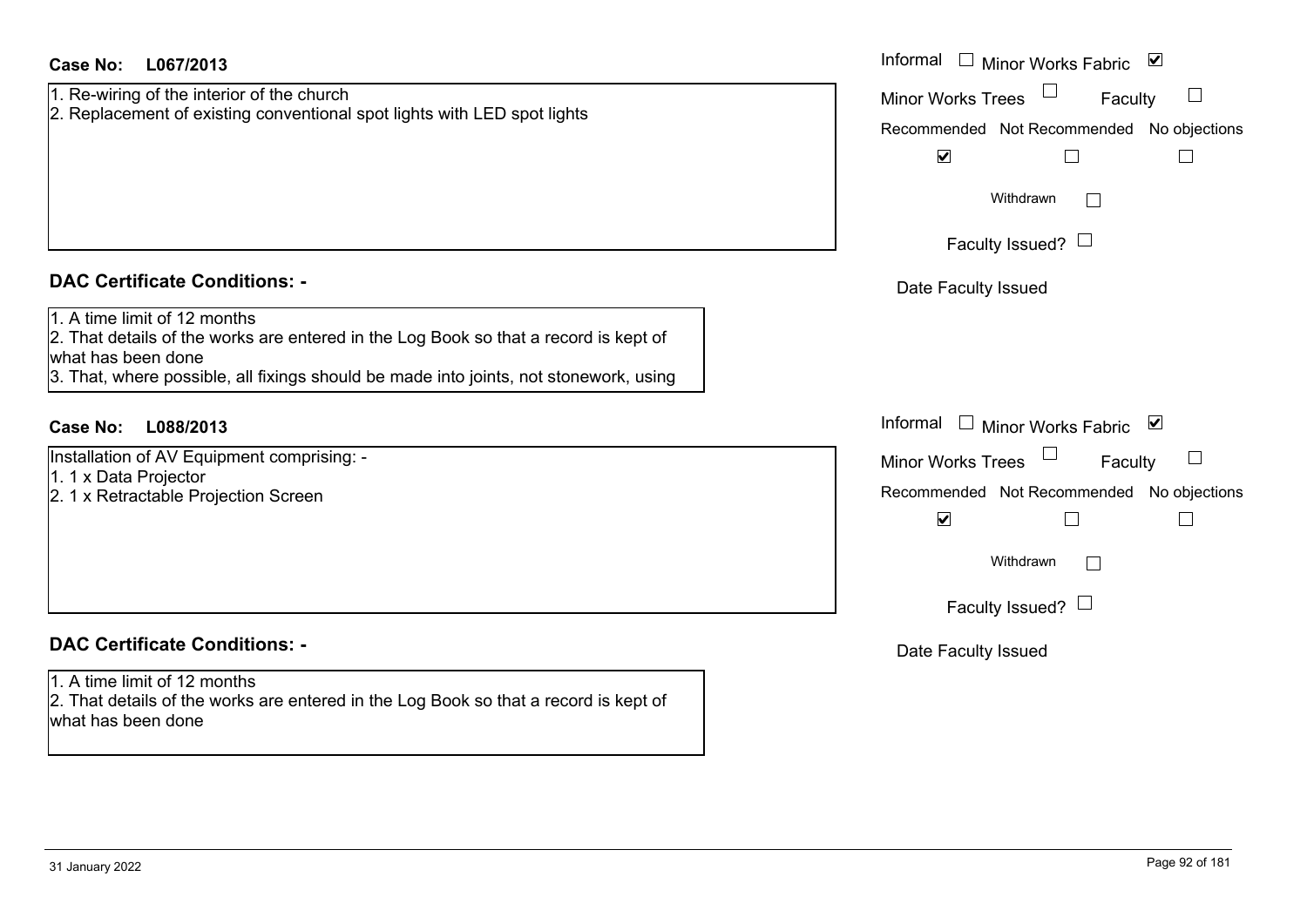# **L127/2015Case No:** Informal

Installation in the churchyard of: - 1. Five-foot Bench2. Hard standing for the Bench in memory of Pam and Gordon Lang

# **DAC Certificate Conditions: -**

1. A time limit of 12 months2. That details of the works are entered in the Log Book so that a record is kept of what has been done

# **L192/2015Case No:** Informal

1. Removal of existing gas Boiler 2. Instalaltion of 2 x replacement Boilers

# **DAC Certificate Conditions: -**

1. That details of the works are entered in the Log Book so that a record is kept of what has been done

 2. That the PCC obtaining the required planning permission for the flues prior to the commencement of the works and that a copy of the Approval is submitted to the DAC

| Informal<br>$\blacktriangledown$<br>Minor Works Fabric                                                   |
|----------------------------------------------------------------------------------------------------------|
| <b>Minor Works Trees</b><br>Faculty<br>Recommended Not Recommended No objections<br>$\blacktriangledown$ |
| Withdrawn                                                                                                |
| Faculty Issued?                                                                                          |
| Date Faculty Issued                                                                                      |
| Informal<br>$\Box$ Minor Works Fabric                                                                    |
| ⊻<br><b>Minor Works Trees</b><br>Faculty                                                                 |
| Recommended Not Recommended No objections<br>$\blacktriangledown$<br>Withdrawn                           |
| Faculty Issued? Ø                                                                                        |
| Date Faculty Issued<br>29/10/2015                                                                        |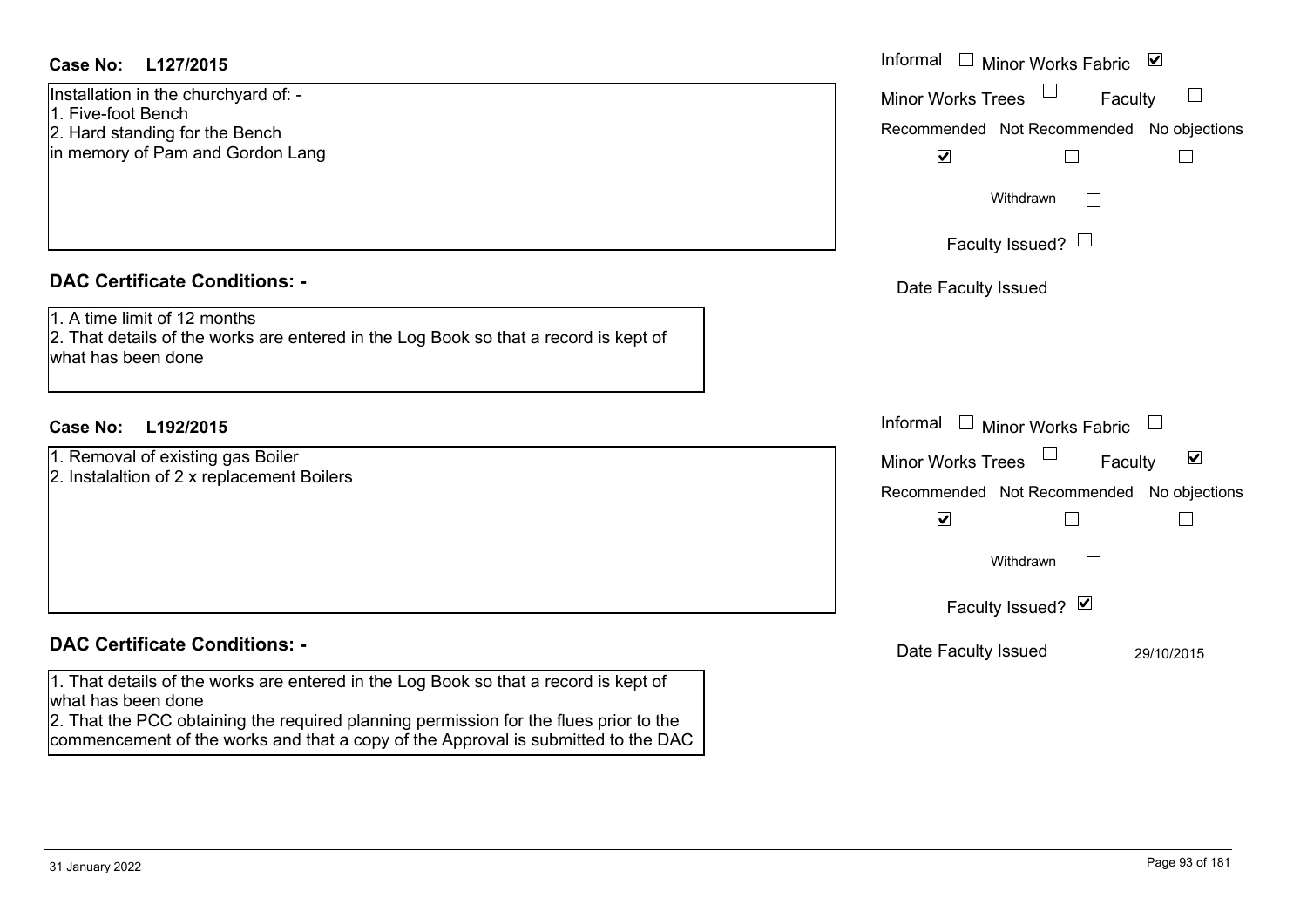## **Case No:**

1. Re-pollard 1 x Lime 2. Start pollarding regime on 3 x Limes

# **DAC Certificate Conditions: -**

1. That details of the works are entered in the Log Book so that a record is kept of what has been done

2. That as a pollarding regime is committing to a fairly large regular financial commitment, consideration could be given to remove the trees individually over a

## **Case No:**

Repair and replacement of lead to Bell Tower Roof

# **DAC Certificate Conditions: -**

1. That details of the works are entered in the Log Book so that a record is kept of what has been done

2. That the Project Architect ensures that the appropriate contract is put in place with the contractor as this has not been specified in the papers submitted

|                                                                                                                                                                                                                                                  | Informal $\Box$<br><b>Minor Works Fabric</b>                                                             |
|--------------------------------------------------------------------------------------------------------------------------------------------------------------------------------------------------------------------------------------------------|----------------------------------------------------------------------------------------------------------|
| lard 1 x Lime<br>ollarding regime on 3 x Limes                                                                                                                                                                                                   | Minor Works Trees ⊠<br>Faculty<br>Recommended Not Recommended No objections<br>$\blacktriangledown$      |
|                                                                                                                                                                                                                                                  | Withdrawn<br>$\perp$<br>Faculty Issued? $\Box$                                                           |
| rtificate Conditions: -                                                                                                                                                                                                                          | Date Faculty Issued                                                                                      |
| etails of the works are entered in the Log Book so that a record is kept of<br>been done<br>s a pollarding regime is committing to a fairly large regular financial<br>ent, consideration could be given to remove the trees individually over a |                                                                                                          |
|                                                                                                                                                                                                                                                  | Informal $\square$<br>Minor Works Fabric ⊠                                                               |
| nd replacement of lead to Bell Tower Roof                                                                                                                                                                                                        | <b>Minor Works Trees</b><br>Faculty<br>Recommended Not Recommended No objections<br>$\blacktriangledown$ |
|                                                                                                                                                                                                                                                  | Withdrawn<br>$\Box$<br>Faculty Issued? $\Box$                                                            |
| rtificate Conditions: -                                                                                                                                                                                                                          | Date Faculty Issued                                                                                      |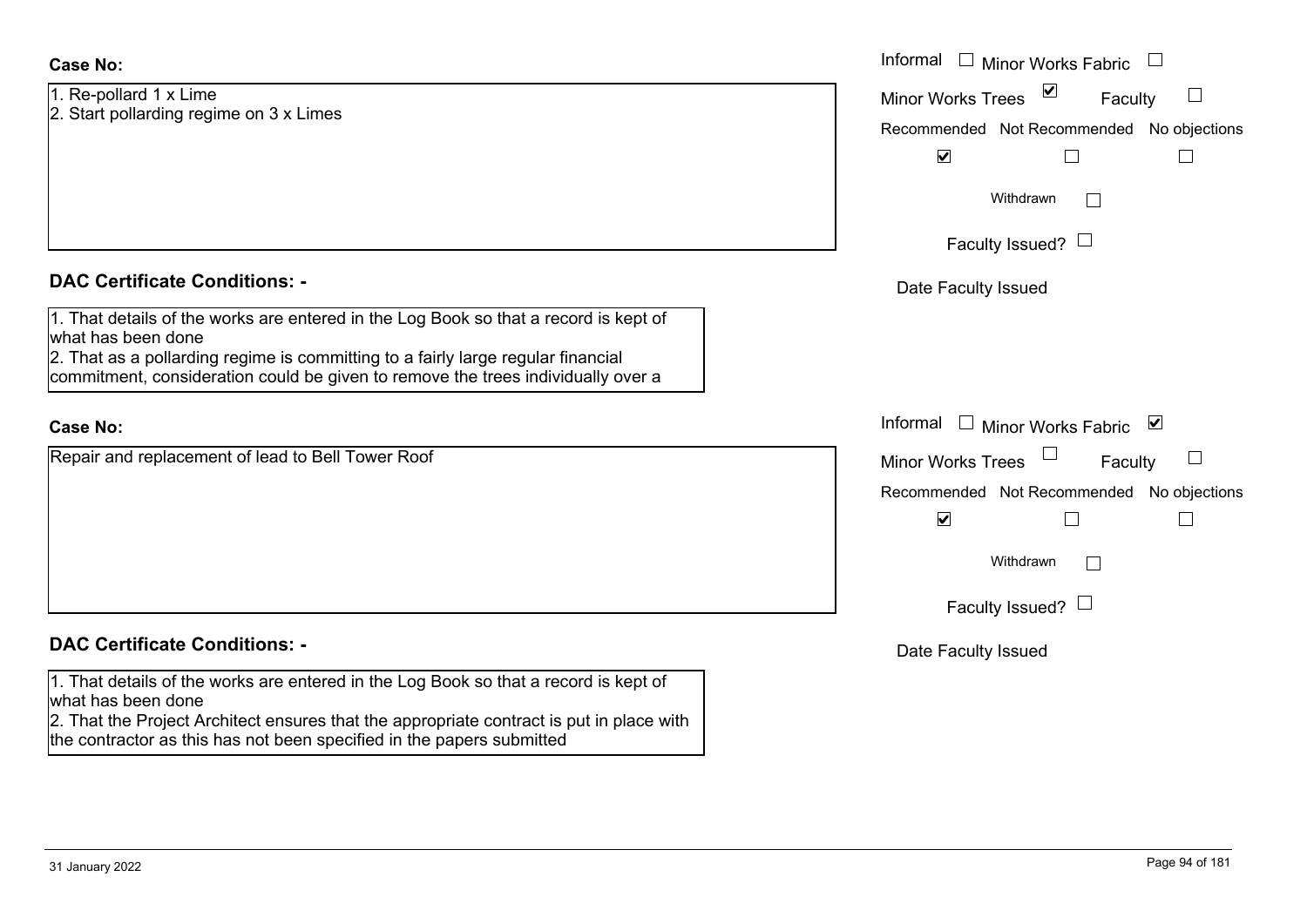| <b>Case No:</b>                                                                                            | Informal □ Minor Works Fabric                                                                |
|------------------------------------------------------------------------------------------------------------|----------------------------------------------------------------------------------------------|
| 1. Prune back 3 Limes away from church<br>2. Pollard 2 diseased Limes                                      | Minor Works Trees <b>☑</b><br>$\Box$<br>Faculty<br>Recommended Not Recommended No objections |
|                                                                                                            | $\blacktriangledown$                                                                         |
|                                                                                                            | Withdrawn<br>$\Box$                                                                          |
|                                                                                                            | Faculty Issued? $\Box$                                                                       |
| <b>DAC Certificate Conditions: -</b>                                                                       | Date Faculty Issued                                                                          |
| 1. That details of the works are entered in the Log Book so that a record is kept of<br>what has been done |                                                                                              |
| <b>Case No:</b>                                                                                            | Informal □ Minor Works Fabric ⊠                                                              |
| Pollarding of 3 Lime Trees (T73, T74, T75)                                                                 | Minor Works Trees $\Box$<br>$\Box$<br>Faculty                                                |
|                                                                                                            | Recommended Not Recommended No objections                                                    |
|                                                                                                            | $\blacktriangledown$<br>П                                                                    |
|                                                                                                            | Withdrawn<br>$\Box$                                                                          |
|                                                                                                            | Faculty Issued? $\Box$                                                                       |
| <b>DAC Certificate Conditions: -</b>                                                                       | Date Faculty Issued                                                                          |
| 1. That details of the works are entered in the Log Book so that a record is kept of<br>what has been done |                                                                                              |
|                                                                                                            |                                                                                              |

 $\sim$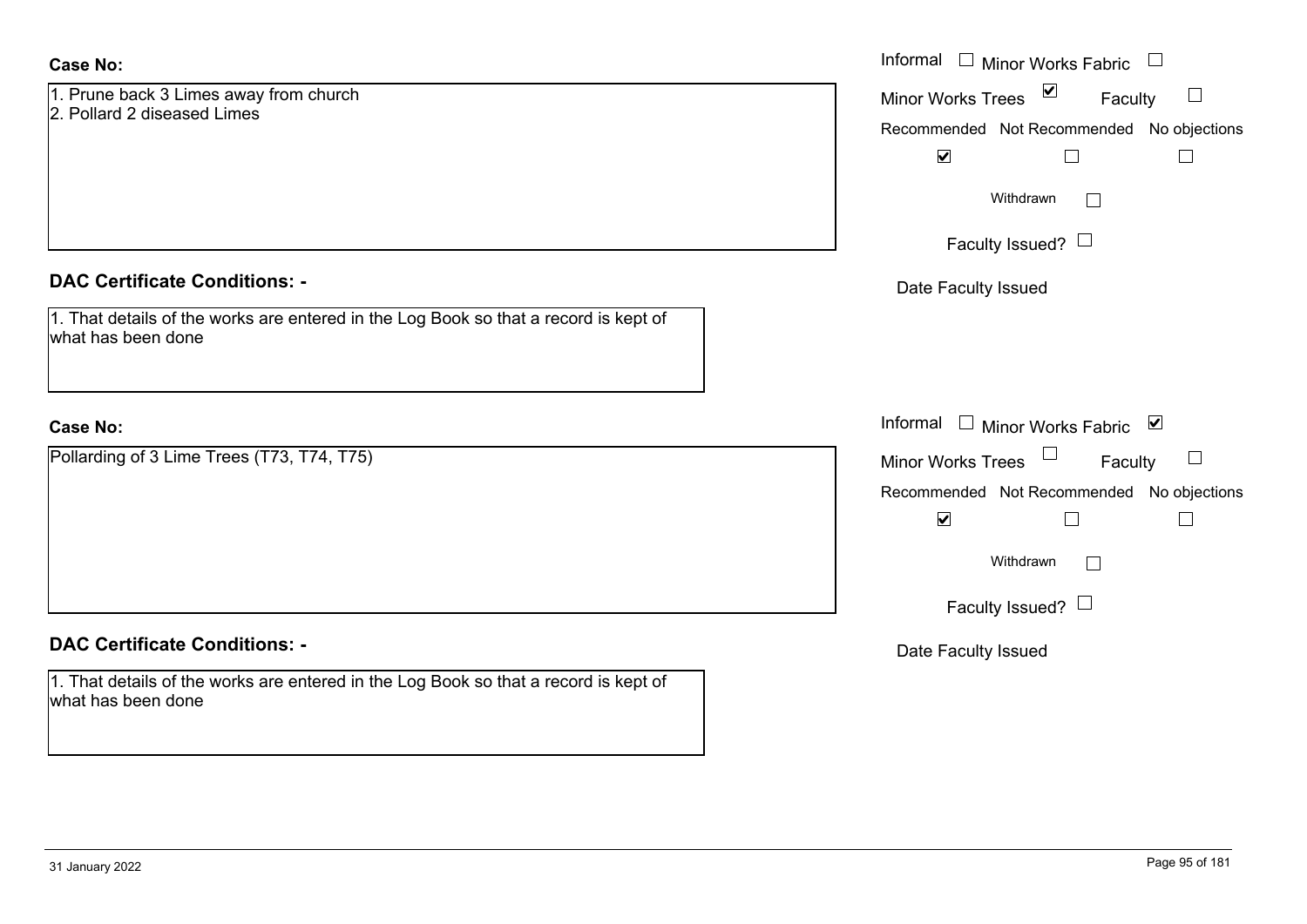### **Ben No: Church**

#### **20307 Thurlaston, All Saints**

# **L076/2000 Case No:** Informal

| Refurbishment of old Mortuary building | $\blacktriangledown$<br><b>Minor Works Trees</b><br>Faculty |
|----------------------------------------|-------------------------------------------------------------|
|                                        | Recommended Not Recommended No objections                   |
|                                        | ☑                                                           |
|                                        | Withdrawn<br>$\blacksquare$                                 |
|                                        | Faculty Issued? $\Box$                                      |
| <b>DAC Certificate Conditions: -</b>   | Date Faculty Issued                                         |
| 1. A time limit of 12 months           |                                                             |

Minor Works Fabric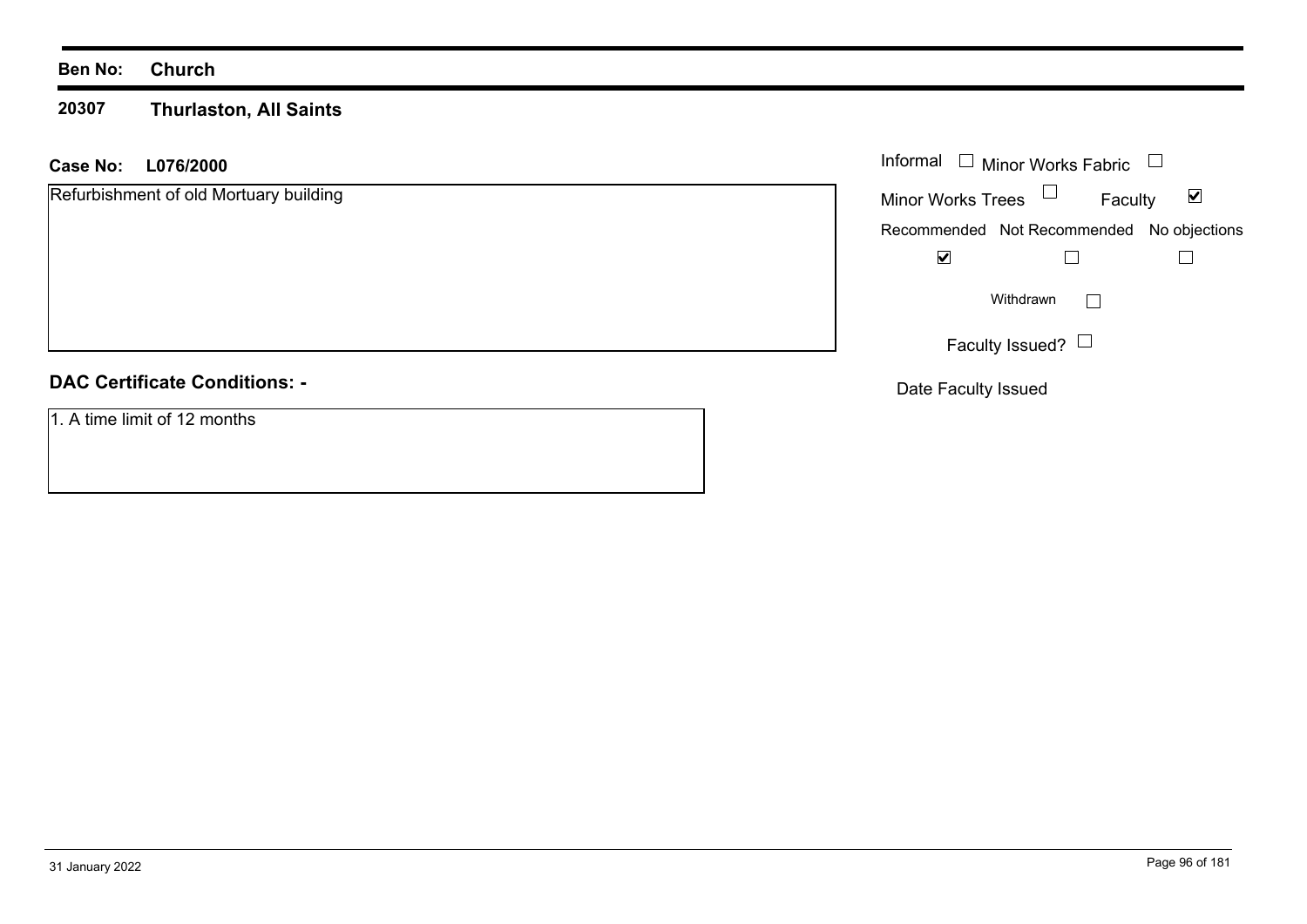## **L011/2001Case No:**

| L011/2001<br><b>Case No:</b>                                                                                                 | Informal □ Minor Works Fabric □                                |
|------------------------------------------------------------------------------------------------------------------------------|----------------------------------------------------------------|
| Installation of automatic winding mechanism                                                                                  | $\blacktriangledown$<br>Minor Works Trees<br>Faculty           |
|                                                                                                                              | Recommended Not Recommended No objections                      |
|                                                                                                                              | $\blacktriangledown$                                           |
|                                                                                                                              | Withdrawn                                                      |
|                                                                                                                              | Faculty Issued? Ø                                              |
| <b>DAC Certificate Conditions: -</b>                                                                                         | Date Faculty Issued<br>13/11/2001                              |
| 1. A time limit of 12 months                                                                                                 |                                                                |
| L046/2003<br><b>Case No:</b>                                                                                                 | Informal<br>$\Box$ Minor Works Fabric $\Box$                   |
| 1. Re-instatement of stained glass window (removed whilst cracks in wall were dealt with)                                    | $\Box$<br>$\blacktriangledown$<br>Minor Works Trees<br>Faculty |
| 2. Installation of Sound and Induction Loop System<br>3. Removal of two pews from front of the church and creation of a dais | Recommended Not Recommended No objections                      |
|                                                                                                                              | $\blacktriangledown$<br>Г                                      |
|                                                                                                                              | Withdrawn                                                      |
|                                                                                                                              | Faculty Issued? Ø                                              |
| <b>DAC Certificate Conditions: -</b>                                                                                         | Date Faculty Issued<br>16/02/2004                              |
| 1. A time limit of 12 months                                                                                                 |                                                                |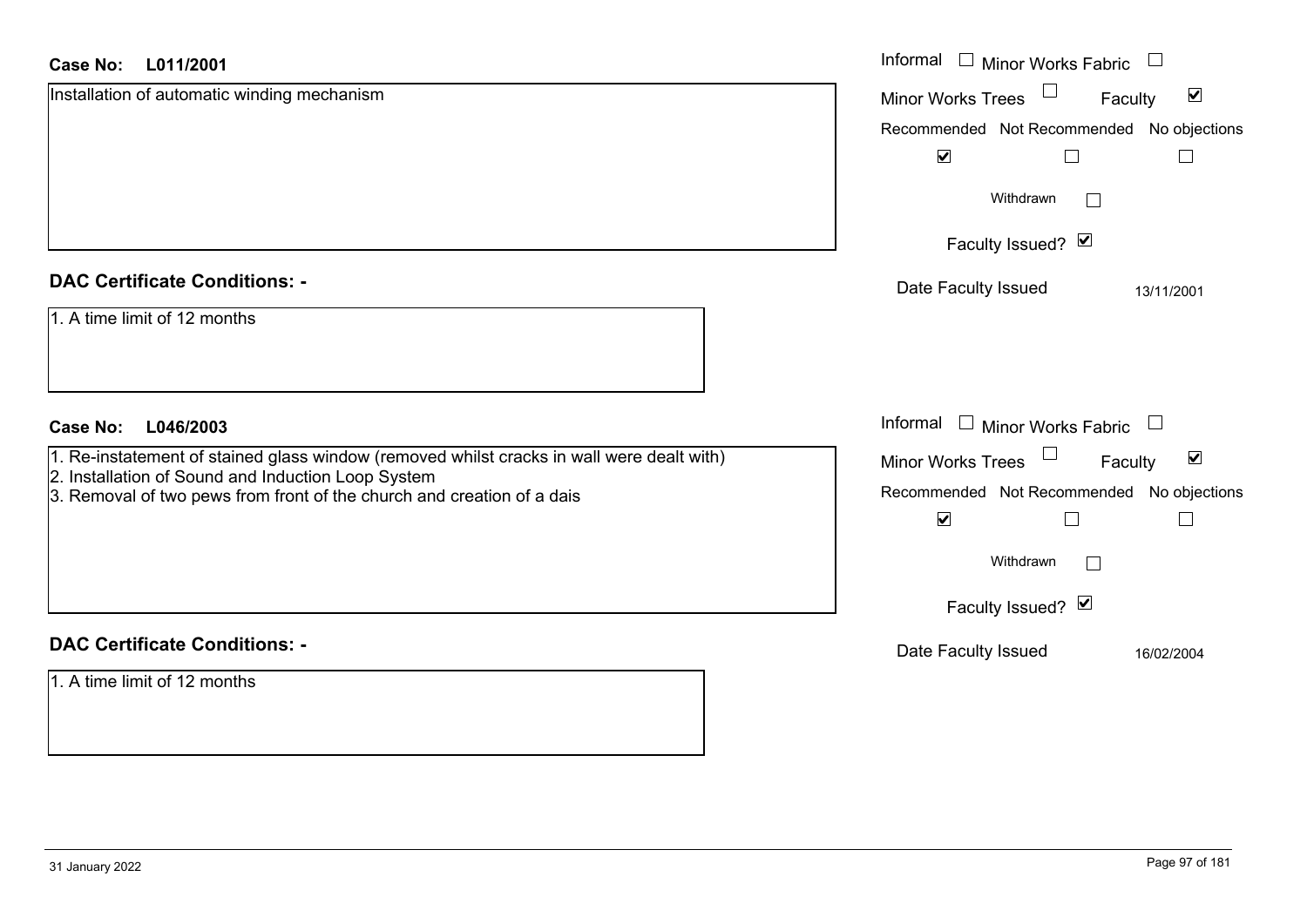| <b>Case No:</b><br>L128/2004               | Informal $\Box$ Minor Works Fabric<br>$\Box$                   |
|--------------------------------------------|----------------------------------------------------------------|
| Repairs to the Churchyard wall             | $\Box$<br>$\blacktriangledown$<br>Minor Works Trees<br>Faculty |
|                                            | Recommended Not Recommended No objections                      |
|                                            | $\blacktriangledown$                                           |
|                                            | Withdrawn<br>$\Box$                                            |
|                                            | Faculty Issued? Ø                                              |
| <b>DAC Certificate Conditions: -</b>       | Date Faculty Issued<br>26/11/2004                              |
| 1. A time limit of 12 months               |                                                                |
| L067/2004<br><b>Case No:</b>               | Informal $\Box$ Minor Works Fabric $\Box$                      |
| To repair and restore 2 sets of Lych Gates | Minor Works Trees<br>$\blacktriangledown$<br>Faculty           |
|                                            | Recommended Not Recommended No objections                      |
|                                            | $\blacktriangledown$                                           |
|                                            | Withdrawn<br>$\Box$                                            |
|                                            | Faculty Issued? Ø                                              |
| <b>DAC Certificate Conditions: -</b>       | Date Faculty Issued<br>22/09/2004                              |
| 1. A time limit of 12 months               |                                                                |

L.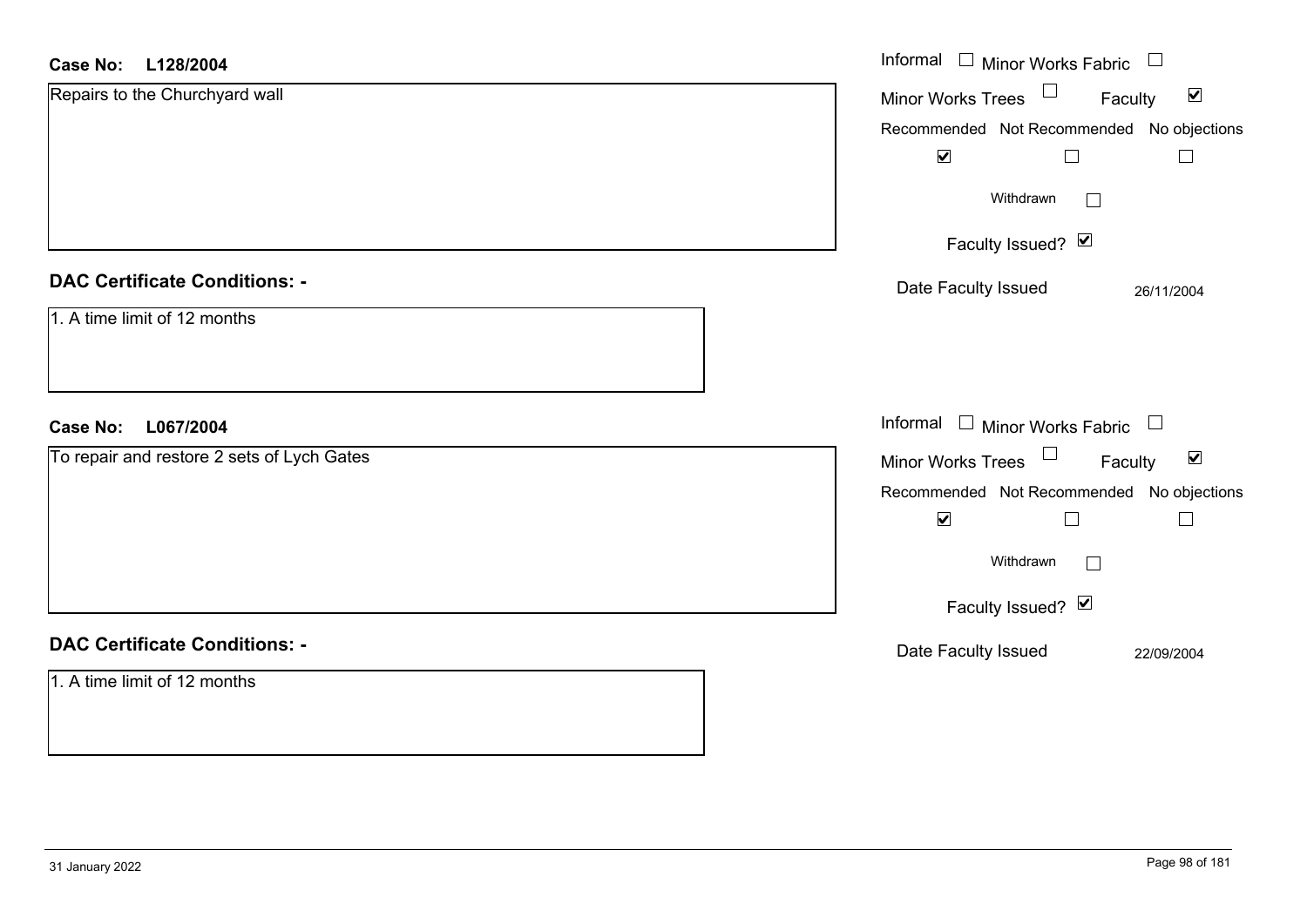| <b>Case No:</b><br>L121/2004                                                                                                                                                                       | Informal ☑ Minor Works Fabric                               |
|----------------------------------------------------------------------------------------------------------------------------------------------------------------------------------------------------|-------------------------------------------------------------|
| Repairs to the Bier House                                                                                                                                                                          | $\blacktriangledown$<br><b>Minor Works Trees</b><br>Faculty |
|                                                                                                                                                                                                    | Recommended Not Recommended No objections                   |
|                                                                                                                                                                                                    | $\blacktriangledown$<br>$\Box$<br>$\Box$                    |
|                                                                                                                                                                                                    | Withdrawn<br>$\mathbf{I}$                                   |
|                                                                                                                                                                                                    | Faculty Issued? Ø                                           |
| <b>DAC Certificate Conditions: -</b>                                                                                                                                                               | Date Faculty Issued<br>26/11/2004                           |
| 1. A time limit of $\overline{12}$ months                                                                                                                                                          |                                                             |
| L006/2004<br><b>Case No:</b>                                                                                                                                                                       | Informal $\Box$ Minor Works Fabric $\Box$                   |
| To grant a licence for the northwestern corner of the churchyard, edged with red on the plan, to enable<br>Thurlaston (C of E) Primary School to create a sensory garden for the benefit of pupils | Minor Works Trees<br>$\blacktriangledown$<br>Faculty        |
|                                                                                                                                                                                                    | Recommended Not Recommended<br>No objections                |
|                                                                                                                                                                                                    | $\blacktriangledown$<br>$\Box$<br>$\Box$                    |
|                                                                                                                                                                                                    | Withdrawn                                                   |
|                                                                                                                                                                                                    | Faculty Issued? Ø                                           |
| <b>DAC Certificate Conditions: -</b>                                                                                                                                                               | Date Faculty Issued<br>29/04/2004                           |
| 1. A time limit of 12 months                                                                                                                                                                       |                                                             |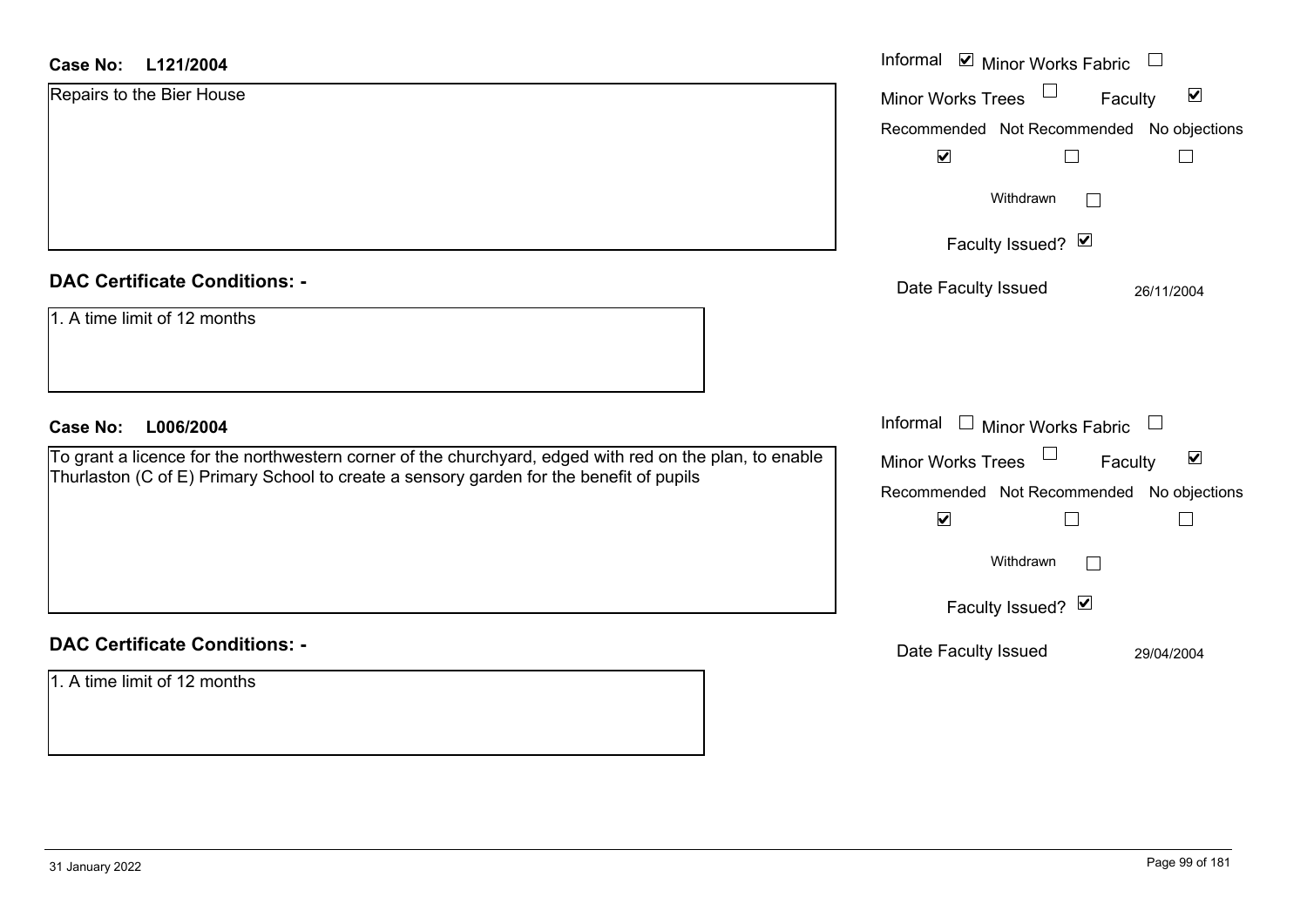| <b>Case No:</b><br>L164/2005                                                                                                                                                                                                                                                                                 | Informal □ Minor Works Fabric                                                                                                                                                                            |
|--------------------------------------------------------------------------------------------------------------------------------------------------------------------------------------------------------------------------------------------------------------------------------------------------------------|----------------------------------------------------------------------------------------------------------------------------------------------------------------------------------------------------------|
| 1. Installation of 7 "Kestrel 55" gas-fired wall heaters with external flues<br>2. Install vents into the central lancet of three-lancet windows in the south and north walls of the church                                                                                                                  | $\blacktriangledown$<br><b>Minor Works Trees</b><br>Faculty<br>Recommended Not Recommended No objections<br>$\blacktriangledown$<br>$\Box$<br>$\mathcal{L}_{\mathcal{A}}$<br>Withdrawn                   |
|                                                                                                                                                                                                                                                                                                              | Faculty Issued? Ø                                                                                                                                                                                        |
| <b>DAC Certificate Conditions: -</b><br>1. A time limit of 12 months<br>2. That, where possible, all fixings should be made into joints, not stonework, using<br>stainless steel or non-ferrous screws in fibre plugs<br>3. That all external flue terminals and guards should be finished to match external | Date Faculty Issued<br>02/05/2007                                                                                                                                                                        |
| <b>Case No:</b><br>L106/2008                                                                                                                                                                                                                                                                                 | Informal $\Box$ Minor Works Fabric<br>$\Box$                                                                                                                                                             |
| Installation of new Lighting Scheme                                                                                                                                                                                                                                                                          | $\blacktriangledown$<br><b>Minor Works Trees</b><br>Faculty<br>Recommended Not Recommended No objections<br>$\blacktriangledown$<br>$\Box$<br>$\overline{\phantom{a}}$<br>Withdrawn<br>Faculty Issued? Ø |
| <b>DAC Certificate Conditions: -</b><br>1. A time limit of 12 months<br>2. That details of the works are entered in the Log Book so that a record is kept of<br>what has been done                                                                                                                           | Date Faculty Issued<br>13/08/2008                                                                                                                                                                        |
|                                                                                                                                                                                                                                                                                                              |                                                                                                                                                                                                          |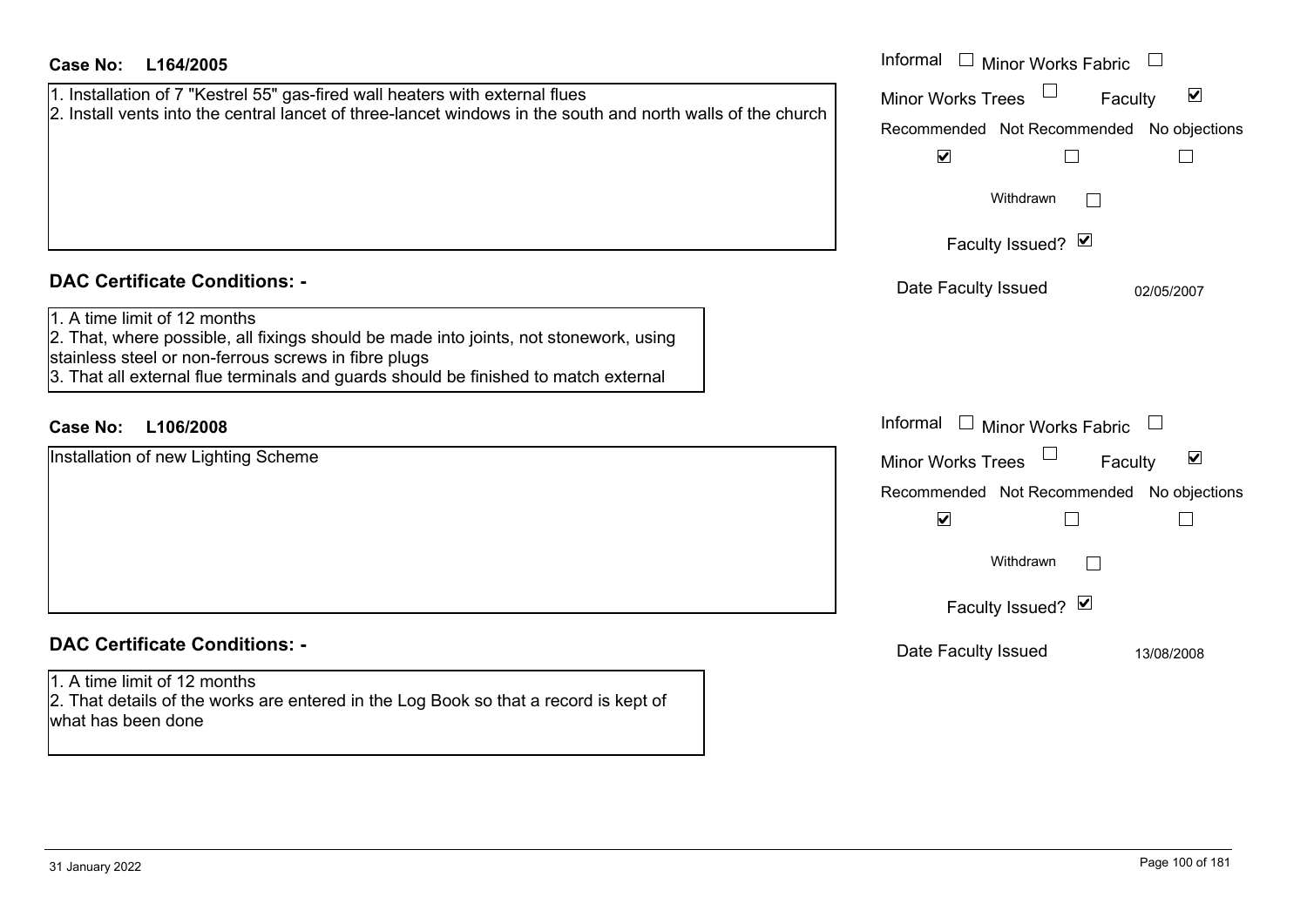## **DAC Certificate Conditions: -**

## **DAC Certificate Conditions: -**

1. That details of the works are entered in the Log Book so that a record is kept of what has been done

| Case No:<br>L081/2008                                                                                      | Informal $\Box$ Minor Works Fabric<br>$\blacktriangledown$ |
|------------------------------------------------------------------------------------------------------------|------------------------------------------------------------|
| Installation of circular bench around existing mature tree                                                 | Minor Works Trees<br>Faculty<br>$\Box$                     |
|                                                                                                            | Recommended Not Recommended No objections                  |
|                                                                                                            | $\blacktriangledown$                                       |
|                                                                                                            | Withdrawn<br>$\perp$                                       |
|                                                                                                            | Faculty Issued? $\Box$                                     |
| <b>DAC Certificate Conditions: -</b>                                                                       | Date Faculty Issued                                        |
| 1. That details of the works are entered in the Log Book so that a record is kept of<br>what has been done |                                                            |
| <b>Case No:</b><br>L101/2008                                                                               | Informal $\Box$ Minor Works Fabric $\Box$                  |
| Emergency repairs under Graham Wright's direction to the east wall, where stonework has fallen &           | Minor Works Trees<br>Faculty                               |
| remedial re-pointing is urgently required                                                                  | Recommended Not Recommended No objections                  |
|                                                                                                            | $\blacktriangledown$<br>$\Box$                             |
|                                                                                                            | Withdrawn<br>$\Box$                                        |
|                                                                                                            | Faculty Issued? $\Box$                                     |

Date Faculty Issued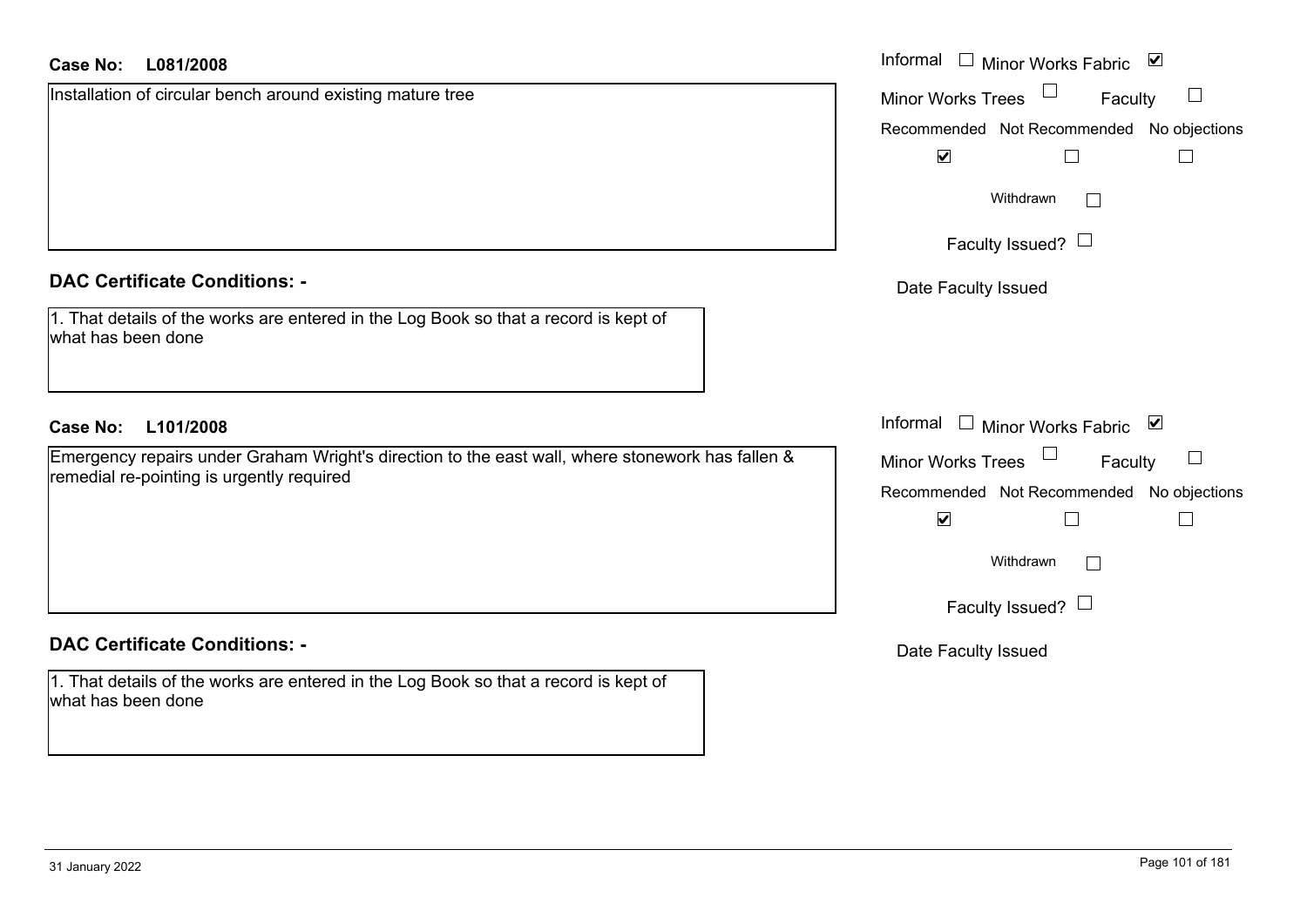#### **L138/2012Case No:**

| <b>Case No:</b><br>L138/2012                                                                                                                                                                                             | Informal $\Box$ Minor Works Fabric $\Box$                                   |
|--------------------------------------------------------------------------------------------------------------------------------------------------------------------------------------------------------------------------|-----------------------------------------------------------------------------|
| To fell damaged Ash Tree                                                                                                                                                                                                 | $\triangledown$<br>$\vert \ \ \vert$<br><b>Minor Works Trees</b><br>Faculty |
|                                                                                                                                                                                                                          | Recommended Not Recommended No objections                                   |
|                                                                                                                                                                                                                          | $\blacktriangledown$                                                        |
|                                                                                                                                                                                                                          | Withdrawn<br>$\Box$                                                         |
|                                                                                                                                                                                                                          | Faculty Issued? $\Box$                                                      |
| <b>DAC Certificate Conditions: -</b>                                                                                                                                                                                     | Date Faculty Issued                                                         |
| 1. A time limit of 12 months<br>2. That details of the works are entered in the Log Book so that a record is kept of<br>what has been done<br>3. That the PCC submits a copy of the contractor's estimate once appointed |                                                                             |
| <b>Case No:</b><br>L026/2012                                                                                                                                                                                             | Informal Ø Minor Works Fabric U                                             |
| Installation of: -                                                                                                                                                                                                       | $\blacktriangledown$<br><b>Minor Works Trees</b><br>Faculty                 |
| 1. Accessible WC<br>2. Servery                                                                                                                                                                                           | Recommended Not Recommended No objections                                   |
|                                                                                                                                                                                                                          | $\blacktriangledown$<br>$\Box$                                              |
|                                                                                                                                                                                                                          | Withdrawn<br>Г                                                              |
|                                                                                                                                                                                                                          | Faculty Issued? Ø                                                           |
| <b>DAC Certificate Conditions: -</b>                                                                                                                                                                                     | Date Faculty Issued<br>17/01/2019                                           |
| 1. That details of the works are entered in the Log Book so that a record is kept of<br>what has been done                                                                                                               |                                                                             |
| 2. That any trenches should be dug by hand and the DAC Archaeological Adviser                                                                                                                                            |                                                                             |

invited to be present during the excavations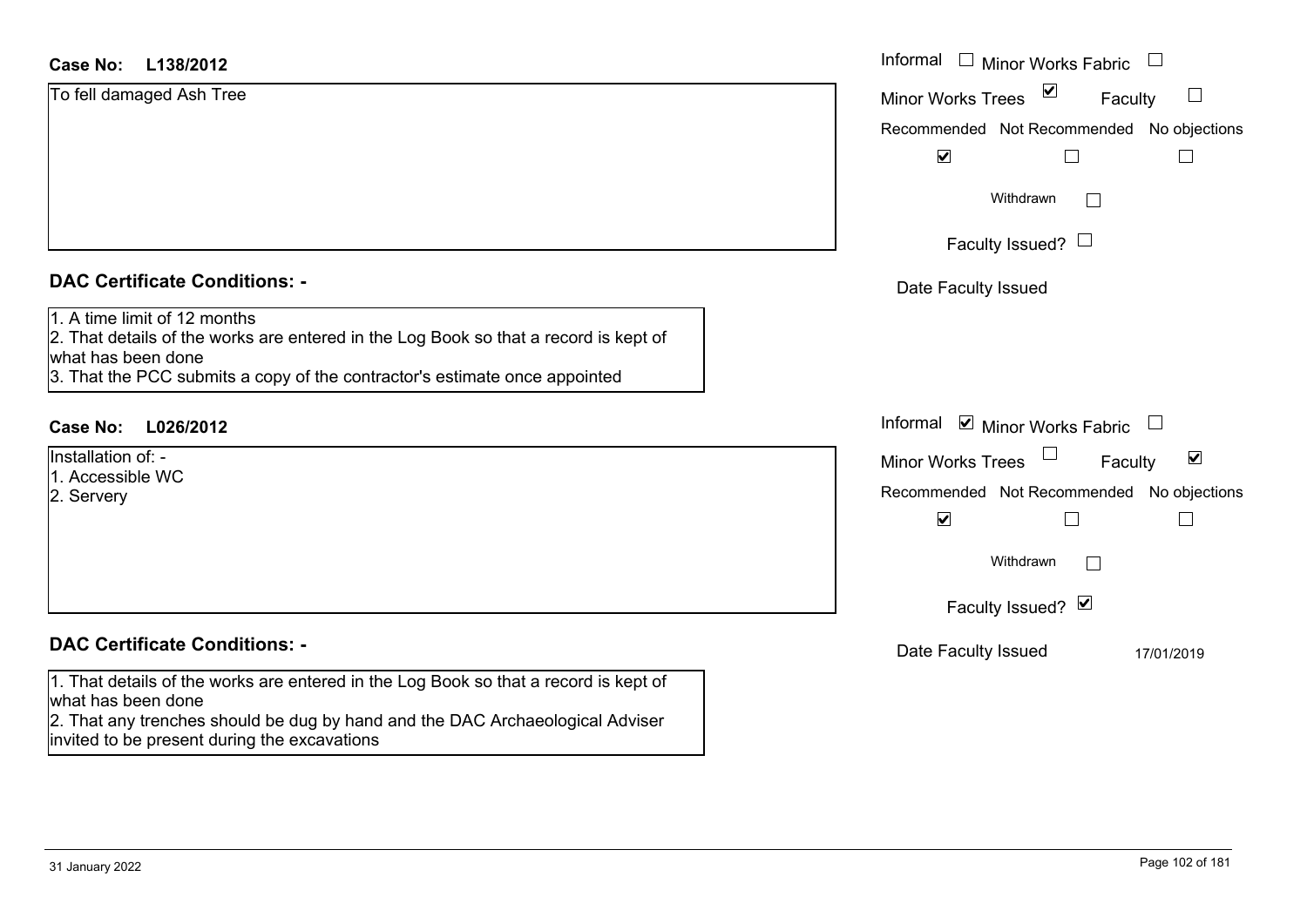# **L214/2012Case No:** Informal

# Felling, for reasons of safety to churchyard and school playground users (and good churchyard tree maintenance), of: -

- 1. 2 x Ash Trees ref (from tree expert's report): 629 & 637
- 2. A mixture of scrub and self-set trees (ref: group 2)
- 3. An ivy-clad cherry tree
- N.B. Stumps to be ground out to c.300mm below ground level

# **DAC Certificate Conditions: -**

1. A time limit of 12 months2. That details of the works are entered in the Log Book so that a record is kept of what has been done

# **L137/2013Case No:** Informal

Filling in of redundant sub-terranean Boiler House

# **DAC Certificate Conditions: -**

1. A time limit of 12 months2. That details of the works are entered in the Log Book so that a record is kept of what has been done

| Informal<br><b>Minor Works Fabric</b>                       |
|-------------------------------------------------------------|
| ⊻<br><b>Minor Works Trees</b><br>Faculty                    |
| Recommended Not Recommended No objections                   |
| Withdrawn                                                   |
| Faculty Issued?                                             |
| Date Faculty Issued                                         |
|                                                             |
| Informal<br><b>Minor Works Fabric</b>                       |
| $\blacktriangledown$<br><b>Minor Works Trees</b><br>Faculty |
| Recommended Not Recommended No objections<br>V              |
| Withdrawn                                                   |
| Faculty Issued? Ø                                           |
| Date Faculty Issued<br>12/02/2014                           |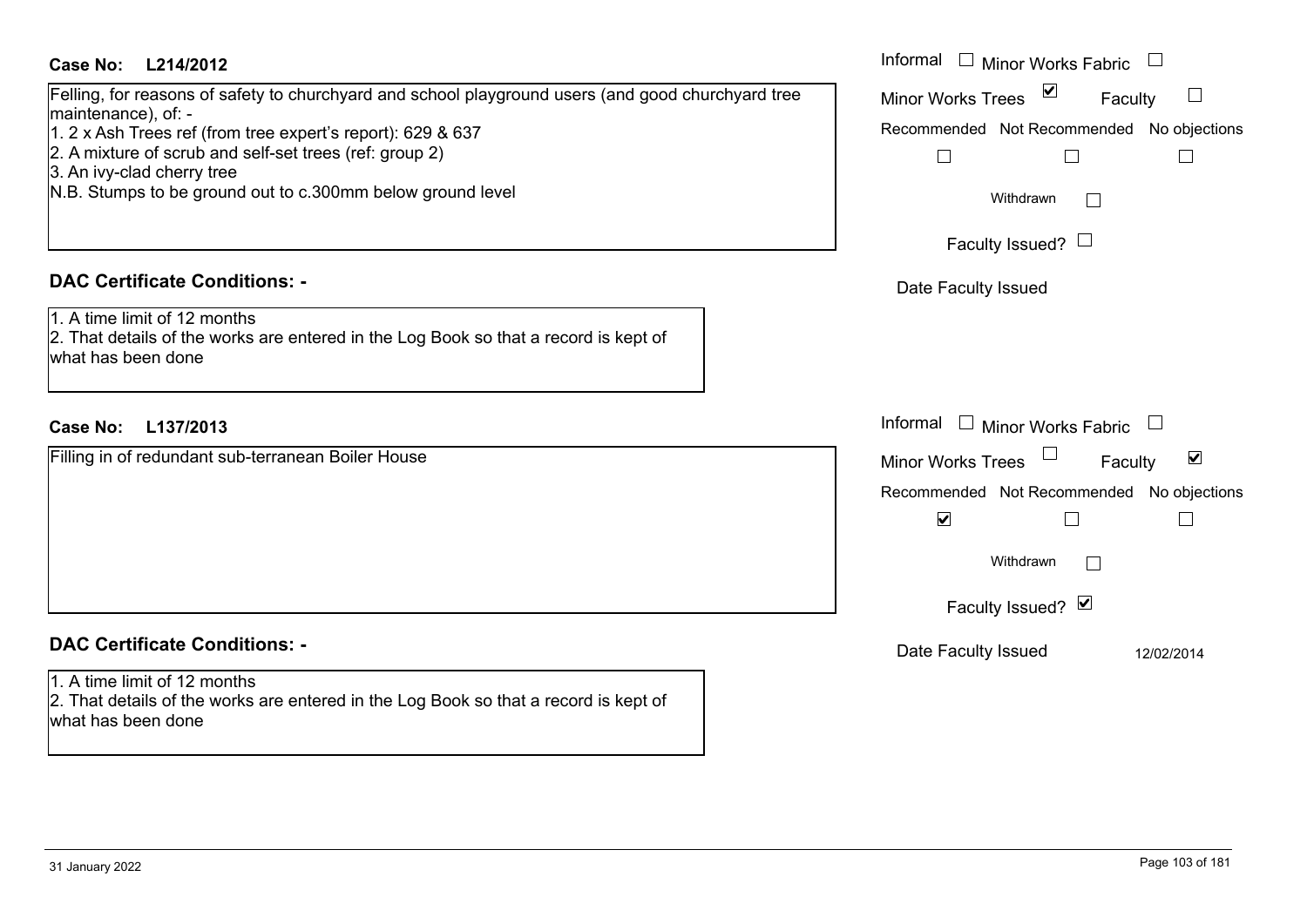| <b>Case No:</b>                                                                                                                                    | Informal<br>$\Box$ Minor Works Fabric $\Box$                                                                                                                                       |
|----------------------------------------------------------------------------------------------------------------------------------------------------|------------------------------------------------------------------------------------------------------------------------------------------------------------------------------------|
| To make permanent the works permitted under Archdeacon's Licence for Temporary Re-ordering: -                                                      | Minor Works Trees<br>$\blacktriangledown$<br>Faculty                                                                                                                               |
| Re-location of the Altar in the Chancel                                                                                                            | Recommended Not Recommended No objections<br>$\blacktriangledown$<br>$\mathsf{L}$<br>$\mathbb{R}^n$                                                                                |
|                                                                                                                                                    | Withdrawn                                                                                                                                                                          |
|                                                                                                                                                    | Faculty Issued? Ø                                                                                                                                                                  |
| <b>DAC Certificate Conditions: -</b><br>1. That details of the works are entered in the Log Book so that a record is kept of<br>what has been done | Date Faculty Issued<br>17/10/2017                                                                                                                                                  |
| <b>Case No:</b>                                                                                                                                    | Informal<br>$\Box$ Minor Works Fabric $\Box$                                                                                                                                       |
| Introduction of a memorial to John Harvey                                                                                                          | Minor Works Trees<br>$\blacktriangledown$<br>Faculty<br>Recommended Not Recommended No objections<br>$\Box$<br>$\mathbf{L}$<br>$\mathbf{L}$<br>Withdrawn<br>Faculty Issued? $\Box$ |
| <b>DAC Certificate Conditions: -</b>                                                                                                               | Date Faculty Issued                                                                                                                                                                |
| 1. That details of the works are entered in the Log Book so that a record is kept of<br>what has been done                                         |                                                                                                                                                                                    |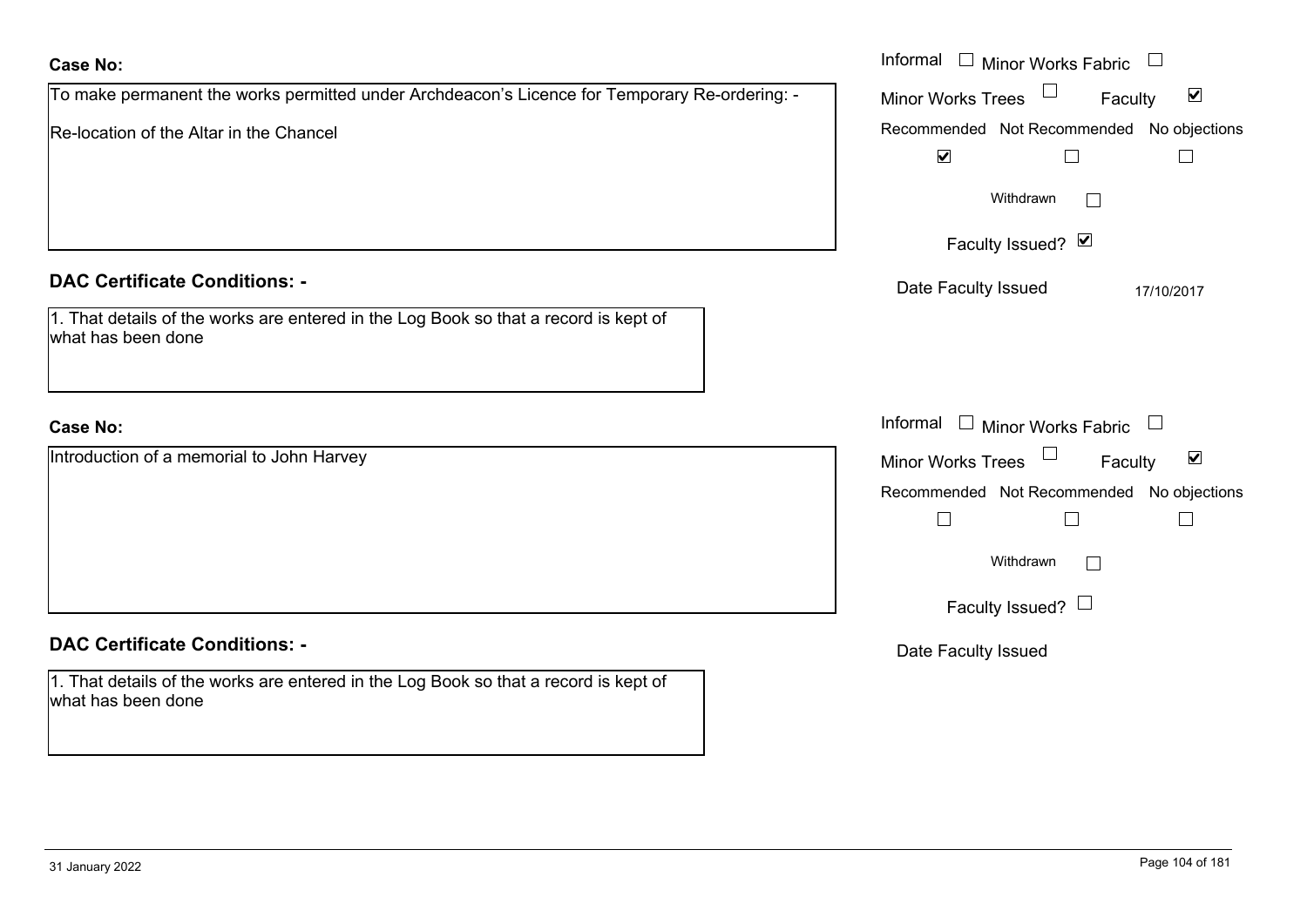## **Ben No: Church**

#### **10504 Thurmaston, St Michael and All Angels**

| <b>Case No:</b> | L002/2000                                       | Informal □ Minor Works Fabric □                      |
|-----------------|-------------------------------------------------|------------------------------------------------------|
|                 | Installation of Sound and Induction Loop System | Minor Works Trees<br>$\blacktriangledown$<br>Faculty |
|                 |                                                 | Recommended Not Recommended No objections            |
|                 |                                                 | $\blacktriangledown$                                 |
|                 |                                                 | Withdrawn                                            |
|                 |                                                 | Faculty Issued? Ø                                    |
|                 | <b>DAC Certificate Conditions: -</b>            | Date Faculty Issued<br>13/04/2000                    |
|                 | 1. A time limit of 12 months                    |                                                      |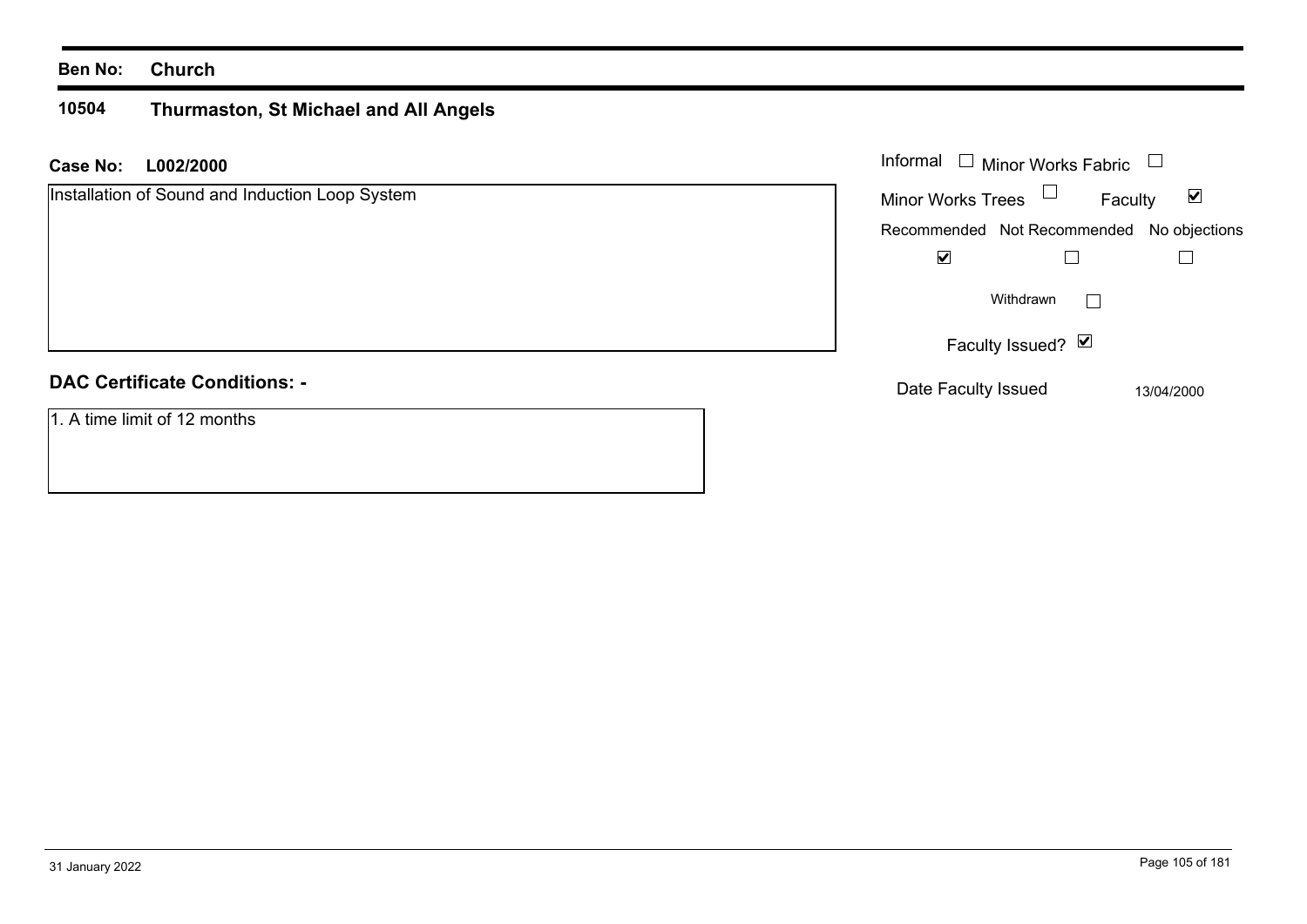| <b>Case No:</b><br>L023/2000                                                                                                                            | Informal<br>$\Box$ Minor Works Fabric                          |
|---------------------------------------------------------------------------------------------------------------------------------------------------------|----------------------------------------------------------------|
| Interior re-decoration                                                                                                                                  | $\blacktriangledown$<br><b>Minor Works Trees</b><br>Faculty    |
|                                                                                                                                                         | Recommended Not Recommended No objections                      |
|                                                                                                                                                         | $\blacktriangledown$                                           |
|                                                                                                                                                         | Withdrawn<br>$\Box$                                            |
|                                                                                                                                                         | Faculty Issued? Ø                                              |
| <b>DAC Certificate Conditions: -</b>                                                                                                                    | Date Faculty Issued<br>23/08/2000                              |
| 1. A time limit of 12 months 2. That the paint used on all walls and plasterwork shall<br>be appropriate Keim mineral paint to ensure full beathability |                                                                |
| L124/2007<br><b>Case No:</b>                                                                                                                            | Informal $\Box$ Minor Works Fabric $\Box$                      |
| 1. Replace 2 failed Potterton gas boilers with 2 Keston C55 condensing boilers                                                                          | $\Box$<br>$\blacktriangledown$<br>Minor Works Trees<br>Faculty |
| 2. Replace boiler house roof                                                                                                                            | Recommended Not Recommended No objections                      |
|                                                                                                                                                         | $\blacktriangledown$                                           |
|                                                                                                                                                         | Withdrawn<br>$\Box$                                            |
|                                                                                                                                                         | Faculty Issued? Ø                                              |
| <b>DAC Certificate Conditions: -</b>                                                                                                                    | Date Faculty Issued<br>21/11/2007                              |
| 1. A time limit of 12 months                                                                                                                            |                                                                |
|                                                                                                                                                         |                                                                |

 $\sim$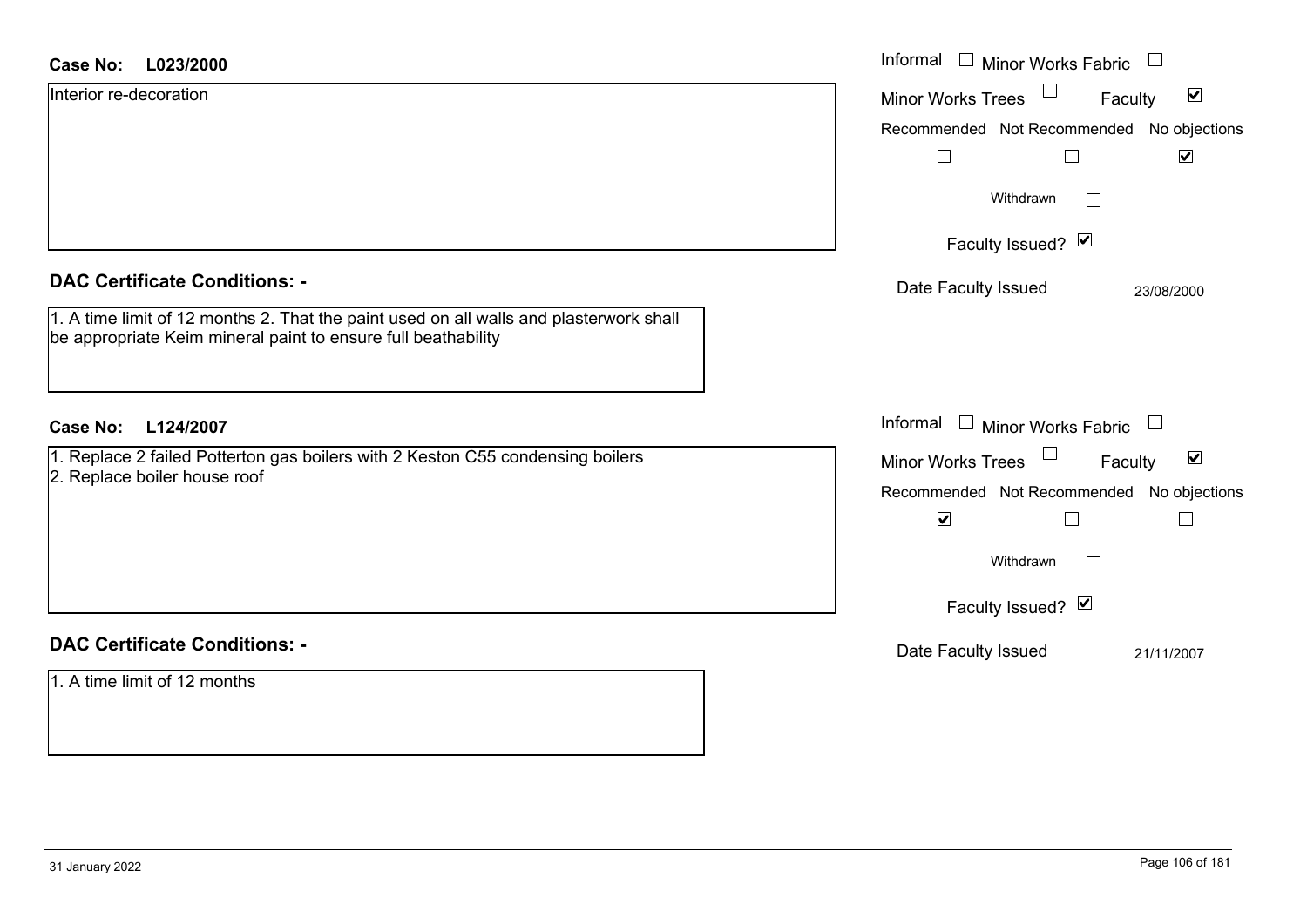#### **L060/2007Case No:**

| L060/2007<br><b>Case No:</b>                                                                                                               | Informal □ Minor Works Fabric<br>$\Box$                     |
|--------------------------------------------------------------------------------------------------------------------------------------------|-------------------------------------------------------------|
| Installation of 4 floodlights                                                                                                              | $\blacktriangledown$<br><b>Minor Works Trees</b><br>Faculty |
|                                                                                                                                            | Recommended Not Recommended No objections                   |
|                                                                                                                                            | $\blacktriangledown$<br>$\Box$<br>$\Box$                    |
|                                                                                                                                            | Withdrawn<br>▛                                              |
|                                                                                                                                            | Faculty Issued? $\Box$                                      |
| <b>DAC Certificate Conditions: -</b>                                                                                                       | Date Faculty Issued                                         |
| 1. A time limit of 12 months                                                                                                               |                                                             |
| <b>Case No:</b><br>L122/2009                                                                                                               | Informal<br>$\Box$<br><b>Minor Works Fabric</b><br>$\Box$   |
| 1. Re-surfacing the churchyard paths<br>2. Introduction of edging stones for the paths                                                     | $\blacktriangledown$<br><b>Minor Works Trees</b><br>Faculty |
|                                                                                                                                            | Recommended Not Recommended No objections                   |
|                                                                                                                                            | $\blacktriangledown$<br>$\Box$<br>$\overline{\phantom{a}}$  |
|                                                                                                                                            | Withdrawn<br>$\mathbf{L}$                                   |
|                                                                                                                                            | Faculty Issued? Ø                                           |
| <b>DAC Certificate Conditions: -</b>                                                                                                       | Date Faculty Issued<br>28/08/2009                           |
| 1. A time limit of 12 months<br>2. That details of the works are entered in the Log Book so that a record is kept of<br>what has been done |                                                             |

3. That, if the path base is to be disturbed, no works shall take place until the PCC,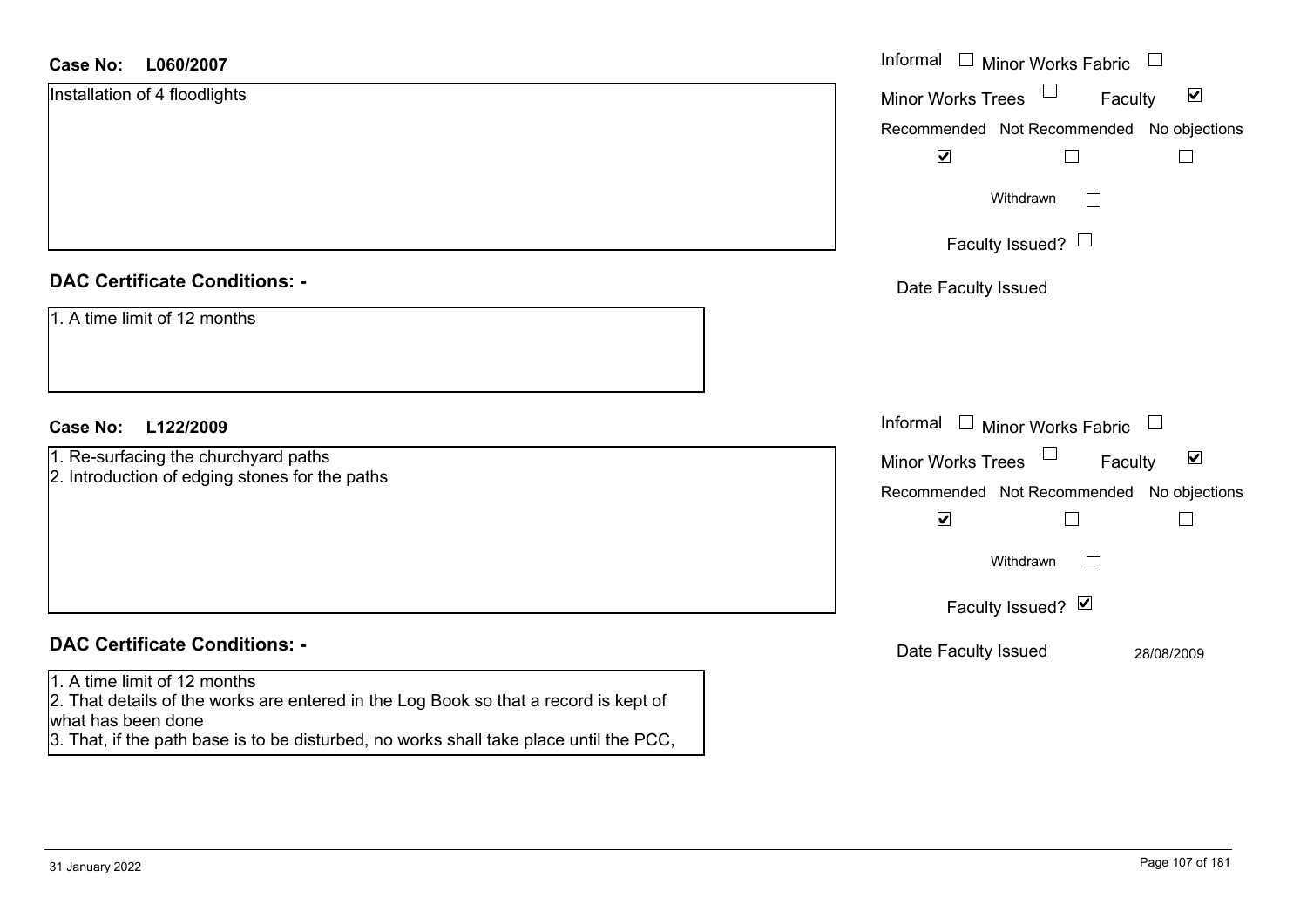| <b>Case No:</b><br>L073/2009                                                                                                                                                                                                        | Informal □ Minor Works Fabric                                                                                                                                                            |
|-------------------------------------------------------------------------------------------------------------------------------------------------------------------------------------------------------------------------------------|------------------------------------------------------------------------------------------------------------------------------------------------------------------------------------------|
| 1. Replacement of existing carpet<br>2. Extension of carpeted area to include Nave central aisle                                                                                                                                    | $\blacktriangledown$<br><b>Minor Works Trees</b><br>Faculty<br>Recommended Not Recommended No objections<br>$\blacktriangledown$<br>$\Box$<br>$\sqcup$<br>Withdrawn<br>Faculty Issued? Ø |
| <b>DAC Certificate Conditions: -</b>                                                                                                                                                                                                | Date Faculty Issued<br>28/09/2009                                                                                                                                                        |
| 1. A time limit of 12 months<br>2. That details of the works are entered in the Log Book so that a record is kept of<br>what has been done<br>3. That the contractor complies with the DAC guidance on the fitting of carpets (copy |                                                                                                                                                                                          |
| L226/2010<br><b>Case No:</b>                                                                                                                                                                                                        | Informal<br>$\Box$ Minor Works Fabric                                                                                                                                                    |
| <b>CONFIRMATORY APPLICATION: -</b>                                                                                                                                                                                                  | $\blacktriangledown$<br><b>Minor Works Trees</b><br>Faculty                                                                                                                              |
| Installation of 3 cupboards (W 90 H 183 D 52) at the west end of the Nave                                                                                                                                                           | Recommended Not Recommended No objections<br>$\blacktriangledown$<br>П<br>$\Box$<br>Withdrawn<br>$\Box$<br>Faculty Issued? Ø                                                             |
| <b>DAC Certificate Conditions: -</b>                                                                                                                                                                                                | Date Faculty Issued                                                                                                                                                                      |
| 1. A time limit of 12 months<br>2. That details of the works are entered in the Log Book so that a record is kept of<br>what has been done                                                                                          | 13/04/2011                                                                                                                                                                               |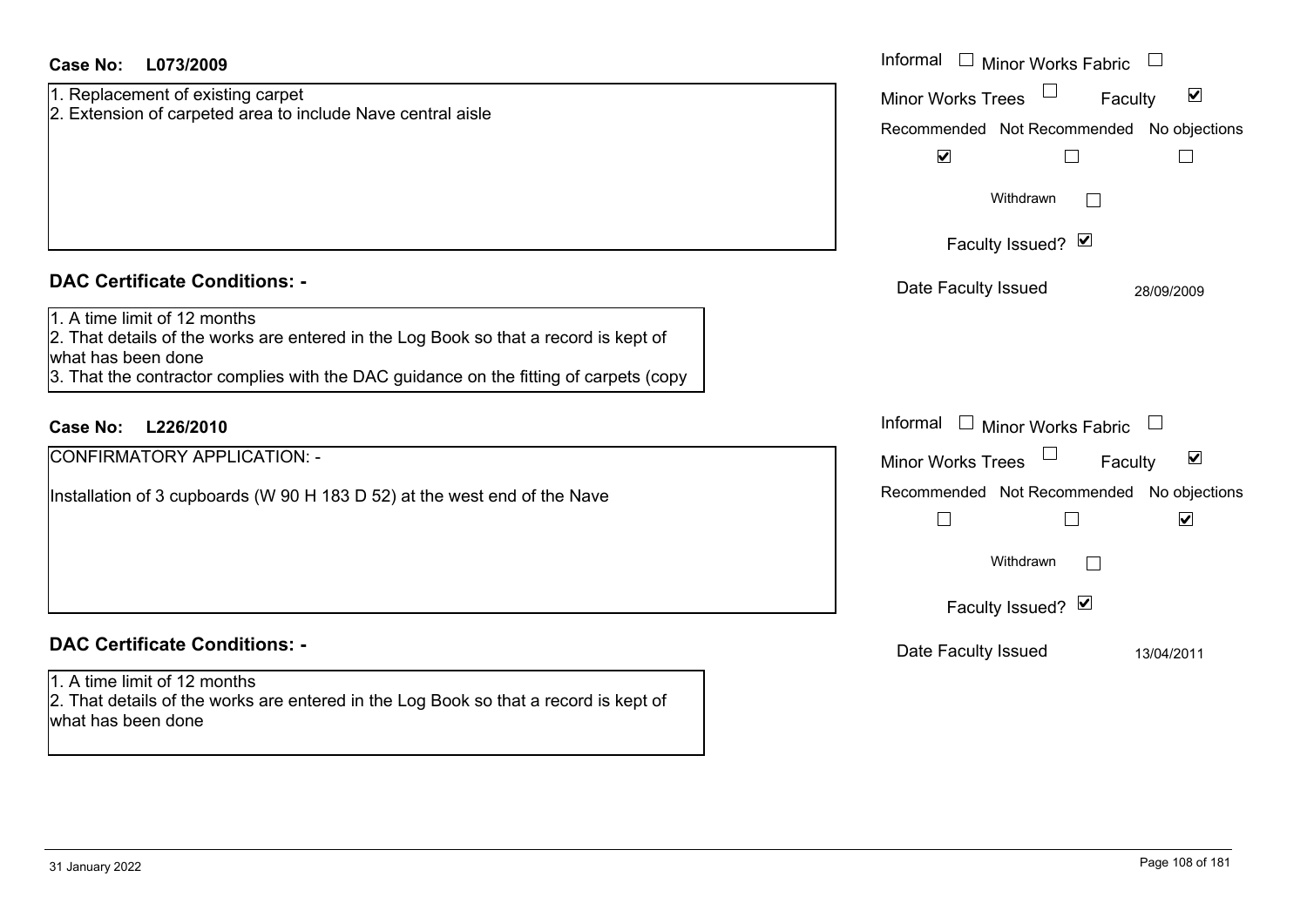| <b>Case No:</b><br>L160/2010                                                                                                               | Informal<br>Minor Works Fabric ⊠<br>$\Box$           |
|--------------------------------------------------------------------------------------------------------------------------------------------|------------------------------------------------------|
| 1. Repairs to the lightning conductor<br>2. Installation of anti-vandalism guard                                                           | Minor Works Trees<br>$\Box$<br>Faculty               |
|                                                                                                                                            | Recommended Not Recommended No objections            |
|                                                                                                                                            | $\blacktriangledown$                                 |
|                                                                                                                                            | Withdrawn<br>$\overline{\phantom{a}}$                |
|                                                                                                                                            | Faculty Issued? $\Box$                               |
| <b>DAC Certificate Conditions: -</b>                                                                                                       | Date Faculty Issued                                  |
| 1. That details of the works are entered in the Log Book so that a record is kept of<br>what has been done                                 |                                                      |
|                                                                                                                                            |                                                      |
| L088/2011<br><b>Case No:</b>                                                                                                               | Informal ⊠ Minor Works Fabric<br>$\Box$              |
| Repair to southwest gargoyle on Tower                                                                                                      | $\blacktriangledown$<br>Minor Works Trees<br>Faculty |
|                                                                                                                                            | Recommended Not Recommended No objections            |
|                                                                                                                                            | $\blacktriangledown$<br>$\overline{\phantom{a}}$     |
|                                                                                                                                            | Withdrawn<br>$\Box$                                  |
|                                                                                                                                            | Faculty Issued? Ø                                    |
| <b>DAC Certificate Conditions: -</b>                                                                                                       | Date Faculty Issued<br>27/07/2011                    |
| 1. A time limit of 12 months<br>2. That details of the works are entered in the Log Book so that a record is kept of<br>what has been done |                                                      |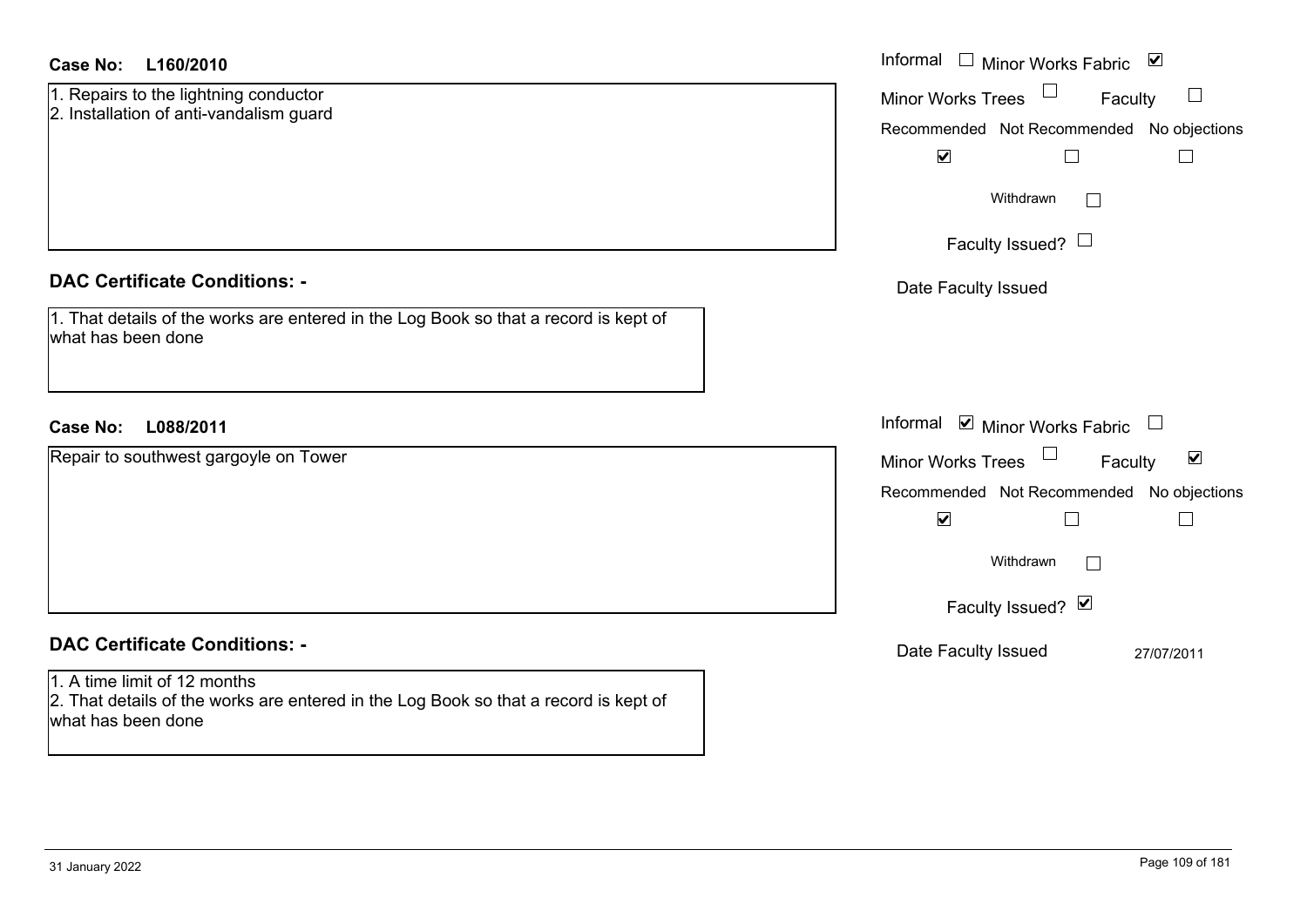| Replacement of light fittings<br>$\Box$<br><b>Minor Works Trees</b><br>Faculty<br>$\blacktriangledown$<br>Withdrawn<br>$\Box$<br>Faculty Issued? $\Box$<br><b>DAC Certificate Conditions: -</b><br>Date Faculty Issued<br>1. A time limit of 12 months<br>2. That details of the works are entered in the Log Book so that a record is kept of<br>what has been done<br>3. That the lamp will be the 70 watt model and not the 150 watt<br>Informal $\Box$ Minor Works Fabric $\Box$<br><b>Case No:</b><br>L014/2011<br>Installation of: -<br>$\Box$<br>$\blacktriangledown$<br>Faculty<br><b>Minor Works Trees</b><br>1. WC<br>2. Servery<br>3. Meeting Room<br>$\Box$<br>$\Box$<br>$\sqcup$<br>Withdrawn<br>$\blacktriangledown$<br>Faculty Issued? $\Box$<br><b>DAC Certificate Conditions: -</b><br>Date Faculty Issued | L052/2011<br><b>Case No:</b> | Informal □ Minor Works Fabric ⊠           |
|-----------------------------------------------------------------------------------------------------------------------------------------------------------------------------------------------------------------------------------------------------------------------------------------------------------------------------------------------------------------------------------------------------------------------------------------------------------------------------------------------------------------------------------------------------------------------------------------------------------------------------------------------------------------------------------------------------------------------------------------------------------------------------------------------------------------------------|------------------------------|-------------------------------------------|
|                                                                                                                                                                                                                                                                                                                                                                                                                                                                                                                                                                                                                                                                                                                                                                                                                             |                              |                                           |
|                                                                                                                                                                                                                                                                                                                                                                                                                                                                                                                                                                                                                                                                                                                                                                                                                             |                              | Recommended Not Recommended No objections |
|                                                                                                                                                                                                                                                                                                                                                                                                                                                                                                                                                                                                                                                                                                                                                                                                                             |                              |                                           |
|                                                                                                                                                                                                                                                                                                                                                                                                                                                                                                                                                                                                                                                                                                                                                                                                                             |                              |                                           |
|                                                                                                                                                                                                                                                                                                                                                                                                                                                                                                                                                                                                                                                                                                                                                                                                                             |                              |                                           |
|                                                                                                                                                                                                                                                                                                                                                                                                                                                                                                                                                                                                                                                                                                                                                                                                                             |                              |                                           |
|                                                                                                                                                                                                                                                                                                                                                                                                                                                                                                                                                                                                                                                                                                                                                                                                                             |                              |                                           |
|                                                                                                                                                                                                                                                                                                                                                                                                                                                                                                                                                                                                                                                                                                                                                                                                                             |                              |                                           |
|                                                                                                                                                                                                                                                                                                                                                                                                                                                                                                                                                                                                                                                                                                                                                                                                                             |                              |                                           |
|                                                                                                                                                                                                                                                                                                                                                                                                                                                                                                                                                                                                                                                                                                                                                                                                                             |                              | Recommended Not Recommended No objections |
|                                                                                                                                                                                                                                                                                                                                                                                                                                                                                                                                                                                                                                                                                                                                                                                                                             |                              |                                           |
|                                                                                                                                                                                                                                                                                                                                                                                                                                                                                                                                                                                                                                                                                                                                                                                                                             |                              |                                           |
|                                                                                                                                                                                                                                                                                                                                                                                                                                                                                                                                                                                                                                                                                                                                                                                                                             |                              |                                           |
|                                                                                                                                                                                                                                                                                                                                                                                                                                                                                                                                                                                                                                                                                                                                                                                                                             |                              |                                           |
| 2. That details of the works are entered in the Log Book so that a record is kept of<br>what has been done                                                                                                                                                                                                                                                                                                                                                                                                                                                                                                                                                                                                                                                                                                                  | 1. A time limit of 12 months |                                           |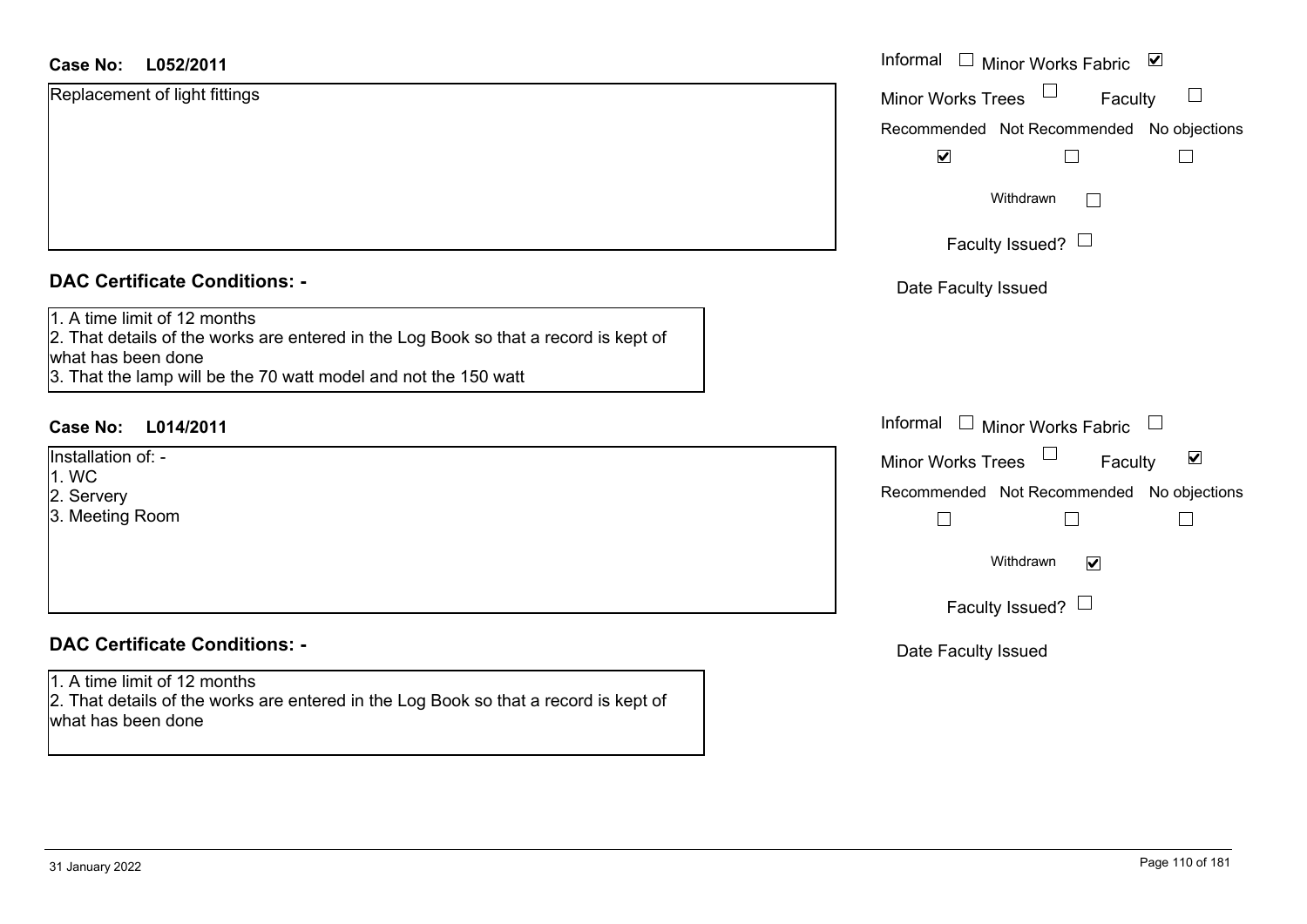|  | <b>DAC Certificate Conditions: -</b> |  |
|--|--------------------------------------|--|

1. Disposal of existing additional Altar 2. Introduction of new additional Altar

#### 1. A time limit of 12 months

2. That details of the works are entered in the Log Book so that a record is kept of what has been done

3. That a cross be incised into the new Altar to indicate its consecration

## **L209/2011Case No:** Informal

Repairs to windows: - 1. Plain leaded

2. Stained-glass

## **DAC Certificate Conditions: -**

#### 1. A time limit of 12 months

2. That details of the works are entered in the Log Book so that a record is kept of what has been done

| L054/2011                                                                                                                                                                          | Informal $\square$<br>Minor Works Fabric                                                                                  |
|------------------------------------------------------------------------------------------------------------------------------------------------------------------------------------|---------------------------------------------------------------------------------------------------------------------------|
| al of existing additional Altar<br>uction of new additional Altar                                                                                                                  | $\blacktriangledown$<br>Minor Works Trees<br>Faculty<br>Recommended Not Recommended No objections<br>$\blacktriangledown$ |
|                                                                                                                                                                                    | Withdrawn<br>$\sim$                                                                                                       |
|                                                                                                                                                                                    | Faculty Issued? Ø                                                                                                         |
| rtificate Conditions: -                                                                                                                                                            | Date Faculty Issued<br>26/07/2011                                                                                         |
| limit of 12 months<br>etails of the works are entered in the Log Book so that a record is kept of<br>been done<br>cross be incised into the new Altar to indicate its consecration |                                                                                                                           |
| L209/2011                                                                                                                                                                          | Informal □ Minor Works Fabric ⊠                                                                                           |
| o windows: -<br>eaded<br>d-glass                                                                                                                                                   | Minor Works Trees<br>$\Box$<br>Faculty<br>Recommended Not Recommended No objections<br>$\blacktriangledown$               |
|                                                                                                                                                                                    | Withdrawn<br>$\Box$                                                                                                       |
|                                                                                                                                                                                    | Faculty Issued? $\Box$                                                                                                    |
| rtificate Conditions: -                                                                                                                                                            | Date Faculty Issued                                                                                                       |
| limit of 12 months                                                                                                                                                                 |                                                                                                                           |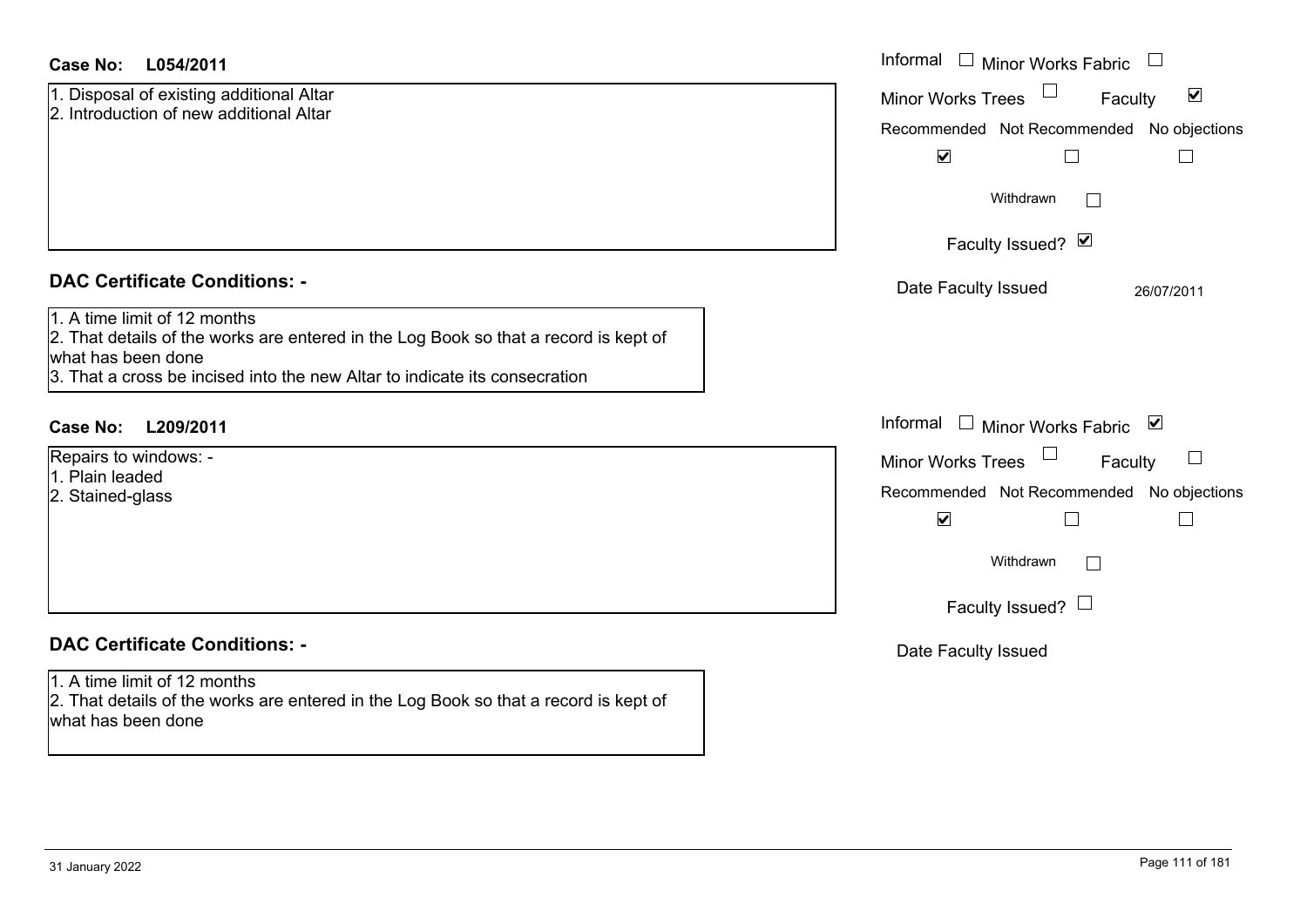Works in the churchyard, comprising: - 1. Re-pointing of churchyard wall and coping 2. Re-setting of two unstable headstones

## **DAC Certificate Conditions: -**

1. A time limit of 12 months

2. That details of the works are entered in the Log Book so that a record is kept of what has been done

## **L114/2013bCase No:** Informal

In the churchyard: -

- 1. Erection of a permanent cross
- 2. Installation, for a limited period, of an accessible Portaloo with appropriate screening

## **DAC Certificate Conditions: -**

1. A time limit of 12 months2. That details of the works are entered in the Log Book so that a record is kept of what has been done

| Informal<br>$\blacktriangledown$<br><b>Minor Works Fabric</b>        |
|----------------------------------------------------------------------|
| $\blacktriangledown$<br><b>Minor Works Trees</b><br>Faculty          |
| Recommended Not Recommended No objections<br>$\overline{\mathbf{v}}$ |
| Withdrawn                                                            |
| Faculty Issued?                                                      |
| Date Faculty Issued                                                  |
|                                                                      |
|                                                                      |
| Informal<br>■ Minor Works Fabric                                     |
| <b>Minor Works Trees</b><br>Faculty                                  |
| Recommended Not Recommended No objections                            |
|                                                                      |
| Withdrawn                                                            |
| Faculty Issued?                                                      |
| Date Faculty Issued                                                  |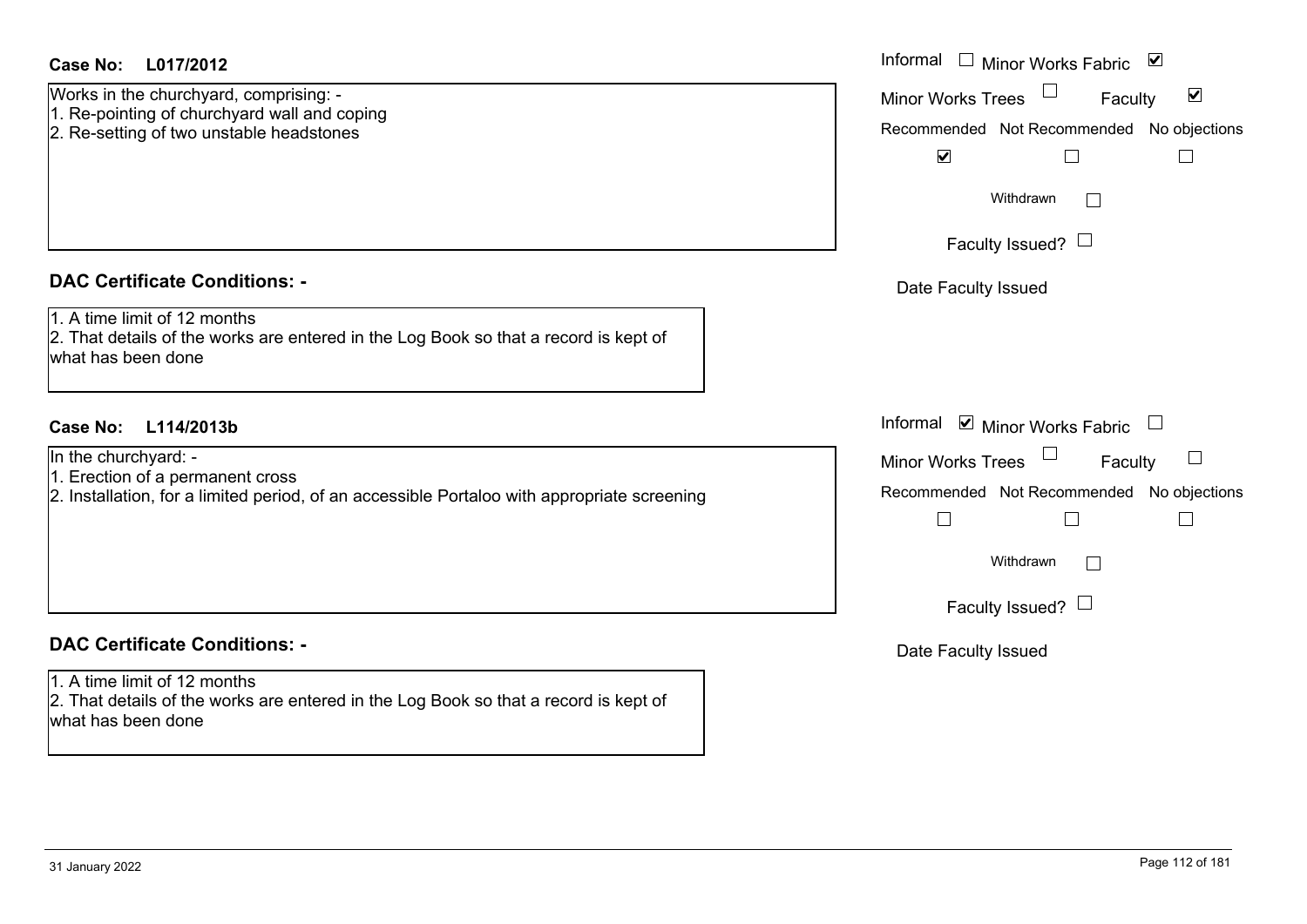| <b>Case No:</b><br>L114/2013a |  |
|-------------------------------|--|
|-------------------------------|--|

|                             | 1. Installation of accessible WC |
|-----------------------------|----------------------------------|
| 2. Refurbishment of Servery |                                  |

|  |  | <b>DAC Certificate Conditions: -</b> |  |
|--|--|--------------------------------------|--|
|--|--|--------------------------------------|--|

1. That details of the works are entered in the Log Book so that a record is kept of what has been done

2. That no works shall take place until the PCC, after consultation with the Diocesan Archaeological Adviser, has secured the implementation of a programme of

### **L072/2015Case No:** Informal

Cleaning, conservation & display of two stained glass window panels

#### **DAC Certificate Conditions: -**

1. That details of the works are entered in the Log Book so that a record is kept of what has been done

2. That, where possible, all fixings should be made into joints, not stonework, using stainless steel or non-ferrous screws in fibre plugs

| L114/2013a                                                                                                                                       | Informal ☑ Minor Works Fabric                                                                                                                                                                                                    |
|--------------------------------------------------------------------------------------------------------------------------------------------------|----------------------------------------------------------------------------------------------------------------------------------------------------------------------------------------------------------------------------------|
| ation of accessible WC<br>ishment of Servery                                                                                                     | $\blacktriangledown$<br><b>Minor Works Trees</b><br>Faculty<br>Recommended Not Recommended No objections<br>$\blacktriangledown$<br>$\Box$                                                                                       |
|                                                                                                                                                  | Withdrawn                                                                                                                                                                                                                        |
|                                                                                                                                                  | Faculty Issued? $\Box$                                                                                                                                                                                                           |
| rtificate Conditions: -<br>etails of the works are entered in the Log Book so that a record is kept of<br>been done                              | Date Faculty Issued<br>30/10/2019                                                                                                                                                                                                |
| o works shall take place until the PCC, after consultation with the Diocesan<br>ogical Adviser, has secured the implementation of a programme of |                                                                                                                                                                                                                                  |
| L072/2015<br>conservation & display of two stained glass window panels                                                                           | Informal $\Box$ Minor Works Fabric<br>$\overline{\phantom{a}}$<br>$\blacktriangledown$<br>Minor Works Trees<br>Faculty<br>Recommended Not Recommended No objections<br>$\blacktriangledown$<br>Withdrawn<br>$\blacktriangledown$ |
|                                                                                                                                                  | Faculty Issued? Ø                                                                                                                                                                                                                |
| rtificate Conditions: -                                                                                                                          | Date Faculty Issued<br>08/02/2016                                                                                                                                                                                                |
| etails of the works are entered in the Log Book so that a record is kept of<br>been done                                                         |                                                                                                                                                                                                                                  |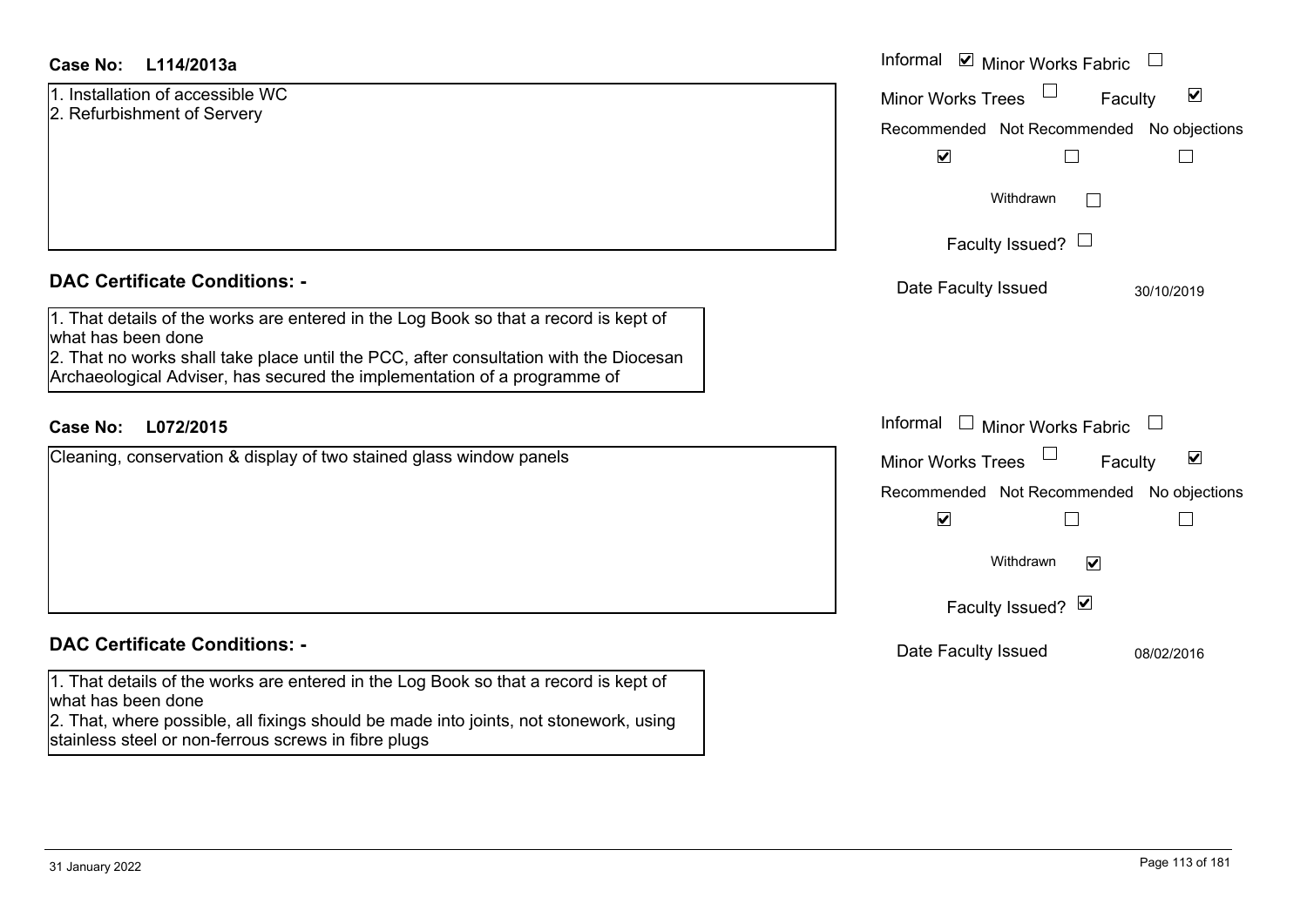| Case No: L093/2015                                                                                                                                                                                                                                                                                                                                                                                                                                                                                                                            | Informal □ Minor Works Fabric                                                                                                                                                          |
|-----------------------------------------------------------------------------------------------------------------------------------------------------------------------------------------------------------------------------------------------------------------------------------------------------------------------------------------------------------------------------------------------------------------------------------------------------------------------------------------------------------------------------------------------|----------------------------------------------------------------------------------------------------------------------------------------------------------------------------------------|
| Repairs to External Stonework and Windows to meet requirements of Quinquennial Report<br>comprising: -<br>1. To the Tower<br>a) Rake out and repoint in approved mortar 25m2 to parapet level<br>2. To the windows, cut out and replace with new stone to match existing details and dimensions the<br>following stones: -<br>a) W4 - 2 x left hand arch stones<br>b) $W6: -$<br>i) East Window string course<br>ii) Replace 2 LM total below window<br>iii) 1 x arch stone and right-hand hood mould<br>c) WII - Repointing as window 10 1m2 | $\Box$<br>$\blacktriangledown$<br><b>Minor Works Trees</b><br>Faculty<br>Recommended Not Recommended No objections<br>$\blacktriangledown$<br>$\Box$<br>Withdrawn<br>Faculty Issued? Ø |
| <b>DAC Certificate Conditions: -</b><br>1. That details of the works are entered in the Log Book so that a record is kept of<br>what has been done<br>2. That, where possible, all fixings should be made into joints, not stonework, using<br>stainless steel or non-ferrous screws in fibre plugs                                                                                                                                                                                                                                           | Date Faculty Issued<br>03/11/2015                                                                                                                                                      |
| <b>Case No:</b>                                                                                                                                                                                                                                                                                                                                                                                                                                                                                                                               | Informal $\Box$ Minor Works Fabric $\Box$                                                                                                                                              |
| Installation of replacement Safe                                                                                                                                                                                                                                                                                                                                                                                                                                                                                                              | <b>Minor Works Trees</b><br>Faculty<br>Recommended Not Recommended No objections<br>$\blacktriangledown$<br>$\vert \ \ \vert$<br>Withdrawn<br>Faculty Issued? $\Box$                   |
| <b>DAC Certificate Conditions: -</b><br>1. That details of the works are entered in the Log Book so that a record is kept of                                                                                                                                                                                                                                                                                                                                                                                                                  | Date Faculty Issued                                                                                                                                                                    |
| what has been done                                                                                                                                                                                                                                                                                                                                                                                                                                                                                                                            |                                                                                                                                                                                        |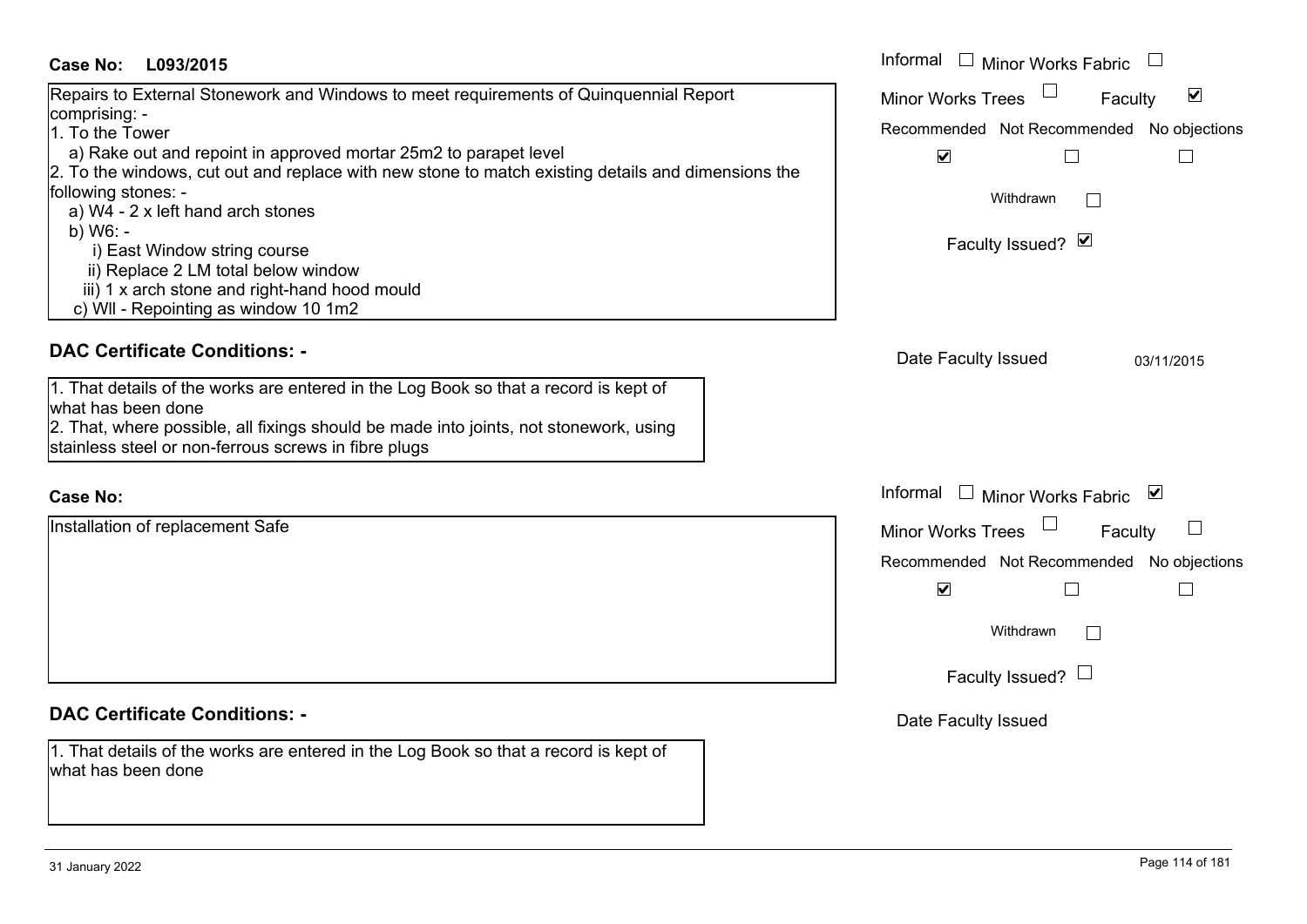| <b>Case No:</b>                                                                                                                 | Informal<br>□ Minor Works Fabric                            |
|---------------------------------------------------------------------------------------------------------------------------------|-------------------------------------------------------------|
| 1. Replacement of existing Noticeboard<br>2. Installation of a new noticeboard in churchyard                                    | Minor Works Trees<br>$\mathcal{L}_{\mathcal{A}}$<br>Faculty |
|                                                                                                                                 | Recommended Not Recommended No objections                   |
|                                                                                                                                 | $\blacktriangledown$                                        |
|                                                                                                                                 | Withdrawn                                                   |
|                                                                                                                                 | Faculty Issued? $\Box$                                      |
| <b>DAC Certificate Conditions: -</b>                                                                                            | Date Faculty Issued                                         |
| 1. That details of the works are entered in the Log Book so that a record is kept of<br>what has been done                      |                                                             |
| 2. That any post-holes should be dug by hand and the DAC Archaeological Adviser<br>invited to be present during the excavations |                                                             |
| <b>Case No:</b>                                                                                                                 | Informal<br>$\Box$ Minor Works Fabric $\Box$                |
| Addition of Name to World War II Memorial Plaque in Church                                                                      | Minor Works Trees<br>$\blacktriangledown$<br>Faculty        |
|                                                                                                                                 | Recommended Not Recommended No objections                   |
|                                                                                                                                 | $\blacktriangledown$                                        |
|                                                                                                                                 | Withdrawn<br>$\mathbf{I}$                                   |
|                                                                                                                                 | Faculty Issued? $\Box$                                      |
| <b>DAC Certificate Conditions: -</b>                                                                                            | Date Faculty Issued<br>26/07/2019                           |
| 1. That details of the works are entered in the Log Book so that a record is kept of<br>what has been done                      |                                                             |
|                                                                                                                                 |                                                             |

 $\sim$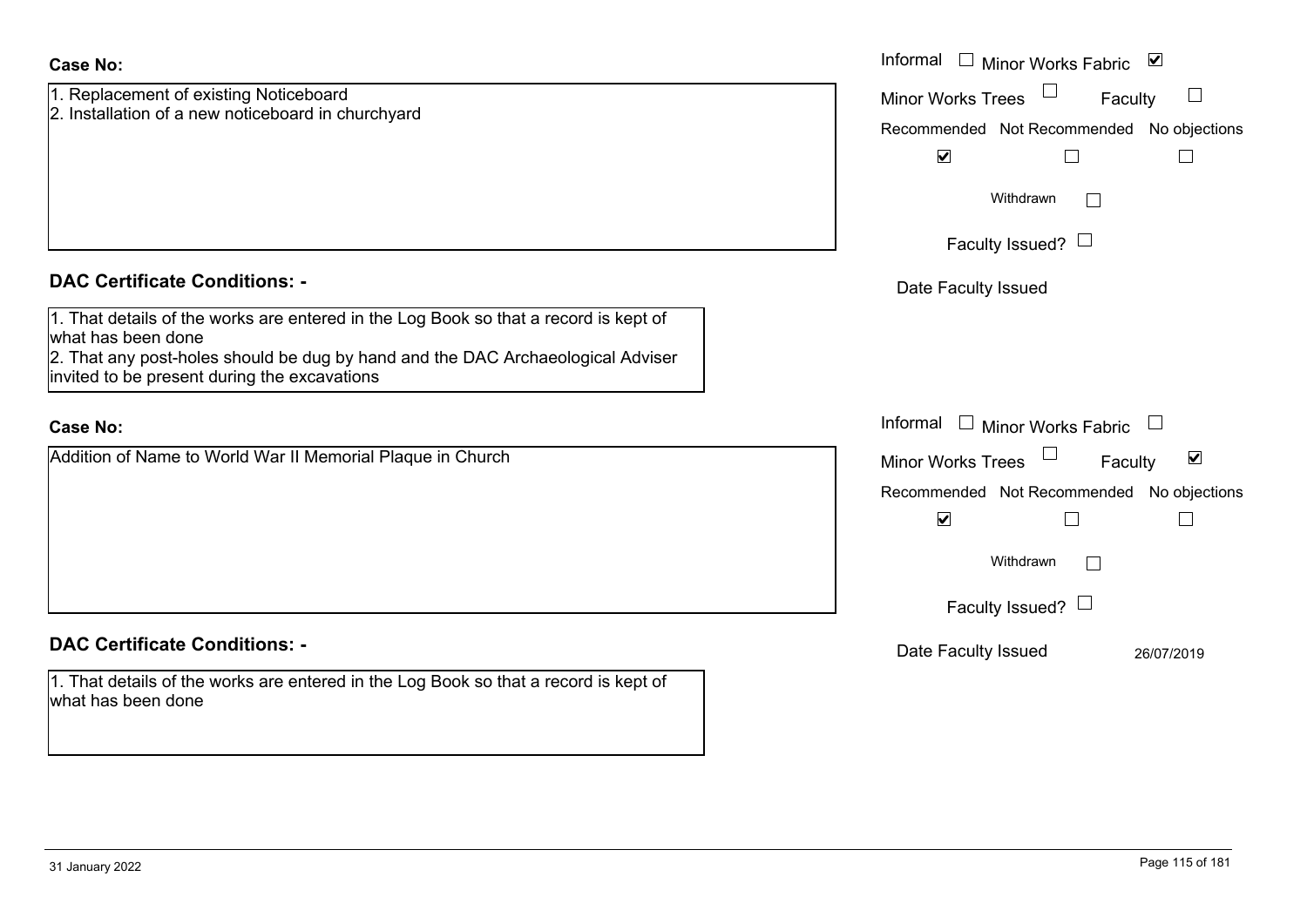| <b>Case No:</b>                                                                                                                                                                                                | Informal<br>$\Box$<br>Minor Works Fabric $\quad \Box$                                                    |
|----------------------------------------------------------------------------------------------------------------------------------------------------------------------------------------------------------------|----------------------------------------------------------------------------------------------------------|
| 1. Installation of Protective Polycarbonate Panels to the window at the east end of the North Aisle<br>2. Replacement of worn-out or damaged wire mesh on the remaining windows                                | $\blacktriangledown$<br><b>Minor Works Trees</b><br>Faculty<br>Recommended Not Recommended No objections |
|                                                                                                                                                                                                                | $\blacktriangledown$                                                                                     |
|                                                                                                                                                                                                                | Withdrawn                                                                                                |
|                                                                                                                                                                                                                | Faculty Issued? Ø                                                                                        |
| <b>DAC Certificate Conditions: -</b>                                                                                                                                                                           | Date Faculty Issued<br>06/08/2021                                                                        |
| 1. That details of the works are entered in the Log Book so that a record is kept of<br>what has been done<br>2. That an air gap is left around the polycarbonate sheeting in order to prevent<br>condensation |                                                                                                          |
| <b>Case No:</b>                                                                                                                                                                                                | Informal $\Box$ Minor Works Fabric $\Box$                                                                |
| CONFIRMATORY APPLICATION for works undertaken with Interim Faculty: -                                                                                                                                          | $\blacktriangledown$<br>Minor Works Trees<br>Faculty                                                     |
| Removal of the railings surrounding the memorial to John Pagett and Sam Gamble Willcox                                                                                                                         | Recommended Not Recommended No objections<br>$\blacktriangledown$<br>$\overline{\phantom{a}}$            |
|                                                                                                                                                                                                                | Withdrawn<br>$\vert \ \ \vert$                                                                           |
|                                                                                                                                                                                                                | Faculty Issued? $\Box$                                                                                   |
| <b>DAC Certificate Conditions: -</b>                                                                                                                                                                           | Date Faculty Issued                                                                                      |
| 1. That details of the works are entered in the Log Book so that a record is kept of<br>what has been done                                                                                                     |                                                                                                          |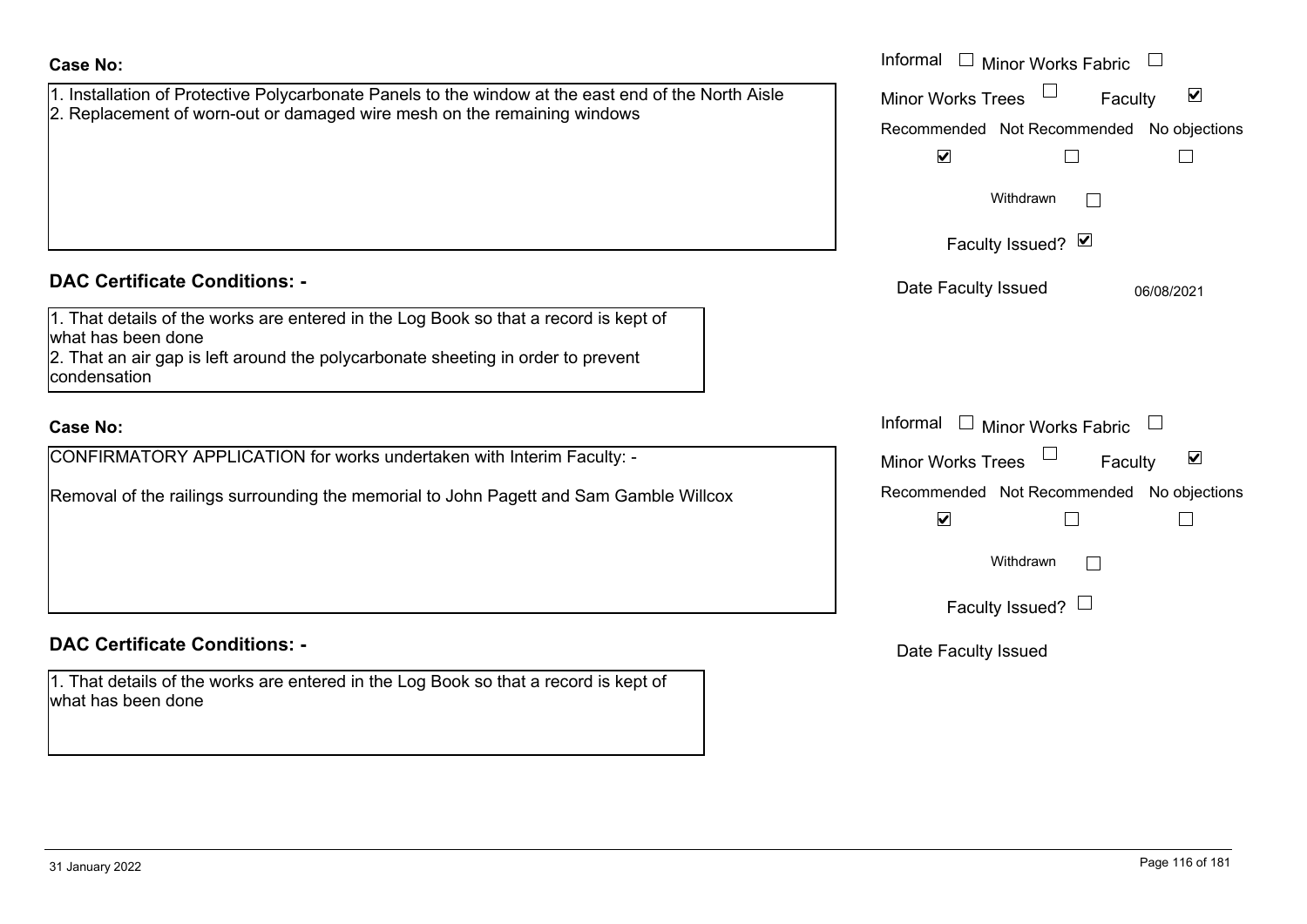#### **Ben No: Church**

#### **10105Thurnby Lodge, Christ Church**

# **L058/2000Case No:** Informal

CONFIRMATION OF EMERGENCY FACULTY: - 1. Eradication of squirrels from the roof and blocking up of the access hole

2. Electrical work

# **DAC Certificate Conditions: -**

1. A time limit of 12 months

| Informal<br>$\Box$ Minor Works Fabric     |            |
|-------------------------------------------|------------|
| <b>Minor Works Trees</b><br>Faculty       |            |
| Recommended Not Recommended No objections |            |
|                                           |            |
| Withdrawn                                 |            |
| Faculty Issued? Ø                         |            |
| Date Faculty Issued                       | 23/11/2000 |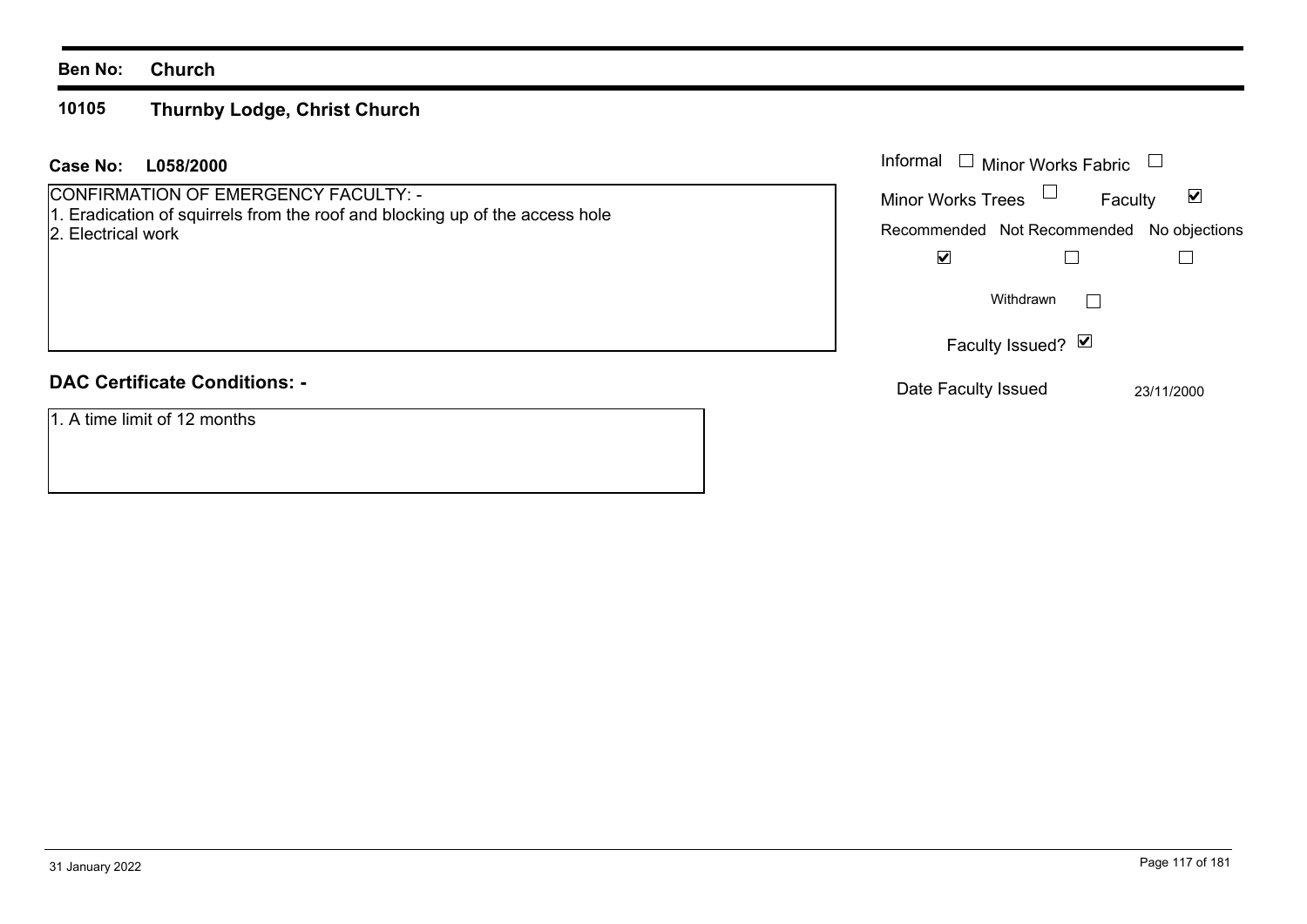| <b>Case No:</b><br>L094/2001                                                                                              | Informal<br>$\Box$ Minor Works Fabric<br>$\Box$                                                                                                                       |
|---------------------------------------------------------------------------------------------------------------------------|-----------------------------------------------------------------------------------------------------------------------------------------------------------------------|
| 1. Re-wiring<br>2. Internal re-decoration and refurbishment of noticeboard (Removed as "De Minimis")                      | Minor Works Trees<br>$\blacktriangledown$<br>Faculty<br>Recommended Not Recommended No objections<br>$\blacktriangledown$<br>$\Box$<br>$\Box$<br>Withdrawn<br>$\perp$ |
| <b>DAC Certificate Conditions: -</b>                                                                                      | Faculty Issued? Ø<br>Date Faculty Issued<br>05/10/2001                                                                                                                |
| 1. A time limit of 12 months                                                                                              |                                                                                                                                                                       |
| L044/2002<br><b>Case No:</b>                                                                                              | Informal<br>$\Box$ Minor Works Fabric<br>$\Box$                                                                                                                       |
| <b>CONFIRMATORY FACULTY: -</b><br>Installation of solid doors replacing existing glass panel doors to secure the building | Minor Works Trees<br>$\blacktriangledown$<br>Faculty                                                                                                                  |
|                                                                                                                           | Recommended Not Recommended No objections                                                                                                                             |
|                                                                                                                           | $\blacktriangledown$<br>$\Box$<br>$\overline{\phantom{a}}$                                                                                                            |
|                                                                                                                           | Withdrawn<br>$\Box$                                                                                                                                                   |
|                                                                                                                           | Faculty Issued? $\Box$                                                                                                                                                |
| <b>DAC Certificate Conditions: -</b>                                                                                      | Date Faculty Issued                                                                                                                                                   |
| 1. A time limit of 12 months                                                                                              |                                                                                                                                                                       |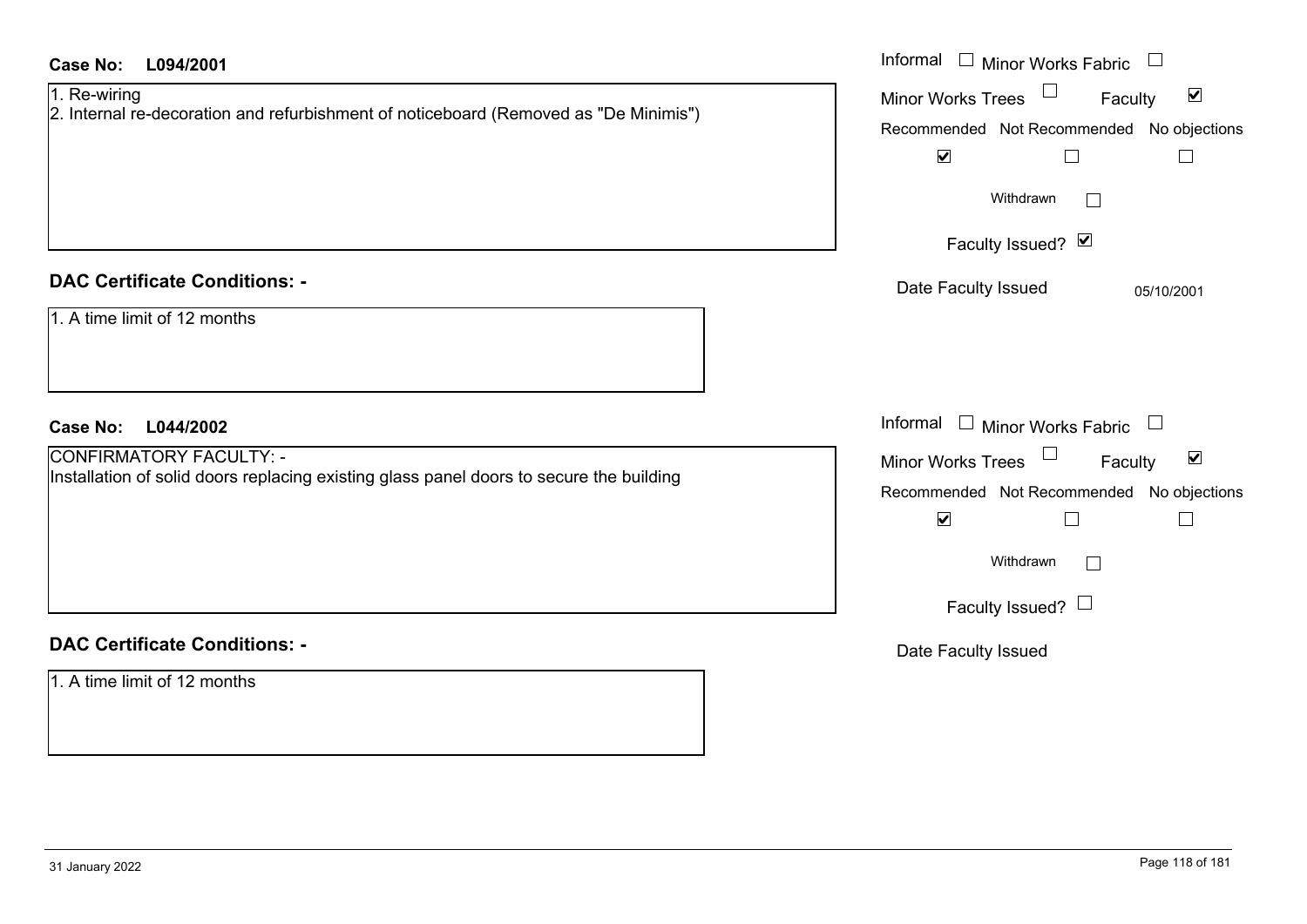#### **L037/2005Case No:**

| <b>Case No:</b><br>L037/2005                                                                                                                                                                                                                    | Informal □ Minor Works Fabric                               |
|-------------------------------------------------------------------------------------------------------------------------------------------------------------------------------------------------------------------------------------------------|-------------------------------------------------------------|
| Install Sound Re-inforcement and Loop System                                                                                                                                                                                                    | $\blacktriangledown$<br><b>Minor Works Trees</b><br>Faculty |
|                                                                                                                                                                                                                                                 | Recommended Not Recommended No objections                   |
|                                                                                                                                                                                                                                                 | $\blacktriangledown$                                        |
|                                                                                                                                                                                                                                                 | Withdrawn<br>$\mathbb{R}^n$                                 |
|                                                                                                                                                                                                                                                 | Faculty Issued? Ø                                           |
| <b>DAC Certificate Conditions: -</b>                                                                                                                                                                                                            | Date Faculty Issued<br>10/05/2005                           |
| 1. A time limit of 12 months<br>2. That individual checks must be made whilst the system is in use on both induction<br>loops and sound reinforcement systems<br>3. That the feed to the loop system must be equalised to enhance the middle to |                                                             |
| L092/2008<br><b>Case No:</b>                                                                                                                                                                                                                    | Informal<br>$\Box$ Minor Works Fabric                       |
| CONFIRMATORY FACULTY for works carried out under Chancellor's Consent: -                                                                                                                                                                        | $\blacktriangledown$<br><b>Minor Works Trees</b><br>Faculty |
| Repairs to the roof                                                                                                                                                                                                                             | Recommended Not Recommended No objections                   |
|                                                                                                                                                                                                                                                 | $\blacktriangledown$                                        |
|                                                                                                                                                                                                                                                 | Withdrawn                                                   |
|                                                                                                                                                                                                                                                 | Faculty Issued? Ø                                           |
| <b>DAC Certificate Conditions: -</b>                                                                                                                                                                                                            | Date Faculty Issued<br>16/07/2008                           |
| 1. A time limit of 12 months<br>2. That the works are recorded in the Log Book so that a record is kept of what has<br>been done<br>3. That all lead work must take place under a "Hot Work" Permit                                             |                                                             |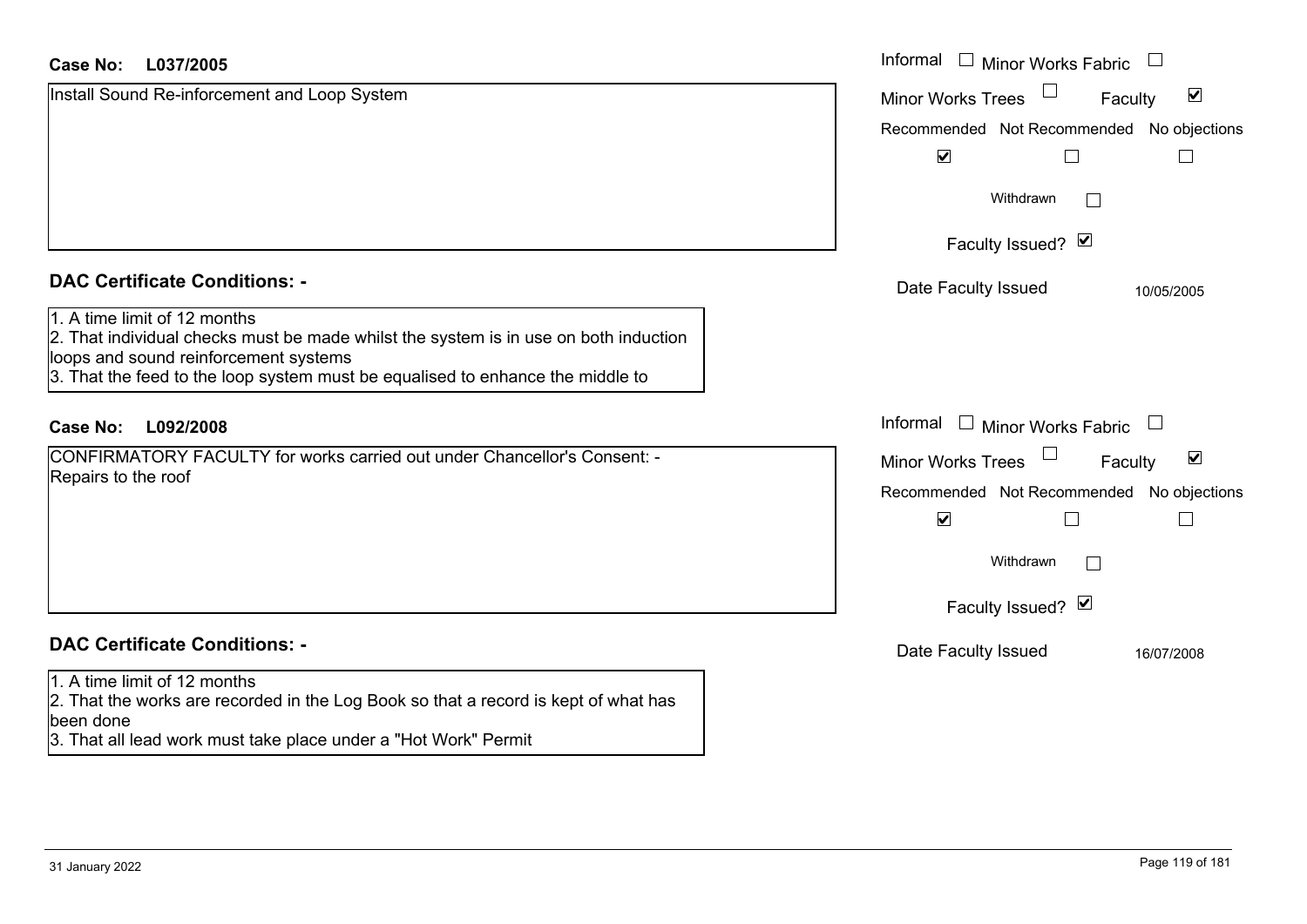#### **L046/2008Case No:**

| <b>Case No:</b><br>L046/2008                                                                                                               | Informal □ Minor Works Fabric ⊠                             |
|--------------------------------------------------------------------------------------------------------------------------------------------|-------------------------------------------------------------|
| Re-decoration of the internal walls and ceiling                                                                                            | $\Box$<br><b>Minor Works Trees</b><br>Faculty<br>$\Box$     |
|                                                                                                                                            | Recommended Not Recommended No objections                   |
|                                                                                                                                            |                                                             |
|                                                                                                                                            | Withdrawn<br>$\vert \ \ \vert$                              |
|                                                                                                                                            | Faculty Issued? $\Box$                                      |
| <b>DAC Certificate Conditions: -</b>                                                                                                       | Date Faculty Issued                                         |
|                                                                                                                                            |                                                             |
| <b>Case No:</b><br>L199/2009                                                                                                               | Informal $\Box$ Minor Works Fabric $\Box$                   |
| Removal of 12 Leylandii Trees and stumps                                                                                                   | Minor Works Trees $\Box$<br>$\blacktriangledown$<br>Faculty |
|                                                                                                                                            | Recommended Not Recommended No objections                   |
|                                                                                                                                            | $\blacktriangledown$<br>$\Box$<br>$\Box$                    |
|                                                                                                                                            | Withdrawn                                                   |
|                                                                                                                                            | Faculty Issued? Ø                                           |
| <b>DAC Certificate Conditions: -</b>                                                                                                       | Date Faculty Issued<br>14/01/2010                           |
| 1. A time limit of 12 months<br>2. That details of the works are entered in the Log Book so that a record is kept of<br>what has been done |                                                             |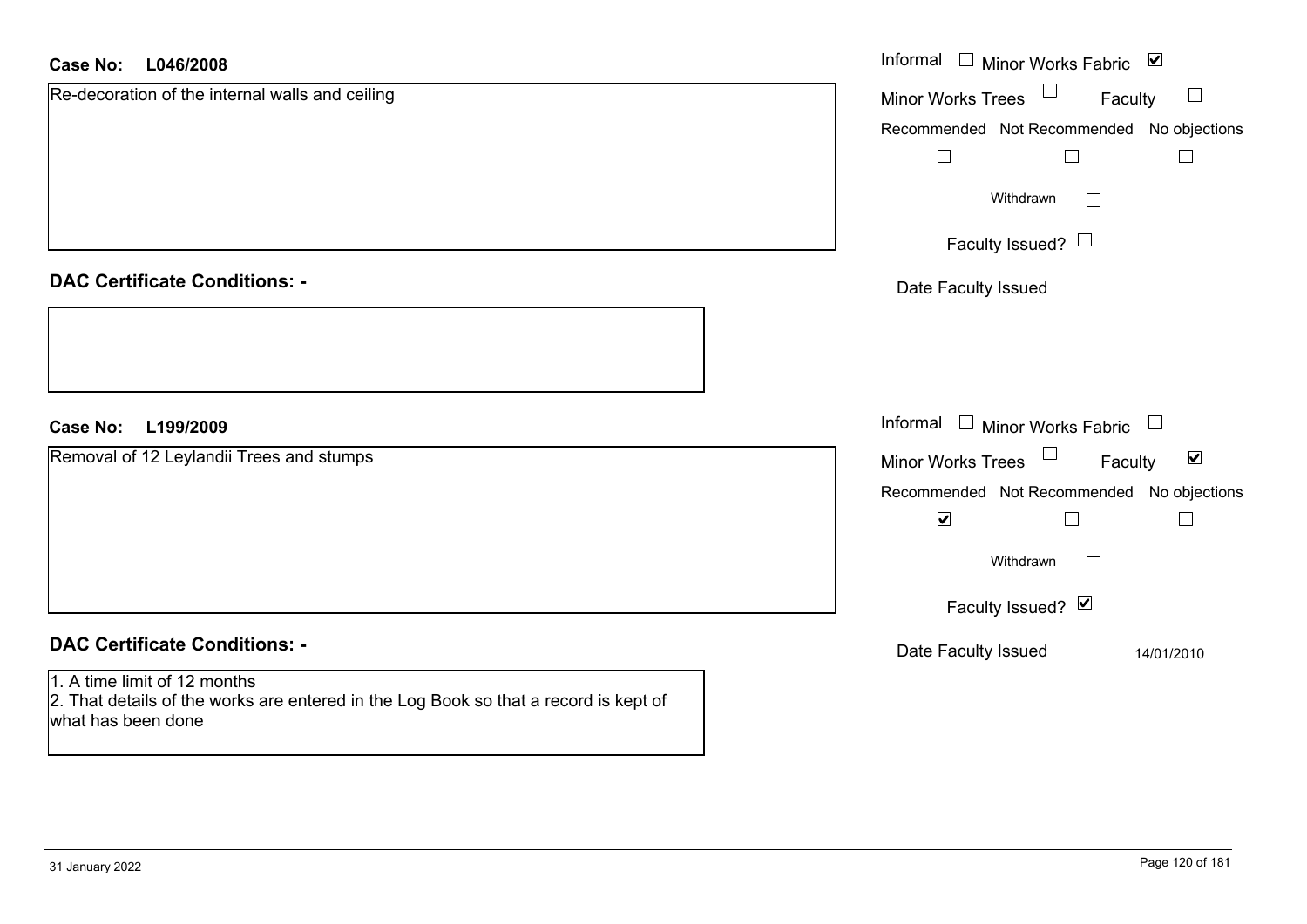- 1. Boiler
- 2. Associated controls with frost stats

## **DAC Certificate Conditions: -**

- Repairs to roofs: -
- 1. Choir Vestry
- 2. Vicars Vestry
- 3. Store

## **DAC Certificate Conditions: -**

#### 1. A time limit of 12 months

2. That details of the works are entered in the Log Book so that a record is kept of what has been done

| <b>Case No:</b><br>L153/2012                                                                                                                                                                                                       | Informal $\Box$ Minor Works Fabric $\Box$                                                                                        |
|------------------------------------------------------------------------------------------------------------------------------------------------------------------------------------------------------------------------------------|----------------------------------------------------------------------------------------------------------------------------------|
| Replacement of: -<br>1. Boiler<br>2. Associated controls with frost stats                                                                                                                                                          | $\blacktriangledown$<br><b>Minor Works Trees</b><br>Faculty<br>Recommended Not Recommended No objections<br>$\blacktriangledown$ |
|                                                                                                                                                                                                                                    | Withdrawn<br>Faculty Issued? $\Box$                                                                                              |
| <b>DAC Certificate Conditions: -</b>                                                                                                                                                                                               | Date Faculty Issued                                                                                                              |
| 1. A time limit of 12 months<br>2. That details of the works are entered in the Log Book so that a record is kept of<br>what has been done<br>3. That the existing pipework and radiators should be pressure tested to demonstrate |                                                                                                                                  |
| Case No:<br>L097/2014                                                                                                                                                                                                              | Informal □ Minor Works Fabric ⊠                                                                                                  |
| Repairs to roofs: -<br>1. Choir Vestry<br>2. Vicars Vestry<br>3. Store                                                                                                                                                             | Minor Works Trees<br>$\Box$<br>Faculty<br>Recommended Not Recommended No objections<br>Withdrawn<br>Faculty Issued? $\Box$       |
| <b>DAC Certificate Conditions: -</b>                                                                                                                                                                                               | Date Faculty Issued                                                                                                              |
| 1. A time limit of 12 months                                                                                                                                                                                                       |                                                                                                                                  |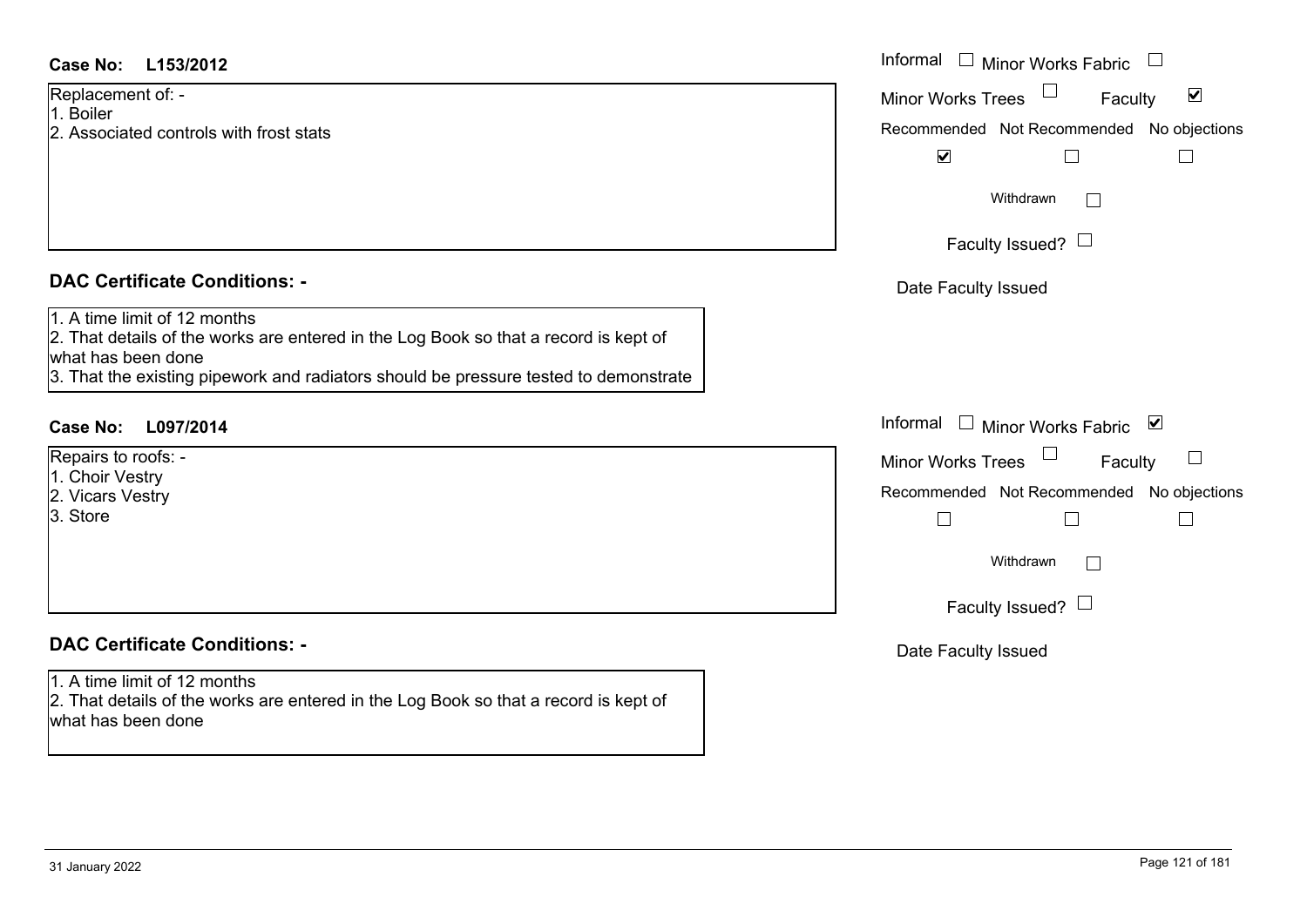| <b>Case No:</b><br>L061/2015                                                                                                                                                                                                           | Informal □ Minor Works Fabric 凶                      |
|----------------------------------------------------------------------------------------------------------------------------------------------------------------------------------------------------------------------------------------|------------------------------------------------------|
| Installation of bracket to support LCD Projector                                                                                                                                                                                       | Minor Works Trees<br>$\Box$<br>Faculty               |
|                                                                                                                                                                                                                                        | Recommended Not Recommended No objections            |
|                                                                                                                                                                                                                                        | $\blacktriangledown$<br>$\Box$<br>$\Box$             |
|                                                                                                                                                                                                                                        | Withdrawn<br>$\Box$                                  |
|                                                                                                                                                                                                                                        | Faculty Issued? $\Box$                               |
| <b>DAC Certificate Conditions: -</b>                                                                                                                                                                                                   | Date Faculty Issued                                  |
| 1. A time limit of 12 months<br>2. That details of the works are entered in the Log Book so that a record is kept of<br>what has been done<br>3. That, for the avoidance of doubt, the bracket must be affixed to the wall and not the |                                                      |
| <b>Case No:</b>                                                                                                                                                                                                                        | Informal<br>$\Box$ Minor Works Fabric $\Box$         |
| Refurbishment of WCs                                                                                                                                                                                                                   | Minor Works Trees<br>$\blacktriangledown$<br>Faculty |
|                                                                                                                                                                                                                                        | Recommended Not Recommended No objections            |
|                                                                                                                                                                                                                                        | $\Box$<br>$\Box$                                     |
|                                                                                                                                                                                                                                        | Withdrawn<br>$\blacktriangledown$                    |
|                                                                                                                                                                                                                                        | Faculty Issued? $\Box$                               |
| <b>DAC Certificate Conditions: -</b>                                                                                                                                                                                                   | Date Faculty Issued                                  |
| 1. That details of the works are entered in the Log Book so that a record is kept of<br>what has been done                                                                                                                             |                                                      |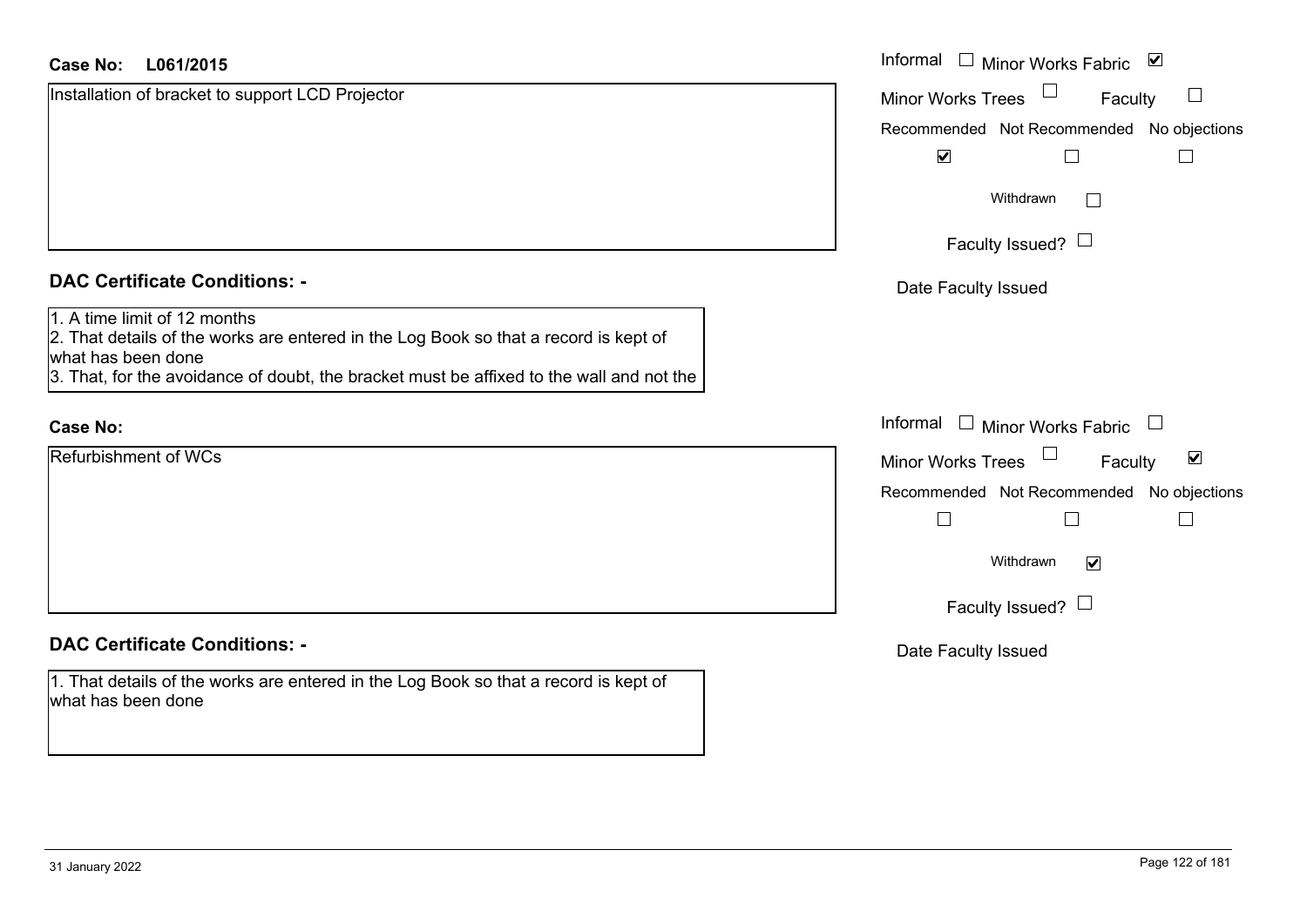#### **Ben No: Church**

**10408 Thurnby, St Luke**

| <b>Case No:</b><br>L/1999            | Informal $\square$<br>Minor Works Fabric $\Box$ |                                 |
|--------------------------------------|-------------------------------------------------|---------------------------------|
| Removal of Pews                      | $\Box$<br><b>Minor Works Trees</b>              | $\blacktriangledown$<br>Faculty |
|                                      | Recommended Not Recommended No objections       |                                 |
|                                      |                                                 |                                 |
|                                      | Withdrawn                                       |                                 |
|                                      | Faculty Issued? Ø                               |                                 |
| <b>DAC Certificate Conditions: -</b> | Date Faculty Issued                             | 20/03/2000                      |
| 1. A time limit of 12 months         |                                                 |                                 |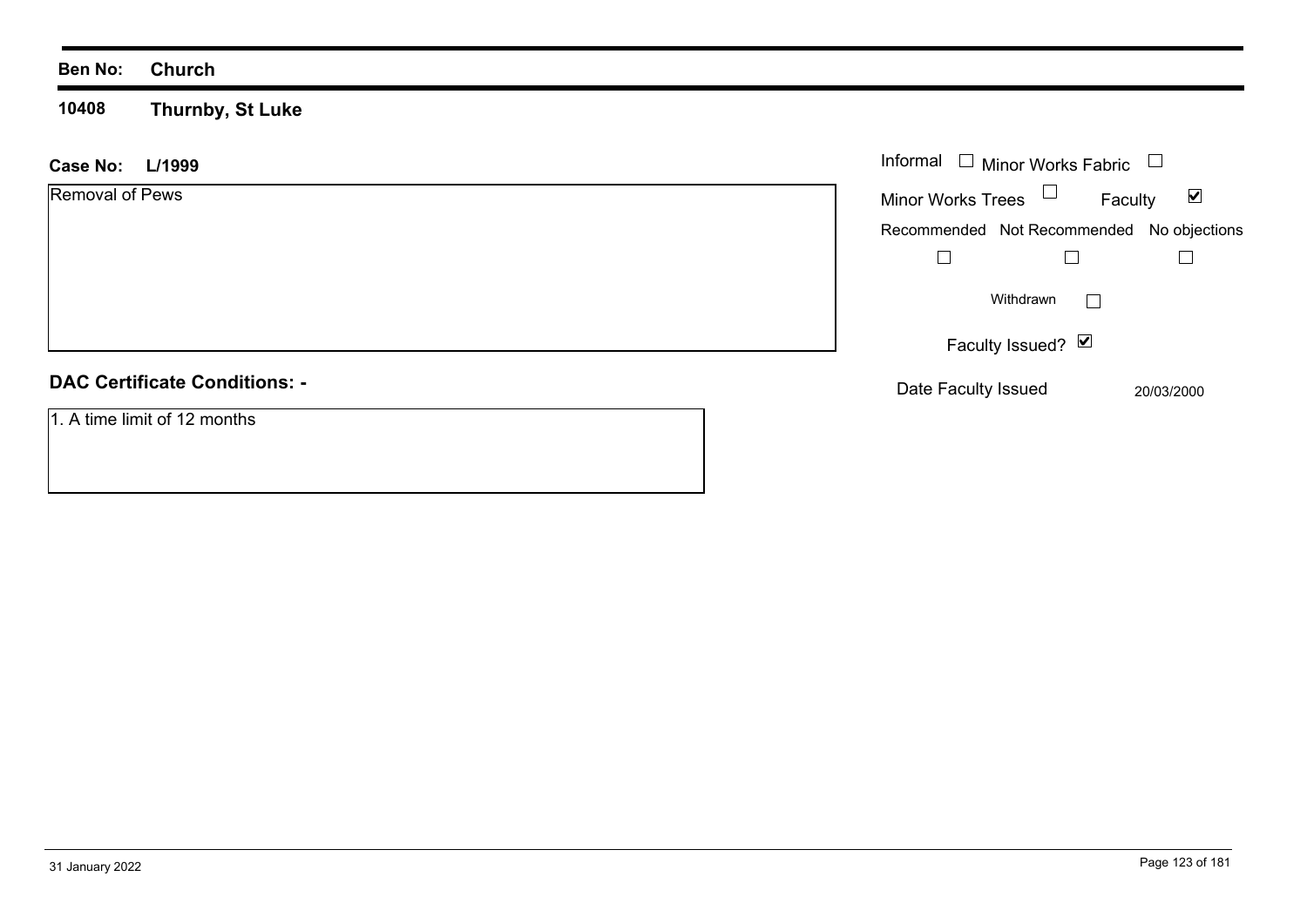|  | Case No: |  | L121/2002 & L062/2004 |
|--|----------|--|-----------------------|
|--|----------|--|-----------------------|

| <b>Case No:</b><br>L121/2002 & L062/2004                                                                                                                                             | Informal ⊠ Minor Works Fabric $\Box$                 |
|--------------------------------------------------------------------------------------------------------------------------------------------------------------------------------------|------------------------------------------------------|
| Erection of a single storey extension to the north side of the church to house toilets and a small utility                                                                           | $\blacktriangledown$<br>Minor Works Trees<br>Faculty |
| area                                                                                                                                                                                 | Recommended Not Recommended No objections            |
|                                                                                                                                                                                      | $\blacktriangledown$<br>$\Box$<br>$\vert$ $\vert$    |
|                                                                                                                                                                                      | Withdrawn                                            |
|                                                                                                                                                                                      | Faculty Issued? Ø                                    |
| <b>DAC Certificate Conditions: -</b>                                                                                                                                                 | Date Faculty Issued<br>09/11/2004                    |
| 1. A time limit of 12 months 2. That any trenching be the subject of an archaeological<br>watching brief in accordance with paragraph 4 of the attached archaeological<br>conditions |                                                      |
| <b>Case No:</b><br>L078/2003                                                                                                                                                         | Informal $\Box$ Minor Works Fabric $\Box$            |
| Installation of new "Millenium" stained glass window into the northwest corner of the church together                                                                                | $\blacktriangledown$<br>Minor Works Trees<br>Faculty |
| with erection of external protective black stainless steel window guard                                                                                                              | Recommended Not Recommended No objections            |
|                                                                                                                                                                                      | $\blacktriangledown$                                 |
|                                                                                                                                                                                      | Withdrawn                                            |
|                                                                                                                                                                                      | Faculty Issued? Ø                                    |
| <b>DAC Certificate Conditions: -</b>                                                                                                                                                 | Date Faculty Issued<br>29/06/2004                    |
| 1. A time limit of 12 months                                                                                                                                                         |                                                      |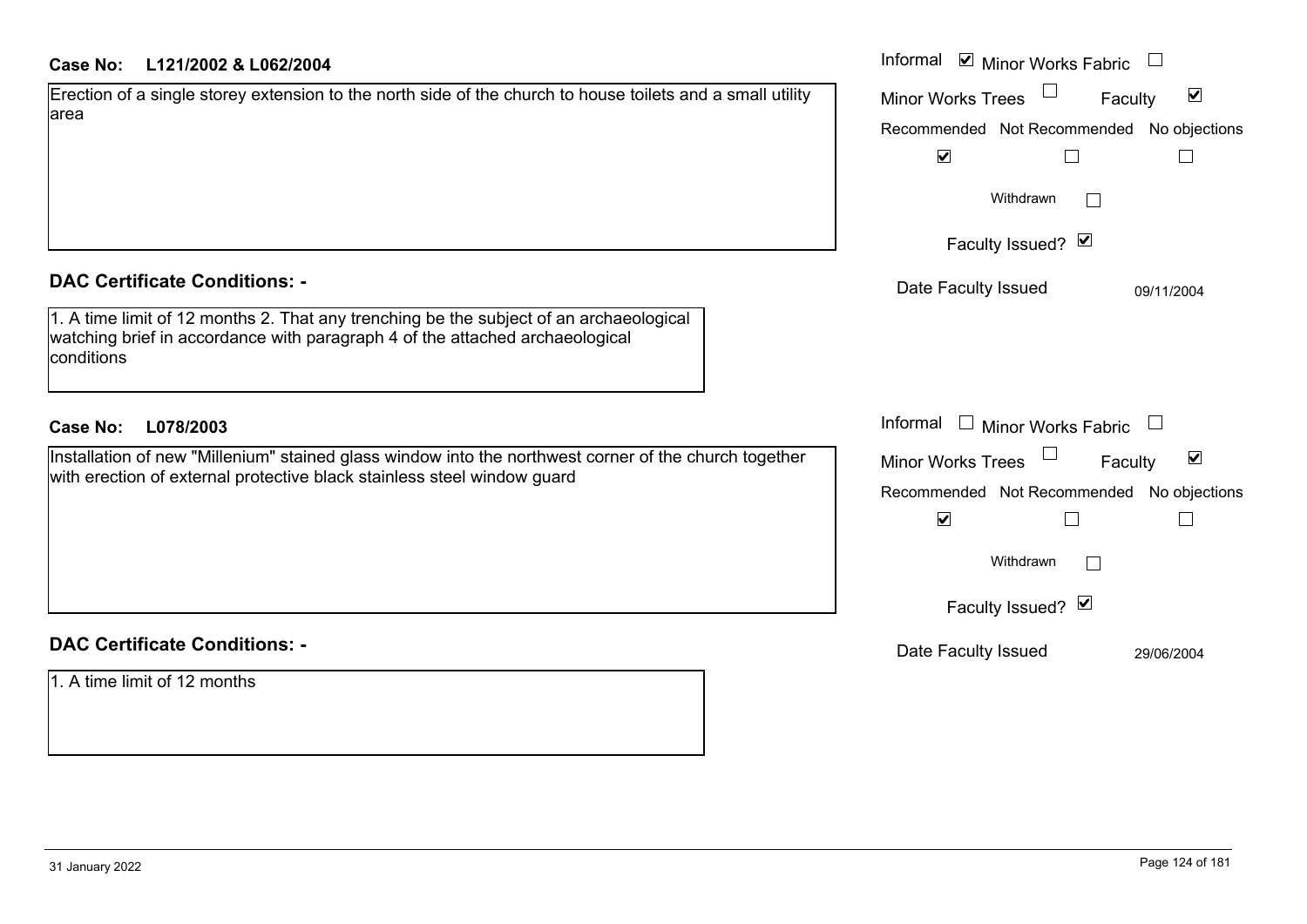| <b>Case No:</b><br>L074/2007                                                                               | Informal □ Minor Works Fabric                        |
|------------------------------------------------------------------------------------------------------------|------------------------------------------------------|
| Installation of ramp to main door of the church                                                            | $\blacktriangledown$<br>Minor Works Trees<br>Faculty |
|                                                                                                            | Recommended Not Recommended No objections            |
|                                                                                                            | $\blacktriangledown$<br>$\perp$                      |
|                                                                                                            | Withdrawn<br>$\Box$                                  |
|                                                                                                            | Faculty Issued? Ø                                    |
| <b>DAC Certificate Conditions: -</b>                                                                       | Date Faculty Issued<br>13/02/2008                    |
| 1. A time limit of 12 months                                                                               |                                                      |
| <b>Case No:</b><br>L192/2008                                                                               | Informal<br>$\Box$ Minor Works Fabric $\Box$         |
| To fell trees that are damaging the southern wall of the churchyard: -                                     | Minor Works Trees ⊠<br>$\Box$<br>Faculty             |
| 1. 6 x Holly (nos 190, 191, 193, 194, 195, 196)<br>2. 1 x Lawson Cypress (no 192)                          | Recommended Not Recommended No objections            |
|                                                                                                            | $\blacktriangledown$                                 |
|                                                                                                            | Withdrawn<br>$\Box$                                  |
|                                                                                                            | Faculty Issued? $\Box$                               |
| <b>DAC Certificate Conditions: -</b>                                                                       | Date Faculty Issued                                  |
| 1. That details of the works are entered in the Log Book so that a record is kept of<br>what has been done |                                                      |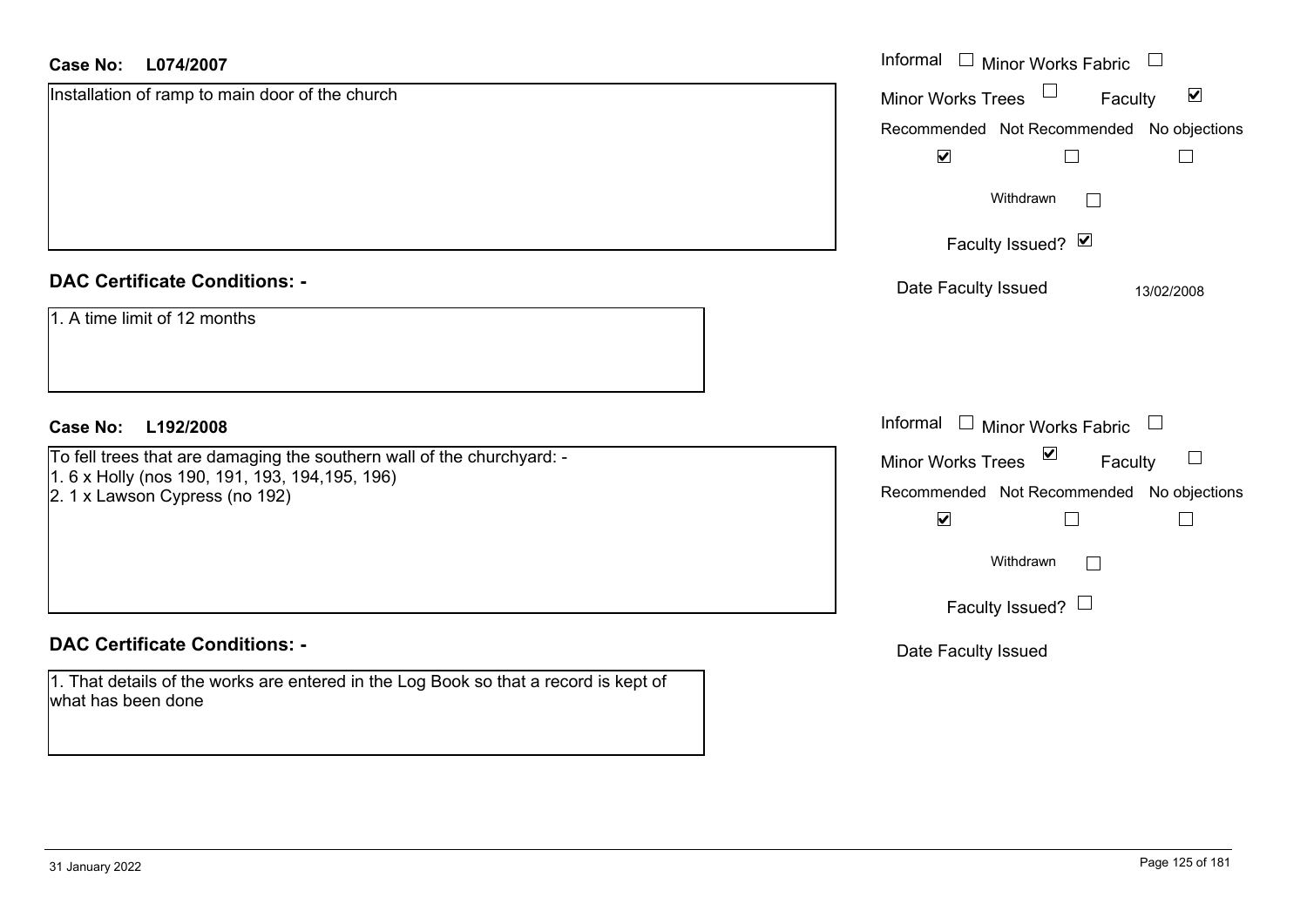#### **L145/2008Case No:** Informal

Installation of roof security measures to the extension on the north side of the church

## **DAC Certificate Conditions: -**

### 1. A time limit of 12 months

2. That details of the works are entered in the Log Book so that a record is kept of what has been done

3. That the spikes are installed over 2 metres from ground level, are clearly visible

## **L031/2009Case No:** Informal

CONFIRMATORY FACULTY for works carried out under Chancellor's Consent: -

Repairs to roof

## **DAC Certificate Conditions: -**

1. A time limit of 12 months 2. That details of the works are entered in the Log Book so that a record is kept of what has been done

| Informal<br><b>Minor Works Fabric</b>                       |
|-------------------------------------------------------------|
| $\blacktriangledown$<br><b>Minor Works Trees</b><br>Faculty |
| Recommended Not Recommended No objections                   |
| $\blacktriangledown$                                        |
| Withdrawn                                                   |
| Faculty Issued?                                             |
| Date Faculty Issued                                         |
|                                                             |
|                                                             |
| Informal<br><b>Minor Works Fabric</b>                       |
| ⊻<br><b>Minor Works Trees</b><br>Faculty                    |
| Recommended Not Recommended No objections                   |
| $\blacktriangledown$                                        |
| Withdrawn                                                   |
| Faculty Issued?                                             |
| Date Faculty Issued                                         |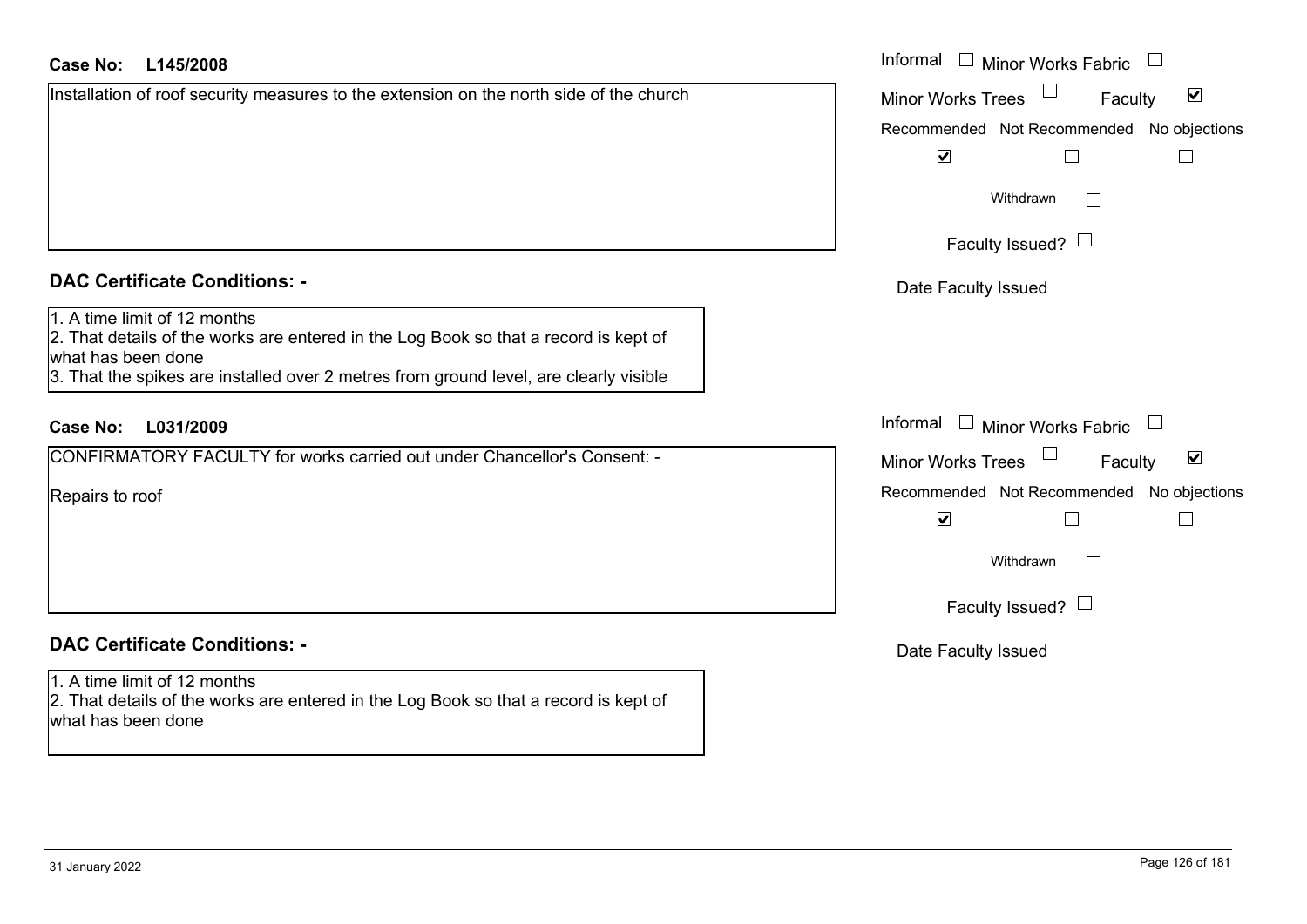#### **L106/2009Case No:** Informal

- 1. Re-wiring
- 2. Re-ordering
- 3. External alterations

### **DAC Certificate Conditions: -**

#### **DAC Certificate Conditions: -**

1. That details of the works are entered in the Log Book so that a record is kept of what has been done

2. That, where possible, all fixings should be made into joints, not stonework, using stainless steel or non-ferrous screws in fibre plugs

| <b>Case No:</b><br>L106/2009                                                                                                               | Informal <b>☑</b> Minor Works Fabric                                                |
|--------------------------------------------------------------------------------------------------------------------------------------------|-------------------------------------------------------------------------------------|
| 1. Re-wiring<br>2. Re-ordering                                                                                                             | Minor Works Trees<br>Faculty<br>$\Box$<br>Recommended Not Recommended No objections |
| 3. External alterations                                                                                                                    | $\Box$                                                                              |
|                                                                                                                                            | Withdrawn<br>$\blacktriangledown$                                                   |
|                                                                                                                                            | Faculty Issued? $\Box$                                                              |
| <b>DAC Certificate Conditions: -</b>                                                                                                       | Date Faculty Issued                                                                 |
| 1. A time limit of 12 months<br>2. That details of the works are entered in the Log Book so that a record is kept of<br>what has been done |                                                                                     |
| L082/2009<br><b>Case No:</b>                                                                                                               | Informal □ Minor Works Fabric ⊠                                                     |
| Installation of 4 x A4 poster frames to the pillars of the church                                                                          | Minor Works Trees<br>$\Box$<br>Faculty                                              |
|                                                                                                                                            | Recommended Not Recommended No objections<br>$\blacktriangledown$                   |
|                                                                                                                                            | Withdrawn<br>$\mathcal{L}_{\mathcal{A}}$                                            |
|                                                                                                                                            | Faculty Issued? $\Box$                                                              |
| <b>DAC Certificate Conditions: -</b>                                                                                                       | Date Faculty Issued                                                                 |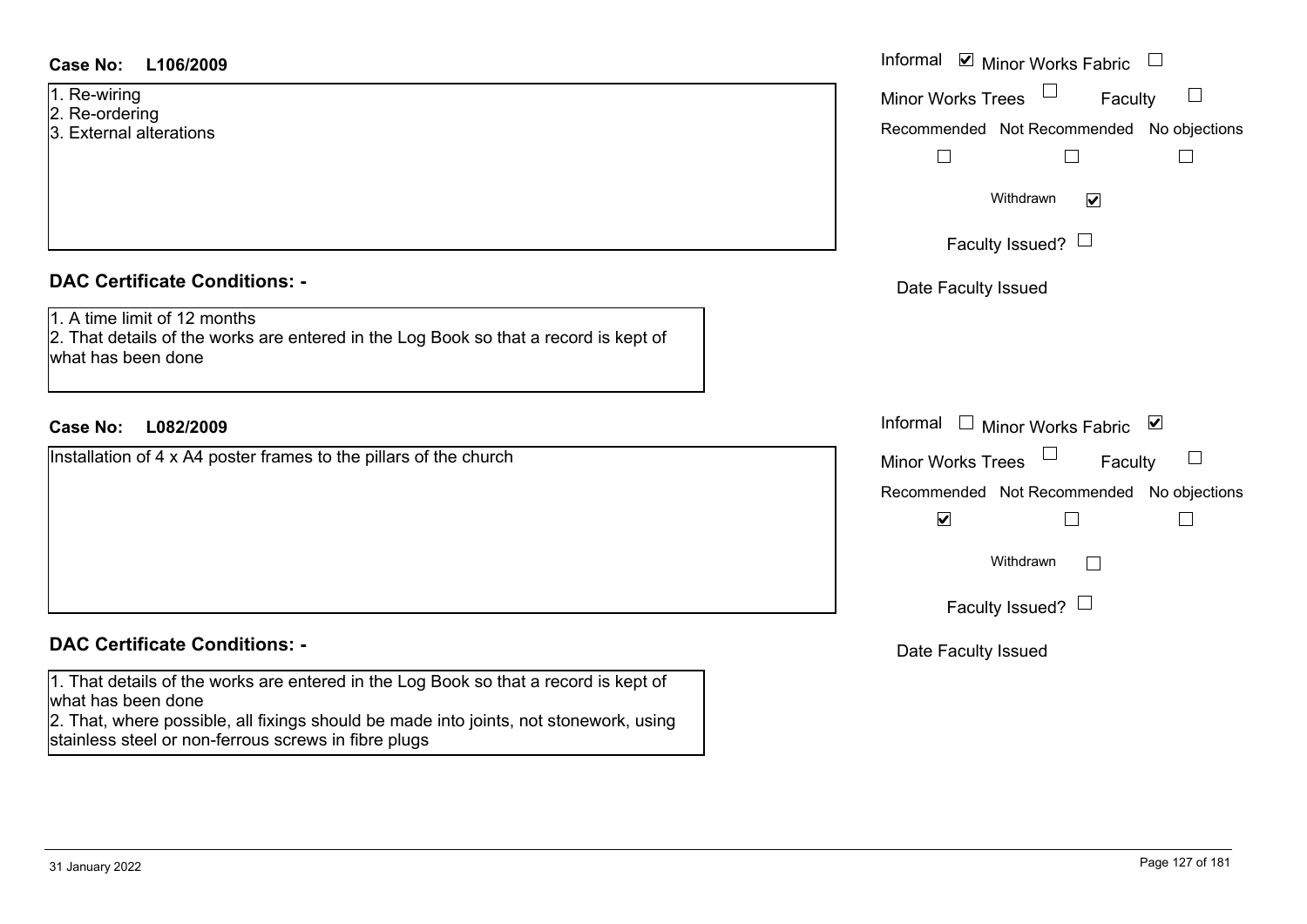### **DAC Certificate Conditions: -**

# **DAC Certificate Conditions: -**

#### 1. A time limit of 12 months

2. That details of the works are entered in the Log Book so that a record is kept of what has been done

3.That the PCC ensures the contractor complies with the DAC Conditions on the

| <b>Case No:</b><br>L077/2010                                                                                                               | Informal $\Box$ Minor Works Fabric $\Box$                                                                                                                   |
|--------------------------------------------------------------------------------------------------------------------------------------------|-------------------------------------------------------------------------------------------------------------------------------------------------------------|
| In respect of the Tower: -<br>1. Re-bedding of parapet stones<br>2. Re-pointing generally                                                  | Minor Works Trees <sup>1</sup><br>$\blacktriangledown$<br>Faculty<br>Recommended Not Recommended No objections                                              |
|                                                                                                                                            | $\Box$<br>$\mathbf{L}$<br>Withdrawn<br>$\overline{\phantom{a}}$                                                                                             |
| <b>DAC Certificate Conditions: -</b>                                                                                                       | Faculty Issued? $\Box$<br>Date Faculty Issued                                                                                                               |
| 1. A time limit of 12 months<br>2. That details of the works are entered in the Log Book so that a record is kept of<br>what has been done |                                                                                                                                                             |
| <b>Case No:</b><br>L133/2010                                                                                                               | Informal $\Box$ Minor Works Fabric $\Box$                                                                                                                   |
| Up-grading of Audio-Visual equipment and re-location of control desk to the west end of the church                                         | Minor Works Trees<br>$\blacktriangledown$<br>Faculty<br>Recommended Not Recommended No objections<br>$\blacktriangledown$<br>Withdrawn<br>$\vert \ \ \vert$ |
|                                                                                                                                            | Faculty Issued? Ø                                                                                                                                           |
| <b>DAC Certificate Conditions: -</b>                                                                                                       | Date Faculty Issued<br>25/01/2011                                                                                                                           |
| 1. A time limit of 12 months                                                                                                               |                                                                                                                                                             |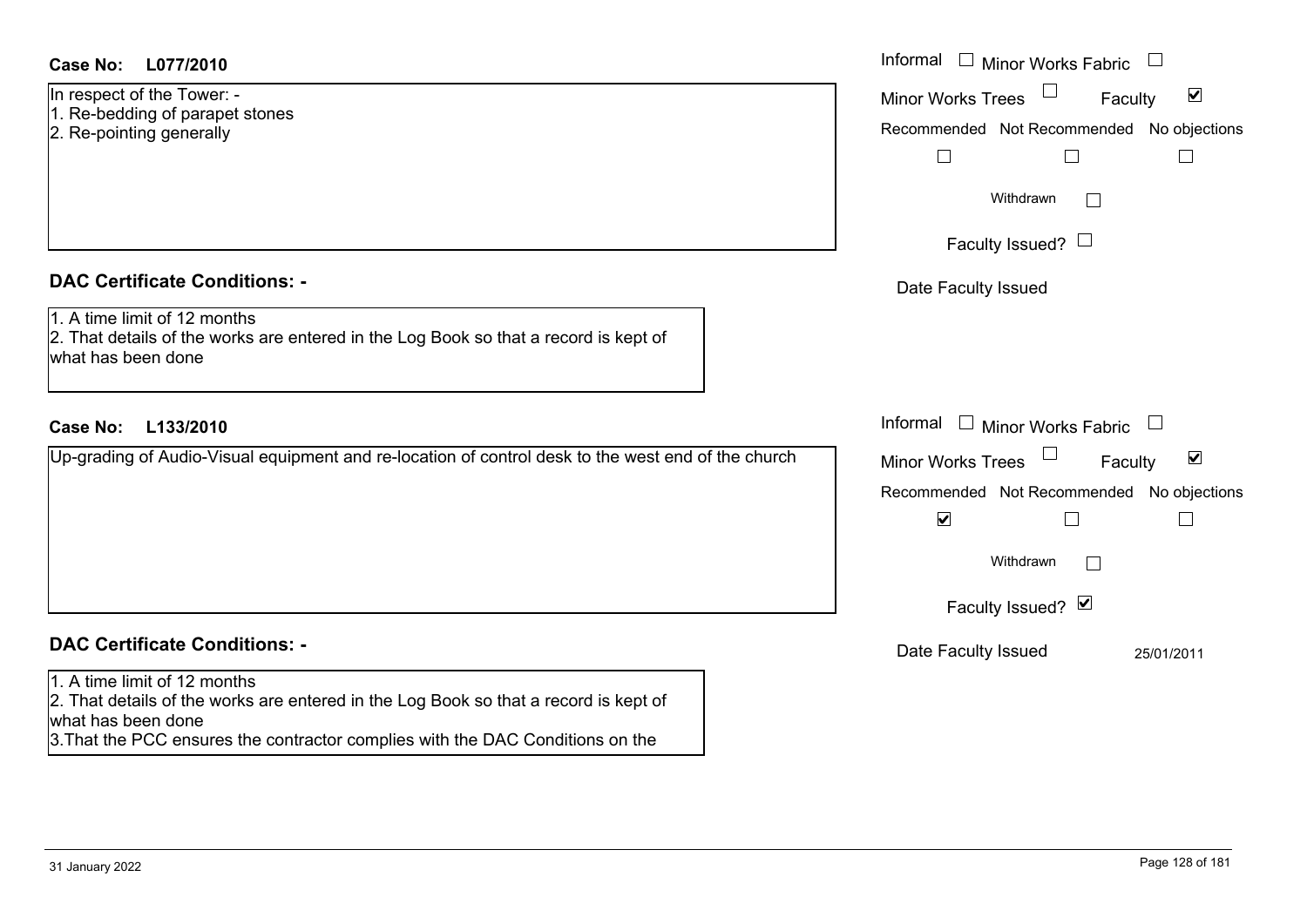| <b>Case No:</b> | L078/2010 |
|-----------------|-----------|
|-----------------|-----------|

- 1. Re-pointing of south side
- 2. Repairs of damage caused by tree roots

### **DAC Certificate Conditions: -**

### 1. A time limit of 12 months

## **DAC Certificate Conditions: -**

## 1. A time limit of 12 months

2. That details of the works are entered in the Log Book so that a record is kept of what has been done

| Case No:<br>L078/2010                                                                                                                                                                                                  | Informal $\Box$ Minor Works Fabric $\Box$                                                                                        |
|------------------------------------------------------------------------------------------------------------------------------------------------------------------------------------------------------------------------|----------------------------------------------------------------------------------------------------------------------------------|
| In respect of the churchyard boundary wall: -<br>1. Re-pointing of south side<br>2. Repairs of damage caused by tree roots                                                                                             | $\blacktriangledown$<br><b>Minor Works Trees</b><br>Faculty<br>Recommended Not Recommended No objections<br>$\blacktriangledown$ |
|                                                                                                                                                                                                                        | Withdrawn<br>$\sim$<br>Faculty Issued? $\Box$                                                                                    |
| <b>DAC Certificate Conditions: -</b>                                                                                                                                                                                   | Date Faculty Issued                                                                                                              |
| 1. A time limit of 12 months<br>2. That details of the works are entered in the Log Book so that a record is kept of<br>what has been done<br>3. That the mix formula for the mortar for the stonework should be 1:2:9 |                                                                                                                                  |
| Case No:<br>L131/2011                                                                                                                                                                                                  | Informal $\Box$ Minor Works Fabric $\Box$                                                                                        |
| Felling of 3 Trees                                                                                                                                                                                                     | Minor Works Trees ⊠<br>$\Box$<br>Faculty<br>Recommended Not Recommended No objections<br>Withdrawn<br>$\Box$                     |
|                                                                                                                                                                                                                        | Faculty Issued?                                                                                                                  |
| <b>DAC Certificate Conditions: -</b>                                                                                                                                                                                   | Date Faculty Issued                                                                                                              |
| $1\;$ A time limit of 12 monthe                                                                                                                                                                                        |                                                                                                                                  |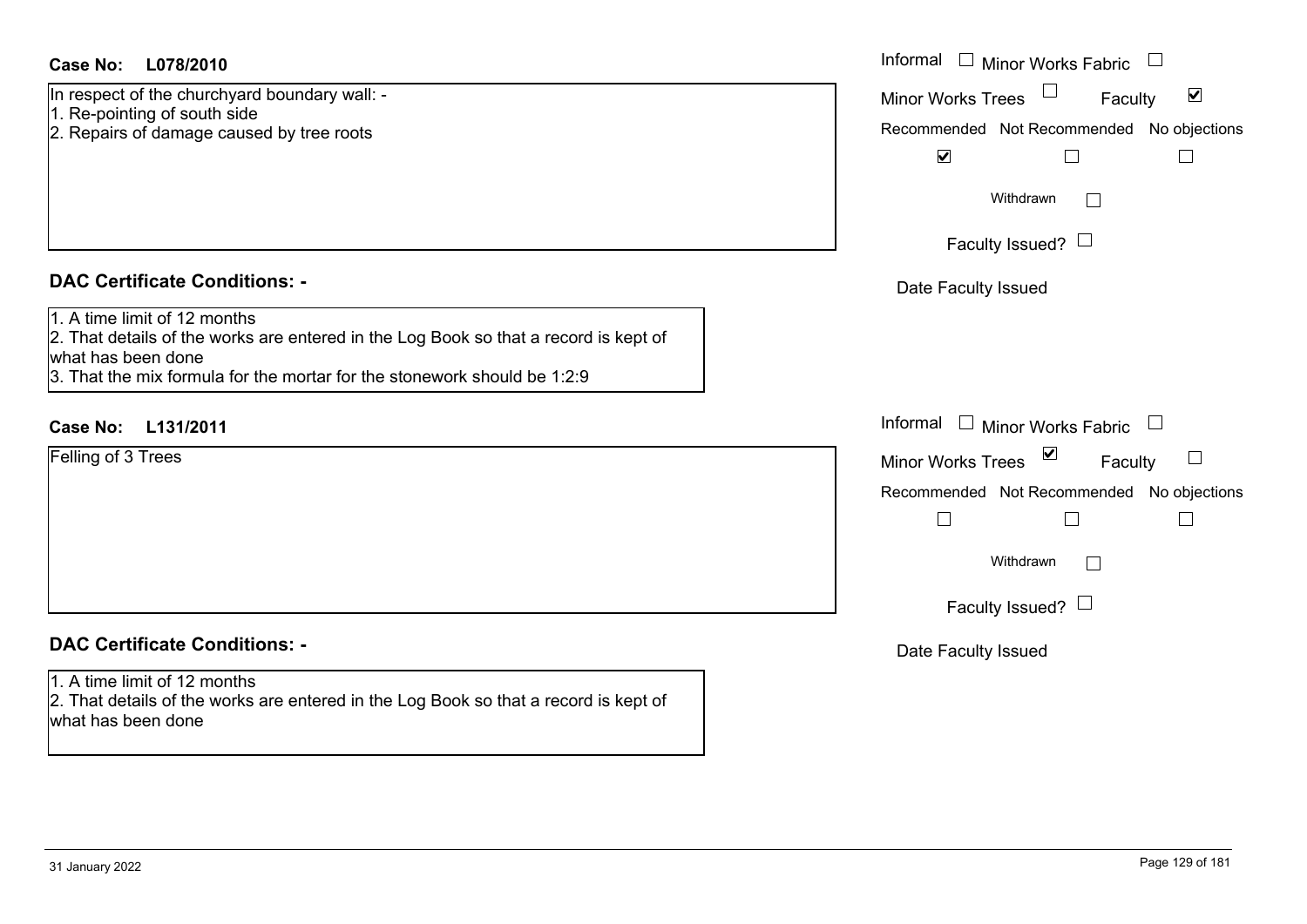| <b>Case No:</b><br>L073/2011                                                                                                                                                                                                        | Informal $\Box$ Minor Works Fabric $\Box$                                                                                                                            |
|-------------------------------------------------------------------------------------------------------------------------------------------------------------------------------------------------------------------------------------|----------------------------------------------------------------------------------------------------------------------------------------------------------------------|
| Introduction of small: -<br>1. Wooden bookcase to store Hymn Books and Kneelers<br>2. Internal Noticeboard / Literature holder (wall mounted)                                                                                       | <b>Minor Works Trees</b><br>Faculty<br>$\mathbf{I}$<br>Recommended Not Recommended No objections<br>$\Box$<br>$\Box$<br>Withdrawn                                    |
|                                                                                                                                                                                                                                     | Faculty Issued? $\Box$                                                                                                                                               |
| <b>DAC Certificate Conditions: -</b><br>1. A time limit of 12 months<br>2. That details of the works are entered in the Log Book so that a record is kept of<br>what has been done                                                  | Date Faculty Issued                                                                                                                                                  |
| L223/2012<br><b>Case No:</b>                                                                                                                                                                                                        | Informal $\Box$ Minor Works Fabric $\Box$                                                                                                                            |
| Installation of Burco Auto-Fill Wall Mounted Water Boiler CB964                                                                                                                                                                     | <b>Minor Works Trees</b><br>Faculty<br>Recommended Not Recommended No objections<br>$\blacktriangledown$<br>$\Box$<br>Withdrawn<br>$\perp$<br>Faculty Issued? $\Box$ |
| <b>DAC Certificate Conditions: -</b>                                                                                                                                                                                                | Date Faculty Issued                                                                                                                                                  |
| 1. A time limit of 12 months<br>2. That details of the works are entered in the Log Book so that a record is kept of<br>what has been done<br>3. That the water-boiler should be installed in accordance with the Water Regulations |                                                                                                                                                                      |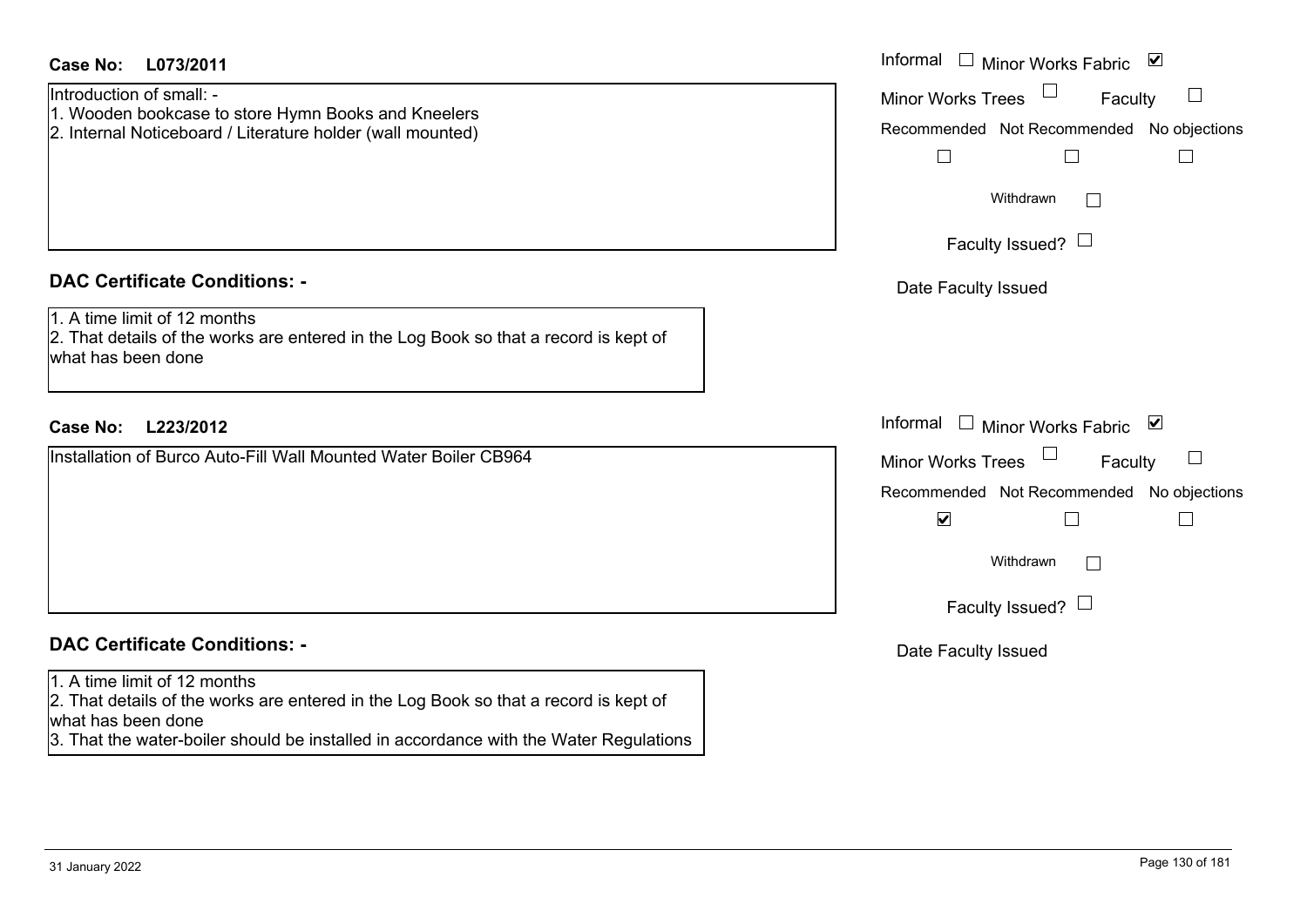| <b>Case No:</b> |  | L003/2013 |
|-----------------|--|-----------|
|-----------------|--|-----------|

| <b>Case No:</b><br>L003/2013                                                                                                               | Informal $\blacksquare$ Minor Works Fabric $\blacksquare$ |
|--------------------------------------------------------------------------------------------------------------------------------------------|-----------------------------------------------------------|
| Re-ordering                                                                                                                                | Minor Works Trees<br>Faculty<br>$\Box$                    |
|                                                                                                                                            | Recommended Not Recommended No objections                 |
|                                                                                                                                            |                                                           |
|                                                                                                                                            | Withdrawn<br>$\blacktriangledown$                         |
|                                                                                                                                            | Faculty Issued? $\Box$                                    |
| <b>DAC Certificate Conditions: -</b>                                                                                                       | Date Faculty Issued                                       |
| 1. A time limit of 12 months<br>2. That details of the works are entered in the Log Book so that a record is kept of<br>what has been done |                                                           |
| <b>Case No:</b><br>L088/2015                                                                                                               | Informal $\Box$ Minor Works Fabric $\Box$                 |
| Repairs to brick and granite boundary walls                                                                                                | Minor Works Trees<br>$\blacktriangledown$<br>Faculty      |
|                                                                                                                                            | Recommended Not Recommended No objections                 |
|                                                                                                                                            | $\blacktriangledown$<br>$\Box$                            |
|                                                                                                                                            | Withdrawn<br>Г                                            |
|                                                                                                                                            | Faculty Issued? Ø                                         |
| <b>DAC Certificate Conditions: -</b>                                                                                                       | Date Faculty Issued<br>23/07/2015                         |

1. That details of the works are entered in the Log Book so that a record is kept of what has been done

2. That Harborough District Council considers whether the introduction of a traditional coping would assist protect the face of the wall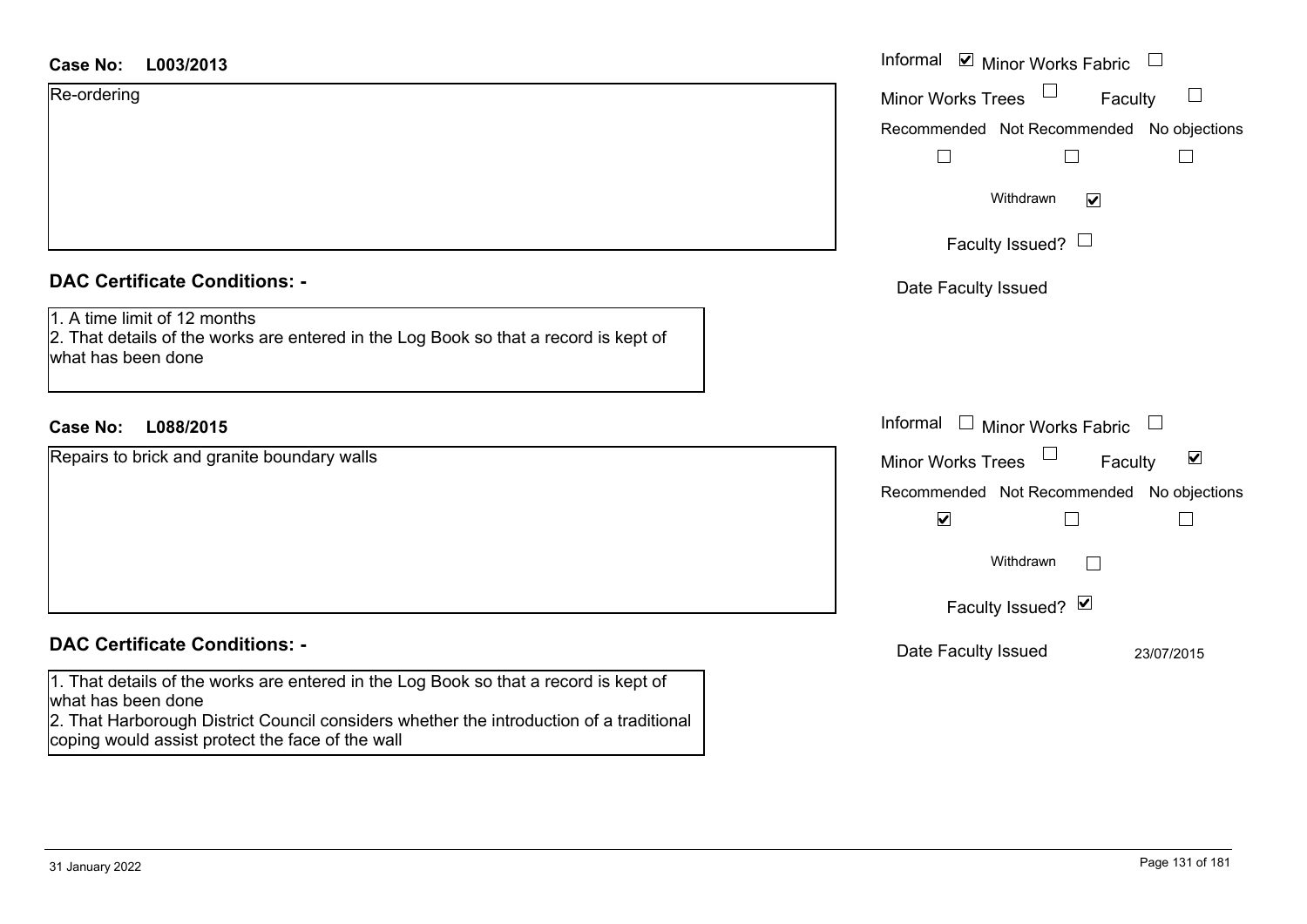| Case No:                                                                                                                                                     | Informal $\Box$ Minor Works Fabric $\Box$                   |
|--------------------------------------------------------------------------------------------------------------------------------------------------------------|-------------------------------------------------------------|
| . Stonework repairs to recommendation of the Quinquennial inspection                                                                                         | <b>Minor Works Trees</b><br>$\vert \ \ \vert$<br>Faculty    |
| 2. Repairs to Chancel, South Aisle and Nave roofs<br>3. Belfry ladder replacement                                                                            | Recommended Not Recommended No objections                   |
| 4. Maintenance for Rainwater disposal                                                                                                                        | $\blacktriangledown$                                        |
| 5. Glazing and Window Vent repairs                                                                                                                           |                                                             |
|                                                                                                                                                              | Withdrawn<br>$\mathbb{R}$                                   |
|                                                                                                                                                              | Faculty Issued? $\Box$                                      |
| <b>DAC Certificate Conditions: -</b>                                                                                                                         | Date Faculty Issued                                         |
| 1. That details of the works are entered in the Log Book so that a record is kept of<br>what has been done                                                   |                                                             |
|                                                                                                                                                              |                                                             |
| <b>Case No:</b>                                                                                                                                              | Informal<br>□ Minor Works Fabric □                          |
| Re-building of the western churchyard wall with new foundations and French Drain                                                                             | $\blacktriangledown$<br><b>Minor Works Trees</b><br>Faculty |
|                                                                                                                                                              | Recommended Not Recommended No objections                   |
|                                                                                                                                                              | $\blacktriangledown$                                        |
|                                                                                                                                                              | Withdrawn                                                   |
|                                                                                                                                                              | Faculty Issued? Ø                                           |
| <b>DAC Certificate Conditions: -</b>                                                                                                                         | Date Faculty Issued<br>17/01/2019                           |
| 1. That details of the works are entered in the Log Book so that a record is kept of<br>what has been done                                                   |                                                             |
| 2. That the inner block work face, where it extends above the ground level, must be in<br>brick to maintain a sympathetic appearance from the church grounds |                                                             |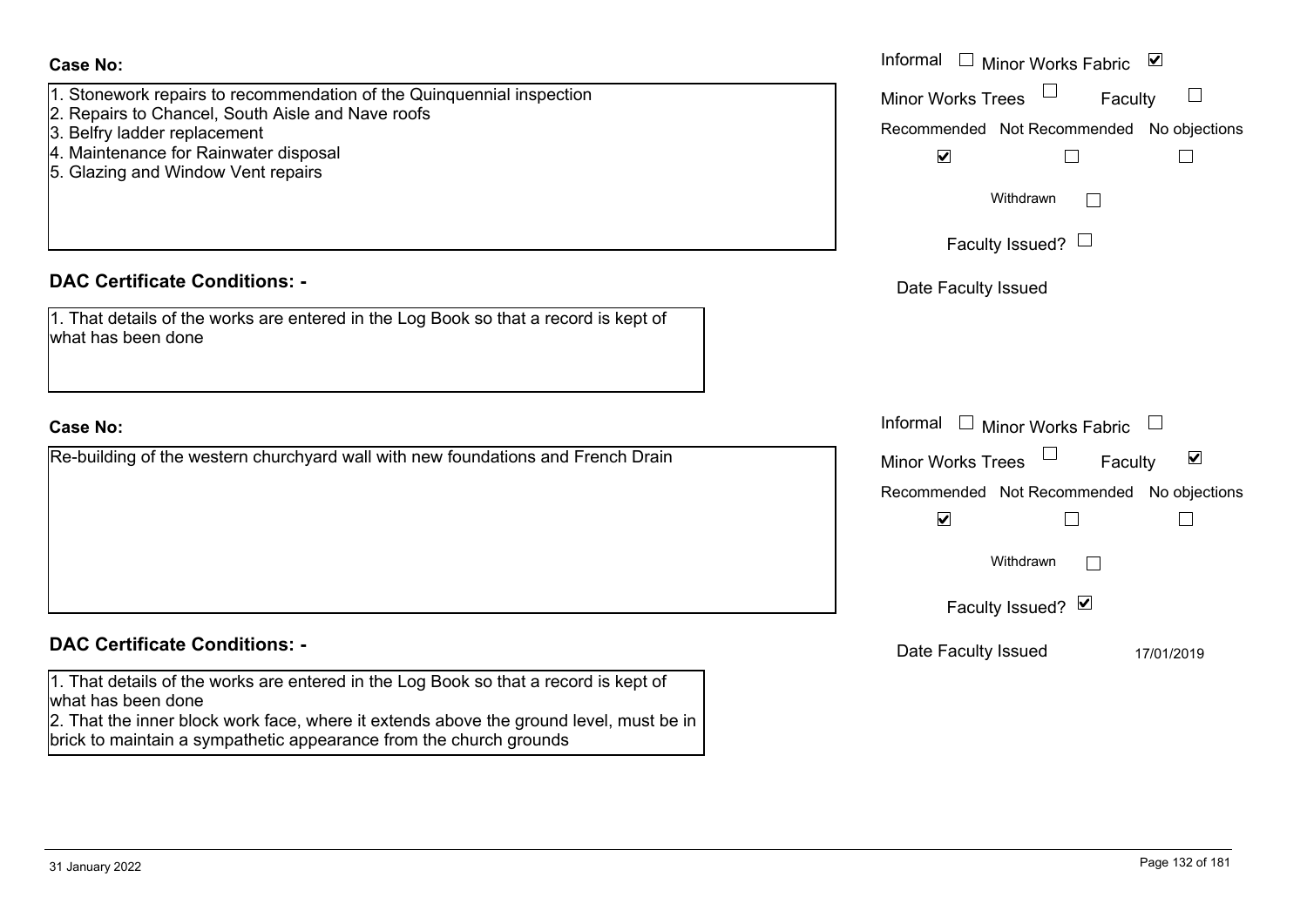| <b>Case No:</b>                                                                                                                                                                                                                                     | Informal $\Box$ Minor Works Fabric<br>$\begin{array}{c} \hline \end{array}$ |
|-----------------------------------------------------------------------------------------------------------------------------------------------------------------------------------------------------------------------------------------------------|-----------------------------------------------------------------------------|
| CONFIRMATORY APPLICATION for works undertaken with Interim Faculty: -                                                                                                                                                                               | $\blacktriangledown$<br><b>Minor Works Trees</b><br>Faculty                 |
| Repairs to churchyard boundary wall                                                                                                                                                                                                                 | Recommended Not Recommended No objections                                   |
|                                                                                                                                                                                                                                                     | $\blacktriangledown$                                                        |
|                                                                                                                                                                                                                                                     | Withdrawn<br>$\mathbb{R}^n$                                                 |
|                                                                                                                                                                                                                                                     | Faculty Issued? Ø                                                           |
| <b>DAC Certificate Conditions: -</b>                                                                                                                                                                                                                | Date Faculty Issued<br>23/07/2021                                           |
| 1. That details of the works are entered in the Log Book so that a record is kept of<br>what has been done                                                                                                                                          |                                                                             |
| <b>Case No:</b>                                                                                                                                                                                                                                     | Informal<br>$\Box$ Minor Works Fabric $\Box$                                |
| Replacement of boiler                                                                                                                                                                                                                               | Minor Works Trees<br>$\blacktriangledown$<br>Faculty                        |
|                                                                                                                                                                                                                                                     | Recommended Not Recommended No objections                                   |
|                                                                                                                                                                                                                                                     | $\blacktriangledown$                                                        |
|                                                                                                                                                                                                                                                     | Withdrawn<br>$\Box$                                                         |
|                                                                                                                                                                                                                                                     | Faculty Issued? $\Box$                                                      |
| <b>DAC Certificate Conditions: -</b>                                                                                                                                                                                                                | Date Faculty Issued<br>30/09/2019                                           |
| 1. That details of the works are entered in the Log Book so that a record is kept of<br>what has been done<br>2. That a frost thermostat should be installed<br>3. That any external condensate pipework should be trace heated to prevent freezing |                                                                             |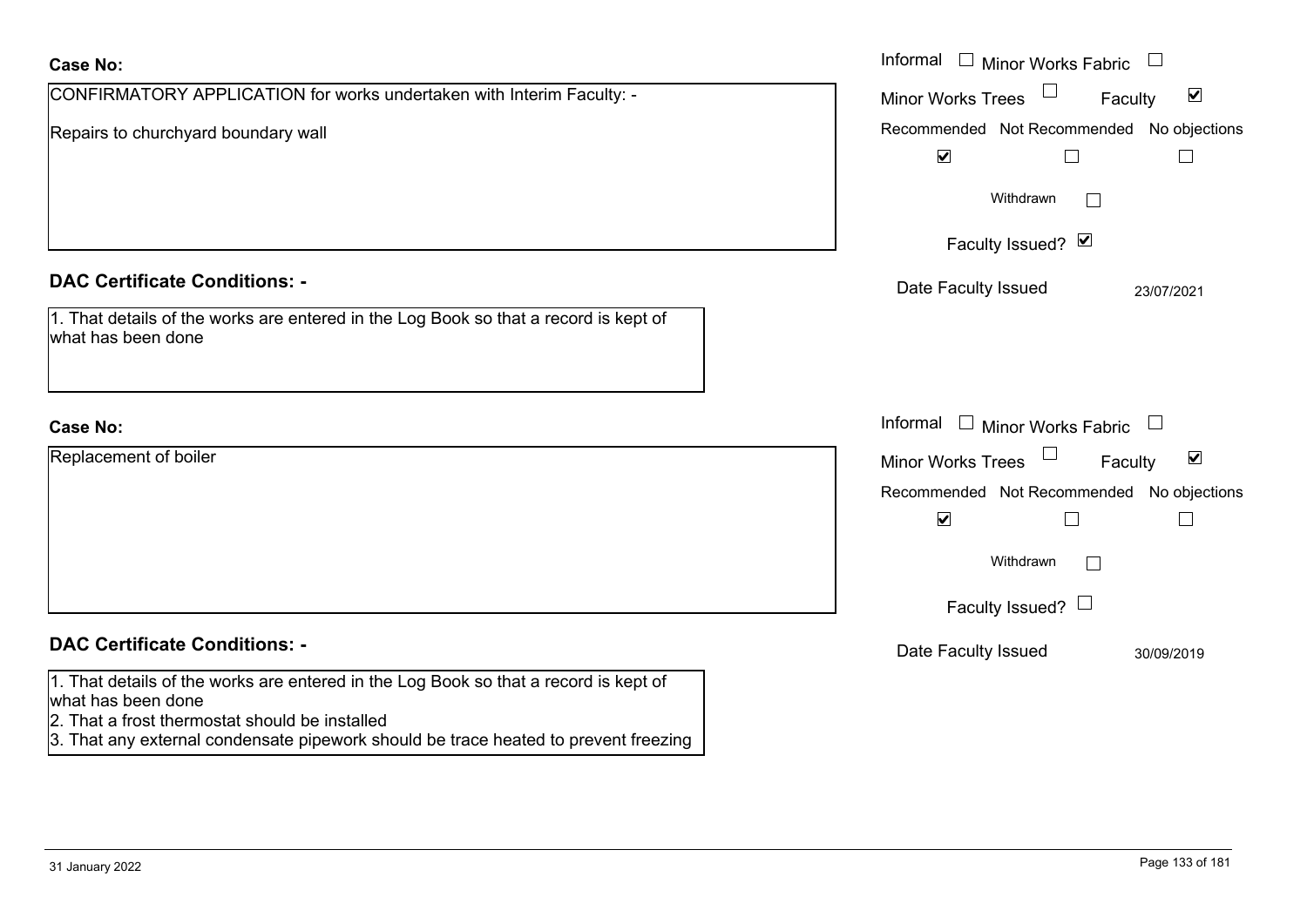## **Case No:**

CONFIRMATORY APPLICATION for works undertaken with Interim Faculty: -

Installation of Telephone Line

### **DAC Certificate Conditions: -**

1. That details of the works are entered in the Log Book so that a record is kept of what has been done

|                                                                 | Informal $\Box$ Minor Works Fabric $\Box$                   |
|-----------------------------------------------------------------|-------------------------------------------------------------|
| MATORY APPLICATION for works undertaken with Interim Faculty: - | Minor Works Trees $\Box$<br>$\blacktriangledown$<br>Faculty |
| on of Telephone Line                                            | Recommended Not Recommended No objections                   |
|                                                                 | $\blacktriangledown$                                        |
|                                                                 | Withdrawn                                                   |
|                                                                 | Faculty Issued? Ø                                           |
| rtificate Conditions: -                                         | Date Faculty Issued<br>24/04/2021                           |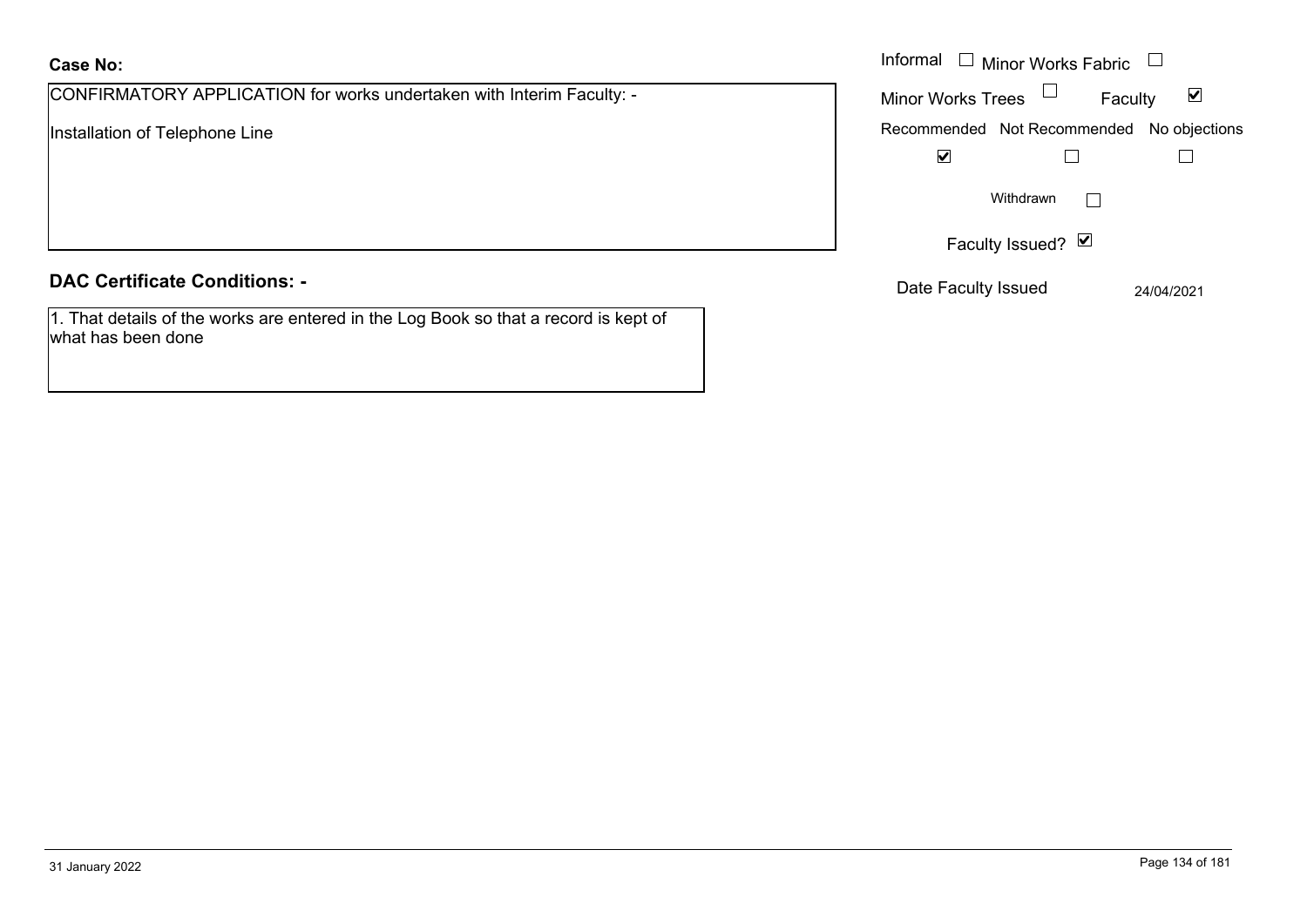#### **Ben No: Church**

#### **10209Tilton-on-the-Hill, St Peter**

#### **L072/2003Case No:** Informal

## 1. Installation of second-hand Bell

2. Repair and upgrading of frame work in Belfry to hold new bell

## **DAC Certificate Conditions: -**

1. A time limit of 12 months 2. The floor bosses should be made of cast iron 3. The clapper bush should be "Oilite" or equivalent, not nylon

| Informal ❑  Minor Works Fabric |  |                                           |  |
|--------------------------------|--|-------------------------------------------|--|
| <b>Minor Works Trees</b>       |  | M<br>Faculty                              |  |
|                                |  | Recommended Not Recommended No objections |  |
|                                |  |                                           |  |
| Withdrawn                      |  |                                           |  |
| Faculty Issued? $\Box$         |  |                                           |  |

Date Faculty Issued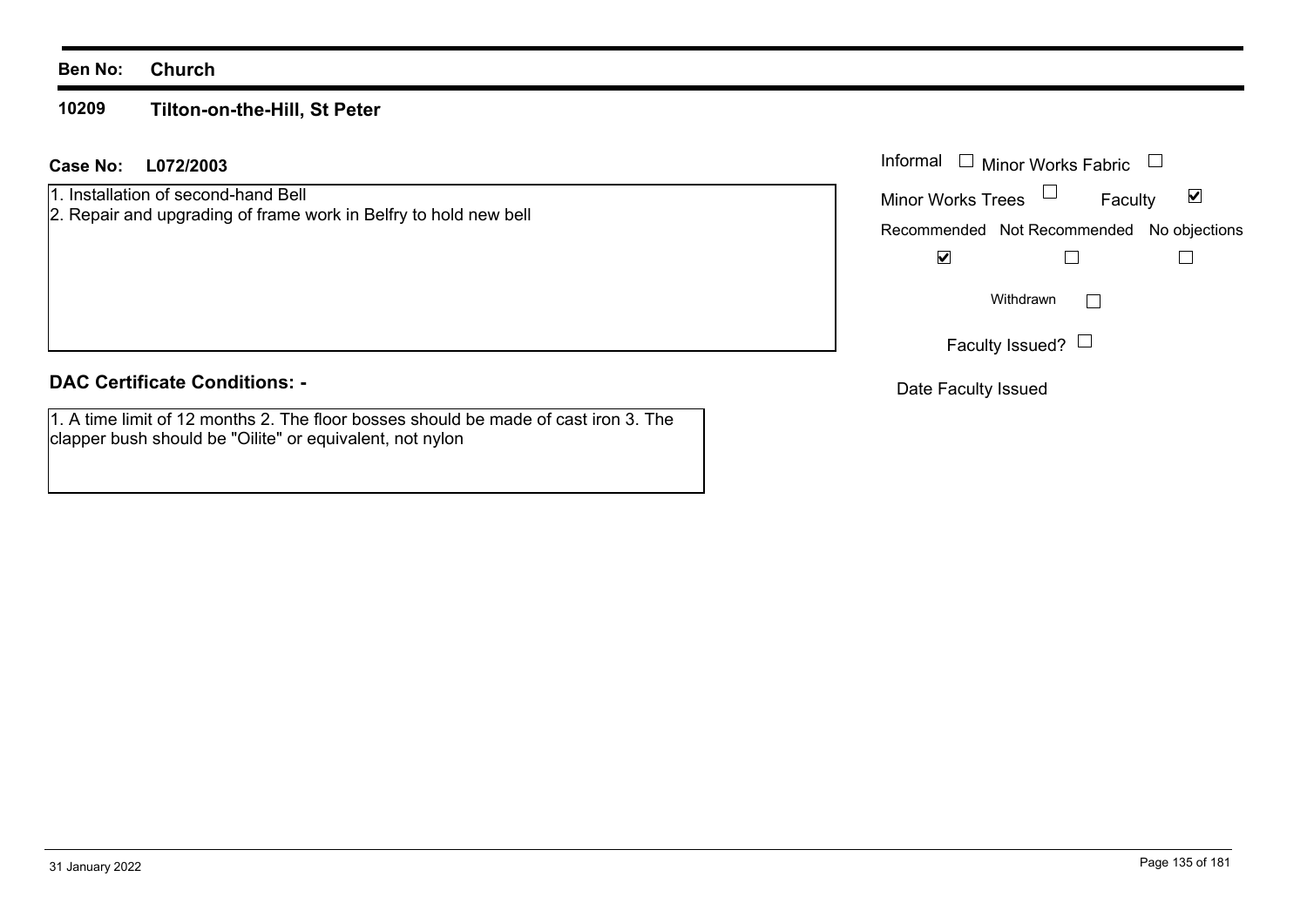| <b>Case No:</b><br>L024/2007                                                                                                                                                                                                           | Informal □ Minor Works Fabric                                                                                                                                                                                               |
|----------------------------------------------------------------------------------------------------------------------------------------------------------------------------------------------------------------------------------------|-----------------------------------------------------------------------------------------------------------------------------------------------------------------------------------------------------------------------------|
| 1. Installation of opening vents in leaded light windows<br>2. Cleaning of painted plaster surfaces and re-decoration                                                                                                                  | $\blacktriangledown$<br><b>Minor Works Trees</b><br>Faculty<br>Recommended Not Recommended No objections<br>$\blacktriangledown$<br>$\Box$<br>$\Box$<br>Withdrawn<br>Faculty Issued? Ø                                      |
| <b>DAC Certificate Conditions: -</b><br>1. A time limit of 12 months                                                                                                                                                                   | Date Faculty Issued<br>17/04/2007                                                                                                                                                                                           |
| <b>Case No:</b><br>L082/2008<br>1. Remove all glazing, clean & re-use<br>2. Re-lead with new lead cames to correct templates<br>3. Return & re-fix panels to new non-ferrous saddle bars<br>4. Fit window with lead condensation trays | Informal<br>$\Box$ Minor Works Fabric $\Box$<br><b>Minor Works Trees</b><br>Faculty<br>Recommended Not Recommended No objections<br>$\blacktriangledown$<br>$\Box$<br>$\mathbb{R}^n$<br>Withdrawn<br>Faculty Issued? $\Box$ |
| <b>DAC Certificate Conditions: -</b><br>1. That details of the works are entered in the Log Book so that a record is kept of<br>what has been done                                                                                     | Date Faculty Issued                                                                                                                                                                                                         |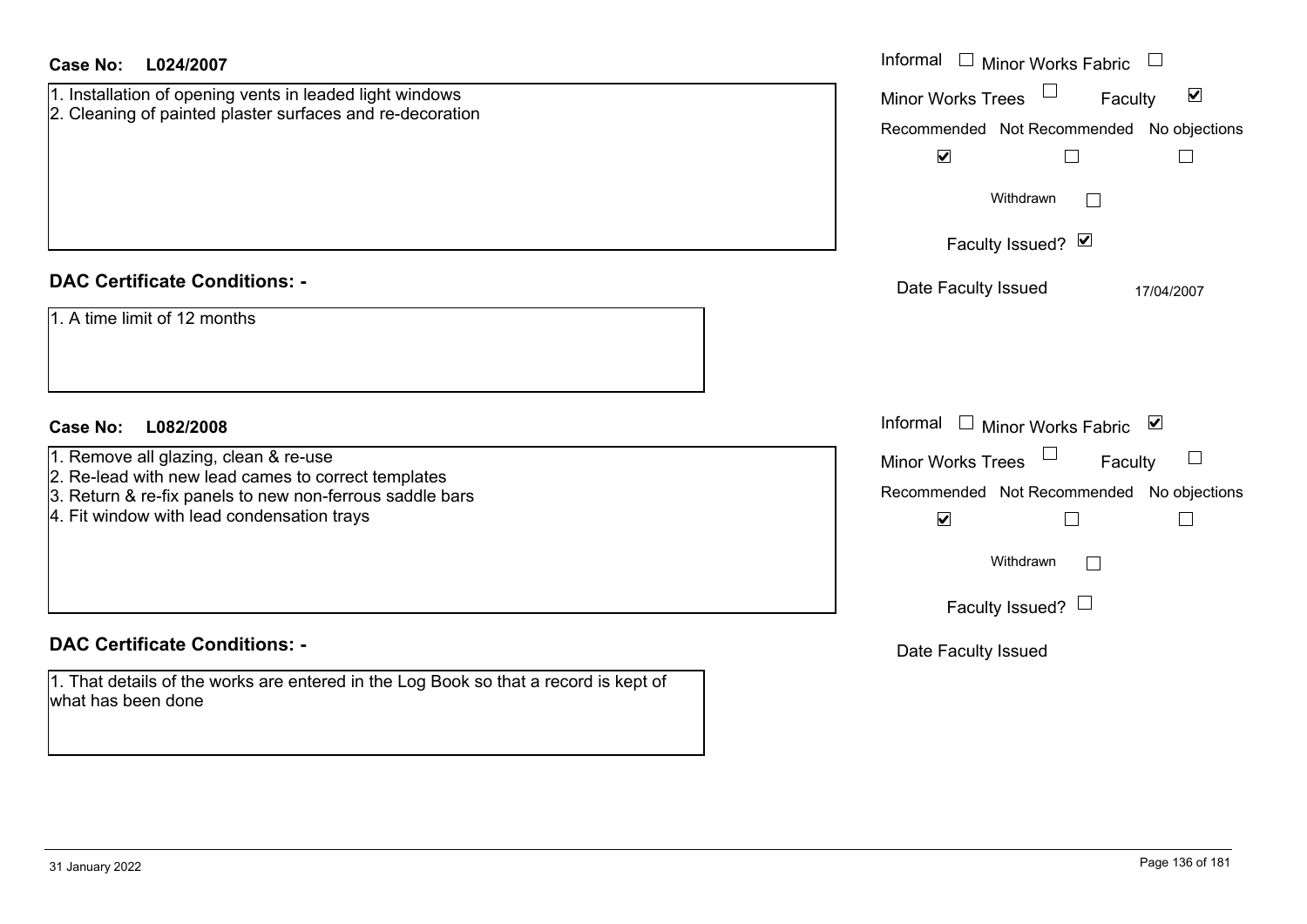| <b>Case No:</b><br>L197/2009                                                                                                                                                                                                                                       | Informal □ Minor Works Fabric ☑                             |
|--------------------------------------------------------------------------------------------------------------------------------------------------------------------------------------------------------------------------------------------------------------------|-------------------------------------------------------------|
| Taking down part of the churchyard wall to prevent injury to the public                                                                                                                                                                                            | <b>Minor Works Trees</b><br>$\Box$<br>Faculty               |
|                                                                                                                                                                                                                                                                    | Recommended Not Recommended No objections                   |
|                                                                                                                                                                                                                                                                    | $\blacktriangledown$<br>$\Box$                              |
|                                                                                                                                                                                                                                                                    | Withdrawn                                                   |
|                                                                                                                                                                                                                                                                    | Faculty Issued? $\Box$                                      |
| <b>DAC Certificate Conditions: -</b>                                                                                                                                                                                                                               | Date Faculty Issued                                         |
| 1. That details of the works are entered in the Log Book so that a record is kept of<br>what has been done<br>2. That the wall be photographed before it is taken down<br>3. That, under the supervision of the Church Architect, the stones taken out of the wall |                                                             |
| <b>Case No:</b><br>L084/2009                                                                                                                                                                                                                                       | Informal<br>$\Box$ Minor Works Fabric                       |
| CONFIRMATORY FACULTY: -                                                                                                                                                                                                                                            | $\blacktriangledown$<br><b>Minor Works Trees</b><br>Faculty |
| To demolish and re-build part of churchyard wall                                                                                                                                                                                                                   | Recommended Not Recommended No objections                   |
|                                                                                                                                                                                                                                                                    | $\overline{\phantom{a}}$<br>$\blacktriangledown$            |
|                                                                                                                                                                                                                                                                    | Withdrawn                                                   |
|                                                                                                                                                                                                                                                                    | Faculty Issued? Ø                                           |
| <b>DAC Certificate Conditions: -</b>                                                                                                                                                                                                                               | Date Faculty Issued<br>15/07/2009                           |
| 1. A time limit of 12 months<br>2. That details of the works are entered in the Log Book so that a record is kept of<br>what has been done                                                                                                                         |                                                             |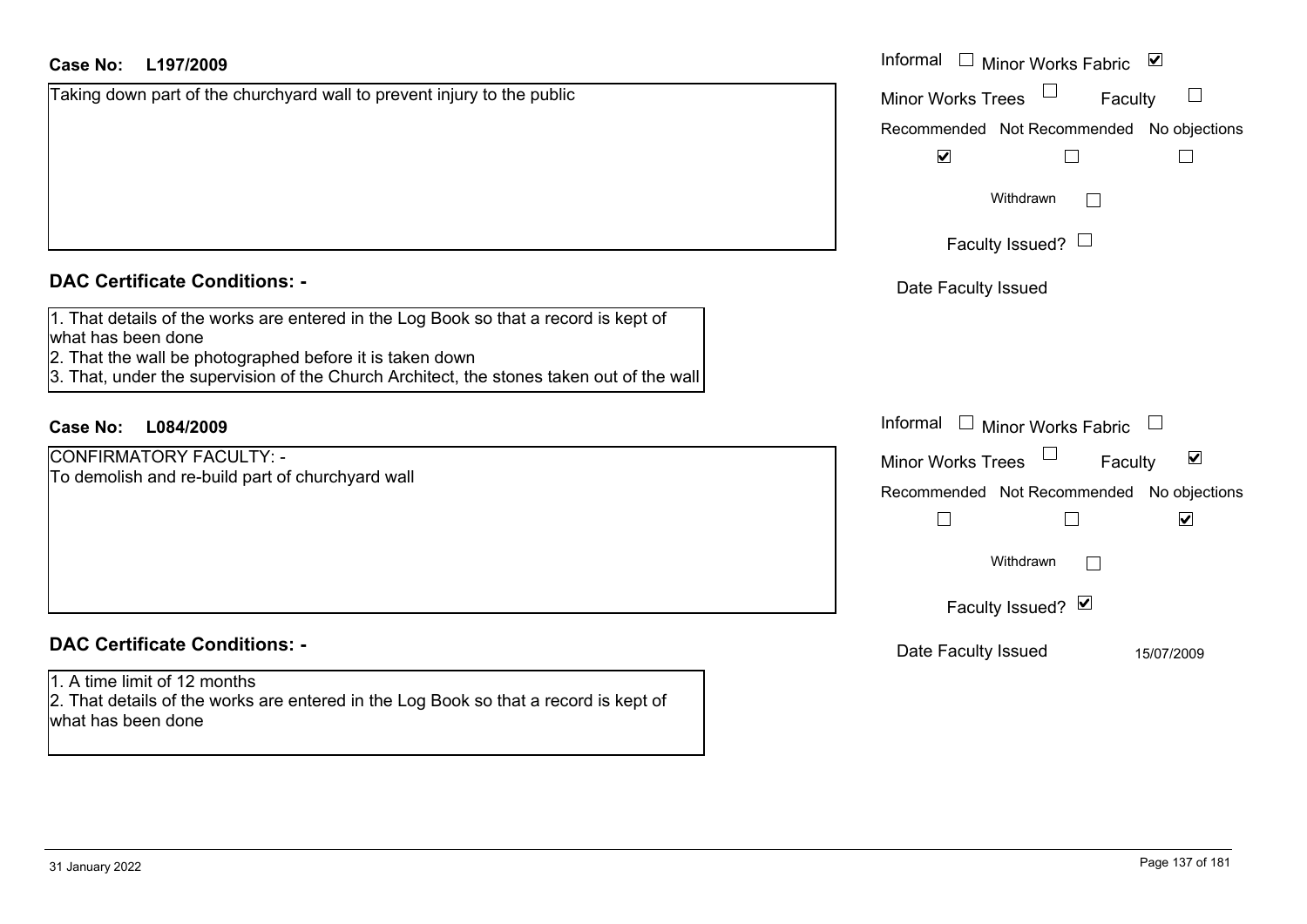#### **L070/2010Case No:** Informal

Repairs and improvements to the electrical installation as set out in the Schedule of Works (19 November 2009) from Richard Wood

#### **DAC Certificate Conditions: -**

1. That details of the works are entered in the Log Book so that a record is kept of what has been done 2. That appropriate warning notices should be afixed to the doors of the cupboard, which should be kept locked

## **L128/2010Case No:** Informal

Repairs to the boundary wall

# **DAC Certificate Conditions: -**

#### 1. A time limit of 12 months

2. That details of the works are entered in the Log Book so that a record is kept of what has been done

3. That no works shall take place until the PCC, after consultation with the Diocesan

| Informal<br>Minor Works Fabric ⊠          |
|-------------------------------------------|
| <b>Minor Works Trees</b><br>Faculty       |
| Recommended Not Recommended No objections |
| $\blacktriangledown$                      |
| Withdrawn                                 |
| Faculty Issued? $\Box$                    |
| Date Faculty Issued                       |
|                                           |
|                                           |
|                                           |
| Informal<br>Minor Works Fabric            |
| ☑<br><b>Minor Works Trees</b><br>Faculty  |
| Recommended Not Recommended No objections |
| $\blacktriangledown$                      |
| Withdrawn                                 |
| Faculty Issued? Ø                         |
| Date Faculty Issued<br>02/11/2010         |
|                                           |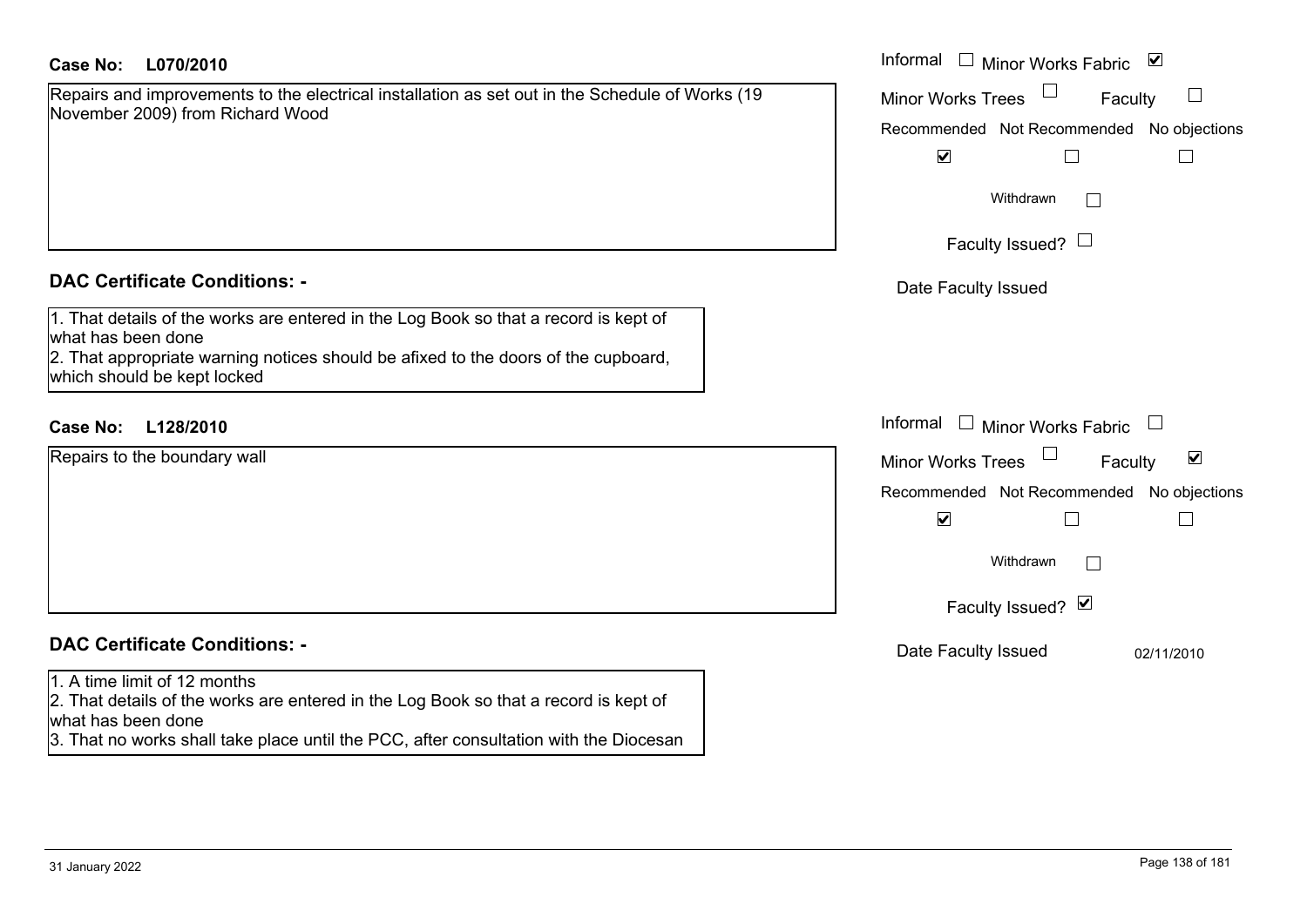| <b>Case No:</b><br>L153/2011                                                                                                               | Informal<br>$\Box$ Minor Works Fabric                       |
|--------------------------------------------------------------------------------------------------------------------------------------------|-------------------------------------------------------------|
| Installation of Bell formerly at Leicester, St Barnabas                                                                                    | $\blacktriangledown$<br><b>Minor Works Trees</b><br>Faculty |
|                                                                                                                                            | Recommended Not Recommended No objections                   |
|                                                                                                                                            | $\blacktriangledown$                                        |
|                                                                                                                                            | Withdrawn<br>$\mathbb{R}^n$                                 |
|                                                                                                                                            | Faculty Issued? $\Box$                                      |
| <b>DAC Certificate Conditions: -</b>                                                                                                       | Date Faculty Issued                                         |
| 1. A time limit of 12 months<br>2. That details of the works are entered in the Log Book so that a record is kept of<br>what has been done |                                                             |
| <b>Case No:</b><br>L085/2011                                                                                                               | Informal<br>$\Box$<br><b>Minor Works Fabric</b><br>$\Box$   |
| Introduction of new Oak Chair (1150mm h x 550mm w x 500mm d) in the Sanctuary with brass                                                   | $\blacktriangledown$<br><b>Minor Works Trees</b><br>Faculty |
| memorial plaque to Dorothy Alice Curtis to complement the existing Chair in memory of Benjamin Curtis                                      | Recommended Not Recommended No objections                   |
|                                                                                                                                            | $\blacktriangledown$                                        |
|                                                                                                                                            | Withdrawn<br>$\mathbb{R}^n$                                 |
|                                                                                                                                            | Faculty Issued? Ø                                           |
| <b>DAC Certificate Conditions: -</b>                                                                                                       | Date Faculty Issued<br>09/09/2011                           |
| 1. A time limit of 12 months<br>2. That details of the works are entered in the Log Book so that a record is kept of<br>what has been done |                                                             |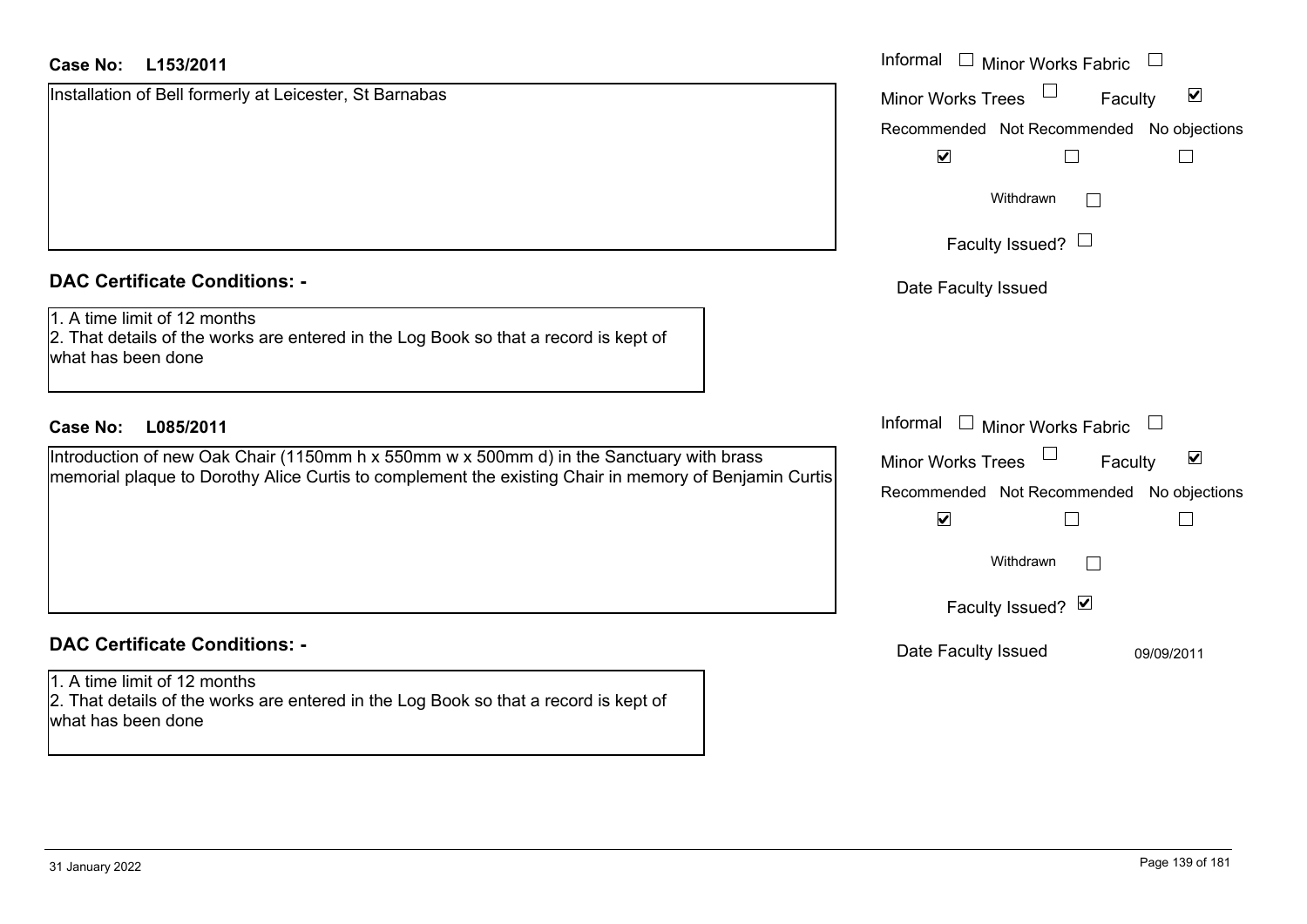#### **L004/2013 Case No:** Informal

| Installation of 3 twin electrical sockets in the Nave                                                                                                                                                                               | <b>Minor Works Trees</b><br>Faculty                  |
|-------------------------------------------------------------------------------------------------------------------------------------------------------------------------------------------------------------------------------------|------------------------------------------------------|
|                                                                                                                                                                                                                                     | Recommended Not Recommended No objections            |
|                                                                                                                                                                                                                                     | $\blacktriangledown$                                 |
|                                                                                                                                                                                                                                     | Withdrawn                                            |
|                                                                                                                                                                                                                                     | Faculty Issued? $\Box$                               |
| <b>DAC Certificate Conditions: -</b>                                                                                                                                                                                                | Date Faculty Issued                                  |
| 1. A time limit of 12 months<br>2. That details of the works are entered in the Log Book so that a record is kept of<br>what has been done<br>3. That the PCC confirms that the contractor has established that the existing supply |                                                      |
| L077/2013<br>Case No:                                                                                                                                                                                                               | Informal □ Minor Works Fabric                        |
| Installation of additional 6th Treble Bell in memory of: -<br>1. P. A. Wheelwright 1915 - 1977 (nee May)<br>2. M. E. Dennis                                                                                                         | $\blacktriangledown$<br>Minor Works Trees<br>Faculty |
|                                                                                                                                                                                                                                     | Recommended Not Recommended No objections            |
|                                                                                                                                                                                                                                     | $\blacktriangledown$                                 |
|                                                                                                                                                                                                                                     | Withdrawn                                            |
|                                                                                                                                                                                                                                     | Faculty Issued? Ø                                    |
| <b>DAC Certificate Conditions: -</b>                                                                                                                                                                                                | Date Faculty Issued<br>28/06/2013                    |
| 1. A time limit of 12 months<br>2. That details of the works are entered in the Log Book so that a record is kept of<br>what has been done                                                                                          |                                                      |
|                                                                                                                                                                                                                                     |                                                      |

Minor Works Fabric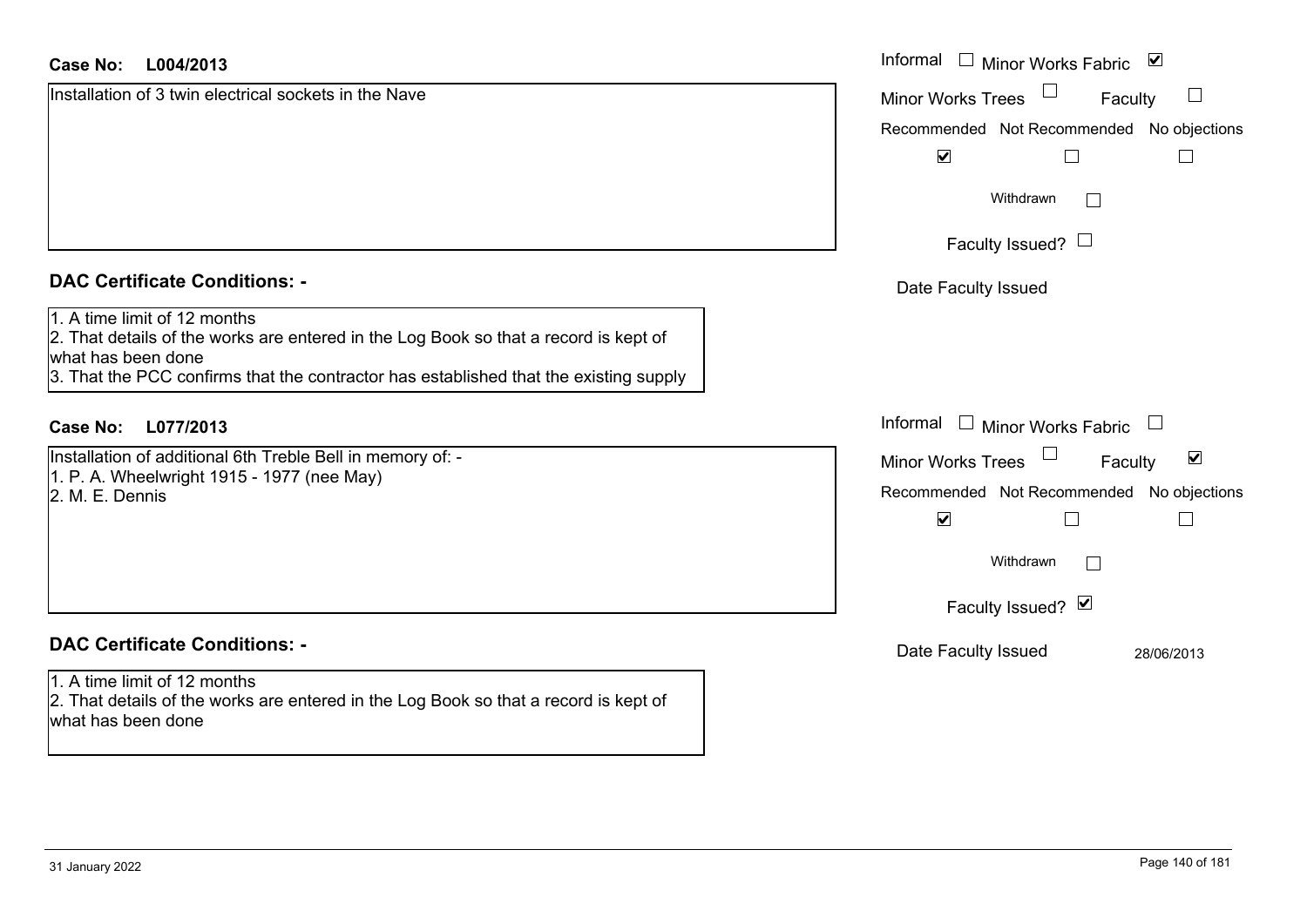1. Crown Lifting of: a) 2 x Lime Trees b) 1 x Spruce Tree c) 2 x Sycamore Tree d) 2 x Cherry Trees e) 1 x Ash Tree f) 2 x Hornbeam Trees 2. Felling of: a) Hawthorn Tree and treating of stump b) Ash Tree c) Elder Tree and treating of stump 3. Treating of stump of Ash Tree 4. Removal of low branches and deadwood

#### **DAC Certificate Conditions: -**

1. A time limit of 12 months

2. That details of the works are entered in the Log Book so that a record is kept of what has been done

|           | Informal $\Box$ Minor Works Fabric        |                 |         |  |
|-----------|-------------------------------------------|-----------------|---------|--|
|           | <b>Minor Works Trees</b>                  |                 | Faculty |  |
|           | Recommended Not Recommended No objections |                 |         |  |
|           |                                           |                 |         |  |
| Withdrawn |                                           |                 |         |  |
|           |                                           | Faculty Issued? |         |  |

Date Faculty Issued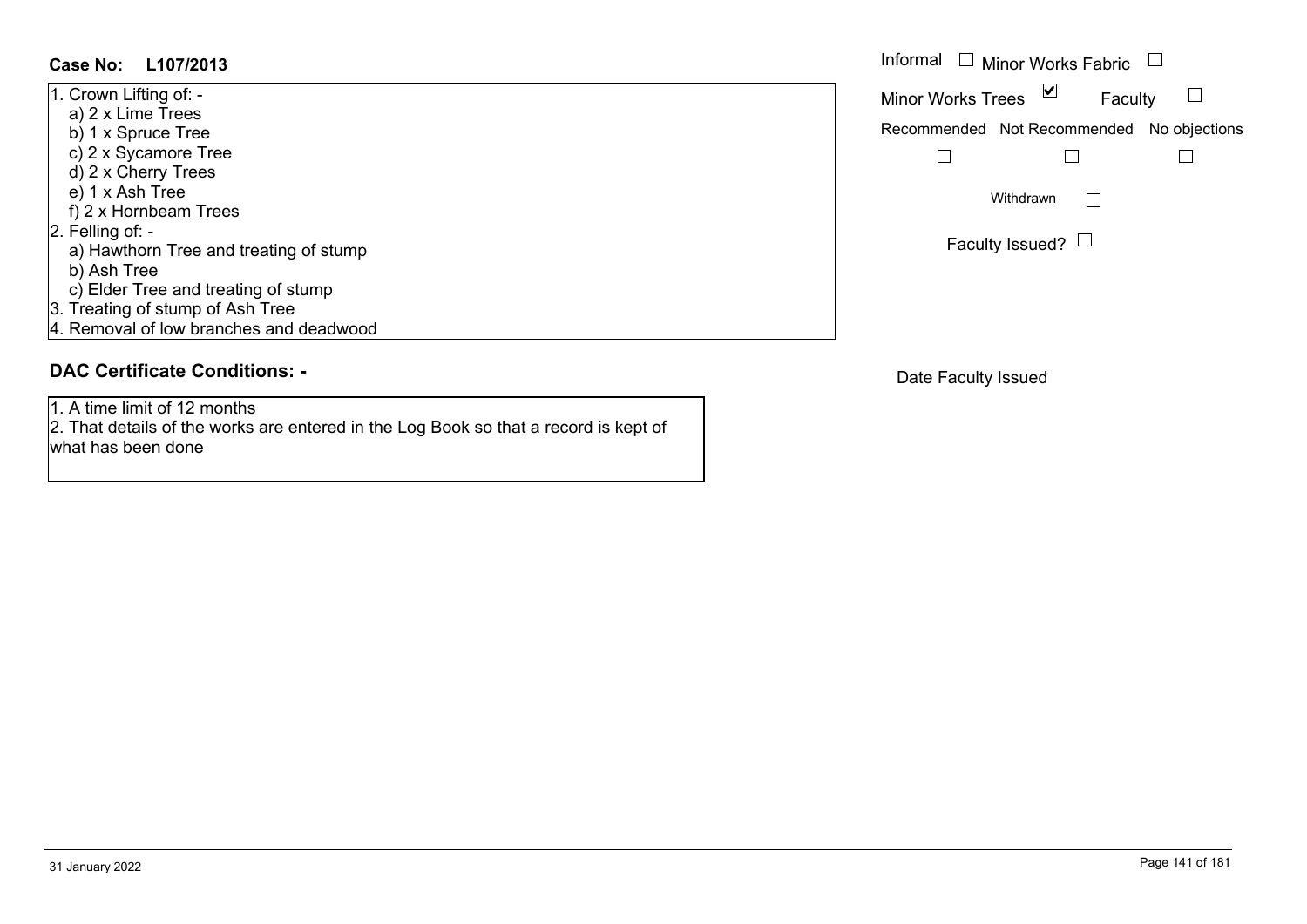| L157/2013<br>Case No:                                                                                                                                                                                                        | Informal □ Minor Works Fabric<br>$\blacktriangledown$                                                    |
|------------------------------------------------------------------------------------------------------------------------------------------------------------------------------------------------------------------------------|----------------------------------------------------------------------------------------------------------|
| Installation of Sound and Induction Loop System                                                                                                                                                                              | <b>Minor Works Trees</b><br>Faculty                                                                      |
|                                                                                                                                                                                                                              | Recommended Not Recommended No objections                                                                |
|                                                                                                                                                                                                                              | $\blacktriangledown$                                                                                     |
|                                                                                                                                                                                                                              | Withdrawn<br>$\Box$                                                                                      |
|                                                                                                                                                                                                                              | Faculty Issued? $\Box$                                                                                   |
| <b>DAC Certificate Conditions: -</b>                                                                                                                                                                                         | Date Faculty Issued                                                                                      |
| 1. A time limit of 12 months<br>2. That details of the works are entered in the Log Book so that a record is kept of<br>what has been done<br>3. That the PCC ensures the contractor complies with the DAC Conditions on the |                                                                                                          |
| L130/2013<br>Case No:                                                                                                                                                                                                        | Informal $\Box$ Minor Works Fabric                                                                       |
| Following the 2012 QI Report: -<br>1. Repair and re-point Spire internally and externally<br>2. Repairs to external Tower stonework                                                                                          | $\blacktriangledown$<br><b>Minor Works Trees</b><br>Faculty<br>Recommended Not Recommended No objections |
| 3. Improvements to the access provision to the Tower                                                                                                                                                                         | $\blacktriangledown$                                                                                     |
|                                                                                                                                                                                                                              | Withdrawn<br>$\Box$                                                                                      |
|                                                                                                                                                                                                                              | Faculty Issued? $\blacksquare$                                                                           |
| <b>DAC Certificate Conditions: -</b>                                                                                                                                                                                         | Date Faculty Issued<br>12/09/2013                                                                        |
| 1. A time limit of 12 months<br>2. That details of the works are entered in the Log Book so that a record is kept of<br>what has been done                                                                                   |                                                                                                          |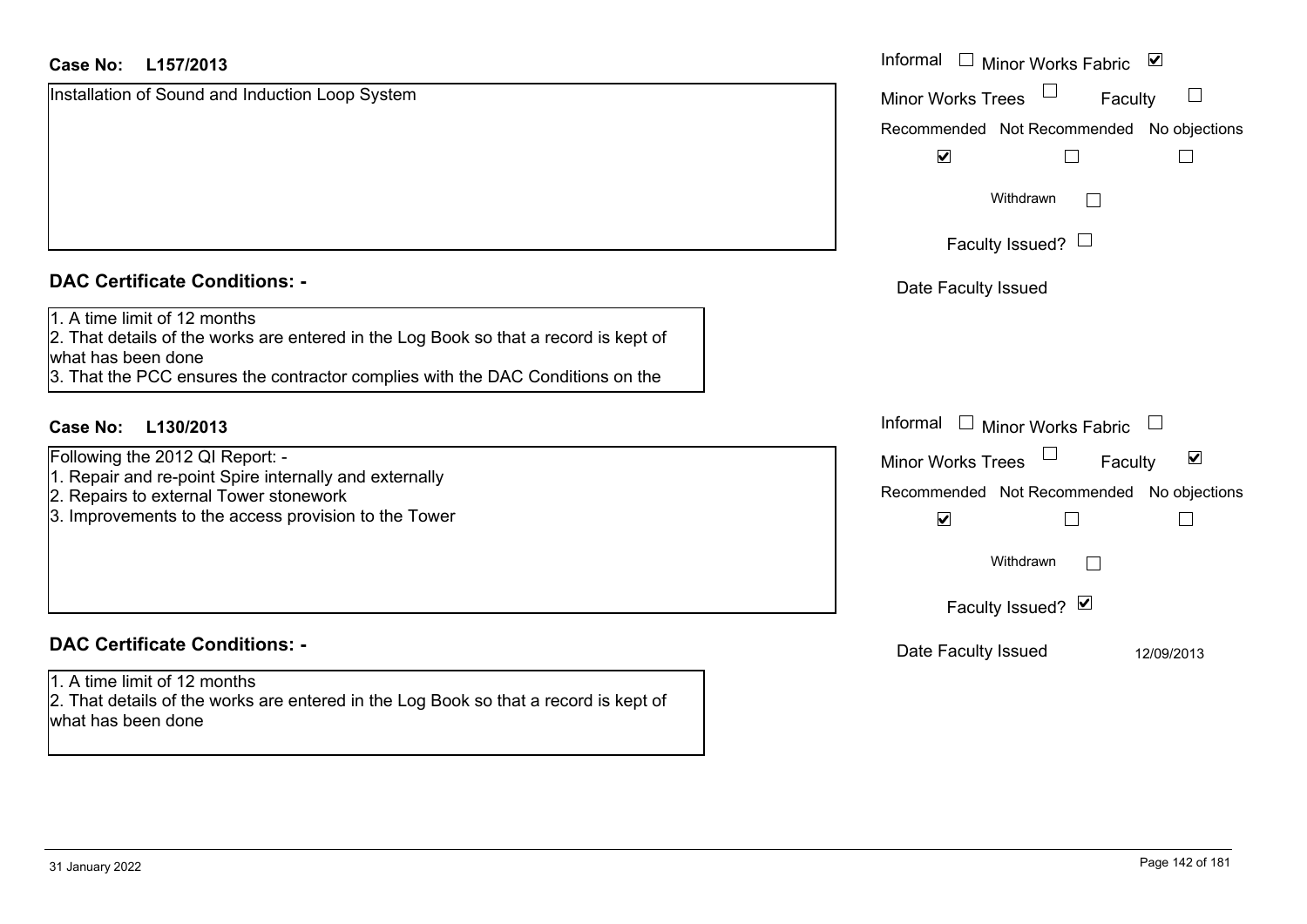1. Re-pointing 2. Replacement of perished brickwork in the boundary wall of the churchyard

#### **DAC Certificate Conditions: -**

## 1. A time limit of 12 months

2. That details of the works are entered in the Log Book so that a record is kept of what has been done

3. That a site visit with Emma Harrison, Conservation Officer for Harborough District

## **L072/2014Case No:** Informal

Installation of: -1. Accessible WC

2. Servery

## **DAC Certificate Conditions: -**

1. That details of the works are entered in the Log Book so that a record is kept of what has been done

2. That no works shall take place until the PCC, after consultation with the Diocesan Archaeological Adviser, has secured the implementation of a programme of

| L158/2013                                                                                                                                                                                     | Informal $\Box$ Minor Works Fabric $\Box$                                                                                                                   |
|-----------------------------------------------------------------------------------------------------------------------------------------------------------------------------------------------|-------------------------------------------------------------------------------------------------------------------------------------------------------------|
| inting<br>cement of perished brickwork<br>undary wall of the churchyard                                                                                                                       | Minor Works Trees<br>Faculty<br>$\Box$<br>Recommended Not Recommended No objections<br>$\blacktriangledown$                                                 |
|                                                                                                                                                                                               | Withdrawn<br>$\mathbf{L}$                                                                                                                                   |
|                                                                                                                                                                                               | Faculty Issued? $\Box$                                                                                                                                      |
| rtificate Conditions: -                                                                                                                                                                       | Date Faculty Issued                                                                                                                                         |
| limit of 12 months<br>etails of the works are entered in the Log Book so that a record is kept of<br>been done<br>site visit with Emma Harrison, Conservation Officer for Harborough District |                                                                                                                                                             |
| L072/2014                                                                                                                                                                                     | Informal ⊠ Minor Works Fabric $\Box$                                                                                                                        |
| n of: -<br>sible WC<br>.<br>V                                                                                                                                                                 | Minor Works Trees<br>$\blacktriangledown$<br>Faculty<br>Recommended Not Recommended No objections<br>$\blacktriangledown$<br>Withdrawn<br>Faculty Issued? Ø |
| rtificate Conditions: -                                                                                                                                                                       | Date Faculty Issued<br>11/05/2016                                                                                                                           |
| etails of the works are entered in the Log Book so that a record is kept of<br>heen done                                                                                                      |                                                                                                                                                             |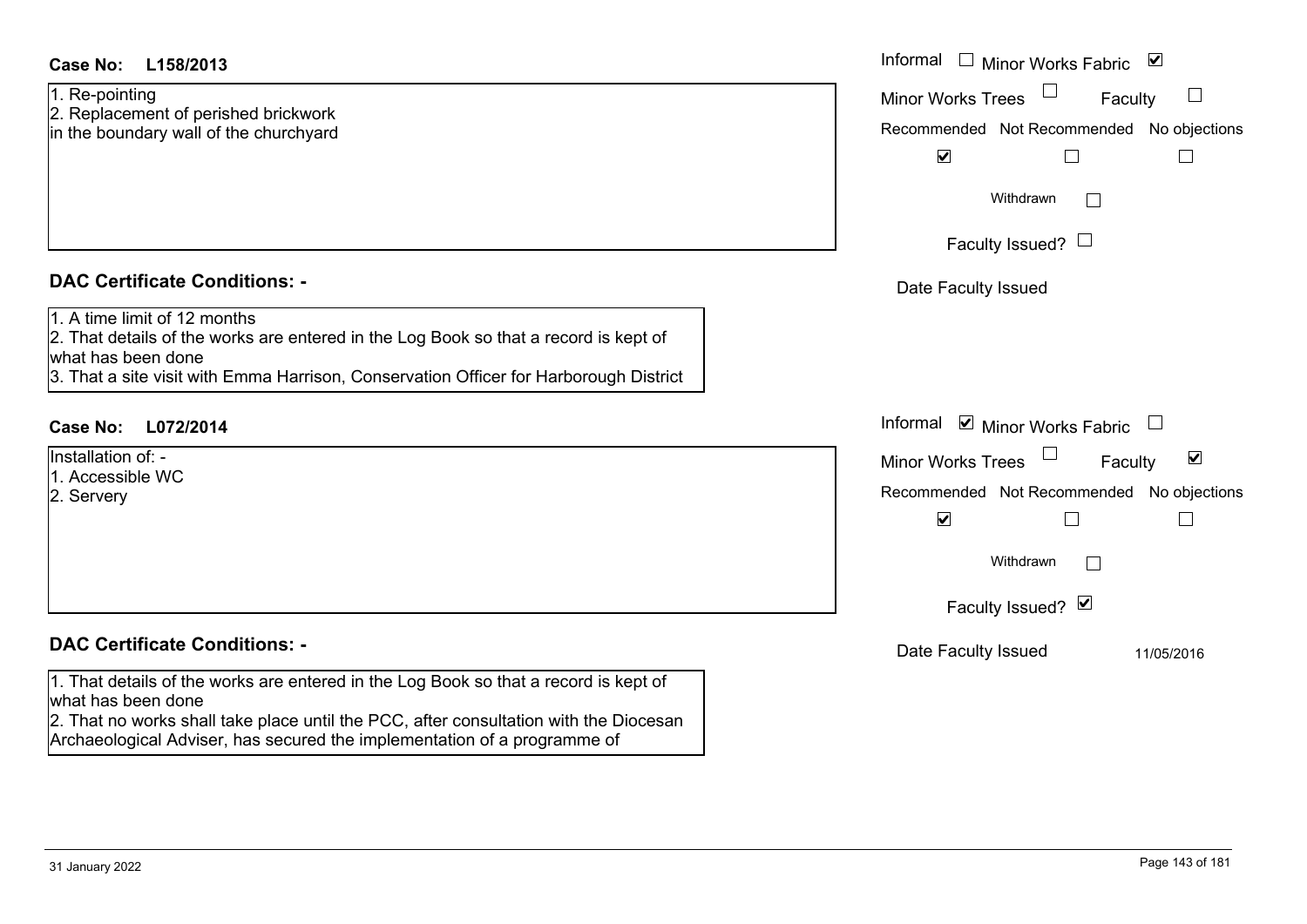| Case No: | L084/2014 |
|----------|-----------|
|----------|-----------|

1. Cleaning 2. Re-painting of the lettering of the War Memorial

### **DAC Certificate Conditions: -**

1. A time limit of 12 months

2. That details of the works are entered in the Log Book so that a record is kept of what has been done

3. That the work shall be undertaken in accordance with quotation from Harborough

## **L193/2015Case No:** Informal

1. Improving Rainwater Goods and Drainage 2. Re-pointing of North Wall

## **DAC Certificate Conditions: -**

1. That details of the works are entered in the Log Book so that a record is kept of what has been done

2. Human Remains should be expected when excavating within a churchyard. Any remains should be recovered, treated in a respectful manner and boxed or bagged,

| L084/2014                                                                                                                                                                                 | Informal<br>$\Box$ Minor Works Fabric<br>$\blacktriangledown$                                                                       |
|-------------------------------------------------------------------------------------------------------------------------------------------------------------------------------------------|-------------------------------------------------------------------------------------------------------------------------------------|
| ng<br>inting of the lettering<br>ar Memorial                                                                                                                                              | $\Box$<br><b>Minor Works Trees</b><br>Faculty<br>Recommended Not Recommended No objections<br>$\blacktriangledown$                  |
|                                                                                                                                                                                           | Withdrawn                                                                                                                           |
|                                                                                                                                                                                           | Faculty Issued? $\Box$                                                                                                              |
| rtificate Conditions: -                                                                                                                                                                   | Date Faculty Issued                                                                                                                 |
| limit of 12 months<br>etails of the works are entered in the Log Book so that a record is kept of<br>been done<br>e work shall be undertaken in accordance with quotation from Harborough |                                                                                                                                     |
| L193/2015                                                                                                                                                                                 | Informal □ Minor Works Fabric                                                                                                       |
| ving Rainwater Goods and Drainage<br>inting of North Wall                                                                                                                                 | $\Box$<br>$\blacktriangledown$<br>Minor Works Trees<br>Faculty<br>Recommended Not Recommended No objections<br>$\blacktriangledown$ |
|                                                                                                                                                                                           | Withdrawn                                                                                                                           |
|                                                                                                                                                                                           | Faculty Issued? Ø                                                                                                                   |
| rtificate Conditions: -                                                                                                                                                                   | Date Faculty Issued<br>08/02/2016                                                                                                   |
| etails of the works are entered in the Log Book so that a record is kept of<br>been done                                                                                                  |                                                                                                                                     |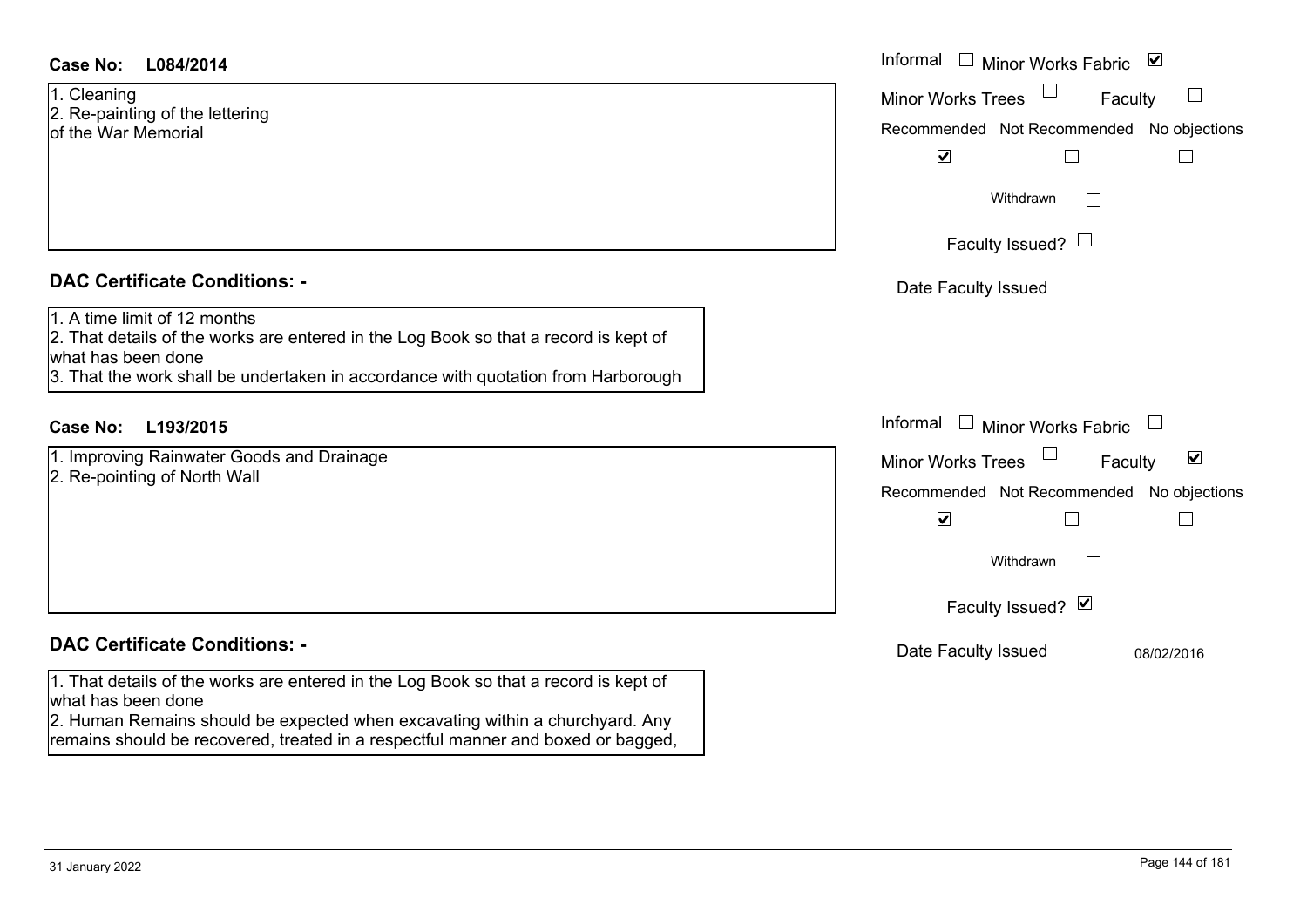| Widening the pathway from the West Gate to the South Door in the Churchyard |  |
|-----------------------------------------------------------------------------|--|
|                                                                             |  |
|                                                                             |  |
|                                                                             |  |
|                                                                             |  |
|                                                                             |  |

#### **DAC Certificate Conditions: -**

# **DAC Certificate Conditions: -**

1. That details of the works are entered in the Log Book so that a record is kept of what has been done

| <b>Case No:</b><br>L261/2015                                                                                                                                                                                                                                                   | Informal □ Minor Works Fabric                                                                                                    |
|--------------------------------------------------------------------------------------------------------------------------------------------------------------------------------------------------------------------------------------------------------------------------------|----------------------------------------------------------------------------------------------------------------------------------|
| Widening the pathway from the West Gate to the South Door in the Churchyard                                                                                                                                                                                                    | $\blacktriangledown$<br><b>Minor Works Trees</b><br>Faculty<br>Recommended Not Recommended No objections<br>$\blacktriangledown$ |
|                                                                                                                                                                                                                                                                                | Withdrawn<br>Faculty Issued? Ø                                                                                                   |
| <b>DAC Certificate Conditions: -</b>                                                                                                                                                                                                                                           | Date Faculty Issued<br>19/01/2016                                                                                                |
| 1. That details of the works are entered in the Log Book so that a record is kept of<br>what has been done<br>2. Human Remains should be expected when excavating within a churchyard. Any<br>remains should be recovered, treated in a respectful manner and boxed or bagged, |                                                                                                                                  |
| L270/2015<br><b>Case No:</b>                                                                                                                                                                                                                                                   | Informal<br>$\sim$ 100 $\pm$<br><b>Minor Works Fabric</b><br>⊻                                                                   |
| In the churchyard, installation of a Bench in memory of Eileen Halpin with the inscription: -<br>'A tribute of love to Eileen Halpin 1934-2012'                                                                                                                                | Minor Works Trees<br>Faculty<br>Recommended Not Recommended<br>No objections<br>$\blacktriangledown$<br>Withdrawn                |
|                                                                                                                                                                                                                                                                                | Faculty Issued? $\Box$                                                                                                           |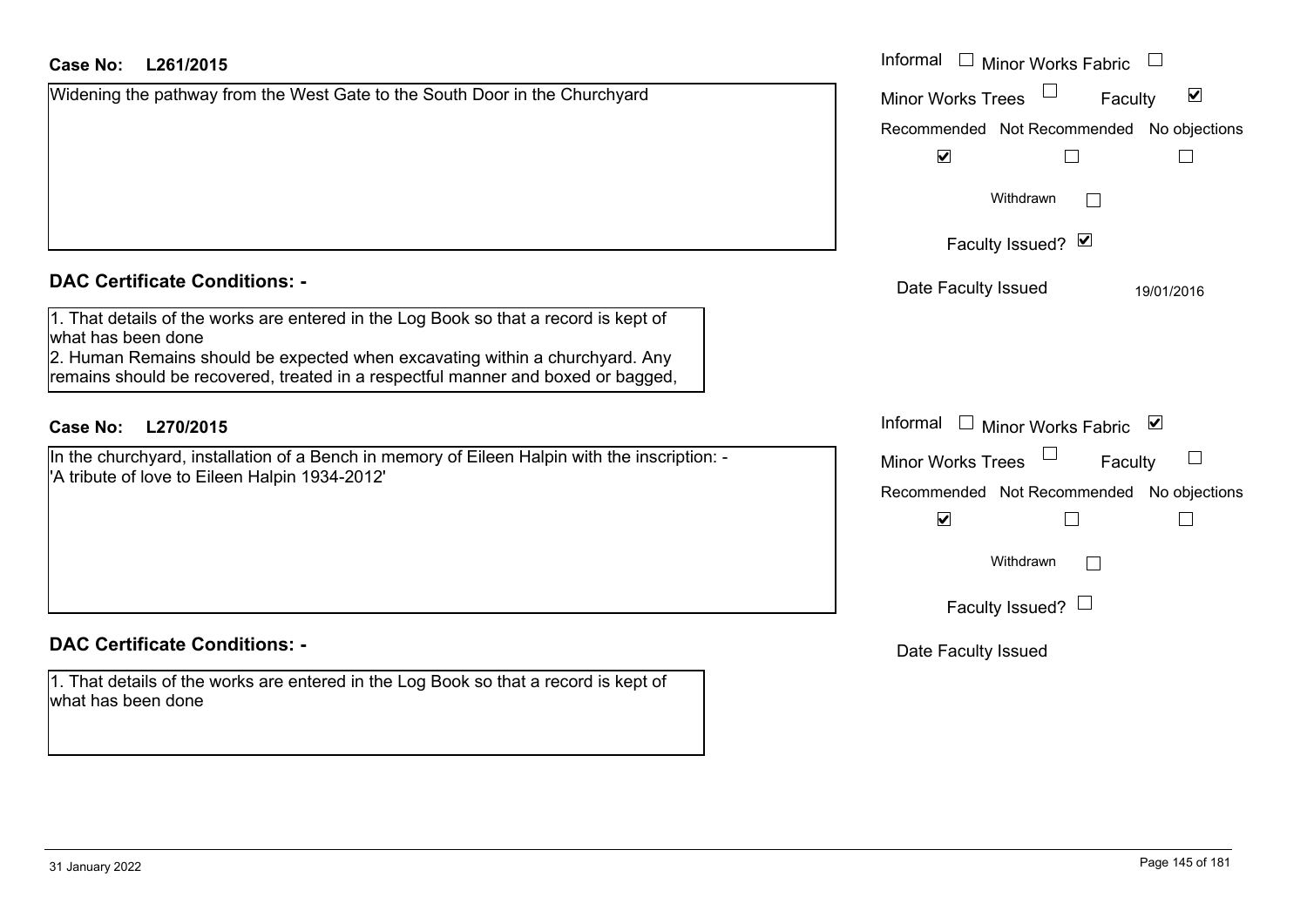| <b>Case No:</b><br>L185/2015                                                                                                                                                                                                                                | Informal<br>$\perp$<br><b>Minor Works Fabric</b>            |
|-------------------------------------------------------------------------------------------------------------------------------------------------------------------------------------------------------------------------------------------------------------|-------------------------------------------------------------|
| Installation of wireless Broadband antennae atop the Tower                                                                                                                                                                                                  | $\blacktriangledown$<br><b>Minor Works Trees</b><br>Faculty |
|                                                                                                                                                                                                                                                             | Recommended Not Recommended No objections                   |
|                                                                                                                                                                                                                                                             | $\blacktriangledown$<br>$\Box$                              |
|                                                                                                                                                                                                                                                             | Withdrawn<br>$\mathbf{I}$                                   |
|                                                                                                                                                                                                                                                             | Faculty Issued? Ø                                           |
| <b>DAC Certificate Conditions: -</b>                                                                                                                                                                                                                        | Date Faculty Issued<br>09/12/2015                           |
| 1. That details of the works are entered in the Log Book so that a record is kept of<br>what has been done<br>2. That, where possible, all fixings should be made into joints, not stonework, using<br>stainless steel or non-ferrous screws in fibre plugs |                                                             |
| L173/2015<br><b>Case No:</b>                                                                                                                                                                                                                                | Informal<br>Minor Works Fabric ⊠                            |
| Re-wiring of the church                                                                                                                                                                                                                                     | <b>Minor Works Trees</b><br>ப<br>Faculty                    |
|                                                                                                                                                                                                                                                             | Recommended Not Recommended No objections                   |
|                                                                                                                                                                                                                                                             | $\blacktriangledown$<br>$\Box$                              |
|                                                                                                                                                                                                                                                             | Withdrawn<br>$\mathbf{I}$                                   |
|                                                                                                                                                                                                                                                             | Faculty Issued? $\Box$                                      |
| <b>DAC Certificate Conditions: -</b>                                                                                                                                                                                                                        | Date Faculty Issued                                         |
| 1. A time limit of 12 months<br>2. That details of the works are entered in the Log Book so that a record is kept of<br>what has been done<br>3. That all wiring should be as unobtrusive as possible and of an appropriate colour to                       |                                                             |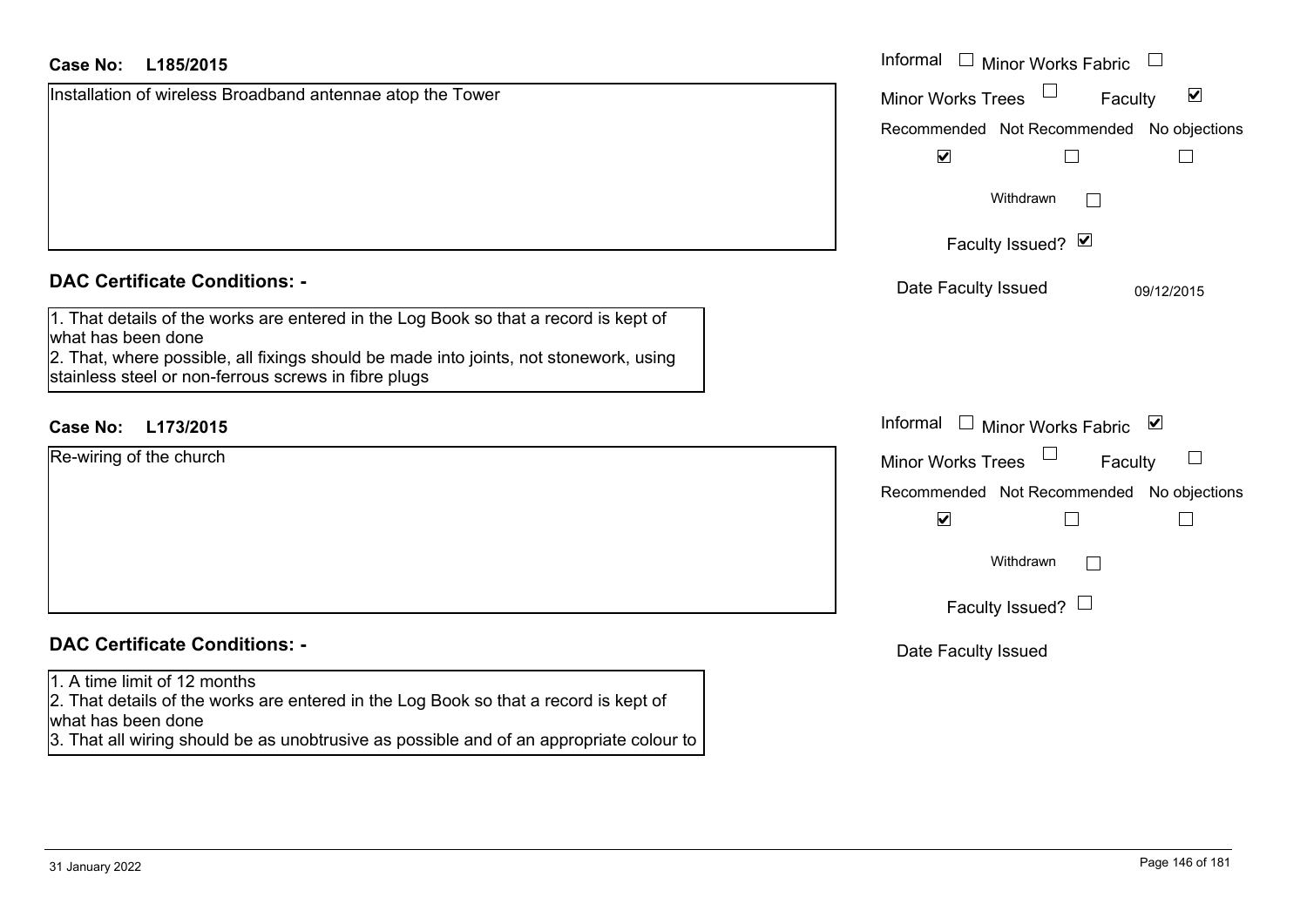| Date Faculty Issued |
|---------------------|
|                     |
|                     |
|                     |
|                     |

| <b>Case No:</b>                                                                                                  | Informal $\square$<br>Minor Works Fabric ⊠                                                                               |
|------------------------------------------------------------------------------------------------------------------|--------------------------------------------------------------------------------------------------------------------------|
| Repairs to: -<br>1. Casement window westernmost to the North Aisle<br>2. Window to the north wall to the Chancel | Minor Works Trees <sup>1</sup><br>$\Box$<br>Faculty<br>Recommended Not Recommended No objections<br>$\blacktriangledown$ |
|                                                                                                                  | Withdrawn<br>$\Box$                                                                                                      |
|                                                                                                                  | Faculty Issued? $\Box$                                                                                                   |
| <b>DAC Certificate Conditions: -</b>                                                                             | Date Faculty Issued                                                                                                      |
| 1. That details of the works are entered in the Log Book so that a record is kept of<br>what has been done       |                                                                                                                          |
| <b>Case No:</b>                                                                                                  | Informal $\Box$ Minor Works Fabric<br>$\begin{array}{c} \square \end{array}$                                             |
| Application of anti-climb paint on the Porch Roof                                                                | $\blacktriangledown$<br>Minor Works Trees<br>Faculty                                                                     |
|                                                                                                                  | Recommended Not Recommended No objections<br>$\Box$                                                                      |
|                                                                                                                  | Withdrawn<br>$\Box$                                                                                                      |
|                                                                                                                  | Faculty Issued? $\Box$                                                                                                   |
| <b>DAC Certificate Conditions: -</b>                                                                             | Date Faculty Issued                                                                                                      |
| 1. That details of the works are entered in the Log Book so that a record is kept of<br>what has been done       |                                                                                                                          |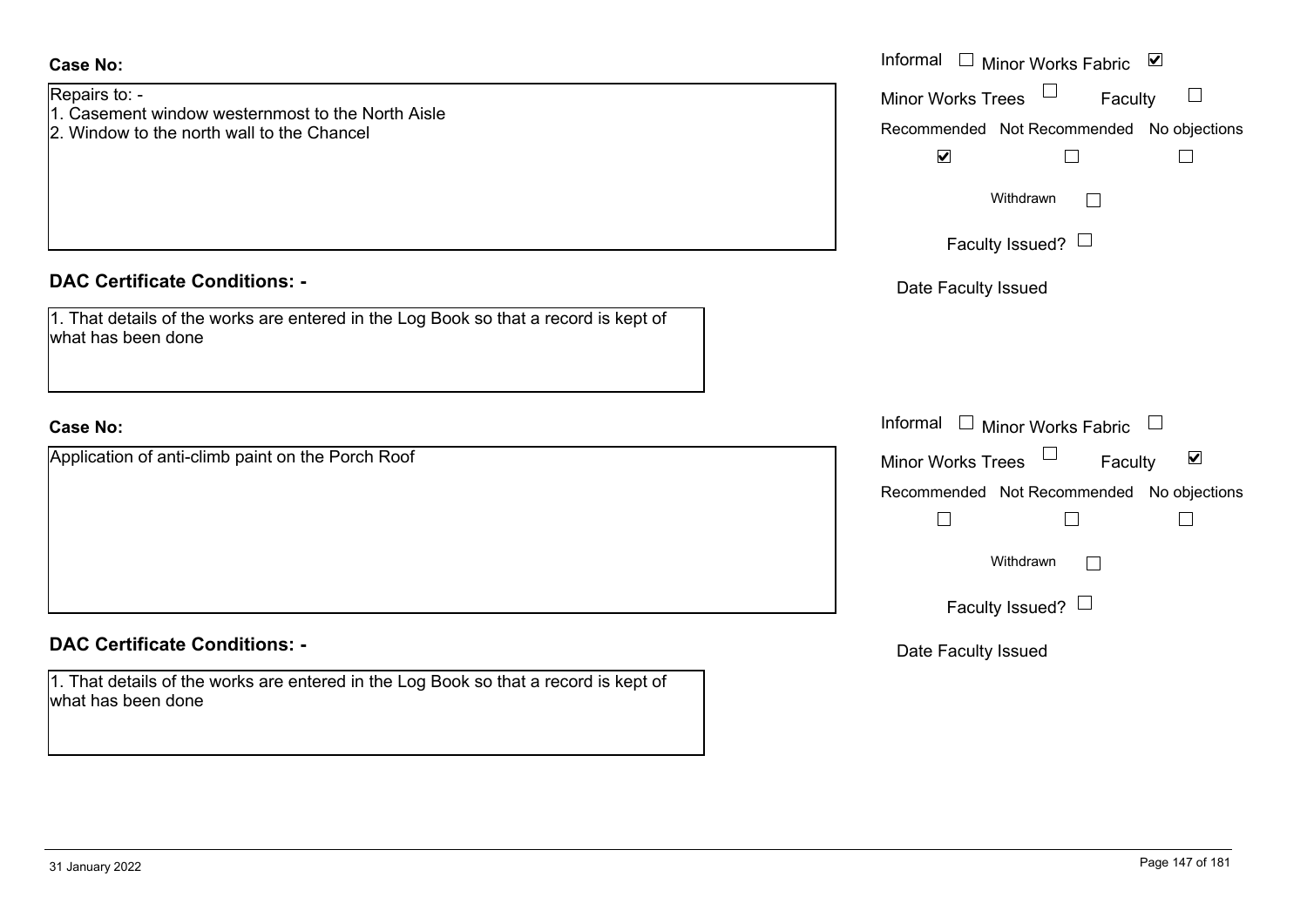| <b>Case No:</b>                                                                                                                                                                                                                                                                          | Informal<br>$\Box$ Minor Works Fabric                                                                                            |
|------------------------------------------------------------------------------------------------------------------------------------------------------------------------------------------------------------------------------------------------------------------------------------------|----------------------------------------------------------------------------------------------------------------------------------|
| 1. Installation of: -<br>a) New additional Fuseboard<br>b) Through a new trench in the churchyard, of an extension to the power supply from the fuseboard<br>lin the Church Porch to Tower<br>2. Removal of Conifer Tree                                                                 | $\blacktriangledown$<br><b>Minor Works Trees</b><br>Faculty<br>Recommended Not Recommended No objections<br>$\blacktriangledown$ |
|                                                                                                                                                                                                                                                                                          | Withdrawn<br>$\mathbf{L}$                                                                                                        |
|                                                                                                                                                                                                                                                                                          | Faculty Issued? Ø                                                                                                                |
| <b>DAC Certificate Conditions: -</b>                                                                                                                                                                                                                                                     | Date Faculty Issued<br>14/06/2016                                                                                                |
| 1. That details of the works are entered in the Log Book so that a record is kept of<br>what has been done<br>2. That no works shall take place until the PCC, after consultation with the Diocesan<br>Archaeological Adviser, has secured the implementation of a programme of          |                                                                                                                                  |
| <b>Case No:</b>                                                                                                                                                                                                                                                                          | Informal $\Box$ Minor Works Fabric<br>⊻                                                                                          |
| <b>Installation of Roof Alarm</b>                                                                                                                                                                                                                                                        | <b>Minor Works Trees</b><br>Faculty                                                                                              |
|                                                                                                                                                                                                                                                                                          | Recommended Not Recommended No objections                                                                                        |
|                                                                                                                                                                                                                                                                                          | $\blacktriangledown$                                                                                                             |
|                                                                                                                                                                                                                                                                                          | Withdrawn<br>$\mathbf{L}$                                                                                                        |
|                                                                                                                                                                                                                                                                                          | Faculty Issued? $\Box$                                                                                                           |
| <b>DAC Certificate Conditions: -</b>                                                                                                                                                                                                                                                     | Date Faculty Issued                                                                                                              |
| 1. That details of the works are entered in the Log Book so that a record is kept of<br>what has been done<br>2. That, in line with the requirement and advice of the Ecclesiastical Insurance Group,<br>the installation and/or testing must be carried out by an electrician who is an |                                                                                                                                  |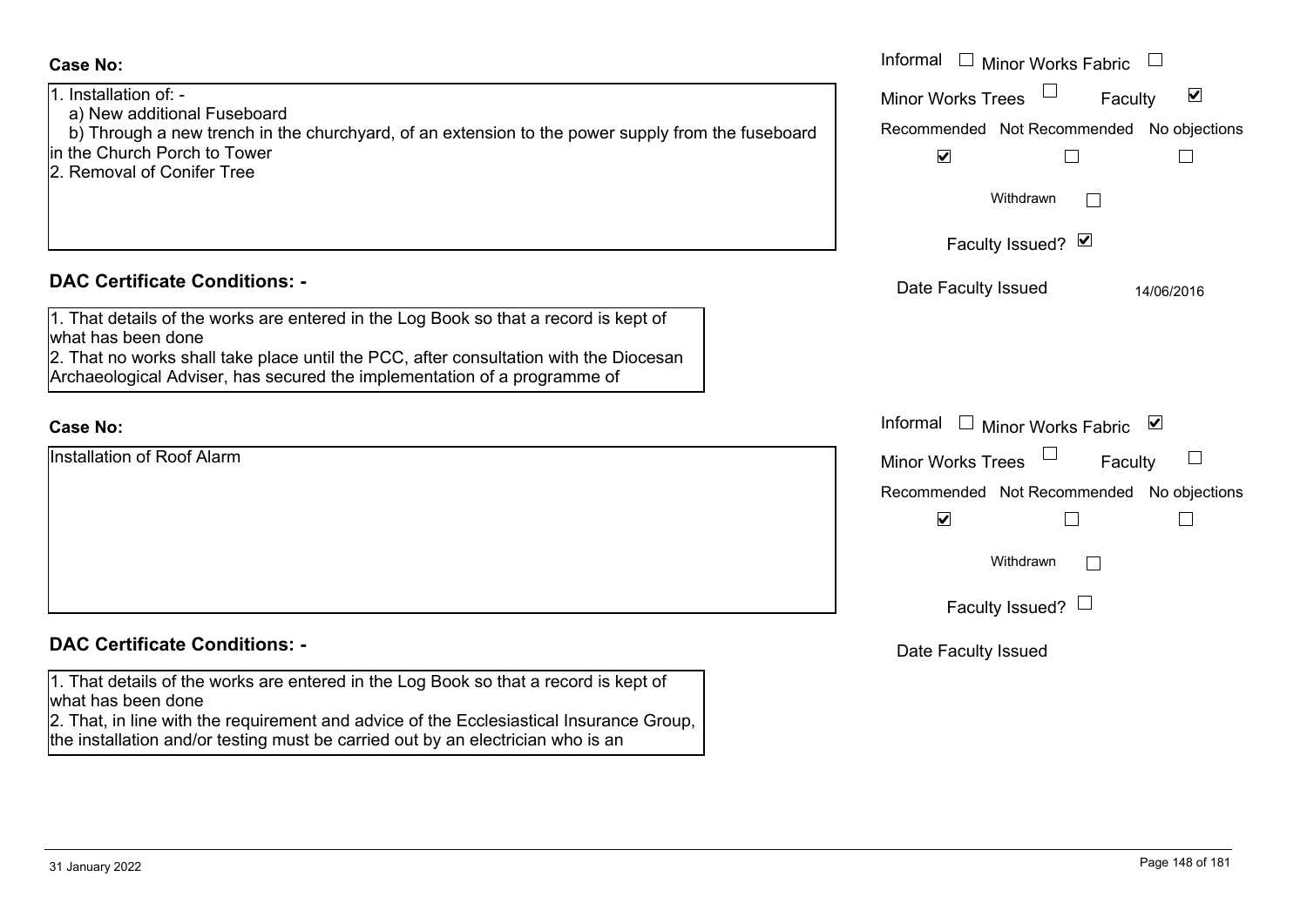| <b>Case No:</b>                                                                                                                                                                                                                      | Informal $\Box$ Minor Works Fabric $\Box$                             |
|--------------------------------------------------------------------------------------------------------------------------------------------------------------------------------------------------------------------------------------|-----------------------------------------------------------------------|
| Installation in the churchyard of a Cesspool Tank                                                                                                                                                                                    | $\Box$<br>$\blacktriangledown$<br>Minor Works Trees<br>Faculty        |
|                                                                                                                                                                                                                                      | Recommended Not Recommended No objections                             |
|                                                                                                                                                                                                                                      | Withdrawn<br>$\blacktriangledown$                                     |
|                                                                                                                                                                                                                                      | Faculty Issued? $\Box$                                                |
| <b>DAC Certificate Conditions: -</b>                                                                                                                                                                                                 | Date Faculty Issued                                                   |
| 1. That details of the works are entered in the Log Book so that a record is kept of<br>what has been done                                                                                                                           |                                                                       |
| <b>Case No:</b>                                                                                                                                                                                                                      | Informal $\Box$ Minor Works Fabric $\Box$                             |
| Replacement of the Nave roof                                                                                                                                                                                                         | $\Box$<br>$\blacktriangledown$<br><b>Minor Works Trees</b><br>Faculty |
|                                                                                                                                                                                                                                      | Recommended Not Recommended No objections                             |
|                                                                                                                                                                                                                                      | $\blacktriangledown$<br>$\mathbf{I}$                                  |
|                                                                                                                                                                                                                                      | Withdrawn                                                             |
|                                                                                                                                                                                                                                      | Faculty Issued? $\Box$                                                |
| <b>DAC Certificate Conditions: -</b>                                                                                                                                                                                                 | Date Faculty Issued<br>18/10/2018                                     |
| 1. That details of the works are entered in the Log Book so that a record is kept of<br>what has been done<br>2. That the Terne-coated stainless steel should be laid with traditional batten rolls<br>rather than in standing seams |                                                                       |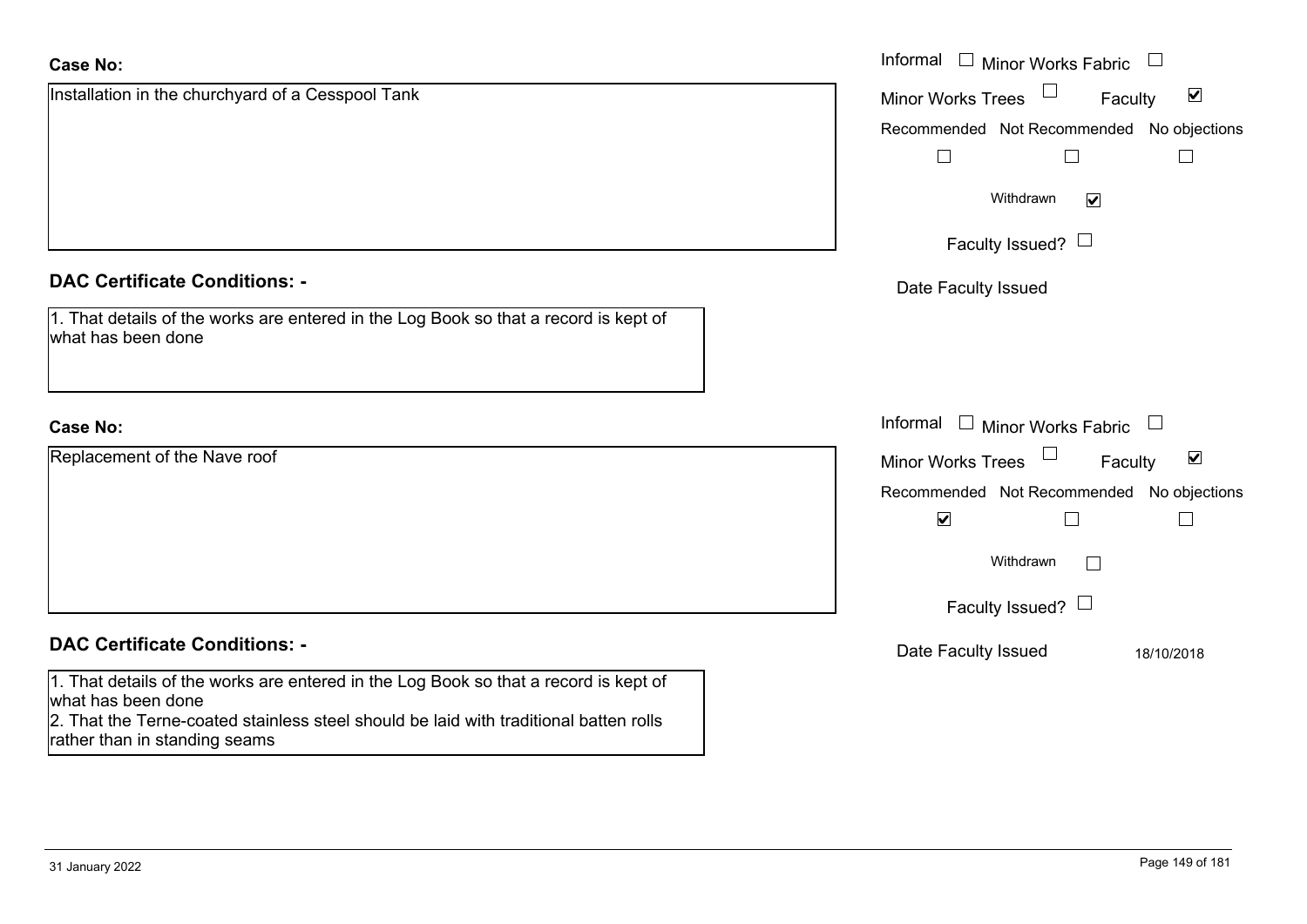| <b>Case No:</b>                                                                                                                                                                                                                                             | Informal □ Minor Works Fabric                                         |
|-------------------------------------------------------------------------------------------------------------------------------------------------------------------------------------------------------------------------------------------------------------|-----------------------------------------------------------------------|
| Replacement of South Aisle roof and gutters                                                                                                                                                                                                                 | $\Box$<br>$\blacktriangledown$<br><b>Minor Works Trees</b><br>Faculty |
|                                                                                                                                                                                                                                                             | Recommended Not Recommended<br>No objections                          |
|                                                                                                                                                                                                                                                             | $\blacktriangledown$<br>L                                             |
|                                                                                                                                                                                                                                                             | Withdrawn<br>$\vert \ \ \vert$                                        |
|                                                                                                                                                                                                                                                             | Faculty Issued? Ø                                                     |
| <b>DAC Certificate Conditions: -</b>                                                                                                                                                                                                                        | Date Faculty Issued<br>16/08/2018                                     |
| 1. That details of the works are entered in the Log Book so that a record is kept of<br>what has been done                                                                                                                                                  |                                                                       |
| <b>Case No:</b>                                                                                                                                                                                                                                             | Informal<br>$\perp$<br>Minor Works Fabric                             |
| 1. Re-gilding the Church Clock                                                                                                                                                                                                                              | $\Box$<br>$\blacktriangledown$<br><b>Minor Works Trees</b><br>Faculty |
| 2. Installation of small plaque to acknowledge funding family                                                                                                                                                                                               | Recommended Not Recommended No objections                             |
|                                                                                                                                                                                                                                                             | $\blacktriangledown$<br>$\Box$                                        |
|                                                                                                                                                                                                                                                             | Withdrawn<br>$\mathbf{L}$                                             |
|                                                                                                                                                                                                                                                             | Faculty Issued? $\Box$                                                |
| <b>DAC Certificate Conditions: -</b>                                                                                                                                                                                                                        | Date Faculty Issued<br>07/05/2020                                     |
| 1. That details of the works are entered in the Log Book so that a record is kept of<br>what has been done<br>2. That, where possible, all fixings should be made into joints, not stonework, using<br>stainless steel or non-ferrous screws in fibre plugs |                                                                       |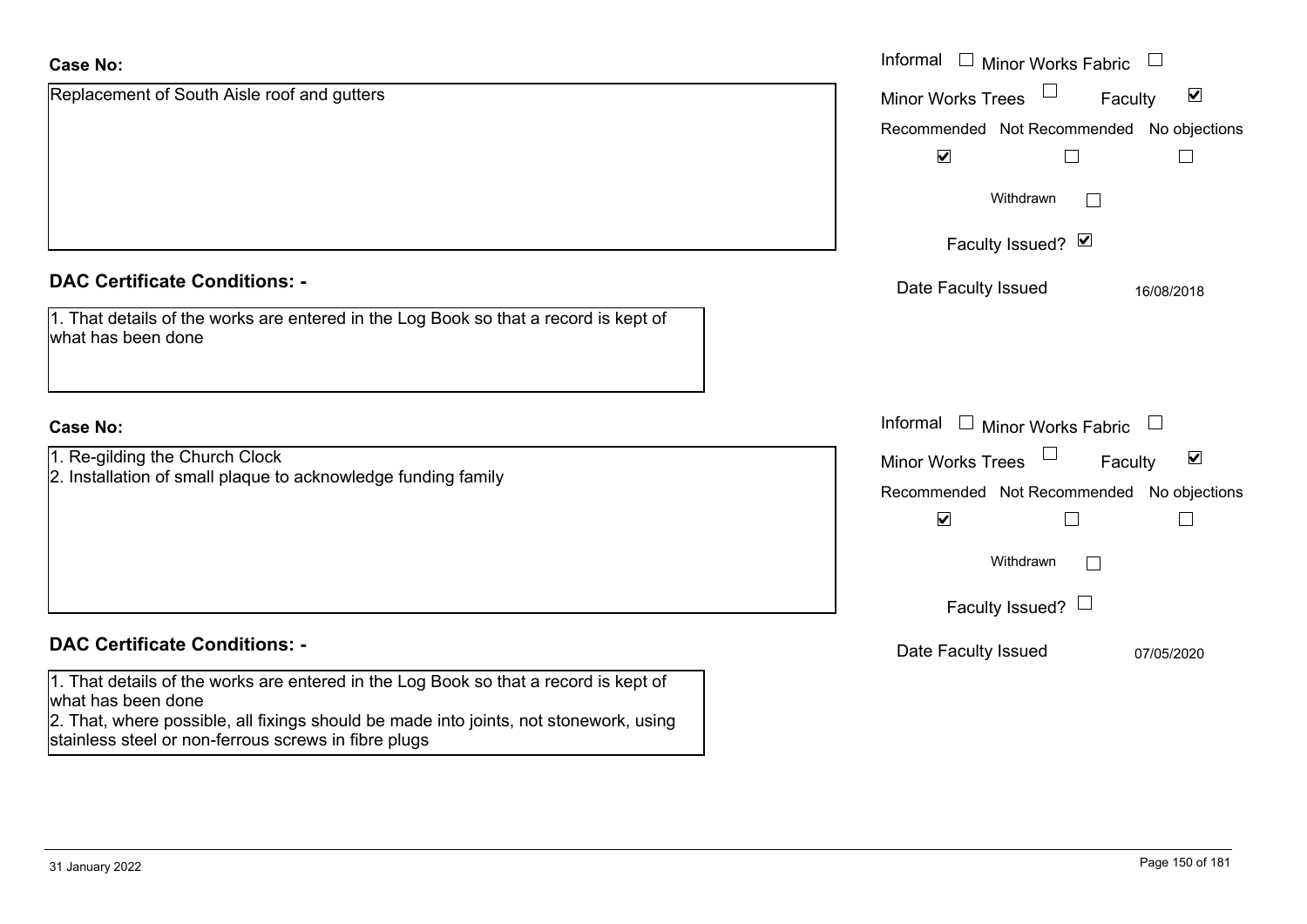#### **Case No:**

| Repairs to the: -                    |
|--------------------------------------|
| 1. Parapet Walls of the: -           |
| a) South Aisle                       |
| b) Nave                              |
| c) North Clerestory                  |
| d) Chancel                           |
| 2. Rainwater Goods of the Clerestory |
|                                      |

# **DAC Certificate Conditions: -**

1. That details of the works are entered in the Log Book so that a record is kept of what has been done 2. That, in the event of wall paintings being discovered, the works stop immediately and the advise of the DAC is sought

#### **Case No:**

Interior Repairs comprising: -

- 1. Repairs to upper Nave plasterwork on walls
- 2. Repairs to South Aisle exposed timber

as per attached schedule of works and priced tender document

# **DAC Certificate Conditions: -**

1. That details of the works are entered in the Log Book so that a record is kept of what has been done

|                                                                                                                                                                                                                                 | Informal $\Box$ Minor Works Fabric<br>⊻                                                                                                                                                                                                        |
|---------------------------------------------------------------------------------------------------------------------------------------------------------------------------------------------------------------------------------|------------------------------------------------------------------------------------------------------------------------------------------------------------------------------------------------------------------------------------------------|
| $o$ the: -<br>et Walls of the: -<br>uth Aisle<br>√e<br>th Clerestory<br>ancel<br>ater Goods of the Clerestory                                                                                                                   | <b>Minor Works Trees</b><br>$\begin{array}{c} \hline \end{array}$<br>Faculty<br>Recommended Not Recommended No objections<br>$\blacktriangledown$<br>$\vert \ \ \vert$<br>Withdrawn<br>Faculty Issued? $\Box$                                  |
| rtificate Conditions: -<br>etails of the works are entered in the Log Book so that a record is kept of<br>been done<br>n the event of wall paintings being discovered, the works stop immediately<br>dvise of the DAC is sought | Date Faculty Issued                                                                                                                                                                                                                            |
| epairs comprising: -<br>s to upper Nave plasterwork on walls<br>s to South Aisle exposed timber<br>tached schedule of works and priced tender document                                                                          | Informal $\Box$ Minor Works Fabric<br>⊻<br>$\Box$<br>Minor Works Trees<br>$\overline{\phantom{a}}$<br>Faculty<br>Recommended Not Recommended No objections<br>$\blacktriangledown$<br>$\vert \ \ \vert$<br>Withdrawn<br>Faculty Issued? $\Box$ |
| rtificate Conditions: -                                                                                                                                                                                                         | Date Faculty Issued                                                                                                                                                                                                                            |
| etails of the works are entered in the Log Book so that a record is kept of<br>been done                                                                                                                                        |                                                                                                                                                                                                                                                |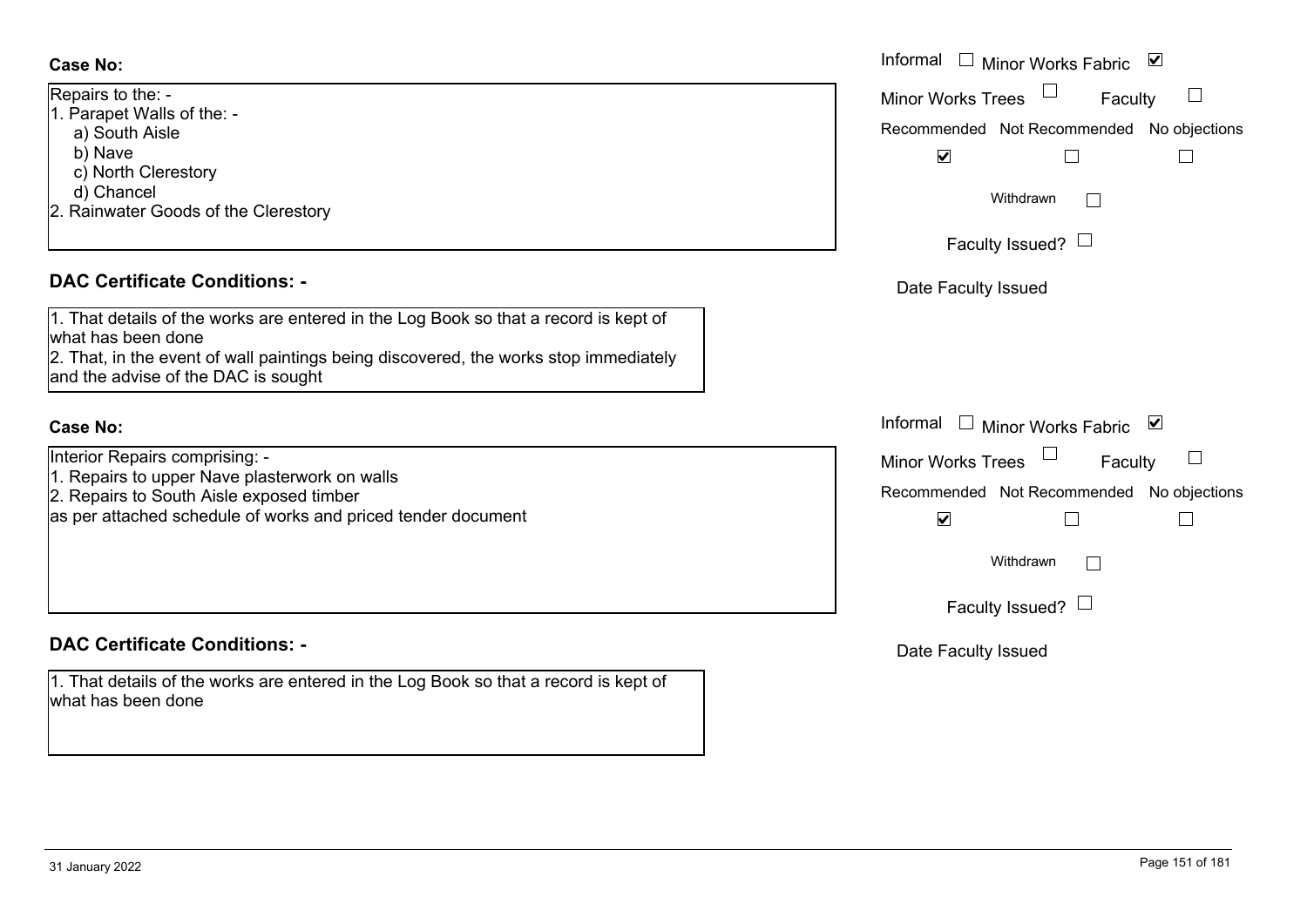| <b>Case No:</b><br>Internal re-decoration comprising: -<br>1. Re-painting of the upper portion of the West Wall due to water ingress<br>2. Re-paint the South Aisle ceiling<br>3. Paint any other areas of paintwork that are found to be damaged<br>as per attached schedule of works and priced tender document | Informal $\Box$ Minor Works Fabric<br>⊻<br>Minor Works Trees<br>Faculty<br>Recommended Not Recommended No objections<br>$\blacktriangledown$<br>П<br>$\mathbf{L}$<br>Withdrawn               |
|-------------------------------------------------------------------------------------------------------------------------------------------------------------------------------------------------------------------------------------------------------------------------------------------------------------------|----------------------------------------------------------------------------------------------------------------------------------------------------------------------------------------------|
|                                                                                                                                                                                                                                                                                                                   | Faculty Issued? $\Box$                                                                                                                                                                       |
| <b>DAC Certificate Conditions: -</b>                                                                                                                                                                                                                                                                              | Date Faculty Issued                                                                                                                                                                          |
| 1. That details of the works are entered in the Log Book so that a record is kept of<br>what has been done<br>2. That, in the event of wall paintings being discovered, the works stop immediately<br>and the advise of the DAC is sought                                                                         |                                                                                                                                                                                              |
| <b>Case No:</b>                                                                                                                                                                                                                                                                                                   | Informal $\Box$ Minor Works Fabric $\Box$                                                                                                                                                    |
| Installation of a sign to acknowledge grant funders for the major repairs undertaken to the Church                                                                                                                                                                                                                | Minor Works Trees<br>$\blacktriangledown$<br>Faculty<br>Recommended Not Recommended No objections<br>$\blacktriangledown$<br>$\overline{\phantom{a}}$<br>Withdrawn<br>Faculty Issued? $\Box$ |
| <b>DAC Certificate Conditions: -</b>                                                                                                                                                                                                                                                                              | Date Faculty Issued                                                                                                                                                                          |
| 1. That details of the works are entered in the Log Book so that a record is kept of<br>what has been done<br>2. That, where possible, all fixings should be made into joints, not stonework, using<br>stainless steel or non-ferrous screws in fibre plugs                                                       |                                                                                                                                                                                              |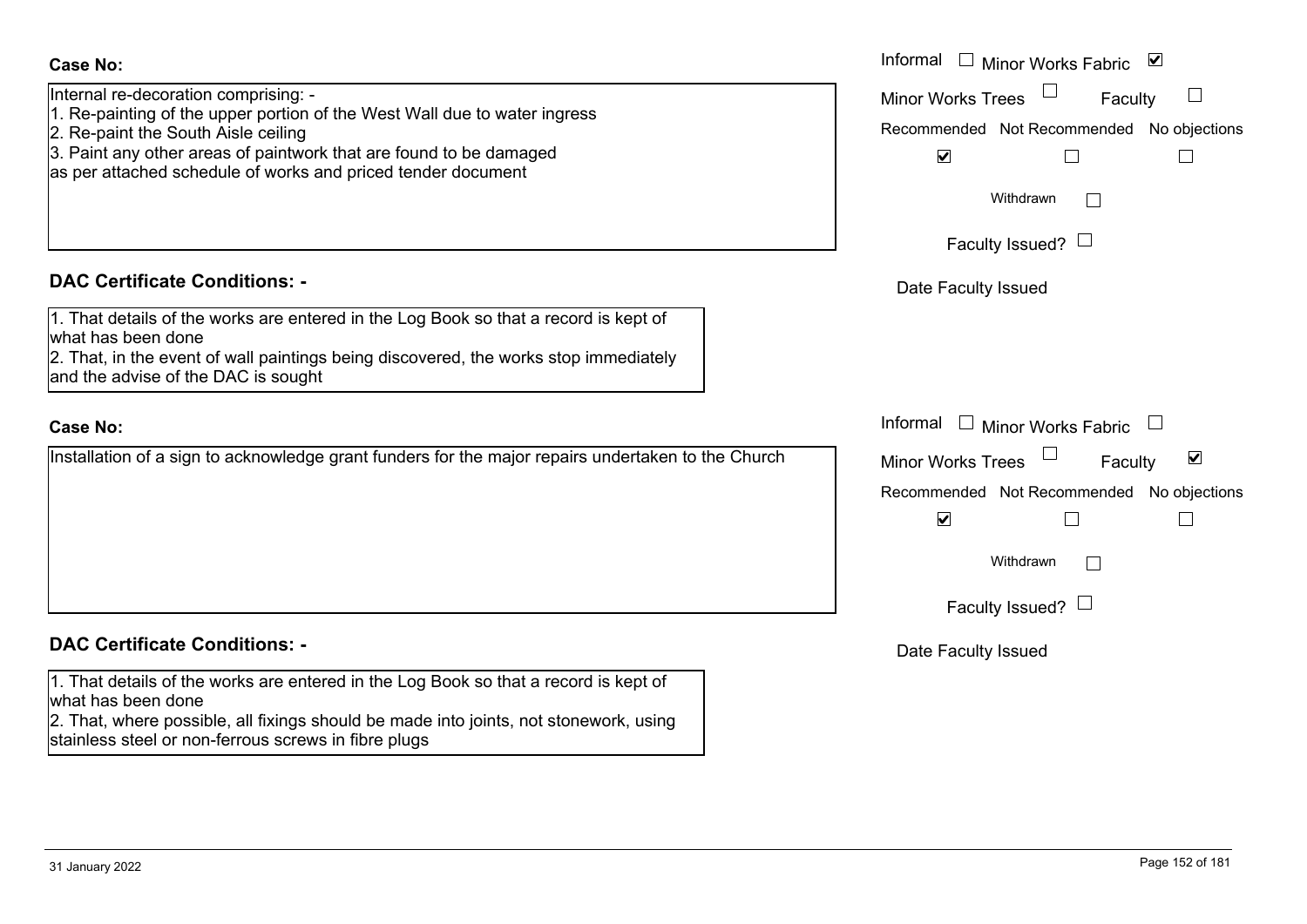# **Case No:**

Repair to the inner workings of the Church Tower Clock

**DAC Certificate Conditions: -**

1. That details of the works are entered in the Log Book so that a record is kept of what has been done

|                                              | Informal $\Box$ Minor Works Fabric $\Box$                   |  |
|----------------------------------------------|-------------------------------------------------------------|--|
| the inner workings of the Church Tower Clock | Minor Works Trees $\Box$<br>$\blacktriangledown$<br>Faculty |  |
|                                              | Recommended Not Recommended No objections                   |  |
|                                              |                                                             |  |
|                                              | Withdrawn                                                   |  |
|                                              | Faculty Issued? $\Box$                                      |  |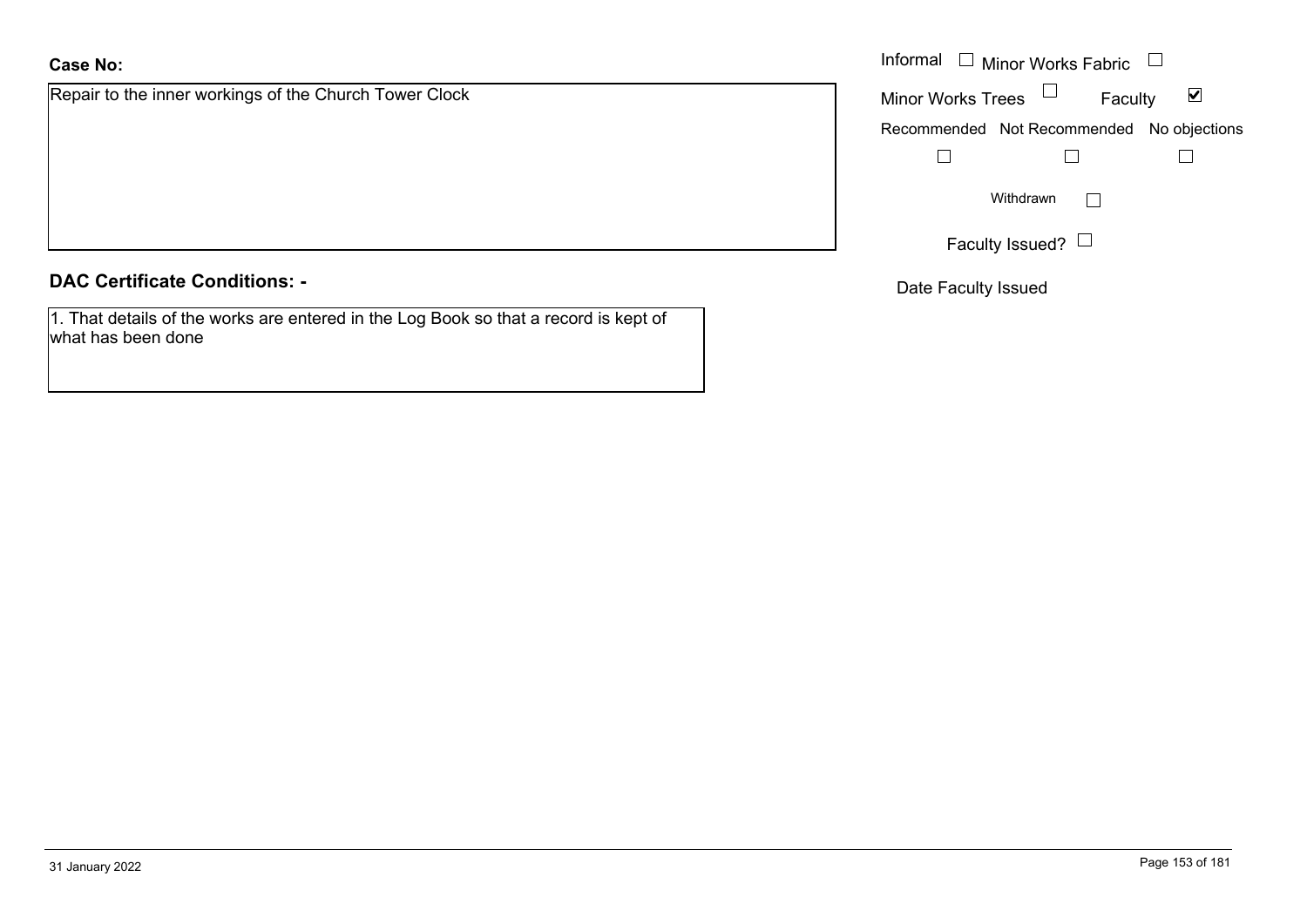#### **Ben No: Church**

#### **10303 Tugby, St Thomas a Becket**

| L025/2000<br><b>Case No:</b>         | Informal $\Box$<br>Minor Works Fabric $\quad \Box$          |
|--------------------------------------|-------------------------------------------------------------|
| Garden of Remembrance                | Minor Works Trees $\Box$<br>$\blacktriangledown$<br>Faculty |
|                                      | Recommended Not Recommended No objections                   |
|                                      | ☑                                                           |
|                                      | Withdrawn                                                   |
|                                      | Faculty Issued? Ø                                           |
| <b>DAC Certificate Conditions: -</b> | Date Faculty Issued<br>25/06/2001                           |
| 1. A time limit of 12 months         |                                                             |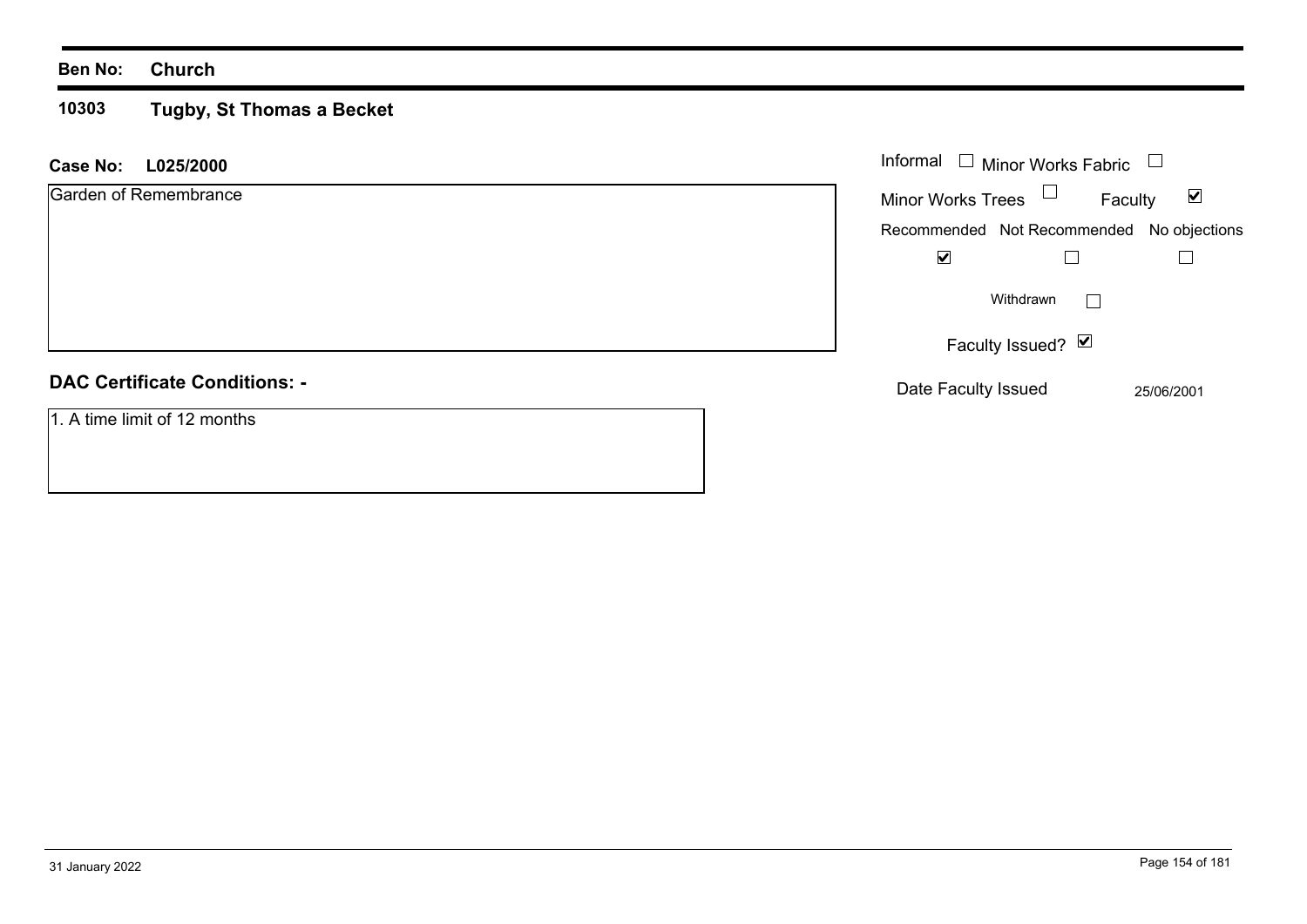| <b>Case No:</b><br>L028/2003                                                                                                                                                  | Informal □ Minor Works Fabric                        |
|-------------------------------------------------------------------------------------------------------------------------------------------------------------------------------|------------------------------------------------------|
| Repairs to windows                                                                                                                                                            | $\blacktriangledown$<br>Minor Works Trees<br>Faculty |
|                                                                                                                                                                               | Recommended Not Recommended No objections            |
|                                                                                                                                                                               | $\blacktriangledown$<br>$\perp$                      |
|                                                                                                                                                                               | Withdrawn<br>$\Box$                                  |
|                                                                                                                                                                               | Faculty Issued? $\Box$                               |
| <b>DAC Certificate Conditions: -</b>                                                                                                                                          | Date Faculty Issued                                  |
| 1. A time limit of 12 months                                                                                                                                                  |                                                      |
|                                                                                                                                                                               |                                                      |
|                                                                                                                                                                               |                                                      |
| <b>Case No:</b><br>L194/2007                                                                                                                                                  | Informal $\Box$ Minor Works Fabric                   |
| Installation of Sound and Loop System                                                                                                                                         | Minor Works Trees<br>$\blacktriangledown$<br>Faculty |
|                                                                                                                                                                               | Recommended Not Recommended No objections            |
|                                                                                                                                                                               | $\blacktriangledown$                                 |
|                                                                                                                                                                               | Withdrawn<br>$\Box$                                  |
|                                                                                                                                                                               | Faculty Issued? Ø                                    |
| <b>DAC Certificate Conditions: -</b>                                                                                                                                          | Date Faculty Issued<br>03/01/2008                    |
| 1. A time limit of 12 months<br>2. That the PCC ensures the contractor complies with the DAC Conditions on the<br>installation of Sound and Induction Loop Systems (attached) |                                                      |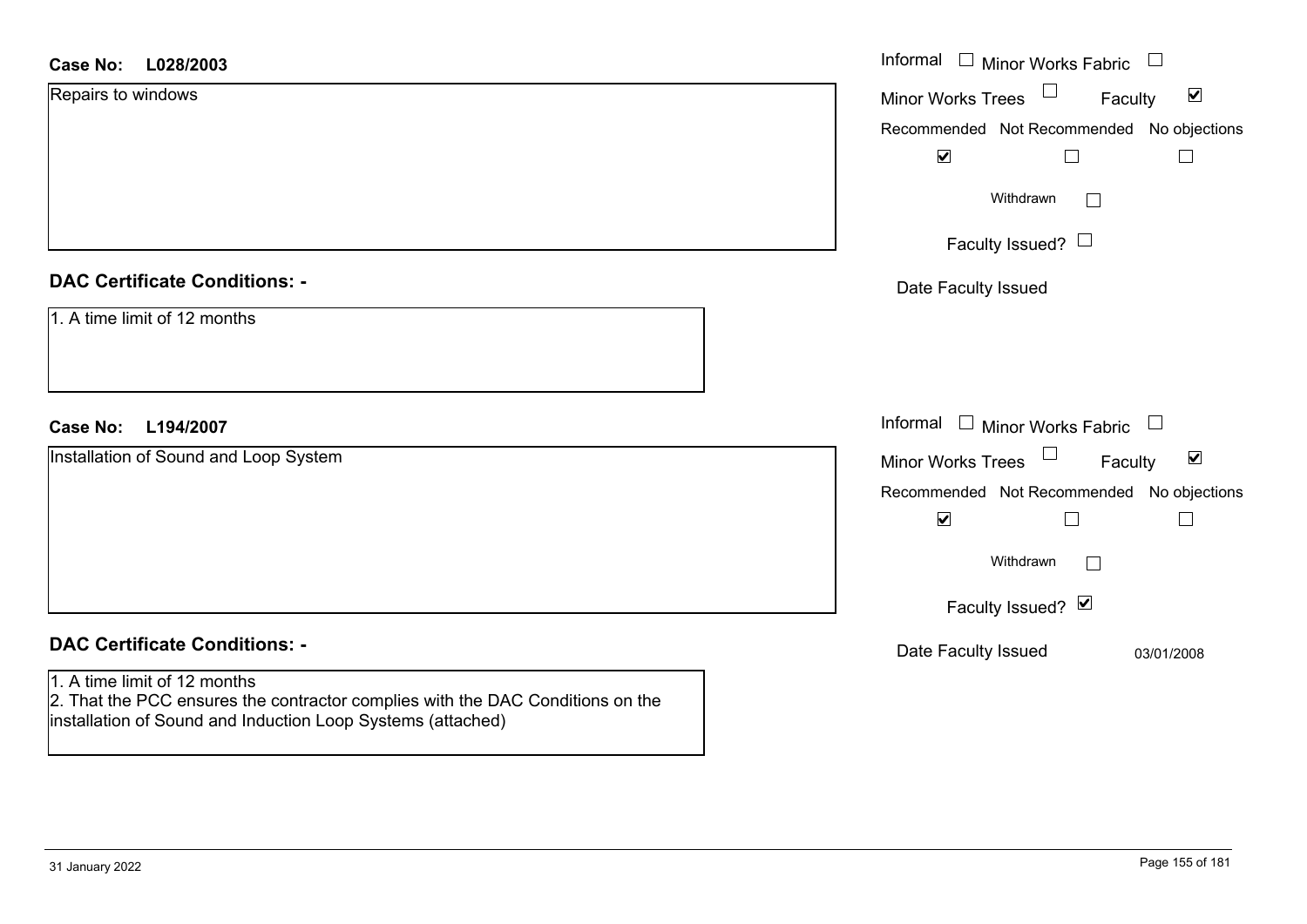| L116/2008<br><b>Case No:</b>                                                                                                     | Informal □ Minor Works Fabric ⊠                      |
|----------------------------------------------------------------------------------------------------------------------------------|------------------------------------------------------|
| Re-decoration of the interior of the church                                                                                      | $\Box$<br>Minor Works Trees<br>Faculty               |
|                                                                                                                                  | Recommended Not Recommended No objections            |
|                                                                                                                                  | $\blacktriangledown$                                 |
|                                                                                                                                  | Withdrawn                                            |
|                                                                                                                                  | Faculty Issued? $\Box$                               |
| <b>DAC Certificate Conditions: -</b>                                                                                             | Date Faculty Issued                                  |
| 1. That details of the works are entered in the Log Book so that a record is kept of<br>what has been done                       |                                                      |
|                                                                                                                                  | Informal $\Box$ Minor Works Fabric $\Box$            |
| <b>Case No:</b><br>L208/2010                                                                                                     |                                                      |
| Refurbishment of the Organ (1895)                                                                                                | $\blacktriangledown$<br>Minor Works Trees<br>Faculty |
|                                                                                                                                  | Recommended Not Recommended No objections            |
|                                                                                                                                  | $\blacktriangledown$                                 |
|                                                                                                                                  | Withdrawn                                            |
|                                                                                                                                  | Faculty Issued? Ø                                    |
| <b>DAC Certificate Conditions: -</b>                                                                                             | Date Faculty Issued<br>19/05/2011                    |
| 1. A time limit of 12 months                                                                                                     |                                                      |
| 2. That details of the works are entered in the Log Book so that a record is kept of<br>what has been done                       |                                                      |
| $\alpha$ . Obtaining the contract of the contract of the contract of the contract of $f$ and $f$ and $f$ and $f$ and $f$ and $f$ |                                                      |

3. Clarification of what is being painted over, and the reason for the choice of finish,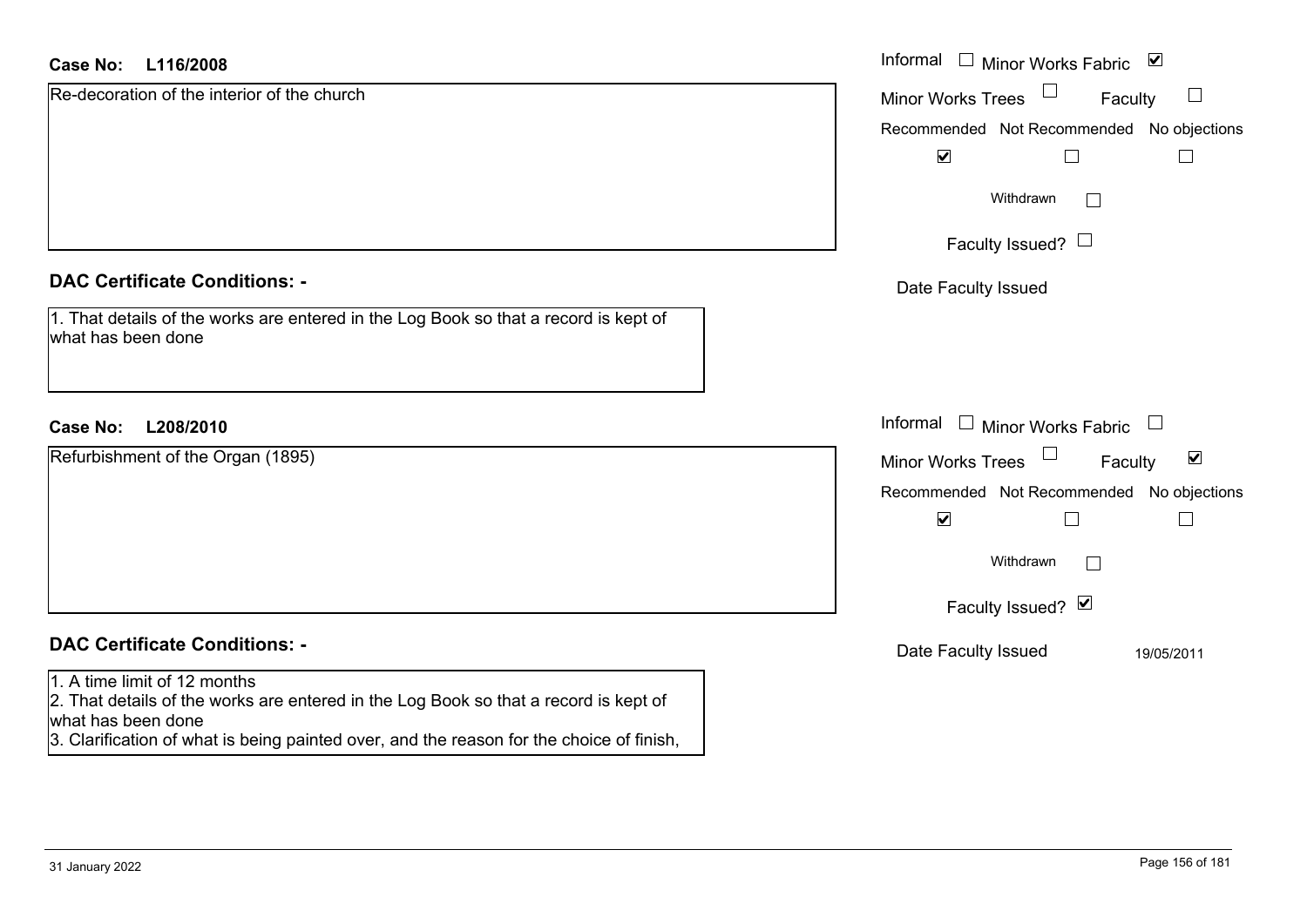# **DAC Certificate Conditions: -**

# **DAC Certificate Conditions: -**

1. A time limit of 12 months 2. That details of the works are entered in the Log Book so that a record is kept of what has been done

| <b>Case No:</b><br>L218/2010                                                                                                                                                       | Informal $\square$<br>Minor Works Fabric<br>$\Box$                                                                                                        |
|------------------------------------------------------------------------------------------------------------------------------------------------------------------------------------|-----------------------------------------------------------------------------------------------------------------------------------------------------------|
| Following the 2009 QI Report, re-pointing and repairs to Tower walls                                                                                                               | $\blacktriangledown$<br><b>Minor Works Trees</b><br>Faculty<br>Recommended Not Recommended No objections<br>Withdrawn<br>$\vert \ \ \vert$                |
| <b>DAC Certificate Conditions: -</b><br>1. A time limit of 12 months<br>2. That details of the works are entered in the Log Book so that a record is kept of<br>what has been done | Faculty Issued? $\Box$<br>Date Faculty Issued                                                                                                             |
| <b>Case No:</b><br>L235/2010<br>1. Reduce the height<br>2. Remove large boughs<br>from 3 x large Lime Trees                                                                        | Informal $\square$<br>Minor Works Fabric<br>Minor Works Trees ⊠<br>$\Box$<br>Faculty<br>Recommended Not Recommended No objections<br>$\blacktriangledown$ |
| <b>DAC Certificate Conditions: -</b>                                                                                                                                               | Withdrawn<br>$\Box$<br>Faculty Issued? $\Box$<br>Date Faculty Issued                                                                                      |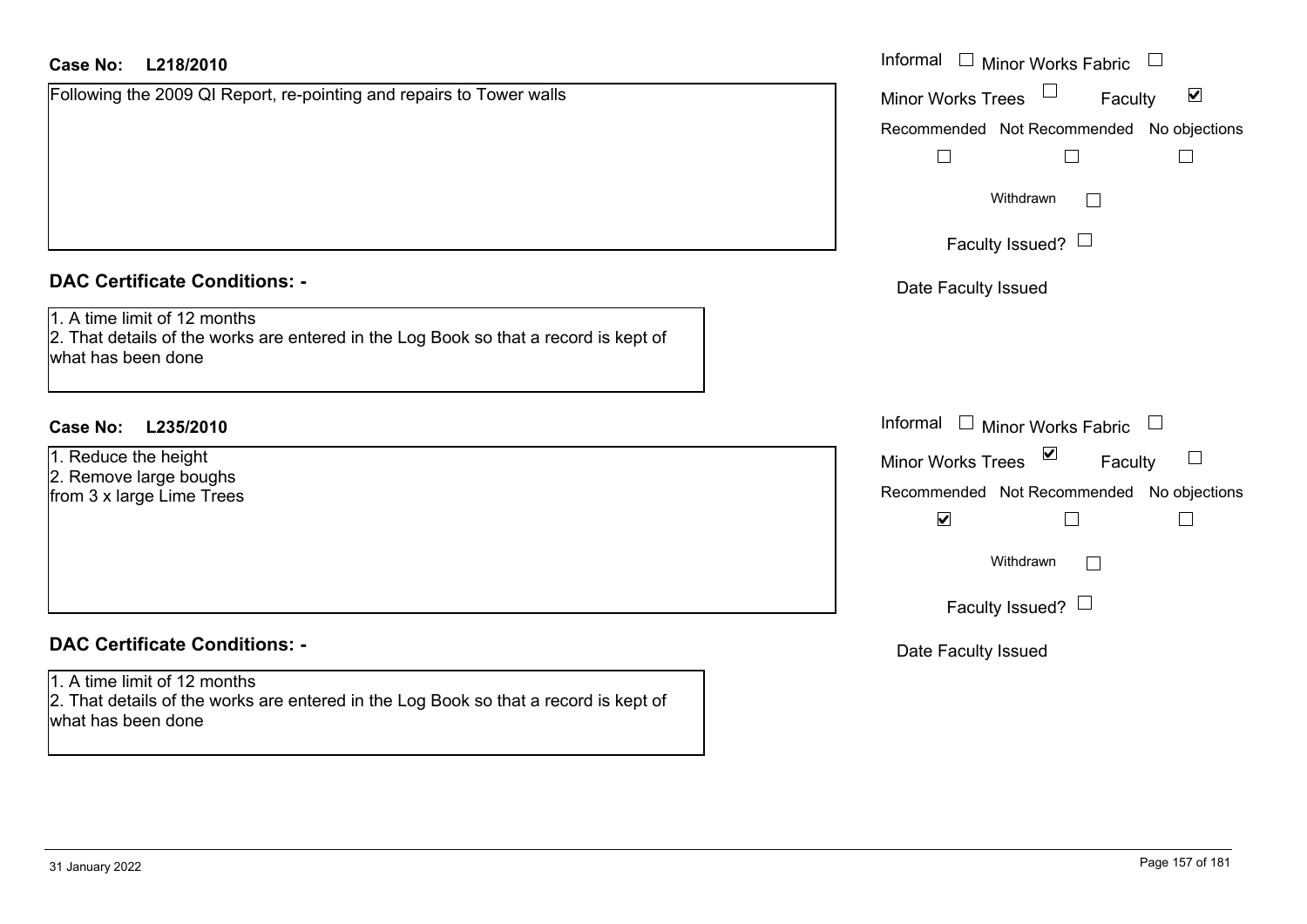| <b>Case No:</b><br>L156/2011                                                                                                                                                                               | Informal $\Box$ Minor Works Fabric $\Box$                   |
|------------------------------------------------------------------------------------------------------------------------------------------------------------------------------------------------------------|-------------------------------------------------------------|
| Replacement of metal oil tank with smaller plastic oil tank                                                                                                                                                | $\blacktriangledown$<br><b>Minor Works Trees</b><br>Faculty |
|                                                                                                                                                                                                            | Recommended Not Recommended No objections                   |
|                                                                                                                                                                                                            | $\blacktriangledown$<br>⊔<br>$\Box$                         |
|                                                                                                                                                                                                            | Withdrawn                                                   |
|                                                                                                                                                                                                            | Faculty Issued? Ø                                           |
| <b>DAC Certificate Conditions: -</b>                                                                                                                                                                       | Date Faculty Issued<br>14/10/2011                           |
| 1. A time limit of 12 months<br>2. That details of the works are entered in the Log Book so that a record is kept of<br>what has been done<br>3. That the parish ensures there is a lock on the filler cap |                                                             |
| <b>Case No:</b><br>L229/2012                                                                                                                                                                               | Informal<br>$\Box$ Minor Works Fabric $\Box$                |
| Installation of 6' Oak Bench in the churchyard in memory of Craig Dale Neal (1962 - 2006)                                                                                                                  | Minor Works Trees<br>$\sqcup$<br>Faculty                    |
|                                                                                                                                                                                                            | Recommended Not Recommended No objections                   |
|                                                                                                                                                                                                            | $\Box$<br>$\mathbb{L}$                                      |
|                                                                                                                                                                                                            | Withdrawn                                                   |
|                                                                                                                                                                                                            | Faculty Issued? $\Box$                                      |
| <b>DAC Certificate Conditions: -</b>                                                                                                                                                                       | Date Faculty Issued                                         |
| 1. A time limit of 12 months<br>2. That details of the works are entered in the Log Book so that a record is kept of<br>what has been done                                                                 |                                                             |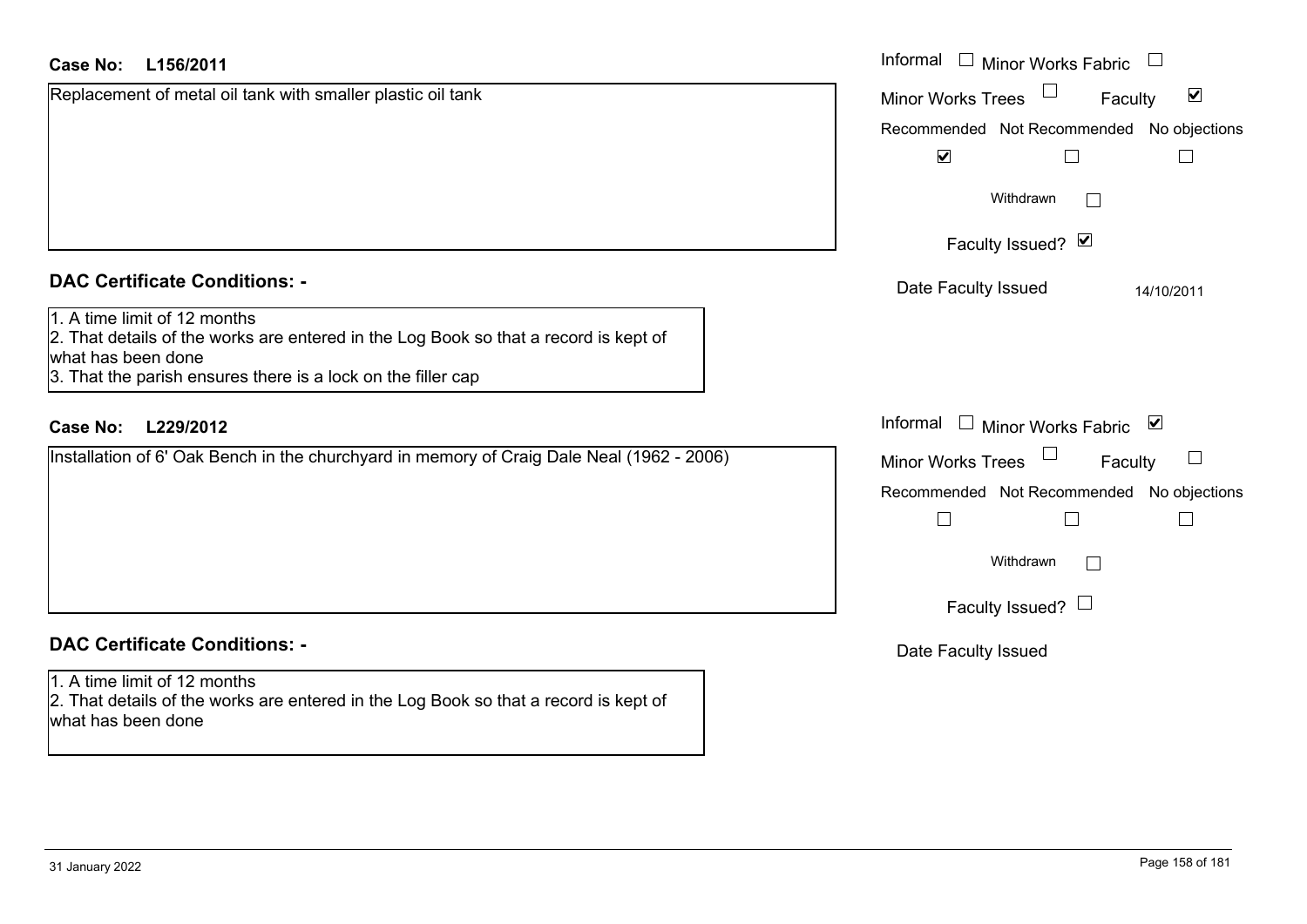| At the west end of the church: -           |  |
|--------------------------------------------|--|
| 1. Removal and disposal of: -              |  |
| a) $3 \times$ Pews                         |  |
| b) Associated Pew Platform                 |  |
| 2. Installation of new stone flagged floor |  |
| 3. Re-location of: -                       |  |
| a) Radiator                                |  |
| b) Font                                    |  |
| 4. Installation of Oak shelf on the wall   |  |
| 5. Installation of Servery                 |  |

### **DAC Certificate Conditions: -**

- 1. Fell 1 x mature Beech Tree
- 2. Raise the crown of the 3 x Beech Trees
- 3. Plant 1 x new Tree

#### **DAC Certificate Conditions: -**

1. A time limit of 12 months2. That details of the works are entered in the Log Book so that a record is kept of what has been done

| Case No:<br>L135/2013                                                                                                                                                                                                                                                                                                   | Informal $\Box$ Minor Works Fabric                                                                                                                                  |
|-------------------------------------------------------------------------------------------------------------------------------------------------------------------------------------------------------------------------------------------------------------------------------------------------------------------------|---------------------------------------------------------------------------------------------------------------------------------------------------------------------|
| At the west end of the church: -<br>1. Removal and disposal of: -<br>a) $3 \times$ Pews                                                                                                                                                                                                                                 | $\blacktriangledown$<br><b>Minor Works Trees</b><br>Faculty<br>Recommended Not Recommended No objections                                                            |
| b) Associated Pew Platform<br>2. Installation of new stone flagged floor<br>3. Re-location of: -<br>a) Radiator<br>b) Font<br>4. Installation of Oak shelf on the wall<br>5. Installation of Servery                                                                                                                    | $\blacktriangledown$<br>$\Box$<br>Withdrawn<br>Faculty Issued? Ø                                                                                                    |
| <b>DAC Certificate Conditions: -</b><br>1. That details of the works are entered in the Log Book so that a record is kept of<br>what has been done<br>2. That no works shall take place until the PCC, after consultation with the Diocesan<br>Archaeological Adviser, has secured the implementation of a programme of | Date Faculty Issued<br>18/10/2016                                                                                                                                   |
| Case No:<br>L171/2014                                                                                                                                                                                                                                                                                                   | Informal $\Box$ Minor Works Fabric $\Box$                                                                                                                           |
| 1. Fell 1 x mature Beech Tree<br>2. Raise the crown of the 3 x Beech Trees<br>3. Plant 1 x new Tree                                                                                                                                                                                                                     | $\sum$<br><b>Minor Works Trees</b><br>Faculty<br>Recommended Not Recommended No objections<br>$\blacktriangledown$<br>$\Box$<br>Withdrawn<br>Faculty Issued? $\Box$ |
| <b>DAC Certificate Conditions: -</b>                                                                                                                                                                                                                                                                                    | Date Faculty Issued                                                                                                                                                 |
| 1. A time limit of 12 months                                                                                                                                                                                                                                                                                            |                                                                                                                                                                     |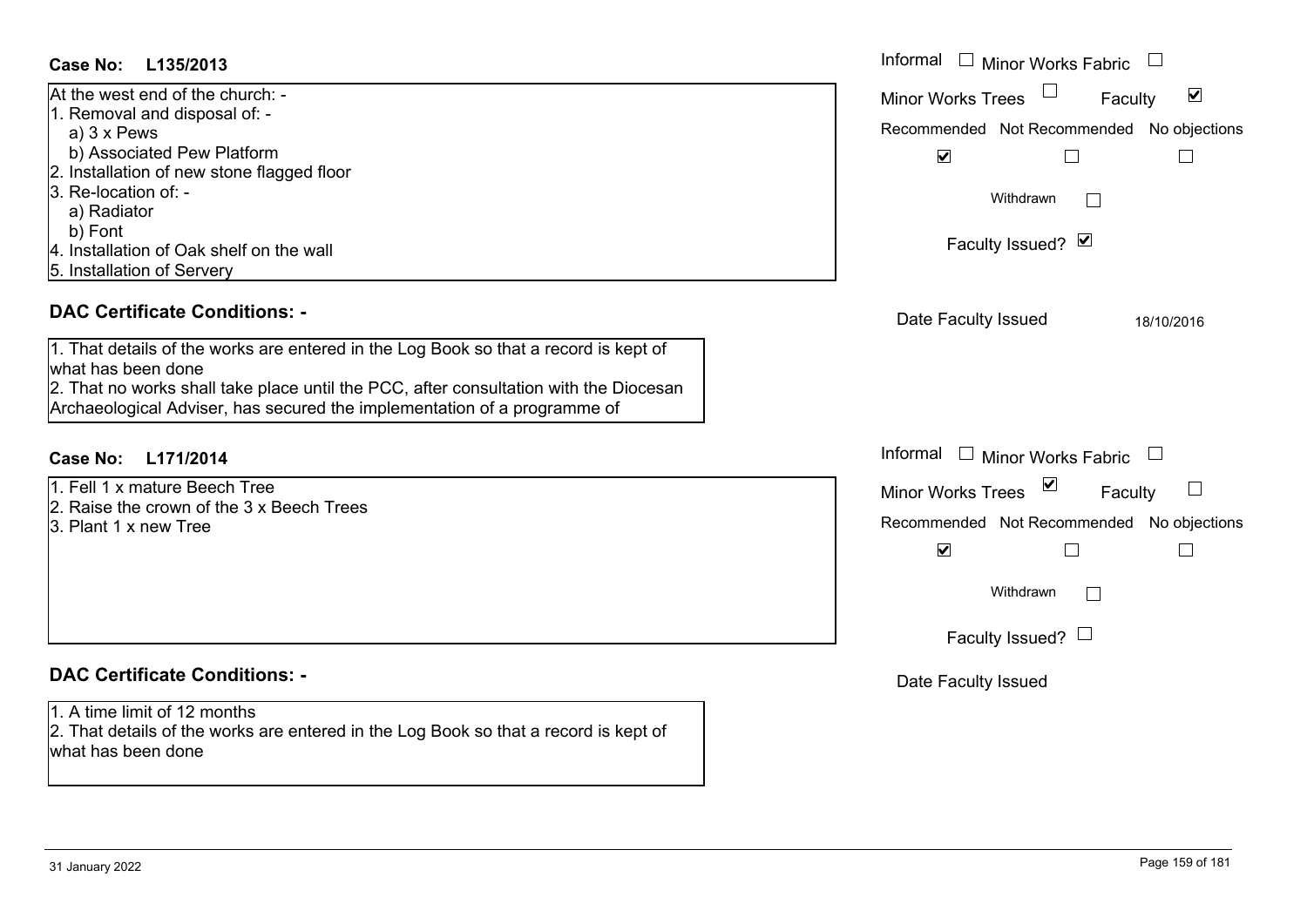| <b>Case No:</b><br>L037b/2015                                                                                                                                                                                                                                                   | Informal<br>Minor Works Fabric                                                                                                                   |
|---------------------------------------------------------------------------------------------------------------------------------------------------------------------------------------------------------------------------------------------------------------------------------|--------------------------------------------------------------------------------------------------------------------------------------------------|
| Installation of: -<br>1. Accessible WC in the base of the Tower<br>2. New mains water<br>3. Trench-arch Drainage System in the churchyard                                                                                                                                       | $\blacktriangledown$<br><b>Minor Works Trees</b><br>Faculty<br>Recommended Not Recommended<br>No objections<br>$\blacktriangledown$              |
|                                                                                                                                                                                                                                                                                 | Withdrawn                                                                                                                                        |
|                                                                                                                                                                                                                                                                                 | Faculty Issued? Ø                                                                                                                                |
| <b>DAC Certificate Conditions: -</b>                                                                                                                                                                                                                                            | Date Faculty Issued<br>18/10/2016                                                                                                                |
| 1. That details of the works are entered in the Log Book so that a record is kept of<br>what has been done<br>2. That no works shall take place until the PCC, after consultation with the Diocesan<br>Archaeological Adviser, has secured the implementation of a programme of |                                                                                                                                                  |
| Case No:<br>L037a/2015                                                                                                                                                                                                                                                          | Informal<br>$\Box$<br><b>Minor Works Fabric</b>                                                                                                  |
| Works to the Tower comprising: -<br>1. Structural Repairs<br>2. New Roofs and Gutters<br>3. New down pipes and soakaway<br>4. Tower Stonework Repairs and internal plaster repairs<br>5. Lowering of external ground level<br>6. Improved access to the tower roof              | $\blacktriangledown$<br>Minor Works Trees<br>Faculty<br>Recommended Not Recommended No objections<br>$\blacktriangledown$<br>Withdrawn<br>$\Box$ |
| <b>DAC Certificate Conditions: -</b>                                                                                                                                                                                                                                            | Faculty Issued? Ø<br>Date Faculty Issued                                                                                                         |
| 1. That details of the works are entered in the Log Book so that a record is kept of<br>what has been done                                                                                                                                                                      | 18/10/2016                                                                                                                                       |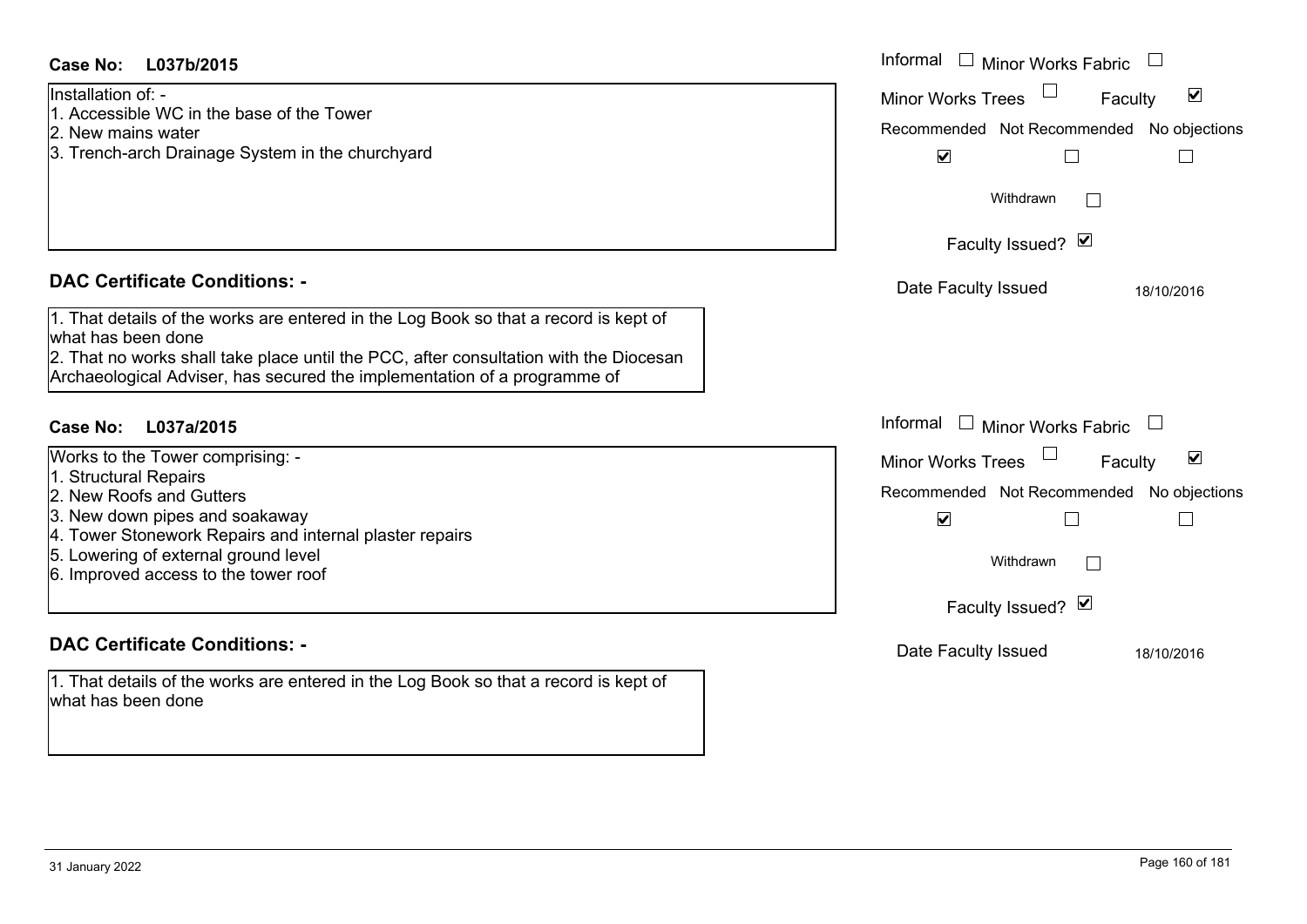### **L053/2015Case No:** Informal

Re-pointing works to prevent birds nesting: - 1. Under the eaves2. In the wallof the South Aisle

# **DAC Certificate Conditions: -**

1. A time limit of 12 months 2. That details of the works are entered in the Log Book so that a record is kept of what has been done

# **L274/2015Case No:** Informal

Repairs to 2 stained-glass windows

# **DAC Certificate Conditions: -**

1. A time limit of 12 months 2. That details of the works are entered in the Log Book so that a record is kept of what has been done

| Informal<br>☑<br><b>Minor Works Fabric</b>                        |
|-------------------------------------------------------------------|
| <b>Minor Works Trees</b><br>Faculty                               |
| Recommended Not Recommended No objections<br>$\blacktriangledown$ |
| Withdrawn                                                         |
| Faculty Issued? $\Box$                                            |
| Date Faculty Issued                                               |
|                                                                   |
|                                                                   |
| Informal<br>Minor Works Fabric ⊠                                  |
| <b>Minor Works Trees</b><br>Faculty                               |
| Recommended Not Recommended No objections<br>$\blacktriangledown$ |
| Withdrawn                                                         |
| Faculty Issued? $\Box$                                            |
| Date Faculty Issued                                               |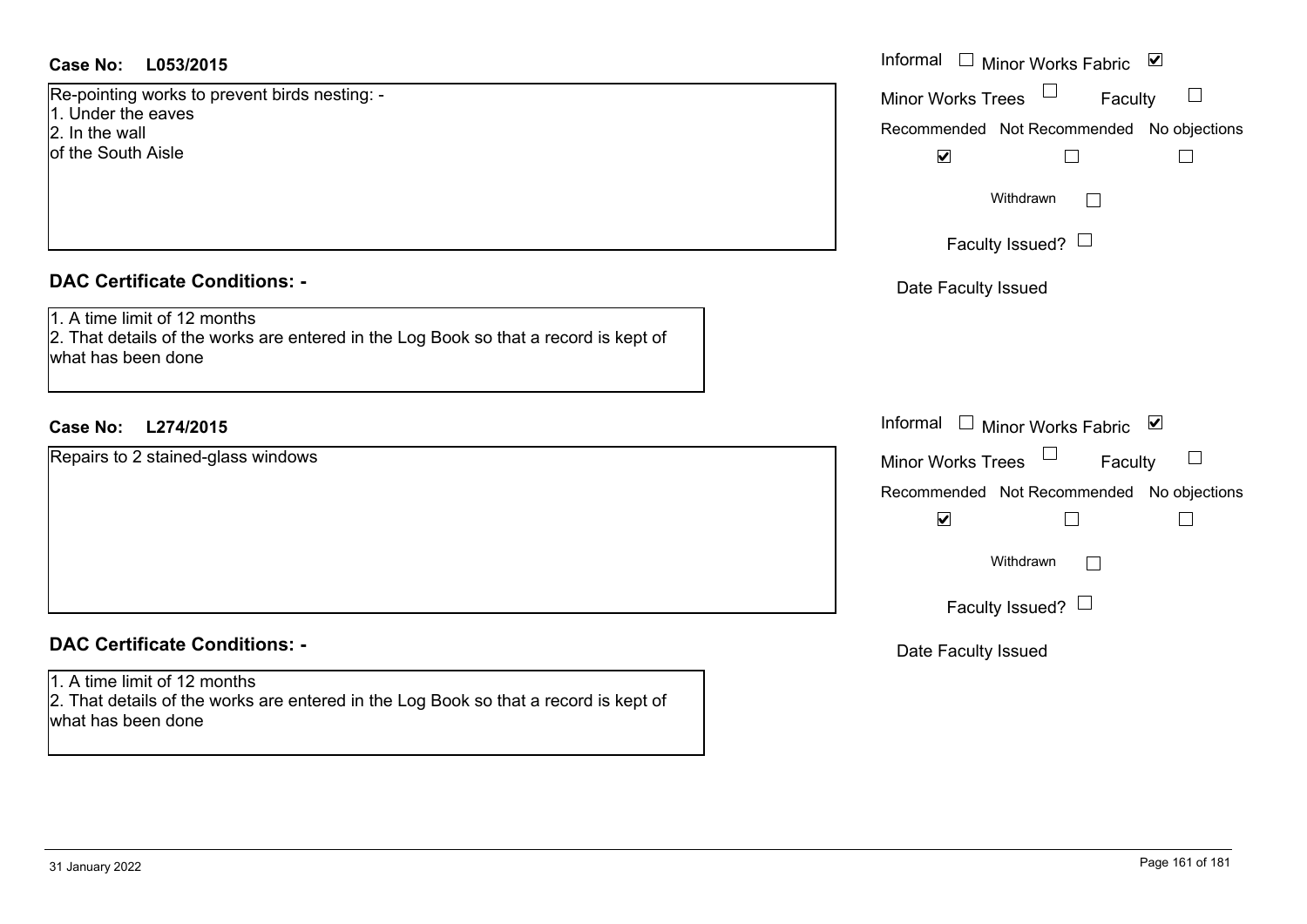# **DAC Certificate Conditions: -**

| 1. That details of the works are entered in the Log Book so that a record is kept of |  |
|--------------------------------------------------------------------------------------|--|
| what has been done                                                                   |  |

# **DAC Certificate Conditions: -**

1. That details of the works are entered in the Log Book so that a record is kept of what has been done

2. That any holes for the supports be dug by hand

3. That the contractor be made aware that Human Remains should be expected when

| <b>Case No:</b><br>L201/2015                                                                                                                                        | Informal $\Box$ Minor Works Fabric<br>⊻              |
|---------------------------------------------------------------------------------------------------------------------------------------------------------------------|------------------------------------------------------|
| Repairs to: -<br>1. Nave                                                                                                                                            | <b>Minor Works Trees</b><br>Faculty                  |
| 2. Chancel                                                                                                                                                          | Recommended Not Recommended No objections            |
| roofs and drainage system                                                                                                                                           | $\blacktriangledown$                                 |
|                                                                                                                                                                     | Withdrawn<br>$\mathbf{L}$                            |
|                                                                                                                                                                     | Faculty Issued? $\Box$                               |
| <b>DAC Certificate Conditions: -</b>                                                                                                                                | Date Faculty Issued                                  |
| 1. That details of the works are entered in the Log Book so that a record is kept of<br>what has been done                                                          |                                                      |
| Case No:<br>L252/2015                                                                                                                                               | Informal $\Box$ Minor Works Fabric $\Box$            |
| Installation of 2 Heritage Lottery Fund signs: -                                                                                                                    | $\blacktriangledown$<br>Minor Works Trees<br>Faculty |
| 1. SP3 landscape logo construction board 600 by 2450mm, to be erected on a wooden hoarding about<br>500mm above ground level facing the main road in the churchyard | Recommended Not Recommended No objections            |
| 2. SP3 high impact logo plaque 250 by 450mm to be mounted onto the rear door of the church                                                                          | $\blacktriangledown$                                 |
|                                                                                                                                                                     | Withdrawn<br>$\mathbf{L}$                            |
|                                                                                                                                                                     | Faculty Issued? Ø                                    |
| <b>DAC Certificate Conditions: -</b>                                                                                                                                | Date Faculty Issued<br>31/03/2016                    |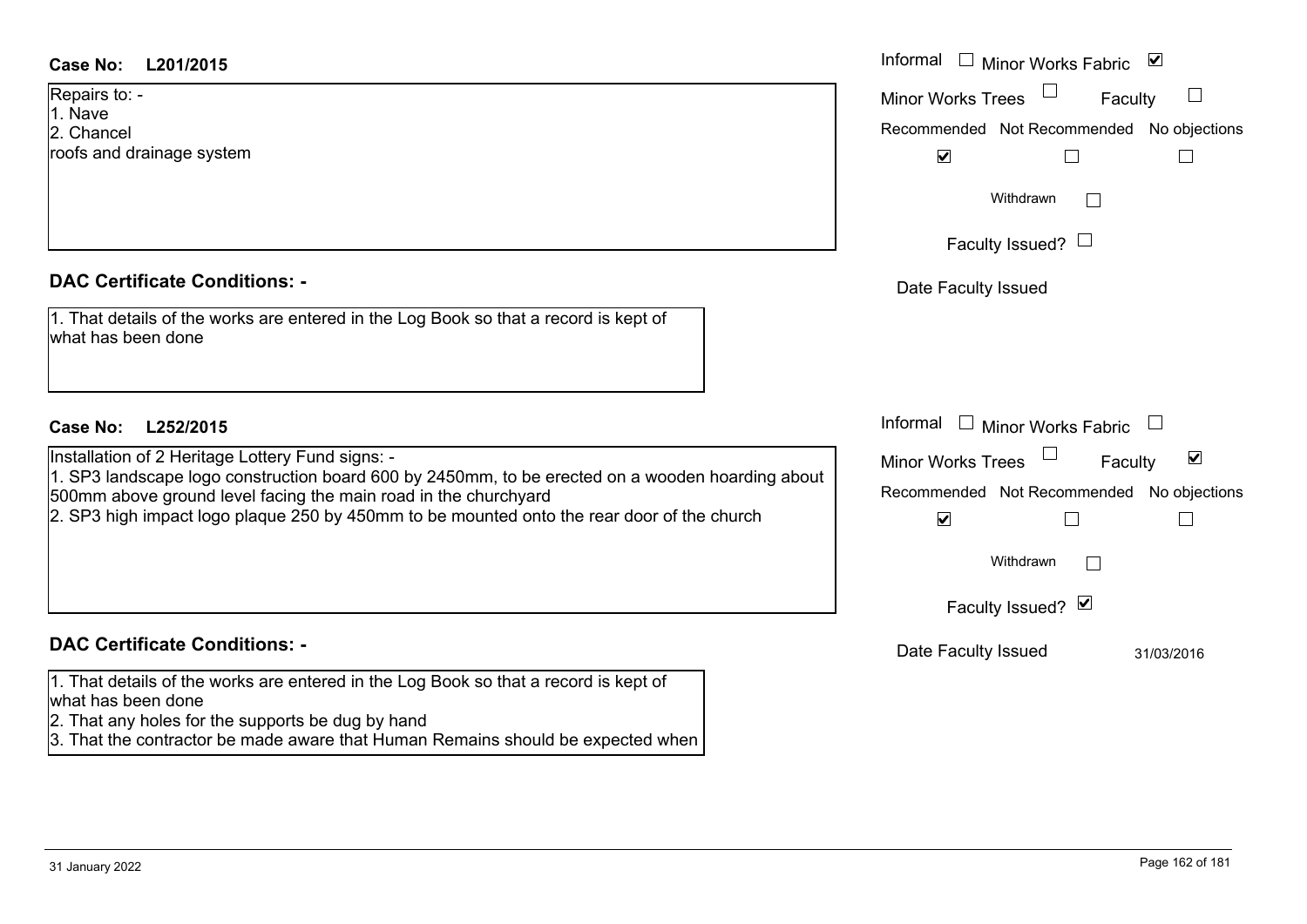#### **L242/2015Case No:** Informal

1. Provide proper ladders & lighting for detailed inspection of structural timbers with measured survey drawings showing extent of decay to be collated and presented by lead consultant as basis for later repair details

2. Safe access & remove sufficient asphalt in gutter base to understand structure for revision of gutter levels. Make temporary repair to complete.

### **DAC Certificate Conditions: -**

1. A time limit of 12 months

2. That details of the works are entered in the Log Book so that a record is kept of what has been done

#### **Case No:**

Creation of new roddable gullies

### **DAC Certificate Conditions: -**

1. That details of the works are entered in the Log Book so that a record is kept of what has been done

2. That no works shall take place until the PCC, after consultation with the Diocesan Archaeological Adviser, has secured the implementation of a programme of

| L242/2015                                                                                                                                                                                                                                                                                                                                     | Informal $\Box$<br>$\blacktriangledown$<br><b>Minor Works Fabric</b>                                                                            |
|-----------------------------------------------------------------------------------------------------------------------------------------------------------------------------------------------------------------------------------------------------------------------------------------------------------------------------------------------|-------------------------------------------------------------------------------------------------------------------------------------------------|
| e proper ladders & lighting for detailed inspection of structural timbers with measured survey<br>showing extent of decay to be collated and presented by lead consultant as basis for later<br>tails<br>ccess & remove sufficient asphalt in gutter base to understand structure for revision of gutter<br>ake temporary repair to complete. | <b>Minor Works Trees</b><br>Faculty<br>Recommended Not Recommended No objections<br>$\blacktriangledown$<br>Withdrawn<br>Faculty Issued? $\Box$ |
| rtificate Conditions: -                                                                                                                                                                                                                                                                                                                       | Date Faculty Issued                                                                                                                             |
| limit of 12 months<br>etails of the works are entered in the Log Book so that a record is kept of<br>been done                                                                                                                                                                                                                                |                                                                                                                                                 |
|                                                                                                                                                                                                                                                                                                                                               | Informal<br><b>Minor Works Fabric</b>                                                                                                           |
| of new roddable gullies                                                                                                                                                                                                                                                                                                                       | $\blacktriangledown$<br>Minor Works Trees<br>Faculty<br>Recommended Not Recommended No objections<br>$\blacktriangledown$                       |
|                                                                                                                                                                                                                                                                                                                                               | Withdrawn<br>Faculty Issued? Ø                                                                                                                  |
| rtificate Conditions: -                                                                                                                                                                                                                                                                                                                       | Date Faculty Issued<br>13/12/2016                                                                                                               |
| etails of the works are entered in the Log Book so that a record is kent of                                                                                                                                                                                                                                                                   |                                                                                                                                                 |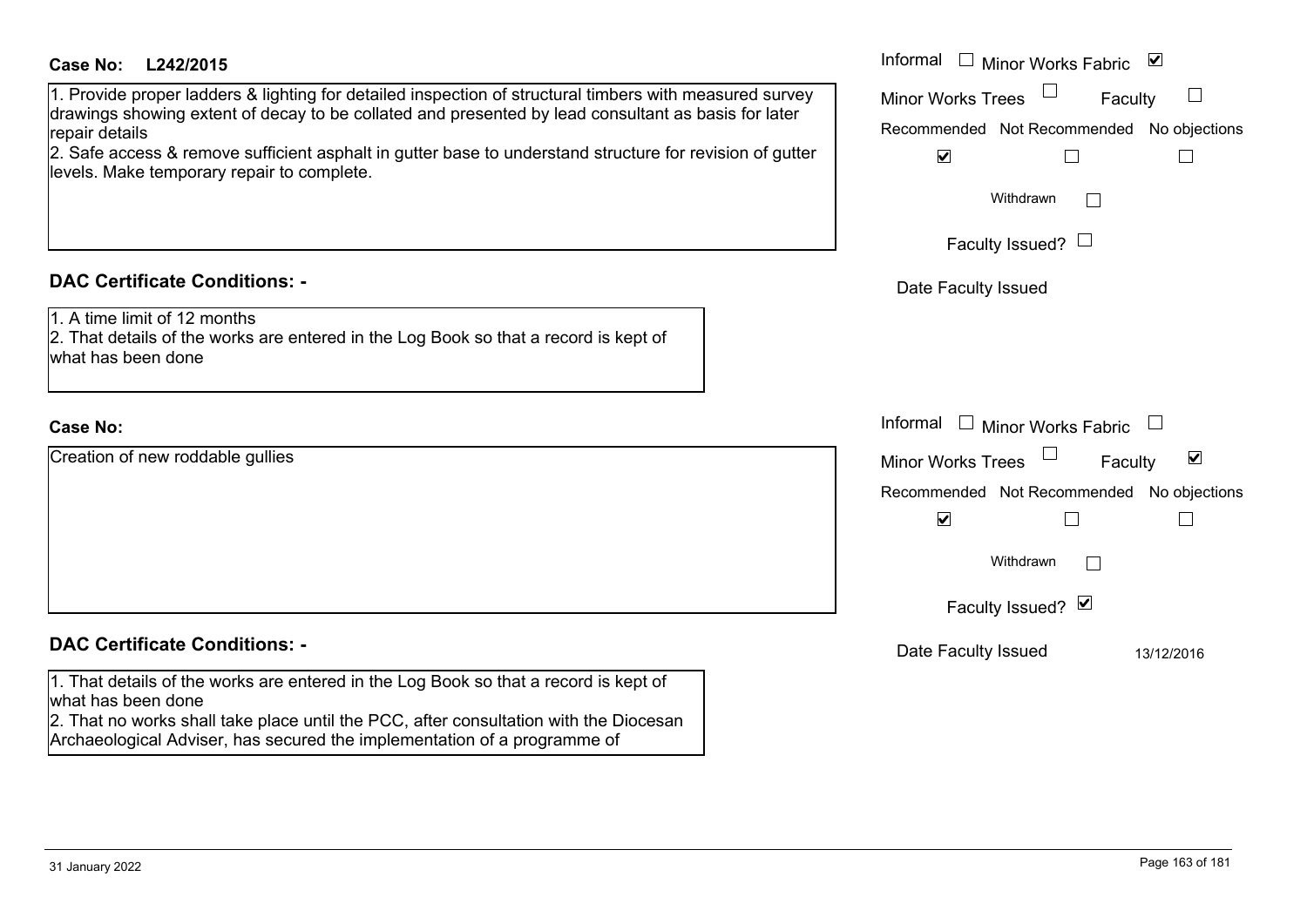| <b>Case No:</b>                                                                                                                                                                                                                                                                | Informal $\Box$ Minor Works Fabric $\Box$                   |
|--------------------------------------------------------------------------------------------------------------------------------------------------------------------------------------------------------------------------------------------------------------------------------|-------------------------------------------------------------|
| Creation of a Physic and Herb garden in the churchyard                                                                                                                                                                                                                         | $\blacktriangledown$<br><b>Minor Works Trees</b><br>Faculty |
|                                                                                                                                                                                                                                                                                | Recommended Not Recommended No objections                   |
|                                                                                                                                                                                                                                                                                | $\blacktriangledown$                                        |
|                                                                                                                                                                                                                                                                                | Withdrawn                                                   |
|                                                                                                                                                                                                                                                                                | Faculty Issued? Ø                                           |
| <b>DAC Certificate Conditions: -</b>                                                                                                                                                                                                                                           | Date Faculty Issued<br>05/01/2017                           |
| 1. That details of the works are entered in the Log Book so that a record is kept of<br>what has been done<br>2. Human Remains should be expected when excavating within a churchyard. Any<br>remains should be recovered, treated in a respectful manner and boxed or bagged, |                                                             |
| <b>Case No:</b>                                                                                                                                                                                                                                                                | Informal $\Box$ Minor Works Fabric $\Box$                   |
| Introduction of time capsule                                                                                                                                                                                                                                                   | $\blacktriangledown$<br>Minor Works Trees<br>Faculty        |
|                                                                                                                                                                                                                                                                                | Recommended Not Recommended No objections                   |
|                                                                                                                                                                                                                                                                                | $\blacktriangledown$                                        |
|                                                                                                                                                                                                                                                                                | Withdrawn                                                   |
|                                                                                                                                                                                                                                                                                | Faculty Issued? Ø                                           |
| <b>DAC Certificate Conditions: -</b>                                                                                                                                                                                                                                           | Date Faculty Issued<br>14/06/2017                           |
| 1. That details of the works are entered in the Log Book so that a record is kept of<br>what has been done                                                                                                                                                                     |                                                             |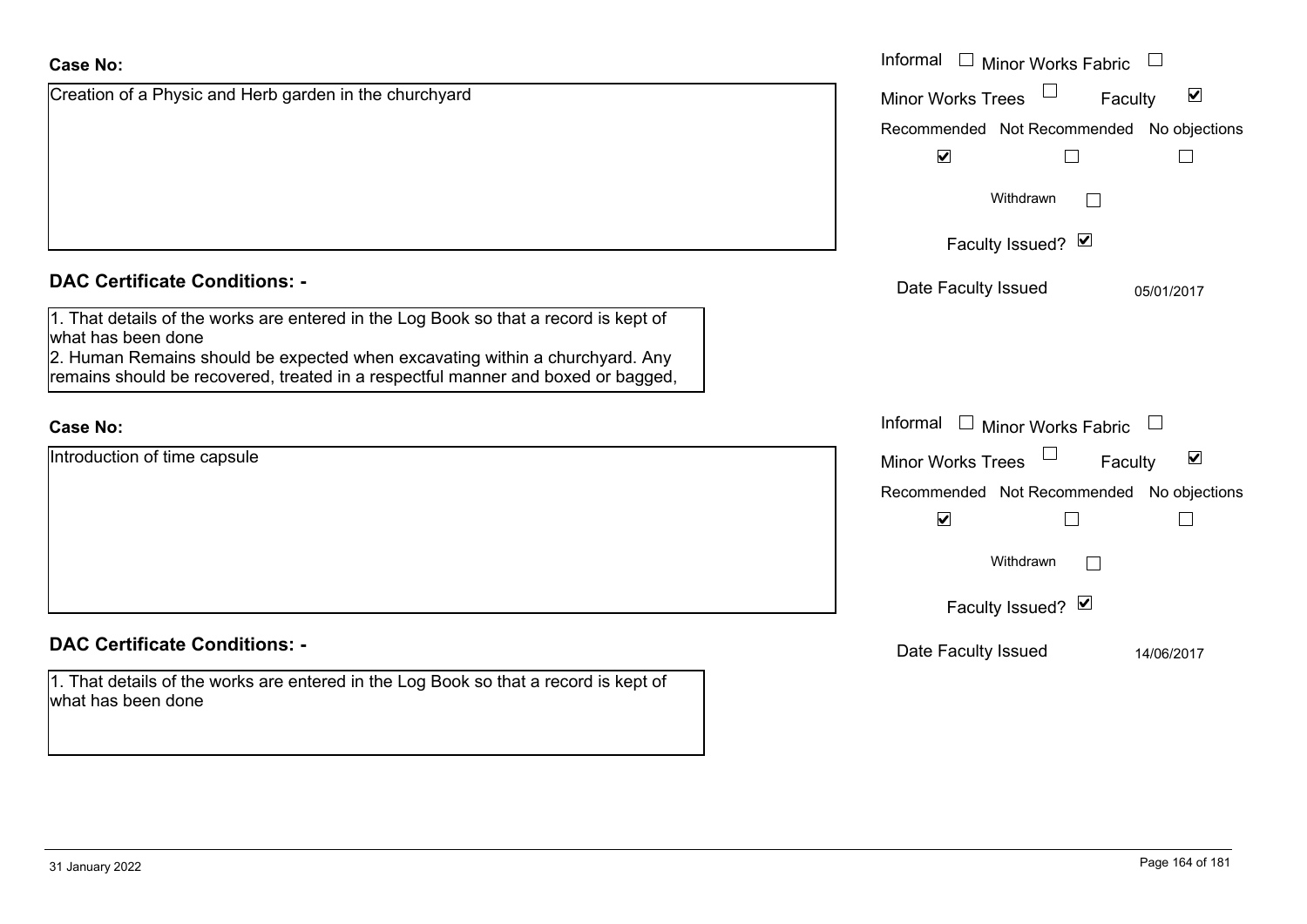| <b>Case No:</b>                                                                                                                                                                                                                                       | Informal<br>$\Box$<br>$\Box$<br><b>Minor Works Fabric</b>                  |
|-------------------------------------------------------------------------------------------------------------------------------------------------------------------------------------------------------------------------------------------------------|----------------------------------------------------------------------------|
| Introduction of 16 x Howe 40/40 Stackable chairs                                                                                                                                                                                                      | $\blacktriangledown$<br><b>Minor Works Trees</b><br>Faculty                |
|                                                                                                                                                                                                                                                       | Recommended Not Recommended No objections                                  |
|                                                                                                                                                                                                                                                       | $\blacktriangledown$                                                       |
|                                                                                                                                                                                                                                                       | Withdrawn                                                                  |
|                                                                                                                                                                                                                                                       | Faculty Issued? Ø                                                          |
| <b>DAC Certificate Conditions: -</b>                                                                                                                                                                                                                  | Date Faculty Issued<br>14/08/2017                                          |
| 1. That details of the works are entered in the Log Book so that a record is kept of<br>what has been done<br>2. That, for the avoidance of doubt, the PCC makes a separate Faculty application for<br>any tables that might be subsequently required |                                                                            |
| <b>Case No:</b>                                                                                                                                                                                                                                       | Informal<br>Minor Works Fabric<br>$\mathbf{1}$<br>$\overline{\phantom{0}}$ |
| Introduction of: -<br>1. 2 x 2kw overhead heaters                                                                                                                                                                                                     | $\blacktriangledown$<br><b>Minor Works Trees</b><br>Faculty                |
| 2. 2 x new supplies                                                                                                                                                                                                                                   | Recommended Not Recommended No objections                                  |
| 3. 1 x distribution board                                                                                                                                                                                                                             | $\blacktriangledown$                                                       |
| 4. RCBO protection<br>5. Local isolation to heaters                                                                                                                                                                                                   | Withdrawn                                                                  |
|                                                                                                                                                                                                                                                       | Faculty Issued? Ø                                                          |
| <b>DAC Certificate Conditions: -</b>                                                                                                                                                                                                                  | Date Faculty Issued<br>01/08/2018                                          |
| 01. That details of the works are entered in the Log Book so that a record is kept of<br>what has been done<br>02. That an updated Electrical Condition Report is commissioned, and submitted to<br>the DAC Secretary, after the installation         |                                                                            |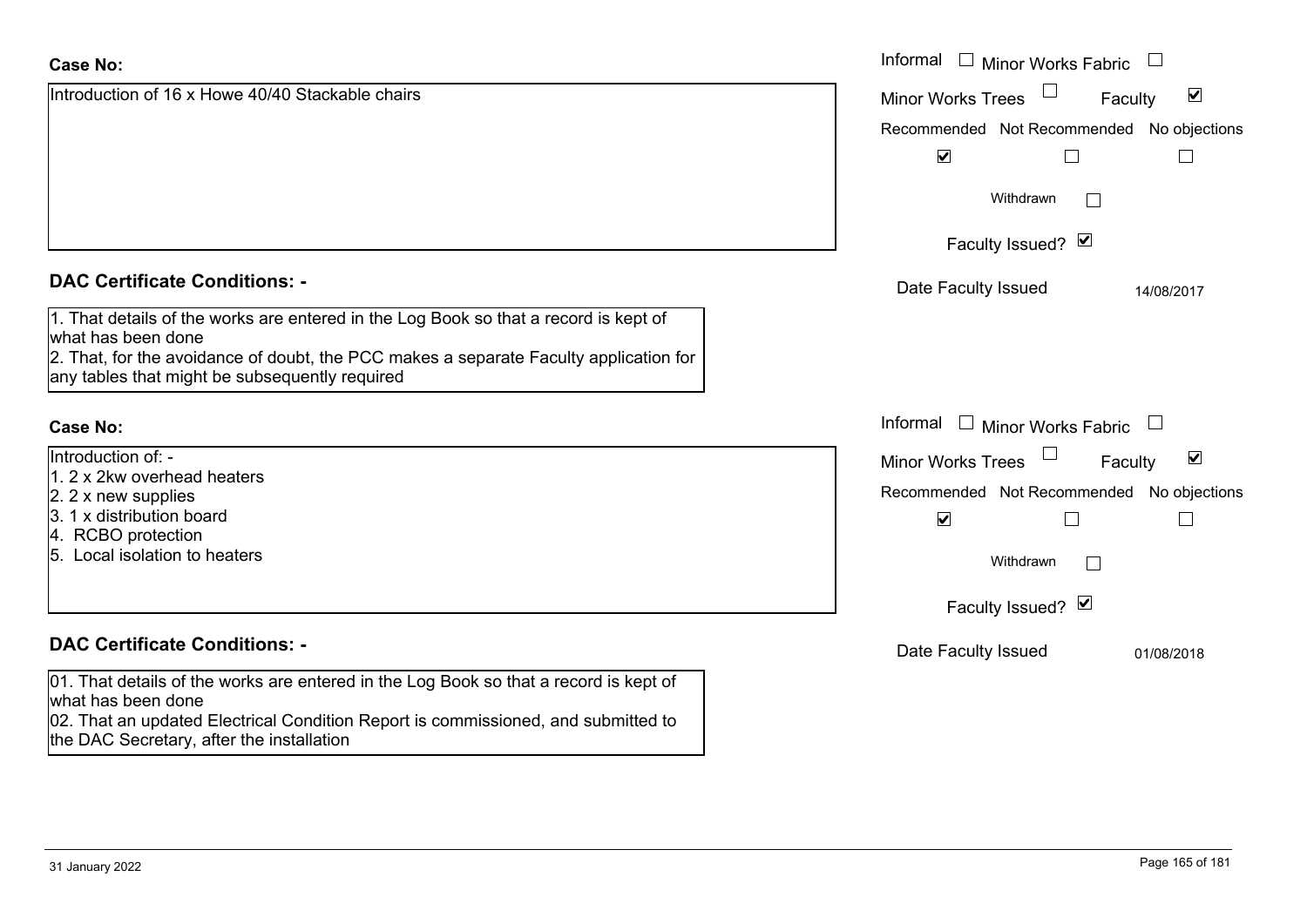# **Case No:**

Planting a hedge in Churchyard between the churchyard and the Old Vicarage

#### **DAC Certificate Conditions: -**

1. That details of the works are entered in the Log Book so that a record is kept of what has been done

|                                                                   | Informal $\Box$ Minor Works Fabric $\Box$ |
|-------------------------------------------------------------------|-------------------------------------------|
| a hedge in Churchyard between the churchyard and the Old Vicarage | <b>Minor Works Trees</b><br>Faculty       |
|                                                                   | Recommended Not Recommended No objections |
|                                                                   |                                           |
|                                                                   | Withdrawn                                 |
|                                                                   | Faculty Issued? $\Box$                    |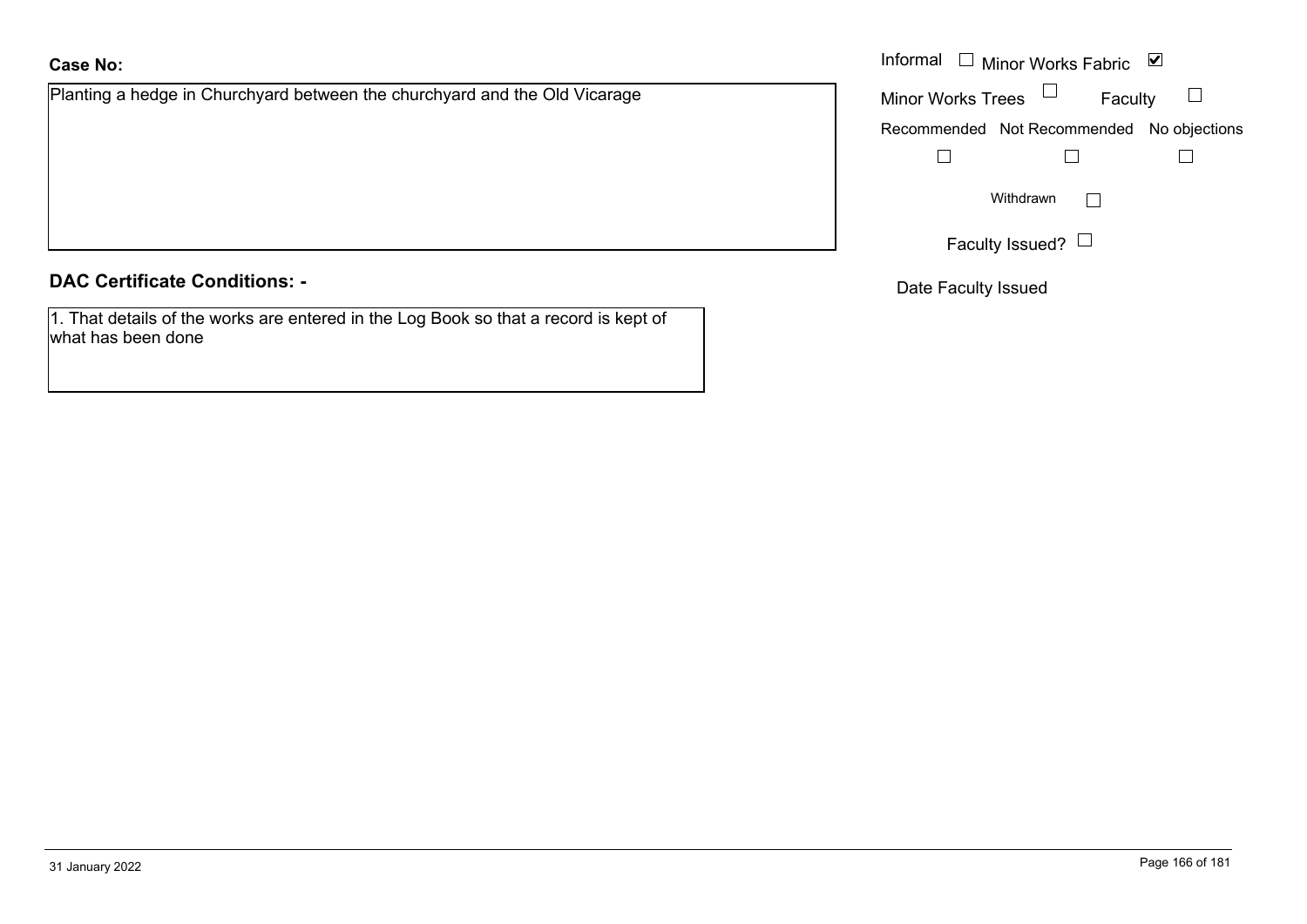#### **Ben No: Church**

#### **10301 Tur Langton, St Andrew**

|  | Case No: L032/2002 | Informal |  |
|--|--------------------|----------|--|
|--|--------------------|----------|--|

|  |  | <b>DAC Certificate Conditions: -</b> |  |
|--|--|--------------------------------------|--|
|--|--|--------------------------------------|--|

1. A time limit of 12 months

| Informal<br>$\Box$ Minor Works Fabric     |                        |         |  |
|-------------------------------------------|------------------------|---------|--|
| <b>Minor Works Trees</b>                  |                        | Faculty |  |
| Recommended Not Recommended No objections |                        |         |  |
|                                           |                        |         |  |
|                                           | Withdrawn              |         |  |
|                                           | Faculty Issued? $\Box$ |         |  |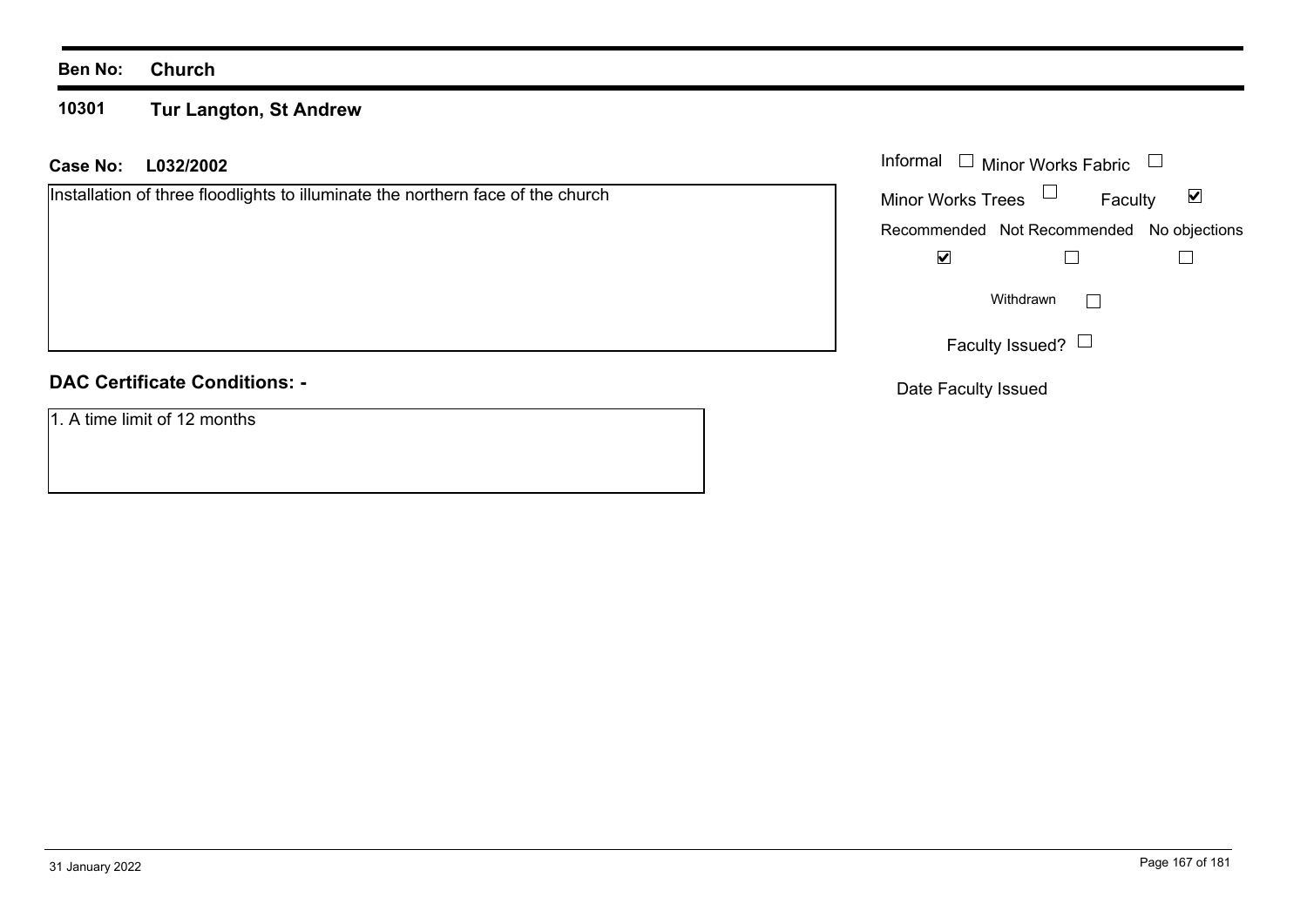Introduction into the churchyard of a memorial for June Rose Wadland

| <b>DAC Certificate Conditions: -</b> |  |
|--------------------------------------|--|
|--------------------------------------|--|

1. That details of the works are entered in the Log Book so that a record is kept of what has been done

2. That the form of the sheep is to be carved in stone and not formed in a mould

|                                                             | Informal<br>Minor Works Fabric $\Box$<br>$\Box$ |                                 |
|-------------------------------------------------------------|-------------------------------------------------|---------------------------------|
| ion into the churchyard of a memorial for June Rose Wadland | Minor Works Trees $\Box$                        | $\blacktriangledown$<br>Faculty |
|                                                             | Recommended Not Recommended No objections       |                                 |
|                                                             | $\blacktriangledown$                            |                                 |
|                                                             | Withdrawn                                       |                                 |
|                                                             | Faculty Issued? $\Box$                          |                                 |
| rtificate Conditions: -                                     | Date Faculty Issued                             | 21/10/2019                      |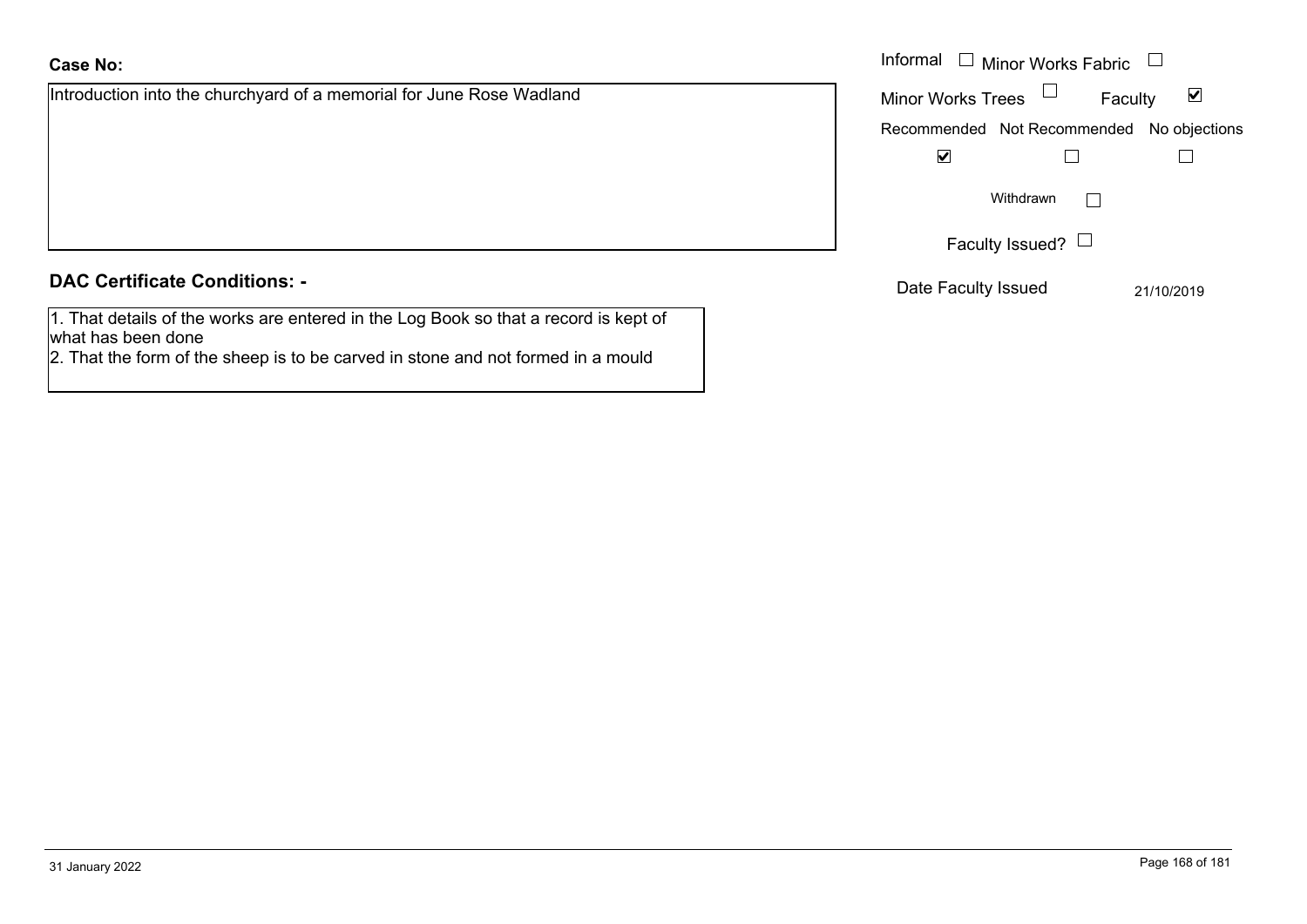#### **Ben No: Church**

**20408Twycross, St James**

#### Informal  $\Box$  Minor Works Fabric  $\Box$  Informal **L/1999Case No:**1. Woodworm treatment $\blacktriangledown$ Faculty Minor Works Trees 2. Re-plastering Recommended Not Recommended No objections 3. Re-decoration 4. Electrical wiring  $\overline{\mathbf{v}}$  $\Box$  $\Box$ 5. Heating and lighting  $\Box$ WithdrawnFaculty Issued? Ø **DAC Certificate Conditions: -**Date Faculty Issued 20/03/2000 1. A time limit of 12 months2. That if any wall painting is revealed during the works relating to the plasterwork

then work must cease immediately and the Diocesan Archaeological Adviser informed forthwith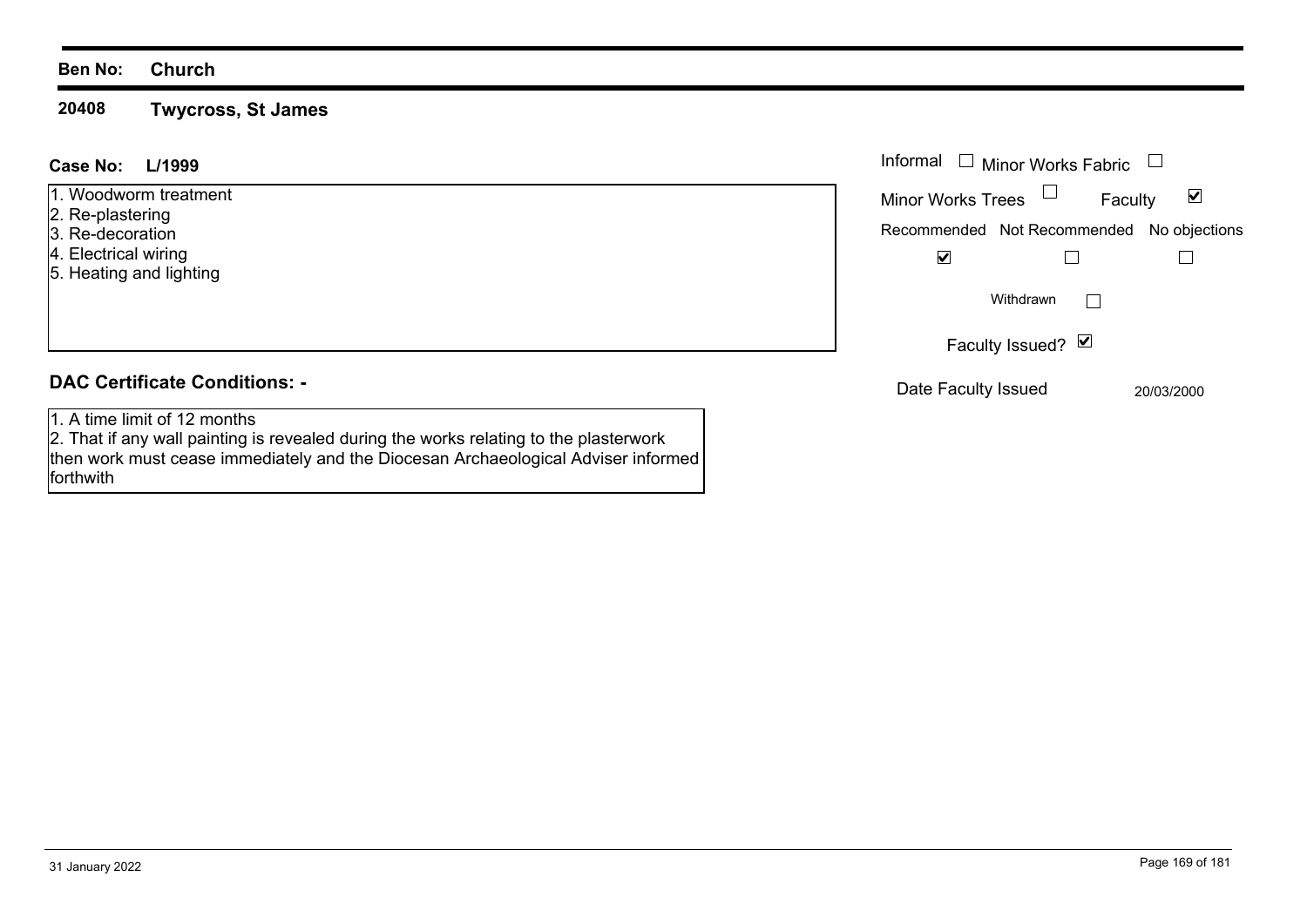| <b>Case No:</b><br>L096/2000                                                                                                                                                               | Informal □ Minor Works Fabric □                                                                                                                                                                      |
|--------------------------------------------------------------------------------------------------------------------------------------------------------------------------------------------|------------------------------------------------------------------------------------------------------------------------------------------------------------------------------------------------------|
| 1. Installation of oak box in niche in the wall (Certificated 30 October 2000)<br>2. Repairs to windows<br>3. Provision of Garden of Remembrance<br>4. Re-surfacing of churchyard footpath | Minor Works Trees $\Box$<br>$\blacktriangledown$<br>Faculty<br>Recommended Not Recommended No objections<br>$\blacktriangledown$<br>$\Box$<br>$\Box$<br>Withdrawn<br>$\Box$                          |
|                                                                                                                                                                                            | Faculty Issued? Ø                                                                                                                                                                                    |
| <b>DAC Certificate Conditions: -</b>                                                                                                                                                       | Date Faculty Issued<br>22/12/2000                                                                                                                                                                    |
| 1. A time limit of 12 months                                                                                                                                                               |                                                                                                                                                                                                      |
| <b>Case No:</b><br>L057/2000                                                                                                                                                               | Informal $\Box$ Minor Works Fabric $\Box$                                                                                                                                                            |
| Re-surfacing of churchyard path                                                                                                                                                            | Minor Works Trees<br>$\blacktriangledown$<br>Faculty<br>Recommended Not Recommended No objections<br>$\blacktriangledown$<br>$\Box$<br>$\mathbf{L}$<br>Withdrawn<br>$\Box$<br>Faculty Issued? $\Box$ |
| <b>DAC Certificate Conditions: -</b>                                                                                                                                                       | Date Faculty Issued                                                                                                                                                                                  |
| 1. A time limit of 12 months                                                                                                                                                               |                                                                                                                                                                                                      |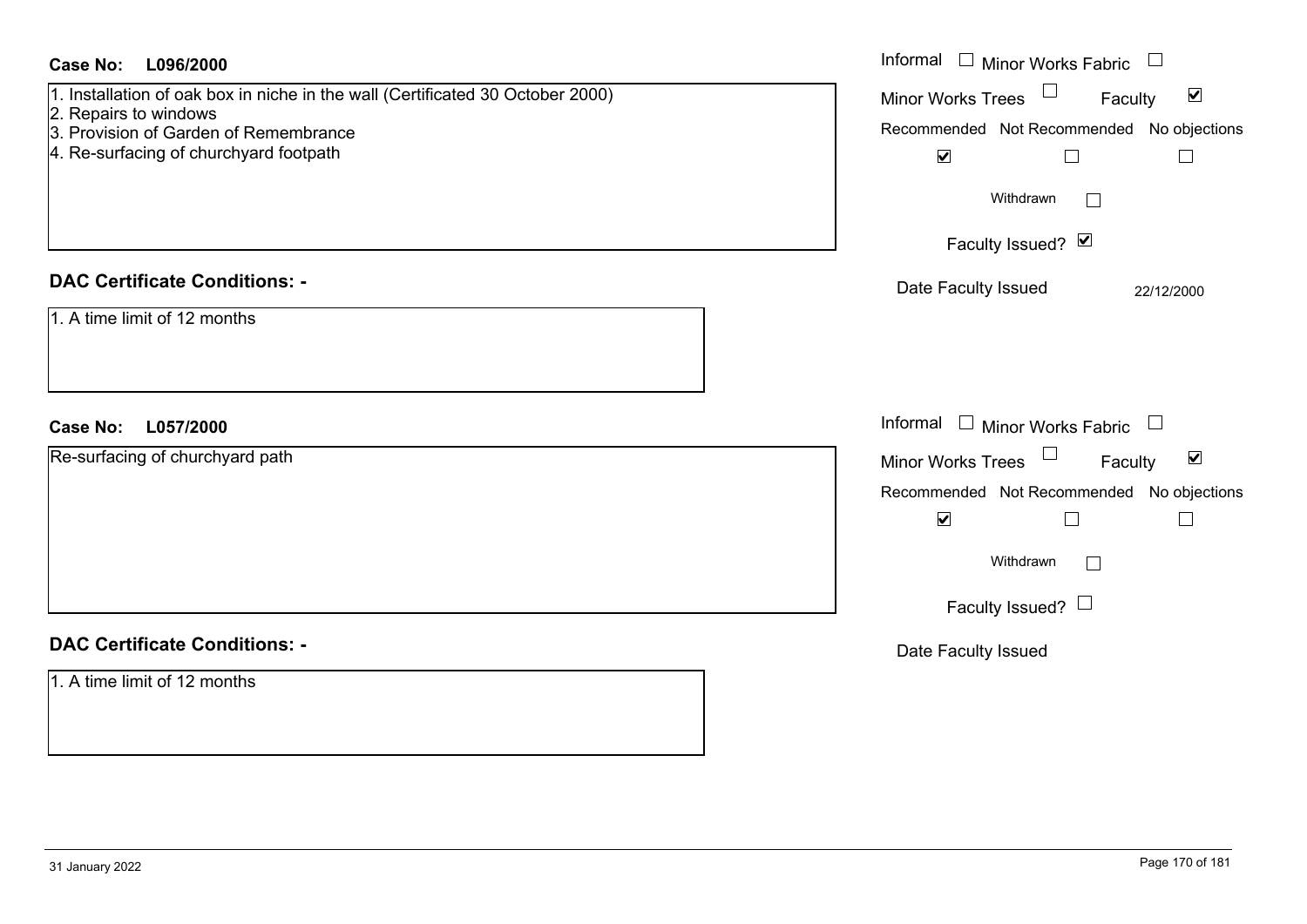| <b>Case No:</b><br>L097/2002                                                                                                                                                                                                                                                                                            | Informal <b>v</b> Minor Works Fabric                                                                        |
|-------------------------------------------------------------------------------------------------------------------------------------------------------------------------------------------------------------------------------------------------------------------------------------------------------------------------|-------------------------------------------------------------------------------------------------------------|
| 1. Installation of: -<br>a) Accessible WC<br>b) Servery<br>2. Re-ordering under the Balcony                                                                                                                                                                                                                             | Minor Works Trees<br>Faculty<br>$\Box$<br>Recommended Not Recommended No objections<br>$\blacktriangledown$ |
|                                                                                                                                                                                                                                                                                                                         | Withdrawn<br>$\Box$                                                                                         |
|                                                                                                                                                                                                                                                                                                                         | Faculty Issued? Ø                                                                                           |
| <b>DAC Certificate Conditions: -</b><br>1. That details of the works are entered in the Log Book so that a record is kept of<br>what has been done<br>2. That no works shall take place until the PCC, after consultation with the Diocesan<br>Archaeological Adviser, has secured the implementation of a programme of | Date Faculty Issued<br>18/07/2016                                                                           |
| L033/2003<br><b>Case No:</b>                                                                                                                                                                                                                                                                                            | Informal<br>$\Box$ Minor Works Fabric<br>$\begin{array}{c} \hline \end{array}$                              |
| Installation of new water main and new water supply at Vestry door                                                                                                                                                                                                                                                      | Minor Works Trees<br>$\blacktriangledown$<br>Faculty                                                        |
|                                                                                                                                                                                                                                                                                                                         | Recommended Not Recommended No objections                                                                   |
|                                                                                                                                                                                                                                                                                                                         | $\blacktriangledown$<br>$\Box$                                                                              |
|                                                                                                                                                                                                                                                                                                                         | Withdrawn<br>$\Box$                                                                                         |
|                                                                                                                                                                                                                                                                                                                         | Faculty Issued? $\Box$                                                                                      |
| <b>DAC Certificate Conditions: -</b>                                                                                                                                                                                                                                                                                    | Date Faculty Issued                                                                                         |
| 1. A time limit of 12 months                                                                                                                                                                                                                                                                                            |                                                                                                             |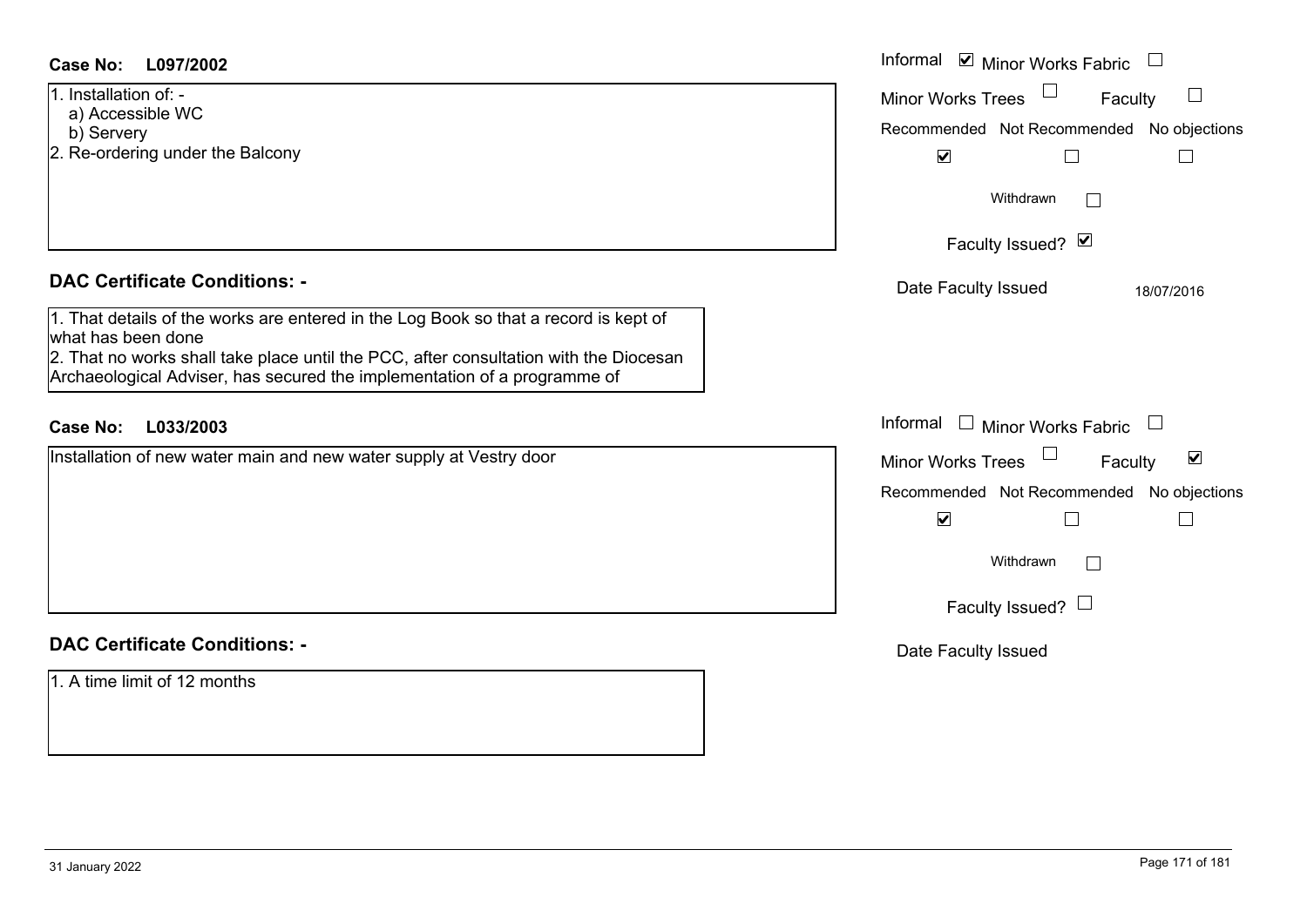| <b>Case No:</b><br>L010/2004                                                                                                                           | Informal ⊠ Minor Works Fabric                               |
|--------------------------------------------------------------------------------------------------------------------------------------------------------|-------------------------------------------------------------|
| To provide disabled access through the Chancel door                                                                                                    | $\blacktriangledown$<br>Minor Works Trees<br>Faculty        |
|                                                                                                                                                        | Recommended Not Recommended No objections                   |
|                                                                                                                                                        | $\blacktriangledown$                                        |
|                                                                                                                                                        | Withdrawn<br>$\blacktriangledown$                           |
|                                                                                                                                                        | Faculty Issued? $\Box$                                      |
| <b>DAC Certificate Conditions: -</b>                                                                                                                   | Date Faculty Issued                                         |
| 1. A time limit of 12 months                                                                                                                           |                                                             |
|                                                                                                                                                        |                                                             |
|                                                                                                                                                        |                                                             |
| L177/2007<br><b>Case No:</b>                                                                                                                           | Informal $\Box$ Minor Works Fabric $\Box$                   |
| Repairs to the fabric consisting of: -                                                                                                                 | $\blacktriangledown$<br><b>Minor Works Trees</b><br>Faculty |
| 1. Timber repairs and Re-leading of north aisle and west Tower roof<br>2. Northeast section of parapet gutter of Nave                                  | Recommended Not Recommended No objections                   |
| 3. North clerestory windows<br>4. East Chancel window                                                                                                  | $\blacktriangledown$                                        |
| 5. Exterior and interior masonry of west tower, including the wall-top<br>6. Re-pointing blue brick perimeter drainage channel                         | Withdrawn<br>$\Box$                                         |
|                                                                                                                                                        | Faculty Issued? $\blacksquare$                              |
| <b>DAC Certificate Conditions: -</b>                                                                                                                   | Date Faculty Issued<br>29/05/2008                           |
| 1. A time limit of 12 months                                                                                                                           |                                                             |
| 2. That all lead work must take place under a "Hot Work" Permit<br>3. That any plumbers marks found on existing lead should be identified and cut-out, |                                                             |

then retained or spot-welded back into the new leadwork according to the advice of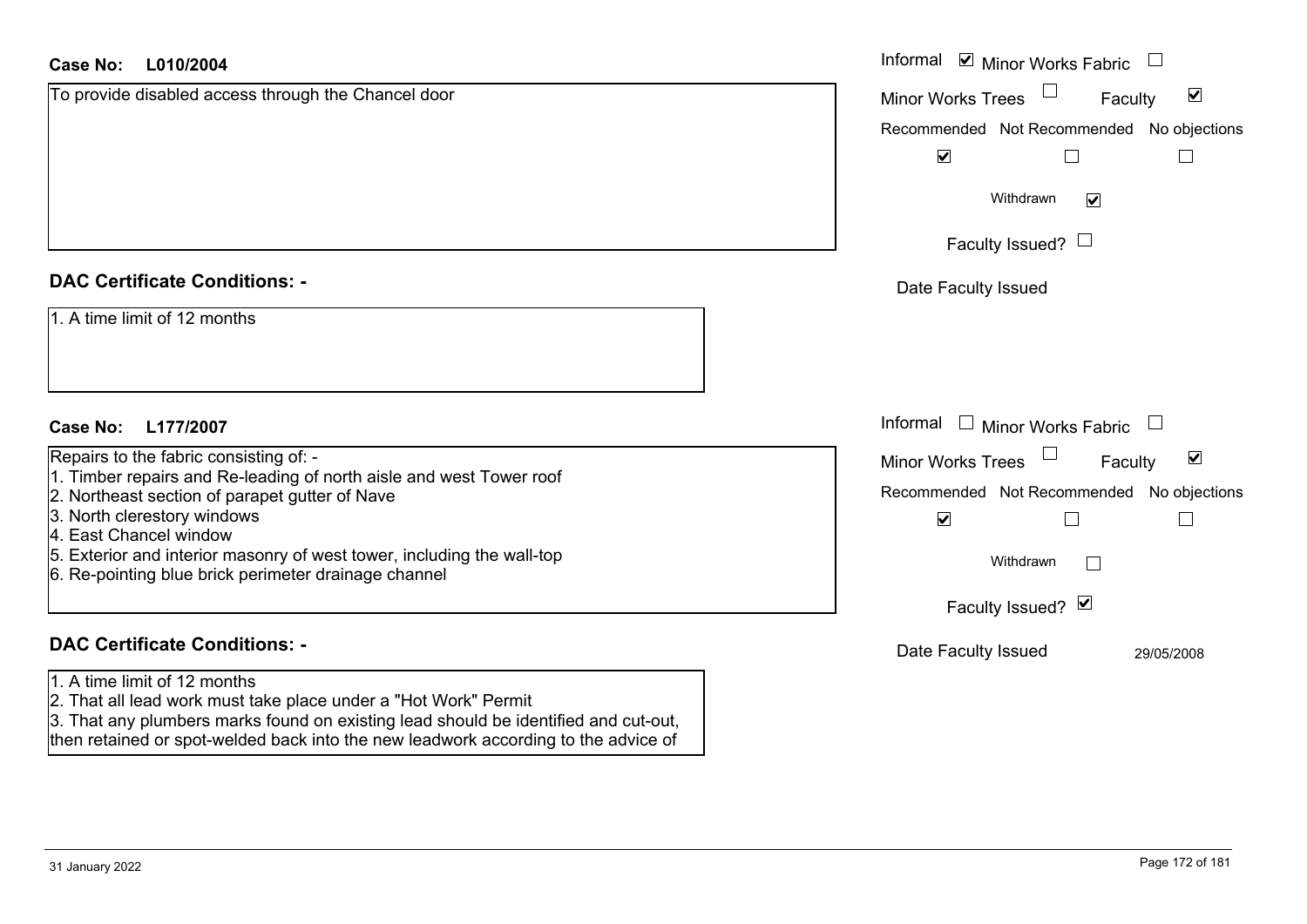#### **L205/2009Case No:**

| <b>Case No:</b><br>L205/2009                                                                                                                                                                                                                                | Informal<br>$\mathbf{I}$<br><b>Minor Works Fabric</b>                                     |
|-------------------------------------------------------------------------------------------------------------------------------------------------------------------------------------------------------------------------------------------------------------|-------------------------------------------------------------------------------------------|
| Temporary installation of external security equipment                                                                                                                                                                                                       | <b>Minor Works Trees</b><br>Fac                                                           |
|                                                                                                                                                                                                                                                             | Recommended Not Recommended                                                               |
|                                                                                                                                                                                                                                                             | Withdrawn                                                                                 |
|                                                                                                                                                                                                                                                             | Faculty Issued? $\Box$                                                                    |
| <b>DAC Certificate Conditions: -</b>                                                                                                                                                                                                                        | Date Faculty Issued                                                                       |
| 1. That details of the works are entered in the Log Book so that a record is kept of<br>what has been done<br>2. That, where possible, all fixings should be made into joints, not stonework, using<br>stainless steel or non-ferrous screws in fibre plugs |                                                                                           |
| <b>Case No:</b><br>L206/2009                                                                                                                                                                                                                                | Informal<br><b>Minor Works Fabric</b>                                                     |
| To make permanent the temporary installation of external security equipment allowed under the Minor<br>Works provisions                                                                                                                                     | <b>Minor Works Trees</b><br>Fac<br>Recommended Not Recommended<br>$\overline{\mathbf{v}}$ |
|                                                                                                                                                                                                                                                             | Withdrawn                                                                                 |
|                                                                                                                                                                                                                                                             | Faculty Issued? $\Box$                                                                    |
| <b>DAC Certificate Conditions: -</b>                                                                                                                                                                                                                        | Date Faculty Issued                                                                       |
| 1. A time limit of 12 months<br>2. That details of the works are entered in the Log Book so that a record is kept of                                                                                                                                        |                                                                                           |

d Not Recommended No objections Recommended $\Box$  $\overline{\phantom{a}}$  $\Box$ Withdrawn ılty Issued? $~\Box$ ty Issued Minor Works Fabric  $\Box$  $\blacktriangledown$ Faculty Minor Works Trees d Not Recommended No objections Recommended $\Box$  $\Box$  $\Box$ Withdrawn ılty Issued? $~\Box$ 

Faculty

 $\Box$ 

what has been done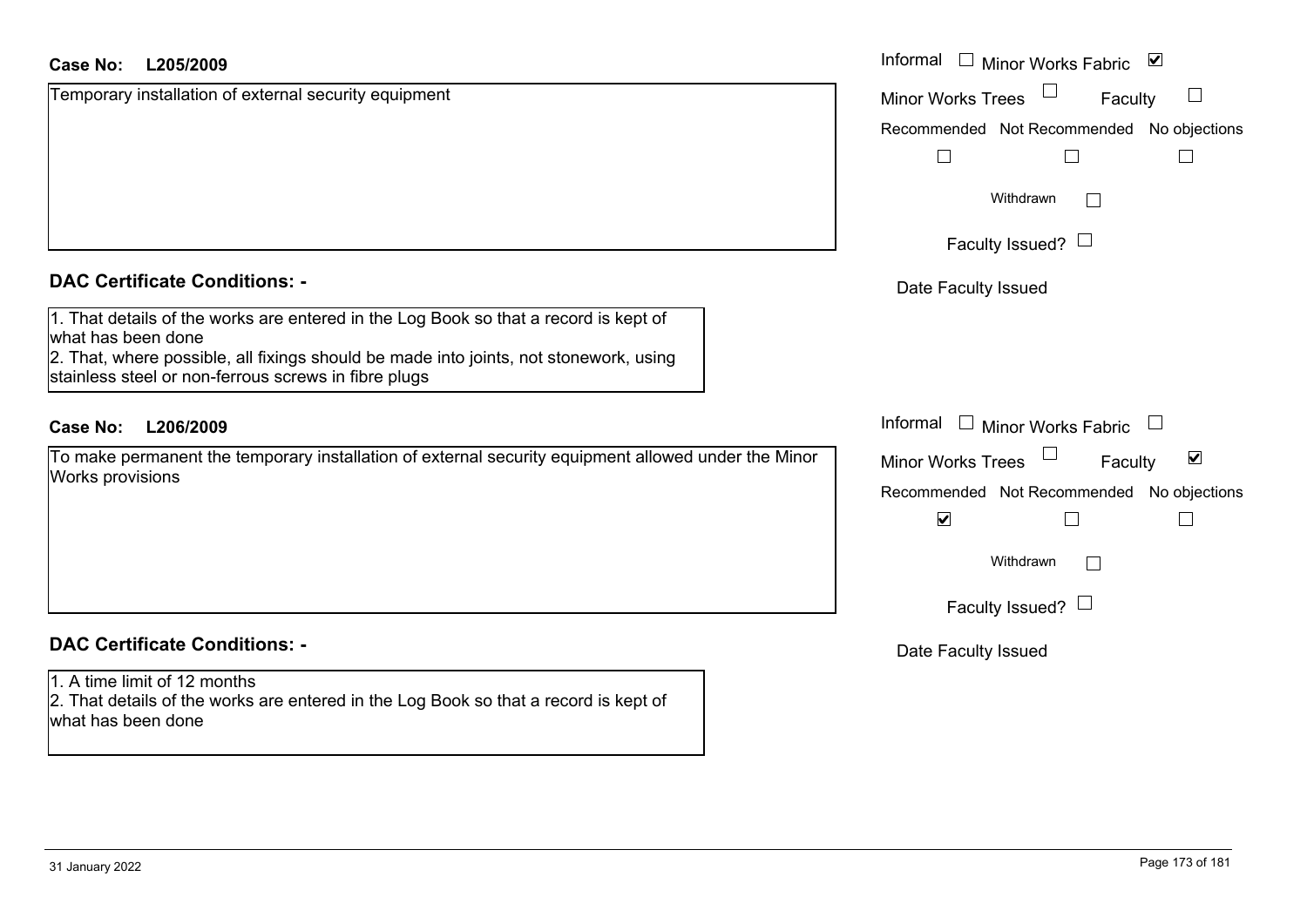#### **DAC Certificate Conditions: -**

#### **Case No:**

## **DAC Certificate Conditions: -**

1. That details of the works are entered in the Log Book so that a record is kept of what has been done 2. That the PCC submits details of the remedial works required to be agreed by the

DAC

| Case No:<br>L081/2011                                                                                                                                                                                                           | Informal<br>$\Box$<br>Minor Works Fabric                    |
|---------------------------------------------------------------------------------------------------------------------------------------------------------------------------------------------------------------------------------|-------------------------------------------------------------|
| Repairs to memorials in the churchyard: -<br>1. William Dickinson {1808} (Grade II)                                                                                                                                             | $\blacktriangledown$<br><b>Minor Works Trees</b><br>Faculty |
| 2. Mary Farrin {1798} (Grade II)                                                                                                                                                                                                | Recommended Not Recommended No objections                   |
|                                                                                                                                                                                                                                 | $\blacktriangledown$                                        |
|                                                                                                                                                                                                                                 | Withdrawn                                                   |
|                                                                                                                                                                                                                                 | Faculty Issued? Ø                                           |
| <b>DAC Certificate Conditions: -</b>                                                                                                                                                                                            | Date Faculty Issued<br>12/10/2011                           |
| 1. A time limit of 12 months<br>2. That details of the works are entered in the Log Book so that a record is kept of<br>what has been done<br>3. That any soil excavated is sieved for human remains and any human remains that |                                                             |
| <b>Case No:</b>                                                                                                                                                                                                                 | Informal<br><b>Minor Works Fabric</b>                       |
| 1. CONFIRMATORY APPLICATION for works undertaken with Chancellor's Licence: -                                                                                                                                                   | $\blacktriangledown$<br>Minor Works Trees<br>Faculty        |
| a) Removal of the plasterwork in the area immediately affected by the water penetration and fungus<br>in the North Aisle                                                                                                        | Recommended Not Recommended No objections                   |
| 2. Remedial works comprising: -                                                                                                                                                                                                 | $\blacktriangledown$                                        |
|                                                                                                                                                                                                                                 | Withdrawn<br>$\blacktriangledown$                           |
|                                                                                                                                                                                                                                 | Faculty Issued? $\Box$                                      |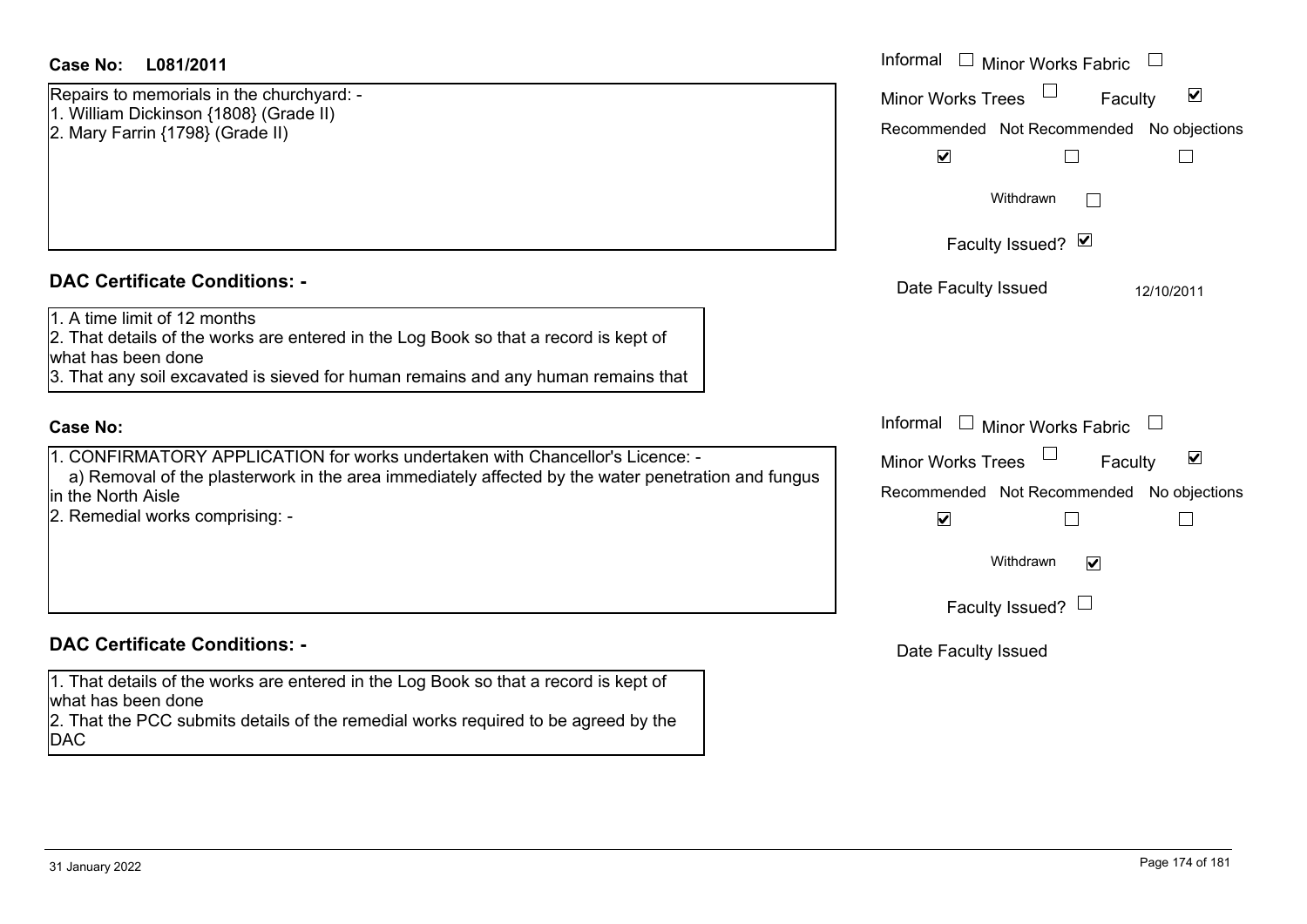| <b>Case No:</b>                                                                                            | Informal $\square$<br>Minor Works Fabric $\Box$      |
|------------------------------------------------------------------------------------------------------------|------------------------------------------------------|
| Purchase of up to 12 chairs for the new Servery area                                                       | $\blacktriangledown$<br>Minor Works Trees<br>Faculty |
|                                                                                                            | Recommended Not Recommended No objections            |
|                                                                                                            | $\blacktriangledown$<br>П                            |
|                                                                                                            | Withdrawn<br>$\mathbb{R}^n$                          |
|                                                                                                            | Faculty Issued? Ø                                    |
| <b>DAC Certificate Conditions: -</b>                                                                       | Date Faculty Issued<br>14/06/2017                    |
| 1. That details of the works are entered in the Log Book so that a record is kept of<br>what has been done |                                                      |
| <b>Case No:</b>                                                                                            | Informal<br>$\Box$ Minor Works Fabric $\Box$         |
| Provision of access for those with disabilities                                                            | $\blacktriangledown$<br>Minor Works Trees<br>Faculty |
|                                                                                                            | Recommended Not Recommended No objections            |
|                                                                                                            | $\Box$<br>$\Box$                                     |
|                                                                                                            | Withdrawn<br>$\mathbb{R}^n$                          |
|                                                                                                            | Faculty Issued? $\Box$                               |
| <b>DAC Certificate Conditions: -</b>                                                                       | Date Faculty Issued                                  |
| 1. That details of the works are entered in the Log Book so that a record is kept of<br>what has been done |                                                      |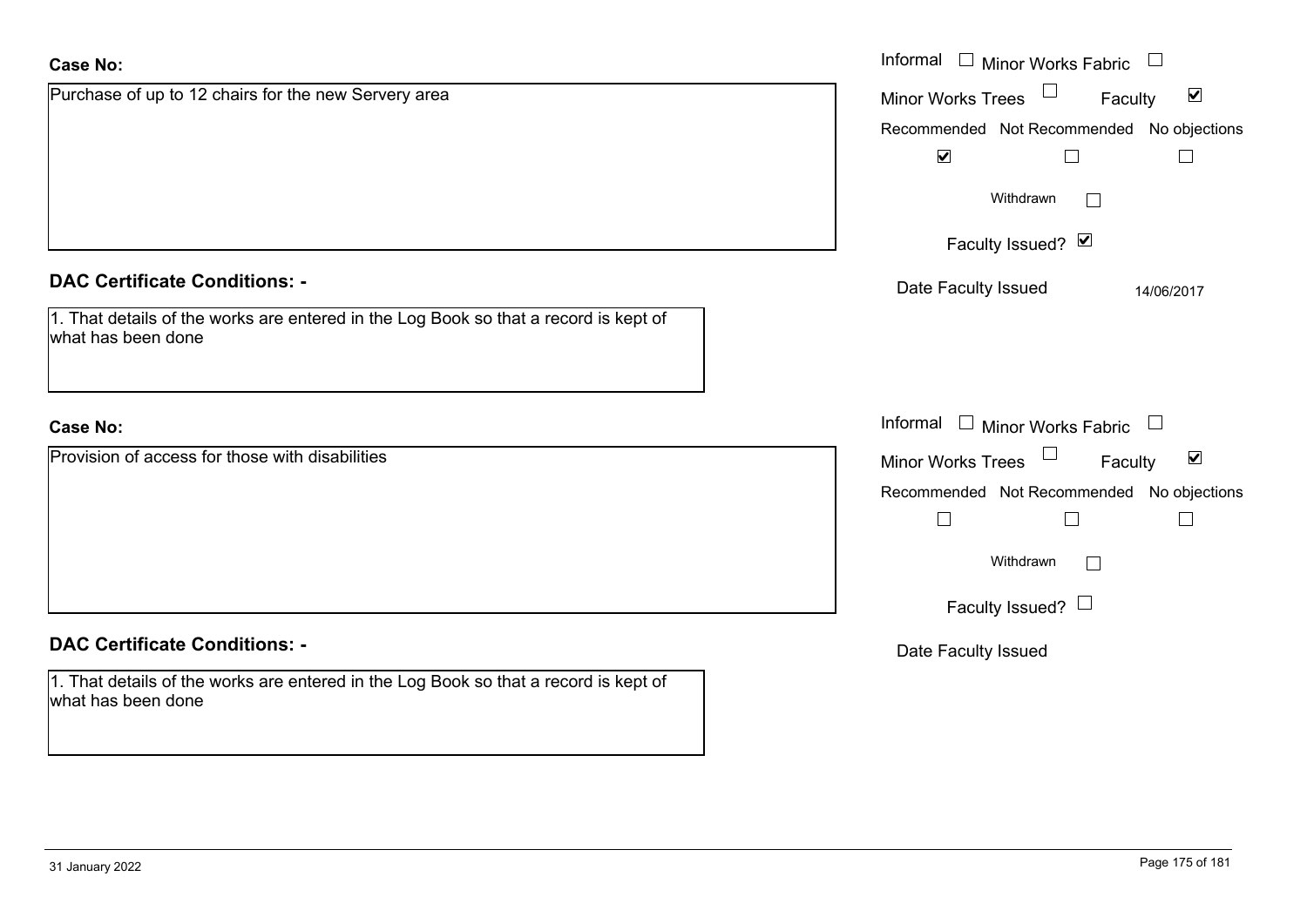#### **Ben No: Church**

**10207Twyford, St Andrew**

#### **L059/2000 Case No:** Informal

1. Re-building gate pillar

2. Affixing new Millennium arch

# **DAC Certificate Conditions: -**

1. A time limit of 12 months

| Informal                 | $\Box$ Minor Works Fabric                 |   |
|--------------------------|-------------------------------------------|---|
| <b>Minor Works Trees</b> | Faculty                                   | M |
|                          | Recommended Not Recommended No objections |   |
|                          |                                           |   |
|                          | Withdrawn                                 |   |
|                          | Faculty Issued?                           |   |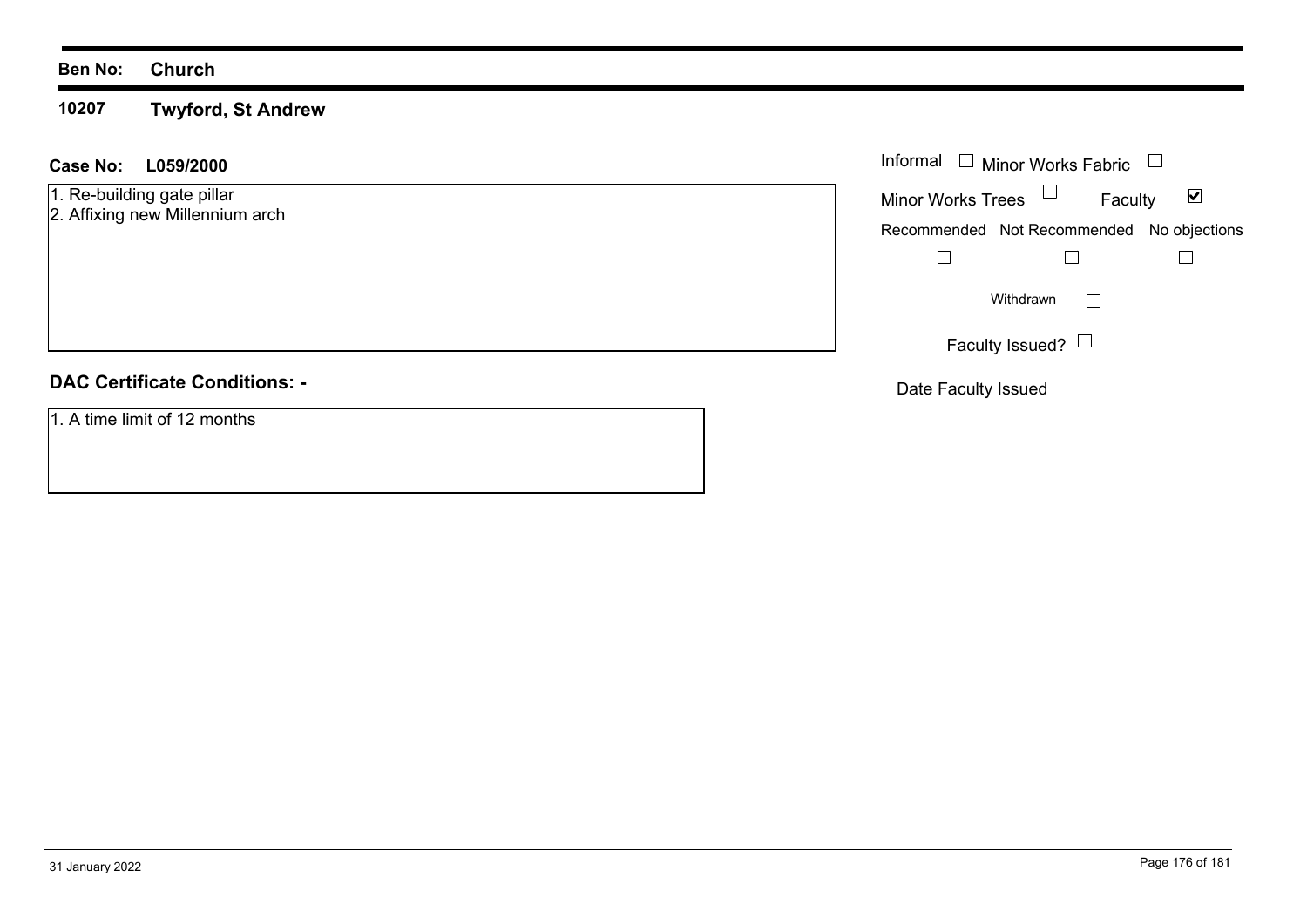| <b>Case No:</b><br>L012/2001                                                                            | Informal $\Box$ Minor Works Fabric $\Box$                                                                                                                                                                           |
|---------------------------------------------------------------------------------------------------------|---------------------------------------------------------------------------------------------------------------------------------------------------------------------------------------------------------------------|
| 1. Repair of churchyard wall<br>2. Alterations to boiler house to provide kitchen and toilet facilities | Minor Works Trees<br>$\blacktriangledown$<br>Faculty<br>Recommended Not Recommended No objections<br>$\blacktriangledown$<br>$\Box$<br>$\Box$<br>Withdrawn<br>$\Box$<br>Faculty Issued? $\Box$                      |
| <b>DAC Certificate Conditions: -</b>                                                                    | Date Faculty Issued                                                                                                                                                                                                 |
| 1. A time limit of 12 months<br>2. That the trenches be the subject of an Archaeological Watching Brief |                                                                                                                                                                                                                     |
|                                                                                                         |                                                                                                                                                                                                                     |
| <b>Case No:</b><br>L051/2004                                                                            | Informal $\Box$ Minor Works Fabric $\Box$                                                                                                                                                                           |
| Unauthorised protection to east window                                                                  | Minor Works Trees<br>$\blacktriangledown$<br>Faculty<br>Recommended Not Recommended No objections<br>$\Box$<br>$\blacktriangledown$<br>$\mathcal{L}_{\mathcal{A}}$<br>Withdrawn<br>$\Box$<br>Faculty Issued? $\Box$ |
| <b>DAC Certificate Conditions: -</b>                                                                    | Date Faculty Issued                                                                                                                                                                                                 |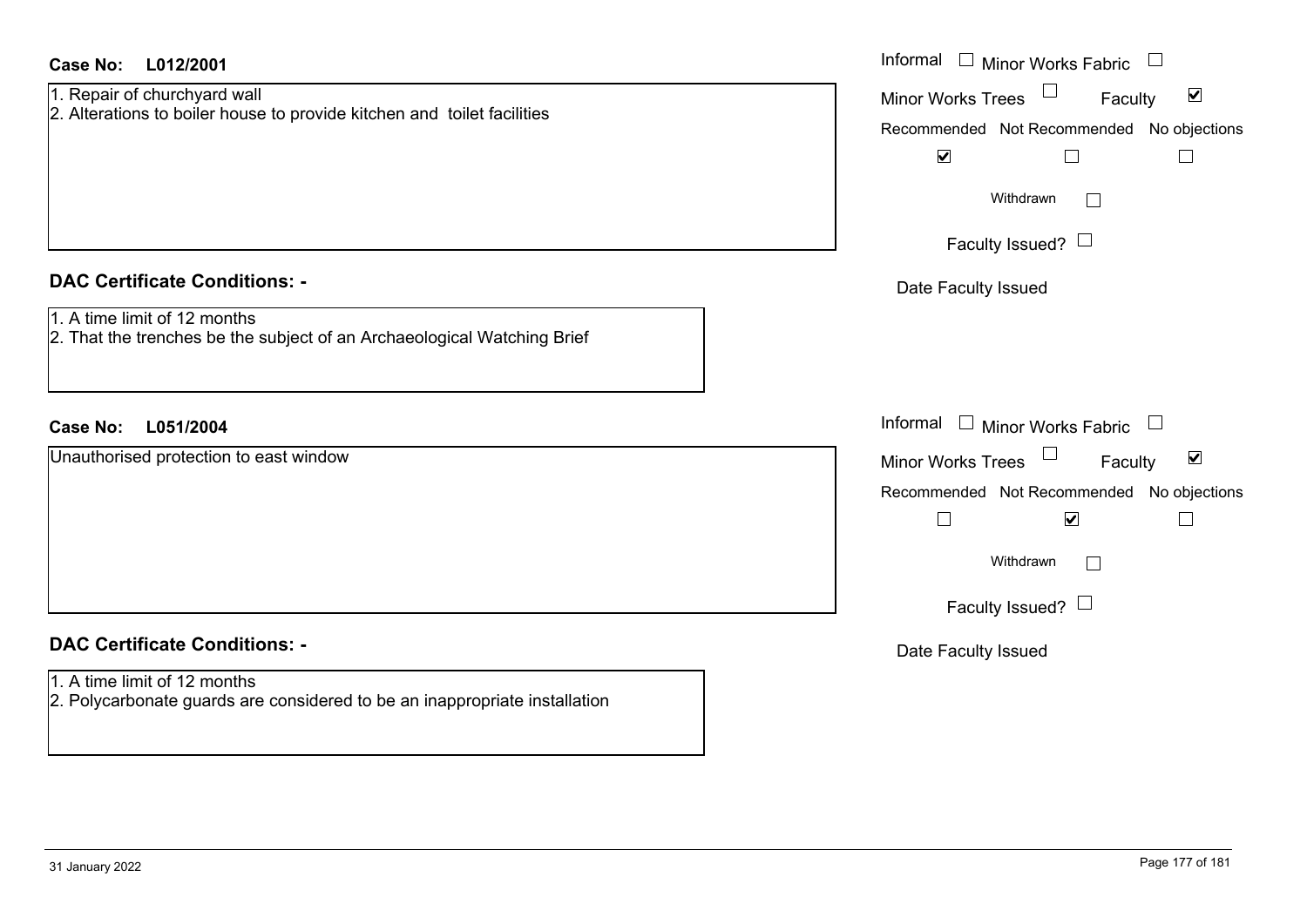### **L127/2003Case No:** Informal

| To erect 2 X 400w floodlights (as per Ordnance Survey map) to light Church and Tower |
|--------------------------------------------------------------------------------------|
|                                                                                      |
|                                                                                      |
|                                                                                      |
|                                                                                      |
|                                                                                      |
|                                                                                      |
|                                                                                      |
|                                                                                      |

### **DAC Certificate Conditions: -**

# 1. A time limit of 12 months

2. That all fixings should be made into joints, not stonework, using stainless steel or non-ferrous screws in fibre plugs 3. That and all the wiring should be as unobtrusive as possible and of an appropriate

### **L013/2006Case No:** Informal

1. Installation of handrail in Bell Tower2. Erect a small plaque (4" x 3") to recognise work of a former Clock winder

# **DAC Certificate Conditions: -**

1. A time limit of 12 months2. That the plaque be installed in the tower by the clock winding mechanism

| Informal<br><b>Minor Works Fabric</b>                              |  |
|--------------------------------------------------------------------|--|
| M<br><b>Minor Works Trees</b><br>Faculty                           |  |
| Recommended Not Recommended No objections                          |  |
| $\blacktriangledown$                                               |  |
| Withdrawn                                                          |  |
| Faculty Issued? Ø                                                  |  |
| Date Faculty Issued<br>29/06/2004                                  |  |
|                                                                    |  |
|                                                                    |  |
| Informal<br>Minor Works Fabric                                     |  |
| $\vert\bm{\mathsf{v}}\vert$<br><b>Minor Works Trees</b><br>Faculty |  |
| Recommended Not Recommended No objections<br>⊽                     |  |
| Withdrawn                                                          |  |
|                                                                    |  |
| Faculty Issued? $\Box$                                             |  |
| Date Faculty Issued<br>16/05/2006                                  |  |
|                                                                    |  |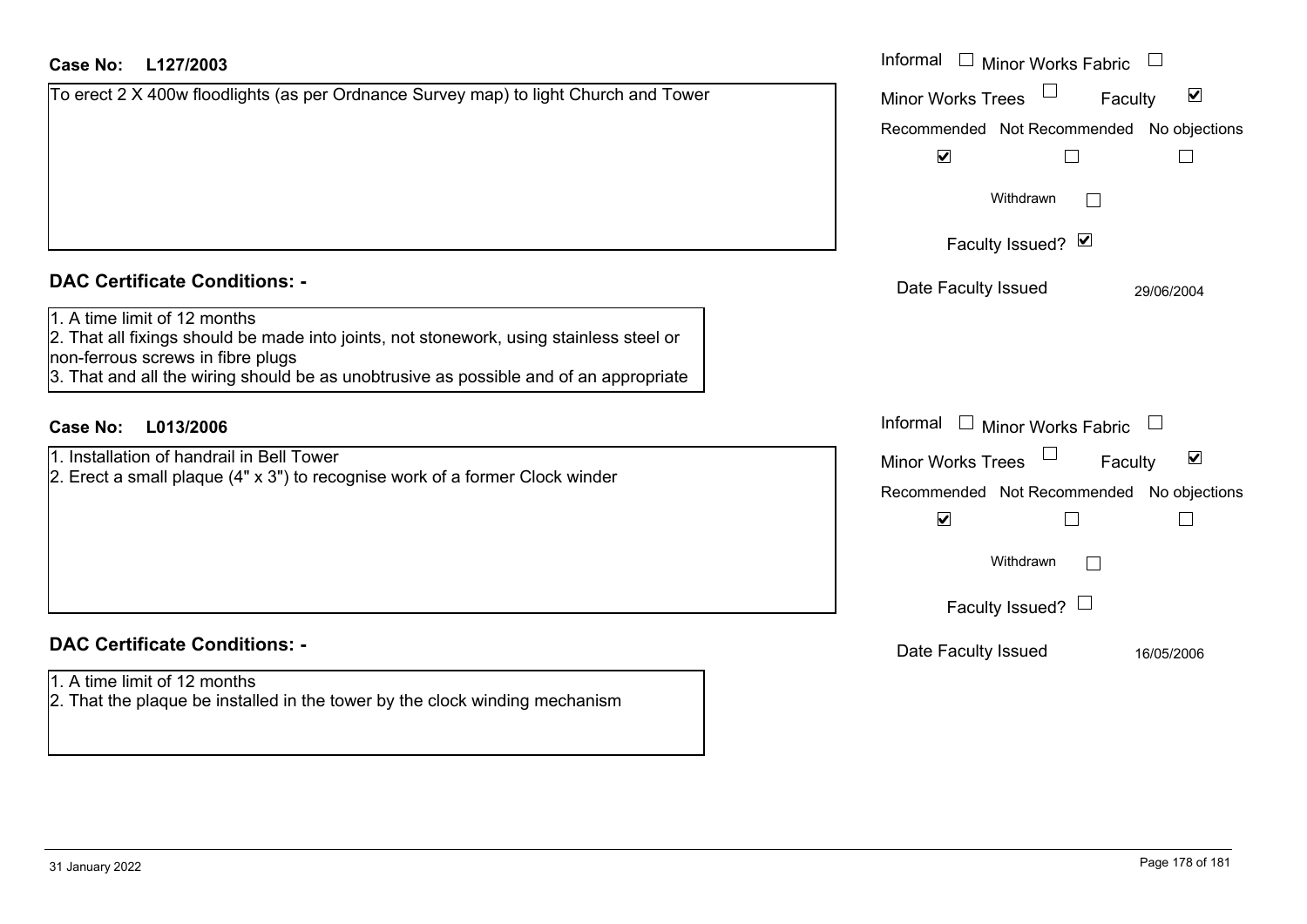| <b>Case No:</b><br>L010/2008                                                                                                                                                          | Informal $\Box$ Minor Works Fabric                             |
|---------------------------------------------------------------------------------------------------------------------------------------------------------------------------------------|----------------------------------------------------------------|
| Re-wiring of circuits 1, 3 & 6                                                                                                                                                        | $\blacktriangledown$<br>Minor Works Trees<br>Faculty           |
|                                                                                                                                                                                       | Recommended Not Recommended No objections                      |
|                                                                                                                                                                                       | $\Box$                                                         |
|                                                                                                                                                                                       | Withdrawn<br>$\vert \ \ \vert$                                 |
|                                                                                                                                                                                       | Faculty Issued? $\Box$                                         |
| <b>DAC Certificate Conditions: -</b>                                                                                                                                                  | Date Faculty Issued                                            |
| 1. A time limit of 12 months                                                                                                                                                          |                                                                |
| <b>Case No:</b><br>L191/2015                                                                                                                                                          | Informal<br>$\Box$ Minor Works Fabric                          |
| Installation atop the Tower of Broadband Antennae                                                                                                                                     | $\Box$<br>$\blacktriangledown$<br>Minor Works Trees<br>Faculty |
|                                                                                                                                                                                       | Recommended Not Recommended No objections                      |
|                                                                                                                                                                                       | $\blacktriangledown$<br>$\Box$                                 |
|                                                                                                                                                                                       | Withdrawn                                                      |
|                                                                                                                                                                                       | Faculty Issued? Ø                                              |
| <b>DAC Certificate Conditions: -</b>                                                                                                                                                  | Date Faculty Issued<br>22/12/2015                              |
| 1. That details of the works are entered in the Log Book so that a record is kept of<br>what has been done<br>2. That the Licence be submitted to the Diocesan Registrar for approval |                                                                |

3. That the transmitter dish be coloured to match the surrounding stonework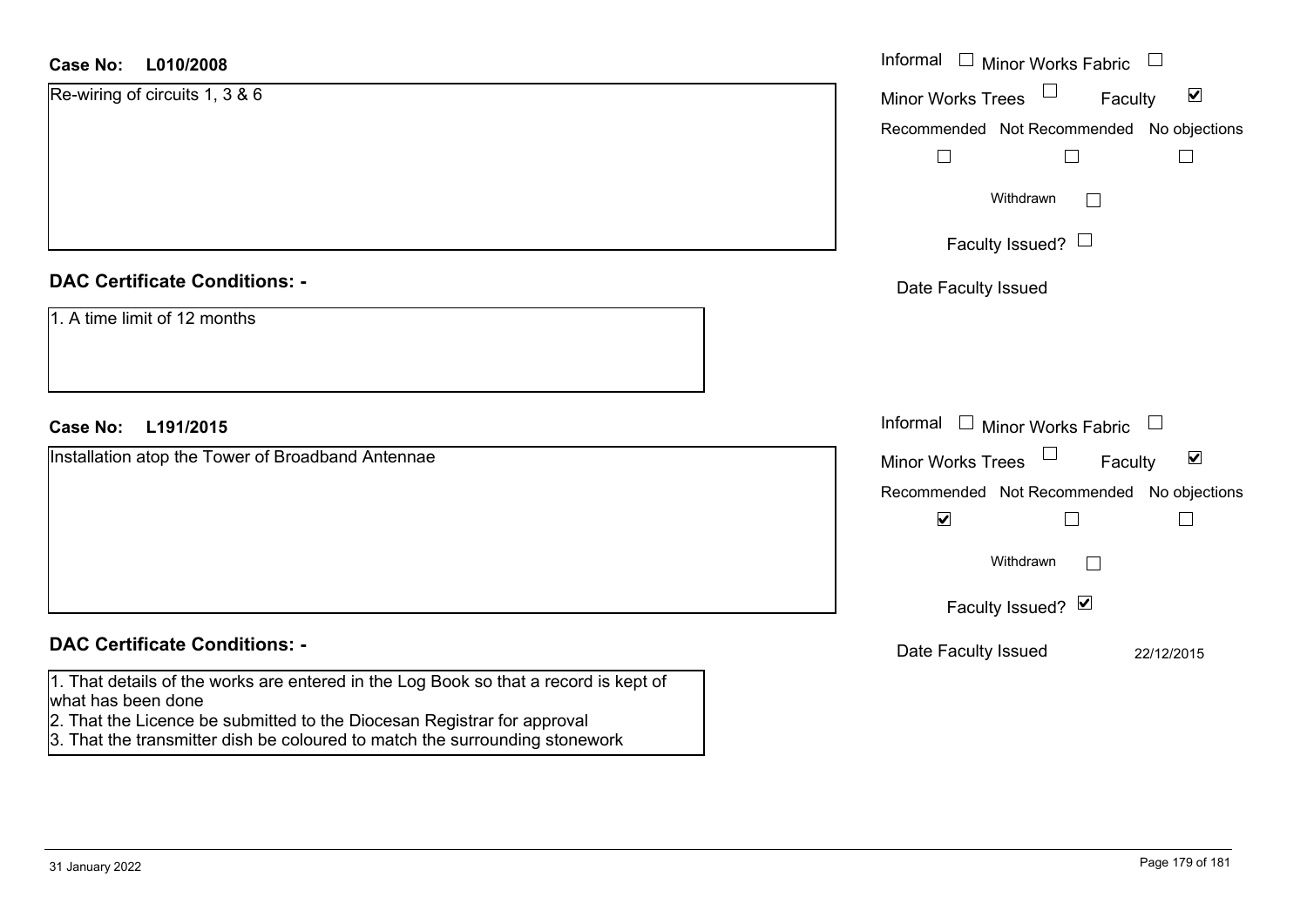#### **Case No:**

| g a hole approximately 18 inches in diameter and 3 feet deep in the churchyard to be lined<br>astic tube to maintain its integrity from year to year and covered by either a weatherproof board<br>ce of artificial grass when not in use<br>on on an annual basis of a Christmas Tree, from mid December to 5th January, secured by | Informal □ Minor Works Fabric<br>$\blacktriangledown$<br>Minor Works Trees<br>Faculty<br>Recommended Not Recommended No objections<br>$\Box$ |
|--------------------------------------------------------------------------------------------------------------------------------------------------------------------------------------------------------------------------------------------------------------------------------------------------------------------------------------|----------------------------------------------------------------------------------------------------------------------------------------------|
| r ropes (clearly identifiable by fluorescent tape, and removed when the tree is taken down) and<br>iment of LED lights so that the Tree can be lit from 4pm to 11pm                                                                                                                                                                  | Withdrawn<br>Faculty Issued? $\Box$                                                                                                          |
| rtificate Conditions: -<br>etails of the works are entered in the Log Book so that a record is kept of<br>been done                                                                                                                                                                                                                  | Date Faculty Issued                                                                                                                          |
| MATORY APPLICATION for works carried out under Interim Faculty: -                                                                                                                                                                                                                                                                    | Informal □ Minor Works Fabric<br>$\blacktriangledown$<br><b>Minor Works Trees</b><br>Faculty                                                 |
| nent of Nave roof                                                                                                                                                                                                                                                                                                                    | Recommended Not Recommended No objections<br>$\blacktriangledown$<br>Withdrawn<br>Faculty Issued? Ø                                          |
| rtificate Conditions: -                                                                                                                                                                                                                                                                                                              | Date Faculty Issued<br>03/06/2019                                                                                                            |
| staile af tha urantes and antipopel in the Law Dealers that a necessity to trant of                                                                                                                                                                                                                                                  |                                                                                                                                              |

1. Digging a hole approximately 18 inches in diameter and 3 feet deep in the churchyard with a plastic tube to maintain its integrity from year to year and covered by either a w and a piece of artificial grass when not in use

2. Erection on an annual basis of a Christmas Tree, from mid December to 5th Januar three guy ropes (clearly identifiable by fluorescent tape, and removed when the tree is stakes

3. Attachment of LED lights so that the Tree can be lit from 4pm to 11pm

## **DAC Certificate Conditions: -**

| 1. That details of the works are entered in the Log Book so that a record is kept of |  |
|--------------------------------------------------------------------------------------|--|
| what has been done                                                                   |  |

#### **Case No:**

CONFIRMATORY APPLICATION for works carried out under Interim Faculty: -

Replacement of Nave roof

# **DAC Certificate Conditions: -**

1. That details of the works are entered in the Log Book so that a record is kept of what has been done